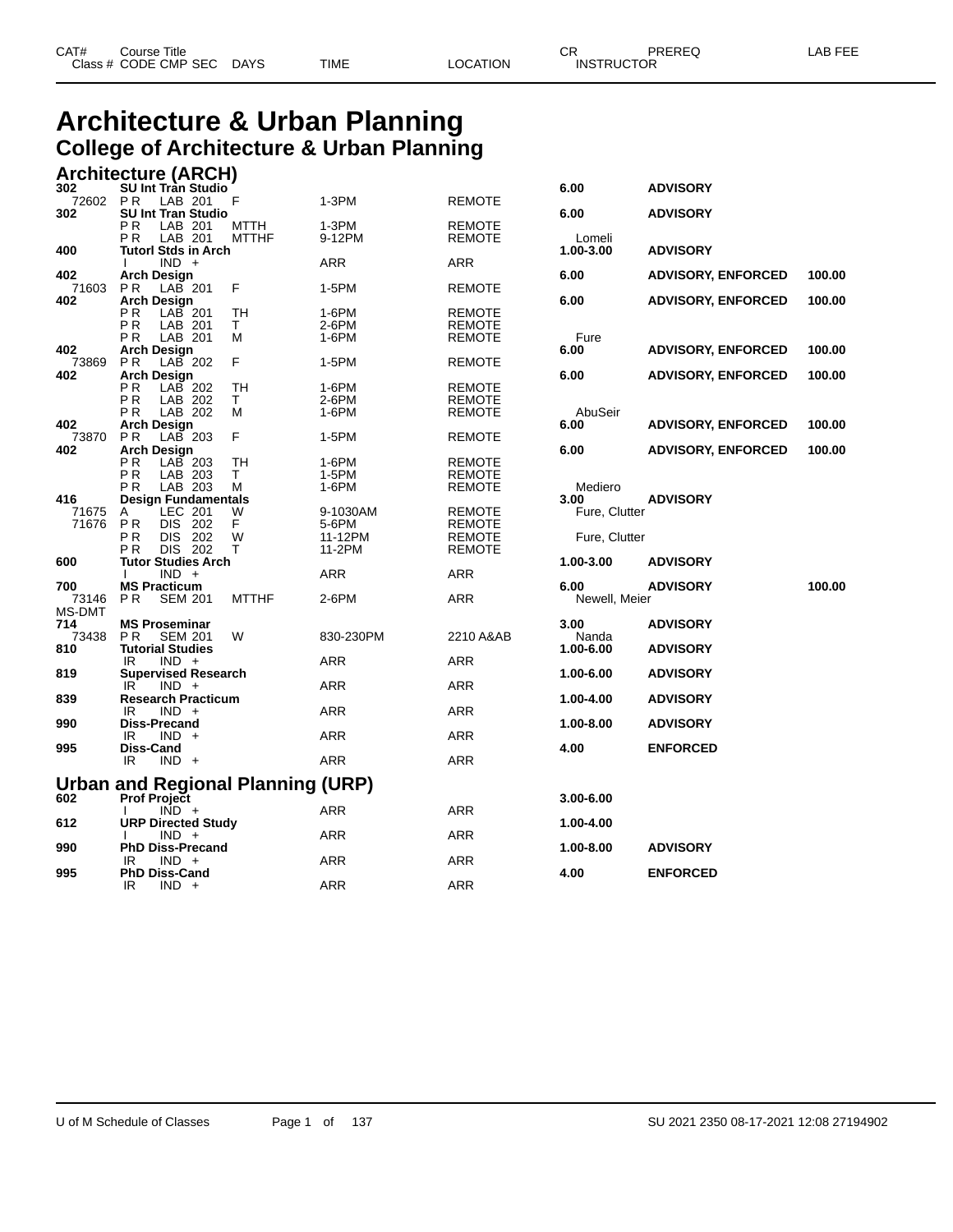### **Dental Hygiene Dental Hygiene-Dentistry**

|         | <b>Dental Hygiene (DENTHYG)</b> |     |     |      |
|---------|---------------------------------|-----|-----|------|
| 444     | Comm Prac:Hd Start              |     |     | 1.00 |
| 70056 P | SEM 202                         | ARR | ARR |      |
| 450     | <b>Service Learning</b>         |     |     | 2.00 |
| 70057 P | <b>SEM 201</b>                  | ARR | ARR |      |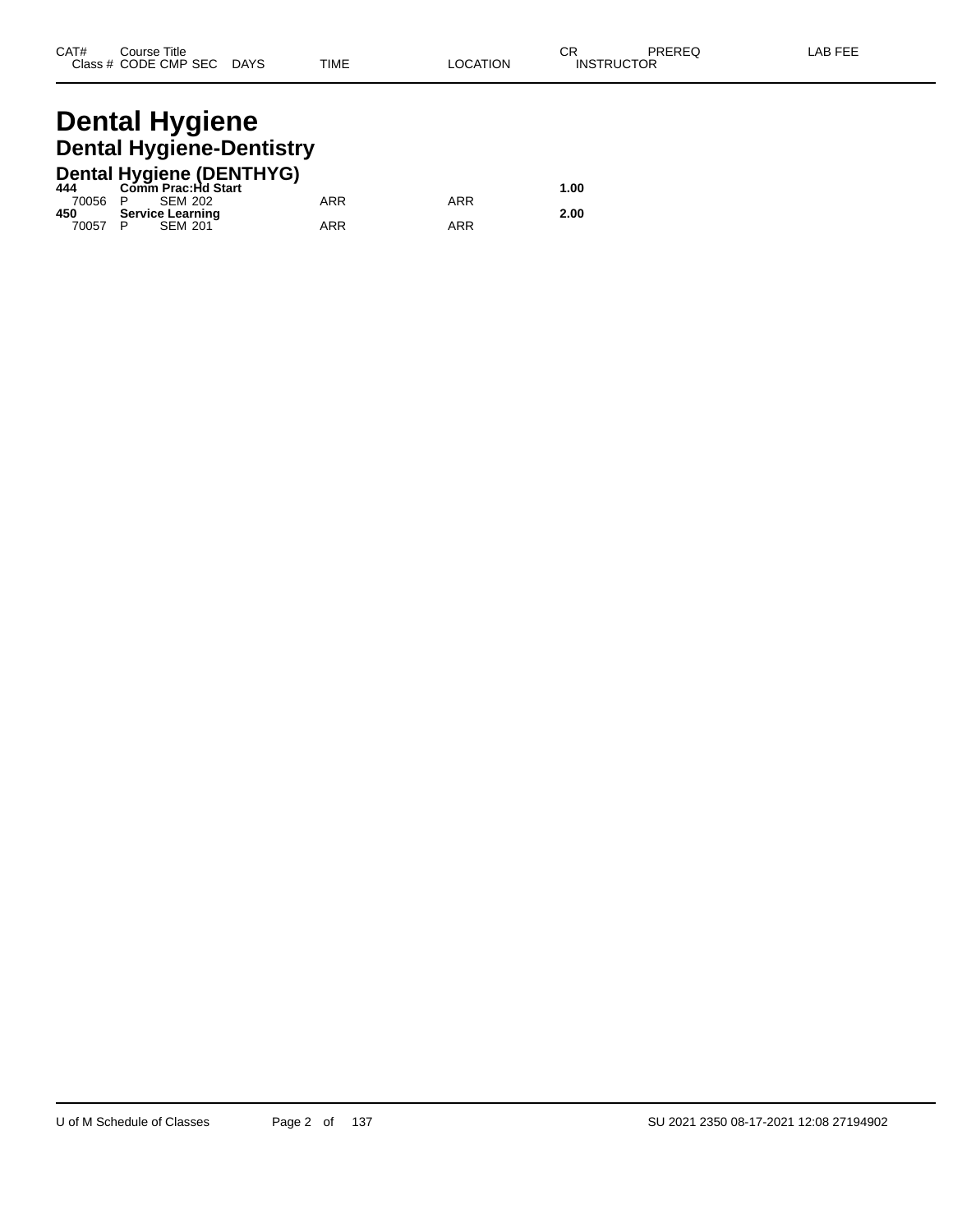|                  | Class # CODE CMP SEC<br><b>DAYS</b>                       | TIME           | LOCATION               | <b>INSTRUCTOR</b>       |                                            |        |
|------------------|-----------------------------------------------------------|----------------|------------------------|-------------------------|--------------------------------------------|--------|
|                  | <b>Dentistry</b>                                          |                |                        |                         |                                            |        |
|                  | <b>School Of Dentistry</b>                                |                |                        |                         |                                            |        |
|                  | <b>Biomaterials (BIOMATLS)</b>                            |                |                        |                         |                                            |        |
| 572              | Sp Lab Proj-Biomatr                                       |                |                        | 1.00-4.00               | <b>ADVISORY</b>                            |        |
| 990              | $IND +$<br>Diss-Precand                                   | ARR            | <b>ARR</b>             | 1.00-8.00               | <b>ADVISORY</b>                            |        |
|                  | $IND +$                                                   | ARR            | ARR                    |                         |                                            |        |
| 501A             | <b>Dentistry (DENT)</b><br>Intro to Profession            |                |                        | 1.00-2.00               | <b>ENFORCED</b>                            |        |
| 72583<br>502     | PR.<br>LEC 201                                            | ARR            | ARR                    | Fitzgerald              |                                            |        |
| 73753            | <b>Evidenced-Based Dent</b><br>P R<br>LEC 201             | ARR            | ARR                    | 1.00<br>Fitzgerald      | <b>ENFORCED</b>                            |        |
| 504<br>72593     | <b>Intro to Pathways</b><br>P R<br><b>SEM 201</b>         | ARR            | ARR                    | 0.00-10.00              | <b>ENFORCED</b>                            |        |
| 505<br>72592     | <b>Grand Rounds - D1</b><br>P R<br>LEC 201<br>TH.         | 8-10AM         | ARR                    | 0.00-10.00<br>Fasbinder | <b>ENFORCED</b>                            |        |
| 509<br>72584     | Int Oralfacial Cmplx<br>PR.<br>LEC 201                    | ARR            | ARR                    | 2.00<br>Lombaert        | <b>ENFORCED</b>                            |        |
| 510              | <b>Basic Histology</b>                                    |                |                        | 1.00                    | <b>ENFORCED</b>                            |        |
| 72944<br>517     | P R<br>LEC 201<br><b>Intro to Clinic Skills</b>           | ARR            | ARR                    | Hortsch<br>0.50-2.50    | <b>ENFORCED</b>                            |        |
| 72585<br>521A    | P R<br>LEC 201<br><b>Dent Anat Occlus I</b>               | ARR            | ARR                    | Stefanac<br>1.00-10.00  | <b>ENFORCED</b>                            | 195.00 |
| 72586<br>521 A   | PR.<br>LEC 201<br>F<br><b>Dent Anat Occlus I</b>          | 2-3PM          | G360 DENT              | 1.00-10.00              | <b>ENFORCED</b>                            | 195.00 |
|                  | P R<br>LEC 201<br>F                                       | 4-5PM          | G360 DENT              |                         |                                            |        |
|                  | ΡR<br>LEC 201<br>TН<br>P R<br>LEC 201<br>TН               | 2-3PM<br>4-5PM | G360 DENT<br>G360 DENT | Karl                    |                                            |        |
| 524<br>73777     | Pathways Program<br>DIS 001<br>PR.                        | ARR            | ARR                    | $0.00 - 5.00$           | <b>ENFORCED</b><br>Chiego Jr, Van Tubergen |        |
| 545<br>72610 PR  | <b>Head &amp; Neck Anatomy</b><br>LEC 201                 | ARR            | ARR                    | 3.25<br>Fox, Alsup      | <b>ENFORCED</b>                            |        |
| 820R<br>73375 PR | <b>Comprehensive Care Clinic</b><br>CLN 201               | ARR            | ARR                    | 0.00-10.00<br>Heys      | <b>ENFORCED</b>                            |        |
|                  |                                                           |                |                        |                         |                                            |        |
| 682              | Dental Hygiene (DHYGRACK)<br>Sem Dentl Hyg                |                |                        | 2.00                    |                                            |        |
| 70054<br>688     | P<br><b>SEM 201</b><br><b>Thesis</b>                      | ARR            | ARR                    | 1.00-3.00               |                                            |        |
| 70055            | - P<br><b>SEM 201</b>                                     | ARR            | ARR                    |                         |                                            |        |
| 651              | <b>Endodontics (ENDODONT)</b><br><b>Preclin Grad Endo</b> |                |                        | 5.00                    |                                            |        |
| 73114            | P<br>LAB 201<br><b>TWTHF</b>                              | 9-4PM          | G580 DENT              | McDonald                |                                            |        |
| 655              | <b>Endo Research</b><br>$IND +$                           | ARR            | ARR                    | 1.00-3.00               |                                            |        |
|                  | <b>Oral Biology (ORALBIOL)</b>                            |                |                        |                         |                                            |        |
| 678<br>70060     | <b>Stat Meth Oral Biol</b><br>P.<br><b>SEM 201</b>        | <b>ARR</b>     | <b>ARR</b>             | 1.00-3.00               | <b>ADVISORY</b>                            |        |
| 773<br>70061     | <b>Directed Research</b><br><b>SEM 201</b><br>P           | ARR            | <b>ARR</b>             | 1.00-4.00               |                                            |        |
| 855              | <b>Conscious Sedation</b>                                 |                |                        | 1.00                    |                                            |        |
| 70062<br>990     | <b>SEM 201</b><br>P<br>Diss-Precand                       | ARR            | ARR                    | 1.00-8.00               | <b>ADVISORY</b>                            |        |
| 995              | $IND +$<br>Diss-Cand                                      | ARR            | ARR                    | 4.00                    | <b>ENFORCED</b>                            |        |
|                  | $IND +$<br>IR.                                            | <b>ARR</b>     | <b>ARR</b>             |                         |                                            |        |
| 660              | Oral Diagnosis (ORALDIAG)<br>Thesis Investigatn           |                |                        | 1.00-2.00               |                                            |        |
|                  | $IND +$                                                   | ARR            | ARR                    |                         |                                            |        |
| 661<br>70066 P   | <b>Clinical Oral Diag</b><br>LAB 201                      | <b>ARR</b>     | <b>ARR</b>             | 1.00-6.00               |                                            |        |
|                  | Oral Health Sciences (ORALHEAL)                           |                |                        |                         |                                            |        |
| 502<br>73845 PR  | <b>Evidenced-Based Dent</b><br>LEC 201                    | ARR            | ARR                    | 1.00<br>Fitzgerald      | <b>ENFORCED</b>                            |        |
| 507              | <b>Basic Biomaterials</b>                                 |                | <b>ARR</b>             | 1.00                    | <b>ENFORCED</b>                            |        |
| 73843<br>509     | <b>PR LEC 201</b><br>Int Oralfacial Cmplx                 | ARR            |                        | 1.00-3.00               | <b>ENFORCED</b>                            |        |
| 73844<br>510     | <b>PR LEC 201</b><br><b>Basic Histology</b>               | ARR            | ARR                    | Lombaert<br>1.00        | <b>ENFORCED</b>                            |        |
| 73846<br>811     | PR.<br>LEC 201<br><b>Sci Sem Series</b>                   | ARR            | ARR                    | Hortsch<br>1.00-2.00    |                                            |        |
|                  |                                                           |                |                        |                         |                                            |        |

U of M Schedule of Classes Page 3 of 137 SU 2021 2350 08-17-2021 12:08 27194902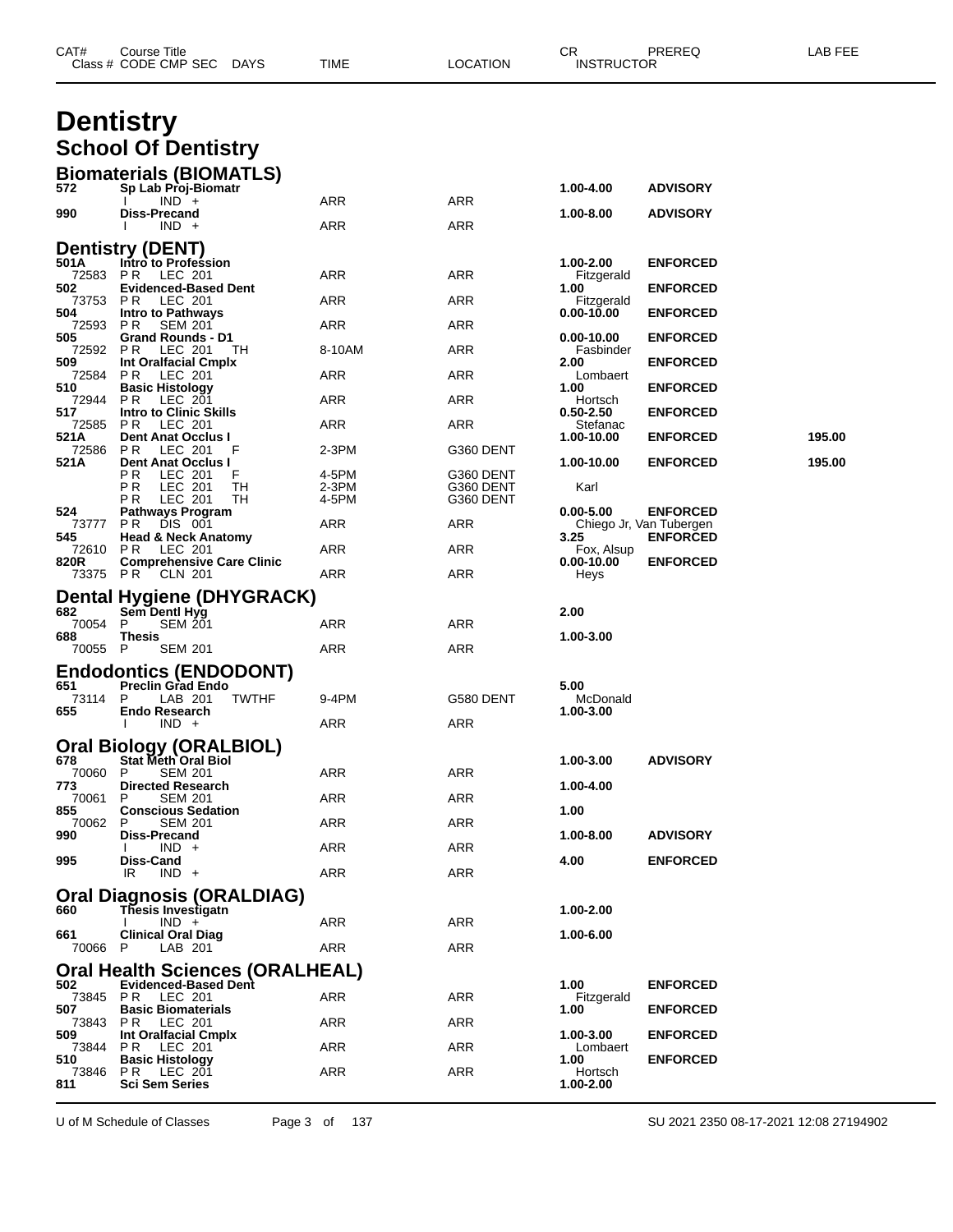| CAT#           | Course Title<br>Class # CODE CMP SEC<br>DAYS         | TIME             | <b>LOCATION</b>        | CR<br><b>INSTRUCTOR</b>       | PREREQ          | LAB FEE |
|----------------|------------------------------------------------------|------------------|------------------------|-------------------------------|-----------------|---------|
|                |                                                      |                  |                        |                               |                 |         |
| 70067<br>812   | P<br><b>SEM 201</b><br><b>Sci Lab Rotations</b>      | ARR              | ARR                    | 3.00                          |                 |         |
| 813            | $IND +$<br><b>Culture of Science</b>                 | ARR              | ARR                    | 2.00                          |                 |         |
| 70069<br>851   | <b>SEM 201</b><br>P                                  | ARR              | ARR                    | 1.00-3.00                     | <b>ADVISORY</b> |         |
|                | <b>Special Topics Sem</b><br>$IND +$                 | ARR              | ARR                    |                               |                 |         |
| 990            | <b>Dissertatn-Precand</b><br>$IND +$                 | ARR              | ARR                    | 1.00-8.00                     | <b>ADVISORY</b> |         |
| 995            | <b>Dissertation-Cand</b><br>R<br>$IND +$             | <b>ARR</b>       | ARR                    | 4.00                          | <b>ENFORCED</b> |         |
|                | Oral Pathology (ORALPATH)                            |                  |                        |                               |                 |         |
| 696            | Thesis Investigatn<br>$IND +$                        | ARR              | ARR                    | 1.00-3.00                     |                 |         |
|                | Orthodontics (ORTHO)                                 |                  |                        |                               |                 |         |
| 750<br>73368 P | <b>Digital Ortho</b><br>LEC 201                      | ARR              | ARR                    | 1.00<br>Kim-Berman            |                 |         |
| 752<br>73424   | <b>Ortho with Aligners</b><br>P<br>LEC 201<br>- F    | 12-1PM           | <b>1528 DENT</b>       | 1.00<br>Ruellas               |                 |         |
| 753            | <b>Principles in Ortho</b>                           | <b>ARR</b>       |                        | 1.00-3.00                     |                 |         |
| 73169<br>760   | <b>SEM 201</b><br>P<br><b>Clinical Orthodon</b>      |                  | ARR                    | Kim-Berman<br>1.00-5.00       |                 |         |
| 70074<br>762   | LAB 201<br>P<br>Sem in Orthodontics                  | ARR              | ARR                    | Kim-Berman<br>1.00-2.00       |                 |         |
| 70075<br>763   | P<br><b>SEM 201</b><br><b>Ortho Pediat Dent</b>      | ARR              | ARR                    | 1.00-4.00                     |                 |         |
| 70076<br>766   | P<br>LAB 201<br><b>Research-Thesis</b>               | ARR              | ARR                    | Ono<br>1.00-4.00              |                 |         |
| 768            | $IND +$<br>Intro Ortho Tech                          | ARR              | ARR                    | 1.00                          |                 |         |
| 73117<br>772   | P<br>LAB 201<br><b>Intro Cephalometric</b>           | ARR              | ARR                    | Ono<br>1.00                   |                 |         |
| 71843<br>772   | P<br><b>SEM 201</b><br>F<br>Intro Cephalometric      | 8-12PM           | <b>1528 DENT</b>       | Cevidanes<br>1.00             |                 |         |
|                | SEM 201<br>Р<br>ТH<br>P                              | 8-12PM           | 1033 DENT              |                               |                 |         |
|                | SEM 201<br>T<br>P<br><b>SEM 201</b><br>Т             | 8-12PM<br>8-12PM | 1033 DENT<br>1033 DENT |                               |                 |         |
|                | Τ<br><b>SEM 201</b><br>Р<br><b>SEM 201</b><br>M      | 1-5PM<br>1-5PM   | 1033 DENT<br>1033 DENT |                               |                 |         |
| 775<br>73115   | <b>Clin Ped Ortho</b><br>P<br>LAB 201                | ARR              | ARR                    | 1.00-3.00<br>Conley           |                 |         |
|                | <b>Pediatric Dentistry (PEDDENT)</b>                 |                  |                        |                               |                 |         |
| 591<br>73116   | <b>Clinical Ped Dent</b><br>P<br>LAB 201             | ARR              | ARR                    | 1.00-5.00<br><b>Boynton</b>   |                 |         |
| 592<br>73293   | <b>Sem Pediatric Dent</b><br>P<br><b>SEM 201</b>     | ARR              | ARR                    | 4.00<br>Boynton               |                 |         |
| 594            | <b>Investigatn-Thesis</b><br>$IND +$                 | ARR              | ARR                    | 1.00-3.00                     |                 |         |
|                | <b>Periodontics (PERIODON)</b>                       |                  |                        |                               |                 |         |
| 780<br>70079   | <b>Periodontic Clinic</b><br>P<br>LAB 201            | ARR              | <b>ARR</b>             | 1.00-6.00<br>Wang             |                 |         |
| 781<br>73121   | Sem in Periodontics<br>P<br>SEM 201<br>W             | 8-10AM           | ARR                    | 3.00<br>Wang                  |                 |         |
| 786            | <b>Periodontal Therapy</b>                           | $1-3PM$          | <b>ARR</b>             | 1.00-2.00                     |                 |         |
| 73113 P        | LEC 201 MW<br><b>Prosthodontics (PROSTHOD)</b>       |                  |                        | Eber, Wang                    |                 |         |
| 630.           | Intro Pros Research                                  |                  |                        | $0.50 - 2.00$                 |                 |         |
| 73369<br>643   | LEC 201<br>P<br><b>Clin Prosthodontics</b>           | ARR              | ARR                    | Liu<br>1.00-6.00              |                 |         |
| 73118<br>645   | P<br>LAB 201<br><b>Thesis Investigatn</b>            | ARR              | ARR                    | Razzoog<br>1.00-3.00          |                 |         |
|                | $IND +$<br>D                                         | ARR              | <b>ARR</b>             |                               |                 |         |
| 550            | <b>Restorative (RESTORA)</b><br><b>Rev Rest Dent</b> |                  |                        | 2.00                          |                 |         |
| 73193<br>551   | P.<br>LEC 201<br><b>Rev Rest Dent Lab</b>            | ARR              | <b>ARR</b>             | Fasbinder, Neiva<br>2.00      |                 |         |
| 73194<br>560   | LAB 201<br>МW<br>P<br><b>Comp Tx Planning</b>        | 3-5PM            | ARR                    | Rocha Maia, Valcanaia<br>2.00 |                 |         |
| 73195<br>742   | TH<br>P<br>LAB 201                                   | 8-12PM           | ARR                    | Fasbinder, Neiva              |                 |         |
| 73122          | <b>Clin Restor Dent</b><br>LEC 201<br>P              | ARR              | ARR                    | 1.00-8.00<br>Neiva            |                 |         |
| 743            | Thesis Investigatn<br>$IND +$                        | ARR              | <b>ARR</b>             | 1.00-4.00                     |                 |         |
|                |                                                      |                  |                        |                               |                 |         |

U of M Schedule of Classes Page 4 of 137 SU 2021 2350 08-17-2021 12:08 27194902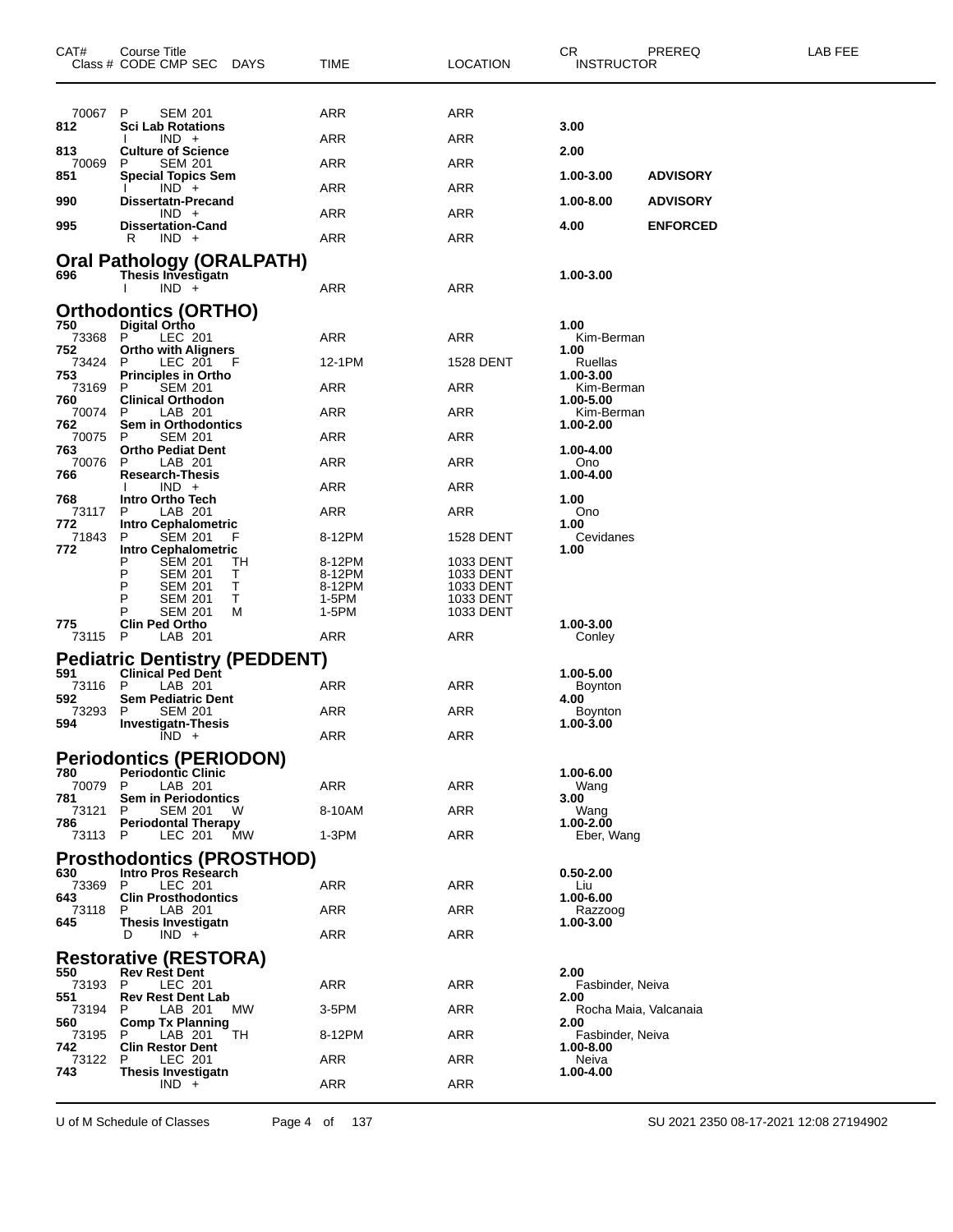| CAT#  | Course Title<br>Class # CODE CMP SEC<br><b>DAYS</b> | <b>TIME</b> | <b>LOCATION</b> | CR.<br><b>INSTRUCTOR</b> | <b>PREREQ</b>   | <b>LAB FEE</b> |
|-------|-----------------------------------------------------|-------------|-----------------|--------------------------|-----------------|----------------|
|       |                                                     |             |                 |                          |                 |                |
| 746   | <b>Prin Operative Dent</b>                          |             |                 | $1.00 - 2.00$            |                 |                |
| 73119 | <b>SEM 201</b><br>P.                                | <b>ARR</b>  | <b>ARR</b>      | Yaman                    |                 |                |
| 748   | <b>Spec Topc Oper Dent</b>                          |             |                 | 1.00-3.00                |                 |                |
| 70081 | <b>SEM 201</b><br>P                                 | <b>ARR</b>  | <b>ARR</b>      |                          |                 |                |
| 866   | <b>Masticatory System</b>                           |             |                 | 1.00                     | <b>ADVISORY</b> |                |
| 70082 | SEM 201<br>P                                        | <b>ARR</b>  | <b>ARR</b>      |                          |                 |                |
| 868   | <b>Bioengin Occlusion</b>                           |             |                 | 2.00                     | <b>ADVISORY</b> |                |
| 70083 | <b>SEM 201</b><br>P.                                | <b>ARR</b>  | <b>ARR</b>      |                          |                 |                |
| 869   | <b>Occlusion Lab</b>                                |             |                 | 1.00-3.00                |                 |                |
| 70084 | LAB 201<br>P                                        | <b>ARR</b>  | <b>ARR</b>      |                          |                 |                |
| 873   | <b>Clin Prac Occlusion</b>                          |             |                 | 1.00-6.00                |                 |                |
| 70085 | LAB 201<br>P                                        | <b>ARR</b>  | <b>ARR</b>      |                          |                 |                |
| 880   | <b>Investigatn Thesis</b>                           |             |                 | 1.00-3.00                |                 |                |
|       | $\overline{IND}$ +                                  | <b>ARR</b>  | <b>ARR</b>      |                          |                 |                |
| 883   | <b>Restora Materials</b>                            |             |                 | 1.00-2.00                | <b>ADVISORY</b> |                |
| 73120 | <b>SEM 201</b><br>P                                 | <b>ARR</b>  | <b>ARR</b>      | Yaman                    |                 |                |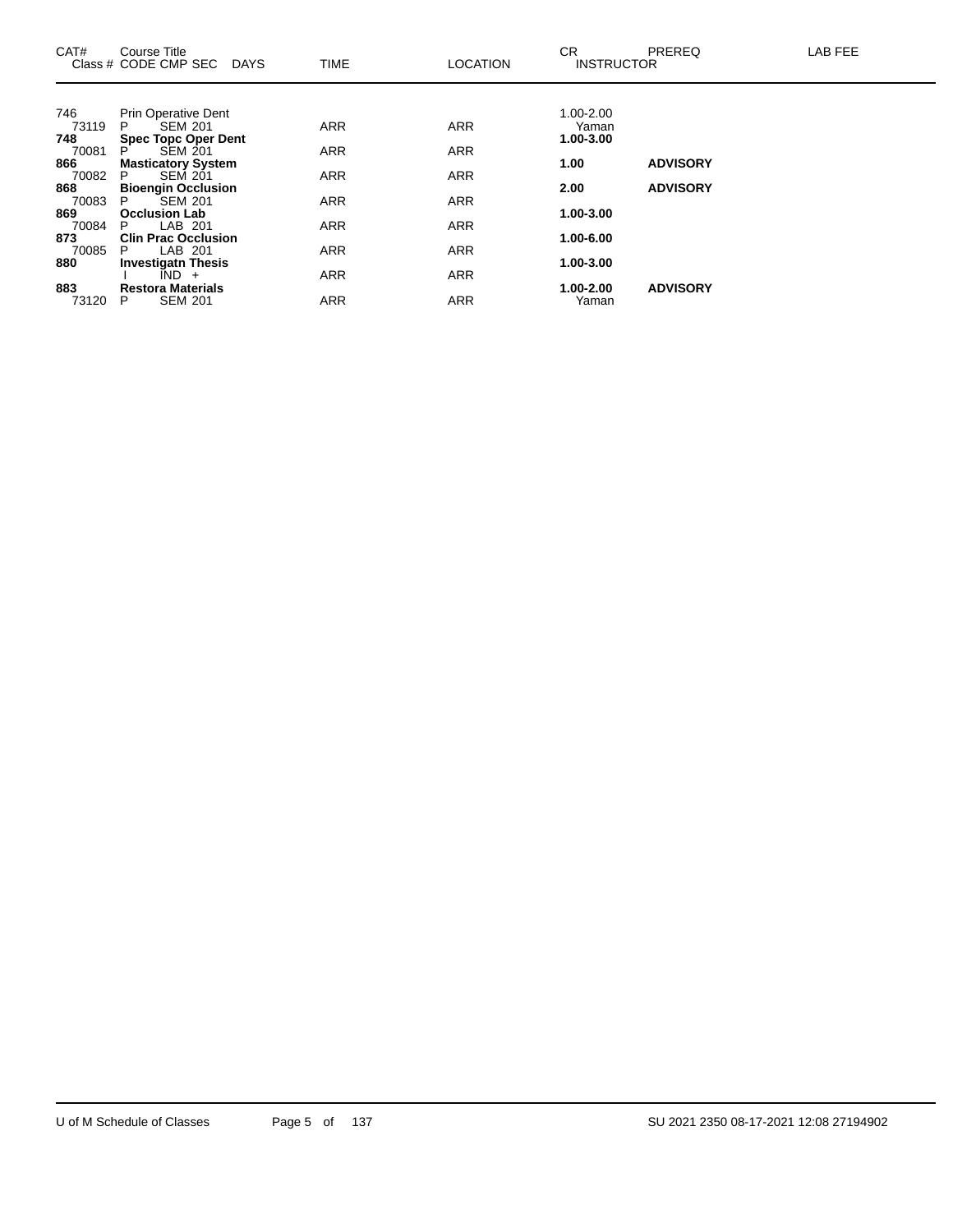### **Education School Of Education**

|                             | <b>Education (EDUC)</b>                                                                                          |               |                                                                                                                                                                                                                                          |               |                          |                 |
|-----------------------------|------------------------------------------------------------------------------------------------------------------|---------------|------------------------------------------------------------------------------------------------------------------------------------------------------------------------------------------------------------------------------------------|---------------|--------------------------|-----------------|
| 310                         | <b>Independent Study</b>                                                                                         |               |                                                                                                                                                                                                                                          |               | 1.00-6.00                |                 |
|                             | SI<br>$IND +$                                                                                                    |               | ARR<br>Students should obtain permission from the instructor via email and then forward to Tina Sanford at                                                                                                                               | ARR           |                          |                 |
| tsanf@umich.edu.            |                                                                                                                  |               |                                                                                                                                                                                                                                          |               |                          |                 |
| 317                         | <b>Observ-Particip Ed</b><br>SI<br>$IND +$                                                                       |               | ARR                                                                                                                                                                                                                                      | ARR           | 1.00-8.00                | <b>ADVISORY</b> |
|                             |                                                                                                                  |               | Students should obtain permission from the instructor via email and then forward to Tina Sanford at                                                                                                                                      |               |                          |                 |
| tsanf@umich.edu.<br>320     | <b>Honors Ind Study</b>                                                                                          |               |                                                                                                                                                                                                                                          |               | 1.00-6.00                | <b>ADVISORY</b> |
|                             | SI<br>$IND +$                                                                                                    |               | ARR                                                                                                                                                                                                                                      | ARR           |                          |                 |
| tsanf@umich.edu.            |                                                                                                                  |               | Students should obtain permission from the instructor via email and then forward to Tina Sanford at                                                                                                                                      |               |                          |                 |
| 330                         | <b>ED Empwrmt Internshp</b>                                                                                      |               |                                                                                                                                                                                                                                          |               | 1.00-2.00                | <b>ADVISORY</b> |
| 73442 PD                    | LAB 201                                                                                                          |               | ARR                                                                                                                                                                                                                                      | ARR           | Moje                     |                 |
| Permission required.<br>401 | <b>Lit 1 DevFound Skill</b>                                                                                      |               |                                                                                                                                                                                                                                          |               | 4.00                     |                 |
| 70089 PR                    | LEC 201                                                                                                          | <b>MTWTHF</b> | 12-4PM                                                                                                                                                                                                                                   | ARR           | Mann                     |                 |
| 416                         | ELMAC 24 students only.<br><b>Teach Curr Material</b>                                                            |               |                                                                                                                                                                                                                                          |               | 1.00                     |                 |
| 73730 P                     | LEC 201                                                                                                          |               | <b>ARR</b>                                                                                                                                                                                                                               | ARR           | Boerst                   |                 |
|                             | ELMAC24 students only.                                                                                           |               |                                                                                                                                                                                                                                          |               |                          |                 |
| 430<br>73731                | <b>Teachg to Transgress</b><br>LEC 201<br>- P                                                                    |               | ARR                                                                                                                                                                                                                                      | ARR           | 3.00<br>Humphrey         |                 |
|                             | ELMAC 24 students only.                                                                                          |               |                                                                                                                                                                                                                                          |               |                          |                 |
| 443<br>73077 PR             | <b>Exceptionalities K-8</b><br>LEC 201                                                                           | <b>MTWTHF</b> | 8-4PM                                                                                                                                                                                                                                    | ARR           | 2.00<br>Fortini          |                 |
|                             | For Elmac 23 students only.                                                                                      |               |                                                                                                                                                                                                                                          |               |                          |                 |
| 444                         | Tchg with Tech K-8<br>73107 PR LEC 201                                                                           | MWF           | 8-11AM                                                                                                                                                                                                                                   | ARR           | 1.00<br>Keren-Kolb       |                 |
|                             | Elmac 23 students only.                                                                                          |               |                                                                                                                                                                                                                                          |               |                          |                 |
| 470                         | Ind Study in HE&PSE                                                                                              |               |                                                                                                                                                                                                                                          |               | 1.00-3.00                | <b>ADVISORY</b> |
|                             | SI<br>$IND +$                                                                                                    |               | ARR<br>Students should obtain permission from instructor and then complete online form located at                                                                                                                                        | ARR           |                          |                 |
|                             | http://sitemaker.soe.umich.edu/soe.ispe/request.                                                                 |               |                                                                                                                                                                                                                                          |               |                          |                 |
| 485<br>72800 PR             | Math Elem Sch Teach<br>LEC 201                                                                                   | <b>MTWTHF</b> | 8-11AM                                                                                                                                                                                                                                   | ARR           | 3.00<br><b>Boerst</b>    | <b>ADVISORY</b> |
|                             | For ELMAC 23 students only.                                                                                      |               |                                                                                                                                                                                                                                          |               |                          |                 |
| 504<br>72615 PR             | <b>Teach with Tech</b><br><b>SEM 201</b>                                                                         |               | ARR                                                                                                                                                                                                                                      | ARR           | 1.00<br>Pasque, Stanzler |                 |
|                             | Cohort 1 (Maize) Secondary MAC interns only.                                                                     |               |                                                                                                                                                                                                                                          |               |                          |                 |
| 72933 PR                    | <b>SEM 202</b><br>Cohort 2 (Blue) Secondary MAC interns.                                                         |               | ARR                                                                                                                                                                                                                                      | ARR           | Stanzler, Pasque         |                 |
| 510                         | <b>Teaching &amp; Learning</b>                                                                                   |               |                                                                                                                                                                                                                                          |               | 1.00                     |                 |
| 72552 PR                    | <b>SEM 201</b>                                                                                                   | <b>MWTHF</b>  | 12-4PM                                                                                                                                                                                                                                   | ARR           | Khasnabis                |                 |
| 540                         | ELMAC 23 students only.<br><b>Trauma Basics</b>                                                                  |               |                                                                                                                                                                                                                                          |               | 1.00                     |                 |
| 73436 P                     | <b>SEM 201</b>                                                                                                   |               | ARR                                                                                                                                                                                                                                      | <b>REMOTE</b> | Stein                    |                 |
|                             | Spring/Summer full term.                                                                                         |               | Only Education students enroll in this Summer half term. Social Work and Nursing students enroll in the                                                                                                                                  |               |                          |                 |
|                             |                                                                                                                  |               |                                                                                                                                                                                                                                          |               |                          |                 |
|                             |                                                                                                                  |               | This course is available only to Social Work, Nursing, and Education students. SW students must enroll under SW 540<br>in the Spring/Summer term. Nursing students under HS 540 in the Spring/Summer term; Education students under EDUC |               |                          |                 |
|                             | 540 in the Summer half term.                                                                                     |               |                                                                                                                                                                                                                                          |               |                          |                 |
|                             |                                                                                                                  |               |                                                                                                                                                                                                                                          |               |                          |                 |
|                             | Outside of Class Pre-learning work begins: June 14, 2021<br>All Day Workshop: July 10, 2021 (previously July 17) |               |                                                                                                                                                                                                                                          |               |                          |                 |
|                             | Outside of Class Post-work: July 24, 2021                                                                        |               |                                                                                                                                                                                                                                          |               |                          |                 |
|                             |                                                                                                                  |               | Please refer to Canvas or contact the course instructor for the additional required class assignments that must be                                                                                                                       |               |                          |                 |
|                             | completed outside of the all day workshop.                                                                       |               |                                                                                                                                                                                                                                          |               |                          |                 |
| 547<br>73887 PD             | <b>Current Iss Ed Stds</b><br>LEC 202                                                                            |               | ARR                                                                                                                                                                                                                                      | ARR           | 1.00-3.00<br>Coolican    |                 |
| ELP Launch Program          |                                                                                                                  |               |                                                                                                                                                                                                                                          |               |                          |                 |
| 590                         | <b>ESL Tchg Prac &amp; Sem</b><br>P                                                                              |               | ARR                                                                                                                                                                                                                                      | <b>ARR</b>    | 3.00                     | <b>ADVISORY</b> |
| 73715                       | SEM 201                                                                                                          |               | ESL Endorsement students only. Practicum Course meets at Huron High School in-person. June 17 & 18, 8:30am -                                                                                                                             |               | Atkins, Reischl          |                 |
|                             |                                                                                                                  |               | 3:00pm and June 21 - July 9, Mon. - Fri., 7:40 am - 3:00 pm. July 5 is a vacation day.                                                                                                                                                   |               |                          |                 |
| 594<br>73716 P              | <b>Ed Multiling Soc</b><br>LEC 201                                                                               |               | ARR                                                                                                                                                                                                                                      | ARR           | 3.00<br>Khasnabis        | <b>ADVISORY</b> |
|                             | Open to ELMAC24 students only.                                                                                   |               |                                                                                                                                                                                                                                          |               |                          |                 |
| 605                         | Intern Learn Tech<br>$IND +$<br>S                                                                                |               | ARR                                                                                                                                                                                                                                      | ARR           | 3.00                     |                 |
| 606                         | Dev&Psy Perspect Ed                                                                                              |               |                                                                                                                                                                                                                                          |               | 3.00                     |                 |
|                             |                                                                                                                  |               |                                                                                                                                                                                                                                          |               |                          |                 |

U of M Schedule of Classes Page 6 of 137 SU 2021 2350 08-17-2021 12:08 27194902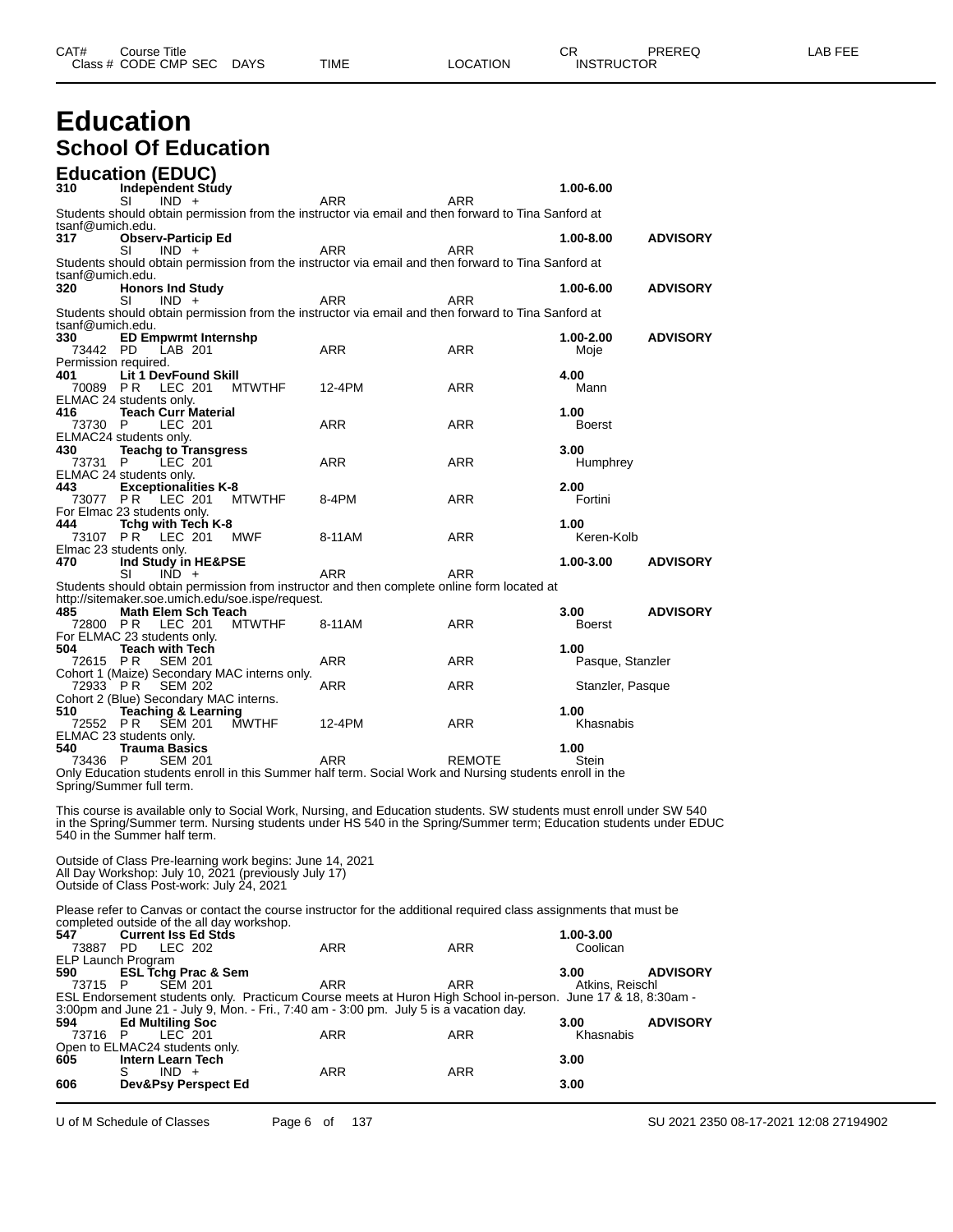| CAT#                              | Course Title<br>Class # CODE CMP SEC DAYS                                                      |                    | TIME                                                                                                     | <b>LOCATION</b>   | CR<br><b>INSTRUCTOR</b> | PREREQ          | LAB FEE |
|-----------------------------------|------------------------------------------------------------------------------------------------|--------------------|----------------------------------------------------------------------------------------------------------|-------------------|-------------------------|-----------------|---------|
|                                   | 72805 PR REC 201                                                                               |                    | ARR                                                                                                      | ARR               | Ferguson, Ebright       |                 |         |
| 72934 PR                          | Cohort 1 (Maize) Secondary MAC interns only.<br>REC 202                                        |                    | ARR                                                                                                      | <b>ARR</b>        | Ebright, Ferguson       |                 |         |
| 640                               | Cohort 2 (Blue) Secondary MAC students.<br>Ind Study Ed Stdy<br>$IND +$                        |                    | ARR                                                                                                      | <b>ARR</b>        | 1.00-3.00               | <b>ADVISORY</b> |         |
| 649<br>72792 PR                   | <b>Found Persp Ed Rfrm</b><br><b>REC</b> 201<br>Cohort 1 (Maize) Secondary MAC interns.        |                    | <b>ARR</b>                                                                                               | <b>ARR</b>        | 3.00<br>Santone         |                 |         |
| 72812 PR                          | <b>REC 202</b><br>Cohort 2 (Blue) Secondary MAC interns.                                       |                    | ARR                                                                                                      | ARR               | Santone                 |                 |         |
| 650<br>71670 PR<br>Math Practicum | Refl Teach Fld Exp<br>LAB 201                                                                  | <b>MTWTHF</b>      | 8-5PM                                                                                                    | <b>ARR</b>        | 1.00<br>Madden          | <b>ADVISORY</b> |         |
| 73032 PR                          | ELMAC 24 students only.<br>LAB 207                                                             |                    | ARR                                                                                                      | ARR               | Peterson                |                 |         |
| 73174 PR                          | Cohort 1 (Maize) Secondary MAC students.<br>LAB 208                                            |                    | ARR                                                                                                      | <b>ARR</b>        | Peterson                |                 |         |
|                                   | Cohort 2 (Blue) Secondary MAC students.<br>73218 PR LAB 211                                    | MTWTHF             | 8-5PM                                                                                                    | <b>ARR</b>        | Madden                  |                 |         |
| 655                               | ELMAC 24 students only.<br>Dir Resear Ed Study<br>SI<br>$IND +$                                |                    | <b>ARR</b>                                                                                               | <b>ARR</b>        | 1.00-6.00               | <b>ADVISORY</b> |         |
| 657                               | http://sitemaker.soe.umich.edu/soe.ispe/request.<br><b>Practicum Ed Study</b><br>SI<br>$IND +$ |                    | Students should obtain permission from instructor and then complete online form located at<br>ARR        | <b>ARR</b>        | 1.00-6.00               | <b>ADVISORY</b> |         |
| 659                               | http://sitemaker.soe.umich.edu/soe.ispe/request.<br><b>MA Res Pract in HE</b>                  |                    | Students should obtain permission from instructor and then complete online form located at               |                   | 1.50-3.00               | <b>ADVISORY</b> |         |
| 695<br>72814 PR                   | $IND +$<br><b>Res Educ Practice</b><br>LEC 201                                                 |                    | ARR<br>ARR                                                                                               | ARR<br><b>ARR</b> | 3.00<br>Craig           |                 |         |
|                                   | Cohort 1 (Maize) Secondary MAC students.<br>72935 PR LEC 202                                   |                    | <b>ARR</b>                                                                                               | <b>ARR</b>        | Craig                   |                 |         |
| 73732 P                           | Cohort 2 (Blue) Secondary MAC students.<br>LEC 203<br>ELMAC 24 students only                   |                    | ARR                                                                                                      | ARR               | <b>Boerst</b>           |                 |         |
| 728<br>71870 PI                   | <b>Prac Learn Tech</b><br><b>SEM 201</b>                                                       |                    | ARR                                                                                                      | ARR               | 3.00<br>Quintana        | <b>ADVISORY</b> |         |
| 770                               | Ind St High&Cont Ed<br>$IND +$<br>SI                                                           |                    | <b>ARR</b><br>Students should obtain permission from instructor and then complete online form located at | <b>ARR</b>        | 1.00-3.00               | <b>ADVISORY</b> |         |
| 835                               | http://sitemaker.soe.umich.edu/soe.ispe/request.<br><b>Independent Study</b>                   |                    |                                                                                                          |                   | 1.00-3.00               |                 |         |
|                                   | SI<br>$IND +$<br>http://sitemaker.soe.umich.edu/soe.ispe/request.                              |                    | ARR<br>Students should obtain permission from instructor and then complete online form located at        | ARR               |                         |                 |         |
| 990                               | Diss-Precand<br>$IND +$<br>SI                                                                  |                    | ARR<br>Students should obtain permission from instructor and then complete online form located at        | <b>ARR</b>        | 1.00-8.00               | <b>ADVISORY</b> |         |
| 991                               | http://sitemaker.soe.umich.edu/soe.ispe/request.<br><b>Prelims Part A</b><br>SI                |                    |                                                                                                          | ARR               | 1.00-3.00               |                 |         |
| 992                               | $IND +$<br><b>Prelims Part B</b><br>SI<br>$IND +$                                              |                    | ARR<br>ARR                                                                                               | ARR               | 1.00-3.00               |                 |         |
| 995                               | Diss-Cand<br><b>SIR</b><br>$IND +$                                                             | ta a tacairtean an | <b>ARR</b>                                                                                               | <b>ARR</b>        | 4.00                    | <b>ENFORCED</b> |         |

SIR IND + ARR ARR Students should obtain permission from instructor and then complete online form located at http://sitemaker.soe.umich.edu/soe.ispe/request.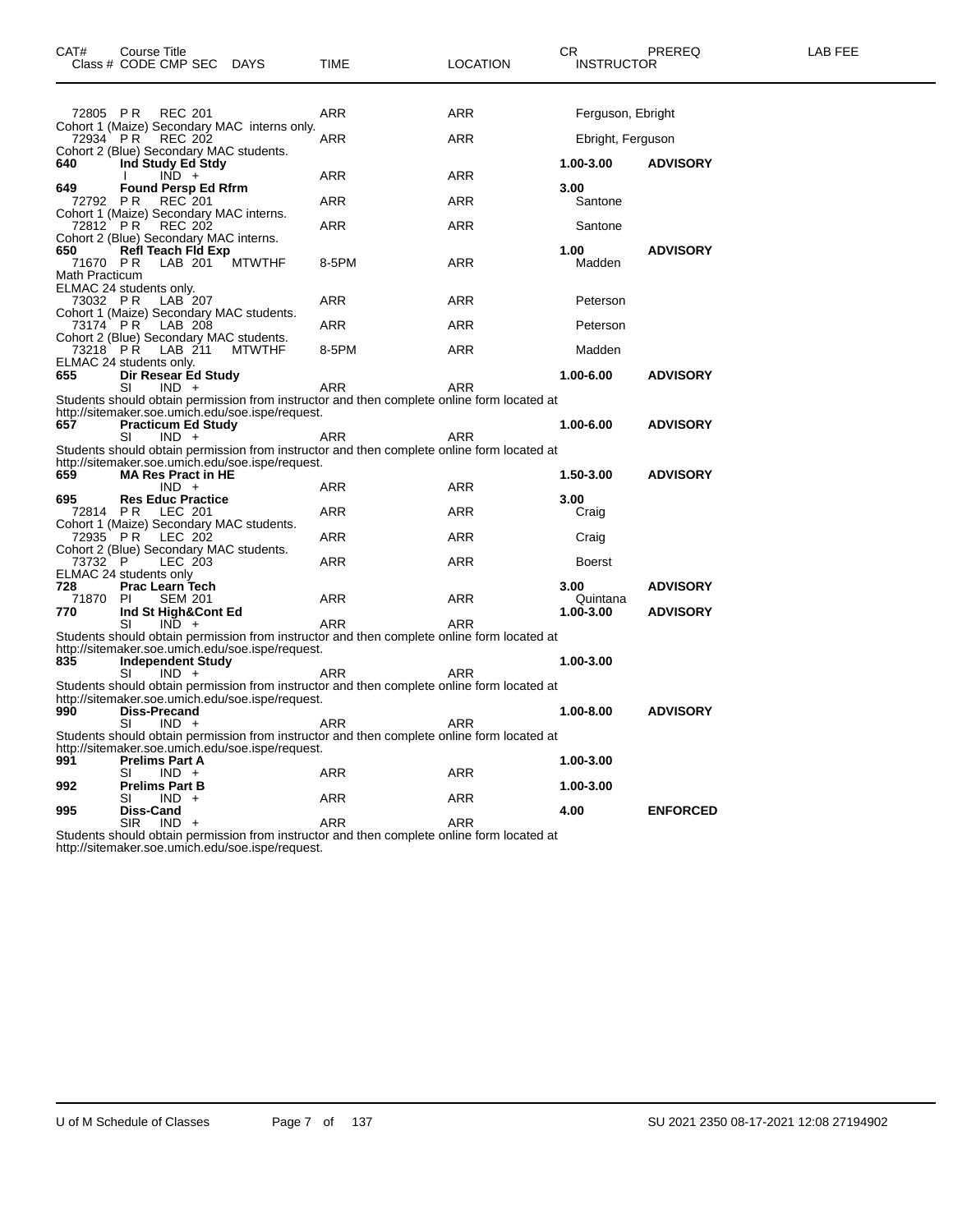### **Engineering Aerospace Engineering Aerospace Engineering (AEROSP)**

|     | ACTOSPACE LIIGHICEIIIIG (ALITOOI ) |            |            |           |                 |
|-----|------------------------------------|------------|------------|-----------|-----------------|
| 290 | <b>Directed Study</b>              |            |            | 1.00-3.00 |                 |
|     | $IND +$                            | <b>ARR</b> | <b>ARR</b> |           |                 |
| 390 | <b>Directed Study</b>              |            |            | 1.00-3.00 |                 |
|     | $IND +$                            | <b>ARR</b> | <b>ARR</b> |           |                 |
| 490 | <b>Directed Study</b>              |            |            | 1.00-3.00 | <b>ADVISORY</b> |
|     | $IND +$                            | <b>ARR</b> | <b>ARR</b> |           |                 |
| 590 | <b>Directed Study</b>              |            |            | 1.00-6.00 | <b>ADVISORY</b> |
|     | $IND +$                            | <b>ARR</b> | <b>ARR</b> |           |                 |
| 990 | Diss-Precand                       |            |            | 1.00-8.00 | <b>ADVISORY</b> |
|     | $IND +$                            | <b>ARR</b> | <b>ARR</b> |           |                 |
| 995 | Diss-Cand                          |            |            | 4.00      | <b>ENFORCED</b> |
|     | $IND +$<br>R                       | <b>ARR</b> | <b>ARR</b> |           |                 |
|     |                                    |            |            |           |                 |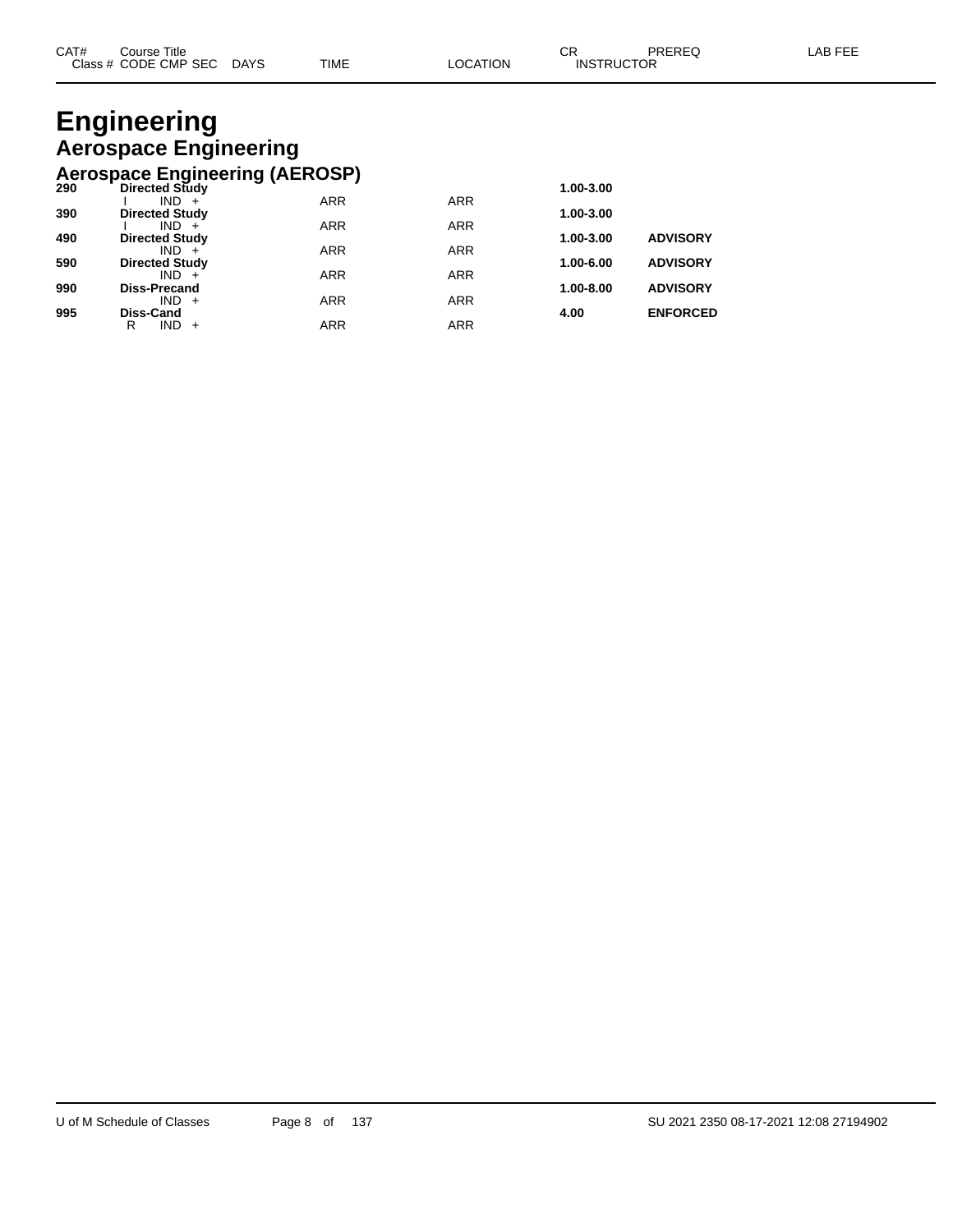| CAT# | Title<br>Course      |             |             |                | ົ<br>◡            | <b>PREREC</b> | AB FFF |
|------|----------------------|-------------|-------------|----------------|-------------------|---------------|--------|
|      | Class # CODE CMP SEC | <b>DAYS</b> | <b>TIME</b> | <b>OCATION</b> | <b>INSTRUCTOR</b> |               |        |

### **Biomedical Engineering Biomedical Engineering (BIOMEDE)**

| 490 | <b>Directed Research</b>            |            |            | 1.00-4.00     |                 |
|-----|-------------------------------------|------------|------------|---------------|-----------------|
| 590 | $IND +$<br><b>Directed Research</b> | <b>ARR</b> | <b>ARR</b> | 1.00-16.00    | <b>ADVISORY</b> |
|     | $IND +$                             | <b>ARR</b> | <b>ARR</b> |               |                 |
| 591 | <b>M S Thesis</b>                   |            |            | 1.00-16.00    | <b>ADVISORY</b> |
| 990 | $IND +$<br><b>Diss-Precand</b>      | <b>ARR</b> | <b>ARR</b> | $1.00 - 8.00$ | <b>ADVISORY</b> |
|     | $IND +$                             | <b>ARR</b> | <b>ARR</b> |               |                 |
| 995 | <b>Diss-Cand</b>                    |            |            | 4.00          | <b>ENFORCED</b> |
|     | R<br>$IND +$                        | <b>ARR</b> | ARR        |               |                 |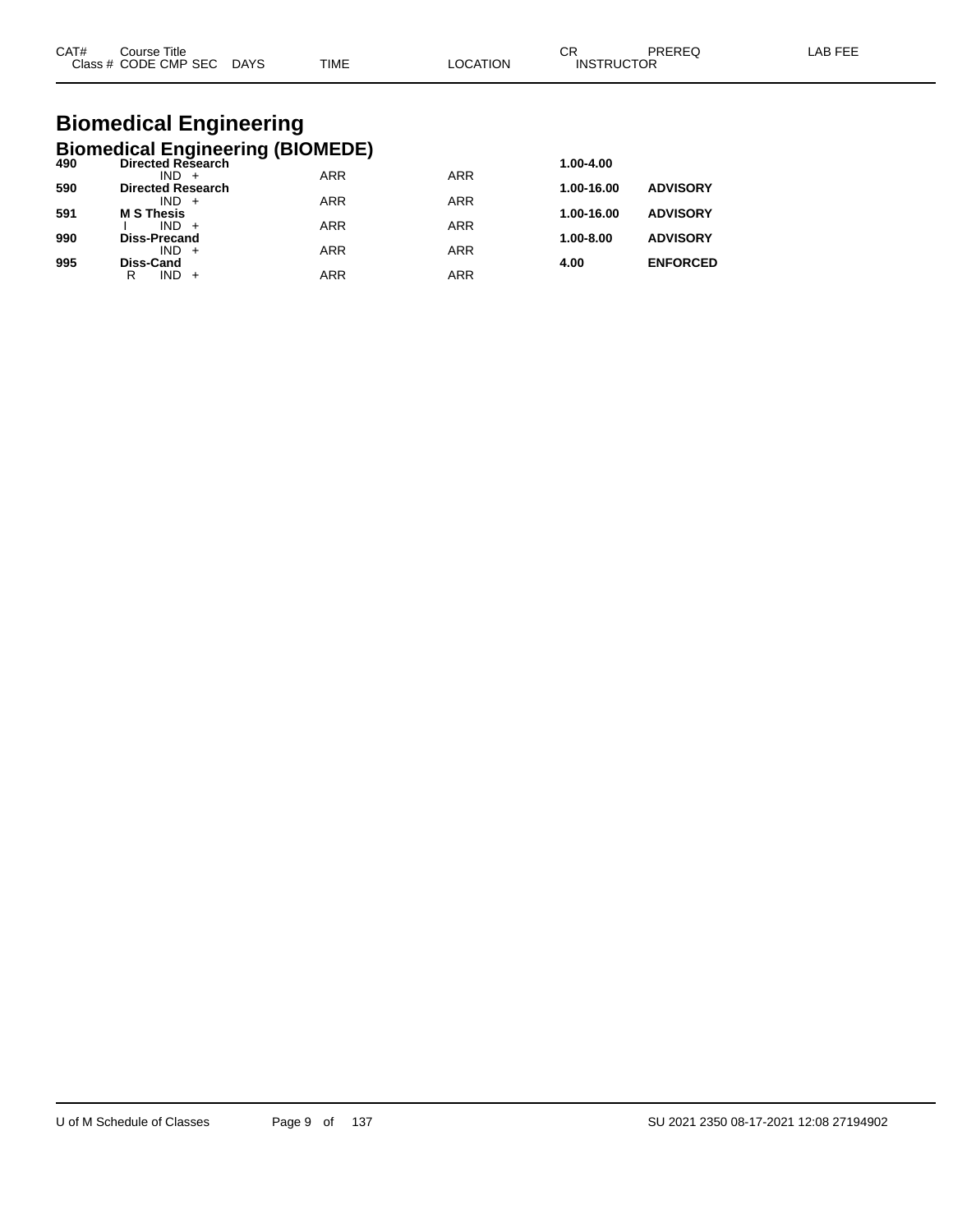| CAT# | ourse Titleٽ              |             |                 | ∼י<br>◡┍          | PREREQ | LAB FEE |
|------|---------------------------|-------------|-----------------|-------------------|--------|---------|
|      | Class # CODE CMP SEC DAYS | <b>TIME</b> | <b>LOCATION</b> | <b>INSTRUCTOR</b> |        |         |

# **Climate and Space Sciences Engineering**

|              |                                        | <b>Climate and Meteorology (CLIMATE)</b>               |            |                      |                 |
|--------------|----------------------------------------|--------------------------------------------------------|------------|----------------------|-----------------|
| 498          | <b>Practicum</b>                       |                                                        |            | 1.00-2.00            |                 |
| 71998<br>499 | LEC 201<br>PI<br><b>Directed Study</b> | <b>ARR</b>                                             | <b>ARR</b> | Samson<br>1.00-16.00 |                 |
|              | $IND +$                                | <b>ARR</b>                                             | <b>ARR</b> |                      |                 |
| 701          | <b>Special Problems</b>                |                                                        |            | 1.00-16.00           |                 |
| 990          | $IND +$<br><b>Diss-Precand</b>         | <b>ARR</b>                                             | <b>ARR</b> | 1.00-8.00            | <b>ADVISORY</b> |
|              | IND.<br>$+$                            | <b>ARR</b>                                             | <b>ARR</b> |                      |                 |
| 995          | <b>Diss-Cand</b>                       |                                                        |            | 4.00                 | <b>ENFORCED</b> |
|              | $IND +$<br>R                           | <b>ARR</b>                                             | <b>ARR</b> |                      |                 |
|              |                                        |                                                        |            |                      |                 |
|              |                                        | Space Science and Engineering (SPACE)<br>498 Practicum |            | 1.00-2.00            |                 |
| 73202        | LEC 201<br><b>PI</b>                   | <b>ARR</b>                                             | <b>ARR</b> | Samson               |                 |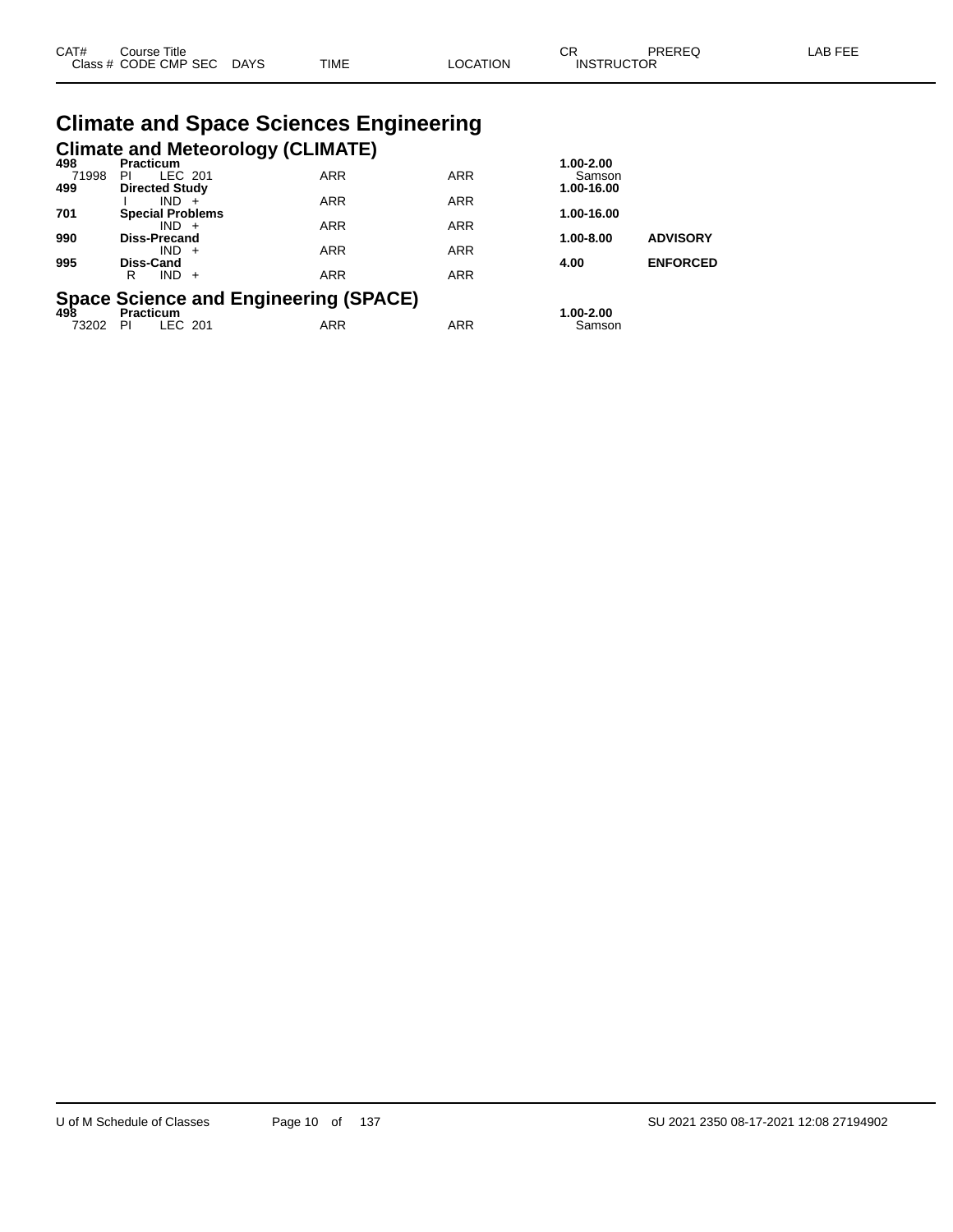| CAT# | Course Title              |             |          | ∩⊓                | PREREQ | LAB FEE |
|------|---------------------------|-------------|----------|-------------------|--------|---------|
|      | Class # CODE CMP SEC DAYS | <b>TIME</b> | ∟OCATION | <b>INSTRUCTOR</b> |        |         |

### **Chemical Engineering Department**

|     | <b>Chemical Engineering (CHE)</b>   |            |            |            |                           |
|-----|-------------------------------------|------------|------------|------------|---------------------------|
| 290 | Res&Spec Problems                   |            |            | 1.00-16.00 | <b>ADVISORY</b>           |
|     | ÎND -                               | <b>ARR</b> | <b>ARR</b> |            |                           |
| 490 | <b>Adv Res&amp;Spec Problem</b>     |            |            | 1.00-16.00 | <b>ADVISORY, ENFORCED</b> |
|     | $IND +$<br>R                        | <b>ARR</b> | <b>ARR</b> |            |                           |
| 695 | <b>Research Problems</b><br>$IND +$ | <b>ARR</b> | <b>ARR</b> | 1.00-16.00 | <b>ADVISORY</b>           |
| 698 | <b>Directed Study</b>               |            |            | 1.00-16.00 |                           |
|     | $IND +$                             | <b>ARR</b> | <b>ARR</b> |            |                           |
| 990 | Diss-Precand                        |            |            | 1.00-8.00  | <b>ADVISORY</b>           |
|     | $IND +$                             | <b>ARR</b> | <b>ARR</b> |            |                           |
| 995 | Diss-Cand                           |            |            | 4.00       | <b>ENFORCED</b>           |
|     | IND.<br>R<br>$+$                    | ARR        | <b>ARR</b> |            |                           |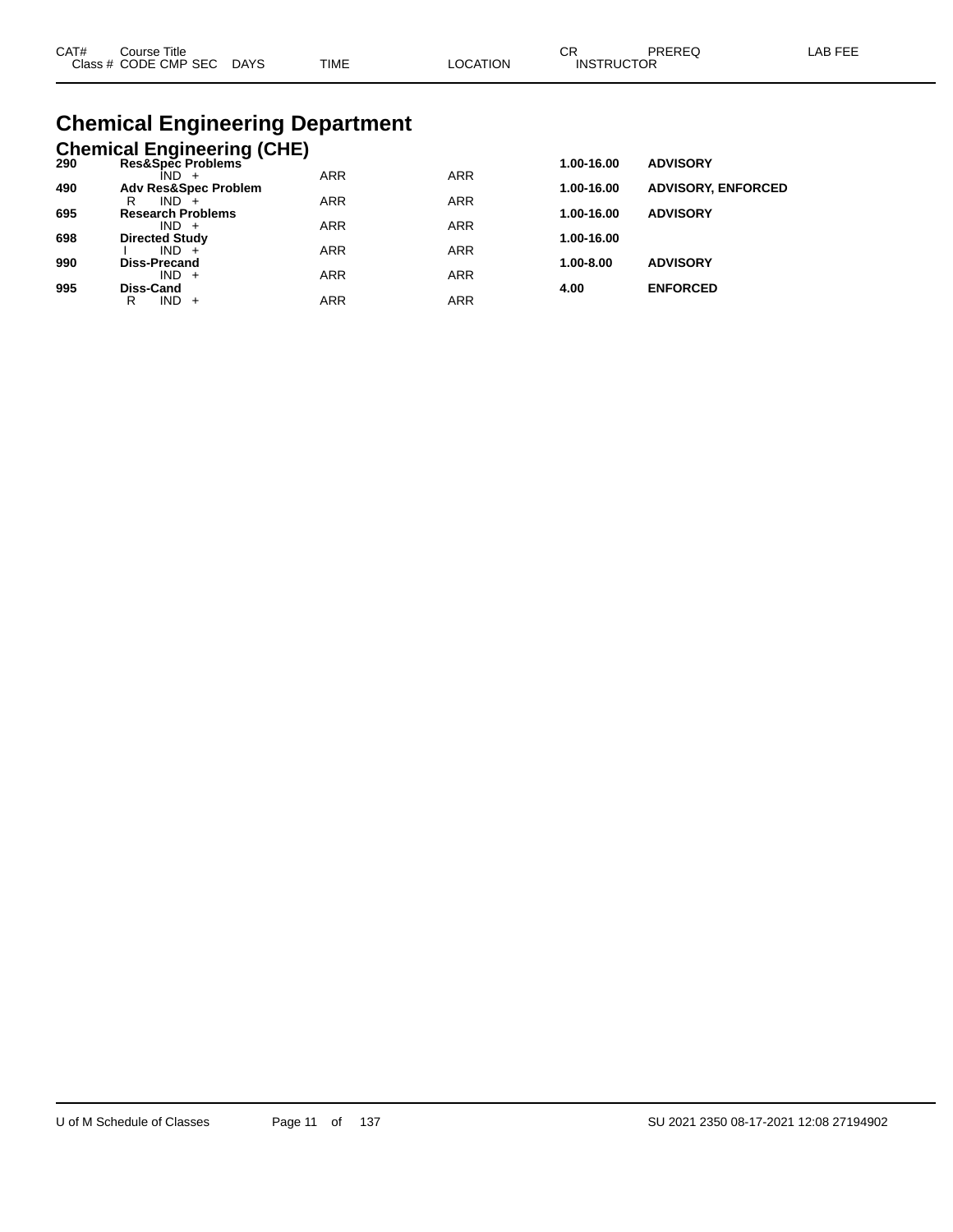| CAT# | Course Title<br>Class # CODE CMP SEC | <b>DAYS</b> | <b>TIME</b> | LOCATION | СR<br><b>INSTRUCTOR</b> | PREREQ | LAB FEE |
|------|--------------------------------------|-------------|-------------|----------|-------------------------|--------|---------|
|      |                                      |             |             |          |                         |        |         |

## **Civil & Environmental Engr**

|     | <b>Civil And Environmental Engineering (CEE)</b> |            |            |            |                 |
|-----|--------------------------------------------------|------------|------------|------------|-----------------|
| 430 | <b>Sp Prob Constr Eng</b>                        |            |            | 1.00-3.00  | <b>ADVISORY</b> |
| 490 | $IND +$<br><b>Independent Study</b>              | <b>ARR</b> | <b>ARR</b> | 1.00-4.00  | <b>ADVISORY</b> |
|     | $IND +$                                          | <b>ARR</b> | <b>ARR</b> |            |                 |
| 622 | Sp Prob Hydr-Hydrol                              |            |            | 1.00-16.00 | <b>ADVISORY</b> |
| 630 | $IND +$<br>Dir Study Const Eng                   | <b>ARR</b> | <b>ARR</b> | 1.00-3.00  | <b>ADVISORY</b> |
|     | $\overline{IND}$ +                               | <b>ARR</b> | <b>ARR</b> |            |                 |
| 651 | <b>Directed Studies</b>                          |            |            | 1.00-3.00  | <b>ADVISORY</b> |
| 682 | $IND +$<br><b>Prob in Envir Engr</b>             | <b>ARR</b> | <b>ARR</b> | 1.00-16.00 | <b>ADVISORY</b> |
|     | $IND +$                                          | <b>ARR</b> | <b>ARR</b> |            |                 |
| 910 | <b>Struct Engr Res</b>                           |            |            | 1.00-16.00 |                 |
|     | $IND +$                                          | <b>ARR</b> | <b>ARR</b> |            |                 |
| 921 | Hydra&Hydro Eng Res<br>$IND +$                   | <b>ARR</b> | ARR        | 1.00-16.00 | <b>ADVISORY</b> |
| 930 | <b>Constr Engr Res</b>                           |            |            | 1.00-16.00 |                 |
|     | $IND +$                                          | <b>ARR</b> | <b>ARR</b> |            |                 |
| 946 | Soil Mech Res<br>$IND +$                         | <b>ARR</b> | <b>ARR</b> | 1.00-16.00 |                 |
| 980 | <b>Res in Envir Engr</b>                         |            |            | 1.00-16.00 | <b>ADVISORY</b> |
|     | $IND +$                                          | <b>ARR</b> | <b>ARR</b> |            |                 |
| 990 | Diss-Precand                                     |            |            | 1.00-8.00  | <b>ADVISORY</b> |
| 995 | $IND +$<br>Diss-Cand                             | <b>ARR</b> | ARR        | 4.00       | <b>ENFORCED</b> |
|     | DR.<br>$IND +$                                   | <b>ARR</b> | <b>ARR</b> |            |                 |
|     |                                                  |            |            |            |                 |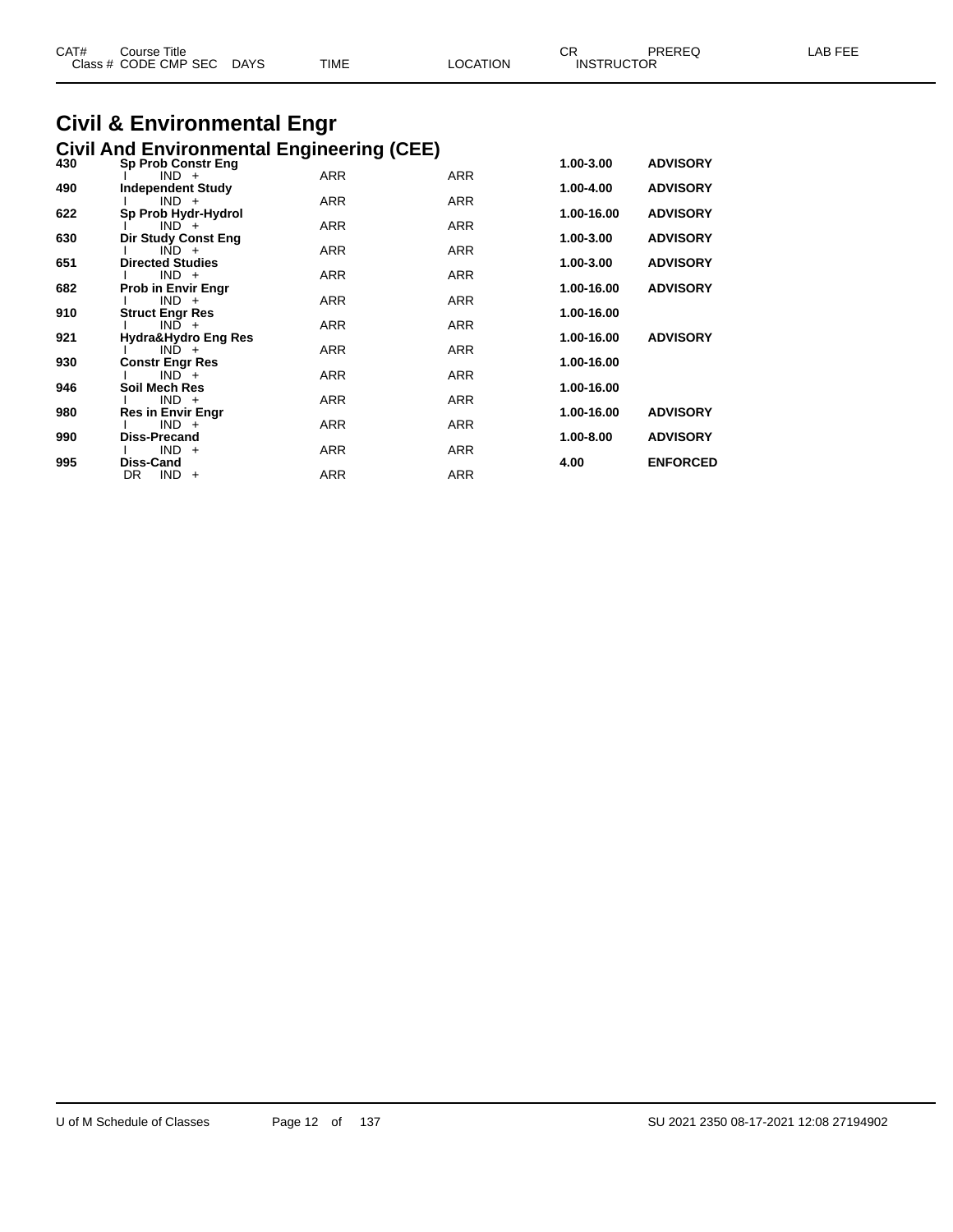| CAT# | Course Title              |             |          | ⌒冖                | PREREQ | _AB FEE |
|------|---------------------------|-------------|----------|-------------------|--------|---------|
|      | Class # CODE CMP SEC DAYS | <b>TIME</b> | LOCATION | <b>INSTRUCTOR</b> |        |         |
|      |                           |             |          |                   |        |         |

### **CoE Robotics Institute**

|     | <b>Robotics (ROB)</b> |     |     |           |                 |
|-----|-----------------------|-----|-----|-----------|-----------------|
| 590 | <b>Directed Study</b> |     |     | 1.00-6.00 |                 |
|     | IND.                  | ARR | ARR |           |                 |
| 995 | <b>Diss-Cand</b>      |     |     | 4.00      | <b>ENFORCED</b> |
|     | IND                   | ARR | ARR |           |                 |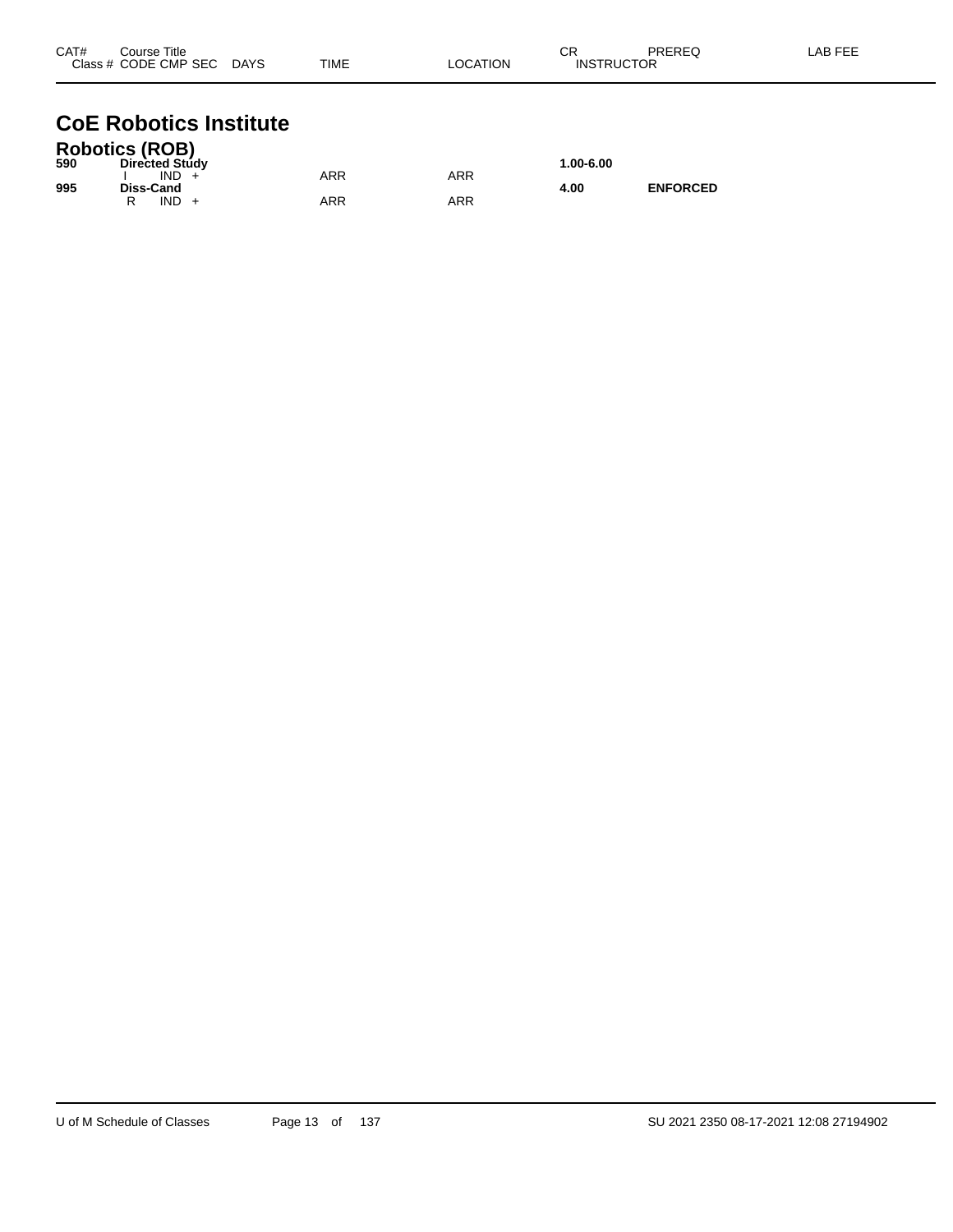### **Electrical Engr & Computer Sci Electrical Engineering And Computer Science (EECS)**

For any EECS course, the EECS department may give away a student's seat in a class if the student does not attend the first week of lectures and labs/discussions. In addition, it is up to the discretion of the course instructor to determine whether or not to allow a student to enroll in an EECS course after the first week of classes.

Note that the EECS department may withdraw you from the class, but the department is not obligated to withdraw students from the course even if a student has been informed that his/her seat is no longer available. Students are responsible for the accuracy of their own schedules.

| 399 | <b>Directed Study</b>             |            |            | $1.00 - 4.00$ | <b>ADVISORY</b>           |
|-----|-----------------------------------|------------|------------|---------------|---------------------------|
|     | $IND +$                           | <b>ARR</b> | <b>ARR</b> |               |                           |
| 499 | <b>Adv Directed Study</b>         |            |            | 1.00-4.00     | <b>ADVISORY, ENFORCED</b> |
|     | $IND +$<br>R                      | <b>ARR</b> | <b>ARR</b> |               |                           |
| 599 | <b>Directed Study</b>             |            |            | 1.00-4.00     | <b>ADVISORY</b>           |
|     | $IND +$                           | <b>ARR</b> | <b>ARR</b> |               |                           |
| 698 | <b>Master's Thesis</b><br>$IND +$ | <b>ARR</b> | <b>ARR</b> | 1.00-6.00     | <b>ADVISORY</b>           |
| 699 | <b>Research Work EECS</b>         |            |            | 1.00-6.00     | <b>ADVISORY</b>           |
|     | $IND +$                           | <b>ARR</b> | <b>ARR</b> |               |                           |
| 990 | <b>Diss-Precand</b>               |            |            | 1.00-8.00     | <b>ADVISORY</b>           |
|     | $IND +$                           | <b>ARR</b> | <b>ARR</b> |               |                           |
| 995 | Diss-Cand                         |            |            | 4.00          | <b>ENFORCED</b>           |
|     | IND.<br>R<br>$+$                  | <b>ARR</b> | <b>ARR</b> |               |                           |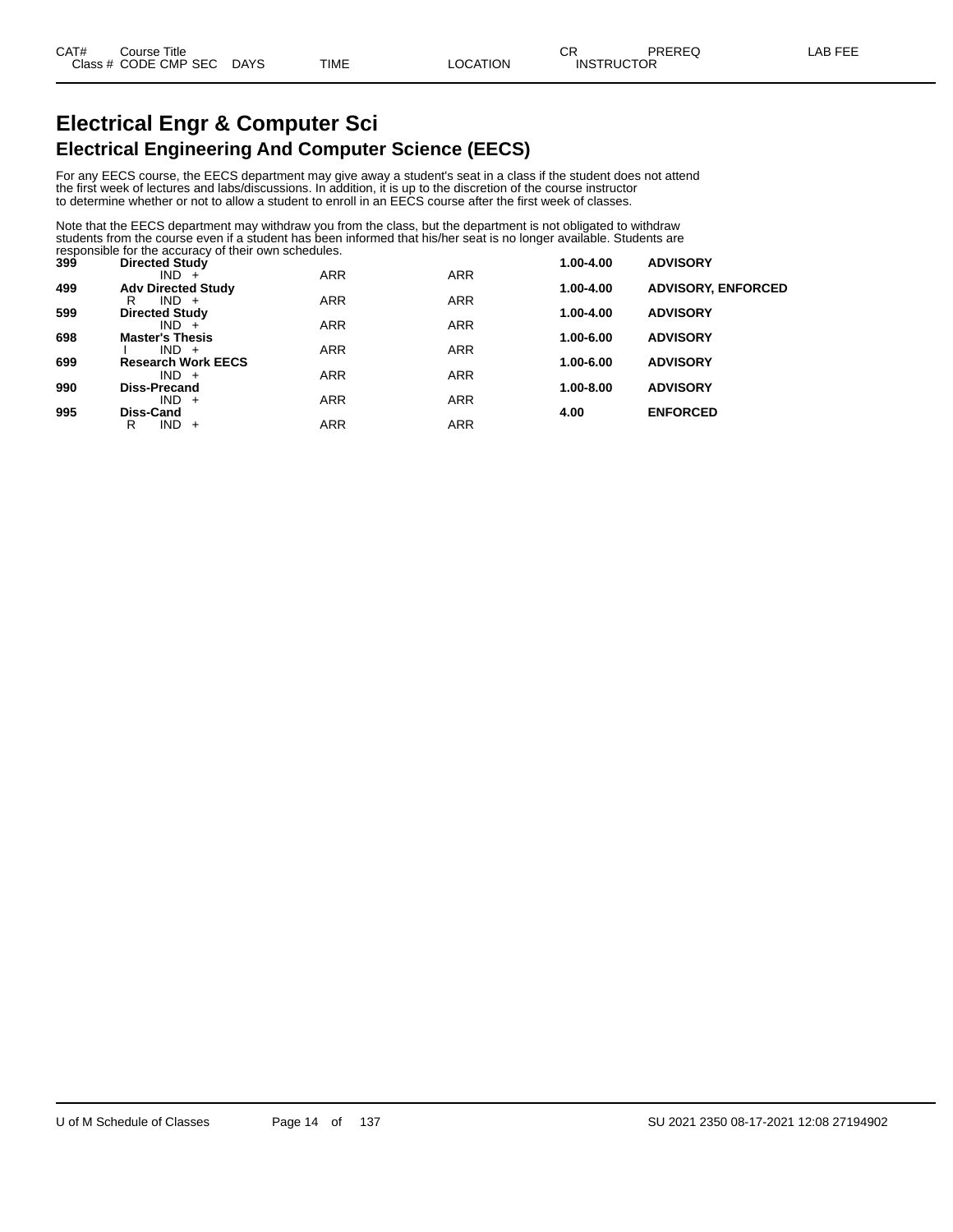| Class # CODE CMP SEC<br>DAYS                               | TIME                     | <b>LOCATION</b>          | <b>INSTRUCTOR</b>      |                 |      |
|------------------------------------------------------------|--------------------------|--------------------------|------------------------|-----------------|------|
| <b>Engineering Undergraduate Educ</b>                      |                          |                          |                        |                 |      |
|                                                            |                          |                          |                        |                 |      |
| <b>Engineering (ENGR)</b><br>280 Undergrad Research        |                          |                          | 1.00-4.00              | <b>ADVISORY</b> |      |
| 71784<br>DIS 201<br>P                                      | <b>ARR</b>               | <b>ARR</b>               |                        |                 |      |
| <b>Engr Ugrad Stdy Abrd</b><br>301                         |                          |                          | 1.00-16.00             | <b>ADVISORY</b> |      |
| 73270<br>P<br>LEC 105                                      | <b>ARR</b>               | <b>ARR</b>               |                        |                 |      |
| Tech Univ of Berlin, Germany<br>73357 P<br>LEC 106         | <b>ARR</b>               | <b>ARR</b>               |                        |                 |      |
| Nagoya University, Japan                                   |                          |                          |                        |                 |      |
| 73183 P<br>LEC 132                                         | <b>ARR</b>               | <b>ARR</b>               |                        |                 |      |
| Universidad de Navarra<br>73271 P<br><b>LEC 141</b>        | <b>ARR</b>               | <b>ARR</b>               |                        |                 |      |
| Turin, Italy                                               |                          |                          |                        |                 |      |
| 73443 P<br><b>LEC 142</b>                                  | <b>ARR</b>               | <b>ARR</b>               |                        |                 |      |
| Lund, Sweden                                               |                          |                          |                        |                 |      |
| LEC 143<br>73356 P                                         | <b>ARR</b>               | <b>ARR</b>               |                        |                 |      |
| Cascais, Portugal<br>73428 P<br>LEC 145                    | <b>ARR</b>               | <b>ARR</b>               |                        |                 |      |
| <b>B1G STEM Dublin Ireland</b>                             |                          |                          |                        |                 |      |
| 73429 P<br><b>LEC 146</b>                                  | <b>ARR</b>               | <b>ARR</b>               |                        |                 |      |
| Engineering in Buenos Aires<br>73430 P                     | <b>ARR</b>               | <b>ARR</b>               |                        |                 |      |
| <b>LEC 147</b><br>INNOV@INSA Lyon, France                  |                          |                          |                        |                 |      |
| 73431 P<br><b>LEC 148</b>                                  | <b>ARR</b>               | <b>ARR</b>               |                        |                 |      |
| Int Entrepreneur Haifa, Israel                             |                          |                          |                        |                 |      |
| 73828 P<br>LEC 150                                         | <b>ARR</b>               | <b>ARR</b>               |                        |                 |      |
| 73829 P<br><b>LEC 151</b><br>73830<br><b>LEC 152</b><br>P. | <b>ARR</b><br><b>ARR</b> | <b>ARR</b><br><b>ARR</b> |                        |                 |      |
| 350<br>Intl Lab Exp-Engin                                  |                          |                          | 3.00                   | <b>ENFORCED</b> |      |
| 73376<br><b>PIR</b><br>LAB 201                             | <b>ARR</b>               | <b>ARR</b>               | Sick                   |                 |      |
| Class location: Berlin University of Technology            |                          |                          |                        |                 |      |
| 355<br><b>Multidis Eng Pro 2</b><br>73842 PI<br>$LAB-114$  | <b>ARR</b>               | <b>ARR</b>               | 1.00-4.00<br>Hess      |                 |      |
| <b>Principal Financial Project</b>                         |                          |                          |                        |                 |      |
| 400<br><b>Co-Op Educ Engr</b>                              |                          |                          | 0.00                   | <b>ADVISORY</b> | 9.19 |
| 70130 PD<br>DIS 201                                        | <b>ARR</b>               | <b>ARR</b>               |                        |                 |      |
| <b>Multidis Eng Pro 3</b><br>455<br>73833<br>PI<br>LAB 226 | <b>ARR</b>               | <b>ARR</b>               | 2.00-5.00<br>Gilchrist |                 |      |
| MiTEE Research Team                                        |                          |                          |                        |                 |      |
| 591<br><b>Engr Grad Study Abrd</b>                         |                          |                          | 1.00-12.00             | <b>ADVISORY</b> |      |
| 73363 PD<br>LEC 004                                        | <b>ARR</b>               | <b>ARR</b>               |                        |                 |      |
| Nagoya University, Japan                                   |                          |                          |                        |                 |      |

CAT# Course Title Case CR PREREQ LAB FEE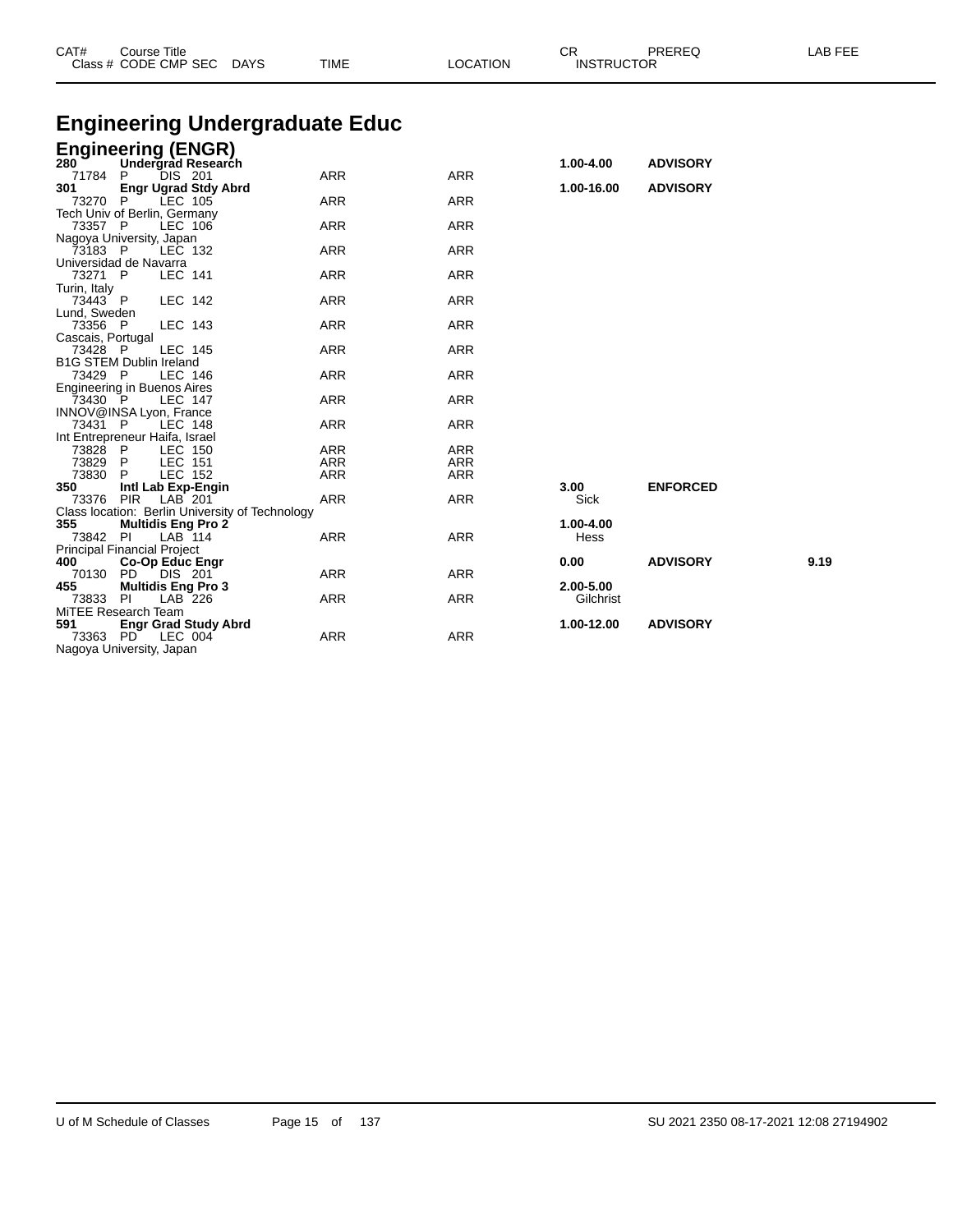| CAT# | Course Title              |      |          | rπ<br>∪N.         | PREREQ | _AB FEE |
|------|---------------------------|------|----------|-------------------|--------|---------|
|      | Class # CODE CMP SEC DAYS | TIME | LOCATION | <b>INSTRUCTOR</b> |        |         |

## **Industrial-Operations Engr Dep**

|     | <b>Industrial And Operations Engineering (IOE)</b> |            |            |               |                 |
|-----|----------------------------------------------------|------------|------------|---------------|-----------------|
| 490 | <b>UG Directed Study</b>                           |            |            | 2.00-4.00     | <b>ADVISORY</b> |
|     | $IND +$                                            | <b>ARR</b> | <b>ARR</b> |               |                 |
| 590 | <b>Masters Direct Study</b>                        |            |            | 2.00-4.00     | <b>ADVISORY</b> |
|     | $IND +$                                            | <b>ARR</b> | <b>ARR</b> |               |                 |
| 801 | <b>First Yr Doc Dir Res</b>                        |            |            | 1.00-3.00     | <b>ADVISORY</b> |
|     | $IND +$                                            | <b>ARR</b> | <b>ARR</b> |               |                 |
| 990 | <b>Diss Pre-Candidate</b>                          |            |            | $2.00 - 8.00$ | <b>ADVISORY</b> |
|     | $IND +$                                            | <b>ARR</b> | <b>ARR</b> |               |                 |
| 995 | <b>Dissertation Cand</b>                           |            |            | 4.00          | <b>ENFORCED</b> |
|     | $IND +$<br>R                                       | <b>ARR</b> | <b>ARR</b> |               |                 |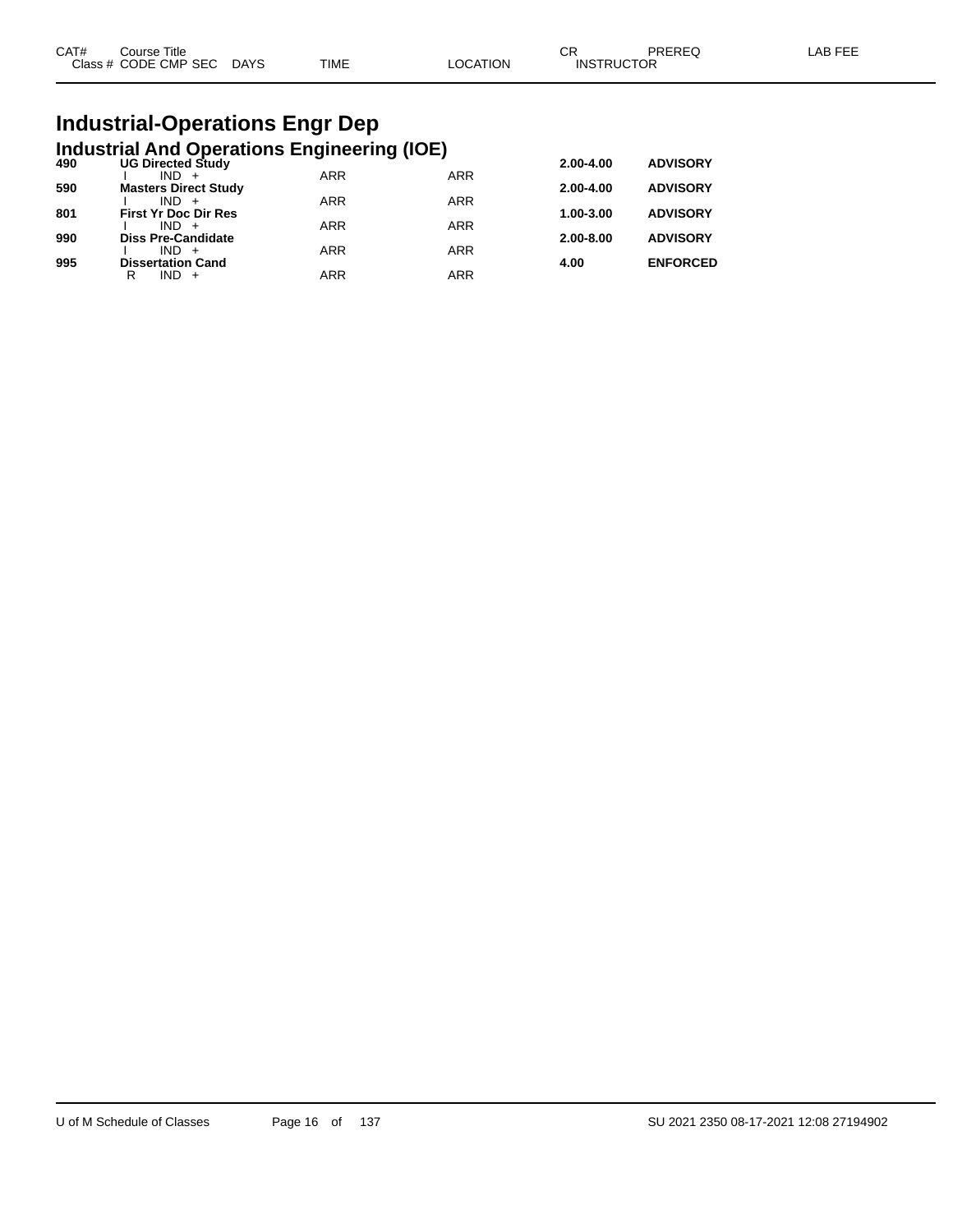### **Energy Systems Engineering Program (ESENG) 503 Energy Systems Proj 3.00 ADVISORY**

D IND + ARR ARR ARR

### **Financial Engineering Program (FINENG) 500 Fin Eng Seminar 3.00 ENFORCED**

This course is ONLY open to ADMITTED students entering the Financial Engineering degree program in Summer 2013.. 71997 PDR SEM 201 ARR ARR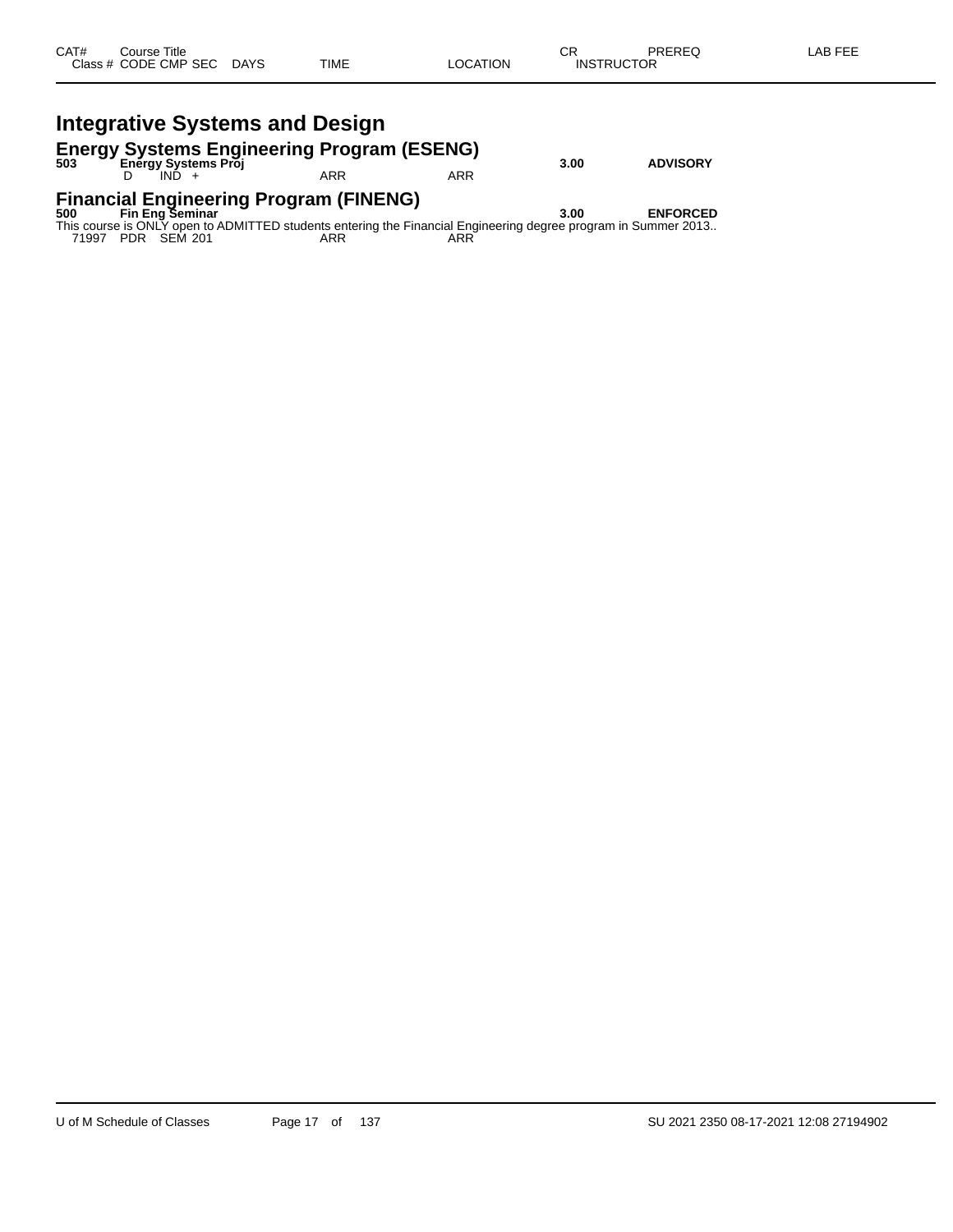| CAT#<br>PREREQ<br>◠г<br>Course Title<br>-UN<br>Class # CODE CMP SEC<br><b>TIME</b><br><b>INSTRUCTOR</b><br><b>DAYS</b><br>LOCATION | LAB FEE |
|------------------------------------------------------------------------------------------------------------------------------------|---------|
|------------------------------------------------------------------------------------------------------------------------------------|---------|

### **Program In Manufacturing**

|     | <b>Manufacturing (MFG)</b> |     |            |               |                 |
|-----|----------------------------|-----|------------|---------------|-----------------|
| 571 | <b>Ship Des Pròi</b>       |     |            | 1.00-16.00    | <b>ADVISORY</b> |
|     | IND.                       | ARR | <b>ARR</b> |               |                 |
| 990 | <b>Dissertat Pre-Cand</b>  |     |            | $2.00 - 8.00$ | <b>ADVISORY</b> |
|     | $IND +$                    | ARR | ARR        |               |                 |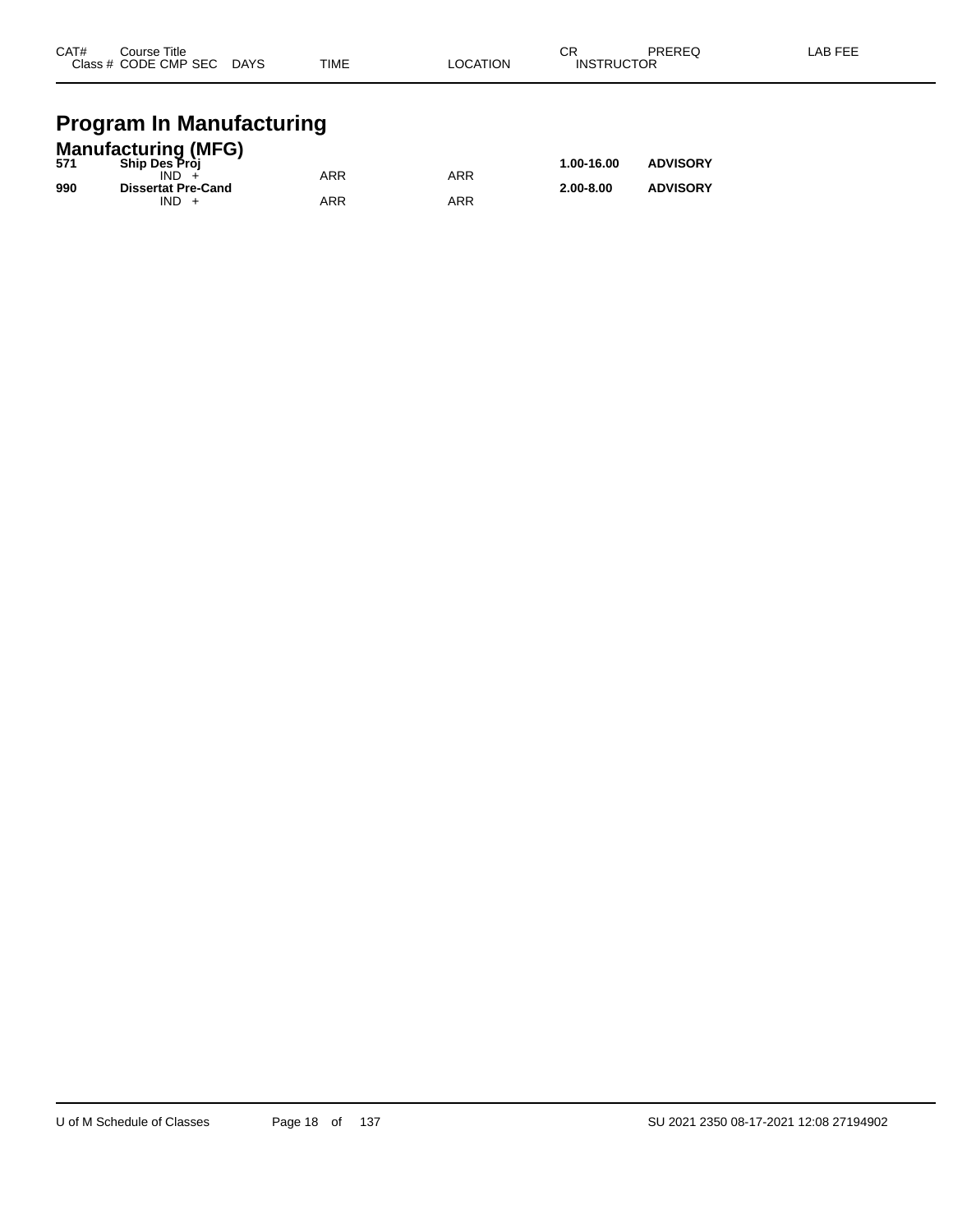| CAT# | ourse Titleٽ              |      |                 | ⌒冖<br>◡◚          | PREREQ | ∟AB FEE |
|------|---------------------------|------|-----------------|-------------------|--------|---------|
|      | Class # CODE CMP SEC DAYS | TIME | <b>LOCATION</b> | <b>INSTRUCTOR</b> |        |         |

# **Materials Science & Engineering**

|     | <b>Materials Science Engineering (MATSCIE)</b> |            |            |            |                 |
|-----|------------------------------------------------|------------|------------|------------|-----------------|
| 490 | <b>Research Problems</b>                       |            |            | 1.00-3.00  | <b>ENFORCED</b> |
|     | $IND +$<br>R                                   | ARR        | <b>ARR</b> |            |                 |
| 690 | <b>Research Problems</b>                       |            |            | 1.00-16.00 |                 |
|     | $IND +$                                        | <b>ARR</b> | <b>ARR</b> |            |                 |
| 990 | <b>Diss-Precand</b>                            | <b>ARR</b> |            | 1.00-8.00  | <b>ADVISORY</b> |
| 995 | $IND +$<br><b>Diss-Cand</b>                    |            | <b>ARR</b> | 4.00       | <b>ENFORCED</b> |
|     | $IND +$<br>R                                   | <b>ARR</b> | <b>ARR</b> |            |                 |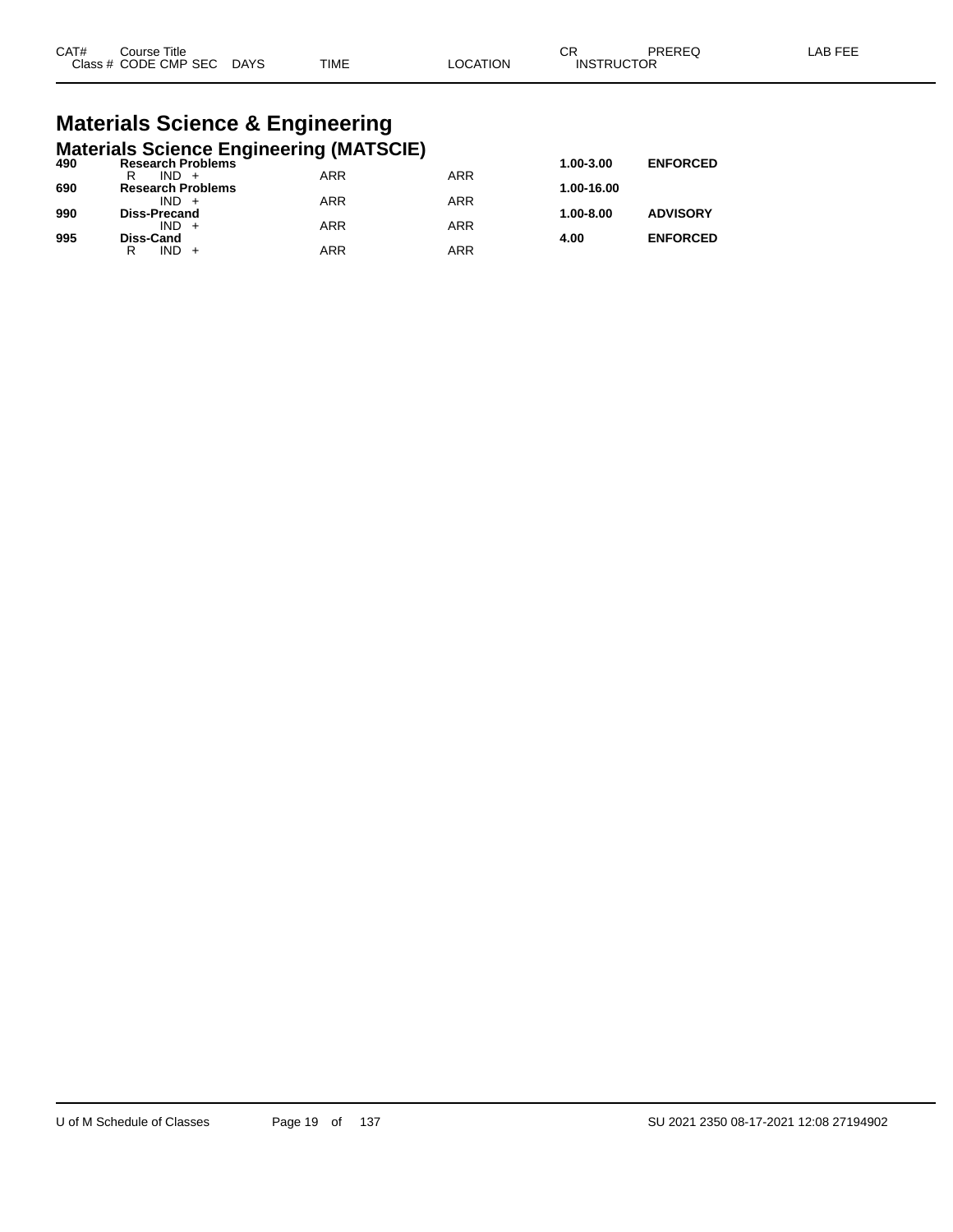# **Mech Eng & Applied Mech Dept**

|     | <b>Mechanical Engineering (MECHENG)</b> |            |            |               |                 |
|-----|-----------------------------------------|------------|------------|---------------|-----------------|
| 490 | <b>RISE 4</b>                           |            |            | 3.00          |                 |
| 491 | $IND +$<br><b>Independent Study</b>     | <b>ARR</b> | <b>ARR</b> | 1.00-3.00     | <b>ADVISORY</b> |
|     | $IND +$                                 | <b>ARR</b> | <b>ARR</b> |               |                 |
| 590 | <b>Res Sel M E Topics</b>               |            |            | $3.00 - 6.00$ | <b>ADVISORY</b> |
|     | $IND +$                                 | <b>ARR</b> | <b>ARR</b> |               |                 |
| 695 | <b>Master Thesis Res</b><br>$IND +$     | <b>ARR</b> | <b>ARR</b> | $3.00 - 6.00$ | <b>ADVISORY</b> |
| 995 | <b>Diss-Cand</b>                        |            |            | 4.00          | <b>ENFORCED</b> |
|     | $IND +$<br>R                            | <b>ARR</b> | <b>ARR</b> |               |                 |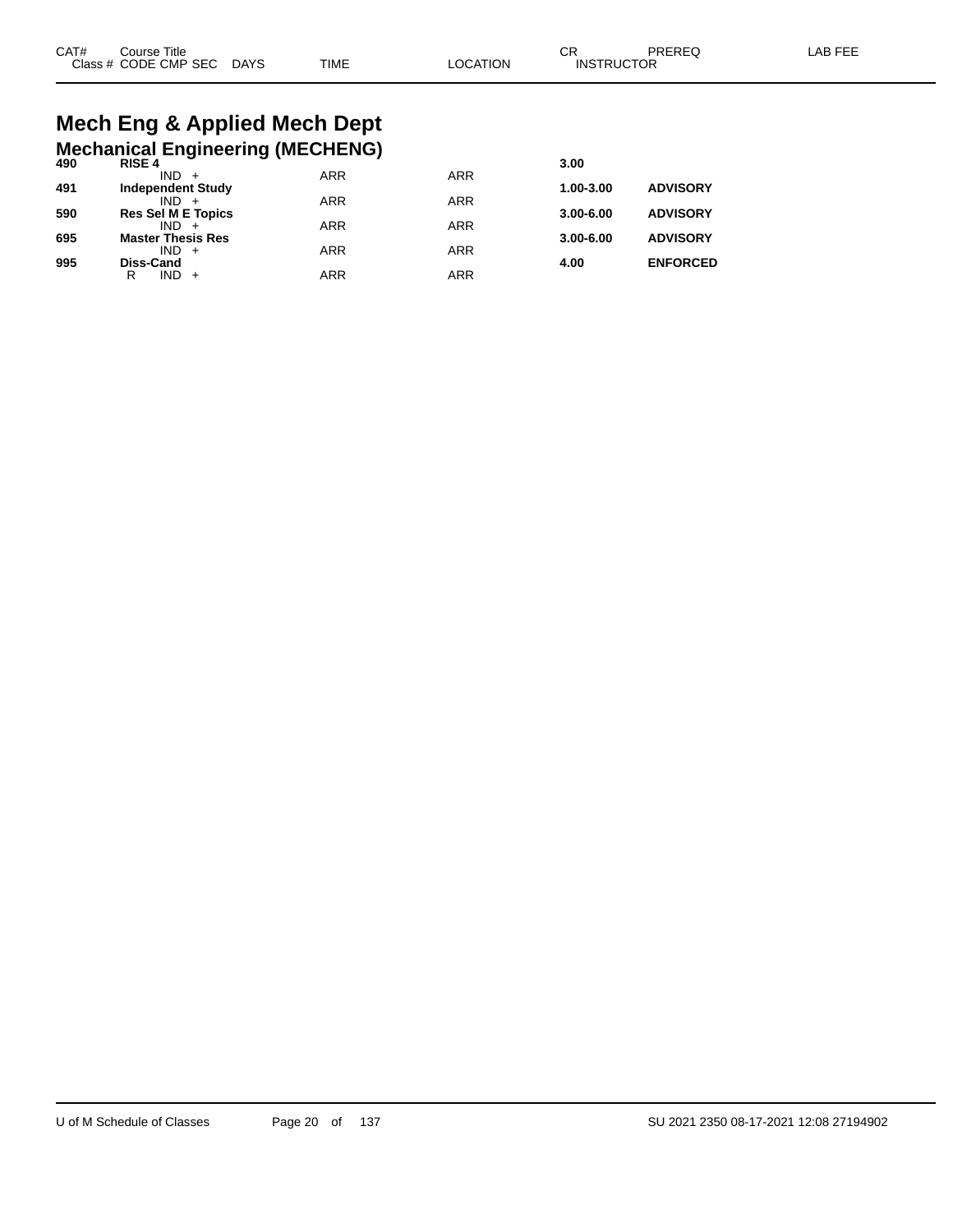| CAT# | Course Title         |             |             |          | СR                | <b>PREREQ</b> | AB FFF |
|------|----------------------|-------------|-------------|----------|-------------------|---------------|--------|
|      | Class # CODE CMP SEC | <b>DAYS</b> | <b>TIME</b> | LOCATION | <b>INSTRUCTOR</b> |               |        |
|      |                      |             |             |          |                   |               |        |

## **Naval Arch & Marine Engr Dept**

|     | <b>Naval Architecture And Marine Engineering (NAVARCH)</b> |            |            |            |                 |
|-----|------------------------------------------------------------|------------|------------|------------|-----------------|
| 490 | Dir Std, Res&Sp Prob                                       |            |            | 1.00-16.00 | <b>ADVISORY</b> |
|     | $IND +$                                                    | <b>ARR</b> | <b>ARR</b> |            |                 |
| 511 | <b>Sp Topic Ship Struc</b><br>$IND +$                      | <b>ARR</b> | <b>ARR</b> | 1.00-16.00 | <b>ADVISORY</b> |
| 521 | Dir Study Mar Hydro                                        |            |            | 1.00-16.00 | <b>ADVISORY</b> |
|     | $IND +$                                                    | <b>ARR</b> | <b>ARR</b> |            |                 |
| 571 | <b>Ship Des Proj</b>                                       |            |            | 1.00-16.00 | <b>ADVISORY</b> |
|     | $IND +$                                                    | <b>ARR</b> | <b>ARR</b> |            |                 |
| 590 | <b>Directed Study&amp;Res</b>                              |            |            | 1.00-6.00  | <b>ADVISORY</b> |
| 592 | $IND +$<br><b>Masters Thesis</b>                           | <b>ARR</b> | <b>ARR</b> | 1.00-6.00  | <b>ADVISORY</b> |
|     | $IND +$                                                    | <b>ARR</b> | <b>ARR</b> |            |                 |
| 792 | <b>Prof Degree Thesis</b>                                  |            |            | 1.00-8.00  |                 |
|     | $IND +$                                                    | <b>ARR</b> | <b>ARR</b> |            |                 |
| 990 | <b>Diss-Precand</b>                                        |            |            | 1.00-8.00  | <b>ADVISORY</b> |
|     | $IND +$                                                    | <b>ARR</b> | <b>ARR</b> |            |                 |
| 995 | <b>Diss-Cand</b>                                           |            |            | 4.00       | <b>ENFORCED</b> |
|     | R<br><b>IND</b><br>$+$                                     | ARR        | <b>ARR</b> |            |                 |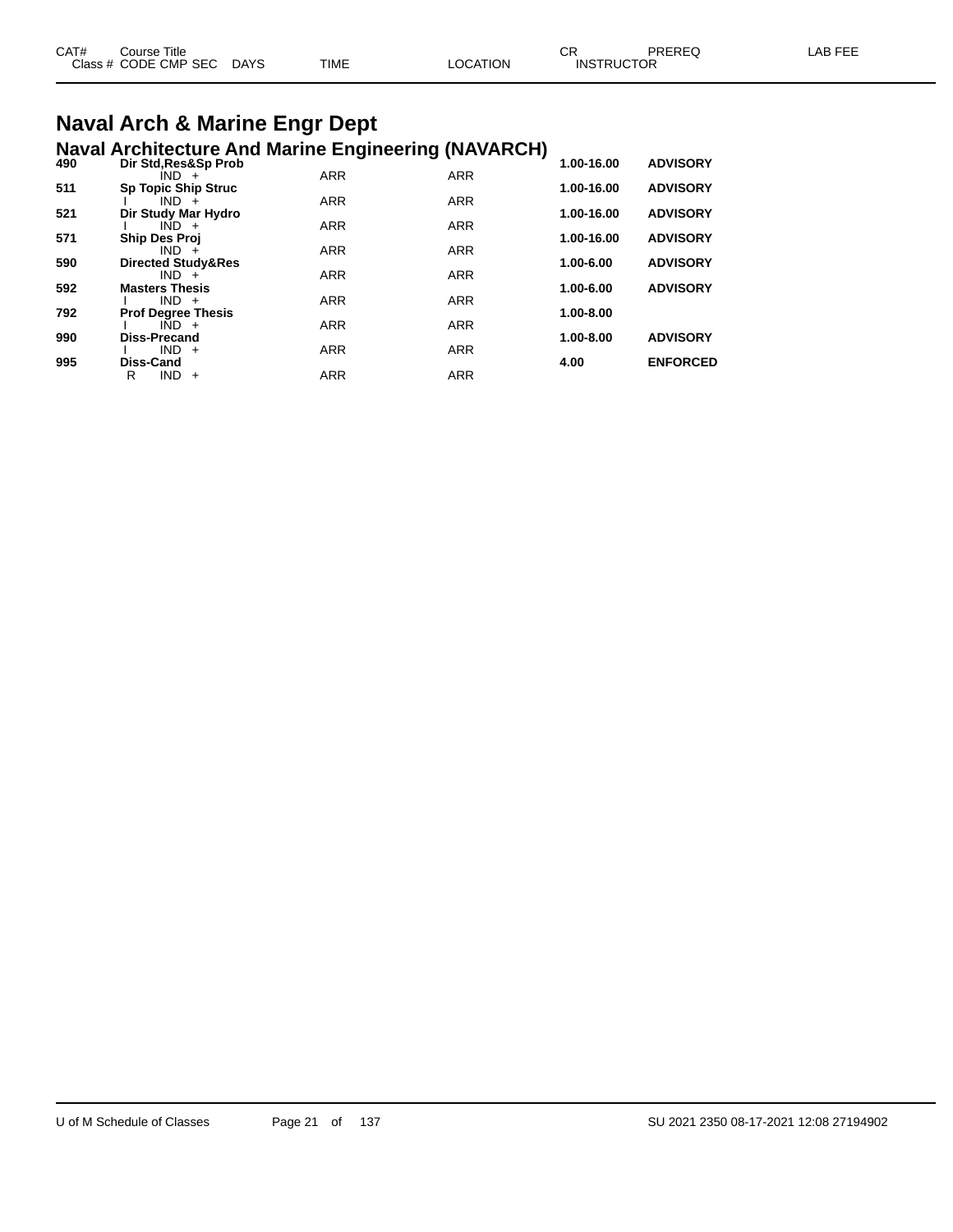| CAT#<br>Course Title |      |             |                | ⌒冖 | PREREC            | LAB FEF |
|----------------------|------|-------------|----------------|----|-------------------|---------|
| Class # CODE CMP SEC | DAYS | <b>TIME</b> | <b>OCATION</b> |    | <b>INSTRUCTOR</b> |         |

### **Nuclear Engr & Radiological Sci Nuclear Engineering And Radiological Sciences (NERS)**

| 499 | Res Nur Eng/Rad Sci    |            |            | - 1<br>1.00-3.00 | <b>ADVISORY, ENFORCED</b> |  |
|-----|------------------------|------------|------------|------------------|---------------------------|--|
|     | $IND +$<br>R           | <b>ARR</b> | <b>ARR</b> |                  |                           |  |
| 588 | Rad Safe&Md Phy Prac   |            |            | 1.00-12.00       | <b>ADVISORY</b>           |  |
|     | $IND +$                | <b>ARR</b> | <b>ARR</b> |                  |                           |  |
| 599 | <b>Masters Project</b> |            |            | 1.00-3.00        | <b>ADVISORY</b>           |  |
|     | $IND +$                | <b>ARR</b> | <b>ARR</b> |                  |                           |  |
| 799 | <b>Special Project</b> |            |            | 1.00-6.00        |                           |  |
|     | $IND +$                | <b>ARR</b> | <b>ARR</b> |                  |                           |  |
| 990 | <b>Diss-Precand</b>    |            |            | 1.00-8.00        | <b>ADVISORY</b>           |  |
|     | $IND +$                | <b>ARR</b> | <b>ARR</b> |                  |                           |  |
| 995 | Diss-Cand              |            |            | 4.00             | <b>ENFORCED</b>           |  |
|     | $IND +$<br>R           | ARR        | ARR        |                  |                           |  |
|     |                        |            |            |                  |                           |  |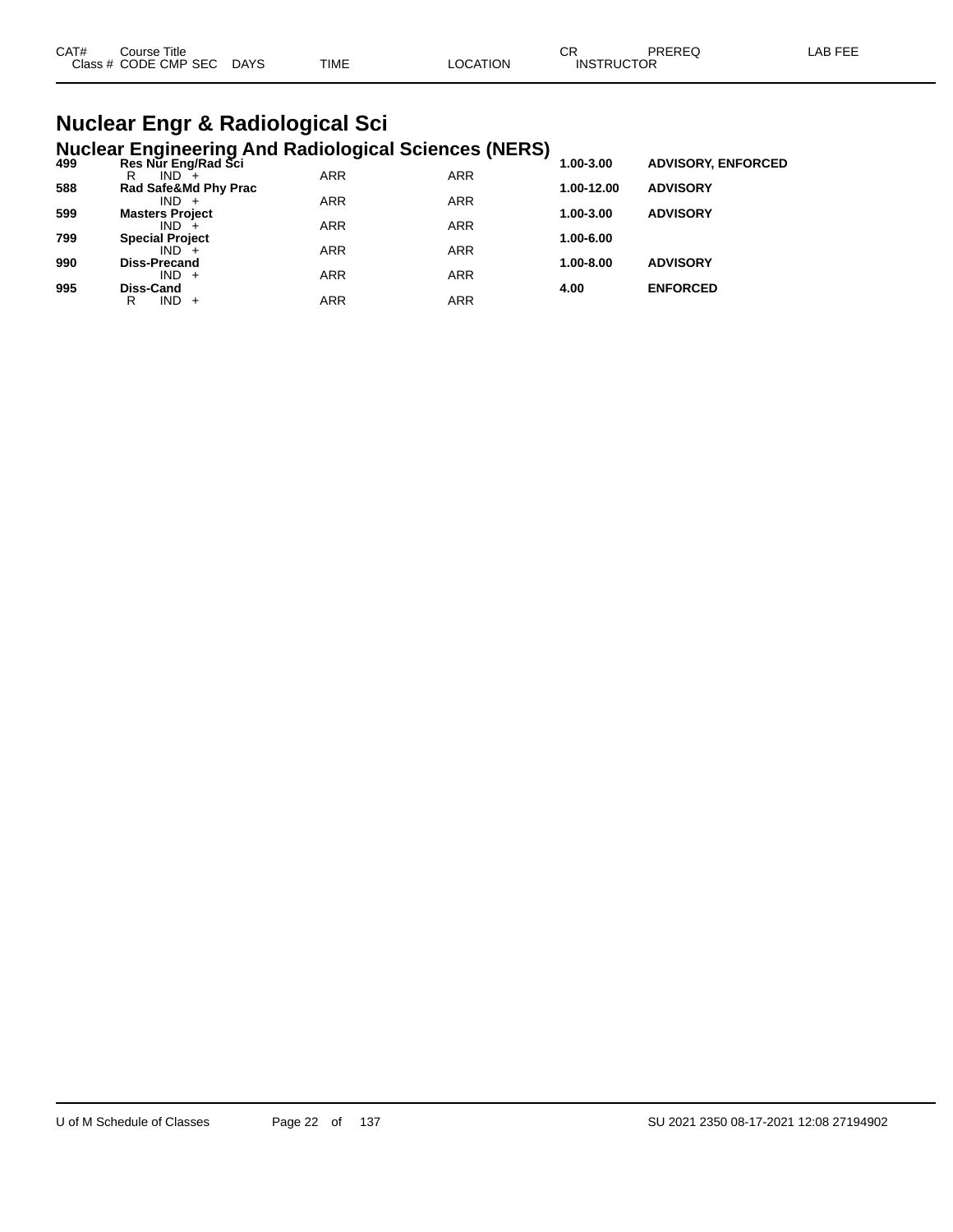| CAT# | Course Title              |             |          | ΩD                | PREREQ | LAB FEE |
|------|---------------------------|-------------|----------|-------------------|--------|---------|
|      | Class # CODE CMP SEC DAYS | <b>TIME</b> | _OCATION | <b>INSTRUCTOR</b> |        |         |
|      |                           |             |          |                   |        |         |

### **Technical Communication Technical Communication (TCHNCLCM)**

| 575 | <b>Directed Study</b> |            |     | 1.00-4.00 | <b>ADVISORY</b> |
|-----|-----------------------|------------|-----|-----------|-----------------|
|     | $IND +$               | <b>ARR</b> | ARR |           |                 |
| 590 | Intern in Tech Comm   |            |     | 1.00-4.00 | <b>ADVISORY</b> |
|     | $IND +$               | ARR        | ARR |           |                 |
| 675 | <b>Directed Study</b> |            |     | 1.00-4.00 | <b>ADVISORY</b> |
|     | $IND +$               | ARR        | ARR |           |                 |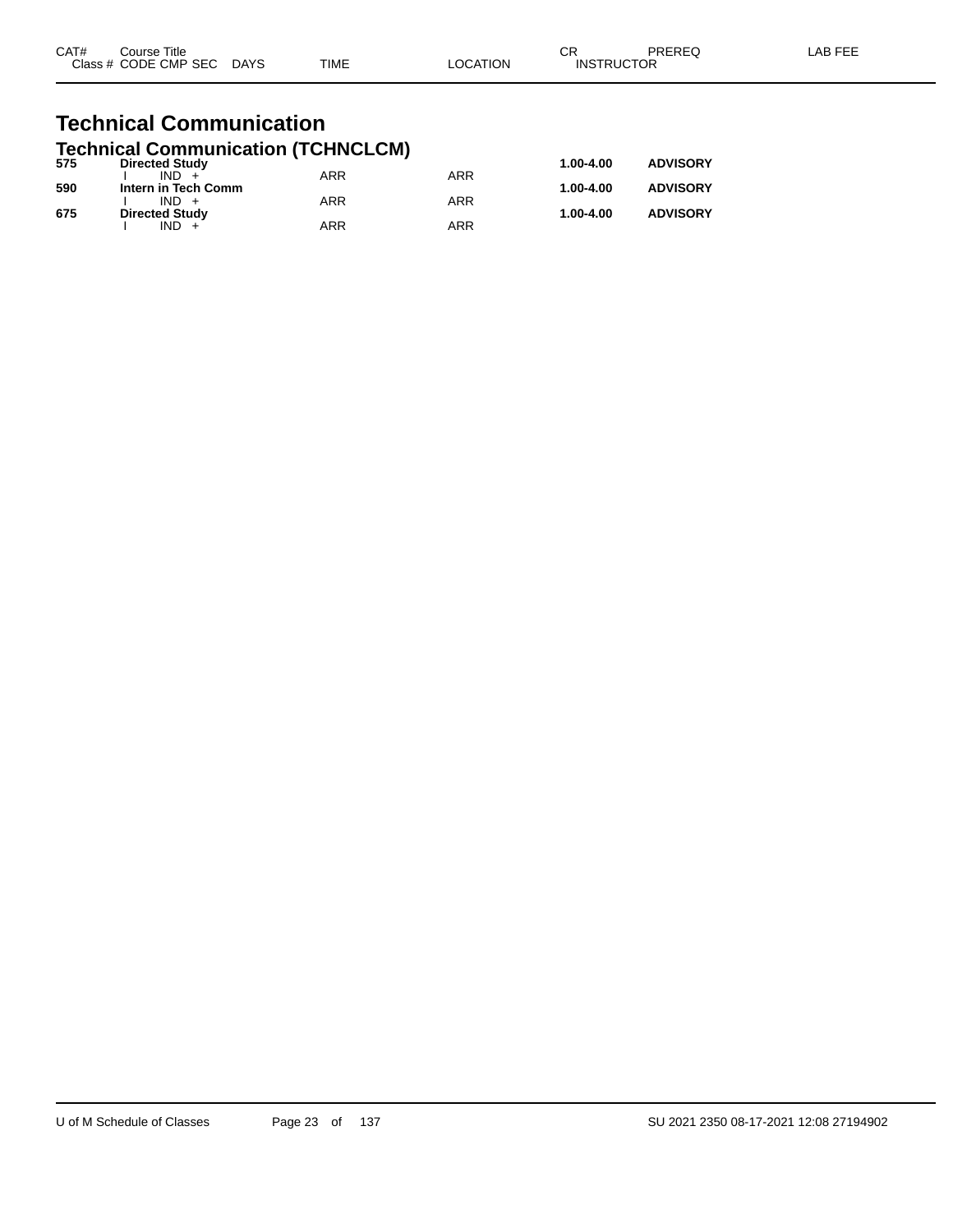| CAT# | Course Title              |      |          | $\cap$<br>◡ጙ      | PREREQ | LAB FEE |
|------|---------------------------|------|----------|-------------------|--------|---------|
|      | Class # CODE CMP SEC DAYS | TIME | ∟OCATION | <b>INSTRUCTOR</b> |        |         |
|      |                           |      |          |                   |        |         |

### **Environment and Sustainability Program in the Environment**

|              | <b>Environment (ENVIRON)</b>             |            |                                                                                                                                                                                                     |                   |                  |                                                                                                                   |        |
|--------------|------------------------------------------|------------|-----------------------------------------------------------------------------------------------------------------------------------------------------------------------------------------------------|-------------------|------------------|-------------------------------------------------------------------------------------------------------------------|--------|
| 116          | Intro Field Geol                         |            |                                                                                                                                                                                                     |                   | 5.00             |                                                                                                                   | *** ** |
| 71862 PD     | <b>LEC 701</b>                           |            | <b>ARR</b>                                                                                                                                                                                          | <b>CAMP DAVIS</b> |                  |                                                                                                                   |        |
|              |                                          |            | FIELD COURSE IN JACKSON HOLE, WYOMING. Cannot be taken Pass/Fail. Camp Davis application required in addition to                                                                                    |                   |                  |                                                                                                                   |        |
|              |                                          |            | regular registration. See web site at http://www.lsa.umich.edu/earth/campdavis/                                                                                                                     |                   |                  |                                                                                                                   |        |
|              | 72838 PD LEC 702                         |            | ARR                                                                                                                                                                                                 | <b>CAMP DAVIS</b> |                  |                                                                                                                   |        |
|              |                                          |            | FIELD COURSE IN JACKSON HOLE, WYOMING. Cannot be taken Pass/Fail. Camp Davis application required in addition to                                                                                    |                   |                  |                                                                                                                   |        |
|              |                                          |            | regular registration. See web site at http://www.lsa.umich.edu/earth/campdavis/                                                                                                                     |                   |                  |                                                                                                                   | *** ** |
| 202          | <b>Intro Earth Env Sci</b>               |            |                                                                                                                                                                                                     |                   | 5.00             |                                                                                                                   |        |
|              | 73057 PD LEC 711                         |            | <b>ARR</b>                                                                                                                                                                                          | <b>CAMP DAVIS</b> |                  |                                                                                                                   |        |
|              |                                          |            | FIELD COURSE IN JACKSON HOLE, WYOMING. Cannot be taken Pass/Fail. Camp Davis application required in addition to<br>regular registration. See web site at http://www.lsa.umich.edu/earth/campdavis/ |                   |                  |                                                                                                                   |        |
| 300          | Spec Prob&Res-Ugrad                      |            |                                                                                                                                                                                                     |                   | 1.00-4.00        |                                                                                                                   |        |
|              | $IND +$                                  |            | <b>ARR</b>                                                                                                                                                                                          | <b>ARR</b>        |                  |                                                                                                                   |        |
| 344          | <b>Sust Fossil Energy</b>                |            |                                                                                                                                                                                                     |                   | 4.00             | <b>ADVISORY</b>                                                                                                   | *** ** |
| 73300 AR     | LEC 201                                  | MW         | 7-830PM                                                                                                                                                                                             | <b>REMOTE</b>     | Simon, Shriberg  |                                                                                                                   |        |
|              |                                          |            | FIELD COURSE IN JACKSON HOLE, WYOMING. Cannot be taken Pass/Fail. Camp Davis application required in addition to                                                                                    |                   |                  |                                                                                                                   |        |
|              |                                          |            | regular registration. See web site at http://lsa.umich.edu/earth/camp-davis.html                                                                                                                    |                   |                  |                                                                                                                   |        |
|              | 73639 PRW DIS 202                        | SA.        | 10-12PM                                                                                                                                                                                             | <b>REMOTE</b>     |                  |                                                                                                                   |        |
| 73640        | PRW DIS 203                              | SA         | 10-12PM                                                                                                                                                                                             | <b>REMOTE</b>     |                  |                                                                                                                   |        |
| 73641        | PRW DIS 204                              | SA         | 10-12PM                                                                                                                                                                                             | <b>REMOTE</b>     |                  |                                                                                                                   |        |
| 73642        | PRW DIS 205                              | SA         | 10-12PM                                                                                                                                                                                             | <b>REMOTE</b>     |                  |                                                                                                                   |        |
| 348          | <b>Forest Ecosystems</b>                 |            |                                                                                                                                                                                                     |                   | 5.00             | <b>ADVISORY</b>                                                                                                   |        |
|              |                                          |            | OFFERED ONLY AT THE BIOLOGICAL STATION IN PELLSTON, MICHIGAN.                                                                                                                                       |                   |                  |                                                                                                                   |        |
| 71869 PD     | <b>LAB 711</b>                           | <b>MW</b>  | 9-12PM                                                                                                                                                                                              | <b>BIOL STAT</b>  | Witt, Truett     |                                                                                                                   |        |
| 375          | <b>Environ&amp;Res Econ</b>              |            |                                                                                                                                                                                                     |                   | 3.00             | <b>ENFORCED</b>                                                                                                   |        |
|              | 73490 P RW LEC 201                       | <b>TTH</b> | 1-4PM                                                                                                                                                                                               | <b>REMOTE</b>     | Dudley<br>5.00   | <b>ADVISORY</b>                                                                                                   | 50.00  |
| 381<br>72780 | <b>General Ecology</b><br>LAB 711<br>PD. | <b>TTH</b> | 9-12PM                                                                                                                                                                                              | <b>BIOL STAT</b>  |                  |                                                                                                                   |        |
| 72781        | LAB 712<br><b>PD</b>                     | <b>MW</b>  | 1-4PM                                                                                                                                                                                               | <b>BIOL STAT</b>  | Sanders, Propson | Scholtens, Hollandsworth                                                                                          |        |
| 73303        | LAB 713<br>PD.                           |            | <b>ARR</b>                                                                                                                                                                                          | <b>ARR</b>        |                  |                                                                                                                   |        |
|              |                                          |            |                                                                                                                                                                                                     |                   |                  | OFFERED ONLY AT THE BIOLOGICAL STATION. ENROLLMENT BY PERMISSION OF STAFF IN THE BIOL. STATION OFFICE, 2541 CHEM. |        |
| 398          | <b>Env Internship Prog</b>               |            |                                                                                                                                                                                                     |                   | 1.00-4.00        |                                                                                                                   |        |
|              | $IND +$                                  |            | <b>ARR</b>                                                                                                                                                                                          | <b>ARR</b>        |                  |                                                                                                                   |        |
| 450          | <b>Ecosyst Sci Rockies</b>               |            |                                                                                                                                                                                                     |                   | 5.00             | <b>ADVISORY, ENFORCED</b>                                                                                         | *** ** |
|              | 73349 PDR LEC 711                        |            | <b>ARR</b>                                                                                                                                                                                          | <b>CAMP DAVIS</b> |                  | Blum, Dick, Zak, Johnson,                                                                                         |        |
|              |                                          |            |                                                                                                                                                                                                     |                   | Gronewold        |                                                                                                                   |        |
|              |                                          |            | FIFLD COURSE IN JACKSON HOLE, WYOMING, Cannot be taken Pass/Fail. Camp Davis application required in addition to                                                                                    |                   |                  |                                                                                                                   |        |

FIELD COURSE IN JACKSON HOLE, WYOMING. Cannot be taken Pass/Fail. Camp Davis application required in addition to regular registration. See web site at http://lsa.umich.edu/earth/camp-davis.html

73507 PDR LEC 712 ARR CAMP DAVIS Sheldon, Smith, Robbins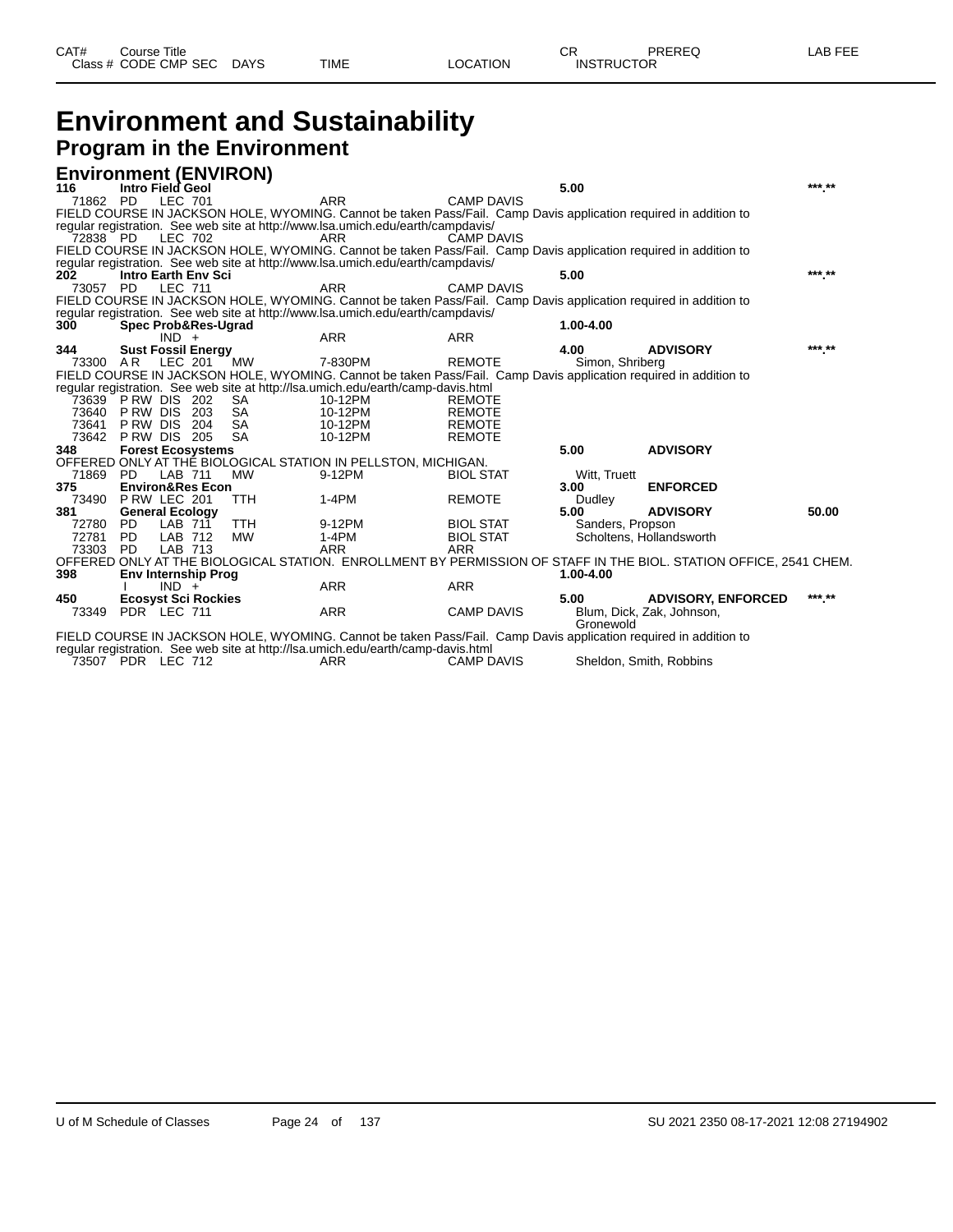| CAT# | Course Title         |             |             |          | СR                | PREREQ | _AB FEE |
|------|----------------------|-------------|-------------|----------|-------------------|--------|---------|
|      | Class # CODE CMP SEC | <b>DAYS</b> | <b>TIME</b> | LOCATION | <b>INSTRUCTOR</b> |        |         |
|      |                      |             |             |          |                   |        |         |

### **School for Environment and Sustainability**

| <b>Environment and Sustainability (EAS)</b> |                        |     |            |               |                 |  |  |  |
|---------------------------------------------|------------------------|-----|------------|---------------|-----------------|--|--|--|
| 600                                         | Dir Res&Sp Prob-Gr     |     |            | $1.00 - 8.00$ | <b>ADVISORY</b> |  |  |  |
|                                             | $IND +$                | ARR | <b>ARR</b> |               |                 |  |  |  |
| 700                                         | <b>Master's Thesis</b> |     |            | 1.00-12.00    | <b>ADVISORY</b> |  |  |  |
|                                             | $IND +$                | ARR | ARR        |               |                 |  |  |  |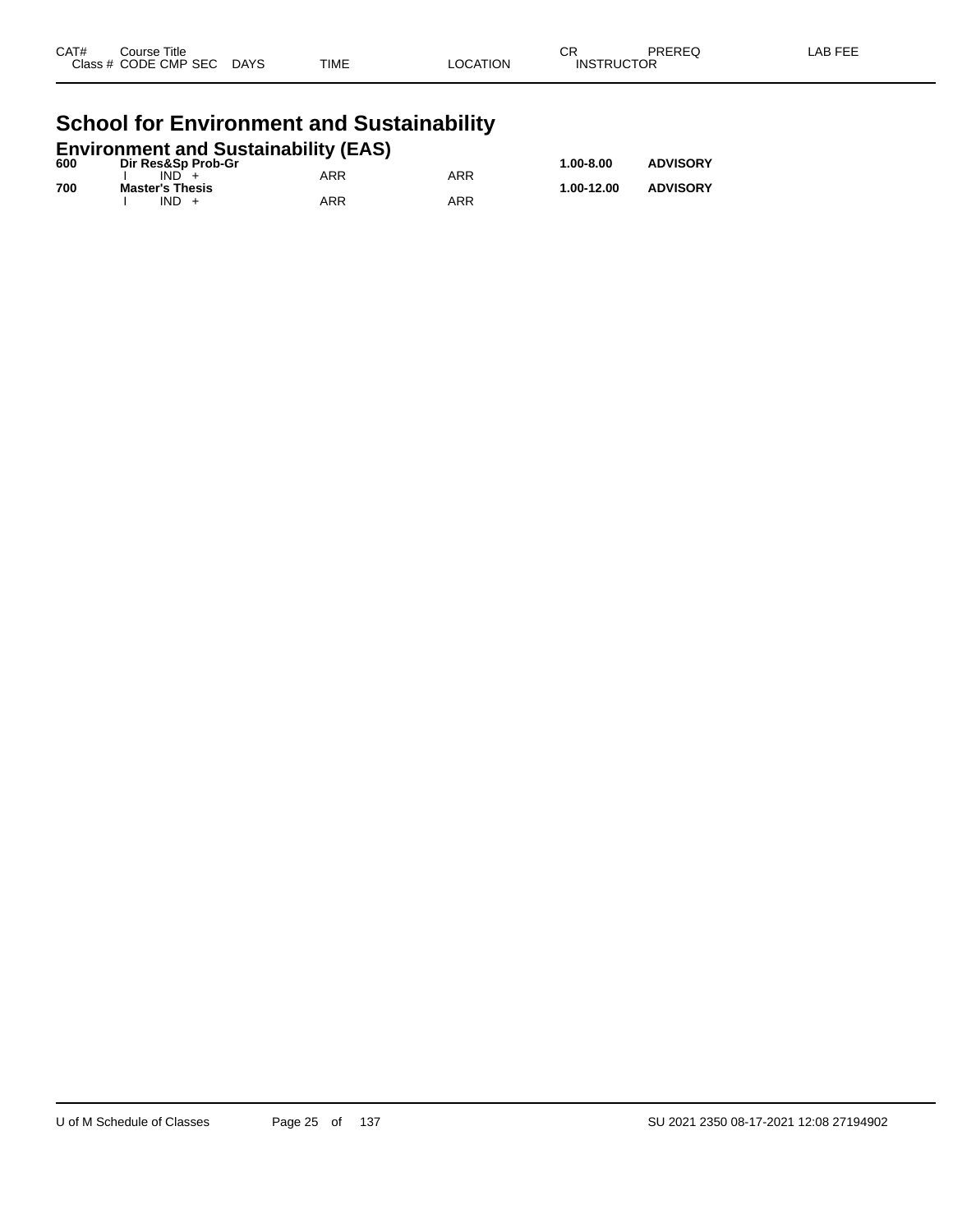| CAT# | Course Title         |             |             |                 | ⌒冖<br>◡⊓          | PREREQ | _AB FEF |
|------|----------------------|-------------|-------------|-----------------|-------------------|--------|---------|
|      | Class # CODE CMP SEC | <b>DAYS</b> | <b>TIME</b> | <b>LOCATION</b> | <b>INSTRUCTOR</b> |        |         |

## **Information School of Information**

| <u>ssissi viine</u> |  |
|---------------------|--|
| Information (SI)    |  |
|                     |  |

| 390   | Internship                |            |               | 3.00      |                           |
|-------|---------------------------|------------|---------------|-----------|---------------------------|
| 73389 | <b>SEM 201</b><br>PI      | <b>ARR</b> | <b>ARR</b>    | Frazier   |                           |
| 491   | <b>Independent Study</b>  |            |               | 1.00-8.00 |                           |
|       | $IND +$                   | <b>ARR</b> | <b>REMOTE</b> |           |                           |
| 690   | <b>Intern/Field Exper</b> |            |               | 1.00-6.00 | <b>ADVISORY</b>           |
| 73676 | <b>SEM 201</b><br>PI      | <b>ARR</b> | <b>ARR</b>    | Dunn      |                           |
| 691   | <b>Independent Study</b>  |            |               | 1.00-6.00 |                           |
|       | $IND +$<br>D              | <b>ARR</b> | <b>REMOTE</b> |           |                           |
| 791   | <b>Independent Study</b>  |            |               | 1.00-3.00 | <b>ADVISORY</b>           |
|       | $IND +$                   | <b>ARR</b> | <b>REMOTE</b> |           |                           |
| 902   | <b>Directed Research</b>  |            |               | 1.00-3.00 | <b>ADVISORY</b>           |
|       | $IND +$                   | <b>ARR</b> | <b>REMOTE</b> |           |                           |
| 990   | Diss-Precand              |            |               | 1.00-8.00 | <b>ADVISORY</b>           |
|       | $IND +$                   | <b>ARR</b> | <b>REMOTE</b> |           |                           |
| 995   | Diss-Cand                 |            |               | 4.00      | <b>ADVISORY, ENFORCED</b> |
|       | IND.<br>IR<br>$+$         | <b>ARR</b> | <b>REMOTE</b> |           |                           |
|       |                           |            |               |           |                           |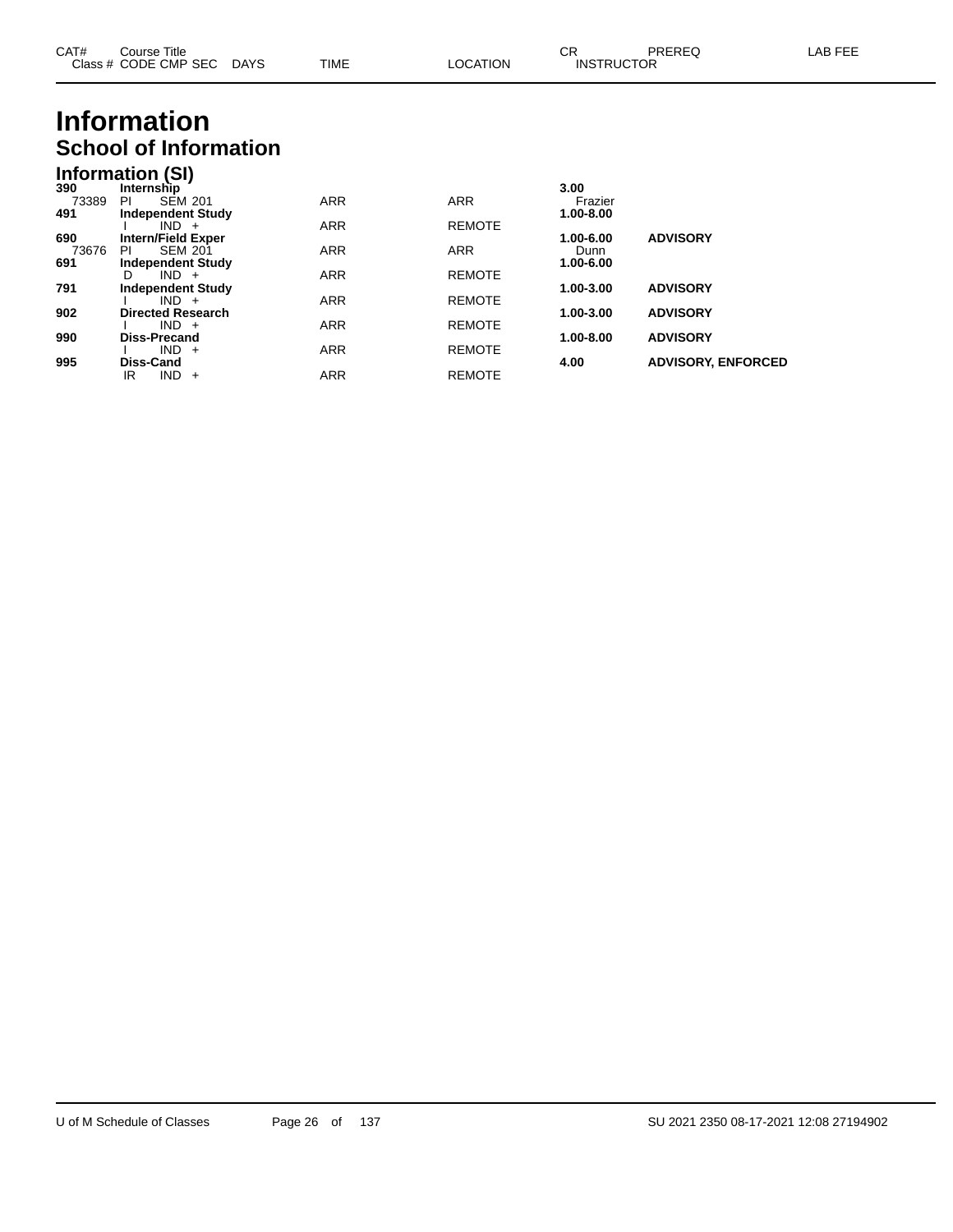### **Institute for Social Research SRC-PSM Graduate Program**

**Survey Methodology (SURVMETH) 699 Directed Research 1.00-3.00 ADVISORY**

D IND + ARR ARR ARR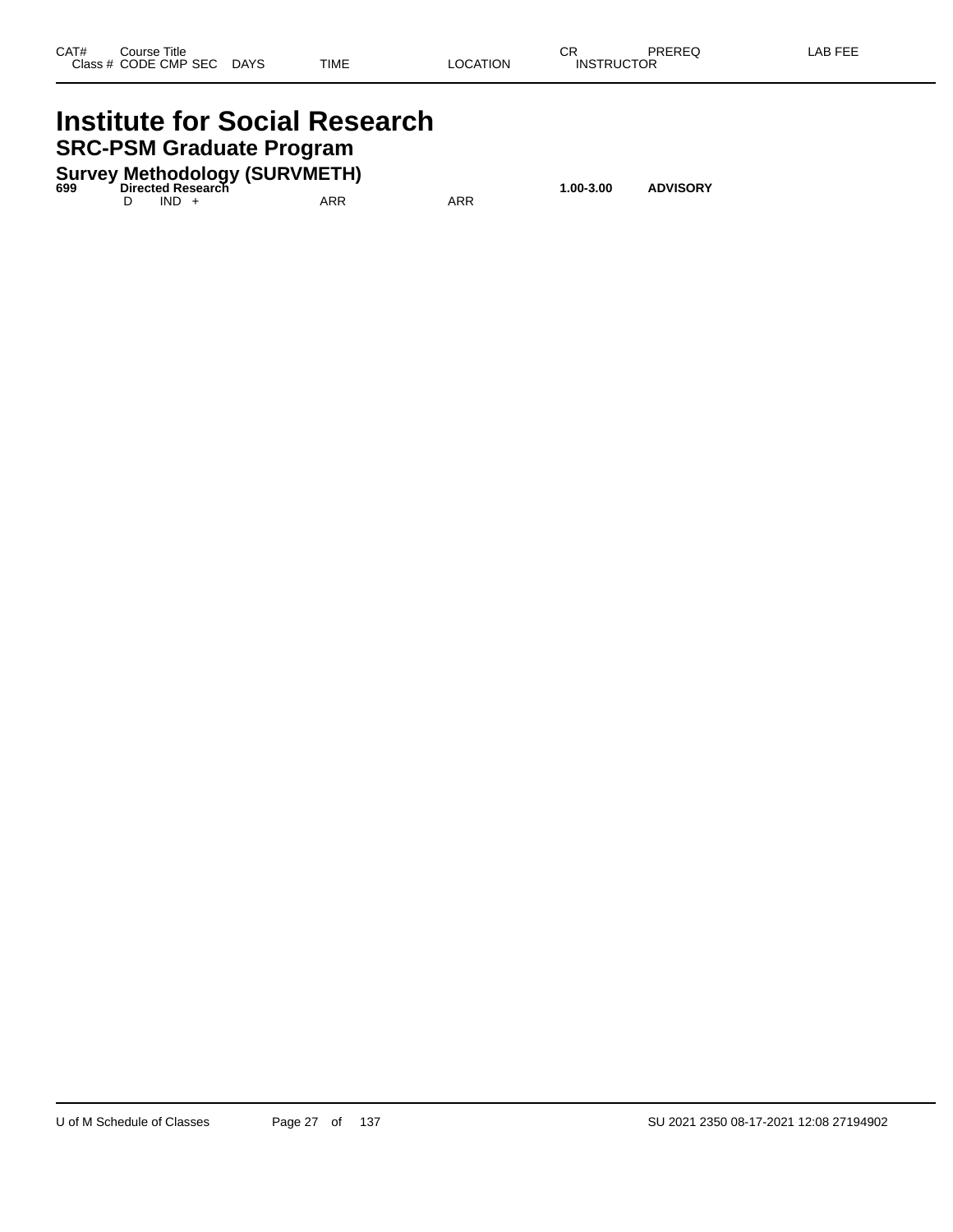|                                  | <b>Kinesiology</b>                                            |                          |                          |                     |                           |       |
|----------------------------------|---------------------------------------------------------------|--------------------------|--------------------------|---------------------|---------------------------|-------|
|                                  |                                                               |                          |                          |                     |                           |       |
|                                  | <b>School Of Kinesiology</b>                                  |                          |                          |                     |                           |       |
|                                  |                                                               |                          |                          |                     |                           |       |
| 290                              | <b>Applied Exercise Science (AES)</b><br><b>Field Exp AES</b> |                          |                          |                     |                           |       |
|                                  | $IND +$                                                       | ARR                      | ARR                      | 1.00-4.00           | <b>ADVISORY</b>           |       |
| 403                              | Internship in AES                                             |                          |                          | 0.50-4.00           | <b>ADVISORY</b>           |       |
| 73129<br>73130                   | LAB 201<br><b>PI</b>                                          | ARR                      | ARR                      |                     |                           |       |
| 73184                            | LAB 202<br>PI<br><b>PI</b><br>LAB 203                         | ARR<br>ARR               | ARR<br>ARR               | Kern<br>Kern        |                           |       |
| 73787                            | LAB 204<br>-PI                                                | ARR                      | ARR                      | Kern                |                           |       |
| 470                              | <b>Independent Study</b><br>$IND +$                           | ARR                      | ARR                      | 1.00-3.00           | <b>ADVISORY</b>           |       |
|                                  |                                                               |                          |                          |                     |                           |       |
|                                  | Athletic Training (AT)                                        |                          |                          |                     |                           |       |
| 403<br>71654                     | Internship in AT<br>LAB 201<br>PI                             | ARR                      | ARR                      | $0.50 - 4.00$       | <b>ADVISORY</b>           |       |
| 488                              | Ind Study AT                                                  |                          |                          | 1.00-2.00           | <b>ADVISORY</b>           |       |
|                                  | SI<br>$IND +$                                                 | ARR                      | ARR                      |                     |                           |       |
| 501<br>73723                     | Prev&Care Ath Inj<br>PRW LEC 101<br>МW                        | 9-12PM                   | 4600 SKB                 | 3.00                | <b>ENFORCED</b>           | 30.00 |
| 501                              | Prev&Care Ath Inj                                             |                          |                          | 3.00                | <b>ENFORCED</b>           | 30.00 |
|                                  | PRW LEC 101<br>МW                                             | 9-12PM                   | 2600 SKB                 | Lepley              |                           |       |
| 502<br>73724                     | Prev&Care-AT Inj Lab<br>PRW LAB 101<br><b>MW</b>              | 1-4PM                    | 2600 SKB                 | 2.00<br>Lepley      | <b>ADVISORY, ENFORCED</b> | 30.00 |
| 502                              | Prev&Care-AT Inj Lab<br>PRW LAB 101<br>МW                     | 1-4PM                    | 4600 SKB                 | 2.00                | <b>ADVISORY, ENFORCED</b> | 30.00 |
| 503<br>73725                     | <b>Low Extrem Eval</b><br>PRW LEC 101<br>ттн                  | 9-12PM                   | 2600 SKB                 | 3.00<br>Czajka      | <b>ENFORCED</b>           |       |
| 503                              | <b>Low Extrem Eval</b><br>PRW LEC 101<br>TTH                  | 9-12PM                   | 4600 SKB                 | 3.00                | <b>ENFORCED</b>           |       |
| 504<br>73726                     | Low Extrem Lab<br>PRW LEC 001<br>TTH                          | 1-3PM                    | 2600 SKB                 | 1.00                | <b>ADVISORY, ENFORCED</b> |       |
| 504                              | <b>Low Extrem Lab</b>                                         |                          |                          | Czajka<br>1.00      | <b>ADVISORY, ENFORCED</b> |       |
| 505                              | PRW LEC 001<br>TTH<br>Em Med Resp Ath Tr                      | 1-3PM                    | 4600 SKB                 | 3.00                |                           |       |
| 73727<br>505                     | PRW LEC 101<br>TTH<br>Em Med Resp Ath Tr                      | 6-9PM                    | 4600 SKB                 | Winkelseth<br>3.00  |                           |       |
|                                  | PRW LEC 101<br>TTH                                            | 6-9PM                    | 2600 SKB                 |                     |                           |       |
|                                  | Kinesiology (KINESLGY)                                        |                          |                          |                     |                           |       |
| 302                              | Kines Study Abroad                                            |                          |                          | 1.00-18.00          |                           |       |
| Brazil                           | 73018 PIW LEC 601                                             | ARR                      | ARR                      |                     |                           |       |
|                                  | Rio de Janeiro, Brazil                                        |                          |                          |                     |                           |       |
| 73769 PI<br>Thailand             | LEC 602                                                       | ARR                      | ARR                      | Barton              |                           |       |
| Thailand                         |                                                               |                          |                          |                     |                           |       |
|                                  | 73273 PIW LEC 606                                             | ARR                      | ARR                      | Barton              |                           |       |
| Western Europe<br>Western Europe |                                                               |                          |                          |                     |                           |       |
| 429                              | <b>Lab Mtr Cnt Dev</b>                                        |                          |                          | 1.00-3.00           | <b>ADVISORY</b>           |       |
| 71446                            | LAB 201<br>PI                                                 | <b>ARR</b>               | <b>ARR</b>               | Angulo-Barroso      |                           |       |
| 71447<br>71521                   | ΡI<br>LAB 202<br>LAB 203<br>PI                                | <b>ARR</b><br><b>ARR</b> | ARR<br><b>ARR</b>        | Ulrich<br>Ulrich    |                           |       |
| 71727                            | LAB 204<br>PI                                                 | ARR                      | <b>ARR</b>               | Seidler             |                           |       |
| 71970                            | PI<br>LAB 205                                                 | <b>ARR</b>               | <b>ARR</b>               | <b>Brown</b>        |                           |       |
| 72952                            | LAB 206<br>PI                                                 | <b>ARR</b>               | <b>ARR</b>               | Meehan              |                           |       |
| 439<br>71660                     | Lab Biomechanic<br>P<br>LAB 201                               | <b>ARR</b>               | <b>ARR</b>               | 1.00-3.00<br>Ferris | <b>ADVISORY</b>           |       |
| 71765                            | PI<br>LAB 202                                                 | <b>ARR</b>               | <b>ARR</b>               | Gross               |                           |       |
| 71971                            | LAB 203<br><b>PI</b>                                          | ARR                      | <b>ARR</b>               | Palmieri-Smith      |                           |       |
| 71990                            | LAB 204<br><b>PI</b>                                          | <b>ARR</b>               | ARR                      | McLean              |                           |       |
| 71991                            | PI<br>LAB 205                                                 | <b>ARR</b>               | ARR                      | Palmer              |                           |       |
| 73036<br>449                     | LAB 206<br>PI<br><b>Lab Exer Phys</b>                         | <b>ARR</b>               | <b>ARR</b>               | Gates<br>1.00-3.00  | <b>ADVISORY</b>           |       |
| 71448                            | LAB 201<br>PI                                                 | <b>ARR</b>               | <b>ARR</b>               |                     |                           |       |
| 71449                            | PI<br>LAB 202                                                 | <b>ARR</b>               | <b>ARR</b>               | Horowitz            |                           |       |
| 71450                            | LAB 203<br><b>PI</b>                                          | <b>ARR</b>               | <b>ARR</b>               | Ludlow              |                           |       |
| 71473<br>71766                   | LAB 204<br>PI<br>LAB 205<br>PI                                | <b>ARR</b><br><b>ARR</b> | <b>ARR</b><br><b>ARR</b> | Cartee<br>Bodary    |                           |       |
| 72589                            | PI<br>LAB 206                                                 | ARR                      | <b>ARR</b>               |                     |                           |       |
| 682                              | Ind Read in Kin                                               |                          |                          | 1.00-3.00           | <b>ADVISORY</b>           |       |
| 684                              | $IND +$<br>Ind Res in Kin                                     | <b>ARR</b>               | <b>ARR</b>               | 1.00-6.00           | <b>ADVISORY</b>           |       |
|                                  | $IND +$                                                       | <b>ARR</b>               | <b>ARR</b>               |                     |                           |       |
| 686                              | <b>Intern in Kines</b>                                        |                          |                          | 1.00-6.00           | <b>ADVISORY</b>           |       |

Class # CODE CMP SEC DAYS TIME LOCATION INSTRUCTOR

U of M Schedule of Classes Page 28 of 137 SU 2021 2350 08-17-2021 12:08 27194902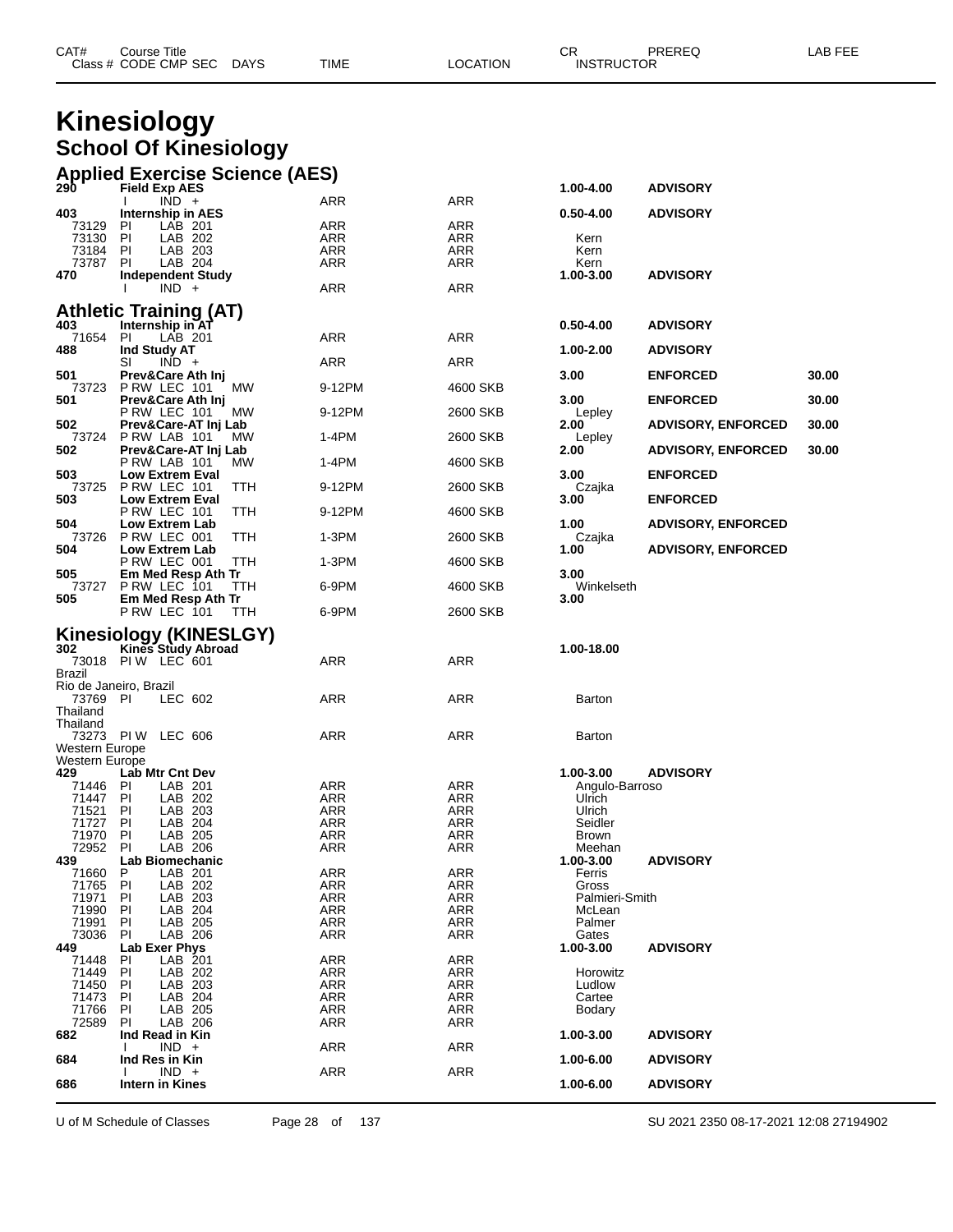| CAT#           | <b>Course Title</b><br>Class # CODE CMP SEC<br><b>DAYS</b> | TIME              | <b>LOCATION</b>          | PREREQ<br>CR<br><b>INSTRUCTOR</b>      | LAB FEE |
|----------------|------------------------------------------------------------|-------------------|--------------------------|----------------------------------------|---------|
|                |                                                            |                   |                          |                                        |         |
| 990            | $IND +$<br><b>Diss-Precand</b>                             | ARR               | <b>ARR</b>               | 1.00-8.00<br><b>ADVISORY</b>           |         |
|                | $IND +$                                                    | <b>ARR</b>        | <b>ARR</b>               |                                        |         |
| 995            | Diss-Cand<br>IR.<br>$IND +$                                | <b>ARR</b>        | <b>ARR</b>               | 4.00<br><b>ENFORCED</b>                |         |
|                | <b>Movement Science (MOVESCI)</b>                          |                   |                          |                                        |         |
| 380            | <b>Prob in Move Sci</b><br>$IND +$                         | ARR               | ARR                      | 1.00-3.00<br><b>ADVISORY</b>           |         |
| 382            | <b>Honors Reading</b>                                      |                   |                          | 1.00-3.00<br><b>ADVISORY</b>           |         |
| 384            | $IND +$<br><b>Honors Research</b>                          | ARR               | ARR                      | 1.00-3.00<br><b>ADVISORY</b>           |         |
| 390            | $IND +$<br><b>Field Exp MVS</b>                            | ARR               | ARR                      | 1.00-8.00<br><b>ADVISORY</b>           |         |
| 403            | $\overline{IND}$ +<br>Internship                           | <b>ARR</b>        | <b>ARR</b>               | $0.50 - 4.00$<br><b>ADVISORY</b>       |         |
| 71427          | PIR<br>LAB 201                                             | ARR               | <b>ARR</b>               |                                        |         |
| 72806          | LAB 202<br>ΡI                                              | <b>ARR</b>        | <b>ARR</b>               |                                        |         |
| 72807          | ΡI<br>LAB 203                                              | <b>ARR</b>        | ARR                      |                                        |         |
| 72808<br>73081 | LAB 204<br>ΡI<br>LAB 205<br>ΡI                             | ARR<br>ARR        | <b>ARR</b><br><b>ARR</b> |                                        |         |
| 429            | Lab Mtr Cnt Dev                                            |                   |                          | 1.00-3.00<br><b>ADVISORY</b>           |         |
| 71428          | <b>PIR</b><br>LAB 201                                      | <b>ARR</b>        | <b>ARR</b>               | Angulo-Barroso                         |         |
| 71429          | <b>PIR</b><br>LAB 202                                      | <b>ARR</b>        | <b>ARR</b>               | Ulrich                                 |         |
| 71522          | <b>PIR</b><br>LAB 203                                      | <b>ARR</b>        | ARR                      | Ulrich                                 |         |
| 71729          | <b>PIR</b><br>LAB 204                                      | ARR               | <b>ARR</b>               | Seidler                                |         |
| 71968          | LAB 205<br>ΡI                                              | <b>ARR</b>        | <b>ARR</b>               | <b>Brown</b>                           |         |
| 72950          | LAB 206<br>ΡI                                              | ARR               | <b>ARR</b>               | Meehan                                 |         |
| 439<br>71655   | Lab Biomechanic<br>LAB 201<br><b>PIR</b>                   | <b>ARR</b>        | <b>ARR</b>               | 1.00-3.00<br><b>ADVISORY</b><br>Ferris |         |
| 71763          | <b>PIR</b><br>LAB 202                                      | ARR               | ARR                      | Gross                                  |         |
| 71969          | LAB 203<br>ΡI                                              | <b>ARR</b>        | <b>ARR</b>               | Palmieri-Smith                         |         |
| 71988          | LAB 204<br>ΡI                                              | ARR               | ARR                      | McLean                                 |         |
| 71989          | ΡI<br>LAB 205                                              | ARR               | ARR                      | Palmer                                 |         |
| 73035          | PI<br>LAB 206                                              | ARR               | <b>ARR</b>               | Gates                                  |         |
| 449            | Lab Exer Phys                                              |                   |                          | 1.00-3.00<br><b>ADVISORY</b>           |         |
| 71430          | PIR<br>LAB 201                                             | <b>ARR</b>        | <b>ARR</b>               |                                        |         |
| 71431<br>71432 | <b>PIR</b><br>LAB 202<br>LAB 203<br>ΡI                     | ARR<br><b>ARR</b> | <b>ARR</b><br>ARR        | Horowitz<br>Ludlow                     |         |
| 71472          | <b>PIR</b><br>LAB 204                                      | <b>ARR</b>        | ARR                      | Cartee                                 |         |
| 71764          | PIR<br>LAB 205                                             | ARR               | <b>ARR</b>               | Bodary                                 |         |
| 72588          | PI<br>LAB 206                                              | ARR               | <b>ARR</b>               |                                        |         |
| 464            | Clin Rot IONM I                                            |                   |                          | 1.00-4.00<br><b>ENFORCED</b>           |         |
|                | $IND +$<br>IR.                                             | ARR               | ARR                      |                                        |         |
| 466            | <b>Clin Rot IONM II</b>                                    |                   |                          | 1.00-6.00<br><b>ENFORCED</b>           |         |
| 488            | $IND +$<br>IR<br><b>Independent Study</b>                  | ARR               | <b>ARR</b>               | 1.00-3.00<br><b>ADVISORY</b>           |         |
| 490            | $IND +$<br><b>Sr Honors Thesis-A</b>                       | ARR               | <b>ARR</b>               | 1.00-5.00<br><b>ADVISORY</b>           |         |
|                | SI<br>$IND +$                                              | <b>ARR</b>        | ARR                      |                                        |         |
|                | <b>Physical Education (PHYSED)</b>                         |                   |                          |                                        |         |
| 370            | <b>Honors Reading</b><br>$IND +$                           | ARR               | <b>ARR</b>               | 1.00-3.00<br><b>ADVISORY</b>           |         |
| 380            | <b>Honors Research</b>                                     | <b>ARR</b>        | <b>ARR</b>               | 1.00-3.00<br><b>ADVISORY</b>           |         |
| 390            | $IND +$<br><b>Field Experience</b>                         |                   |                          | $0.50 - 8.00$<br><b>ADVISORY</b>       |         |
| 470            | $IND +$<br><b>Independent Study</b>                        | ARR               | <b>ARR</b>               | 1.00-3.00<br><b>ADVISORY</b>           |         |
| 490            | $IND +$<br><b>Sr Honors Thesis</b>                         | ARR               | <b>ARR</b>               | 1.00-4.00<br><b>ADVISORY</b>           |         |
|                | $IND +$                                                    | <b>ARR</b>        | <b>ARR</b>               |                                        |         |
|                | <b>Sport Management (SM)</b>                               |                   |                          |                                        |         |
| 290            | <b>Field Exp SM</b>                                        |                   |                          | 1.00-4.00<br><b>ADVISORY</b>           |         |
| 370            | $IND +$<br>$\mathbf{I}$<br><b>Honors Reading</b>           | <b>ARR</b>        | <b>ARR</b>               | 1.00-3.00<br><b>ADVISORY</b>           |         |
| 380            | $IND +$<br><b>Honors Research</b>                          | <b>ARR</b>        | <b>ARR</b>               | <b>ADVISORY</b><br>1.00-3.00           |         |
|                | $IND +$                                                    | ARR               | <b>ARR</b>               |                                        |         |
| 390            | <b>Field Experience</b><br>$IND +$                         | <b>ARR</b>        | <b>ARR</b>               | 0.50-4.00<br><b>ADVISORY</b>           |         |
| 403            | Internship in SM                                           |                   |                          | $0.50 - 3.00$<br><b>ADVISORY</b>       |         |
| 71443<br>72795 | PIR<br>LAB 201<br>PI.<br>LAB 202                           | ARR<br>ARR        | ARR<br>ARR               | Donahue, Phelan<br>Donahue, Phelan     |         |
| 72796          | LAB 203<br>PI.                                             | ARR               | ARR                      | Donahue, Phelan                        |         |
| 72797          | ΡI<br>LAB 204                                              | ARR               | ARR                      | Donahue, Phelan                        |         |
| 470            | Independent Study                                          |                   |                          | <b>ADVISORY</b><br>1.00-3.00           |         |
|                | $IND +$                                                    | <b>ARR</b>        | <b>ARR</b>               |                                        |         |

U of M Schedule of Classes Page 29 of 137 SU 2021 2350 08-17-2021 12:08 27194902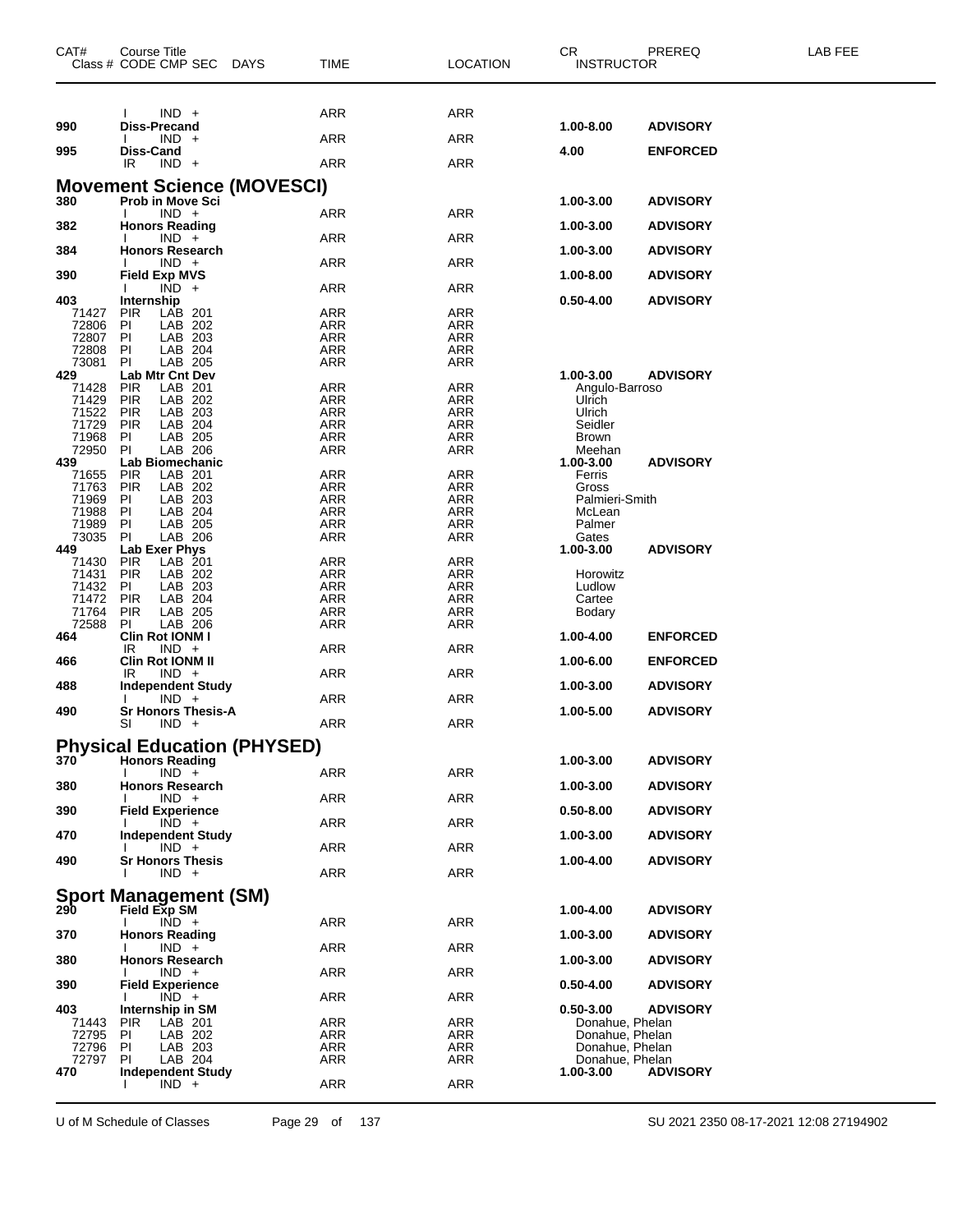| CAT#       | Course Title<br>Class # CODE CMP SEC DAYS                          | TIME              | <b>LOCATION</b>   | СR<br><b>INSTRUCTOR</b>    | <b>PREREQ</b>               | LAB FEE |
|------------|--------------------------------------------------------------------|-------------------|-------------------|----------------------------|-----------------------------|---------|
| 490<br>519 | Sr Honors Thesis<br>$IND +$<br><b>Spt Mgmt in Depth</b><br>$IND +$ | ARR<br><b>ARR</b> | <b>ARR</b><br>ARR | $1.00 - 2.00$<br>2.00-3.00 | ADVISORY<br><b>ADVISORY</b> |         |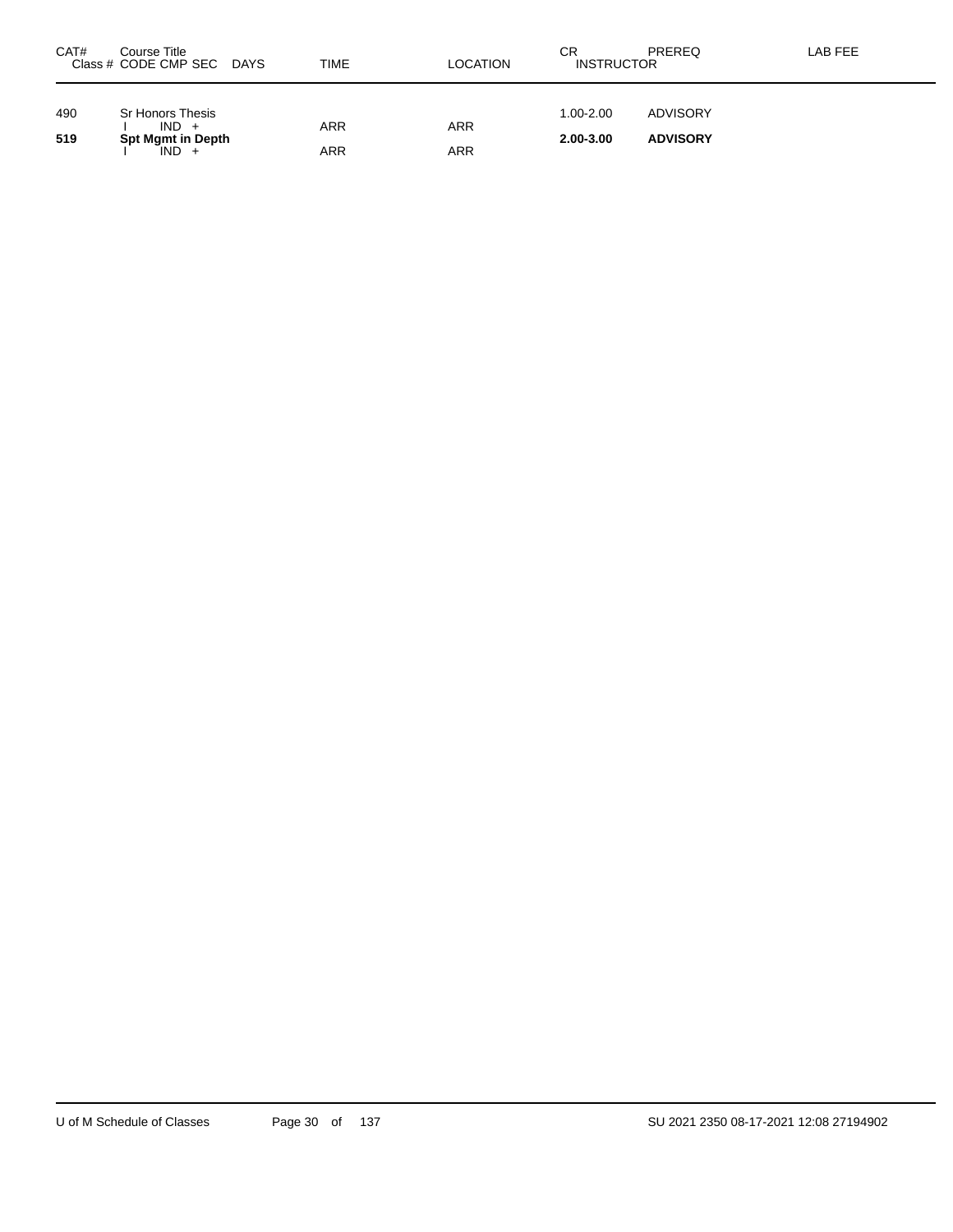### **LSA Residential College College of L S A Residential College**

|       | <b>Core Courses (RCCORE)</b>              |            |               |               |                 |       |
|-------|-------------------------------------------|------------|---------------|---------------|-----------------|-------|
| 205   | Independent Study                         |            |               | 1.00-8.00     | <b>ADVISORY</b> |       |
|       | $IND +$                                   | ARR        | ARR           |               |                 |       |
| 209   | <b>Study Off-Campus</b><br>$IND +$        | <b>ARR</b> | <b>ARR</b>    | 1.00-4.00     | <b>ADVISORY</b> |       |
| 305   | <b>Independent Study</b>                  |            |               | $1.00 - 8.00$ | <b>ADVISORY</b> |       |
|       | $IND +$<br>IR                             | ARR        | ARR           |               |                 |       |
| 306   | <b>Independent Study</b>                  |            |               | 1.00-4.00     |                 |       |
|       | $IND +$                                   | ARR        | ARR           |               |                 |       |
| 309   | <b>Study Off-Campus</b>                   | ARR        | <b>ARR</b>    | 1.00-16.00    | <b>ADVISORY</b> |       |
| 405   | $IND +$<br>IR<br><b>Independent Study</b> |            |               | 1.00-8.00     | <b>ADVISORY</b> |       |
|       | $IND +$<br>IR                             | <b>ARR</b> | <b>ARR</b>    |               |                 |       |
| 406   | <b>Independent Study</b>                  |            |               | 1.00-4.00     |                 |       |
|       | $IND +$                                   | ARR        | ARR           |               |                 |       |
| 409   | <b>Study Off-Campus</b><br>$IND +$        | <b>ARR</b> |               | 1.00-16.00    | <b>ADVISORY</b> |       |
| 410   | IR.<br><b>Senior Project</b>              |            | ARR           | 1.00-8.00     |                 |       |
|       | $IND +$<br>IR                             | ARR        | ARR           |               |                 |       |
| 489   | <b>Honors Research</b>                    |            |               | 1.00-4.00     | <b>ADVISORY</b> |       |
|       | $IND +$                                   | ARR        | <b>ARR</b>    |               |                 |       |
| 490   | <b>Honors Thesis</b><br>$IND +$<br>IR     | <b>ARR</b> | <b>ARR</b>    | 1.00-4.00     |                 |       |
|       |                                           |            |               |               |                 |       |
|       | <b>Humanities (RCHUMS)</b>                |            |               |               |                 |       |
| 220   | <b>Narration</b>                          |            |               | 4.00          |                 |       |
| 73694 | <b>SEM 201</b><br><b>MTWTH</b><br>P.      | 12-2PM     | <b>ARR</b>    | Matthews      |                 |       |
|       | <b>Social Sciences (RCSSCI)</b>           |            |               |               |                 |       |
| 360   | Social Sci Jr Sem                         |            |               | 3.00          | <b>ADVISORY</b> | 50.00 |
| 73718 | <b>SEM 202</b><br>TTH<br>P                | 2-5PM      | <b>REMOTE</b> | Thompson      |                 |       |
|       |                                           |            |               |               |                 |       |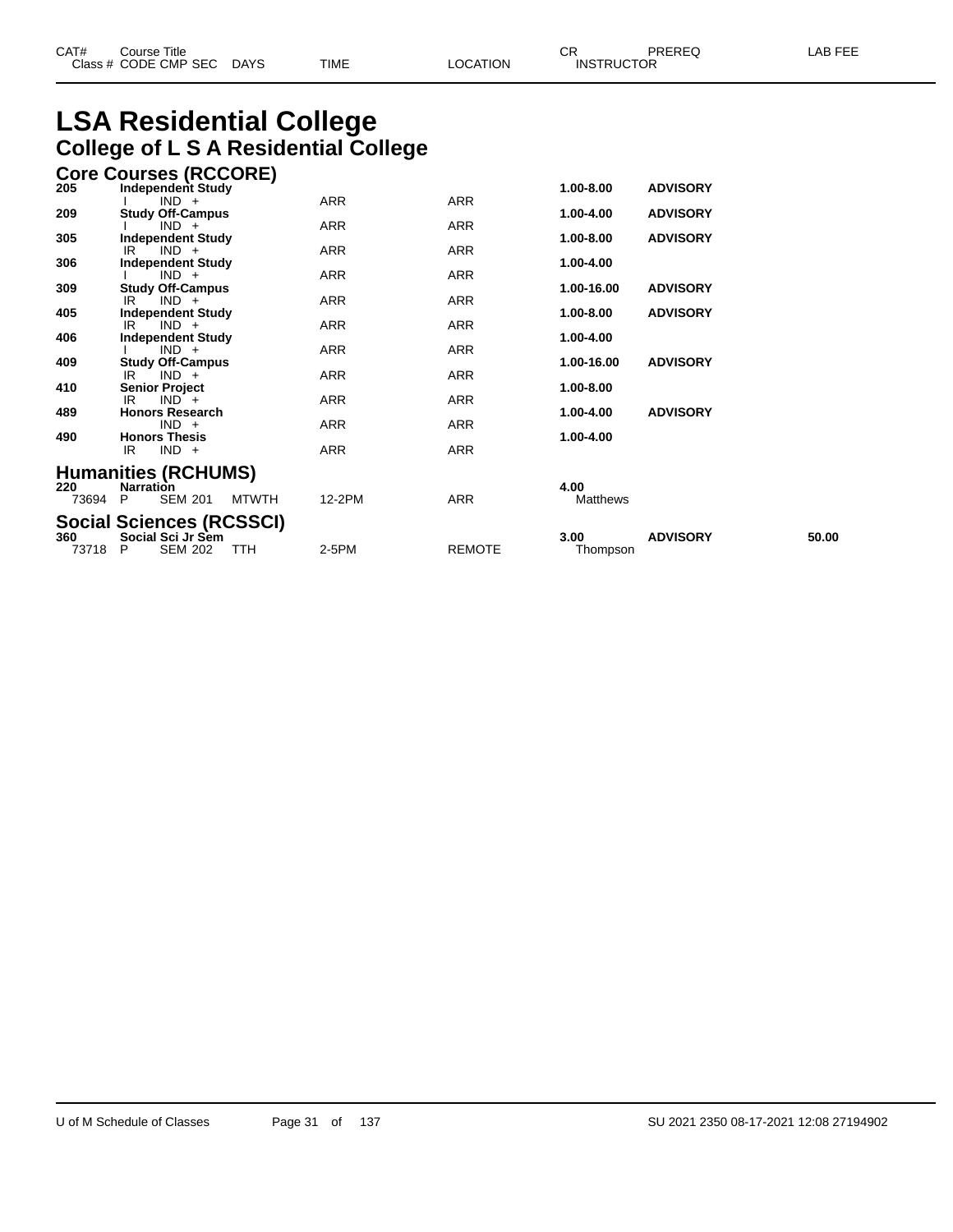### **Law Law School**

**Law (LAW) 900 Research 1.00-12.00 ENFORCED** IR IND + ARR ARR ARR 22, 29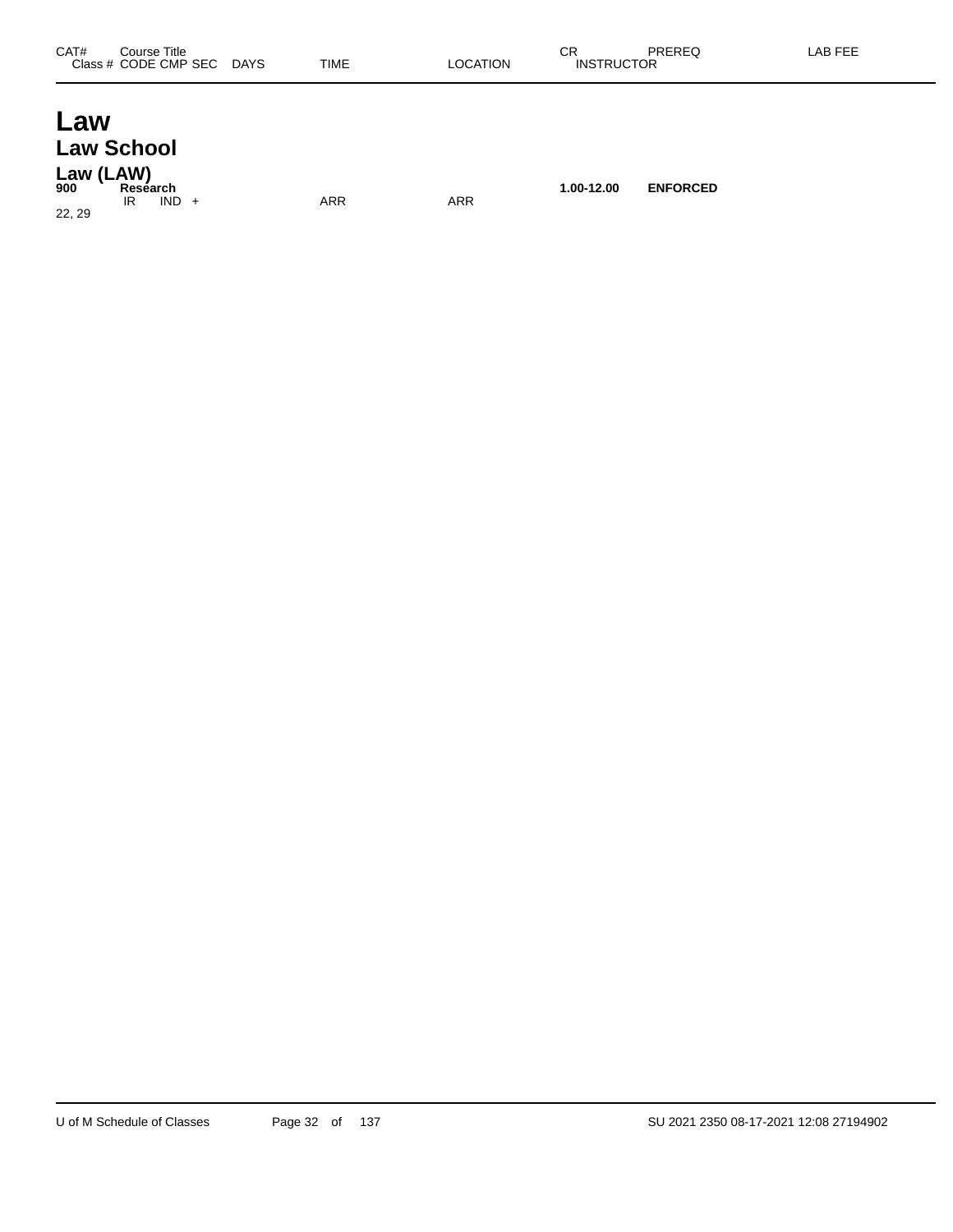### **Literature, Sci, and the Arts**

NOTE - IT IS CRITICAL THAT STUDENTS ATTEND CLASSES FROM THE BEGINNING OF THE TERM. EVEN THOUGH STUDENTS MAY BE REGISTERED OFFICIALLY FOR A COURSE, DEPARTMENTS MAY GIVE AWAY A STUDENT'S PLACE IN A CLASS IF THEY DO NOT ATTEND: ---THE FIRST MEETING OF BIOLOGY, CHEMISTRY, AND PHYSICS LABORATORIES;

---EITHER OF THE FIRST TWO MEETINGS OF ENGLISH COURSES;

---THE FIRST TWO MEETINGS OF HISTORY 496 AND 497;

---EITHER OF THE FIRST TWO MEETINGS OF ANY COURSE OFFERED BY THE DEPARTMENT OF ROMANCE LANGUAGES;

--THE FIRST TWO MEETINGS OF COURSES IN OTHER SUBJECTS.

AT THE SAME TIME, DEPARTMENTS ARE NOT OBLIGATED TO WITHDRAW STUDENTS OFFICIALLY FROM THE COURSE, EVEN THOUGH THE STUDENT HAS BEEN INFORMED THAT HIS/HER PLACE IN A COURSE HAS BEEN TAKEN AWAY. STUDENTS ARE RESPONSIBLE FOR THE ACCURACY OF THEIR SCHEDULES AND MUST BE SURE THAT ALL DROPS ARE PROCESSED THROUGH REGISTRATION SYSTEM DURING THE NORMAL DROP/ADD PERIOD.

### **Department of Afro-American and African Studies**

### **Afroamerican & African Studies (AAS)**

| 262   | 20C Af Am Social Mov       |        |               | 3.00      |                 |
|-------|----------------------------|--------|---------------|-----------|-----------------|
| 73699 | P W LEC 201<br><b>TTH</b>  | 2-5PM  | <b>REMOTE</b> | Thompson  |                 |
| 358   | <b>Black World Studies</b> |        |               | 3.00      |                 |
|       | 73350 P W SEM 201<br>TTH.  | 10-1PM | <b>REMOTE</b> | Avoola    |                 |
|       | Afr Cultural Perspective   |        |               |           |                 |
| 410   | <b>Supervised Research</b> |        |               | 1.00-6.00 |                 |
|       | $IND +$                    | ARR    | ARR           |           |                 |
| 890   | <b>Capstone Course</b>     |        |               | 3.00      | <b>ENFORCED</b> |
|       | $IND +$<br>IR              | ARR    | <b>ARR</b>    |           |                 |
|       |                            |        |               |           |                 |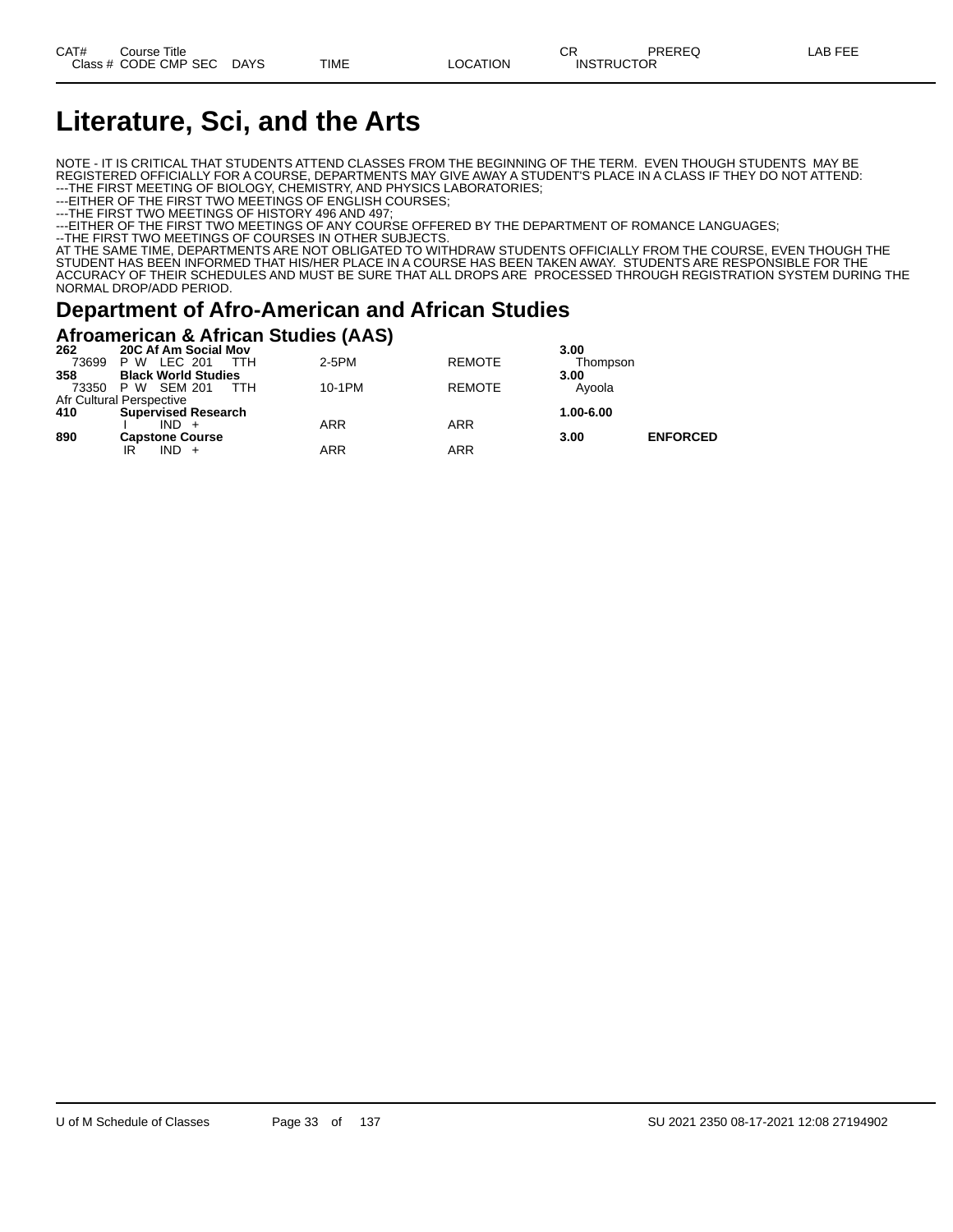| <b>Department of American Culture</b> |                                                                 |           |                                                                                                                  |               |                  |                 |       |  |  |
|---------------------------------------|-----------------------------------------------------------------|-----------|------------------------------------------------------------------------------------------------------------------|---------------|------------------|-----------------|-------|--|--|
|                                       | <b>American Culture (AMCULT)</b>                                |           |                                                                                                                  |               |                  |                 |       |  |  |
| 204                                   | <b>Themes Amer Culture</b>                                      |           |                                                                                                                  |               | 3.00             |                 |       |  |  |
|                                       | 73388 PIW LEC 201                                               | <b>MW</b> | $1-4PM$                                                                                                          | <b>REMOTE</b> | Salman           |                 |       |  |  |
|                                       | Labor/Race/Gender/Technology                                    |           | Section 201 - Why Do I Hate My Job? Labor, Race, Gender, and Technology                                          |               |                  |                 |       |  |  |
|                                       | 73599 PIW LEC 203 TTH                                           |           | 10-1PM                                                                                                           | <b>REMOTE</b> | Barrera          |                 |       |  |  |
|                                       | <b>Role/Film Masculinities</b>                                  |           |                                                                                                                  |               |                  |                 |       |  |  |
|                                       |                                                                 |           | Section 203 - More Than Meets the Guy: The Role of Films in Space, Bodies, and Masculinities                     |               |                  |                 |       |  |  |
|                                       | 73600 PIW LEC 204<br>Freaks/Ghosts/MonstrousBodies              | ттн       | 1-4PM                                                                                                            | REMOTE        | O'Connor         |                 |       |  |  |
|                                       | Section 204 - Freaks, Ghosts, and Other Monstrous Bodies        |           |                                                                                                                  |               |                  |                 |       |  |  |
|                                       | 73689 PIW LEC 205                                               | MW.       | 10-1PM                                                                                                           | <b>REMOTE</b> | Campbell         |                 |       |  |  |
|                                       | <b>Black Girls/Popular Culture</b>                              |           |                                                                                                                  |               |                  |                 |       |  |  |
| 383                                   | Section 205 - Tap, Tap, Tap In: Black Girls and Popular Culture |           |                                                                                                                  |               |                  |                 |       |  |  |
|                                       | <b>Hon Read &amp; Thesis</b><br>IR<br>$IND +$                   |           | <b>ARR</b>                                                                                                       | <b>ARR</b>    | 2.00-3.00        | <b>ADVISORY</b> |       |  |  |
| 388                                   | <b>Field Study</b>                                              |           |                                                                                                                  |               | 1.00-4.00        | <b>ADVISORY</b> |       |  |  |
|                                       | $IND +$                                                         |           | <b>ARR</b>                                                                                                       | <b>ARR</b>    |                  |                 |       |  |  |
| 389                                   | <b>Reading Amer Cult</b>                                        |           |                                                                                                                  |               | 1.00-4.00        |                 |       |  |  |
| 420                                   | $IND +$<br><b>Lat Amer Film</b>                                 |           | <b>ARR</b>                                                                                                       | <b>ARR</b>    | 3.00             | <b>ENFORCED</b> | 35.00 |  |  |
|                                       | 73622 PIRW REC 201                                              | <b>MW</b> | 10-1PM                                                                                                           | <b>REMOTE</b> | Herrero-Olaizola |                 |       |  |  |
|                                       | Cine - confl/violence Colombia                                  |           |                                                                                                                  |               |                  |                 |       |  |  |
|                                       |                                                                 |           | Course instruction is remote and synchronous. Enrolled students are expected to be available remotely during all |               |                  |                 |       |  |  |
| 493                                   | scheduled class times.<br><b>Honors Read&amp;Thesis</b>         |           |                                                                                                                  |               | 1.00-3.00        | <b>ADVISORY</b> |       |  |  |
|                                       | $IND +$<br>IR                                                   |           | <b>ARR</b>                                                                                                       | <b>ARR</b>    |                  |                 |       |  |  |
| 899                                   | <b>Special Research</b>                                         |           |                                                                                                                  |               | 1.00-6.00        | <b>ADVISORY</b> |       |  |  |
|                                       | $IND +$                                                         |           | <b>ARR</b>                                                                                                       | <b>ARR</b>    |                  |                 |       |  |  |
| 990                                   | <b>Diss-Precand</b><br>$IND +$                                  |           | <b>ARR</b>                                                                                                       | <b>ARR</b>    | 1.00-8.00        | <b>ADVISORY</b> |       |  |  |
| 995                                   | IR<br><b>Diss-Cand</b>                                          |           |                                                                                                                  |               | 4.00             | <b>ENFORCED</b> |       |  |  |
|                                       | IR<br>$IND +$                                                   |           | <b>ARR</b>                                                                                                       | <b>ARR</b>    |                  |                 |       |  |  |
|                                       |                                                                 |           |                                                                                                                  |               |                  |                 |       |  |  |
| 390                                   | Arab American Studies (ARABAM)<br><b>AMAS Internship</b>        |           |                                                                                                                  |               | 1.00-4.00        |                 |       |  |  |
|                                       | $IND +$                                                         |           | <b>ARR</b>                                                                                                       | <b>ARR</b>    |                  |                 |       |  |  |
|                                       |                                                                 |           |                                                                                                                  |               |                  |                 |       |  |  |
|                                       | Latina/o American Studies (LATINOAM)                            |           |                                                                                                                  |               |                  |                 |       |  |  |
| 388                                   | <b>Field Study</b><br>$IND^+$                                   |           | <b>ARR</b>                                                                                                       | <b>ARR</b>    | 1.00-4.00        | <b>ADVISORY</b> |       |  |  |
| 420                                   | <b>Lat Amer Film</b>                                            |           |                                                                                                                  |               | 3.00             | <b>ENFORCED</b> | 35.00 |  |  |
|                                       | 73623 PIRW REC 201                                              | <b>MW</b> | 10-1PM                                                                                                           | <b>REMOTE</b> | Herrero-Olaizola |                 |       |  |  |
|                                       | Cine - confl/violence Colombia                                  |           |                                                                                                                  |               |                  |                 |       |  |  |
|                                       | scheduled class times.                                          |           | Course instruction is remote and synchronous. Enrolled students are expected to be available remotely during all |               |                  |                 |       |  |  |

Class # CODE CMP SEC DAYS TIME LOCATION INSTRUCTOR

|     | <b>Native American Studies (NATIVEAM)</b> |  |     |     |           |                 |  |  |
|-----|-------------------------------------------|--|-----|-----|-----------|-----------------|--|--|
| 388 | <b>Field Study</b><br>$IND +$             |  | ARR | ARR | 1.00-4.00 | <b>ADVISORY</b> |  |  |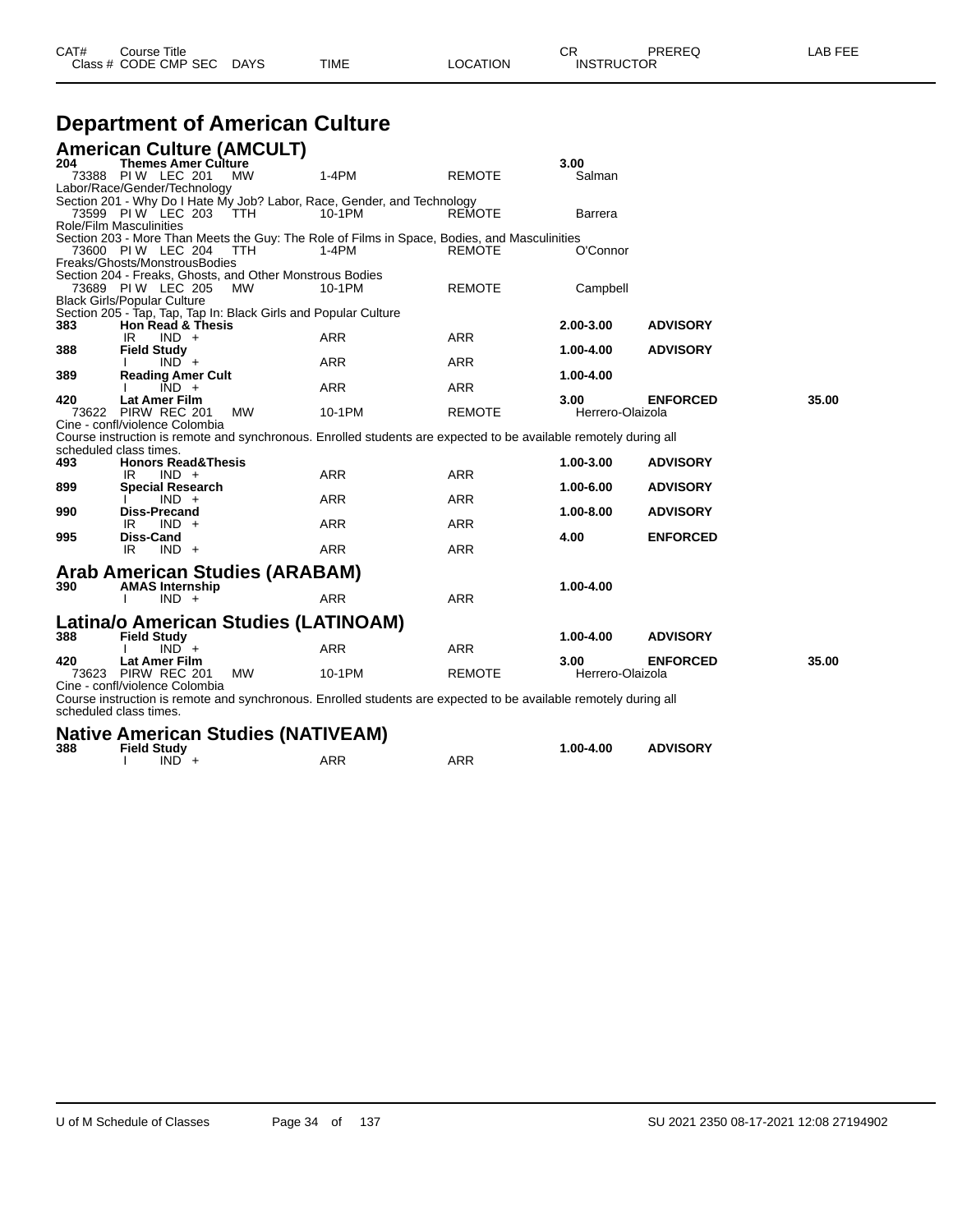|                | <b>Anthropology Department</b>                                          |            |               |             |                 |  |
|----------------|-------------------------------------------------------------------------|------------|---------------|-------------|-----------------|--|
|                | <b>Anthropological Archaeology (ANTHRARC)</b>                           |            |               |             |                 |  |
| 296            | <b>Archaeology Topics</b>                                               |            |               | 3.00        |                 |  |
|                | 73674 P W LEC 201<br>TTH<br>Influence People: Arch Guide                | $1-4PM$    | REMOTE        | Geiger      |                 |  |
| 499            | Ug Reading&Research                                                     |            |               | 1.00-3.00   |                 |  |
| 958            | $IND +$<br><b>Anthro Research</b>                                       | ARR        | <b>ARR</b>    | 1.00-3.00   | <b>ADVISORY</b> |  |
|                | $IND +$                                                                 | ARR        | <b>ARR</b>    |             |                 |  |
| 959            | <b>Literature Survey</b>                                                | <b>ARR</b> | <b>ARR</b>    | 1.00-3.00   | <b>ADVISORY</b> |  |
| 990            | $IND +$<br><b>Diss-Precand</b>                                          |            |               | 1.00-8.00   | <b>ADVISORY</b> |  |
|                | $IND +$                                                                 | <b>ARR</b> | <b>ARR</b>    |             |                 |  |
| 995            | <b>Diss-Cand</b><br>IR<br>$IND +$                                       | <b>ARR</b> | <b>ARR</b>    | 4.00        | <b>ENFORCED</b> |  |
|                |                                                                         |            |               |             |                 |  |
| 370            | Anthropology, Biological (ANTHRBIO)<br><b>UG Reading &amp; Research</b> |            | 1.00-3.00     |             |                 |  |
|                | $IND +$                                                                 | <b>ARR</b> | <b>ARR</b>    |             |                 |  |
| 962            | <b>Anthropological Res</b>                                              | <b>ARR</b> | <b>ARR</b>    | 1.00-3.00   | <b>ADVISORY</b> |  |
| 963            | $IND +$<br><b>Survey Lit-Topics</b>                                     |            |               | 1.00-3.00   | <b>ADVISORY</b> |  |
|                | $IND +$                                                                 | <b>ARR</b> | <b>ARR</b>    |             |                 |  |
| 990            | <b>Diss-Precand</b><br>$IND +$                                          | <b>ARR</b> | <b>ARR</b>    | 1.00-8.00   | <b>ADVISORY</b> |  |
| 995            | <b>Diss-Cand</b>                                                        |            |               | 4.00        | <b>ENFORCED</b> |  |
|                | IR<br>$IND +$                                                           | <b>ARR</b> | <b>ARR</b>    |             |                 |  |
|                | <b>Anthropology, Cultural (ANTHRCUL)</b>                                |            |               |             |                 |  |
| 298            | <b>Sociocul Anth Topics</b><br>73385 P W LEC 201                        | 1-4PM      |               | 3.00        |                 |  |
| "Sensing Race" | MW                                                                      |            | <b>REMOTE</b> | Usman       |                 |  |
| 299            | <b>Ling Anth Topics</b>                                                 |            |               | 3.00        |                 |  |
|                | 73204 P W LEC 201<br><b>TTH</b><br>Language and Religion                | 10-1PM     | <b>REMOTE</b> | Bae         |                 |  |
| 370            | Lang&Discrim                                                            |            |               | 3.00        |                 |  |
| 73207<br>499   | P W LEC 201<br><b>TWTH</b>                                              | 2-4PM      | <b>REMOTE</b> | Hildebrandt |                 |  |
|                | Ug Reading & Res<br>$IND +$                                             | <b>ARR</b> | <b>ARR</b>    | 1.00-3.00   |                 |  |
| 958            | <b>Anthropological Res</b>                                              |            |               | 1.00-3.00   | <b>ADVISORY</b> |  |
| 959            | $IND +$<br><b>Survey Literature</b>                                     | <b>ARR</b> | <b>ARR</b>    | 1.00-3.00   | <b>ADVISORY</b> |  |
|                | $IND +$                                                                 | <b>ARR</b> | <b>ARR</b>    |             |                 |  |
| 990            | Diss-Precand<br>$IND +$                                                 | <b>ARR</b> | <b>ARR</b>    | 1.00-8.00   | <b>ADVISORY</b> |  |
| 995            | <b>Diss-Cand</b>                                                        |            |               | 4.00        | <b>ENFORCED</b> |  |

CAT# Course Title Case CR PREREQ LAB FEE

Class # CODE CMP SEC DAYS TIME LOCATION INSTRUCTOR

R IND + ARR ARR ARR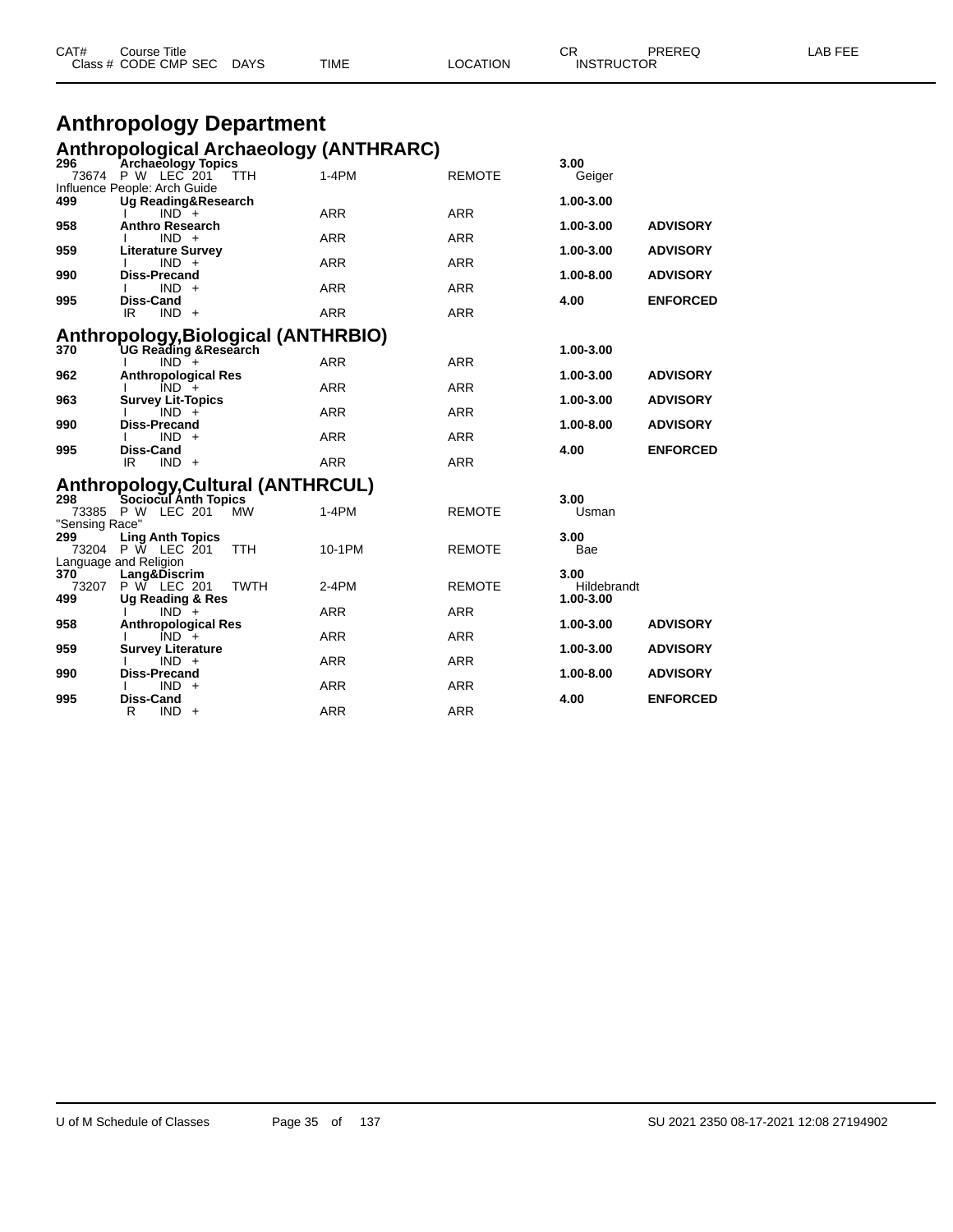| CAT#                                                 | Course Title<br>Class # CODE CMP SEC DAYS |  | <b>TIME</b> | <b>LOCATION</b> | СR<br><b>INSTRUCTOR</b> | PREREQ          | LAB FEE |  |  |  |  |  |  |
|------------------------------------------------------|-------------------------------------------|--|-------------|-----------------|-------------------------|-----------------|---------|--|--|--|--|--|--|
| <b>Applied Physics Program</b>                       |                                           |  |             |                 |                         |                 |         |  |  |  |  |  |  |
| <b>Applied Physics (APPPHYS)</b><br>715 Ind Research |                                           |  |             |                 |                         |                 |         |  |  |  |  |  |  |
|                                                      | $IND +$                                   |  | <b>ARR</b>  | <b>ARR</b>      | 1.00-5.00               | <b>ADVISORY</b> |         |  |  |  |  |  |  |
| 990                                                  | <b>Diss-Precand</b>                       |  |             |                 | 1.00-8.00               | <b>ADVISORY</b> |         |  |  |  |  |  |  |
|                                                      | $IND +$                                   |  | ARR         | <b>ARR</b>      |                         |                 |         |  |  |  |  |  |  |

**995 Diss-Cand 4.00 ENFORCED**

IR IND + ARR ARR ARR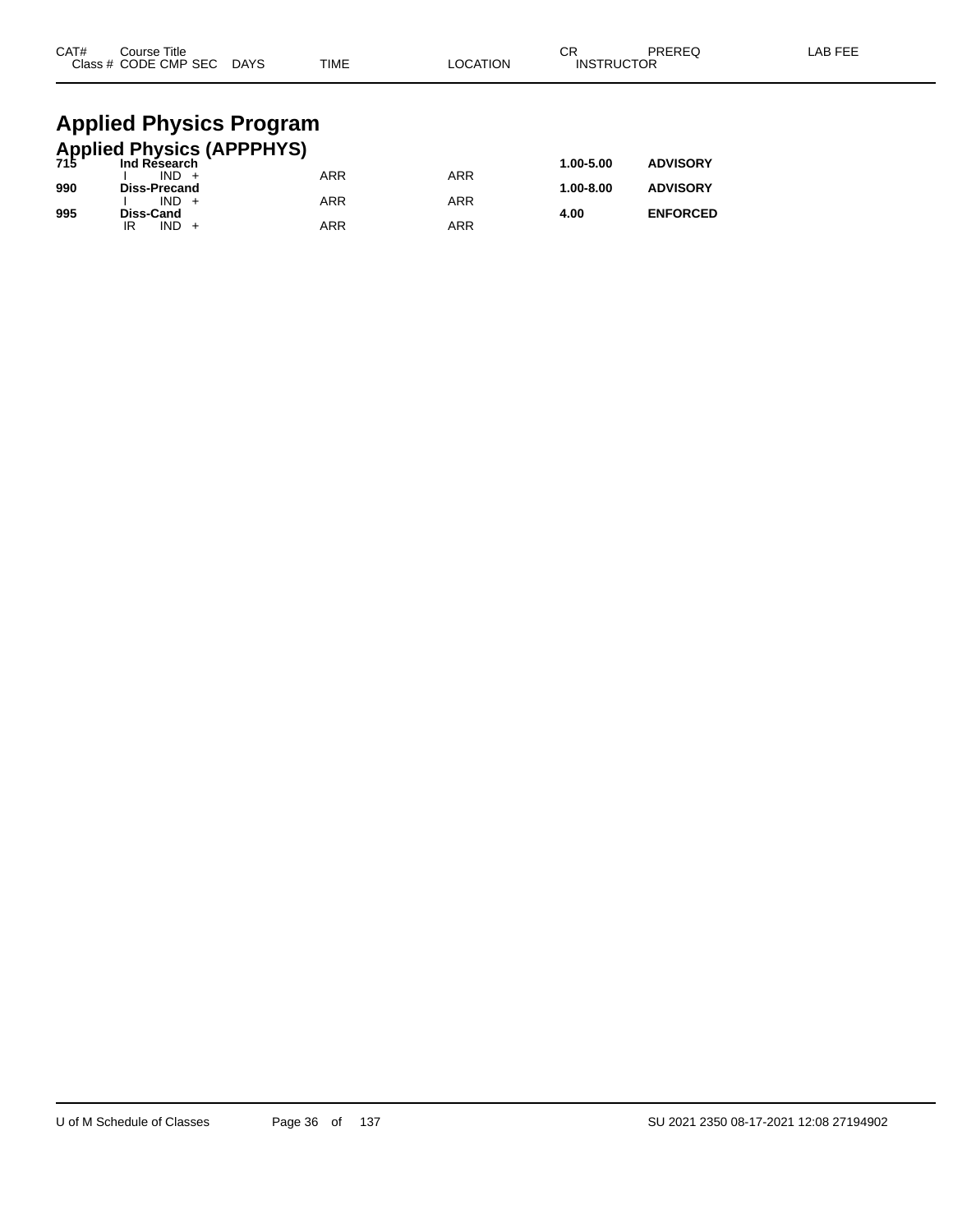| CAT# | Course Title<br>Class # CODE CMP SEC DAYS                                                                          |                                                                                                                    | TIME                                                                                                                                                                                                                                                                                                                                                                                                                             | LOCATION      | СR<br><b>INSTRUCTOR</b>      | PREREQ          | LAB FEE |
|------|--------------------------------------------------------------------------------------------------------------------|--------------------------------------------------------------------------------------------------------------------|----------------------------------------------------------------------------------------------------------------------------------------------------------------------------------------------------------------------------------------------------------------------------------------------------------------------------------------------------------------------------------------------------------------------------------|---------------|------------------------------|-----------------|---------|
|      |                                                                                                                    | <b>Asian Languages And Cultures</b>                                                                                |                                                                                                                                                                                                                                                                                                                                                                                                                                  |               |                              |                 |         |
|      |                                                                                                                    |                                                                                                                    |                                                                                                                                                                                                                                                                                                                                                                                                                                  |               |                              |                 |         |
| 255  | <b>Asian Studies (ASIAN)</b><br><b>UG Sem Asian Studies</b><br>73102 PIW SEM 201<br>Chinese Pop Culture since 1949 | <b>TTH</b>                                                                                                         | 1-4PM                                                                                                                                                                                                                                                                                                                                                                                                                            | <b>REMOTE</b> | 3.00<br>Hao                  |                 |         |
|      |                                                                                                                    |                                                                                                                    | Course instruction is remote and synchronous. Enrolled students are expected to be available remotely during all                                                                                                                                                                                                                                                                                                                 |               |                              |                 |         |
|      | scheduled class times.                                                                                             |                                                                                                                    |                                                                                                                                                                                                                                                                                                                                                                                                                                  |               |                              |                 |         |
| 495  | <b>Honors Thesis</b><br>$IND +$                                                                                    |                                                                                                                    | ARR                                                                                                                                                                                                                                                                                                                                                                                                                              | ARR           | 1.00-3.00                    | <b>ADVISORY</b> |         |
|      |                                                                                                                    |                                                                                                                    |                                                                                                                                                                                                                                                                                                                                                                                                                                  |               |                              |                 |         |
|      | Intsy 1st Yr Chinese                                                                                               | Asian Languages (ASIANLAN)                                                                                         |                                                                                                                                                                                                                                                                                                                                                                                                                                  |               |                              |                 |         |
| 103  | 70217 PIW REC 201                                                                                                  | <b>MTWTHF</b>                                                                                                      | 9-12PM                                                                                                                                                                                                                                                                                                                                                                                                                           | <b>REMOTE</b> | 10.00<br>Li-Stevenson, Zhong |                 |         |
|      |                                                                                                                    | There is a specific application and admissions process.                                                            |                                                                                                                                                                                                                                                                                                                                                                                                                                  |               |                              |                 |         |
|      |                                                                                                                    |                                                                                                                    | UM Students (For Credit): please email alc-summerlanguageinstitute@umich.edu with a statement containing full name,<br>uniqname, UM-ID number, language background, and a brief explanation of what course you wish to take and why.<br>Non-UM Students (For Credit and Program Fee) or UM Students (Program Fee): please email<br>alc-summerlanguageinstitute@umich.edu with the completed application found on the SLI website |               |                              |                 |         |
|      |                                                                                                                    | (www.lsa.umich.edu/sli). NOTE: Course begins on June 1.                                                            |                                                                                                                                                                                                                                                                                                                                                                                                                                  |               |                              |                 |         |
| 127  | Intsy 1st Yr Japan                                                                                                 |                                                                                                                    |                                                                                                                                                                                                                                                                                                                                                                                                                                  |               | 10.00                        | <b>ADVISORY</b> |         |
|      | 73614 PIW REC 201                                                                                                  | <b>MTWTHF</b><br>There is a specific application and admissions process.                                           | 9-1230PM                                                                                                                                                                                                                                                                                                                                                                                                                         | <b>REMOTE</b> | Yasuda, Hoffmeyer            |                 |         |
|      |                                                                                                                    |                                                                                                                    | UM Students (For Credit): please email alc-summerlanguageinstitute@umich.edu with a statement containing full name,<br>uniqname, UM-ID number, language background, and a brief explanation of what course you wish to take and why.<br>Non-UM Students (For Credit and Program Fee) or UM Students (Program Fee): please email<br>alc-summerlanguageinstitute@umich.edu with the completed application found on the SLI website |               |                              |                 |         |
|      |                                                                                                                    | (www.lsa.umich.edu/sli). NOTE: Course begins on June 1.                                                            |                                                                                                                                                                                                                                                                                                                                                                                                                                  |               |                              |                 |         |
| 137  | Intsy 1st Yr Korean                                                                                                |                                                                                                                    |                                                                                                                                                                                                                                                                                                                                                                                                                                  |               | 10.00                        |                 |         |
|      | 73719 PIW REC 202                                                                                                  | <b>MTWTHF</b><br>There is a specific application and admissions process.                                           | 9-12PM                                                                                                                                                                                                                                                                                                                                                                                                                           | <b>REMOTE</b> | Kim, Kim                     |                 |         |
|      |                                                                                                                    | (www.lsa.umich.edu/sli). NOTE: Course begins on June 1.                                                            | UM Students (For Credit): please email alc-summerlanguageinstitute@umich.edu with a statement containing full name,<br>uniqname, UM-ID number, language background, and a brief explanation of what course you wish to take and why.<br>Non-UM Students (For Credit and Program Fee) or UM Students (Program Fee): please email<br>alc-summerlanguageinstitute@umich.edu with the completed application found on the SLI website |               |                              |                 |         |
| 203  | <b>Intsy 2nd Yr Chinese</b>                                                                                        |                                                                                                                    |                                                                                                                                                                                                                                                                                                                                                                                                                                  |               | 10.00                        | <b>ENFORCED</b> |         |
|      | 70218 PIRW REC 201                                                                                                 | <b>MTWTHF</b>                                                                                                      | 9-12PM                                                                                                                                                                                                                                                                                                                                                                                                                           | <b>REMOTE</b> | Liu, Levin                   |                 |         |
|      |                                                                                                                    | There is a specific application and admissions process.<br>(www.lsa.umich.edu/sli). NOTE: Course begins on June 1. | UM Students (For Credit): please email alc-summerlanguageinstitute@umich.edu with a statement containing full name,<br>uniqname, UM-ID number, language background, and a brief explanation of what course you wish to take and why.<br>Non-UM Students (For Credit and Program Fee) or UM Students (Program Fee): please email<br>alc-summerlanguageinstitute@umich.edu with the completed application found on the SLI website |               |                              |                 |         |
| 227  | Intsy 2nd Yr Jpn                                                                                                   |                                                                                                                    |                                                                                                                                                                                                                                                                                                                                                                                                                                  |               | 10.00                        | <b>ENFORCED</b> |         |
|      | 71837 PIRW REC 201                                                                                                 | <b>MTWTHF</b>                                                                                                      | 9-1230PM                                                                                                                                                                                                                                                                                                                                                                                                                         | <b>REMOTE</b> | Mochizuki                    |                 |         |
|      |                                                                                                                    | There is a specific application and admissions process.<br>(www.lsa.umich.edu/sli). NOTE: Course begins on June 1. | UM Students (For Credit): please email alc-summerlanguageinstitute@umich.edu with a statement containing full name,<br>uniqname, UM-ID number, language background, and a brief explanation of what course you wish to take and why.<br>Non-UM Students (For Credit and Program Fee) or UM Students (Program Fee): please email<br>alc-summerlanguageinstitute@umich.edu with the completed application found on the SLI website |               |                              |                 |         |
|      | <b>Chinese (CHIN)</b>                                                                                              |                                                                                                                    |                                                                                                                                                                                                                                                                                                                                                                                                                                  |               |                              |                 |         |
| 701  | <b>Masters Essay</b><br>$IND +$                                                                                    |                                                                                                                    | ARR                                                                                                                                                                                                                                                                                                                                                                                                                              | ARR           | 1.00-3.00                    | <b>ADVISORY</b> |         |
|      | <b>Japanese (JAPANESE)</b>                                                                                         |                                                                                                                    |                                                                                                                                                                                                                                                                                                                                                                                                                                  |               |                              |                 |         |
| 601  | <b>Mastèrs Essay</b>                                                                                               |                                                                                                                    |                                                                                                                                                                                                                                                                                                                                                                                                                                  |               | 1.00-3.00                    | <b>ADVISORY</b> |         |
|      | $IND +$                                                                                                            |                                                                                                                    | ARR                                                                                                                                                                                                                                                                                                                                                                                                                              | ARR           |                              |                 |         |
|      |                                                                                                                    | <b>South and Southeast Asia (SSEA)</b>                                                                             |                                                                                                                                                                                                                                                                                                                                                                                                                                  |               |                              |                 |         |
| 699  | <b>Directed Readings</b>                                                                                           |                                                                                                                    |                                                                                                                                                                                                                                                                                                                                                                                                                                  |               | 1.00-8.00                    | <b>ADVISORY</b> |         |
|      | $IND +$                                                                                                            |                                                                                                                    | ARR                                                                                                                                                                                                                                                                                                                                                                                                                              | ARR           |                              |                 |         |
|      |                                                                                                                    |                                                                                                                    |                                                                                                                                                                                                                                                                                                                                                                                                                                  |               |                              |                 |         |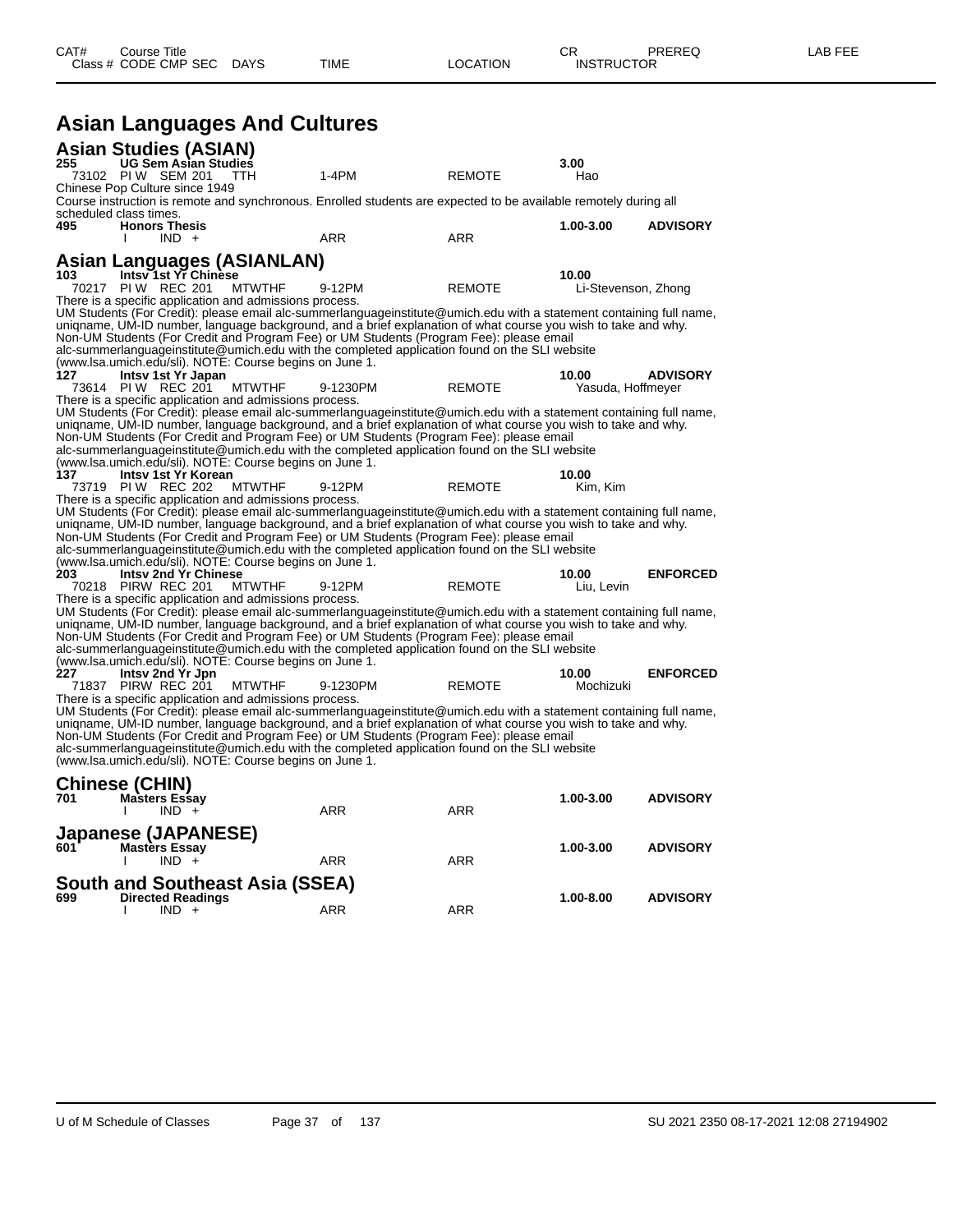| CAT# | Course Title              |             |                 |                   | PREREQ | LAB FEE |
|------|---------------------------|-------------|-----------------|-------------------|--------|---------|
|      | Class # CODE CMP SEC DAYS | <b>TIME</b> | <b>LOCATION</b> | <b>INSTRUCTOR</b> |        |         |
|      |                           |             |                 |                   |        |         |

### **Astronomy Department**

|       | <b>Astronomy (ASTRO)</b>  |               |            |               |               |                 |
|-------|---------------------------|---------------|------------|---------------|---------------|-----------------|
| 102   | Intr Stars&Universe       |               |            |               | 4.00          | <b>ADVISORY</b> |
| 71992 | LEC 201<br>AI             | <b>MTWTHF</b> | 11-12PM    | <b>REMOTE</b> | Lopresto      |                 |
| 71993 | <b>DIS</b><br>PI W<br>202 | т             | $1-3PM$    | <b>REMOTE</b> | Chahrour      |                 |
| 71994 | PI W<br>DIS 203           | W             | $1-3PM$    | <b>REMOTE</b> | Chahrour      |                 |
| 389   | <b>Indi Studies Astro</b> |               |            |               | 1.00-3.00     |                 |
|       | $IND +$                   |               | <b>ARR</b> | <b>ARR</b>    |               |                 |
| 399   | Intro-Research            |               |            |               | 1.00-3.00     |                 |
|       | $IND +$                   |               | <b>ARR</b> | <b>ARR</b>    |               |                 |
| 699   | <b>Special Problems</b>   |               |            |               | $1.00 - 8.00$ | <b>ADVISORY</b> |
|       | $IND +$                   |               | <b>ARR</b> | <b>ARR</b>    |               |                 |
| 901   | <b>Res-Theoret Astro</b>  |               |            |               | $1.00 - 8.00$ | <b>ADVISORY</b> |
|       | $IND +$                   |               | <b>ARR</b> | <b>ARR</b>    |               |                 |
| 902   | <b>Res-Observ Astro</b>   |               |            |               | $1.00 - 8.00$ | <b>ADVISORY</b> |
|       | $IND +$                   |               | <b>ARR</b> | <b>ARR</b>    |               |                 |
| 990   | <b>Diss-Precand</b>       |               |            |               | 1.00-8.00     | <b>ADVISORY</b> |
|       | $IND +$                   |               | <b>ARR</b> | <b>ARR</b>    |               |                 |
| 995   | Diss-Cand                 |               |            |               | 4.00          | <b>ENFORCED</b> |
|       | $IND +$<br>R              |               | <b>ARR</b> | <b>ARR</b>    |               |                 |
|       |                           |               |            |               |               |                 |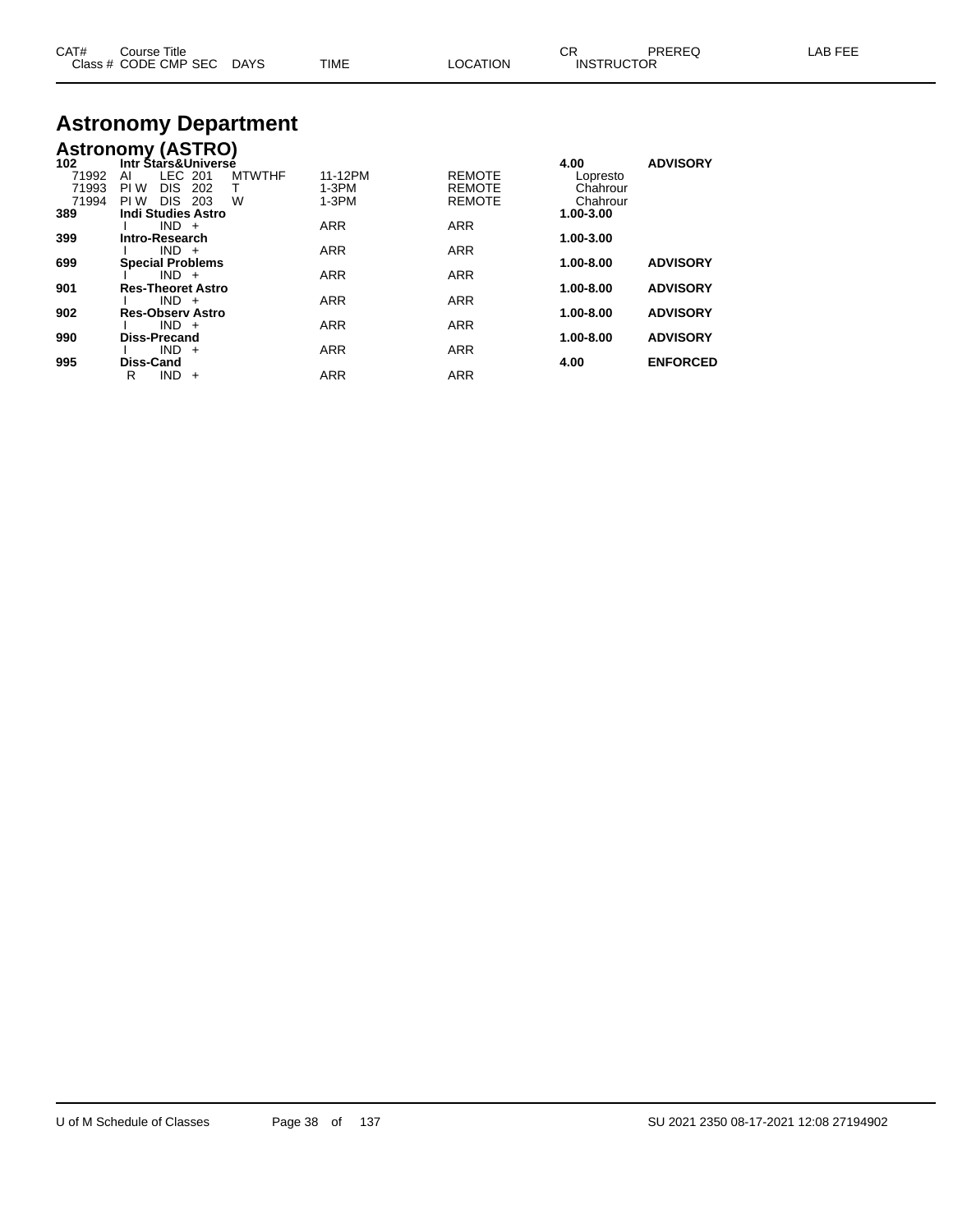| CAT# | Title<br>Course      |             |      |                | ⌒冖<br><b>UN</b>   | PREREQ | ---<br>ΔR.<br>노니니 |
|------|----------------------|-------------|------|----------------|-------------------|--------|-------------------|
|      | Class # CODE CMP SEC | <b>DAYS</b> | TIME | <b>OCATION</b> | <b>INSTRUCTOR</b> |        |                   |

## **Biology Department**

| <b>Biology (BIOLOGY)</b>                  |                                  |                    |                                |                                           |                                                                                                                     |                                |                         |                           |       |
|-------------------------------------------|----------------------------------|--------------------|--------------------------------|-------------------------------------------|---------------------------------------------------------------------------------------------------------------------|--------------------------------|-------------------------|---------------------------|-------|
| 107                                       | <b>Evolution of Life</b>         |                    |                                |                                           |                                                                                                                     |                                | 3.00                    | <b>ADVISORY</b>           |       |
| 73426                                     | <b>PIW LEC 201</b>               |                    |                                | <b>MWF</b>                                | 2-4PM                                                                                                               | <b>REMOTE</b>                  | Carpenter               |                           |       |
| 171                                       |                                  |                    | <b>Intro Biology: EEB</b>      |                                           |                                                                                                                     |                                | 4.00                    |                           |       |
| 72579                                     | AI                               | LEC 201            |                                | <b>MW</b>                                 | 2-4PM                                                                                                               | <b>REMOTE</b>                  | Kurdziel                |                           |       |
|                                           |                                  |                    |                                |                                           | There will be 2 synchronous Active Learning Sessions weekly on Mondays and Wednesdays from 2 to 4 PM, but these     |                                |                         |                           |       |
|                                           |                                  |                    |                                |                                           | will also be recorded for students who cannot attend synchronously. Lectures will be asynchronous and               |                                |                         |                           |       |
|                                           |                                  |                    |                                |                                           | pre-recorded. There will be approximately 5.5 hours of asynchronous lecture videos broken up into shorter videos,   |                                |                         |                           |       |
|                                           |                                  |                    |                                |                                           | which students can watch at times that are convenient for them. There will be 4 exams over the Summer term on the   |                                |                         |                           |       |
|                                           |                                  |                    |                                |                                           | following dates from 2 to 3:30 PM: July 12, July 21, August 4, plus a fourth exam during finals period (TBD).       |                                |                         |                           |       |
|                                           |                                  |                    |                                | Discussions will be synchronous via Zoom. |                                                                                                                     |                                |                         |                           |       |
| 72580 PIW DIS 202                         |                                  |                    |                                | TTH                                       | 10-1130AM                                                                                                           | <b>REMOTE</b>                  | <b>Clements</b>         |                           |       |
| 72581                                     | PI W                             | DIS.               | 203                            | <b>TTH</b>                                | 1130-1PM                                                                                                            | <b>REMOTE</b>                  | Clements                |                           |       |
| 73604                                     | PI W<br><b>Intro Biol - MCDB</b> | <b>DIS 204</b>     |                                | <b>TTH</b>                                | 230-4PM                                                                                                             | <b>REMOTE</b>                  | Clements                |                           |       |
| 172                                       |                                  |                    |                                |                                           |                                                                                                                     |                                | 4.00                    | <b>ADVISORY</b>           |       |
| 72508                                     | AI                               | LEC 201            |                                | <b>TWTH</b><br><b>TTH</b>                 | 12-2PM<br>10-1130AM                                                                                                 | <b>REMOTE</b><br><b>REMOTE</b> | Wood                    |                           |       |
| 72509<br>72510 PIW                        | PI W                             | DIS 202<br>DIS 203 |                                | <b>TTH</b>                                | 230-4PM                                                                                                             | <b>REMOTE</b>                  | Dowker<br>Dowker        |                           |       |
| 72590                                     | PI W                             | <b>DIS 204</b>     |                                | <b>WF</b>                                 | 10-1130AM                                                                                                           |                                |                         |                           |       |
| 200                                       |                                  |                    | <b>Undergrad Tutorial</b>      |                                           |                                                                                                                     | <b>REMOTE</b>                  | Dowker<br>1.00-3.00     | <b>ADVISORY</b>           |       |
|                                           |                                  |                    |                                |                                           |                                                                                                                     |                                |                         |                           |       |
|                                           |                                  |                    |                                |                                           |                                                                                                                     |                                |                         |                           |       |
|                                           |                                  | IND +              |                                |                                           | <b>ARR</b>                                                                                                          | ARR                            |                         |                           |       |
| 207                                       | <b>Microbiology</b>              |                    |                                |                                           |                                                                                                                     |                                | 4.00                    | <b>ENFORCED</b>           | 70.00 |
| 73503                                     | AIR                              | LEC <sup>201</sup> |                                | <b>TWTH</b>                               | 12-2PM                                                                                                              | <b>REMOTE</b>                  | Ammerlaan               |                           |       |
|                                           |                                  |                    |                                |                                           | SUMMER 2021: Lectures will be video recorded (asynchronous) and the scheduled meeting times (TWTh 12:00-2:00pm) are |                                |                         |                           |       |
|                                           |                                  |                    |                                |                                           | optional and will be used for zoom-based online discussion with the instructors. Lab sections will be asynchronous. |                                |                         |                           |       |
| 73504 PIRW LAB 202                        |                                  |                    |                                |                                           | ARR                                                                                                                 | REMOTE                         | Pedersen, Ammerlaan     |                           |       |
|                                           |                                  |                    |                                |                                           | Labs are closed to adding or swapping after the first week of classes. Students should contact the section          |                                |                         |                           |       |
| instructor to request an override.        |                                  |                    |                                |                                           |                                                                                                                     |                                |                         |                           |       |
| 73505 PIRW LAB 203                        |                                  |                    |                                |                                           | ARR                                                                                                                 | REMOTE                         | Pedersen, Ammerlaan     |                           |       |
|                                           |                                  |                    |                                |                                           | Labs are closed to adding or swapping after the first week of classes. Students should contact the section          |                                |                         |                           |       |
| instructor to request an override.<br>225 |                                  |                    | <b>Human &amp; Animal Phys</b> |                                           |                                                                                                                     |                                | 3.00                    | <b>ADVISORY, ENFORCED</b> |       |
| 72511                                     | PIRW LEC 201                     |                    |                                | <b>TWTH</b>                               | 9-11AM                                                                                                              | <b>REMOTE</b>                  | Casey                   |                           |       |
| 305                                       | Genetics                         |                    |                                |                                           |                                                                                                                     |                                | 4.00                    | <b>ADVISORY, ENFORCED</b> |       |
| 72544                                     | AIR.                             | LEC 201            |                                | <b>MTW</b>                                | 10-12PM                                                                                                             | <b>REMOTE</b>                  | Archbold                |                           |       |
| 72546                                     | PIRW DIS                         |                    | 202                            | MTW                                       | 1-2PM                                                                                                               | <b>REMOTE</b>                  | Jaffri                  |                           |       |
| 72545                                     | PIRW DIS                         |                    | 203                            | MTW                                       | $1-2PM$                                                                                                             | <b>REMOTE</b>                  | Beuder                  |                           |       |
| 72782<br>73126                            | PIRW DIS<br>PIRW DIS             |                    | 204<br>205                     | <b>MTW</b><br><b>MTW</b>                  | $2-3PM$<br>$2-3PM$                                                                                                  | <b>REMOTE</b><br><b>REMOTE</b> | Jaffri<br><b>Beuder</b> |                           |       |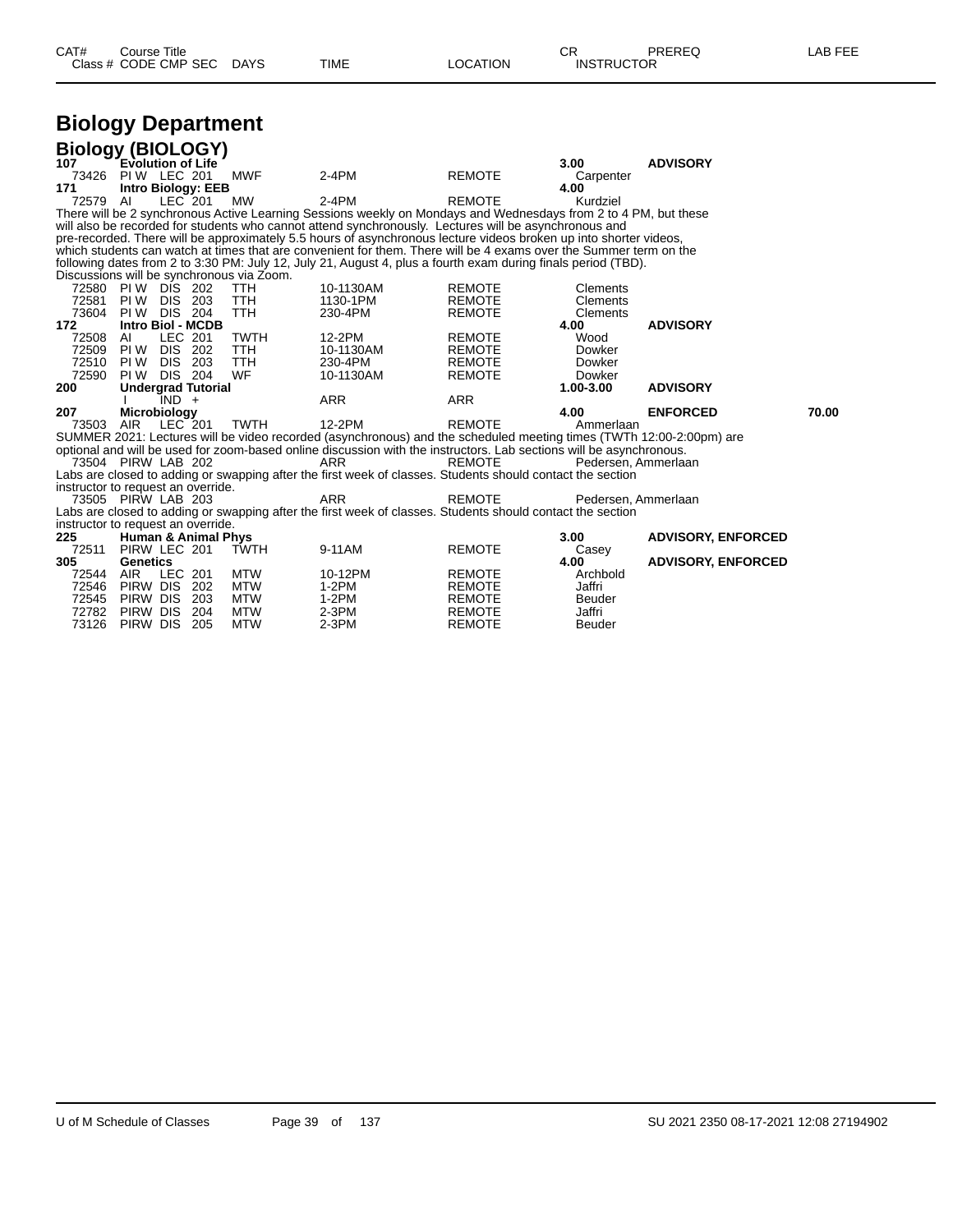| CAT# | Course Title<br>Class # CODE CMP SEC DAYS | <b>TIME</b> | LOCATION | СR<br><b>INSTRUCTOR</b> | PREREQ | LAB FEE |
|------|-------------------------------------------|-------------|----------|-------------------------|--------|---------|
|      |                                           |             |          |                         |        |         |

### **Biophysics Research Division**

|     | <b>Biophysics (BIOPHYS)</b><br>399 Research Biophysics |            |            |           |                 |
|-----|--------------------------------------------------------|------------|------------|-----------|-----------------|
|     |                                                        |            |            | 1.00-4.00 |                 |
|     | $IND +$                                                | <b>ARR</b> | <b>ARR</b> |           |                 |
| 890 | Intro to Research                                      |            |            | 3.00      | <b>ADVISORY</b> |
|     | $IND +$                                                | <b>ARR</b> | <b>ARR</b> |           |                 |
| 990 | <b>Diss-Precand</b>                                    |            |            | 1.00-8.00 | <b>ADVISORY</b> |
|     | $IND +$                                                | <b>ARR</b> | <b>ARR</b> |           |                 |
| 995 | Diss-Cand                                              |            |            | 4.00      | <b>ENFORCED</b> |
|     | IND.<br>IR                                             | <b>ARR</b> | ARR        |           |                 |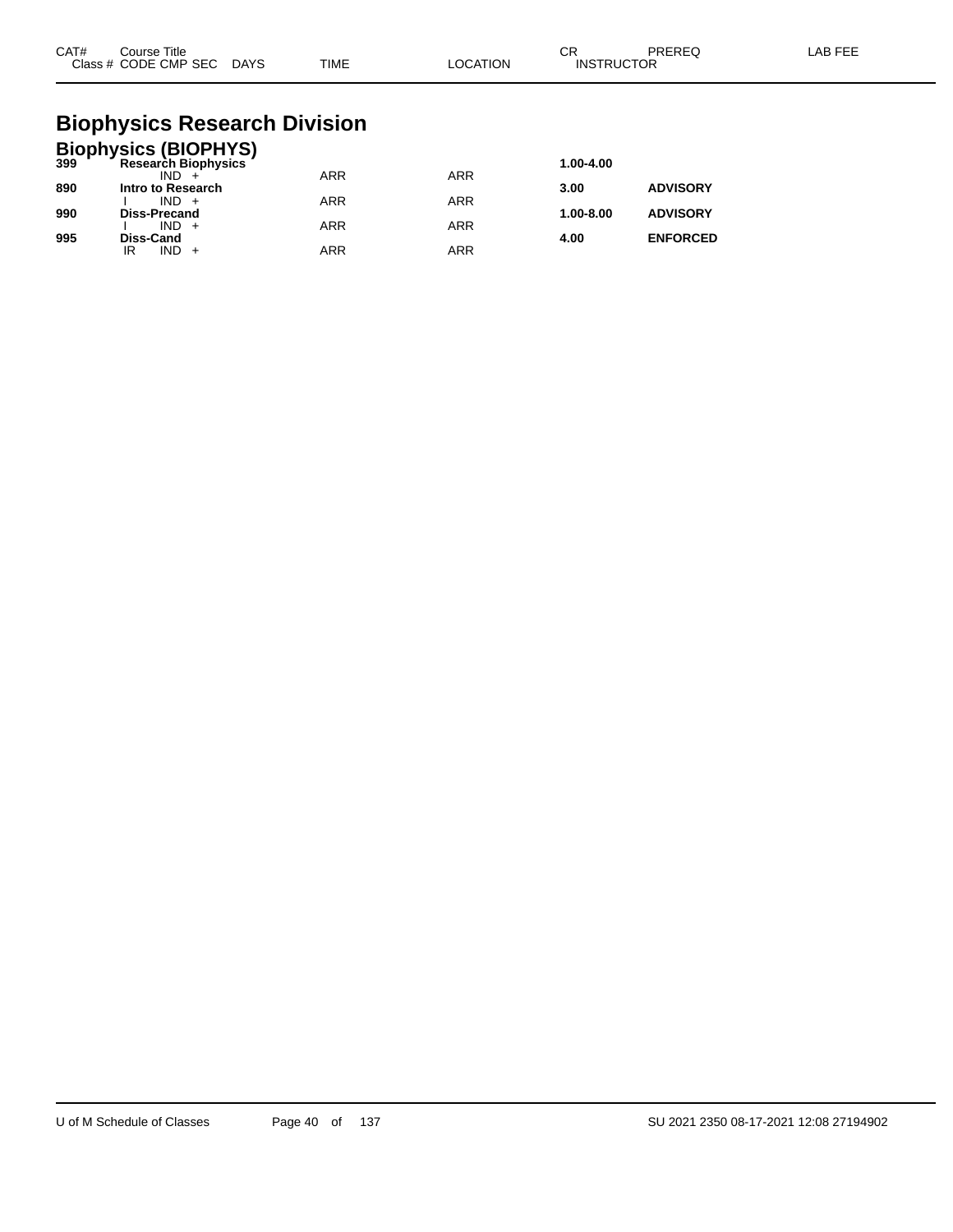| CAT# | Title<br>Course      |      |      |          | Ωn<br>◡∩          | PREREQ | . EEF<br>AR. |
|------|----------------------|------|------|----------|-------------------|--------|--------------|
|      | Class # CODE CMP SEC | DAYS | TIME | LOCATION | <b>INSTRUCTOR</b> |        |              |

## **Chemistry Department**

| 125                  | <b>Chemistry (CHEM)</b><br>Gen Chem Lab I |                          |                                                                                                                            |                                | 1.00                             | <b>ADVISORY, ENFORCED</b> | 100.00 |
|----------------------|-------------------------------------------|--------------------------|----------------------------------------------------------------------------------------------------------------------------|--------------------------------|----------------------------------|---------------------------|--------|
| 72512 AR             | LEC 100                                   | MW                       | 12-1PM<br>Students enrolling in CHEM 125, must also enroll themselves in CHEM 126.                                         | <b>REMOTE</b>                  | Poniatowski                      |                           |        |
|                      | chemundergrad@umich.edu.                  |                          | Any questions regarding enrolling for this course should be directed to the Chemistry Student Services Office at           |                                |                                  |                           |        |
|                      | 72513 PDR LAB 110<br>72514 PDR LAB 111    | <b>MW</b><br><b>MW</b>   | $1-4PM$<br>$1-4PM$                                                                                                         | A718 CHEM<br>A724 CHEM         | Jacobson<br>Lau                  |                           |        |
| 73108                | 73760 PDR LAB 112<br>PDR LAB 120          | <b>MW</b><br><b>MW</b>   | $1-4PM$<br>$1-4PM$                                                                                                         | A730 CHEM<br><b>REMOTE</b>     | Laduca<br>Rudin-Rush             |                           |        |
| 126<br>72515 PR      | <b>Gen Chem Lab II</b><br><b>LEC 100</b>  |                          | <b>ARR</b><br>CHEM 126 must be taken in conjunction with CHEM 125; this is not a stand-alone course. CHEM 126 has the same | <b>REMOTE</b>                  | 1.00<br>Poniatowski              | <b>ADVISORY, ENFORCED</b> |        |
|                      | meeting time and location as CHEM 125.    |                          |                                                                                                                            |                                |                                  |                           |        |
|                      | chemundergrad@umich.edu.                  |                          | Any questions regarding enrolling for this course should be directed to the Chemistry Student Services Office at           |                                |                                  |                           |        |
| 130<br>72516 AD      | <b>G Chem Invst&amp;R Prin</b><br>LEC 100 | <b>MWF</b>               | 9-11AM                                                                                                                     | <b>REMOTE</b>                  | 3.00<br>Albright                 | <b>ADVISORY</b>           |        |
|                      | chemundergrad@umich.edu.                  |                          | Any questions regarding enrolling for this course should be directed to the Chemistry Student Services Office at           |                                |                                  |                           |        |
| 72517 PD<br>72518 PD | <b>DIS 110</b><br><b>DIS 111</b>          | <b>TTH</b><br><b>TTH</b> | 10-11AM<br>10-11AM                                                                                                         | <b>REMOTE</b><br><b>REMOTE</b> | <b>Martins-Caulfield</b><br>Hall |                           |        |
| 72519 PD<br>72520    | DIS 112<br><b>DIS 113</b><br>PD.          | <b>TTH</b><br><b>TTH</b> | 11-12PM<br>11-12PM                                                                                                         | <b>REMOTE</b><br>REMOTE        | <b>Martins-Caulfield</b><br>Hall |                           |        |
| 218                  | Ind Study Biochem<br>$IND +$              |                          | <b>ARR</b>                                                                                                                 | <b>ARR</b>                     | 1.00                             | <b>ADVISORY</b>           |        |
| 219                  | Ind Study Chem<br>$IND +$                 |                          | <b>ARR</b>                                                                                                                 | <b>ARR</b>                     | 1.00                             | <b>ADVISORY</b>           |        |
| 398                  | <b>Ugrad Res Biochem</b><br>$IND +$       |                          | <b>ARR</b>                                                                                                                 | <b>ARR</b>                     | 1.00-4.00                        | <b>ADVISORY</b>           |        |
| 399                  | <b>Ugrad Res Chem</b>                     |                          |                                                                                                                            |                                | 1.00-4.00                        | <b>ADVISORY</b>           |        |
| 498                  | $IND +$<br><b>Ugrad Thesis Biochm</b>     |                          | ARR                                                                                                                        | <b>ARR</b>                     | 1.00                             | <b>ADVISORY</b>           |        |
| 499                  | $IND +$<br><b>Ugrad Thesis Chem</b>       |                          | <b>ARR</b>                                                                                                                 | <b>ARR</b>                     | 1.00                             | <b>ADVISORY</b>           |        |
| 895                  | $IND +$<br><b>Research in Chem</b>        |                          | <b>ARR</b>                                                                                                                 | <b>ARR</b>                     | 1.00-8.00                        | <b>ADVISORY</b>           |        |
| 990                  | $IND +$<br><b>Diss-Precand</b>            |                          | <b>ARR</b>                                                                                                                 | <b>ARR</b>                     | 1.00-8.00                        | <b>ADVISORY</b>           |        |
| 995                  | $IND +$<br><b>Diss-Cand</b>               |                          | ARR                                                                                                                        | <b>ARR</b>                     | 4.00                             | <b>ENFORCED</b>           |        |
|                      | R<br>$IND +$                              |                          | <b>ARR</b>                                                                                                                 | <b>ARR</b>                     |                                  |                           |        |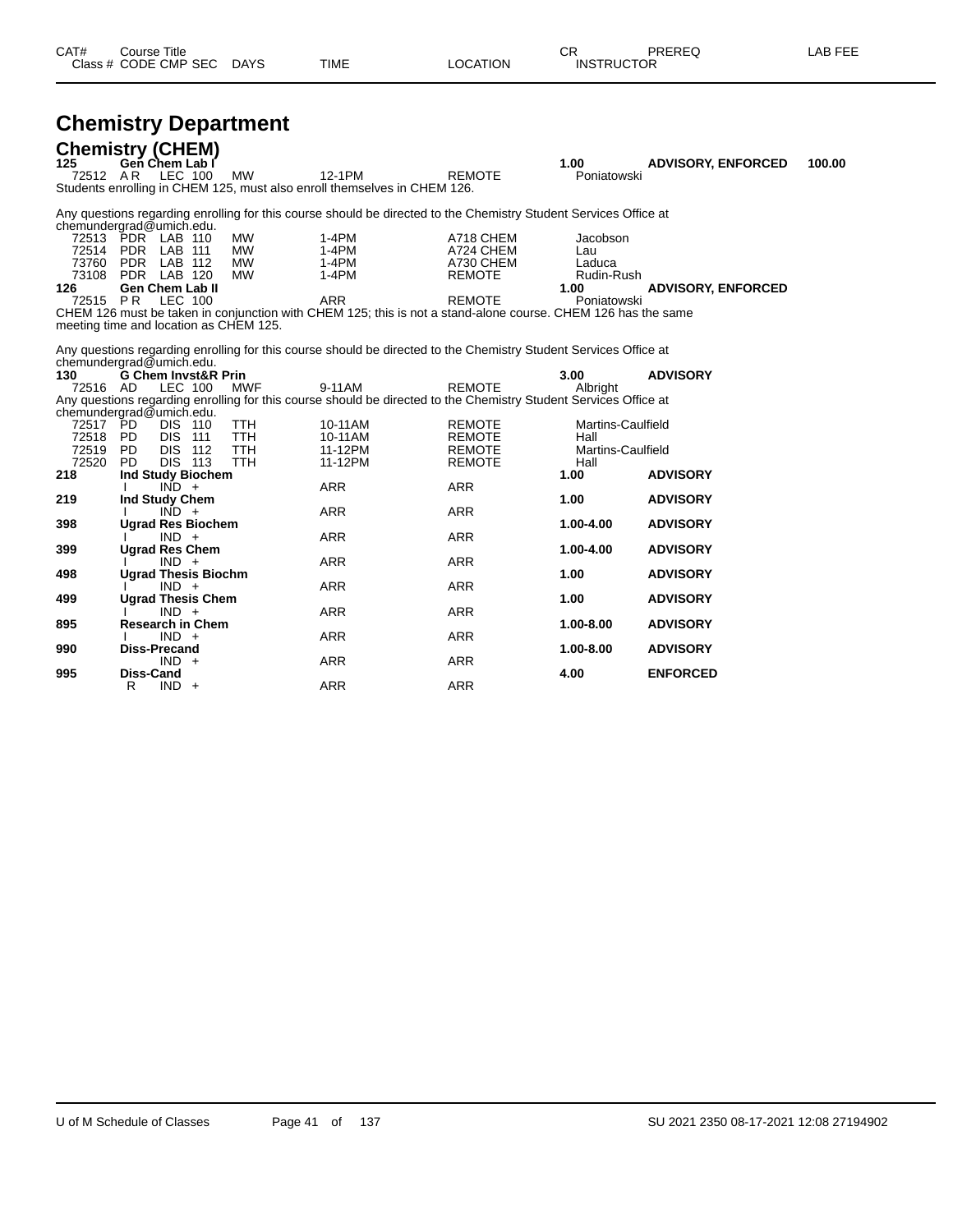|              | Class # CODE CMP SEC<br><b>DAYS</b>                            | TIME       | LOCATION      | <b>INSTRUCTOR</b>    |                 |  |
|--------------|----------------------------------------------------------------|------------|---------------|----------------------|-----------------|--|
|              | <b>Classical Studies Department</b>                            |            |               |                      |                 |  |
|              | <b>Classical Archaeology (CLARCH)</b>                          |            |               |                      |                 |  |
| 250<br>73791 | <b>Topics in CI Archae</b><br><b>P W LEC 201</b><br><b>MTW</b> | $1-3PM$    | <b>REMOTE</b> | 2.00-3.00<br>Difabio |                 |  |
| 497          | Arch in Med & Middle East<br><b>Prac Field Arch</b>            |            |               | 1.00-3.00            | <b>ADVISORY</b> |  |
|              | $IND +$                                                        | <b>ARR</b> | <b>ARR</b>    |                      |                 |  |
| 499          | <b>Supervised Reading</b><br>$IND +$                           | <b>ARR</b> | <b>ARR</b>    | 1.00-3.00            |                 |  |
| 599          | <b>Supervised Study</b>                                        |            |               | 1.00-4.00            | <b>ADVISORY</b> |  |
|              | $IND +$                                                        | ARR        | <b>ARR</b>    |                      |                 |  |
| 990          | Diss-Precand<br>$IND +$                                        | <b>ARR</b> | <b>ARR</b>    | 1.00-8.00            | <b>ADVISORY</b> |  |
| 995          | <b>Diss-Cand</b>                                               |            |               | 4.00                 | <b>ENFORCED</b> |  |
|              | IR<br>$IND +$                                                  | <b>ARR</b> | <b>ARR</b>    |                      |                 |  |
|              | <b>Classical Civilization (CLCIV)</b>                          |            |               |                      |                 |  |
| 499          | <b>Supervised Reading</b>                                      | <b>ARR</b> | <b>ARR</b>    | 1.00-3.00            | <b>ADVISORY</b> |  |
|              | $IND +$                                                        |            |               |                      |                 |  |
|              | <b>Greek (GREEK)</b>                                           |            |               |                      |                 |  |
| 495          | Sr Honors Research<br>$IND +$                                  | <b>ARR</b> | <b>ARR</b>    | 1.00-3.00            | <b>ADVISORY</b> |  |
| 499          | <b>Supervised Reading</b>                                      |            |               | 1.00-4.00            |                 |  |
|              | $IND +$                                                        | <b>ARR</b> | <b>ARR</b>    |                      |                 |  |
| 599          | <b>Directed Reading</b><br>$IND +$                             | <b>ARR</b> | <b>ARR</b>    | 1.00-4.00            | <b>ADVISORY</b> |  |
| 990          | Diss-Precand                                                   |            |               | 1.00-8.00            | <b>ADVISORY</b> |  |
|              | $IND +$                                                        | ARR        | ARR           |                      |                 |  |
| 995          | Diss-Cand<br>IR.<br>$IND +$                                    | <b>ARR</b> | <b>ARR</b>    | 4.00                 | <b>ENFORCED</b> |  |
|              |                                                                |            |               |                      |                 |  |
| 499          | <b>Modern Greek (GREEKMOD)</b><br><b>Supervised Reading</b>    |            |               | 1.00-3.00            | <b>ADVISORY</b> |  |
|              | $IND +$                                                        | <b>ARR</b> | <b>ARR</b>    |                      |                 |  |
|              |                                                                |            |               |                      |                 |  |
| 499          | Latin (LATIN)<br><b>Supervised Reading</b>                     |            |               | 1.00-4.00            |                 |  |
|              | $IND +$                                                        | <b>ARR</b> | <b>ARR</b>    |                      |                 |  |
| 599          | <b>Supv Read Lat Lit</b>                                       |            |               | 1.00-4.00            |                 |  |
| 990          | $IND +$<br>Diss-Precand                                        | <b>ARR</b> | <b>ARR</b>    | 1.00-8.00            | <b>ADVISORY</b> |  |
|              | $IND +$                                                        | ARR        | <b>ARR</b>    |                      |                 |  |
| 995          | <b>Diss-Cand</b><br>IR<br>$IND +$                              | <b>ARR</b> | <b>ARR</b>    | 4.00                 | <b>ENFORCED</b> |  |
|              |                                                                |            |               |                      |                 |  |

CAT# Course Title Case CR PREREQ LAB FEE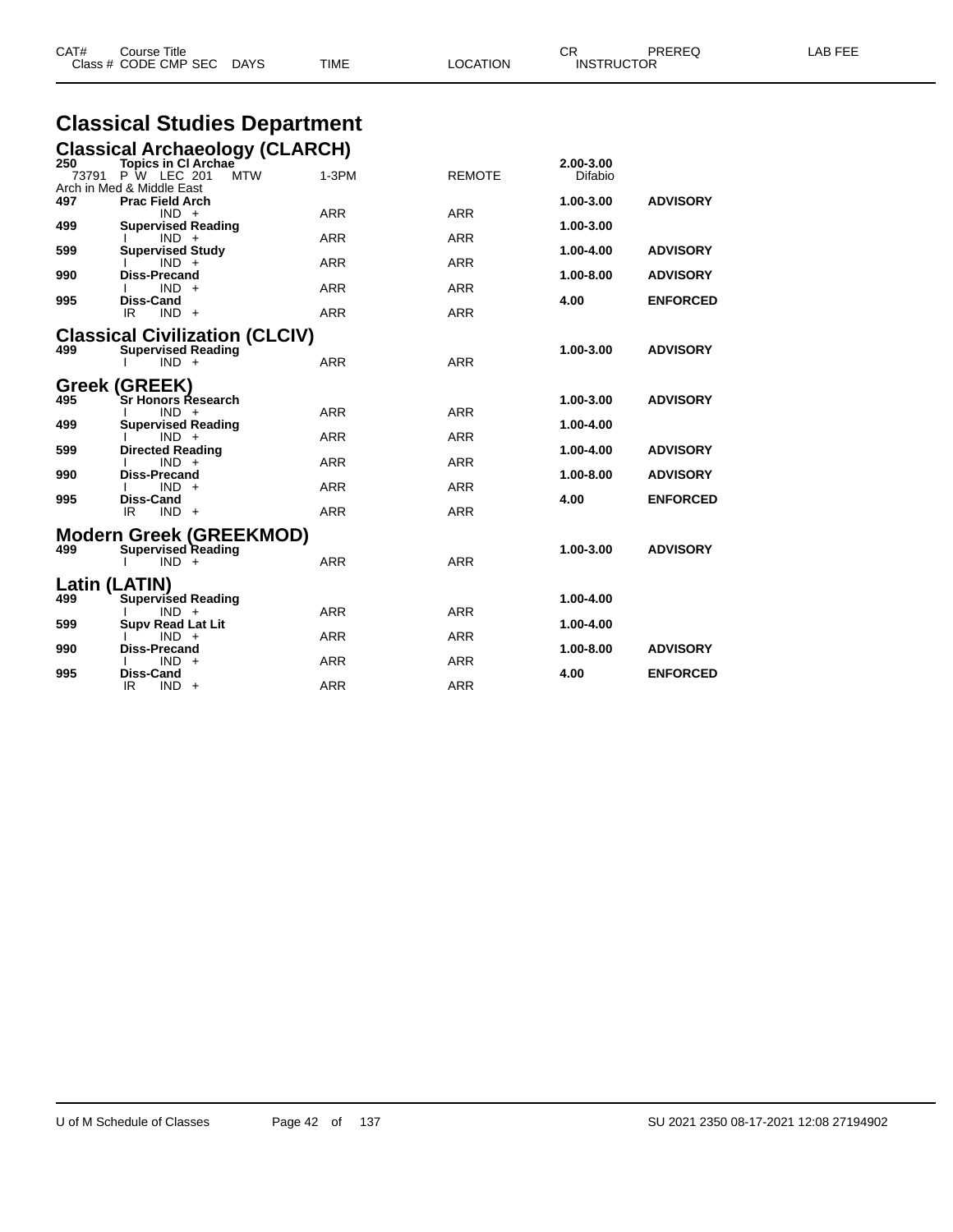| CAT# | Course Title              |      |                 | СR                | PREREQ | LAB FEE |
|------|---------------------------|------|-----------------|-------------------|--------|---------|
|      | Class # CODE CMP SEC DAYS | TIME | <b>LOCATION</b> | <b>INSTRUCTOR</b> |        |         |

### **Communication and Media Communication Studies (COMM)**

| 101                 | <b>Media, Past Present</b>        |         |               | 4.00     | <b>ENFORCED</b> |
|---------------------|-----------------------------------|---------|---------------|----------|-----------------|
| 73649               | MTTH<br>LEC 201<br>AR             | $2-4PM$ | <b>REMOTE</b> | Meyerend |                 |
|                     | 73650 P RW DIS 202                | ARR     | <b>REMOTE</b> | Meverend |                 |
| 404                 | <b>Media &amp; Comm Topics</b>    |         |               | 3.00     | <b>ADVISORY</b> |
|                     | 73203 PRW LEC 201                 | ARR     | <b>REMOTE</b> | Katz     |                 |
| Peace and the Media |                                   |         |               |          |                 |
|                     | . This is an asynchronous course. |         |               |          |                 |
|                     | 73454 PRW LEC 202<br>TWTH         | 10-12PM | <b>REMOTE</b> | Moors    |                 |
|                     | Video Games, Comm, and Culture    |         |               |          |                 |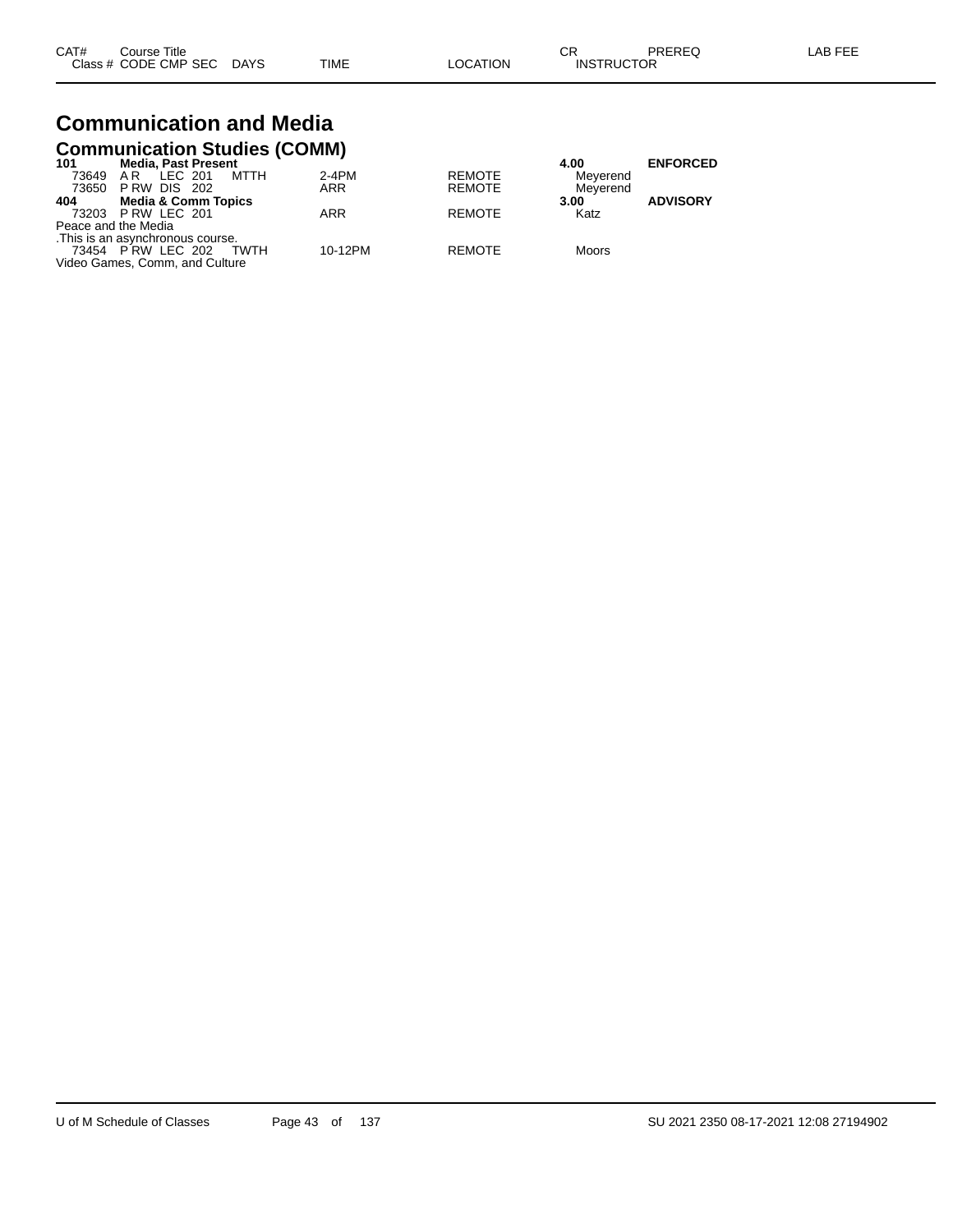| CAT# | Title<br>Course      |             |             |                | ⌒冖<br>◡           | PREREQ | _AB FEF |
|------|----------------------|-------------|-------------|----------------|-------------------|--------|---------|
|      | Class # CODE CMP SEC | <b>DAYS</b> | <b>TIME</b> | <b>OCATION</b> | <b>INSTRUCTOR</b> |        |         |

# **Comparative Literature Program**

|      | <b>Comparative Literature (COMPLIT)</b> |  |
|------|-----------------------------------------|--|
| 122. | Writing Warld Lite                      |  |

| 122   | <b>Writing World Lits</b>          |            |               | 4.00      |                 |
|-------|------------------------------------|------------|---------------|-----------|-----------------|
| 72525 | <b>MW</b><br><b>REC 201</b><br>P W | 11-2PM     | <b>REMOTE</b> | Stanev    |                 |
|       | Writing Ident & the Colonial       |            |               |           |                 |
| 496   | <b>Honors Thesis</b>               |            |               | 3.00      | <b>ADVISORY</b> |
|       | ΙR<br>$IND +$                      | <b>ARR</b> | <b>ARR</b>    |           |                 |
| 498   | <b>Directed Reading</b>            |            |               | 1.00-4.00 |                 |
|       | $IND +$                            | <b>ARR</b> | <b>ARR</b>    |           |                 |
| 698   | <b>Directed Reading</b>            |            |               | 1.00-4.00 | <b>ADVISORY</b> |
|       | $IND +$                            | <b>ARR</b> | <b>ARR</b>    |           |                 |
| 990   | <b>Diss-Precand</b>                |            |               | 1.00-8.00 | <b>ADVISORY</b> |
|       | $IND +$                            | <b>ARR</b> | <b>ARR</b>    |           |                 |
| 995   | Diss-Cand                          |            |               | 4.00      | <b>ENFORCED</b> |
|       | $IND +$<br>R                       | <b>ARR</b> | ARR           |           |                 |
|       |                                    |            |               |           |                 |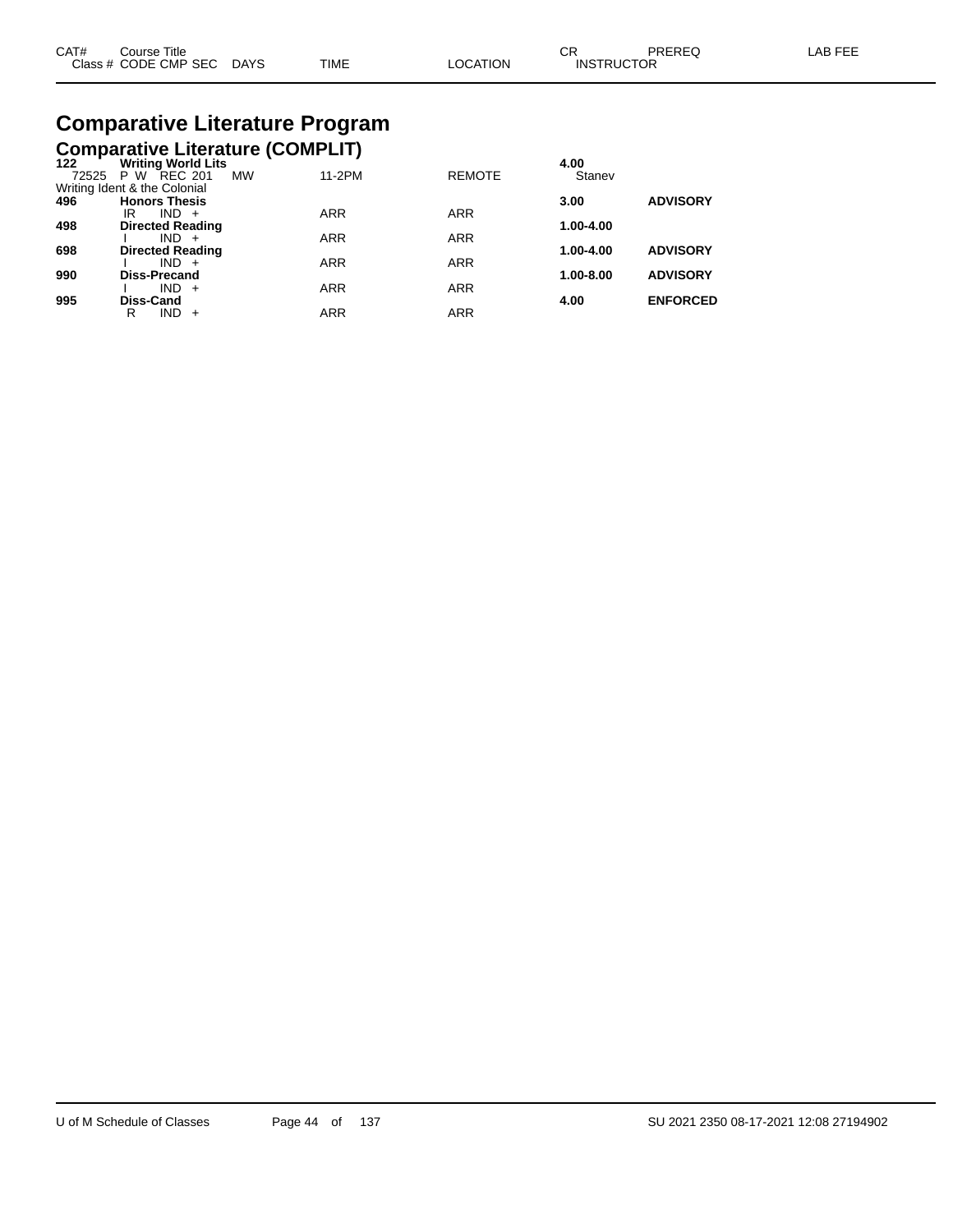## **Comprehensive Studies Program**

#### **Comprehensive Studies Program (CSP)**

| 100   | <b>CSP Reading Sem</b>                                                                                        |                  |                  | 3.00                |                        | 45.00 |
|-------|---------------------------------------------------------------------------------------------------------------|------------------|------------------|---------------------|------------------------|-------|
|       | All seats are reserved for students in the Summer Bridge Scholars Program.                                    |                  |                  |                     |                        |       |
|       | 70224 PDR SEM 201<br>TTH<br>70225 PDR SEM 202<br><b>TTH</b>                                                   | 11-1PM<br>11-1PM | REMOTE<br>REMOTE | w<br><b>Burkett</b> |                        |       |
|       | All seats are reserved for students in the Summer Bridge Scholars Program.                                    |                  |                  |                     |                        |       |
|       | 70226 PDR SEM 203<br><b>TTH</b>                                                                               | 11-1PM           | REMOTE           | Dehm                |                        |       |
|       | All seats are reserved for students in the Summer Bridge Scholars Program.                                    |                  |                  |                     |                        |       |
|       | 72009 PDR SEM 204<br><b>TTH</b>                                                                               | 11-1 PM          | REMOTE           | Mickey              |                        |       |
|       | All seats are reserved for students in the Summer Bridge Scholars Program.                                    |                  |                  |                     |                        |       |
|       | 70227 PDR SEM 205<br>TTH                                                                                      | 11-1PM           | REMOTE           | Dekker              |                        |       |
|       | All seats are reserved for students in the Summer Bridge Scholars Program.                                    | 11-1PM           | REMOTE           | Townsel             |                        |       |
|       | 70228 PDR SEM 206<br><b>TTH</b><br>All seats are reserved for students in the Summer Bridge Scholars Program. |                  |                  |                     |                        |       |
|       | 72010 PDR SEM 207<br>TTH                                                                                      | 11-1PM           | REMOTE           | Griffith            |                        |       |
|       | All seats are reserved for students in the Summer Bridge Scholars Program.                                    |                  |                  |                     |                        |       |
|       | 71813 PDR SEM 208<br>TTH.                                                                                     | 11-1PM           | REMOTE           | Beydoun             |                        |       |
|       | All seats are reserved for students in the Summer Bridge Scholars Program.                                    |                  |                  |                     |                        |       |
|       | 72789 PDR SEM 209<br><b>TTH</b>                                                                               | 11-1PM           | REMOTE           | Kost                |                        |       |
|       | All seats are reserved for students in the Summer Bridge Scholars Program.<br>71953 PDR SEM 210<br>TTH.       | 11-1PM           | REMOTE           | Montgomery          |                        |       |
|       | All seats are reserved for students in the Summer Bridge Scholars Program.                                    |                  |                  |                     |                        |       |
|       | 73447 PDR SEM 211<br><b>TTH</b>                                                                               | 11-1PM           | REMOTE           | Hill                |                        |       |
|       | All seats are reserved for students in the Summer Bridge Scholars Program.                                    |                  |                  |                     |                        |       |
|       | 73217 PDR SEM 212<br><b>TTH</b>                                                                               | 11-1PM           | REMOTE           | Mwipopo             |                        |       |
|       | All seats are reserved for students in the Summer Bridge Scholars Program.                                    |                  |                  |                     |                        |       |
|       | 73304 PDR SEM 213<br>TTH.                                                                                     | 11-1PM           | REMOTE           | Matthews            |                        |       |
|       | All seats are reserved for students in the Summer Bridge Scholars Program.<br>73305 PDR SEM 214<br>TTH        | 3-5PM            | REMOTE           | Mandarino           |                        |       |
|       | All seats are reserved for students in the Summer Bridge Scholars Program.                                    |                  |                  |                     |                        |       |
|       | 73306 PDR SEM 215<br><b>TTH</b>                                                                               | 3-5PM            | REMOTE           | Ewing               |                        |       |
|       | All seats are reserved for students in the Summer Bridge Scholars Program.                                    |                  |                  |                     |                        |       |
|       | 73307 PDR SEM 216<br>TTH                                                                                      | 11-1PM           | REMOTE           | Newsom              |                        |       |
|       | All seats are reserved for students in the Summer Bridge Scholars Program.                                    |                  |                  |                     |                        |       |
|       | 73308 PDR SEM 217<br>TTH.                                                                                     | 11-1PM           | <b>REMOTE</b>    | Sikarskie           |                        |       |
|       | All seats are reserved for students in the Summer Bridge Scholars Program.<br>73309 PDR SEM 218<br><b>TTH</b> | 3-5PM            | REMOTE           | Winston             |                        |       |
|       | All seats are reserved for students in the Summer Bridge Scholars Program.                                    |                  |                  |                     |                        |       |
|       | 73310 PDR SEM 219<br>TTH.                                                                                     | 11-1PM           | <b>REMOTE</b>    | Snyder              |                        |       |
|       | All seats are reserved for students in the Summer Bridge Scholars Program.                                    |                  |                  |                     |                        |       |
|       | 73311 PDR SEM 220<br>TTH.                                                                                     | 3-5PM            | REMOTE           | Naylor              |                        |       |
|       | All seats are reserved for students in the Summer Bridge Scholars Program.                                    |                  |                  |                     |                        |       |
|       | 73364 PDR SEM 221<br>TTH                                                                                      | 3-5PM            | REMOTE           | Boyle               |                        |       |
|       | All seats are reserved for students in the Summer Bridge Scholars Program.<br>73390 PDR SEM 222<br>TTH.       | 3-5PM            | <b>REMOTE</b>    | Kozlowski           |                        |       |
|       | All seats are reserved for students in the Summer Bridge Scholars Program.                                    |                  |                  |                     |                        |       |
|       | 73391 PDR SEM 223<br>TTH                                                                                      | 11-1PM           | REMOTE           | Sikarskie           |                        |       |
|       | All seats are reserved for students in the Summer Bridge Scholars Program.                                    |                  |                  |                     |                        |       |
|       | 73512 PDR SEM 224<br><b>TTH</b>                                                                               | 3-5PM            | REMOTE           |                     | Williamson, Fontenot   |       |
|       | All seats are reserved for students in the Summer Bridge Scholars Program.                                    |                  |                  |                     |                        |       |
|       | 73513 PDR SEM 225<br>TTH                                                                                      | 3-5PM            | REMOTE           |                     | Pokornowski, Fontenot  |       |
|       | All seats are reserved for students in the Summer Bridge Scholars Program.<br>73514 PDR SEM 226<br>TTH.       | 3-5PM            | REMOTE           |                     | Wielechowski, Fontenot |       |
|       | All seats are reserved for students in the Summer Bridge Scholars Program.                                    |                  |                  |                     |                        |       |
| 103   | <b>Intro Functions</b>                                                                                        |                  |                  | 3.00                | <b>ADVISORY</b>        |       |
|       | Reserved for CSP Summer Bridge Scholars only                                                                  |                  |                  |                     |                        |       |
|       | 73002 PDR LEC 201<br>WF.                                                                                      | 11-1PM           | <b>REMOTE</b>    | Ngunkeng            |                        |       |
|       | 73003 PDR LEC 202<br>WF                                                                                       | 11-1PM           | REMOTE           | Landis              |                        |       |
| 73004 | Reserved for CSP Summer Bridge Scholars only<br>PDR<br>LEC 203<br>WF                                          | 11-1PM           | <b>REMOTE</b>    | Keogh               |                        |       |
|       | Reserved for CSP Summer Bridge Scholars only                                                                  |                  |                  |                     |                        |       |
|       | 73005 PDR LEC 204<br>WF                                                                                       | 11-1PM           | <b>REMOTE</b>    | McGee               |                        |       |
|       | Reserved for CSP Summer Bridge Scholars only                                                                  |                  |                  |                     |                        |       |
| 73006 | LEC 205<br>WF<br>PDR                                                                                          | 11-1PM           | <b>REMOTE</b>    | Spice               |                        |       |
|       | Reserved for CSP Summer Bridge Scholars only                                                                  |                  |                  |                     |                        |       |
| 73007 | PDR LEC 206<br>WF                                                                                             | 11-1PM           | <b>REMOTE</b>    | Johnson             |                        |       |
|       | Reserved for CSP Summer Bridge Scholars only                                                                  | 11-1PM           | <b>REMOTE</b>    | Khumbah             |                        |       |
|       | 73008 PDR LEC 207<br>WF<br>Reserved for CSP Summer Bridge Scholars only                                       |                  |                  |                     |                        |       |
| 73009 | LEC 208<br>WF<br>PDR                                                                                          | 2-4PM            | <b>REMOTE</b>    | Halpern             |                        |       |
|       | Reserved for CSP Summer Bridge Scholars only                                                                  |                  |                  |                     |                        |       |
| 73010 | PDR LEC 209<br>WF                                                                                             | 11-1PM           | <b>REMOTE</b>    | Collins             |                        |       |
|       | Reserved for CSP Summer Bridge Scholars only                                                                  |                  |                  |                     |                        |       |
| 73011 | PDR LEC 210<br>WF                                                                                             | 11-1PM           | <b>REMOTE</b>    | Hembree             |                        |       |
|       | Reserved for CSP Summer Bridge Scholars only<br>73012 PDR LEC 211<br>WF                                       | 2-4PM            | REMOTE           | Herrera             |                        |       |
|       |                                                                                                               |                  |                  |                     |                        |       |

| 3.00                   |                 | 45.00 |
|------------------------|-----------------|-------|
| W<br><b>Burkett</b>    |                 |       |
| Dehm                   |                 |       |
| Mickey                 |                 |       |
| Dekker                 |                 |       |
| <b>Townsel</b>         |                 |       |
| Griffith               |                 |       |
| Beydoun                |                 |       |
| Kost                   |                 |       |
| Montgomery             |                 |       |
| Hill                   |                 |       |
| Mwipopo                |                 |       |
| <b>Matthews</b>        |                 |       |
| Mandarino              |                 |       |
| Ewing                  |                 |       |
| Newsom                 |                 |       |
| Sikarskie              |                 |       |
| Winston                |                 |       |
| Snyder                 |                 |       |
| Naylor                 |                 |       |
| Boyle                  |                 |       |
| Kozlowski              |                 |       |
| Sikarskie              |                 |       |
| Williamson, Fontenot   |                 |       |
| Pokornowski, Fontenot  |                 |       |
| Wielechowski, Fontenot |                 |       |
| 3.00                   | <b>ADVISORY</b> |       |
| Ngunkeng<br>Landis     |                 |       |
| Keogh                  |                 |       |
| McGee                  |                 |       |
| Spice                  |                 |       |
| Johnson                |                 |       |
| Khumbah                |                 |       |
| Halpern                |                 |       |
| Collins                |                 |       |
| Hembree                |                 |       |
| Herrera                |                 |       |

U of M Schedule of Classes Page 45 of 137 SU 2021 2350 08-17-2021 12:08 27194902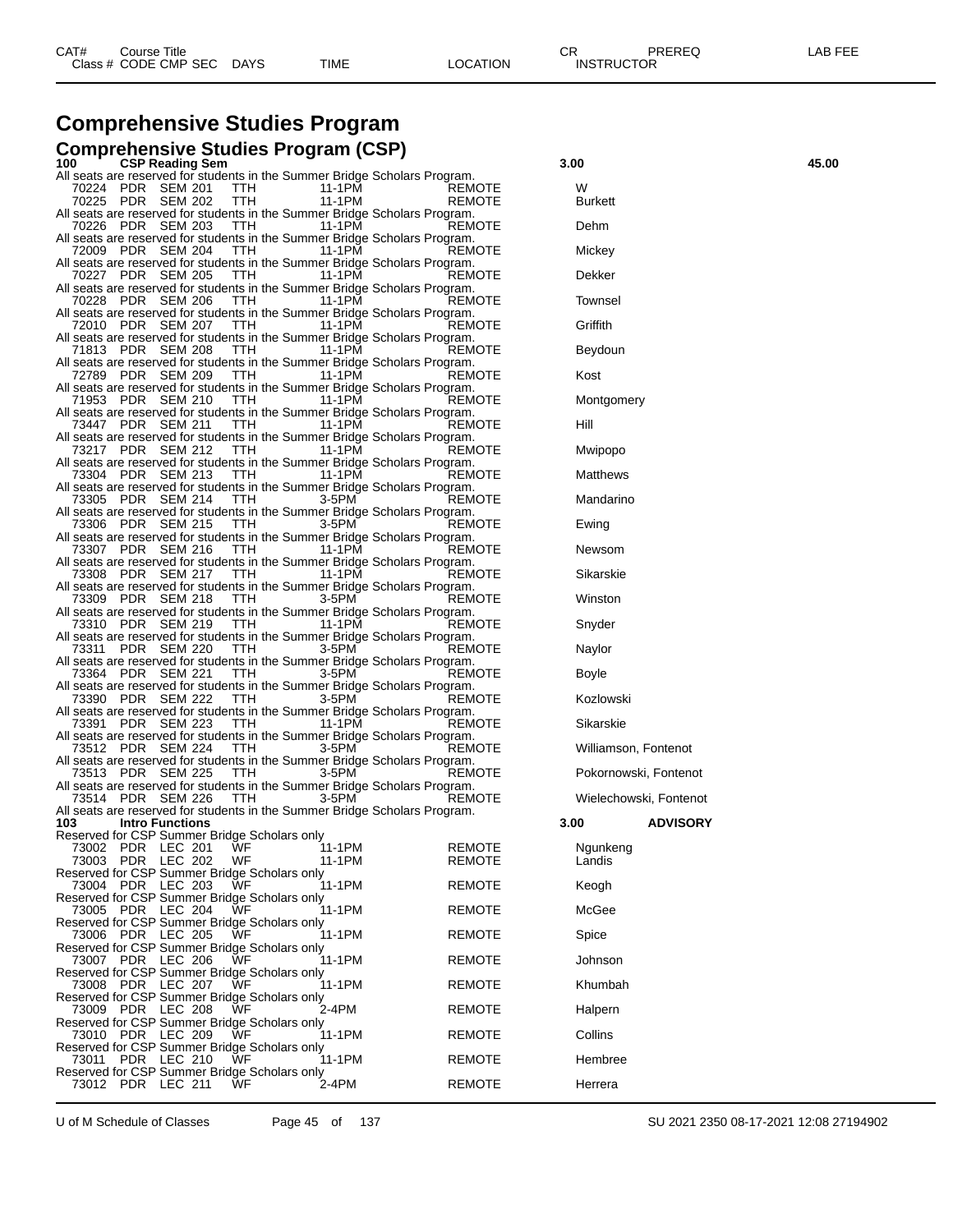| CAT#<br>Course Title<br>Class # CODE CMP SEC DAYS                                                                                                                             |     | <b>TIME</b> | <b>LOCATION</b> | CR.<br><b>INSTRUCTOR</b> | PREREQ | <b>LAB FEE</b> |
|-------------------------------------------------------------------------------------------------------------------------------------------------------------------------------|-----|-------------|-----------------|--------------------------|--------|----------------|
|                                                                                                                                                                               |     |             |                 |                          |        |                |
| Reserved for CSP Summer Bridge Scholars only<br>73013 PDR LEC 212                                                                                                             | WF  | $2-4PM$     | <b>REMOTE</b>   | Lee                      |        |                |
| Reserved for CSP Summer Bridge Scholars only<br>73014 PDR LEC 213                                                                                                             | WF  | $2-4PM$     | <b>REMOTE</b>   | Lee                      |        |                |
| Reserved for CSP Summer Bridge Scholars only<br>73015 PDR LEC 214                                                                                                             | ЙVF | 11-1PM      | <b>REMOTE</b>   | Lande                    |        |                |
| Reserved for CSP Summer Bridge Scholars only<br>105<br><b>Read&amp;Writ Sem</b>                                                                                               |     |             |                 | 3.00                     |        |                |
| 73123 PDR LEC 201                                                                                                                                                             | WF  | 11-1PM      | <b>REMOTE</b>   | Allen                    |        |                |
| All seats are reserved for students in the Summer Bridge Scholars Program.<br>73394 PDR LEC 202                                                                               | WF  | 11-1PM      | REMOTE          | Cordell                  |        |                |
| All seats are reserved for students in the Summer Bridge Scholars Program.<br>73395 PDR LEC 203                                                                               | WF  | 11-1PM      | <b>REMOTE</b>   | Darling                  |        |                |
| All seats are reserved for students in the Summer Bridge Scholars Program.<br>73396 PDR LEC 204                                                                               | WF  | 11-1PM      | <b>REMOTE</b>   | Silver                   |        |                |
| All seats are reserved for students in the Summer Bridge Scholars Program.<br>73397 PDR LEC 205                                                                               | WF  | 11-1PM      | <b>REMOTE</b>   | Drapeau                  |        |                |
| All seats are reserved for students in the Summer Bridge Scholars Program.<br>73398 PDR LEC 206                                                                               | WF  | 11-1PM      | <b>REMOTE</b>   | Epstein                  |        |                |
| All seats are reserved for students in the Summer Bridge Scholars Program.<br>73399 PDR LEC 207                                                                               | WF  | 11-1 PM     | REMOTE          | Polasek                  |        |                |
| All seats are reserved for students in the Summer Bridge Scholars Program.<br>73400 PDR LEC 208<br>All seats are reserved for students in the Summer Bridge Scholars Program. | WF  | $2 - 4 PM$  | REMOTE          | Fountain                 |        |                |
| 73402 PDR LEC 209                                                                                                                                                             | WF  | 11-1PM      | <b>REMOTE</b>   | Kennedy                  |        |                |
| All seats are reserved for students in the Summer Bridge Scholars Program.<br>73403 PDR LEC 210                                                                               | WF  | 11-1 PM     | <b>REMOTE</b>   | Legleitner               |        |                |
| All seats are reserved for students in the Summer Bridge Scholars Program.<br>73404 PDR LEC 211                                                                               | WF  | 2-4PM       | <b>REMOTE</b>   | Manis                    |        |                |
| All seats are reserved for students in the Summer Bridge Scholars Program.<br>73405 PDR LEC 212                                                                               | WF  | 11-1PM      | <b>REMOTE</b>   | <b>Ruszkiewicz</b>       |        |                |
| All seats are reserved for students in the Summer Bridge Scholars Program.<br>73406 PDR LEC 213                                                                               | WF  | $2-4PM$     | REMOTE          | <b>Taylor III</b>        |        |                |
| All seats are reserved for students in the Summer Bridge Scholars Program.<br>73407 PDR LEC 214                                                                               | WF  | 2-4PM       | REMOTE          | Mixon-Webster            |        |                |

All seats are reserved for students in the Summer Bridge Scholars Program.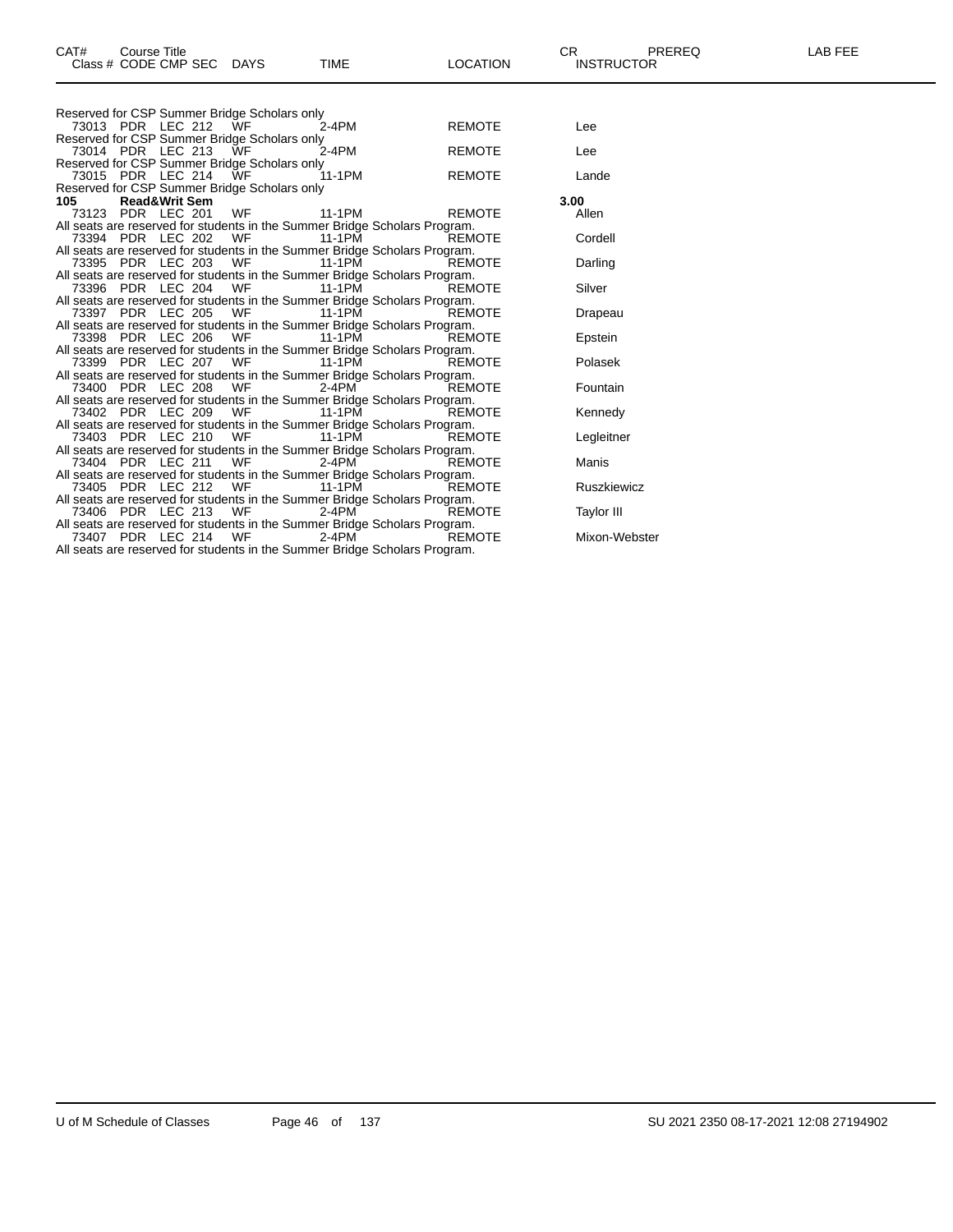| CAT# | Course Title         |             |      |                 | ⌒冖                | PREREQ | _AB<br>. |
|------|----------------------|-------------|------|-----------------|-------------------|--------|----------|
|      | Class # CODE CMP SEC | <b>DAYS</b> | TIME | <b>LOCATION</b> | <b>INSTRUCTOR</b> |        |          |

# **English Language Institute**

## **English Language Institute (ELI) 389 Intensive English 0.00**

| ວ໐ອ                         | <b>INVERSIVE ENGINEER</b>                         |               |           |            | v.vv                         |
|-----------------------------|---------------------------------------------------|---------------|-----------|------------|------------------------------|
|                             | 70251 PIW LEC 201                                 | <b>MTWTHF</b> | 9-1030AM  | ARR        |                              |
|                             | Sections 201 - 210 & 212 reserved for EAP program |               |           |            |                              |
|                             | 70252 PIW LEC 202                                 | <b>MTWTHF</b> | 9-1030AM  | ARR        | Dowling                      |
|                             | EAP Writing / Editing B                           |               |           |            |                              |
|                             | Sections 201 - 210 & 212 reserved for EAP program |               |           |            |                              |
|                             | 70253 PIW LEC 203                                 | <b>MTWTHF</b> | 1030-12PM | ARR        | Mendel                       |
|                             | EAP Reading and Vocabulary                        |               |           |            |                              |
|                             |                                                   |               |           |            |                              |
|                             | Sections 201 - 210 & 212 reserved for EAP program |               |           |            |                              |
|                             | 71863 PIW LEC 204                                 | <b>MTWTHF</b> | 1030-12PM | ARR        | Pingel                       |
|                             | EAP Reading and Vocabulary                        |               |           |            |                              |
|                             | Sections 201 - 210 & 212 reserved for EAP program |               |           |            |                              |
|                             | 71864 PIW LEC 205                                 | MTWTHF        | 1-230PM   | ARR        | Hildinger                    |
|                             | EAP Writing and Editing                           |               |           |            |                              |
|                             | Sections 201 - 210 & 212 reserved for EAP program |               |           |            |                              |
|                             | 71865 PIW LEC 206                                 | MTWTHF        | 1-230PM   | ARR        | O'Connor                     |
|                             |                                                   |               |           |            |                              |
|                             | EAP Listening Comp A&B                            |               |           |            |                              |
|                             | Sections 201 - 210 & 212 reserved for EAP program |               |           |            |                              |
|                             | 71866 PIW LEC 207 MTWTHF                          |               | 9-430PM   | ARR        | Birnbaum                     |
| <b>EAP Presentations</b>    |                                                   |               |           |            |                              |
|                             | Sections 201 - 210 & 212 reserved for EAP program |               |           |            |                              |
|                             | 71887 PIW LEC 208                                 | <b>MTWTHF</b> | 9-430PM   | ARR        | Hildinger                    |
|                             | <b>EAP Interactive Speaking</b>                   |               |           |            |                              |
|                             | Sections 201 - 210 & 212 reserved for EAP program |               |           |            |                              |
|                             | 71888 PIW LEC 209                                 | MTWTHF        | 9-430PM   | ARR        | Pingel                       |
|                             | <b>EAP Interactive Speaking</b>                   |               |           |            |                              |
|                             | Sections 201 - 210 & 212 reserved for EAP program |               |           |            |                              |
|                             |                                                   |               |           |            |                              |
|                             | 72815 PIW LEC 210                                 | MTWTHF        | 9-430PM   | ARR        | Pingel                       |
| <b>EAP Presentations</b>    |                                                   |               |           |            |                              |
|                             | Sections 201 - 210 & 212 reserved for EAP program |               |           |            |                              |
|                             | 71889 PIW LEC 211                                 | <b>MTWTHF</b> | 9-5PM     | ARR        | Danek                        |
|                             | <b>EBS Oral Communication</b>                     |               |           |            |                              |
|                             | Sections 211, 213 - 216 reserved for EBS program  |               |           |            |                              |
|                             | 71890 PIW LEC 212                                 | MTWTHF        | 9-430PM   | ARR        | Li                           |
| <b>EBS Business Writing</b> |                                                   |               |           |            |                              |
|                             | Sections 201 - 210 & 212 reserved for EAP program |               |           |            |                              |
|                             | 71891 PIW LEC 213                                 | MTWTHF        | 9-5PM     | ARR        | Imber                        |
| <b>EBS Case Studies</b>     |                                                   |               |           |            |                              |
|                             |                                                   |               |           |            |                              |
|                             | Sections 211, 213 - 216 reserved for EBS program  |               |           |            |                              |
|                             | 71925 PIW LEC 214                                 | <b>MTWTHF</b> | 9-5PM     | ARR        | Hartge                       |
|                             | EBS English for Marketing                         |               |           |            |                              |
|                             | Sections 211, 213 - 216 reserved for EBS program  |               |           |            |                              |
|                             | 71926 PIW LEC 215                                 | MTWTHF        | 9-5PM     | ARR        | Danek                        |
|                             | <b>EBS Team Building Skills</b>                   |               |           |            |                              |
|                             | Sections 211, 213 - 216 reserved for EBS program  |               |           |            |                              |
|                             | 72816 PIW LEC 216                                 |               | ARR       | ARR        | Imber                        |
| <b>EBS Pronunciation</b>    |                                                   |               |           |            |                              |
|                             | Sections 211, 213 - 216 reserved for EBS program  |               |           |            |                              |
|                             | 71892 PIW LEC 221                                 | <b>MTWTHF</b> | 9-4PM     | ARR        | Dowling                      |
|                             | Sections 221 - 224 reserved for ELS program       |               |           |            |                              |
|                             |                                                   |               |           |            |                              |
|                             | 71893 PIW LEC 222                                 | <b>MTWTHF</b> | 830-4PM   | ARR        | McNish                       |
|                             | ELS Listening and the Law                         |               |           |            |                              |
|                             | Sections 221 - 224 reserved for ELS program       |               |           |            |                              |
|                             | 71894 PIW LEC 223                                 | <b>MTWTHF</b> | 830-4PM   | ARR        | Des Jardins                  |
|                             | <b>EAP/ELS Engaged Learning</b>                   |               |           |            |                              |
|                             | Sections 221 - 224 reserved for ELS program       |               |           |            |                              |
|                             | 72500 PIW LEC 224 MTWTHF                          |               | 830-4PM   | <b>ARR</b> | Birnbaum                     |
|                             | Sections 221 - 224 reserved for ELS program       |               |           |            |                              |
| 73370 PI                    | LEC 225                                           |               | ARR       | ARR        |                              |
|                             | <b>BCOM: Oral Communication</b>                   |               |           |            |                              |
| 73371 PI                    | LEC 226                                           |               | ARR       | ARR        |                              |
|                             |                                                   |               |           |            |                              |
|                             | <b>BCOM: Business Writing</b>                     |               |           |            |                              |
| 73372 PI                    | <b>LEC 227</b>                                    |               | ARR       | <b>ARR</b> |                              |
|                             | <b>BCOM: Case Capstone Project</b>                |               |           |            |                              |
| 73373 PI                    | LEC 228                                           |               | ARR       | ARR        |                              |
|                             | <b>BCOM: Team Building Skills</b>                 |               |           |            |                              |
| 399                         | <b>Indiv Res Study</b>                            |               |           |            | <b>ADVISORY</b><br>1.00-4.00 |
|                             | $IND +$                                           |               | ARR       | ARR        |                              |
| 599                         | <b>Indiv Research</b>                             |               |           |            | 1.00-3.00                    |
|                             | $IND +$<br>D                                      |               | ARR       | ARR        |                              |
|                             |                                                   |               |           |            |                              |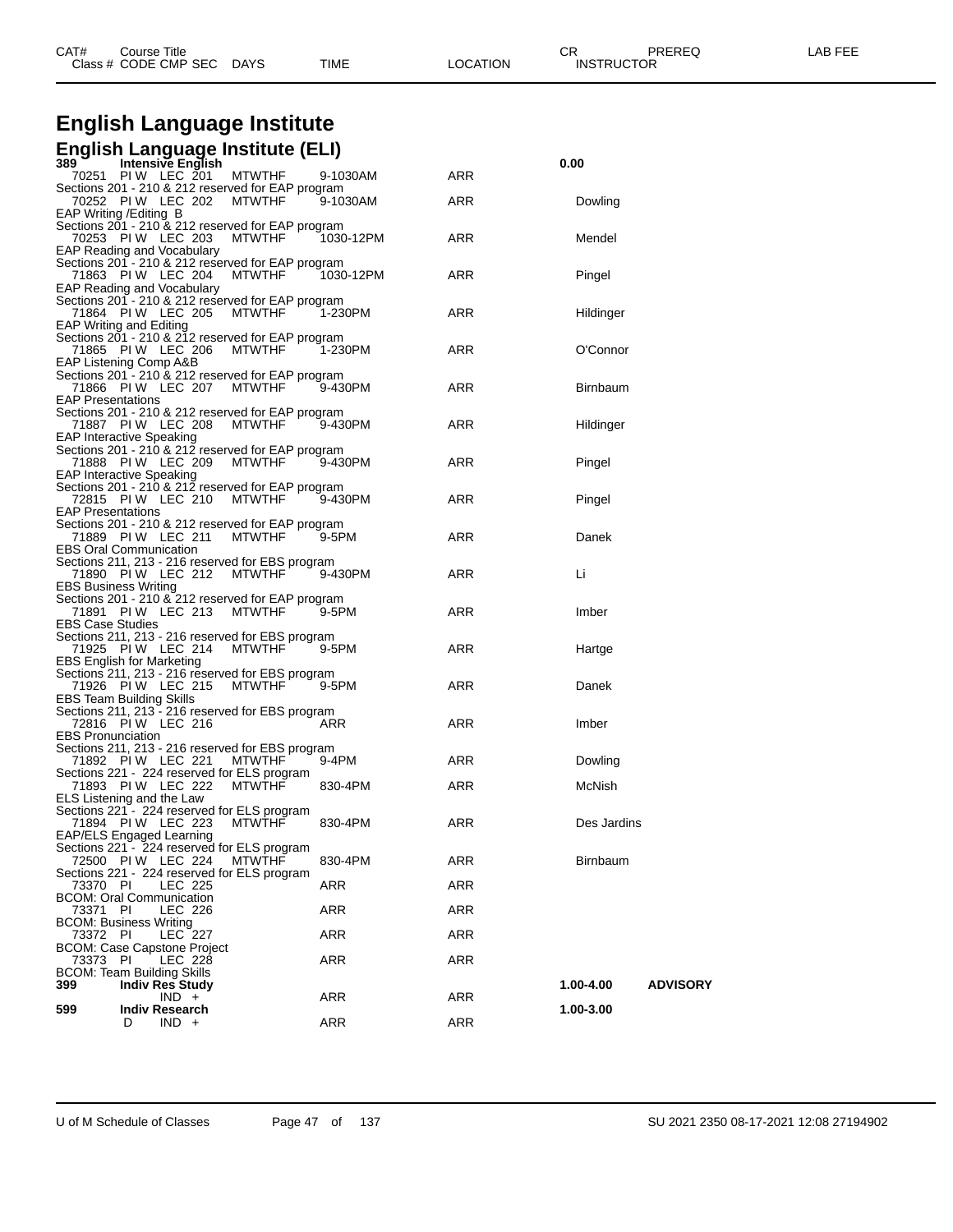| CAT# | ourse Titleٽ<br>Class # CODE CMP SEC DAYS | <b>TIME</b> | <b>LOCATION</b> | ⌒冖<br>◡┍<br><b>INSTRUCTOR</b> | PREREQ | LAB FEE |
|------|-------------------------------------------|-------------|-----------------|-------------------------------|--------|---------|
|      |                                           |             |                 |                               |        |         |

# **English Language & Literature Dept**

|                                        |                  |                             |             | <b>English Language And Literature (ENGLISH)</b>                            |               |              |                 |        |
|----------------------------------------|------------------|-----------------------------|-------------|-----------------------------------------------------------------------------|---------------|--------------|-----------------|--------|
| 125                                    |                  | Writing&Academic Inq        |             |                                                                             |               | 4.00         |                 |        |
| 70239 PI                               |                  | <b>REC 201</b>              | <b>MWF</b>  | $1-3PM$                                                                     | <b>REMOTE</b> | Frasure      |                 |        |
|                                        |                  |                             |             | Englsh 125 will be set to instructor consent after the first class meeting. |               |              |                 |        |
| 71662 PI                               |                  | <b>REC 202</b>              | <b>TWTH</b> | 10-12PM                                                                     | <b>REMOTE</b> | Godfrey      |                 |        |
|                                        |                  |                             |             | Englsh 125 will be set to instructor consent after the first class meeting. |               |              |                 |        |
| 71956 PIW REC 203                      |                  |                             | MW          | 11-2PM                                                                      | <b>REMOTE</b> | Strout       |                 |        |
| Narratives about Time                  |                  |                             |             |                                                                             |               |              |                 |        |
|                                        |                  |                             |             | Englsh 125 will be set to instructor consent after the first class meeting. |               |              |                 |        |
| 298                                    |                  | <b>Intro to Lit Studies</b> |             |                                                                             |               | 3.00         |                 |        |
| 73566                                  | -PI              | <b>REC 201</b>              | <b>TTH</b>  | 10-1PM                                                                      | <b>REMOTE</b> | Miller       |                 |        |
| Worlds in Text /Texts in World         |                  |                             |             |                                                                             |               |              |                 |        |
| 317                                    |                  | Literature&Culture          |             |                                                                             |               | 3.00         |                 | 438.00 |
| 73433                                  | - PI             | LEC 201                     | TTH         | 2-5PM                                                                       | <b>REMOTE</b> | Miller       |                 |        |
| VisFictns: Photog & 20/21C Lit         |                  |                             |             |                                                                             |               |              |                 |        |
| 321                                    | Internship       |                             |             |                                                                             |               | 1.00         | <b>ADVISORY</b> |        |
|                                        | SD.              | $IND +$                     |             | <b>ARR</b>                                                                  | <b>ARR</b>    |              |                 |        |
| 325                                    |                  | Art of the Essay            |             |                                                                             |               | 3.00         | <b>ADVISORY</b> |        |
| 70242                                  | PI W             | SEM 201                     | MW          | 3-6PM                                                                       | <b>REMOTE</b> | Schey        |                 |        |
| 70243                                  | PI W             | <b>SEM 202</b>              | TTH         | $1-4PM$                                                                     | <b>REMOTE</b> | McLaughlin   |                 |        |
| Narrative Braids & Hybrid Forms        |                  |                             |             |                                                                             |               |              |                 |        |
| 72601                                  |                  | <b>PIW SEM 203</b>          | <b>MW</b>   | 10-1PM                                                                      | <b>REMOTE</b> | Swanson      |                 |        |
| 73565                                  |                  | <b>PIW SEM 204</b>          | <b>TTH</b>  | 10-1PM                                                                      | <b>REMOTE</b> | Chamberlin   |                 |        |
| <b>Examined Life: Creative Nonfict</b> |                  |                             |             |                                                                             |               |              |                 |        |
| 73609                                  |                  | <b>PIW SEM 205</b>          | <b>MW</b>   | $1-4PM$                                                                     | <b>REMOTE</b> | <b>Burch</b> |                 |        |
| 340                                    |                  | <b>Studies in Poetry</b>    |             |                                                                             |               | 3.00         |                 |        |
| 73567                                  |                  | P W SEM 201                 | TTH         | 9-12PM                                                                      | <b>REMOTE</b> | Walker       |                 |        |
| Michigan Poets, Then and Now           |                  |                             |             |                                                                             |               |              |                 |        |
| 362                                    |                  | The American Novel          |             |                                                                             |               | 3.00         |                 |        |
| 73434                                  |                  | <b>P W LEC 201</b>          | TTH         | 10-1PM                                                                      | <b>REMOTE</b> | Wall         |                 |        |
| 426                                    |                  | <b>Directed Writing</b>     |             |                                                                             |               | 1.00-4.00    | <b>ADVISORY</b> |        |
|                                        | SD.              | $IND +$                     |             | ARR                                                                         | <b>ARR</b>    |              |                 |        |
| 995                                    | <b>Diss-Cand</b> |                             |             |                                                                             |               | 4.00         | <b>ENFORCED</b> |        |
|                                        | R                | $IND +$                     |             | ARR                                                                         | <b>ARR</b>    |              |                 |        |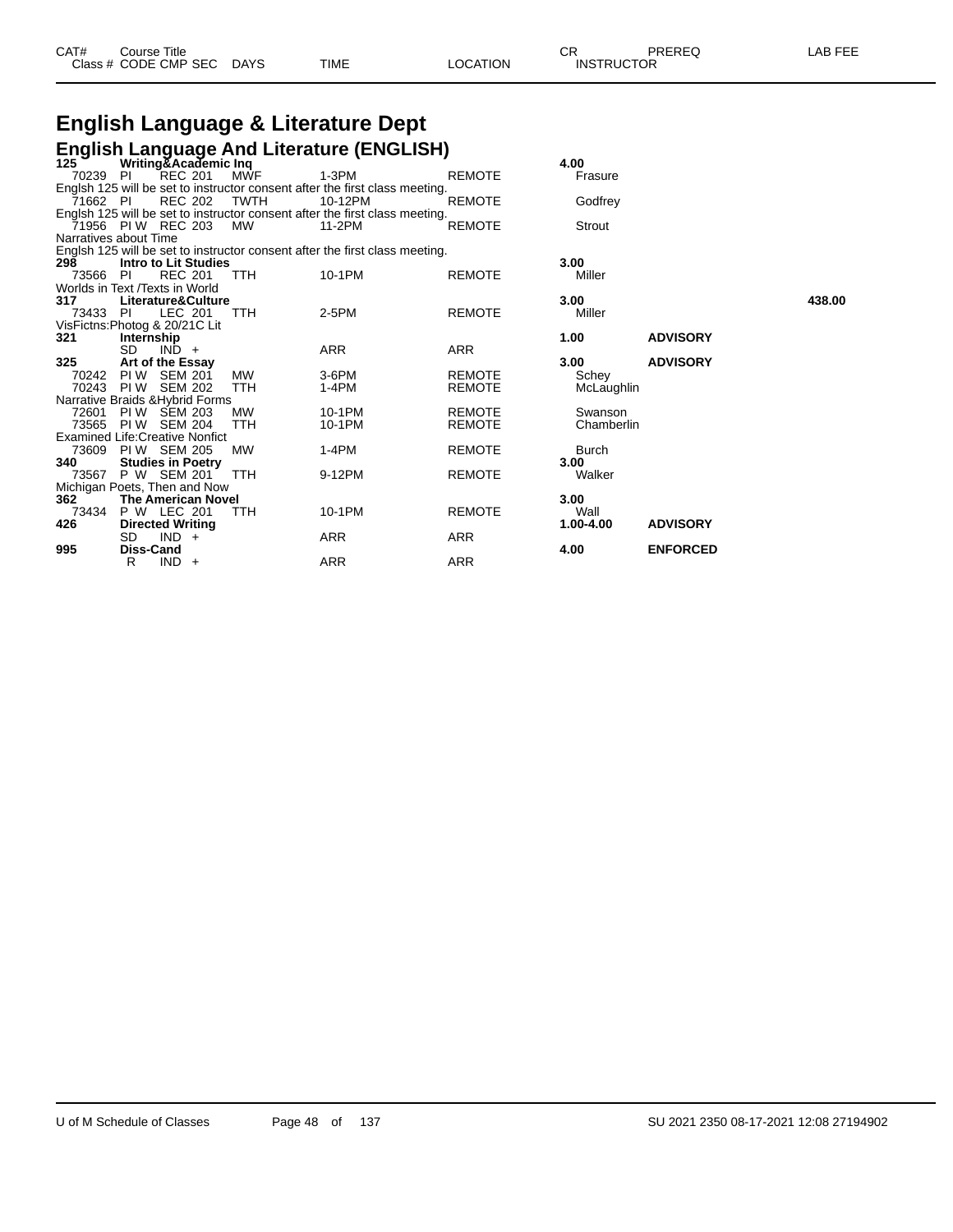| CAT# | ುourse Title         |             |      |          | ⌒冖<br>◡⊓          | PREREQ | AR FFF |
|------|----------------------|-------------|------|----------|-------------------|--------|--------|
|      | Class # CODE CMP SEC | <b>DAYS</b> | TIME | LOCATION | <b>INSTRUCTOR</b> |        |        |

|              |           |                                                 |            | <b>Earth and Environmental Sciences</b>                                                 |                                                                                                                  |                         |                                                      |        |
|--------------|-----------|-------------------------------------------------|------------|-----------------------------------------------------------------------------------------|------------------------------------------------------------------------------------------------------------------|-------------------------|------------------------------------------------------|--------|
| 104          |           | Ice Ages-Past&Futur                             |            | <b>Earth and Environmental Sciences (EARTH)</b>                                         |                                                                                                                  | 1.00                    |                                                      |        |
| 73556        |           | P W LEC 201                                     | <b>TTH</b> | 3-4PM                                                                                   | <b>REMOTE</b>                                                                                                    | Robbins                 |                                                      |        |
| 107<br>73101 |           | <b>Volcano&amp;Earthquakes</b><br>P W LEC 201   | TTH        | $2-4PM$                                                                                 | <b>REMOTE</b>                                                                                                    | 1.00<br>Ruff            |                                                      |        |
| 110<br>73706 |           | <b>Evolving Oceans</b><br><b>PIW LEC 201</b>    | TTH        | 9-10AM                                                                                  | REMOTE                                                                                                           | 1.00<br>Arnaboldi       |                                                      |        |
| 113<br>73703 |           | <b>Planets and Moons</b><br>P W LEC 201         |            | ARR                                                                                     | <b>REMOTE</b>                                                                                                    | 1.00<br>Gleason         |                                                      |        |
| 116          | 71762 PD  | <b>Intro Field Geol</b><br>LEC 701              |            | ARR                                                                                     | <b>CAMP DAVIS</b>                                                                                                | 5.00                    |                                                      | *** ** |
|              |           |                                                 |            |                                                                                         | FIELD COURSE IN JACKSON HOLE, WYOMING. Cannot be taken Pass/Fail. Camp Davis application required in addition to |                         |                                                      |        |
|              | 72837 PD  | LEC 702                                         |            | regular registration. See web site at http://lsa.umich.edu/earth/camp-davis.html<br>ARR | CAMP DAVIS                                                                                                       |                         |                                                      |        |
|              |           |                                                 |            |                                                                                         | FIELD COURSE IN JACKSON HOLE, WYOMING. Cannot be taken Pass/Fail. Camp Davis application required in addition to |                         |                                                      |        |
| 151          |           | Ice Ages:Past&Pres                              |            | regular registration. See web site at http://lsa.umich.edu/earth/camp-davis.html        |                                                                                                                  | 3.00                    | <b>ADVISORY</b>                                      |        |
| 73704        |           | P W SEM 201                                     | <b>MW</b>  | $1-4PM$                                                                                 | <b>REMOTE</b>                                                                                                    | Robbins                 |                                                      |        |
| 156          |           | <b>Coral Reef Dynamics</b>                      |            |                                                                                         |                                                                                                                  | 3.00                    |                                                      |        |
| 73705<br>202 |           | PIW SEM 201<br>Intro Earth Env Sci              | TTH        | 10-1PM                                                                                  | <b>REMOTE</b>                                                                                                    | Arnaboldi<br>5.00       |                                                      | *** ** |
|              | 72830 PD  | <b>LEC 711</b>                                  |            | ARR                                                                                     | <b>CAMP DAVIS</b>                                                                                                |                         |                                                      |        |
|              |           |                                                 |            |                                                                                         | FIELD COURSE IN JACKSON HOLE, WYOMING. Cannot be taken Pass/Fail. Camp Davis application required in addition to |                         |                                                      |        |
|              |           |                                                 |            | regular registration. See web site at http://lsa.umich.edu/earth/camp-davis.html        |                                                                                                                  |                         |                                                      |        |
| 205<br>73702 |           | <b>Earth: Dvn Planet</b><br>P W LEC 201         | TTH        | 10-12PM                                                                                 | REMOTE                                                                                                           | 2.00<br>Ruff            |                                                      |        |
| 299          |           | Ind Study EARTH                                 |            |                                                                                         |                                                                                                                  | 1.00-6.00               |                                                      |        |
|              | SI        | $IND +$                                         |            | ARR                                                                                     | ARR                                                                                                              |                         |                                                      | *** ** |
| 344<br>73299 | A         | <b>Sust Fossil Energy</b><br>LEC 201            | МW         | 7-830PM                                                                                 | REMOTE                                                                                                           | 4.00<br>Simon, Shriberg | <b>ADVISORY</b>                                      |        |
| 73635        | P W       | DIS 202                                         | SA         | 10-12PM                                                                                 | <b>REMOTE</b>                                                                                                    |                         |                                                      |        |
| 73636        | P W       | DIS 203                                         | SA         | 10-12PM                                                                                 | <b>REMOTE</b>                                                                                                    |                         |                                                      |        |
| 73637        | P W       | DIS 204                                         | SA         | 10-12PM                                                                                 | <b>REMOTE</b>                                                                                                    |                         |                                                      |        |
| 73638<br>440 | P W       | DIS 205<br><b>Geol Field Methods</b>            | SА         | 10-12PM                                                                                 | <b>REMOTE</b>                                                                                                    | 5.00                    | <b>ENFORCED</b>                                      | *** ** |
|              |           | 70260 PDR LEC 711                               |            | ARR                                                                                     | <b>CAMP DAVIS</b>                                                                                                | Niemi, Holder           |                                                      |        |
|              |           |                                                 |            |                                                                                         | FIELD COURSE IN JACKSON HOLE, WYOMING. Cannot be taken Pass/Fail. Camp Davis application required in addition to |                         |                                                      |        |
| 441          |           |                                                 |            | regular registration. See web site at http://lsa.umich.edu/earth/camp-davis.html        |                                                                                                                  | 1.00                    | <b>ADVISORY</b>                                      | 225.00 |
| 73691        |           | <b>Field Geol Project</b><br>PDR LAB 721        |            | ARR                                                                                     | <b>REMOTE</b>                                                                                                    | Niemi                   |                                                      |        |
|              |           |                                                 |            |                                                                                         | Camp Davis FIELD COURSE. Cannot be taken Pass/Fail. Camp Davis application required in addition to regular       |                         |                                                      |        |
|              |           |                                                 |            | registration. See web site at http://lsa.umich.edu/earth/camp-davis.html                |                                                                                                                  |                         |                                                      | *** ** |
| 450          |           | <b>Ecosyst Sci Rockies</b><br>73506 PDR LEC 711 |            | ARR                                                                                     | CAMP DAVIS                                                                                                       | 5.00                    | <b>ADVISORY, ENFORCED</b><br>Sheldon, Smith, Robbins |        |
|              |           |                                                 |            |                                                                                         | FIELD COURSE IN JACKSON HOLE, WYOMING. Cannot be taken Pass/Fail. Camp Davis application required in addition to |                         |                                                      |        |
|              |           |                                                 |            | regular registration. See web site at http://lsa.umich.edu/earth/camp-davis.html        |                                                                                                                  |                         |                                                      |        |
|              |           | 73176 PDR LEC 712                               |            | ARR                                                                                     | <b>CAMP DAVIS</b>                                                                                                | Johnson, Zak            | Blum, Gronewold, Dick,                               |        |
|              |           |                                                 |            | regular registration. See web site at http://lsa.umich.edu/earth/camp-davis.html        | FIELD COURSE IN JACKSON HOLE, WYOMING. Cannot be taken Pass/Fail. Camp Davis application required in addition to |                         |                                                      |        |
| 490          |           | <b>Geol Honors</b>                              |            |                                                                                         |                                                                                                                  | 1.00-6.00               |                                                      |        |
|              | SIR.      | $IND +$                                         |            | ARR                                                                                     | ARR                                                                                                              |                         |                                                      |        |
| 498          | SL        | <b>Research&amp;Spec Work</b><br>$IND +$        |            | <b>ARR</b>                                                                              | <b>ARR</b>                                                                                                       | 1.00-6.00               |                                                      |        |
| 499          |           | <b>Research&amp;Spec Work</b>                   |            |                                                                                         |                                                                                                                  | 1.00-6.00               |                                                      |        |
|              | SI.       | $IND +$                                         |            | ARR                                                                                     | <b>ARR</b>                                                                                                       |                         |                                                      |        |
| 599          |           | <b>Independent Study</b><br>$SIR$ $IND +$       |            | ARR                                                                                     | ARR                                                                                                              | 1.00-9.00               |                                                      |        |
| 709          |           | <b>Thesis Res Am-Ms</b>                         |            |                                                                                         |                                                                                                                  | 1.00-6.00               | <b>ADVISORY</b>                                      |        |
|              | SIR       | $IND +$                                         |            | ARR                                                                                     | <b>ARR</b>                                                                                                       |                         |                                                      |        |
| 990          |           | Diss-Precand<br>$SIR$ $IND +$                   |            | ARR                                                                                     | <b>ARR</b>                                                                                                       | 1.00-8.00               | <b>ADVISORY</b>                                      |        |
| 995          | Diss-Cand | $SIR$ $IND +$                                   |            | ARR                                                                                     | ARR                                                                                                              | 4.00                    | <b>ENFORCED</b>                                      |        |
|              |           |                                                 |            |                                                                                         |                                                                                                                  |                         |                                                      |        |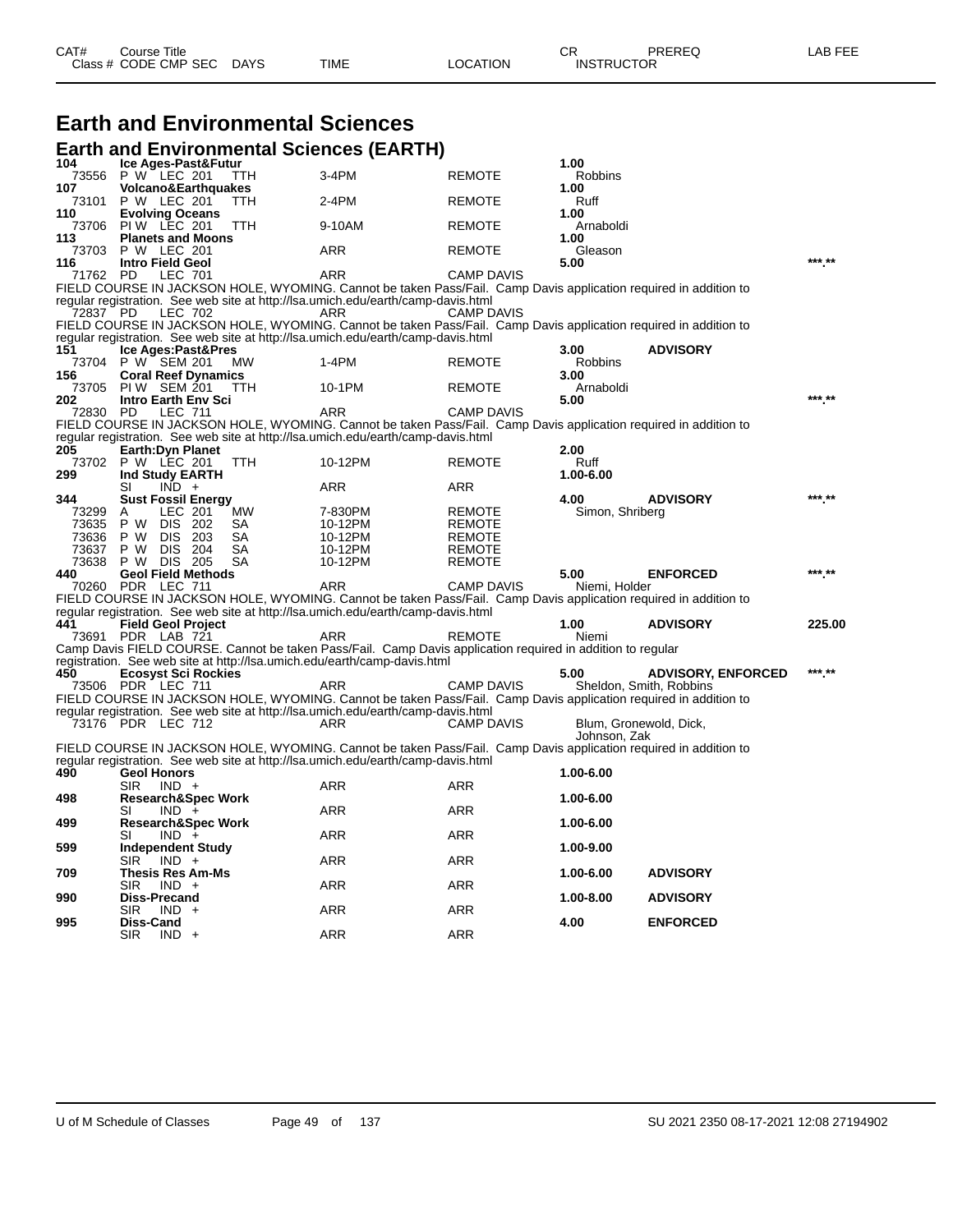| <b>Ecology and Evolutionary Biology (EEB)</b><br><b>Undergrad Research</b><br>300<br>1.00-3.00<br><b>ADVISORY</b><br>ARR<br>$IND +$<br>ARR<br><b>ADVISORY</b><br><b>Forest Ecosystems</b><br>5.00<br>348<br>OFFERED ONLY AT THÉ BIOLOGICAL STATION. ENROLLMENT BY PERMISSION OF STAFF IN THE BIOL. STATION OFFICE. 2232 BSB.<br>NOTE FOR SUMMER TERM COURSES: Students enroll in a course pairing and will earn 10 credits in 6 weeks. Student<br>research teams will be the same for both courses. In addition to the synchronous times listed, synchronous<br>meetings will also take place on Fridays during the online portion of the course. Students can expect to be<br>engaged in field/lab and course work for the entire in-person portion in residence at the UMBS Pellston campus (12<br>days).<br>71868<br>LAB 711<br>MW<br>9-12PM<br><b>BIOL STAT</b><br>PD.<br>Witt, Truett<br><b>ADVISORY</b><br>381<br><b>General Ecology</b><br>5.00<br>72778 PD<br>LAB 711<br>9-12PM<br><b>BIOL STAT</b><br><b>TTH</b><br>Sanders, Propson<br>OFFERED ONLY AT THE BIOLOGICAL STATION. ENROLLMENT BY PERMISSION OF STAFF IN BIOL. STATION OFFICE. 2232 BSB.<br>NOTE FOR SUMMER TERM COURSES: Students enroll in a course pairing and will earn 10 credits in 6 weeks. Student<br>research teams will be the same for both courses. In addition to the synchronous times listed, synchronous<br>meetings will also take place on Fridays during the online portion of the course. Students can expect to be<br>engaged in field/lab and course work for the entire in-person portion in residence at the UMBS Pellston campus (12<br>days).<br><b>BIOL STAT</b><br>72779 PD<br>LAB 712<br><b>MW</b><br>1-4PM<br>Scholtens, Hollandsworth<br>OFFERED ONLY AT THE BIOLOGICAL STATION. ENROLLMENT BY PERMISSION OF STAFF IN THE BIOL. STATION OFFICE, 2232 BSB.<br>NOTE FOR SUMMER TERM COURSES: Students enroll in a course pairing and will earn 10 credits in 6 weeks. Student<br>research teams will be the same for both courses. In addition to the synchronous times listed, synchronous<br>meetings will also take place on Fridays during the online portion of the course. Students can expect to be<br>engaged in field/lab and course work for the entire in-person portion in residence at the UMBS Pellston campus (12<br>days).<br>392<br><b>Evolution</b><br>5.00<br><b>ADVISORY</b><br>LAB 711<br>1-4PM<br><b>BIOL STAT</b><br>Price, Willson<br>73173 PD<br><b>TTH</b><br>OFFERED ONLY AT THE BIOLOGICAL STATION. ENROLLMENT BY PERMISSION OF STAFF IN BIOL. STATION OFFICE. 2232 BSB.<br>Students enroll in a course pairing and will earn 10 credits in 6 weeks. Student research teams will be the same<br>for both courses. In addition to the synchronous times listed, synchronous meetings will also take place on<br>Fridays during the online portion of the course. Students can expect to be engaged in field/lab and course work<br>for the entire in-person portion in residence at the UMBS Pellston campus (12 days).<br><b>Advanced Research</b><br><b>ADVISORY</b><br>400<br>1.00-3.00<br>$IND +$<br>ARR<br>ARR<br><b>Field Mammalogy</b><br>5.00<br><b>ADVISORY</b><br>453<br>73647 PD<br>LEC 711<br>МW<br>1-4PM<br><b>BIOL STAT</b><br>Light, Goodrow<br>OFFERED ONLY AT THE BIOLOGICAL STATION. ENROLLMENT BY PERMISSION OF STAFF IN BIOL. STATION OFFICE. 2232 BSB.<br>Students enroll in a course pairing and will earn 10 credits in 6 weeks. Student research teams will be the same<br>for both courses. In addition to the synchronous times listed, synchronous meetings will also take place on<br>Fridays during the online portion of the course. Students can expect to be engaged in field/lab and course work<br>for the entire in-person portion in residence at the UMBS Pellston campus (12 days).<br>5.00<br><b>ADVISORY</b><br>455<br>Ethnobotany<br>LAB 711<br>$1-4PM$<br><b>BIOL STAT</b><br>73648 PD<br><b>TTH</b><br>Benedict, Faber<br>OFFERED ONLY AT THE BIOLOGICAL STATION. ENROLLMENT BY PERMISSION OF STAFF IN BIOL. STATION OFFICE. 2232 BSB.<br>Students enroll in a course pairing and will earn 10 credits in 6 weeks. Student research teams will be the same<br>for both courses. In addition to the synchronous times listed, synchronous meetings will also take place on<br>Fridays during the online portion of the course. Students can expect to be engaged in field/lab and course work<br>for the entire in-person portion in residence at the UMBS Pellston campus (12 days).<br>5.00<br>500<br>Intro to EEB Res<br>ARR<br><b>ARR</b><br>73476<br>-PI<br><b>SEM 201</b><br>James<br><b>ADVISORY</b><br>601<br><b>Investigate Biology</b><br>1.00-8.00<br><b>ARR</b><br><b>ARR</b><br>$IND +$<br><b>Advanced Studies</b><br>700<br>1.00-8.00<br><b>ADVISORY</b><br><b>ARR</b><br><b>ARR</b><br>$IND +$<br><b>Advanced Studies</b><br>730<br>1.00-8.00<br><b>ADVISORY</b><br>ARR<br><b>ARR</b><br>$IND +$<br>SI |     | <b>Ecology &amp; Evolutionary Biology</b> |  |            |                 |  |
|----------------------------------------------------------------------------------------------------------------------------------------------------------------------------------------------------------------------------------------------------------------------------------------------------------------------------------------------------------------------------------------------------------------------------------------------------------------------------------------------------------------------------------------------------------------------------------------------------------------------------------------------------------------------------------------------------------------------------------------------------------------------------------------------------------------------------------------------------------------------------------------------------------------------------------------------------------------------------------------------------------------------------------------------------------------------------------------------------------------------------------------------------------------------------------------------------------------------------------------------------------------------------------------------------------------------------------------------------------------------------------------------------------------------------------------------------------------------------------------------------------------------------------------------------------------------------------------------------------------------------------------------------------------------------------------------------------------------------------------------------------------------------------------------------------------------------------------------------------------------------------------------------------------------------------------------------------------------------------------------------------------------------------------------------------------------------------------------------------------------------------------------------------------------------------------------------------------------------------------------------------------------------------------------------------------------------------------------------------------------------------------------------------------------------------------------------------------------------------------------------------------------------------------------------------------------------------------------------------------------------------------------------------------------------------------------------------------------------------------------------------------------------------------------------------------------------------------------------------------------------------------------------------------------------------------------------------------------------------------------------------------------------------------------------------------------------------------------------------------------------------------------------------------------------------------------------------------------------------------------------------------------------------------------------------------------------------------------------------------------------------------------------------------------------------------------------------------------------------------------------------------------------------------------------------------------------------------------------------------------------------------------------------------------------------------------------------------------------------------------------------------------------------------------------------------------------------------------------------------------------------------------------------------------------------------------------------------------------------------------------------------------------------------------------------------------------------------------------------------------------------------------------------------------------------------------------------------------------------------------------------------------------------------------------------------------------------------------------------------------------------------------------------------------------------------------------------------------------------------------------------------------------------------------------------------------------------------------------------------------------------------------------------------------------------------------------------------------------------------------------------------------------------------------------------------------------------------------------------------------------------------------------------------------------------------------------------------------------------------------|-----|-------------------------------------------|--|------------|-----------------|--|
|                                                                                                                                                                                                                                                                                                                                                                                                                                                                                                                                                                                                                                                                                                                                                                                                                                                                                                                                                                                                                                                                                                                                                                                                                                                                                                                                                                                                                                                                                                                                                                                                                                                                                                                                                                                                                                                                                                                                                                                                                                                                                                                                                                                                                                                                                                                                                                                                                                                                                                                                                                                                                                                                                                                                                                                                                                                                                                                                                                                                                                                                                                                                                                                                                                                                                                                                                                                                                                                                                                                                                                                                                                                                                                                                                                                                                                                                                                                                                                                                                                                                                                                                                                                                                                                                                                                                                                                                                                                                                                                                                                                                                                                                                                                                                                                                                                                                                                                                                                                              |     |                                           |  |            |                 |  |
|                                                                                                                                                                                                                                                                                                                                                                                                                                                                                                                                                                                                                                                                                                                                                                                                                                                                                                                                                                                                                                                                                                                                                                                                                                                                                                                                                                                                                                                                                                                                                                                                                                                                                                                                                                                                                                                                                                                                                                                                                                                                                                                                                                                                                                                                                                                                                                                                                                                                                                                                                                                                                                                                                                                                                                                                                                                                                                                                                                                                                                                                                                                                                                                                                                                                                                                                                                                                                                                                                                                                                                                                                                                                                                                                                                                                                                                                                                                                                                                                                                                                                                                                                                                                                                                                                                                                                                                                                                                                                                                                                                                                                                                                                                                                                                                                                                                                                                                                                                                              |     |                                           |  |            |                 |  |
|                                                                                                                                                                                                                                                                                                                                                                                                                                                                                                                                                                                                                                                                                                                                                                                                                                                                                                                                                                                                                                                                                                                                                                                                                                                                                                                                                                                                                                                                                                                                                                                                                                                                                                                                                                                                                                                                                                                                                                                                                                                                                                                                                                                                                                                                                                                                                                                                                                                                                                                                                                                                                                                                                                                                                                                                                                                                                                                                                                                                                                                                                                                                                                                                                                                                                                                                                                                                                                                                                                                                                                                                                                                                                                                                                                                                                                                                                                                                                                                                                                                                                                                                                                                                                                                                                                                                                                                                                                                                                                                                                                                                                                                                                                                                                                                                                                                                                                                                                                                              |     |                                           |  |            |                 |  |
|                                                                                                                                                                                                                                                                                                                                                                                                                                                                                                                                                                                                                                                                                                                                                                                                                                                                                                                                                                                                                                                                                                                                                                                                                                                                                                                                                                                                                                                                                                                                                                                                                                                                                                                                                                                                                                                                                                                                                                                                                                                                                                                                                                                                                                                                                                                                                                                                                                                                                                                                                                                                                                                                                                                                                                                                                                                                                                                                                                                                                                                                                                                                                                                                                                                                                                                                                                                                                                                                                                                                                                                                                                                                                                                                                                                                                                                                                                                                                                                                                                                                                                                                                                                                                                                                                                                                                                                                                                                                                                                                                                                                                                                                                                                                                                                                                                                                                                                                                                                              |     |                                           |  |            |                 |  |
|                                                                                                                                                                                                                                                                                                                                                                                                                                                                                                                                                                                                                                                                                                                                                                                                                                                                                                                                                                                                                                                                                                                                                                                                                                                                                                                                                                                                                                                                                                                                                                                                                                                                                                                                                                                                                                                                                                                                                                                                                                                                                                                                                                                                                                                                                                                                                                                                                                                                                                                                                                                                                                                                                                                                                                                                                                                                                                                                                                                                                                                                                                                                                                                                                                                                                                                                                                                                                                                                                                                                                                                                                                                                                                                                                                                                                                                                                                                                                                                                                                                                                                                                                                                                                                                                                                                                                                                                                                                                                                                                                                                                                                                                                                                                                                                                                                                                                                                                                                                              |     |                                           |  |            | 50.00           |  |
|                                                                                                                                                                                                                                                                                                                                                                                                                                                                                                                                                                                                                                                                                                                                                                                                                                                                                                                                                                                                                                                                                                                                                                                                                                                                                                                                                                                                                                                                                                                                                                                                                                                                                                                                                                                                                                                                                                                                                                                                                                                                                                                                                                                                                                                                                                                                                                                                                                                                                                                                                                                                                                                                                                                                                                                                                                                                                                                                                                                                                                                                                                                                                                                                                                                                                                                                                                                                                                                                                                                                                                                                                                                                                                                                                                                                                                                                                                                                                                                                                                                                                                                                                                                                                                                                                                                                                                                                                                                                                                                                                                                                                                                                                                                                                                                                                                                                                                                                                                                              |     |                                           |  |            |                 |  |
|                                                                                                                                                                                                                                                                                                                                                                                                                                                                                                                                                                                                                                                                                                                                                                                                                                                                                                                                                                                                                                                                                                                                                                                                                                                                                                                                                                                                                                                                                                                                                                                                                                                                                                                                                                                                                                                                                                                                                                                                                                                                                                                                                                                                                                                                                                                                                                                                                                                                                                                                                                                                                                                                                                                                                                                                                                                                                                                                                                                                                                                                                                                                                                                                                                                                                                                                                                                                                                                                                                                                                                                                                                                                                                                                                                                                                                                                                                                                                                                                                                                                                                                                                                                                                                                                                                                                                                                                                                                                                                                                                                                                                                                                                                                                                                                                                                                                                                                                                                                              |     |                                           |  |            |                 |  |
|                                                                                                                                                                                                                                                                                                                                                                                                                                                                                                                                                                                                                                                                                                                                                                                                                                                                                                                                                                                                                                                                                                                                                                                                                                                                                                                                                                                                                                                                                                                                                                                                                                                                                                                                                                                                                                                                                                                                                                                                                                                                                                                                                                                                                                                                                                                                                                                                                                                                                                                                                                                                                                                                                                                                                                                                                                                                                                                                                                                                                                                                                                                                                                                                                                                                                                                                                                                                                                                                                                                                                                                                                                                                                                                                                                                                                                                                                                                                                                                                                                                                                                                                                                                                                                                                                                                                                                                                                                                                                                                                                                                                                                                                                                                                                                                                                                                                                                                                                                                              |     |                                           |  |            |                 |  |
|                                                                                                                                                                                                                                                                                                                                                                                                                                                                                                                                                                                                                                                                                                                                                                                                                                                                                                                                                                                                                                                                                                                                                                                                                                                                                                                                                                                                                                                                                                                                                                                                                                                                                                                                                                                                                                                                                                                                                                                                                                                                                                                                                                                                                                                                                                                                                                                                                                                                                                                                                                                                                                                                                                                                                                                                                                                                                                                                                                                                                                                                                                                                                                                                                                                                                                                                                                                                                                                                                                                                                                                                                                                                                                                                                                                                                                                                                                                                                                                                                                                                                                                                                                                                                                                                                                                                                                                                                                                                                                                                                                                                                                                                                                                                                                                                                                                                                                                                                                                              |     |                                           |  |            |                 |  |
|                                                                                                                                                                                                                                                                                                                                                                                                                                                                                                                                                                                                                                                                                                                                                                                                                                                                                                                                                                                                                                                                                                                                                                                                                                                                                                                                                                                                                                                                                                                                                                                                                                                                                                                                                                                                                                                                                                                                                                                                                                                                                                                                                                                                                                                                                                                                                                                                                                                                                                                                                                                                                                                                                                                                                                                                                                                                                                                                                                                                                                                                                                                                                                                                                                                                                                                                                                                                                                                                                                                                                                                                                                                                                                                                                                                                                                                                                                                                                                                                                                                                                                                                                                                                                                                                                                                                                                                                                                                                                                                                                                                                                                                                                                                                                                                                                                                                                                                                                                                              |     |                                           |  |            |                 |  |
|                                                                                                                                                                                                                                                                                                                                                                                                                                                                                                                                                                                                                                                                                                                                                                                                                                                                                                                                                                                                                                                                                                                                                                                                                                                                                                                                                                                                                                                                                                                                                                                                                                                                                                                                                                                                                                                                                                                                                                                                                                                                                                                                                                                                                                                                                                                                                                                                                                                                                                                                                                                                                                                                                                                                                                                                                                                                                                                                                                                                                                                                                                                                                                                                                                                                                                                                                                                                                                                                                                                                                                                                                                                                                                                                                                                                                                                                                                                                                                                                                                                                                                                                                                                                                                                                                                                                                                                                                                                                                                                                                                                                                                                                                                                                                                                                                                                                                                                                                                                              |     |                                           |  |            |                 |  |
|                                                                                                                                                                                                                                                                                                                                                                                                                                                                                                                                                                                                                                                                                                                                                                                                                                                                                                                                                                                                                                                                                                                                                                                                                                                                                                                                                                                                                                                                                                                                                                                                                                                                                                                                                                                                                                                                                                                                                                                                                                                                                                                                                                                                                                                                                                                                                                                                                                                                                                                                                                                                                                                                                                                                                                                                                                                                                                                                                                                                                                                                                                                                                                                                                                                                                                                                                                                                                                                                                                                                                                                                                                                                                                                                                                                                                                                                                                                                                                                                                                                                                                                                                                                                                                                                                                                                                                                                                                                                                                                                                                                                                                                                                                                                                                                                                                                                                                                                                                                              |     |                                           |  |            |                 |  |
|                                                                                                                                                                                                                                                                                                                                                                                                                                                                                                                                                                                                                                                                                                                                                                                                                                                                                                                                                                                                                                                                                                                                                                                                                                                                                                                                                                                                                                                                                                                                                                                                                                                                                                                                                                                                                                                                                                                                                                                                                                                                                                                                                                                                                                                                                                                                                                                                                                                                                                                                                                                                                                                                                                                                                                                                                                                                                                                                                                                                                                                                                                                                                                                                                                                                                                                                                                                                                                                                                                                                                                                                                                                                                                                                                                                                                                                                                                                                                                                                                                                                                                                                                                                                                                                                                                                                                                                                                                                                                                                                                                                                                                                                                                                                                                                                                                                                                                                                                                                              |     |                                           |  |            |                 |  |
|                                                                                                                                                                                                                                                                                                                                                                                                                                                                                                                                                                                                                                                                                                                                                                                                                                                                                                                                                                                                                                                                                                                                                                                                                                                                                                                                                                                                                                                                                                                                                                                                                                                                                                                                                                                                                                                                                                                                                                                                                                                                                                                                                                                                                                                                                                                                                                                                                                                                                                                                                                                                                                                                                                                                                                                                                                                                                                                                                                                                                                                                                                                                                                                                                                                                                                                                                                                                                                                                                                                                                                                                                                                                                                                                                                                                                                                                                                                                                                                                                                                                                                                                                                                                                                                                                                                                                                                                                                                                                                                                                                                                                                                                                                                                                                                                                                                                                                                                                                                              |     |                                           |  |            |                 |  |
|                                                                                                                                                                                                                                                                                                                                                                                                                                                                                                                                                                                                                                                                                                                                                                                                                                                                                                                                                                                                                                                                                                                                                                                                                                                                                                                                                                                                                                                                                                                                                                                                                                                                                                                                                                                                                                                                                                                                                                                                                                                                                                                                                                                                                                                                                                                                                                                                                                                                                                                                                                                                                                                                                                                                                                                                                                                                                                                                                                                                                                                                                                                                                                                                                                                                                                                                                                                                                                                                                                                                                                                                                                                                                                                                                                                                                                                                                                                                                                                                                                                                                                                                                                                                                                                                                                                                                                                                                                                                                                                                                                                                                                                                                                                                                                                                                                                                                                                                                                                              |     |                                           |  |            |                 |  |
|                                                                                                                                                                                                                                                                                                                                                                                                                                                                                                                                                                                                                                                                                                                                                                                                                                                                                                                                                                                                                                                                                                                                                                                                                                                                                                                                                                                                                                                                                                                                                                                                                                                                                                                                                                                                                                                                                                                                                                                                                                                                                                                                                                                                                                                                                                                                                                                                                                                                                                                                                                                                                                                                                                                                                                                                                                                                                                                                                                                                                                                                                                                                                                                                                                                                                                                                                                                                                                                                                                                                                                                                                                                                                                                                                                                                                                                                                                                                                                                                                                                                                                                                                                                                                                                                                                                                                                                                                                                                                                                                                                                                                                                                                                                                                                                                                                                                                                                                                                                              |     |                                           |  |            |                 |  |
|                                                                                                                                                                                                                                                                                                                                                                                                                                                                                                                                                                                                                                                                                                                                                                                                                                                                                                                                                                                                                                                                                                                                                                                                                                                                                                                                                                                                                                                                                                                                                                                                                                                                                                                                                                                                                                                                                                                                                                                                                                                                                                                                                                                                                                                                                                                                                                                                                                                                                                                                                                                                                                                                                                                                                                                                                                                                                                                                                                                                                                                                                                                                                                                                                                                                                                                                                                                                                                                                                                                                                                                                                                                                                                                                                                                                                                                                                                                                                                                                                                                                                                                                                                                                                                                                                                                                                                                                                                                                                                                                                                                                                                                                                                                                                                                                                                                                                                                                                                                              |     |                                           |  |            |                 |  |
|                                                                                                                                                                                                                                                                                                                                                                                                                                                                                                                                                                                                                                                                                                                                                                                                                                                                                                                                                                                                                                                                                                                                                                                                                                                                                                                                                                                                                                                                                                                                                                                                                                                                                                                                                                                                                                                                                                                                                                                                                                                                                                                                                                                                                                                                                                                                                                                                                                                                                                                                                                                                                                                                                                                                                                                                                                                                                                                                                                                                                                                                                                                                                                                                                                                                                                                                                                                                                                                                                                                                                                                                                                                                                                                                                                                                                                                                                                                                                                                                                                                                                                                                                                                                                                                                                                                                                                                                                                                                                                                                                                                                                                                                                                                                                                                                                                                                                                                                                                                              |     |                                           |  |            |                 |  |
|                                                                                                                                                                                                                                                                                                                                                                                                                                                                                                                                                                                                                                                                                                                                                                                                                                                                                                                                                                                                                                                                                                                                                                                                                                                                                                                                                                                                                                                                                                                                                                                                                                                                                                                                                                                                                                                                                                                                                                                                                                                                                                                                                                                                                                                                                                                                                                                                                                                                                                                                                                                                                                                                                                                                                                                                                                                                                                                                                                                                                                                                                                                                                                                                                                                                                                                                                                                                                                                                                                                                                                                                                                                                                                                                                                                                                                                                                                                                                                                                                                                                                                                                                                                                                                                                                                                                                                                                                                                                                                                                                                                                                                                                                                                                                                                                                                                                                                                                                                                              |     |                                           |  |            |                 |  |
|                                                                                                                                                                                                                                                                                                                                                                                                                                                                                                                                                                                                                                                                                                                                                                                                                                                                                                                                                                                                                                                                                                                                                                                                                                                                                                                                                                                                                                                                                                                                                                                                                                                                                                                                                                                                                                                                                                                                                                                                                                                                                                                                                                                                                                                                                                                                                                                                                                                                                                                                                                                                                                                                                                                                                                                                                                                                                                                                                                                                                                                                                                                                                                                                                                                                                                                                                                                                                                                                                                                                                                                                                                                                                                                                                                                                                                                                                                                                                                                                                                                                                                                                                                                                                                                                                                                                                                                                                                                                                                                                                                                                                                                                                                                                                                                                                                                                                                                                                                                              |     |                                           |  |            |                 |  |
| <b>ARR</b><br><b>ARR</b><br>$IND +$                                                                                                                                                                                                                                                                                                                                                                                                                                                                                                                                                                                                                                                                                                                                                                                                                                                                                                                                                                                                                                                                                                                                                                                                                                                                                                                                                                                                                                                                                                                                                                                                                                                                                                                                                                                                                                                                                                                                                                                                                                                                                                                                                                                                                                                                                                                                                                                                                                                                                                                                                                                                                                                                                                                                                                                                                                                                                                                                                                                                                                                                                                                                                                                                                                                                                                                                                                                                                                                                                                                                                                                                                                                                                                                                                                                                                                                                                                                                                                                                                                                                                                                                                                                                                                                                                                                                                                                                                                                                                                                                                                                                                                                                                                                                                                                                                                                                                                                                                          | 755 | <b>Special Studies</b>                    |  | 1.00-16.00 | <b>ADVISORY</b> |  |
| 1.00-2.00<br><b>ADVISORY</b><br>801<br><b>Supervised Teaching</b><br>ARR<br><b>ARR</b><br>$IND +$                                                                                                                                                                                                                                                                                                                                                                                                                                                                                                                                                                                                                                                                                                                                                                                                                                                                                                                                                                                                                                                                                                                                                                                                                                                                                                                                                                                                                                                                                                                                                                                                                                                                                                                                                                                                                                                                                                                                                                                                                                                                                                                                                                                                                                                                                                                                                                                                                                                                                                                                                                                                                                                                                                                                                                                                                                                                                                                                                                                                                                                                                                                                                                                                                                                                                                                                                                                                                                                                                                                                                                                                                                                                                                                                                                                                                                                                                                                                                                                                                                                                                                                                                                                                                                                                                                                                                                                                                                                                                                                                                                                                                                                                                                                                                                                                                                                                                            |     |                                           |  |            |                 |  |
| 990<br>Diss-Precand<br>1.00-8.00<br><b>ADVISORY</b><br>$IND +$<br>ARR<br><b>ARR</b>                                                                                                                                                                                                                                                                                                                                                                                                                                                                                                                                                                                                                                                                                                                                                                                                                                                                                                                                                                                                                                                                                                                                                                                                                                                                                                                                                                                                                                                                                                                                                                                                                                                                                                                                                                                                                                                                                                                                                                                                                                                                                                                                                                                                                                                                                                                                                                                                                                                                                                                                                                                                                                                                                                                                                                                                                                                                                                                                                                                                                                                                                                                                                                                                                                                                                                                                                                                                                                                                                                                                                                                                                                                                                                                                                                                                                                                                                                                                                                                                                                                                                                                                                                                                                                                                                                                                                                                                                                                                                                                                                                                                                                                                                                                                                                                                                                                                                                          |     |                                           |  |            |                 |  |
| <b>ENFORCED</b><br>995<br>Diss-Cand<br>4.00<br><b>ARR</b><br><b>ARR</b><br>$IND +$<br>IR                                                                                                                                                                                                                                                                                                                                                                                                                                                                                                                                                                                                                                                                                                                                                                                                                                                                                                                                                                                                                                                                                                                                                                                                                                                                                                                                                                                                                                                                                                                                                                                                                                                                                                                                                                                                                                                                                                                                                                                                                                                                                                                                                                                                                                                                                                                                                                                                                                                                                                                                                                                                                                                                                                                                                                                                                                                                                                                                                                                                                                                                                                                                                                                                                                                                                                                                                                                                                                                                                                                                                                                                                                                                                                                                                                                                                                                                                                                                                                                                                                                                                                                                                                                                                                                                                                                                                                                                                                                                                                                                                                                                                                                                                                                                                                                                                                                                                                     |     |                                           |  |            |                 |  |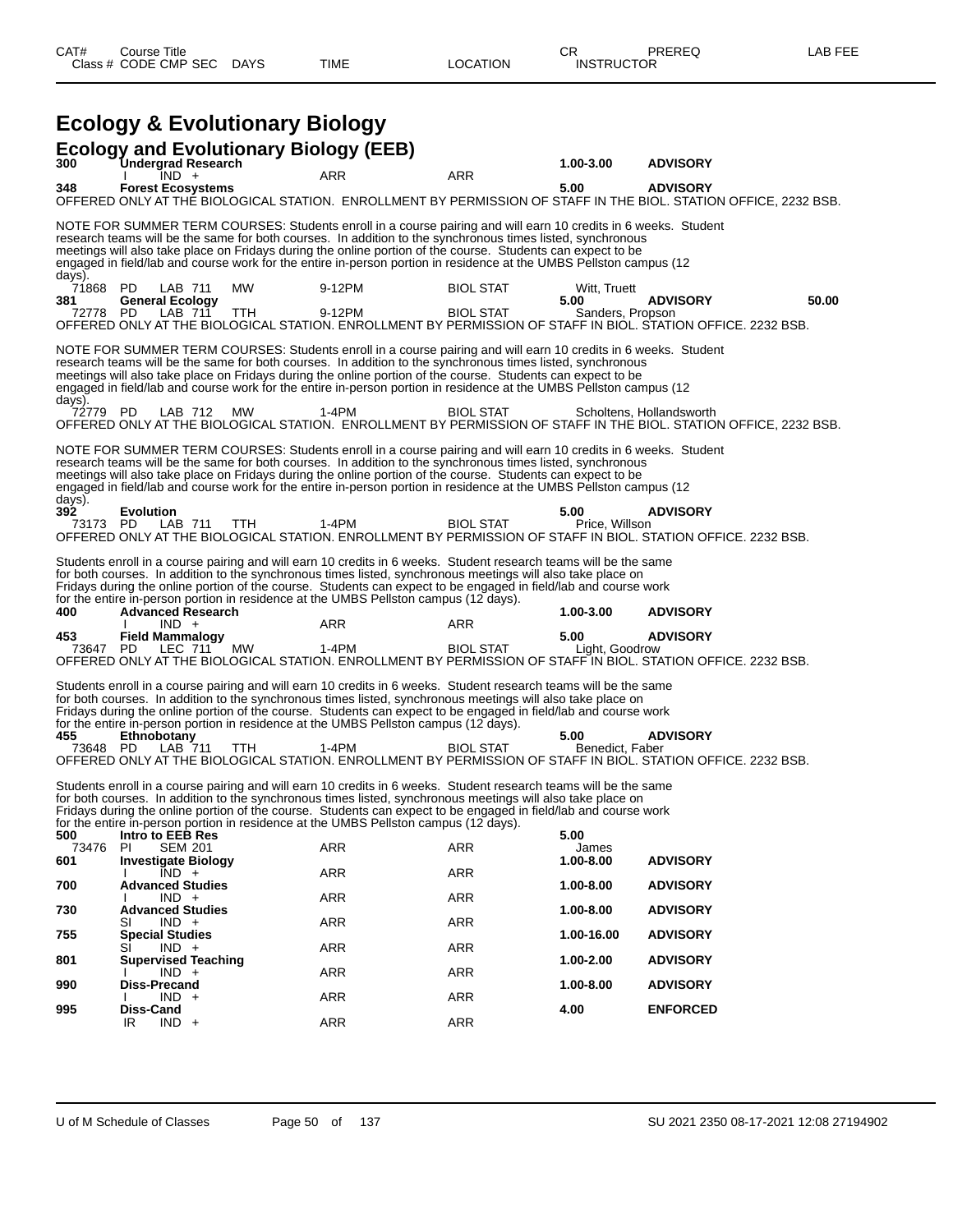| CAT#<br>Course Title<br>Class # CODE CMP SEC DAYS | <b>TIME</b> | <b>LOCATION</b> | СR<br><b>INSTRUCTOR</b> | PREREQ | LAB FEE |
|---------------------------------------------------|-------------|-----------------|-------------------------|--------|---------|
| $\sim$<br>$\overline{\phantom{a}}$                |             |                 |                         |        |         |

### **Economics Department**

|       | <b>Economics (ECON)</b>                                |            |               |                  |                           |
|-------|--------------------------------------------------------|------------|---------------|------------------|---------------------------|
| 101   | <b>Principles Econ I</b>                               |            |               | 3.00             | <b>ADVISORY</b>           |
| 71936 | P W LEC 201<br>TTH                                     | 9-12PM     | <b>REMOTE</b> | Dudley           |                           |
| 102   | <b>Principles Econ II</b>                              |            |               | 3.00             | <b>ADVISORY</b>           |
| 70234 | LEC 201<br><b>MW</b><br>P W                            | 9-12PM     | <b>REMOTE</b> | Hasanbasri       |                           |
| 370   | <b>Environ&amp;Res Econ</b>                            |            |               | 3.00             | <b>ENFORCED</b>           |
| 73485 | PRW LEC 201<br><b>TTH</b>                              | $1-4PM$    | <b>REMOTE</b> | Dudley           |                           |
| 402   | <b>Intermed Macro Thry</b>                             |            |               | 4.00             | <b>ADVISORY, ENFORCED</b> |
| 73486 | LEC 201<br>ŤTH<br>A <sub>R</sub>                       | 10-1PM     | <b>REMOTE</b> | Cho              |                           |
| 73487 | <b>DIS</b><br>P RW<br>202<br>TTH                       | 230-4PM    | <b>REMOTE</b> | Wagar            |                           |
| 73488 | WF<br><b>DIS</b><br>P RW<br>203                        | 1-230PM    | <b>REMOTE</b> | Wagar            |                           |
| 441   | <b>Inter Trade Theory</b>                              |            |               | 3.00             | <b>ENFORCED</b>           |
| 73489 | PRW LEC 201<br>TTH                                     | 9-1030AM   | <b>REMOTE</b> | De Arcangelis    |                           |
| 441   | <b>Inter Trade Theory</b>                              |            |               | 3.00             | <b>ENFORCED</b>           |
|       | P RW LEC 201<br>TTH                                    | 1130-1PM   | <b>REMOTE</b> |                  |                           |
| 485   | <b>Law &amp; Economics</b>                             |            |               | 3.00             | <b>ENFORCED</b>           |
| 73059 | PRW LEC 201<br><b>MW</b><br><b>Honors Ind Research</b> | 10-1PM     | <b>REMOTE</b> | Cho<br>1.00-4.00 |                           |
| 498   |                                                        |            |               |                  | <b>ADVISORY</b>           |
| 499   | $IND +$<br><b>Individual Research</b>                  | ARR        | ARR           | 1.00-4.00        | <b>ADVISORY</b>           |
|       | $IND +$                                                | <b>ARR</b> | <b>ARR</b>    |                  |                           |
| 599   | <b>Special Tutorial</b>                                |            |               | 1.00-3.00        | <b>ADVISORY</b>           |
|       | $IND +$                                                | <b>ARR</b> | <b>ARR</b>    |                  |                           |
| 700   | Research                                               |            |               | 1.00-6.00        | <b>ADVISORY</b>           |
|       | $IND +$                                                | <b>ARR</b> | ARR           |                  |                           |
| 990   | <b>Diss-Precand</b>                                    |            |               | 1.00-8.00        | <b>ADVISORY</b>           |
|       | $IND +$                                                | <b>ARR</b> | <b>ARR</b>    |                  |                           |
| 995   | <b>Diss-Cand</b>                                       |            |               | 4.00             | <b>ENFORCED</b>           |
|       | R<br>$IND +$                                           | ARR        | ARR           |                  |                           |
|       |                                                        |            |               |                  |                           |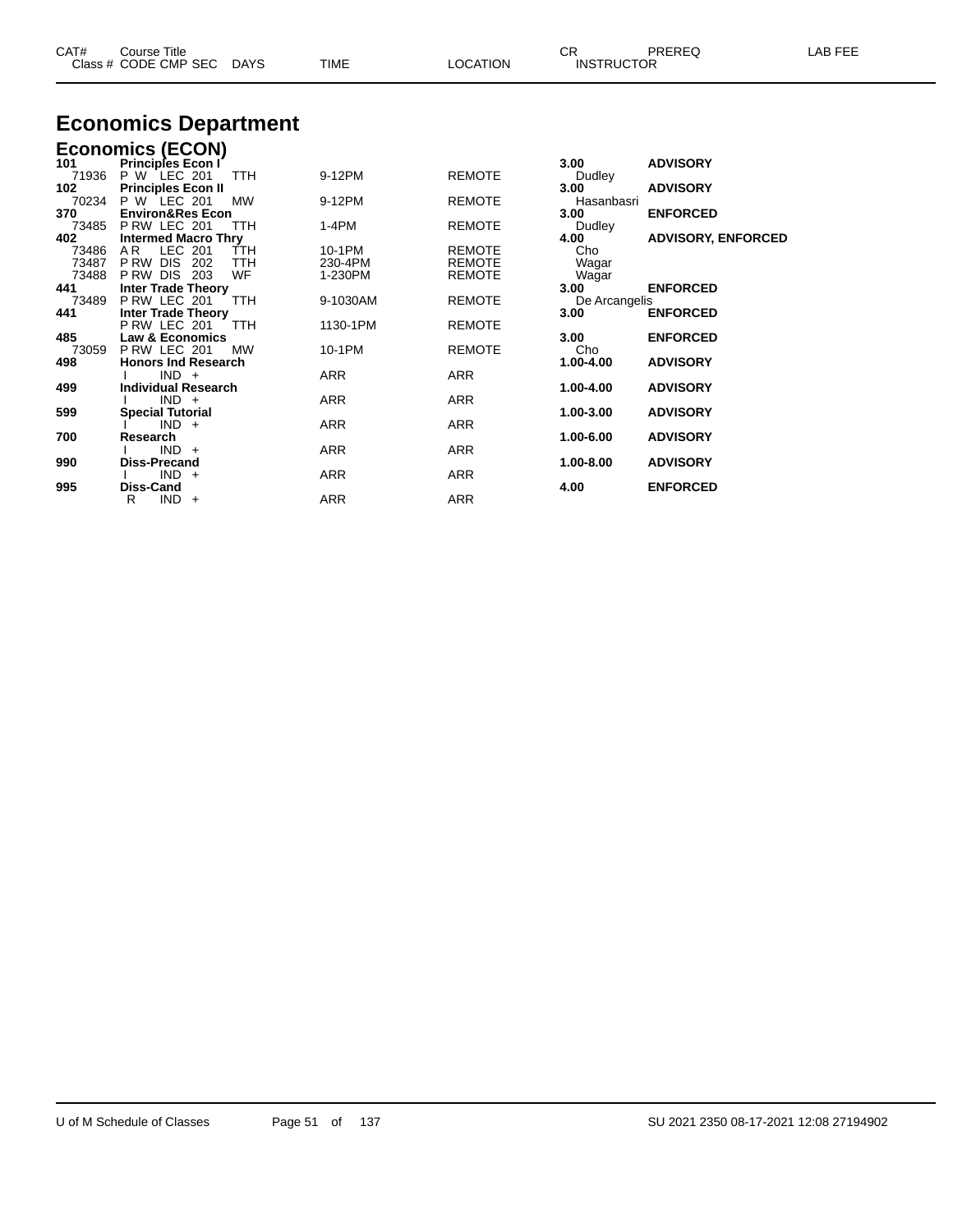| CAT# | Course Title              |      |          | СR                | PREREQ | LAB FEE |
|------|---------------------------|------|----------|-------------------|--------|---------|
|      | Class # CODE CMP SEC DAYS | TIME | LOCATION | <b>INSTRUCTOR</b> |        |         |
|      |                           |      |          |                   |        |         |

## **Exhibit Museum**

|     | <b>Museum Methods (MUSMETH)</b> |     |     |           |                 |
|-----|---------------------------------|-----|-----|-----------|-----------------|
| 499 | Independent Research            |     |     | 1.00-4.00 | <b>ADVISORY</b> |
|     | $IND +$                         | ARR | ARR |           |                 |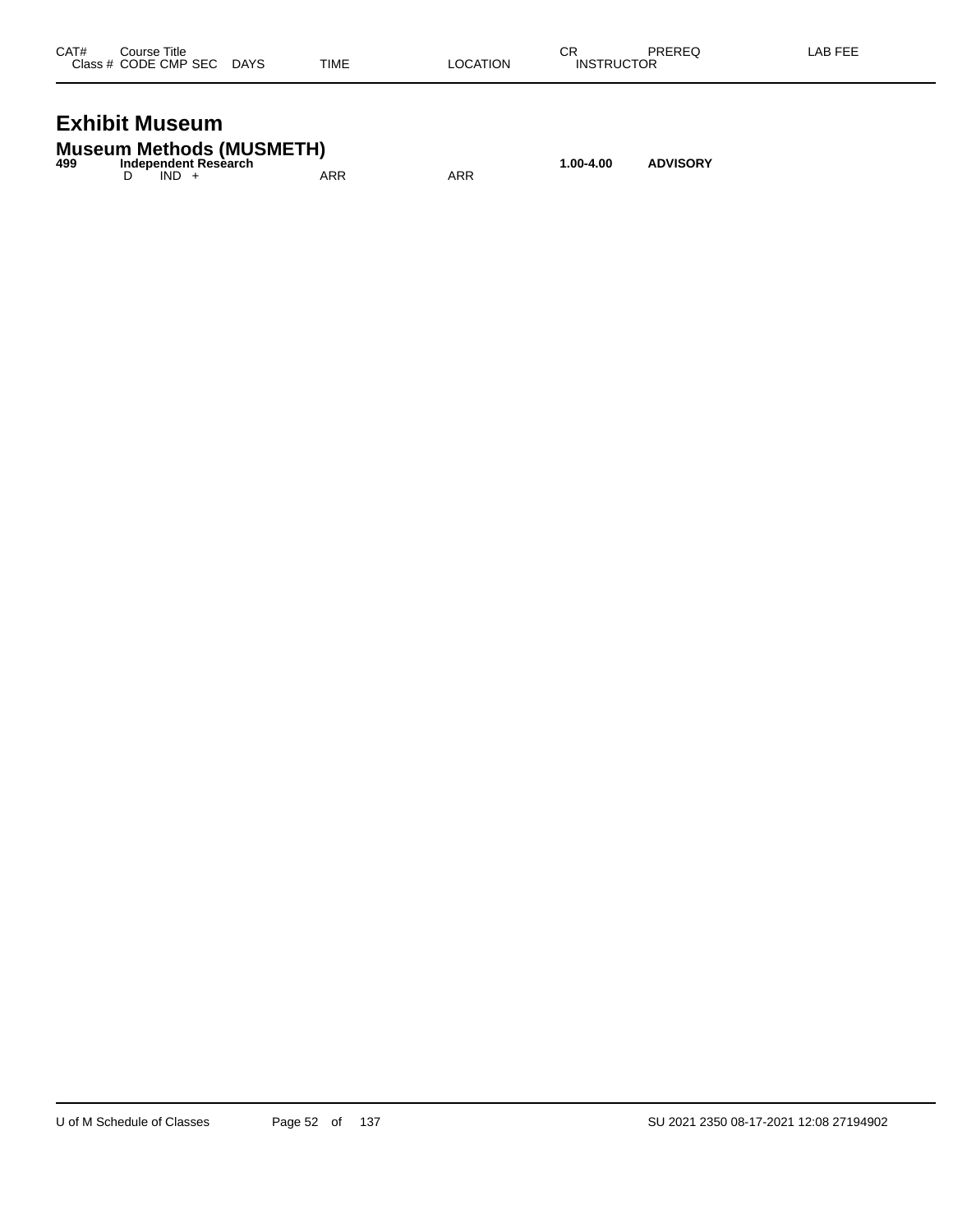| CAT#<br>Close | .<br>Course Title<br><b>CODE CMP SEC</b> | <b>DAYS</b> | <b>TIME</b> | TION<br>гγ. | СR<br><b>INST</b><br>l IC<br>⊐ | AR EEE |
|---------------|------------------------------------------|-------------|-------------|-------------|--------------------------------|--------|
|               |                                          |             |             |             |                                |        |

#### **Film, Television, and Media Film, Television, and Media (FTVM)**

| $\overline{\phantom{a}}$<br>210 | Intro to Screenwrtg           |            |               | 3.00      | <b>ADVISORY</b> | 35.00  |
|---------------------------------|-------------------------------|------------|---------------|-----------|-----------------|--------|
| 73382                           | <b>PIW LEC 201</b><br>MW      | 10-1PM     | <b>REMOTE</b> | Fanucchi  |                 |        |
| 272                             | <b>Classical Film Thry</b>    |            |               | 3.00      |                 | 35.00  |
| 73297                           | <b>PIW LEC 201</b><br>M       | $1-7PM$    | <b>REMOTE</b> | Solomon   |                 |        |
| 352                             | <b>Film:French New Wave</b>   |            |               | 3.00      | <b>ADVISORY</b> | 35.00  |
| 73615                           | <b>PIW LEC 201</b><br>W       | 12-6PM     | <b>REMOTE</b> | Longo     |                 |        |
| 366                             | <b>Film, TV&amp;Pop Cult</b>  |            |               | 3.00      |                 | 50.00  |
| 73383                           | LEC 201<br>PI W<br><b>TTH</b> | 2-5PM      | <b>REMOTE</b> | Elrod     |                 |        |
| Fantasy Film and TV             |                               |            |               |           |                 |        |
| 73616 PIW                       | LEC 202<br><b>MW</b>          | 2-5PM      | <b>REMOTE</b> | Spada     |                 |        |
|                                 | Comedy, Politics, Identity    |            |               |           |                 |        |
| 480                             | Internship                    |            |               | 2.00      |                 |        |
|                                 | IND.<br>$\ddot{}$             | <b>ARR</b> | <b>ARR</b>    |           |                 |        |
| 499                             | <b>Independent Study</b>      |            |               | 1.00-4.00 |                 | 150.00 |
|                                 | $IND +$                       | <b>ARR</b> | <b>ARR</b>    |           |                 |        |
| 500                             | <b>Directed Study</b>         |            |               | 1.00-4.00 |                 |        |
|                                 | $IND +$                       | <b>ARR</b> | <b>ARR</b>    |           |                 |        |
| 995                             | <b>Diss-Cand</b>              |            |               | 4.00      | <b>ENFORCED</b> |        |
|                                 | <b>IND</b><br>IR.<br>$\pm$    | <b>ARR</b> | <b>ARR</b>    |           |                 |        |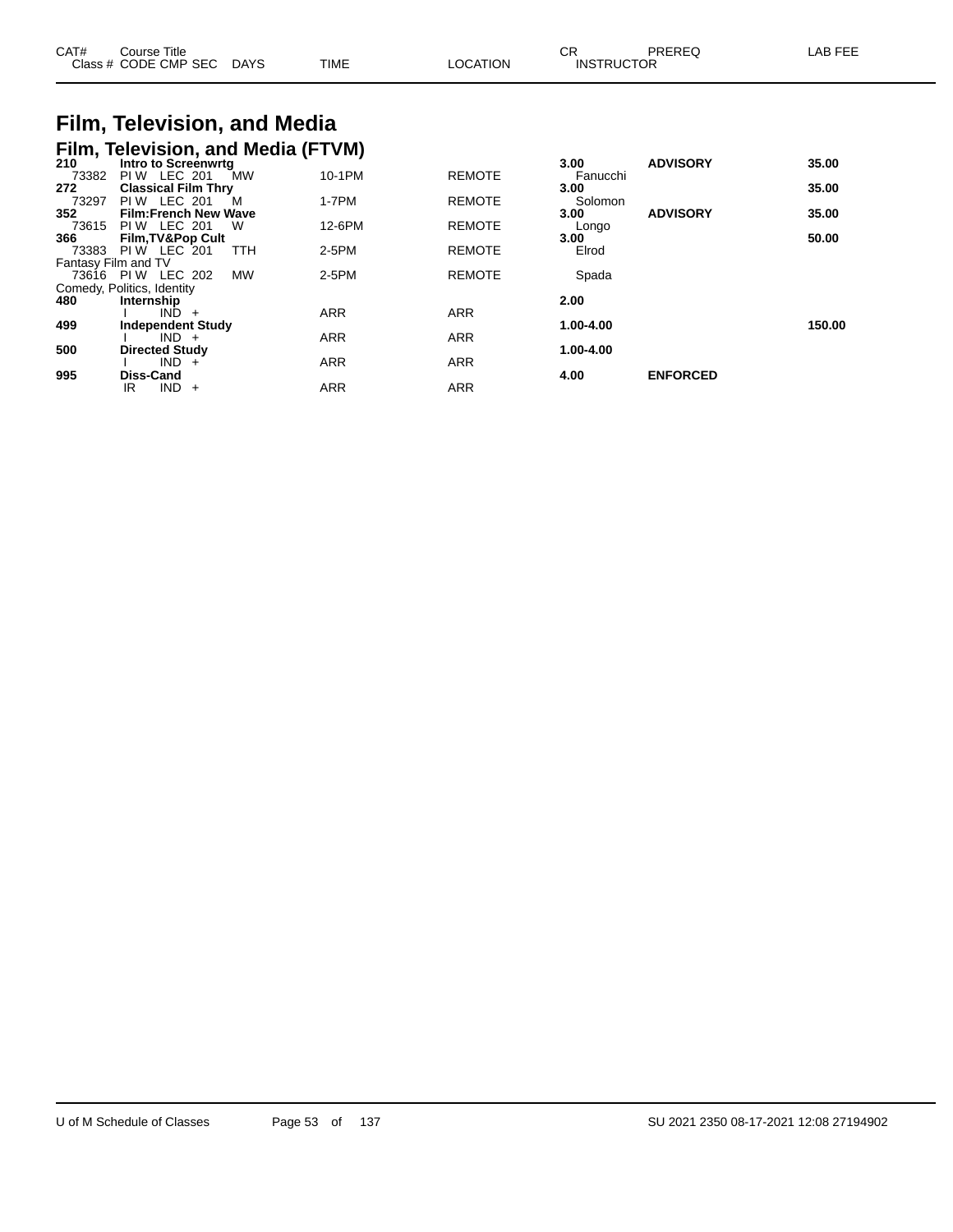### **Germanic Languages & Lit Dept**

| Dutch (<br>339                | <b>DUTCH)</b>           | $IND +$        | <b>Independent Study</b> |              | <b>ARR</b>                                                                                                       | <b>ARR</b>    | $2.00 - 4.00$     |                 |
|-------------------------------|-------------------------|----------------|--------------------------|--------------|------------------------------------------------------------------------------------------------------------------|---------------|-------------------|-----------------|
| <b>German (GERMAN)</b>        |                         |                |                          |              |                                                                                                                  |               |                   |                 |
| 230                           | Intens 2nd Yr Ger       |                |                          |              |                                                                                                                  |               | 8.00              | <b>ADVISORY</b> |
| 70264                         | PI W                    | <b>REC 201</b> |                          | <b>MTWTH</b> | 10-12PM                                                                                                          | <b>REMOTE</b> | Gell, Grzeskowiak |                 |
| 230                           | Intens 2nd Yr Ger       |                |                          |              |                                                                                                                  |               | 8.00              | <b>ADVISORY</b> |
|                               | P W REC 201             |                |                          | <b>MTWTH</b> | $1-3PM$                                                                                                          | <b>REMOTE</b> |                   |                 |
|                               |                         |                |                          |              | Course instruction is remote and synchronous. Enrolled students are expected to be available remotely during all |               |                   |                 |
| scheduled class times.<br>232 | Second-Year             |                |                          |              |                                                                                                                  |               | 4.00              | <b>ADVISORY</b> |
|                               | 71830 PIW REC 201       |                |                          | <b>TWTHF</b> | 10-12PM                                                                                                          | <b>REMOTE</b> | Okkema, Hennessy  |                 |
| Intro to German Film          |                         |                |                          |              |                                                                                                                  |               |                   |                 |
|                               |                         |                |                          |              | Course instruction is remote and synchronous. Enrolled students are expected to be available remotely during all |               |                   |                 |
| scheduled class times.        |                         |                |                          |              |                                                                                                                  |               |                   |                 |
| 329                           |                         |                | <b>Independent Study</b> |              |                                                                                                                  |               | 1.00-4.00         |                 |
|                               |                         | $IND +$        |                          |              | <b>ARR</b>                                                                                                       | <b>ARR</b>    |                   |                 |
| 902                           | <b>Directed Reading</b> |                |                          |              |                                                                                                                  |               | 1.00-8.00         | <b>ADVISORY</b> |
|                               |                         | $IND +$        |                          |              | <b>ARR</b>                                                                                                       | <b>ARR</b>    |                   |                 |
| 990                           | <b>Diss-Precand</b>     |                |                          |              |                                                                                                                  |               | 1.00-8.00         | <b>ADVISORY</b> |
|                               |                         | $IND +$        |                          |              | ARR                                                                                                              | ARR           |                   |                 |
| 995                           | Diss-Cand<br>IR         | <b>IND</b>     | $+$                      |              | ARR                                                                                                              | ARR           | 4.00              | <b>ENFORCED</b> |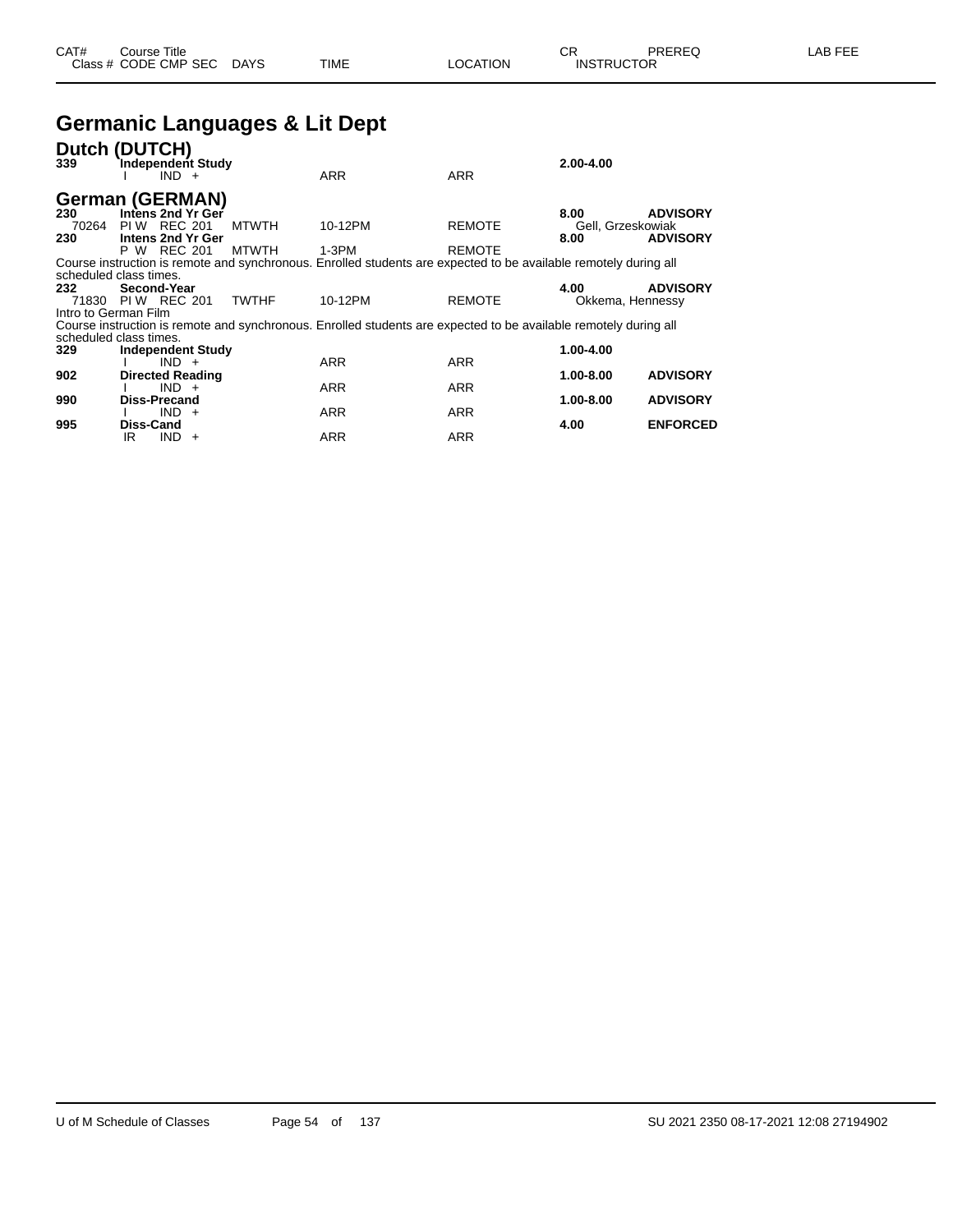| CAT#         | Course Title<br>Class # CODE CMP SEC                                               | DAYS       | <b>TIME</b> | LOCATION      | CR<br><b>INSTRUCTOR</b>       | PREREQ          | LAB FEE |
|--------------|------------------------------------------------------------------------------------|------------|-------------|---------------|-------------------------------|-----------------|---------|
|              | <b>History Department</b>                                                          |            |             |               |                               |                 |         |
| 272<br>73698 | <b>History (HISTORY)</b><br>20C Af Am Social Mov<br><b>P W LEC 201</b>             | <b>TTH</b> | 2-5PM       | <b>REMOTE</b> | 3.00<br>Thompson              |                 |         |
| 329<br>73027 | <b>SS History Topics</b><br>P W LEC 202<br>Space&Identity in Lat Am Hist           | MW         | $1-4PM$     | <b>REMOTE</b> | 3.00<br><b>Fonseca Santos</b> |                 |         |
| 395          | Class will meet in Weiser 447.<br><b>Reading Course</b><br>$\overline{IND}$ +<br>D |            | <b>ARR</b>  | ARR           | 1.00-4.00                     | <b>ADVISORY</b> |         |
| 700          | <b>Independent Res Sem</b><br>$IND +$<br>IR                                        |            | ARR         | ARR           | 1.00-3.00                     | <b>ADVISORY</b> |         |
| 801<br>900   | <b>Reading Course</b><br>$IND +$<br><b>Prep for Prelims</b>                        |            | ARR         | ARR           | 1.00-3.00<br>1.00-6.00        | <b>ADVISORY</b> |         |
| 990          | $IND +$<br>IR<br><b>Diss-Precand</b>                                               |            | <b>ARR</b>  | ARR           | 1.00-8.00                     | <b>ADVISORY</b> |         |
| 995          | $IND +$<br>IR.<br>Diss-Cand<br>$IND +$<br>IR.                                      |            | ARR<br>ARR  | ARR<br>ARR    | 4.00                          | <b>ENFORCED</b> |         |
|              |                                                                                    |            |             |               |                               |                 |         |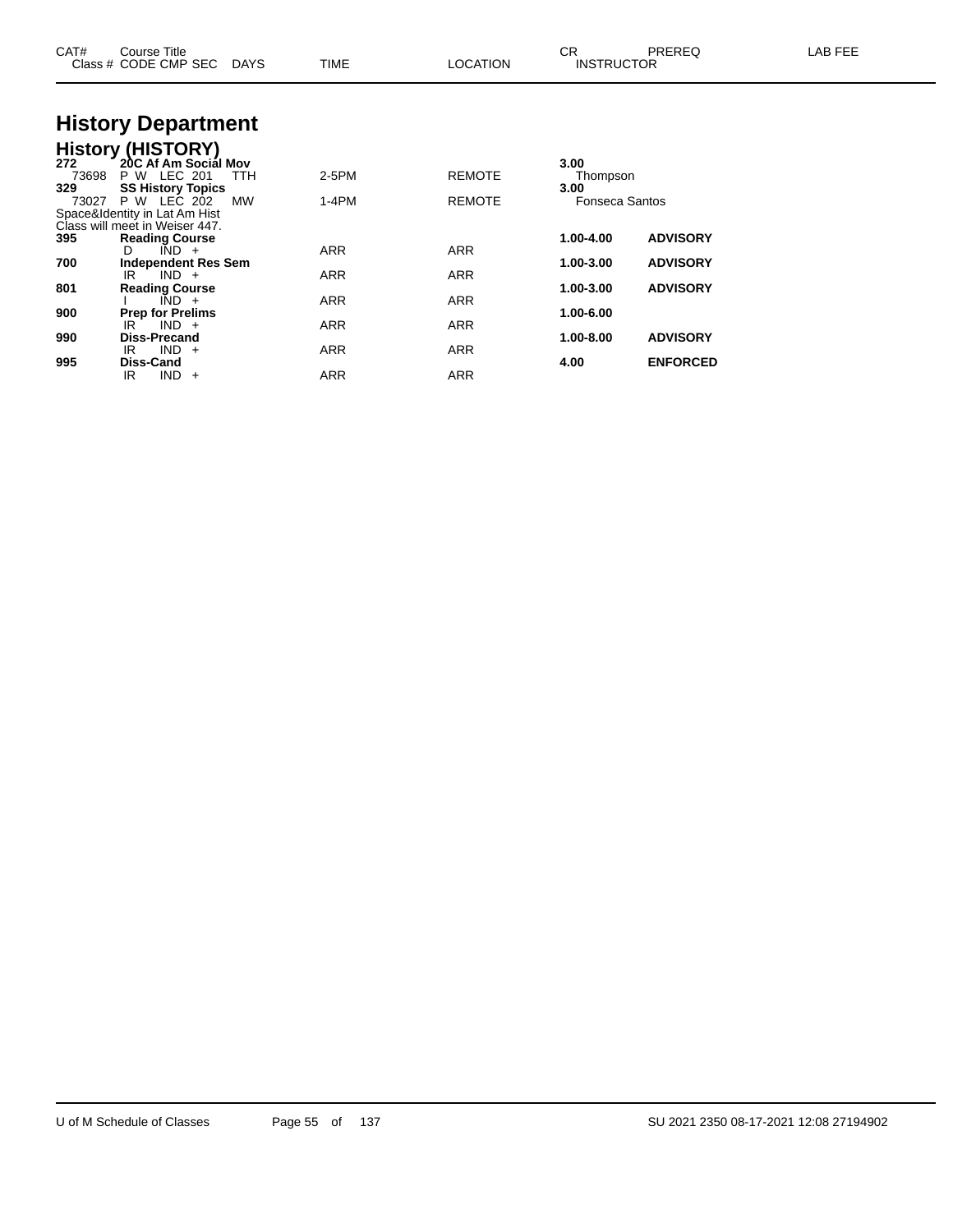| CAT#         | Course Title<br>Class # CODE CMP SEC DAYS                                                         | <b>TIME</b>       | <b>LOCATION</b>          | CR.<br><b>INSTRUCTOR</b> | PREREQ          | LAB FEE |
|--------------|---------------------------------------------------------------------------------------------------|-------------------|--------------------------|--------------------------|-----------------|---------|
|              | <b>History Of Art Department</b>                                                                  |                   |                          |                          |                 |         |
|              | <b>History of Art (HISTART)</b><br>299 Experiential Study<br><b>Experiential Study</b><br>$IND +$ | ARR               | ARR                      | 1.00-3.00                |                 |         |
| 394<br>73386 | <b>Special Topics HU</b><br>P W LEC 201<br><b>TTH</b><br>LivingSculpt:MiraculousStatues           | $1-4PM$           | <b>ARR</b>               | 3.00<br>Koel             |                 |         |
| 399<br>600   | <b>Independent Study</b><br>$IND +$<br>SI                                                         | ARR               | ARR                      | 1.00-3.00<br>1.00-3.00   | <b>ADVISORY</b> |         |
| 700          | <b>Independent Study</b><br>$IND +$<br>IR<br><b>Independent Res</b>                               | ARR               | ARR                      | 1.00-3.00                | <b>ADVISORY</b> |         |
| 990          | $IND +$<br>IR<br><b>Diss-Precand</b><br>$IND +$<br>IR                                             | ARR<br>ARR        | ARR<br><b>ARR</b>        | 1.00-8.00                | <b>ADVISORY</b> |         |
| 995          | Diss-Cand<br>$IND +$<br>R                                                                         | ARR               | <b>ARR</b>               | 4.00                     | <b>ENFORCED</b> |         |
| 409          | <b>Museums (MUSEUMS)</b><br><b>Museum Std Pract</b>                                               |                   |                          | 3.00                     | <b>ENFORCED</b> |         |
| 499          | $IND +$<br>IR<br><b>Ind Study Museums</b><br>$IND +$<br>D                                         | ARR<br><b>ARR</b> | <b>ARR</b><br><b>ARR</b> | 1.00-4.00                | <b>ADVISORY</b> |         |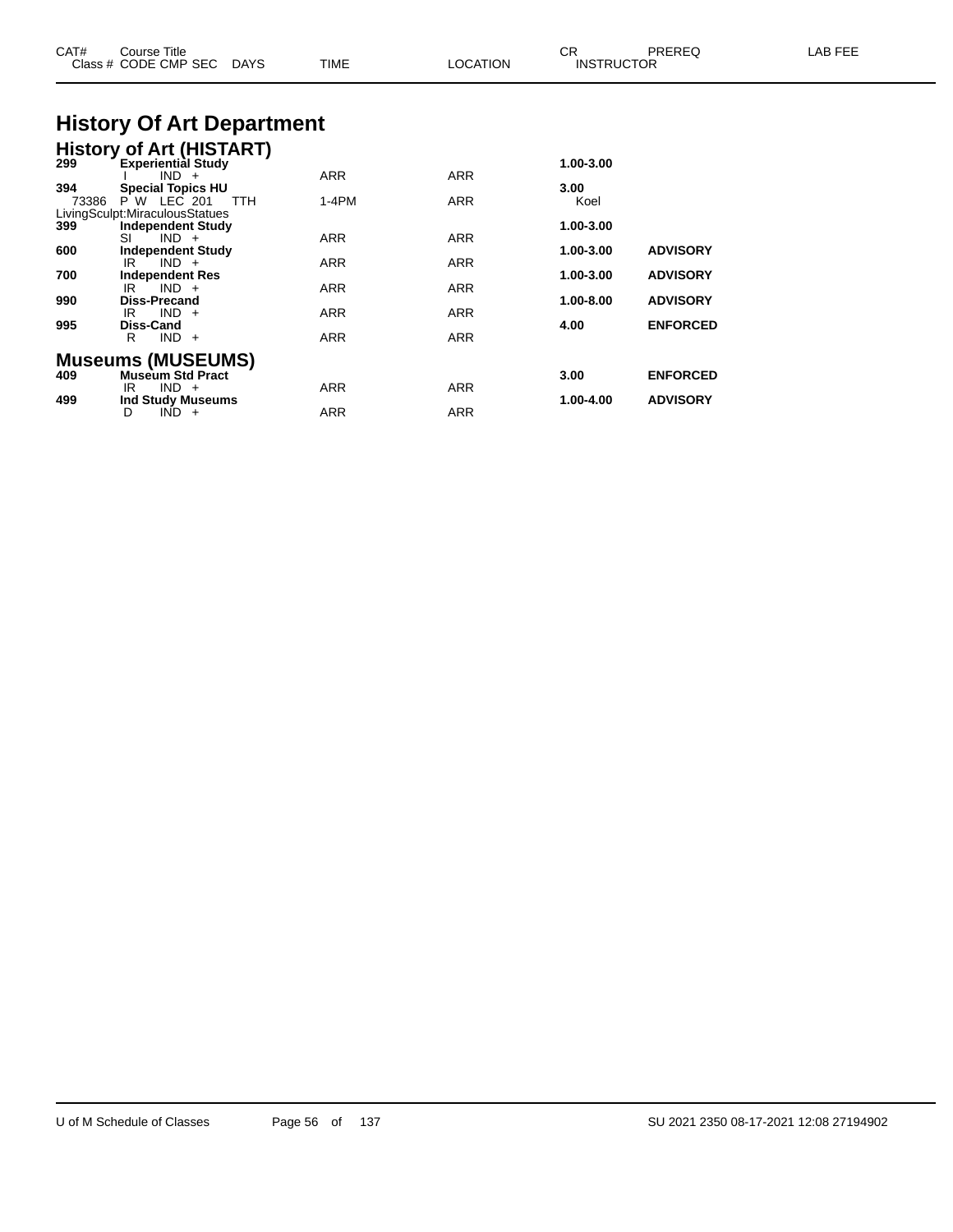#### **Honors Program College Honors (HONORS)**

| ooligge Honora (Honoro)<br>240 |                |         | <b>Hon Core Writing SS</b> |                                                    |                                                                                                                 |               | 4.00          |                 |
|--------------------------------|----------------|---------|----------------------------|----------------------------------------------------|-----------------------------------------------------------------------------------------------------------------|---------------|---------------|-----------------|
| 73393                          | - A            | LEC 201 |                            |                                                    | <b>ARR</b>                                                                                                      | <b>REMOTE</b> | LaVaque-Manty |                 |
| Wellness                       |                |         |                            |                                                    |                                                                                                                 |               |               |                 |
|                                |                |         |                            |                                                    | Students are auto-enrolled in lecture 201 when they elect one of discussions 202-204. PLEASE DO NOT CONTACT     |               |               |                 |
|                                |                |         |                            |                                                    | INSTRUCTOR ABOUT PERMISSION TO ADD. Adding your name to the waitlist is the best approach if section is closed. |               |               |                 |
|                                |                |         |                            | Direct questions to honors.registration@umich.edu. |                                                                                                                 |               |               |                 |
|                                |                |         | 73628 PRW DIS 202 T        |                                                    | 2-4PM                                                                                                           | <b>REMOTE</b> | Dawson-Andoh  |                 |
| Wellness                       |                |         |                            |                                                    |                                                                                                                 |               |               |                 |
|                                |                |         |                            |                                                    | Students are auto-enrolled in lecture 201 when they elect one of discussions 202-204. PLEASE DO NOT CONTACT     |               |               |                 |
|                                |                |         |                            |                                                    | INSTRUCTOR ABOUT PERMISSION TO ADD. Adding your name to the waitlist is the best approach if section is closed. |               |               |                 |
|                                |                |         |                            | Direct questions to honors.registration@umich.edu. |                                                                                                                 |               |               |                 |
|                                |                |         | 73629 P RW DIS 203 TH      |                                                    | 10-12PM                                                                                                         | <b>REMOTE</b> | Elkahlah      |                 |
| Wellness                       |                |         |                            |                                                    |                                                                                                                 |               |               |                 |
|                                |                |         |                            |                                                    | Students are auto-enrolled in lecture 201 when they elect one of discussions 202-204. PLEASE DO NOT CONTACT     |               |               |                 |
|                                |                |         |                            |                                                    | INSTRUCTOR ABOUT PERMISSION TO ADD. Adding your name to the waitlist is the best approach if section is closed. |               |               |                 |
|                                |                |         |                            | Direct questions to honors.registration@umich.edu. |                                                                                                                 |               |               |                 |
| 73790 P RW DIS 204<br>Wellness |                |         | <b>W</b>                   |                                                    | 12-2PM                                                                                                          | <b>REMOTE</b> | <b>Bond</b>   |                 |
|                                |                |         |                            |                                                    | Students are auto-enrolled in lecture 201 when they elect one of discussions 202-204. PLEASE DO NOT CONTACT     |               |               |                 |
|                                |                |         |                            |                                                    | INSTRUCTOR ABOUT PERMISSION TO ADD. Adding your name to the waitlist is the best approach if section is closed. |               |               |                 |
|                                |                |         |                            | Direct questions to honors.registration@umich.edu. |                                                                                                                 |               |               |                 |
| 290                            |                |         | <b>Hnrs Intro Research</b> |                                                    |                                                                                                                 |               | 1.00-4.00     | <b>ADVISORY</b> |
|                                | IR             | $IND +$ |                            |                                                    | <b>ARR</b>                                                                                                      | <b>ARR</b>    |               |                 |
| 291                            |                |         | <b>Hnrs Intro Research</b> |                                                    |                                                                                                                 |               | $1.00 - 4.00$ | <b>ADVISORY</b> |
|                                | IR             | $IND +$ |                            |                                                    | <b>ARR</b>                                                                                                      | <b>ARR</b>    |               |                 |
| 292                            | Intro Research |         |                            |                                                    |                                                                                                                 |               | 1.00-4.00     | <b>ADVISORY</b> |
|                                | IR.            | $IND +$ |                            |                                                    | <b>ARR</b>                                                                                                      | <b>ARR</b>    |               |                 |
| 390                            |                |         | Jr Honors Research         |                                                    |                                                                                                                 |               | $1.00 - 4.00$ | <b>ADVISORY</b> |
|                                | IR             | $IND +$ |                            |                                                    | <b>ARR</b>                                                                                                      | <b>ARR</b>    |               |                 |
| 490                            |                |         | <b>Sr Honors Research</b>  |                                                    |                                                                                                                 |               | $1.00 - 4.00$ | <b>ADVISORY</b> |
|                                | IR.            | $IND +$ |                            |                                                    | ARR                                                                                                             | <b>ARR</b>    |               |                 |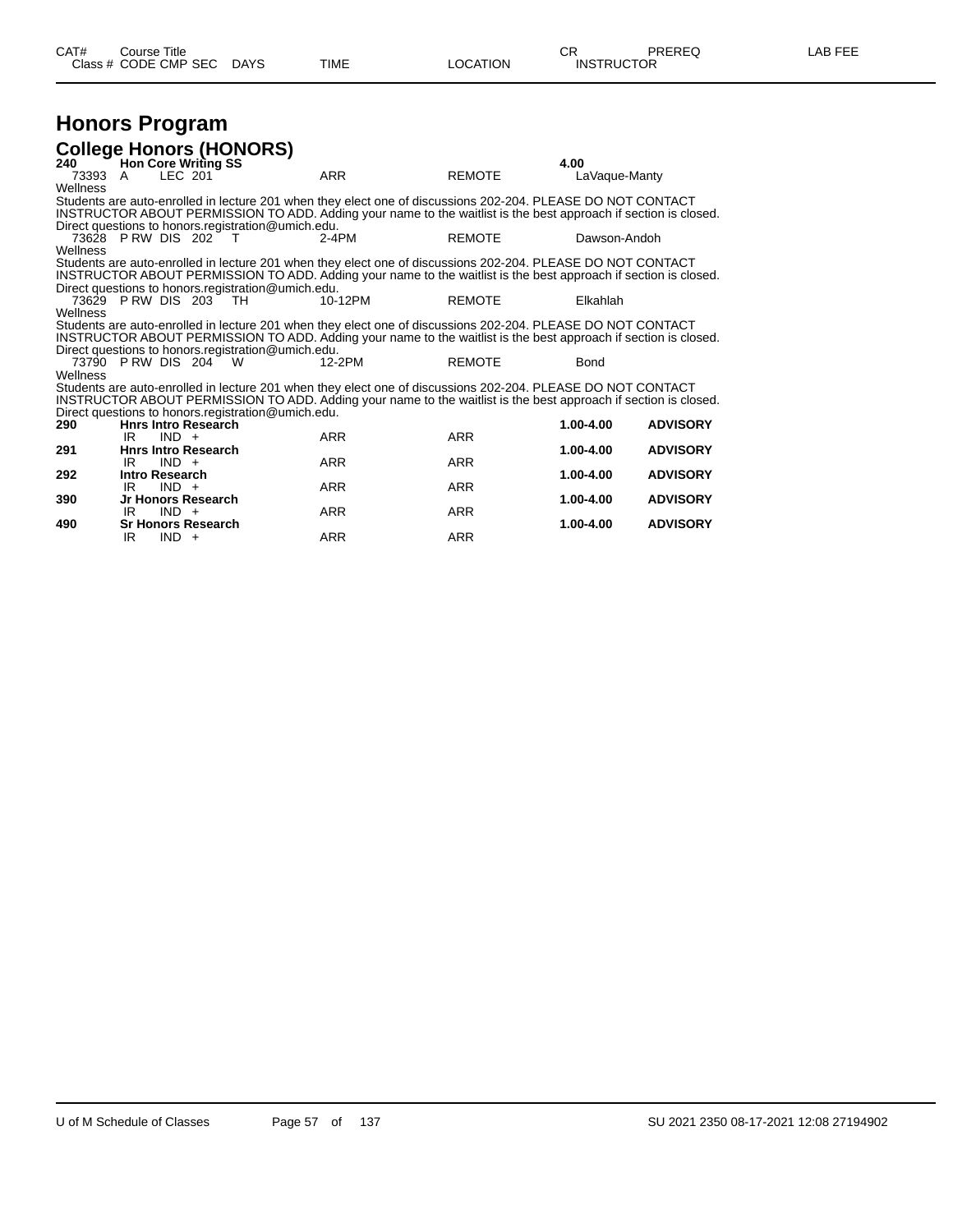| CAT# | Course Title<br>Class # CODE CMP SEC | <b>DAYS</b> | <b>TIME</b> | LOCATION | $\sim$ r<br>◡<br><b>INSTRUCTOR</b> | PREREQ | <b>AB FEF</b> |
|------|--------------------------------------|-------------|-------------|----------|------------------------------------|--------|---------------|
|      |                                      |             |             |          |                                    |        |               |

## **Judaic Studies Program**

|     | <b>Judaic Studies (JUDAIC)</b> |            |            |           |                 |
|-----|--------------------------------|------------|------------|-----------|-----------------|
| 495 | <b>Independent Studies</b>     |            |            | 1.00-3.00 |                 |
|     | $IND +$                        | <b>ARR</b> | <b>ARR</b> |           |                 |
| 496 | <b>Independent Studies</b>     |            |            | 1.00-3.00 |                 |
|     | $IND +$                        | <b>ARR</b> | <b>ARR</b> |           |                 |
| 497 | <b>Senior Thesis</b>           |            |            | 3.00      |                 |
|     | $IND +$                        | <b>ARR</b> | <b>ARR</b> |           |                 |
| 498 | <b>Senior Thesis</b>           |            |            | 3.00      |                 |
|     | $IND +$                        | <b>ARR</b> | <b>ARR</b> |           |                 |
| 500 | Ind Study Judaic               |            |            | 1.00-3.00 | <b>ADVISORY</b> |
|     | IND                            | ARR        | <b>ARR</b> |           |                 |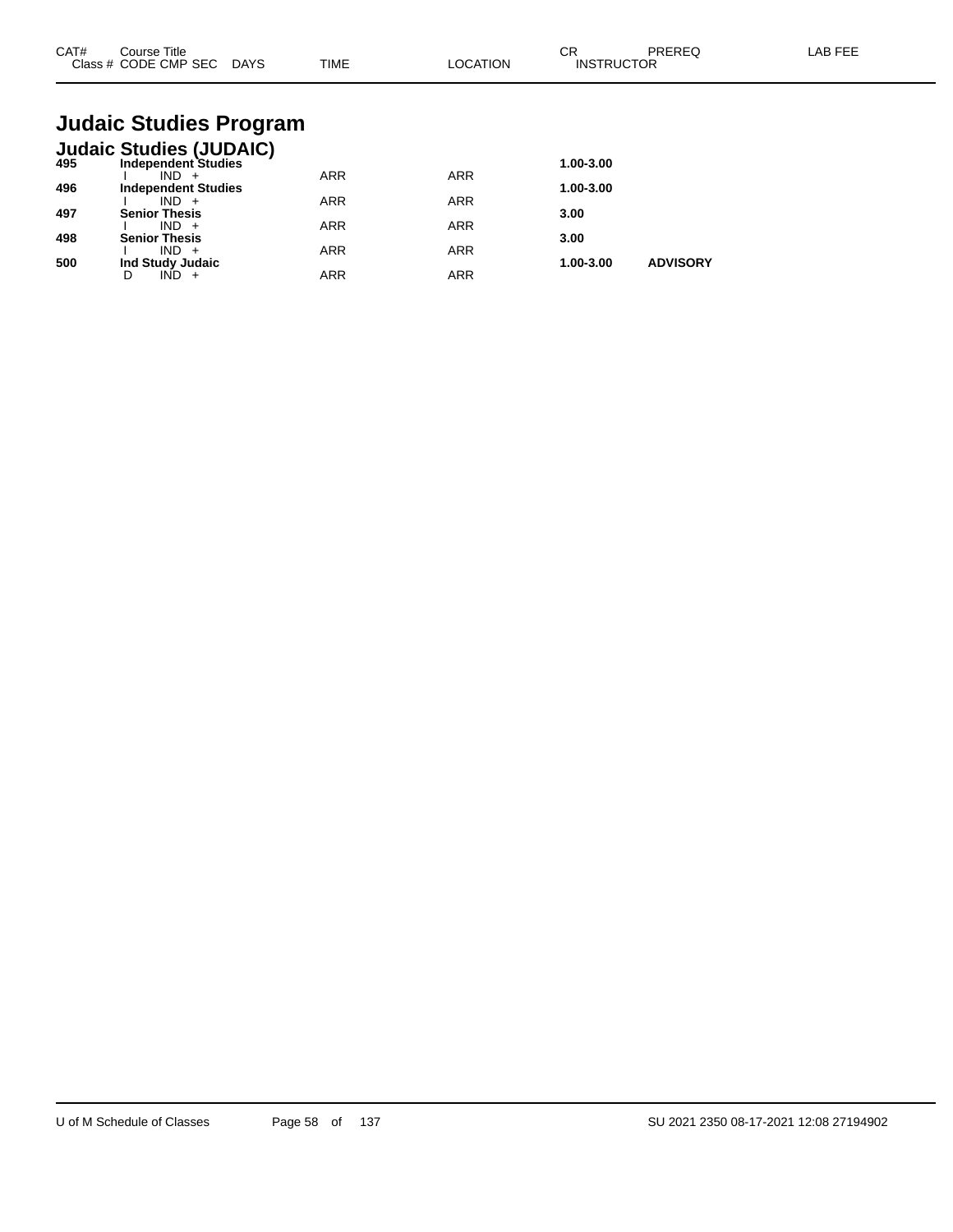| CAT#<br><b>Class</b> | Course Title<br>CODE CMP<br><b>SEC</b> | <b>DAYS</b> | <b>TIME</b> | LOCATION | СR<br>TRUCTOR<br>INS | <b>DDEDEC</b><br>REG | EEE<br>_AP |
|----------------------|----------------------------------------|-------------|-------------|----------|----------------------|----------------------|------------|
|                      |                                        |             |             |          |                      |                      |            |

| <b>Geography (GEOG)</b><br>145 Int to Inthi Studies |      |
|-----------------------------------------------------|------|
|                                                     | 3.00 |

73106 P W LEC 201 MTWTH 1130-1PM REMOTE Marcum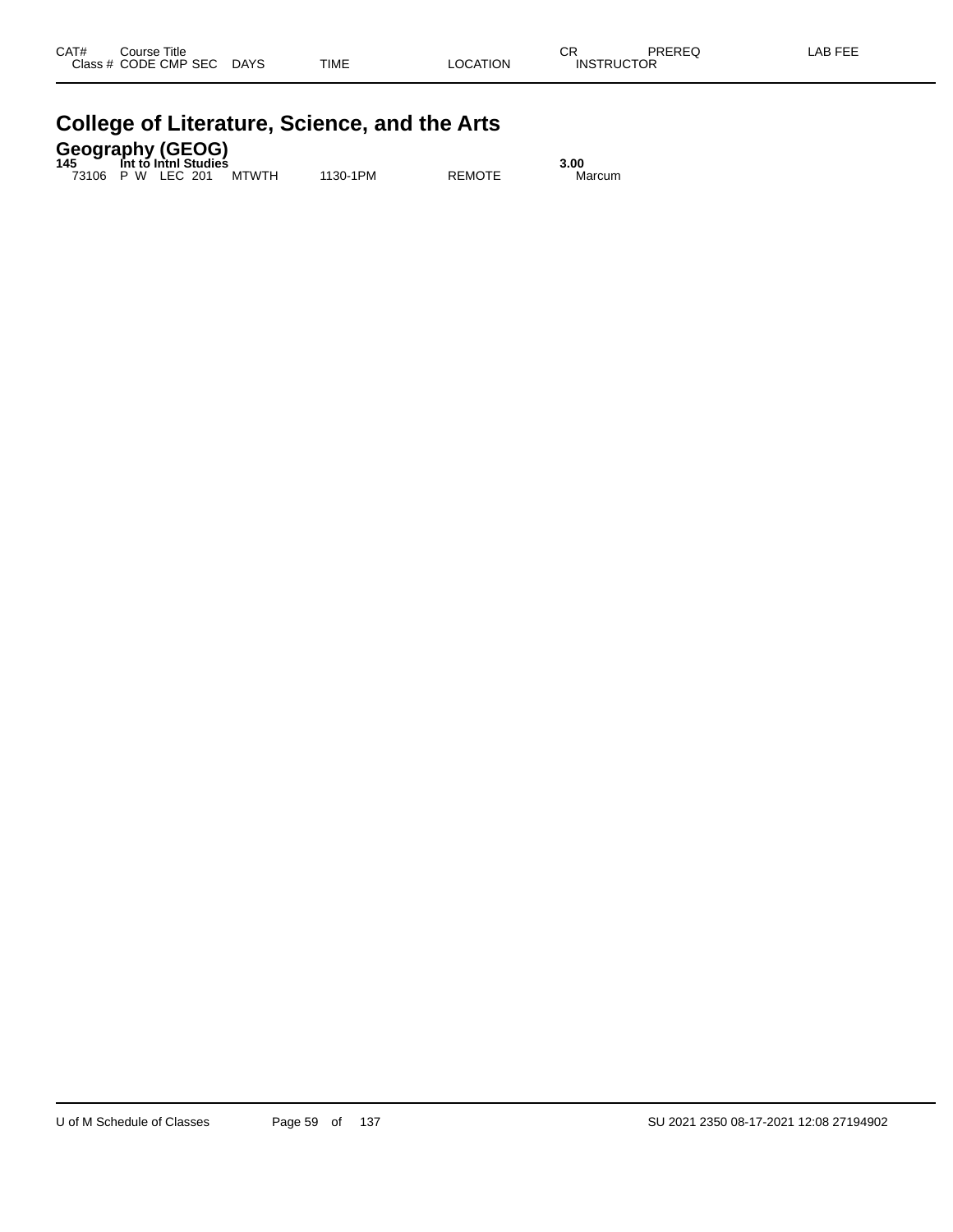| CAT# | Course Title              |      |          | ~~                | PREREQ | LAB FEE |
|------|---------------------------|------|----------|-------------------|--------|---------|
|      | Class # CODE CMP SEC DAYS | TIME | LOCATION | <b>INSTRUCTOR</b> |        |         |

# **LSA Digital Studies**

|             | Digital Studies (DIGITAL)<br>258 HU Digital Std Thems |     |         |               |          |
|-------------|-------------------------------------------------------|-----|---------|---------------|----------|
|             |                                                       |     |         |               | 3.00     |
|             | 73685 P W LEC 201                                     | MW  | $1-4PM$ | <b>REMOTE</b> | Salman   |
|             | Labor/Race/Gender/Technology                          |     |         |               |          |
| 458         | <b>Seminar in DS</b>                                  |     |         |               | 3.00     |
|             | 73788 P W SEM 201                                     | TTH | $1-4PM$ | <b>REMOTE</b> | Sullivan |
|             | Sociology of the Digital Age                          |     |         |               |          |
| synchronous |                                                       |     |         |               |          |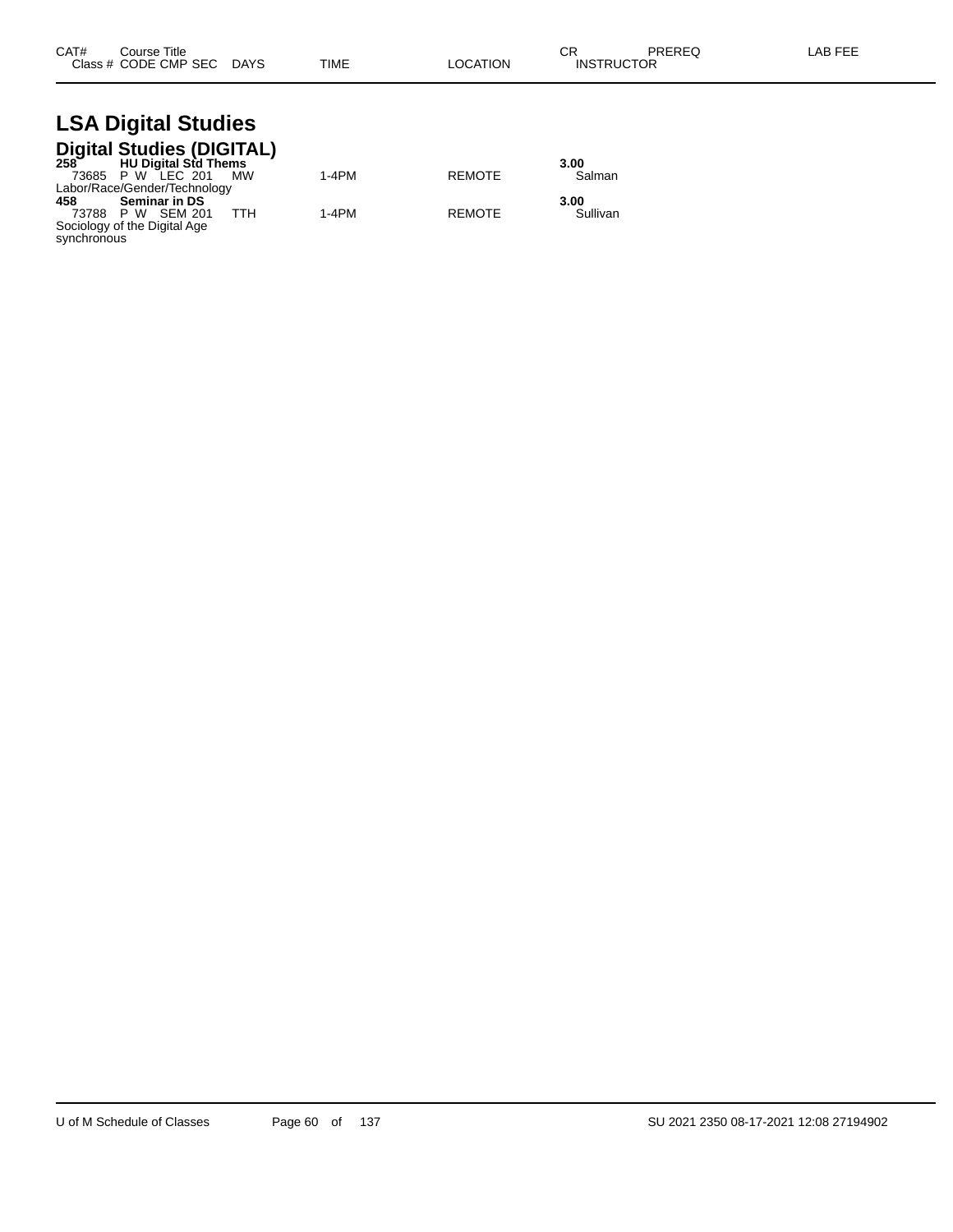## **LSA First Year Seminars**

| <b>Applied Liberal Arts (ALA)</b><br>225 Undergrad Internship |      |         |                      |                                                                                                           |               |           |  |  |  |  |
|---------------------------------------------------------------|------|---------|----------------------|-----------------------------------------------------------------------------------------------------------|---------------|-----------|--|--|--|--|
|                                                               |      |         |                      |                                                                                                           |               | 1.00      |  |  |  |  |
| 73171                                                         | - PD | LEC 201 |                      | ARR                                                                                                       | <b>REMOTE</b> | Barron    |  |  |  |  |
| 306                                                           |      |         | Interdisc LGBTQ HIth |                                                                                                           |               | 3.00      |  |  |  |  |
| 73392 P W LEC 201                                             |      |         | MW                   | 4-7PM                                                                                                     | REMOTE        | Eickmever |  |  |  |  |
|                                                               |      |         |                      | While there is a meeting time for this course in the course quide most work will be completed by students |               |           |  |  |  |  |

While there is a meeting time for this course in the course guide, most work will be completed by students asynchronously (i.e., you make your own schedule) to accommodate for different time zones, family responsibilities, and/or other circumstances. Any synchronous meetings will be announced during the first day of class so you can plan accordingly. Please feel free to email the instructor for more information.

#### **University Courses (UC)**

| 280      | Undergrad Research |     |     | 3.00 | <b>ADVISORY</b> |
|----------|--------------------|-----|-----|------|-----------------|
| 70412 PI | <b>REC 201</b>     | ARR | ARR |      |                 |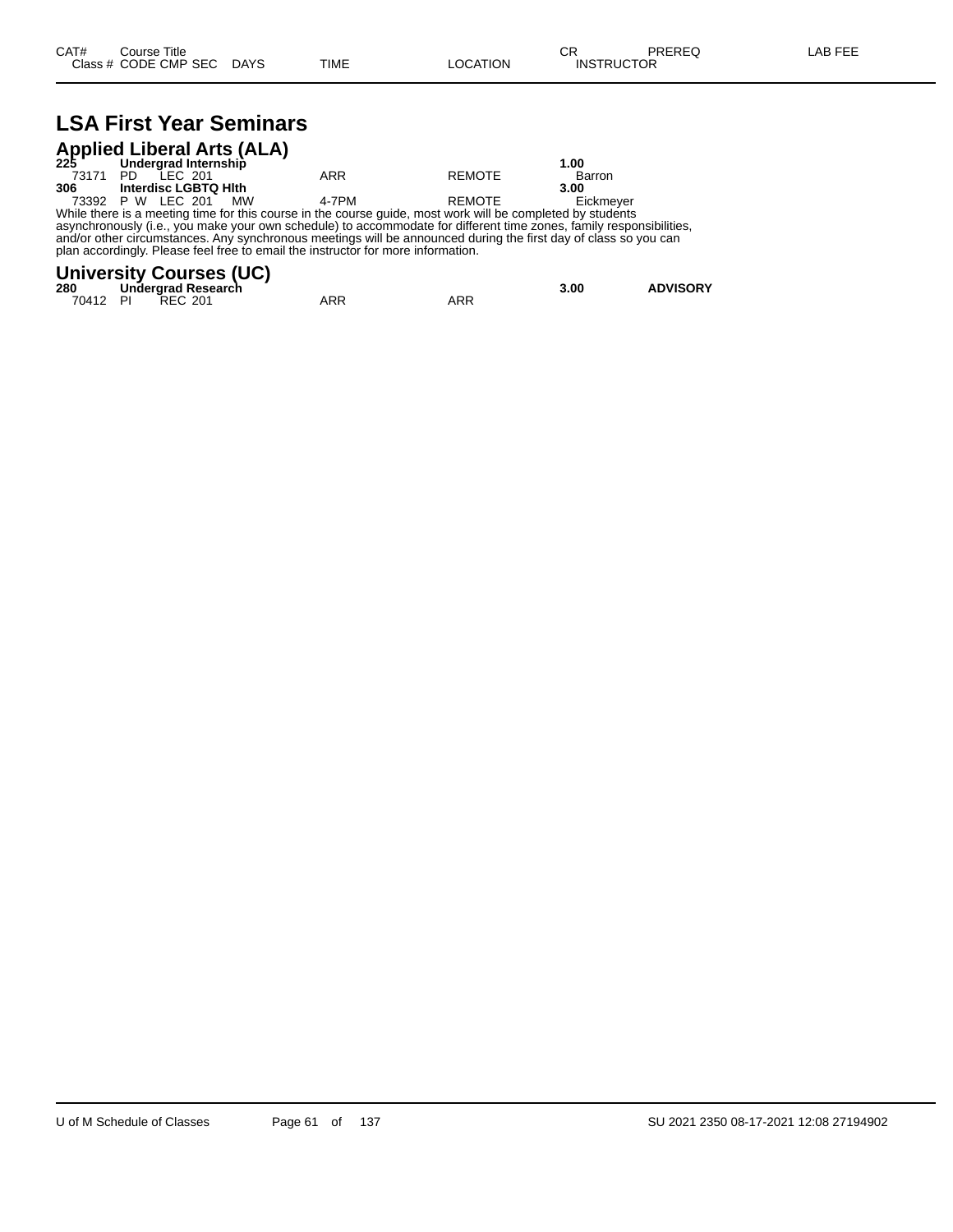| CAT# | Course Title<br>Class # CODE CMP SEC | <b>DAYS</b> | <b>TIME</b> | LOCATION | СR<br><b>INSTRUCTOR</b> | PREREQ | LAB FEE |
|------|--------------------------------------|-------------|-------------|----------|-------------------------|--------|---------|
|      |                                      |             |             |          |                         |        |         |

## **LSA II: Chinese Studies**

|     | <b>Chinese Studies (CCS)</b> |     |     |               |                 |
|-----|------------------------------|-----|-----|---------------|-----------------|
| 591 | Ind St Chinese St            |     |     | $1.00 - 3.00$ | <b>ADVISORY</b> |
|     | $IND +$                      | ARR | ARR |               |                 |
| 799 | <b>MA Fin Proj Chin Std</b>  |     |     | $1.00 - 3.00$ | <b>ADVISORY</b> |
|     | $IND +$                      | ARR | ARR |               |                 |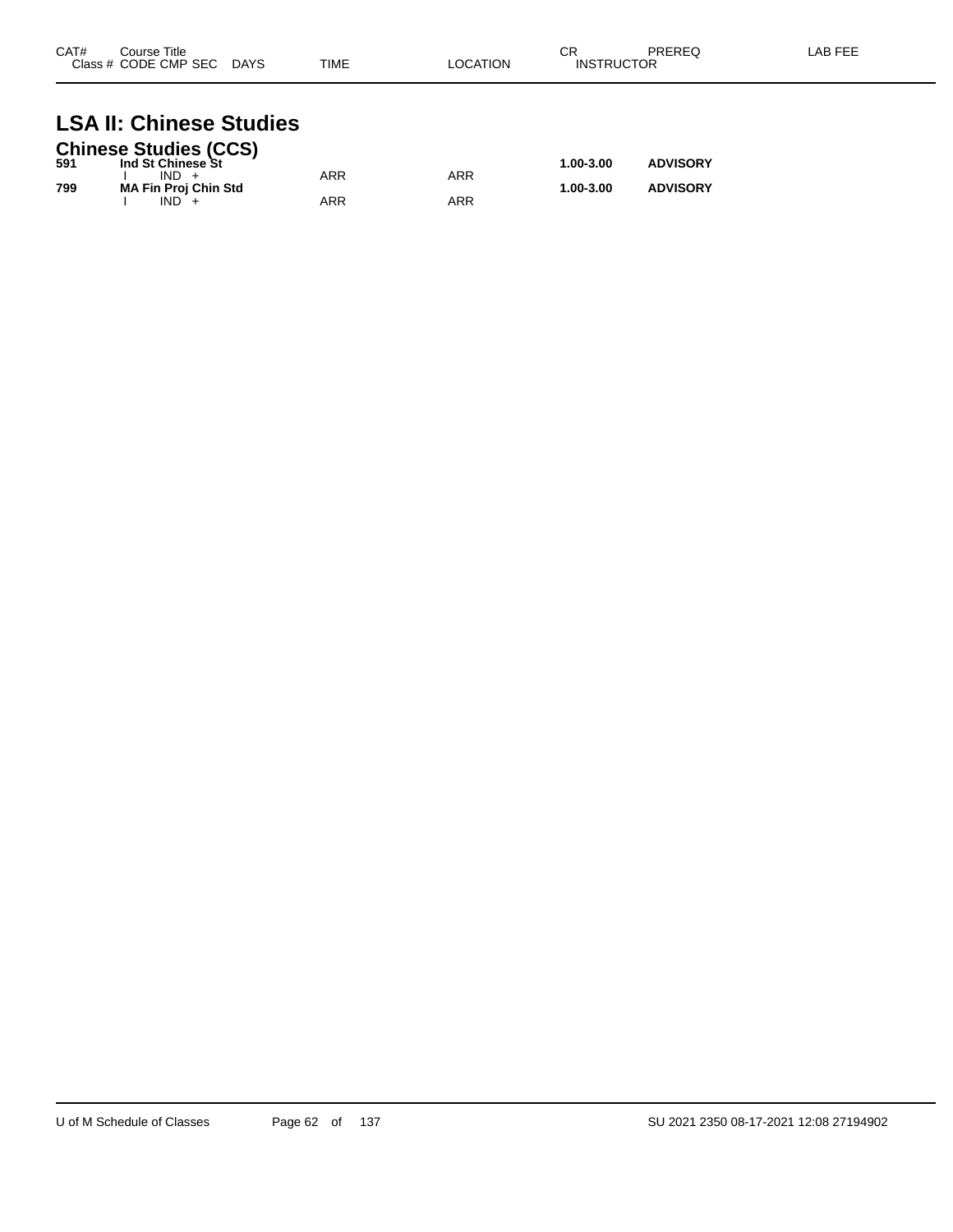| CAT#<br>Course Title      |             | ⌒冖<br>◡г |                   | PREREQ | LAB FEE |
|---------------------------|-------------|----------|-------------------|--------|---------|
| Class # CODE CMP SEC DAYS | <b>TIME</b> | LOCATION | <b>INSTRUCTOR</b> |        |         |

### **LSA II: Japanese Studies**

|     | <b>Japanese Studies (CJS)</b><br>591 Japan Indep Study |            |            |           |                 |
|-----|--------------------------------------------------------|------------|------------|-----------|-----------------|
|     |                                                        |            |            | 1.00-4.00 | <b>ADVISORY</b> |
|     | $IND +$                                                | <b>ARR</b> | ARR        |           |                 |
| 592 | Ind Std Adv Jpn Lang                                   |            |            | 1.00-3.00 | <b>ADVISORY</b> |
|     | $IND +$                                                | <b>ARR</b> | <b>ARR</b> |           |                 |
| 799 | <b>MA Essay Japan Std</b>                              |            |            | 1.00-6.00 | <b>ADVISORY</b> |
|     | IND.                                                   | <b>ARR</b> | ARR        |           |                 |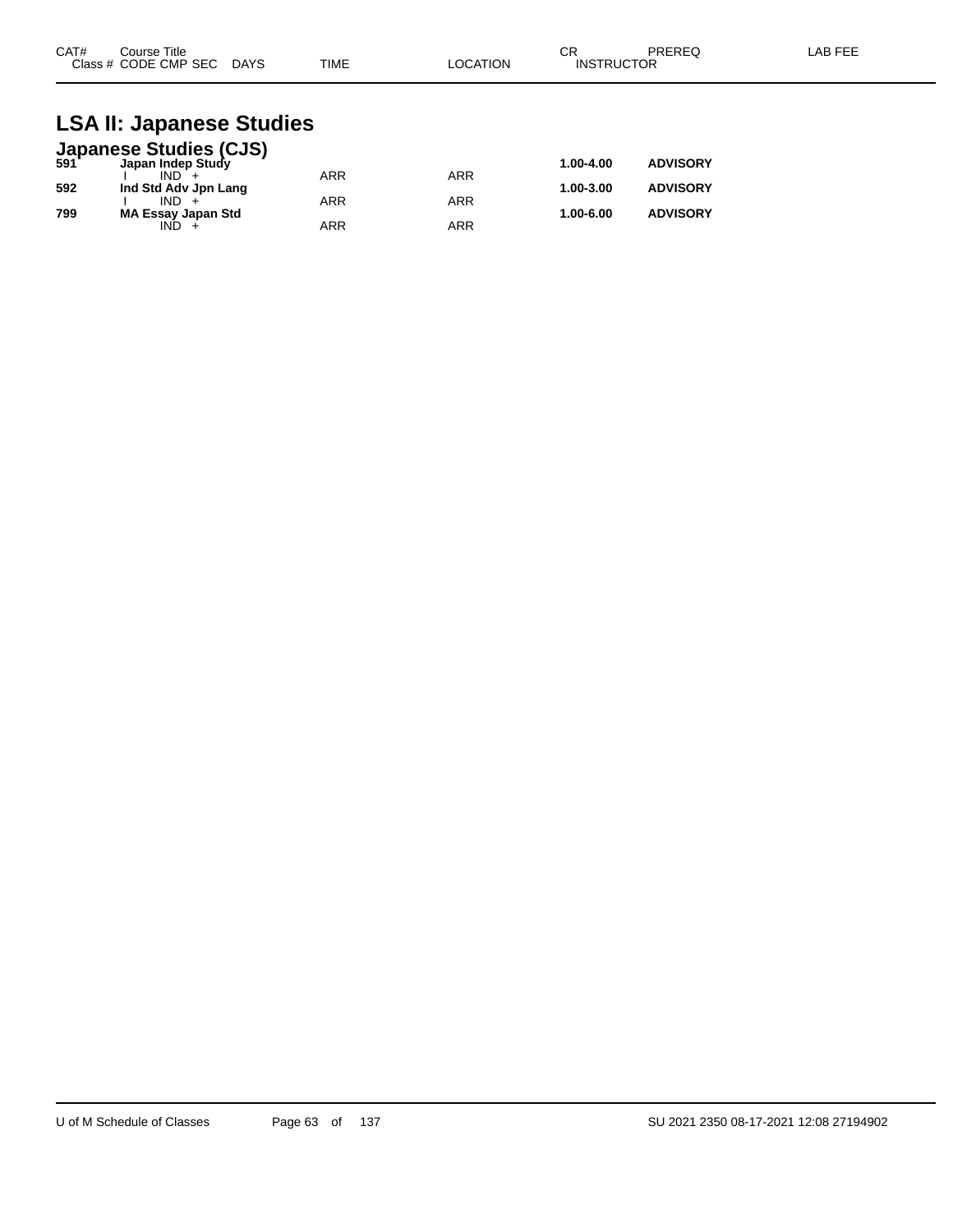|  | CAT# | ourse Titleٽ<br>Class # CODE CMP SEC DAYS |  | TIME | LOCATION | ∩⊓<br>- UN<br><b>INSTRUCTOR</b> | PREREQ | -AB FEE |
|--|------|-------------------------------------------|--|------|----------|---------------------------------|--------|---------|
|--|------|-------------------------------------------|--|------|----------|---------------------------------|--------|---------|

## **LSA II: Latin American and Caribbean Studies**

**Latin American And Caribbean Studies (LACS)**

| 321      | <b>SS LACS Topics</b>              |                                                    |                                                                                        |               | 3.00                  |                                                                                                               |
|----------|------------------------------------|----------------------------------------------------|----------------------------------------------------------------------------------------|---------------|-----------------------|---------------------------------------------------------------------------------------------------------------|
|          | 73060 P W LEC 201                  | TTH                                                | 11-2PM                                                                                 | REMOTE        | Tsai                  |                                                                                                               |
|          | Archaeology of Mexico and Peru     |                                                    |                                                                                        |               |                       |                                                                                                               |
|          | This class will be offered online. |                                                    |                                                                                        |               |                       |                                                                                                               |
|          | 73000 P W LEC 202                  | MW                                                 | 1-4PM                                                                                  | REMOTE        | <b>Fonseca Santos</b> |                                                                                                               |
|          | Space&Identity in Lat Am Hist      |                                                    |                                                                                        |               |                       |                                                                                                               |
| 471      | Elem Quechua I                     |                                                    |                                                                                        |               | 4.00                  | <b>ADVISORY</b>                                                                                               |
| 70298 PI | REC 201                            |                                                    | ARR                                                                                    | REMOTE        | Langland              |                                                                                                               |
|          |                                    |                                                    |                                                                                        |               |                       | FIELD SCHOOL SEMINAR IN PERU. MEETS JUN 26 - AUG 18. STUDENTS MUST ALSO REGISTER FOR 472. PLEASE CONTACT LACS |
|          | (763-0553) FOR INFORMATION.        |                                                    |                                                                                        |               |                       |                                                                                                               |
| 472      | Elem Quechua II                    |                                                    |                                                                                        |               | 4.00                  | <b>ENFORCED</b>                                                                                               |
|          | 70299 PIR REC 201                  |                                                    | ARR REMOTE Langland                                                                    |               |                       |                                                                                                               |
|          |                                    |                                                    | FIELD SCHOOL SEMINAR IN PERU. PLEASE CONTACT LACS (763-0553) FOR INFORMATION.          |               |                       |                                                                                                               |
| 473      | Interm Quechua I                   |                                                    |                                                                                        |               | 4.00                  | <b>ADVISORY, ENFORCED</b>                                                                                     |
|          | 70300 PIR REC 201                  |                                                    | ARR                                                                                    | <b>REMOTE</b> | Langland              |                                                                                                               |
|          |                                    | FIELD SCHOOL SEMINAR IN PERU. MEETS JUL 1 - AUG 14 |                                                                                        |               |                       |                                                                                                               |
|          |                                    |                                                    | . STUDENTS MUST ALSO REGISTER FOR 474. PLEASE CONTACT LACS (763-0553) FOR INFORMATION. |               |                       |                                                                                                               |
| 474      | Interm Quechua I I                 |                                                    |                                                                                        |               | 4.00                  | <b>ENFORCED</b>                                                                                               |
|          | 70301 PIR REC 201                  |                                                    | ARR                                                                                    | REMOTE        | Langland              |                                                                                                               |
|          |                                    |                                                    | FIELD SCHOOL SEMINAR IN PERU. PLEASE CONTACT LACS (763-0553) FOR INFORMATION.          |               |                       |                                                                                                               |
| 475      | Adv Quechua I                      |                                                    |                                                                                        |               | 4.00                  | <b>ADVISORY, ENFORCED</b>                                                                                     |
|          | 70302 PIR REC 201                  |                                                    | ARR REMOTE                                                                             |               | Langland              |                                                                                                               |
|          |                                    |                                                    |                                                                                        |               |                       | FIELD SCHOOL SEMINAR IN PERU. MEETS JUN 26 - AUG 18. STUDENTS MUST ALSO REGISTER FOR 476. PLEASE CONTACT LACS |
|          | (763-0553) FOR INFORMATION.        |                                                    |                                                                                        |               |                       |                                                                                                               |
| 476      | Adv Quechua II                     |                                                    |                                                                                        | REMOTE        | 4.00                  | <b>ENFORCED</b>                                                                                               |
|          | 70303 PIR REC 201                  |                                                    | ARR                                                                                    |               | Langland              |                                                                                                               |
|          |                                    |                                                    | FIELD SCHOOL SEMINAR IN PERU. PLEASE CONTACT LACS (763-0553) FOR INFORMATION.          |               |                       |                                                                                                               |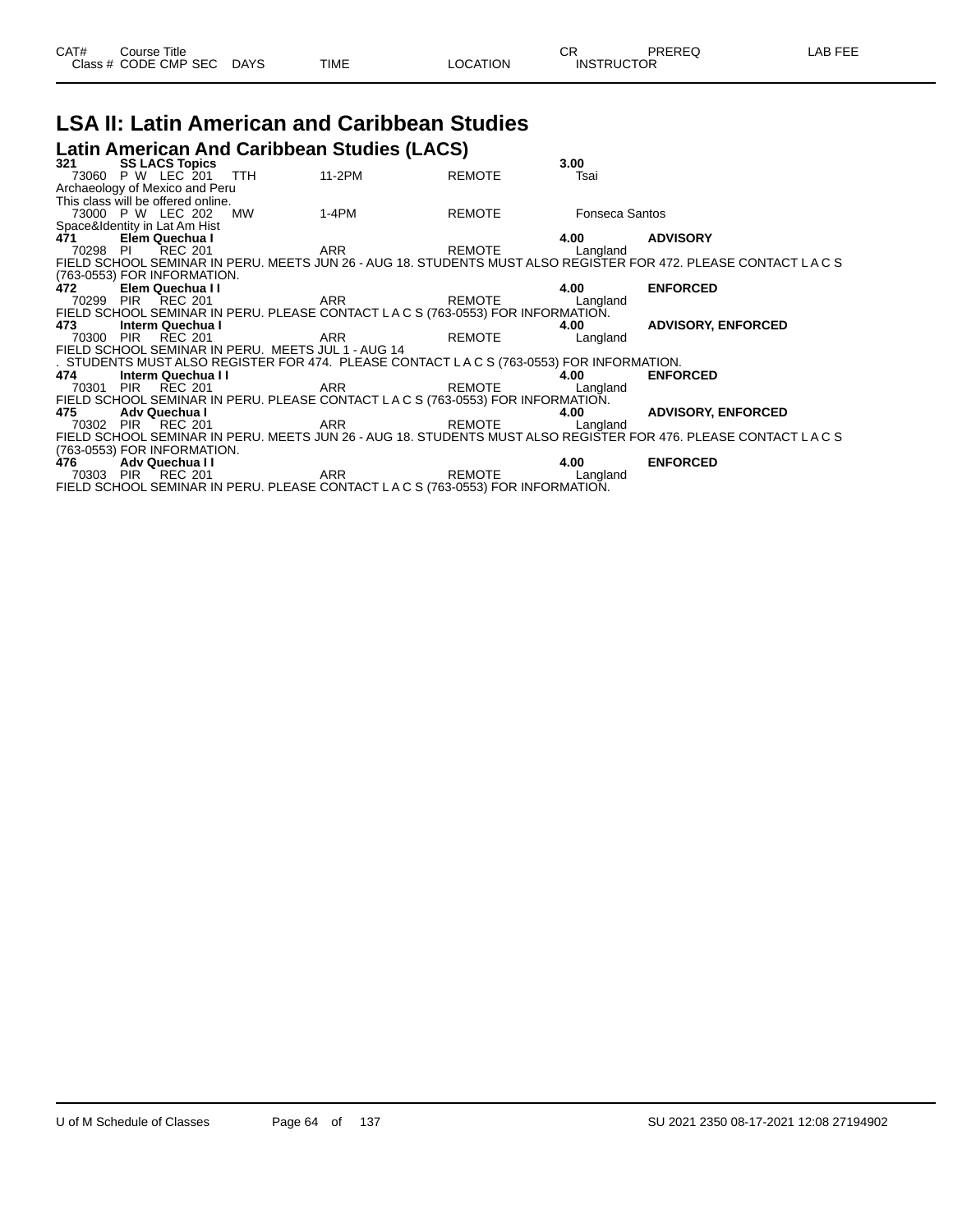| Class # CODE CMP SEC DAYS                                 |  | TIME | LOCATION | <b>INSTRUCTOR</b> |  |  |  |  |  |
|-----------------------------------------------------------|--|------|----------|-------------------|--|--|--|--|--|
| <b>LSA II: Middle Eastern &amp; North African Studies</b> |  |      |          |                   |  |  |  |  |  |

|     |                         |      | <b>Middle Eastern And North African Studies (MENAS)</b> |     |           |                 |  |
|-----|-------------------------|------|---------------------------------------------------------|-----|-----------|-----------------|--|
| 595 | <b>Directed Reading</b> | IND. | ARR                                                     | ARR | 1.00-3.00 | <b>ADVISORY</b> |  |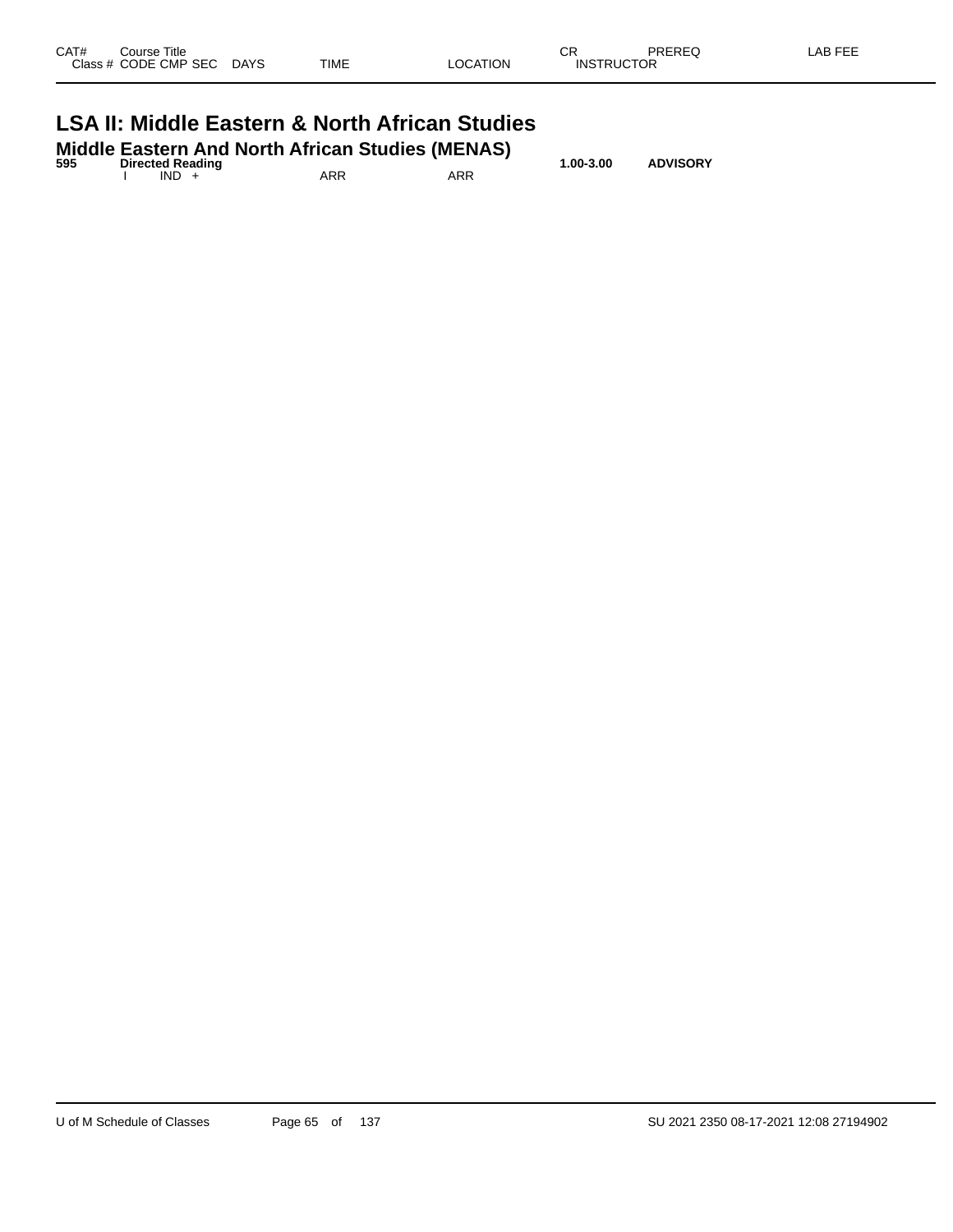| CAT#<br>Course Title<br>Class # CODE CMP SEC DAYS | TIME | <b>LOCATION</b>                             | СR<br><b>INSTRUCTOR</b>       | LAB FEE<br>PREREQ |  |
|---------------------------------------------------|------|---------------------------------------------|-------------------------------|-------------------|--|
|                                                   |      | the company's company's company's company's | the control of the control of |                   |  |

## **LSA II: Russian, East European & Eurasian Studies**

| 801 | <b>Directed Reading</b> |     | <b>Russian, East European and Eurasian Studies (REEES)</b> | $1.00 - 3.00$ | <b>ADVISORY</b> |
|-----|-------------------------|-----|------------------------------------------------------------|---------------|-----------------|
|     | IW IND +                | ARR | ARR                                                        |               |                 |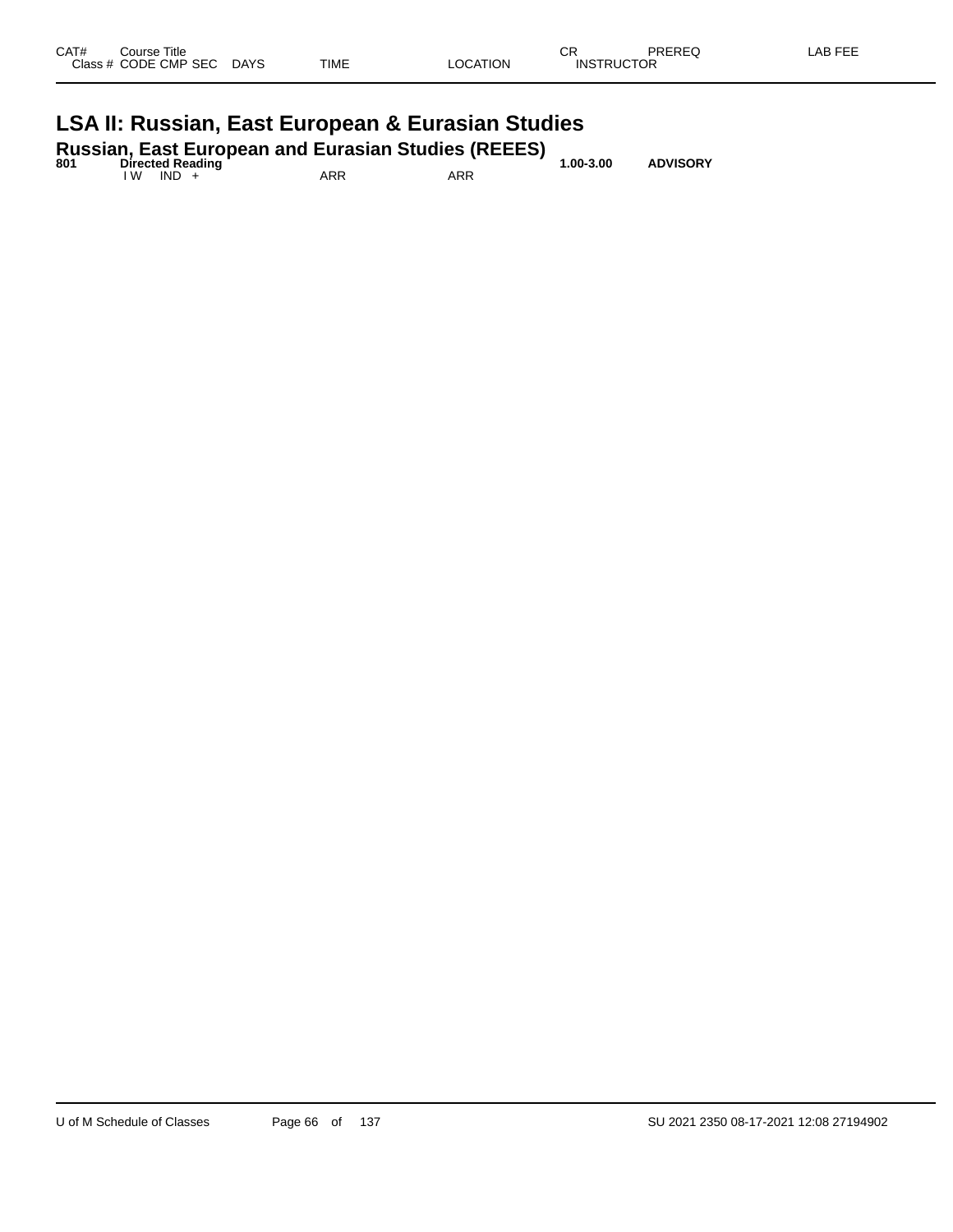| CAT# | ourse Titleٽ              |      |          | חה<br>◡⊓          | <b>PREREQ</b> | LAB FEE |
|------|---------------------------|------|----------|-------------------|---------------|---------|
|      | Class # CODE CMP SEC DAYS | TIME | ∟OCATION | <b>INSTRUCTOR</b> |               |         |

## **LSA II: Prog in Internat'l & Comparative Studies International Studies (INTLSTD) 101 Int to Intnl Studies 3.00**

| 101. | Int to Inthi Studies       |       |          |               | 3.UU      |                           |
|------|----------------------------|-------|----------|---------------|-----------|---------------------------|
|      | 73105 P W LEC 201          | MTWTH | 1130-1PM | <b>REMOTE</b> | Marcum    |                           |
| 399  | Internship                 |       |          |               | 1.00-4.00 | <b>ADVISORY</b>           |
|      | IND.                       |       | ARR      | <b>ARR</b>    |           |                           |
| 401  | <b>IS Advanced Seminar</b> |       |          |               | 3.00      | <b>ENFORCED</b>           |
|      | 73425 P RW SEM 201         | MTWTH | 230-4PM  | <b>REMOTE</b> | Marcum    |                           |
|      | Achieving Liberalization   |       |          |               |           |                           |
| 491  | <b>Directed Studies</b>    |       |          |               | 2.00-4.00 | <b>ADVISORY, ENFORCED</b> |
|      | IND +                      |       | ARR      | ARR           |           |                           |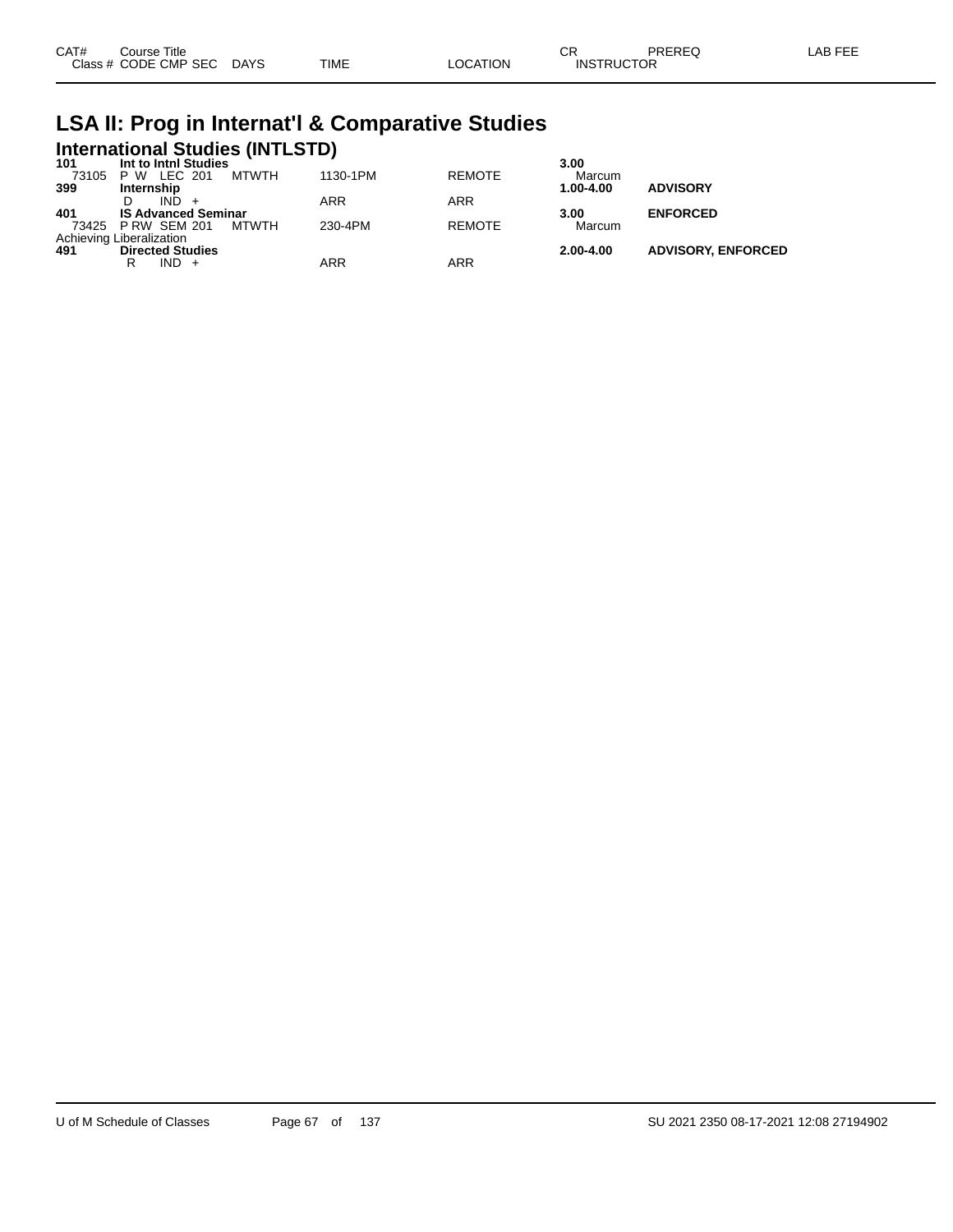| CAT# | Course Title<br>Class # CODE CMP SEC DAYS | TIME                                                                                                                      | <b>LOCATION</b> | СR<br><b>INSTRUCTOR</b> | PREREQ          | LAB FEE |
|------|-------------------------------------------|---------------------------------------------------------------------------------------------------------------------------|-----------------|-------------------------|-----------------|---------|
|      | $IND +$                                   | Lloyd Scholars for Writing and the Arts<br>Lloyd Scholars for Writing and the Arts (LSWA)<br>299 Independent Study<br>ARR | ARR             | 1.00-4.00               | <b>ADVISORY</b> | 150.00  |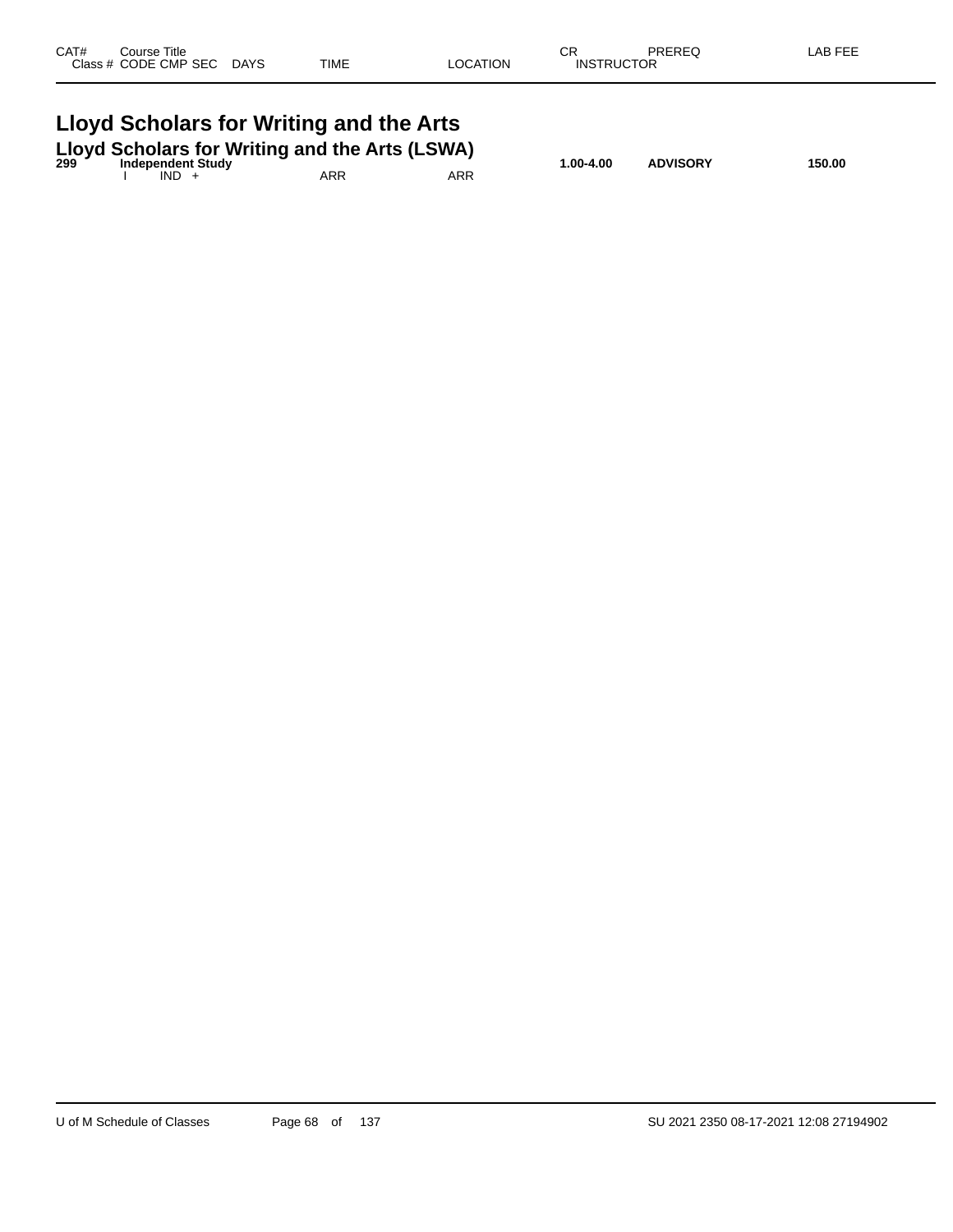| CAT#<br>Close - | Title<br>Course<br><b>CODE CMP SEC</b> | DAYS | <b>TIME</b> | <b>OCATION</b> | ◠⊏<br>◡<br><b>INSTRUCTOR</b> | PREREC | ΔF |
|-----------------|----------------------------------------|------|-------------|----------------|------------------------------|--------|----|
|                 |                                        |      |             |                |                              |        |    |

## **Department of Linguistics**

|              | <b>Cognitive Science (COGSCI)</b>                         |            |               |                          |                 |
|--------------|-----------------------------------------------------------|------------|---------------|--------------------------|-----------------|
| 209<br>73697 | Lang and Human Mind<br><b>P RW LEC 201</b><br><b>TWTH</b> | 10-12PM    | <b>REMOTE</b> | 3.00<br>Chiang           | <b>ENFORCED</b> |
| 209          | <b>Linguistics (LING)</b><br>Lang and Human Mind          |            |               | 3.00                     | <b>ENFORCED</b> |
| 73693<br>370 | <b>P RW LEC 201</b><br><b>TWTH</b><br>Lang&Discrim        | 10-12PM    | <b>REMOTE</b> | Chiang<br>3.00           |                 |
| 73206<br>395 | P W LEC 201<br><b>TWTH</b><br><b>Individual Research</b>  | $2-4PM$    | <b>REMOTE</b> | Hildebrandt<br>1.00-4.00 |                 |
| 493          | $IND +$<br><b>Undergrad Reading</b>                       | <b>ARR</b> | <b>ARR</b>    | 1.00-3.00                | <b>ADVISORY</b> |
|              | $IND +$                                                   | <b>ARR</b> | <b>ARR</b>    |                          | <b>ADVISORY</b> |
| 494          | <b>Undergrad Reading</b><br>IND +                         | <b>ARR</b> | <b>ARR</b>    | 1.00-3.00                |                 |
| 495          | <b>Senior Honors Read</b><br>$IND +$                      | <b>ARR</b> | <b>ARR</b>    | 1.00-3.00                | <b>ADVISORY</b> |
| 496          | <b>Senior Honors Read</b><br>$IND +$                      | <b>ARR</b> | <b>ARR</b>    | 1.00-3.00                | <b>ADVISORY</b> |
| 990          | <b>Diss-Precand</b><br>$IND +$                            | <b>ARR</b> | <b>ARR</b>    | 1.00-8.00                | <b>ADVISORY</b> |
| 995          | <b>Diss-Cand</b>                                          |            |               | 4.00                     | <b>ENFORCED</b> |
| 997          | $IND +$<br>IR.<br>Spec Res   & II                         | <b>ARR</b> | <b>ARR</b>    | 1.00-6.00                | <b>ADVISORY</b> |
|              | <b>IND</b><br>$+$                                         | <b>ARR</b> | <b>ARR</b>    |                          |                 |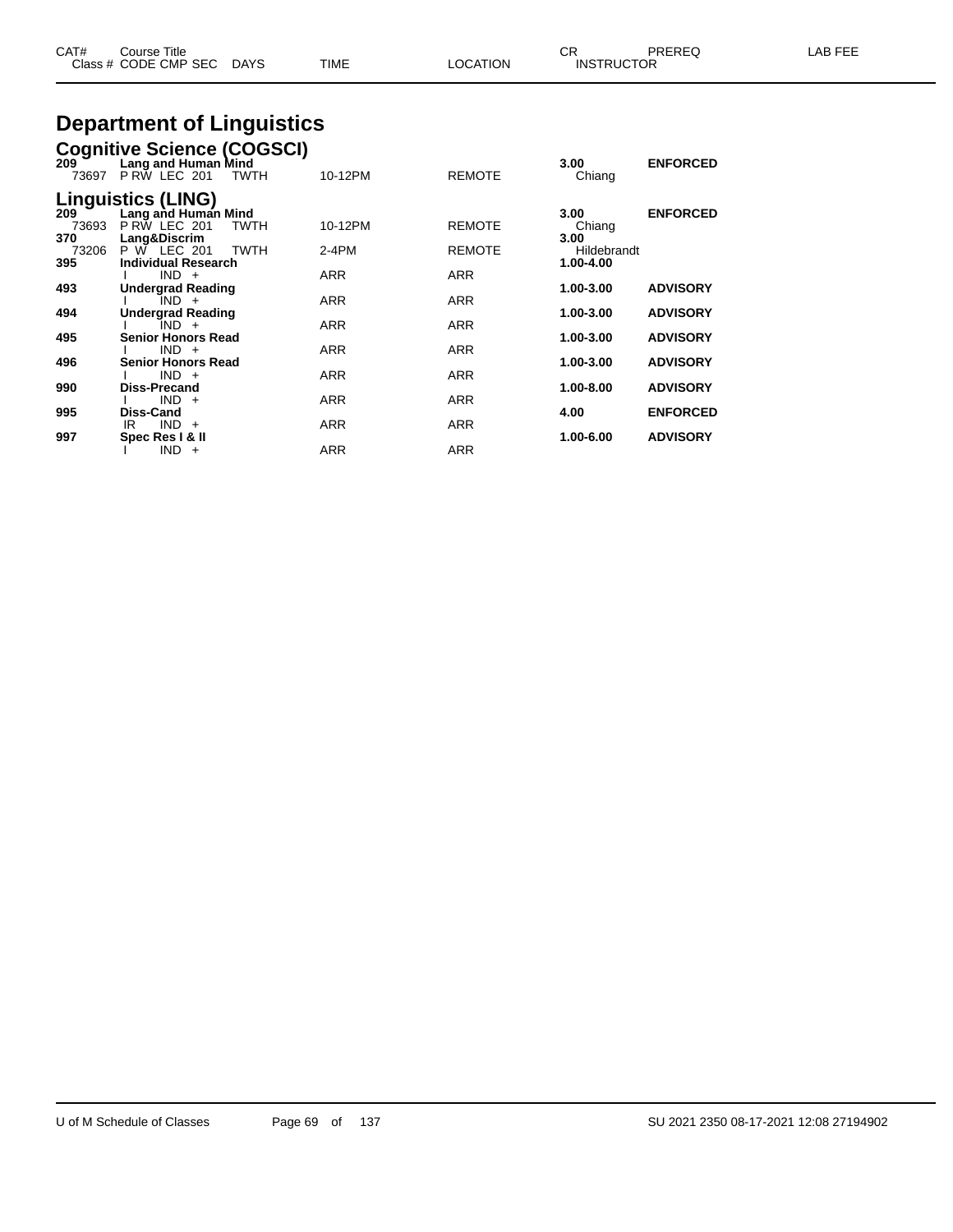#### **Macromolecular Sci & Engr Ctr Macromolecular Science (MACROMOL)**

| 800     | $\frac{1}{2}$<br><b>Macromolecular Sem</b> |     |            | 2.00      | <b>ADVISORY</b> |
|---------|--------------------------------------------|-----|------------|-----------|-----------------|
| 71464 P | SFM 201                                    | ARR | <b>ARR</b> | Kim       |                 |
| 890     | Intro Res Technique                        |     |            | 1.00-8.00 | <b>ADVISORY</b> |
|         | $IND +$                                    | ARR | <b>ARR</b> |           |                 |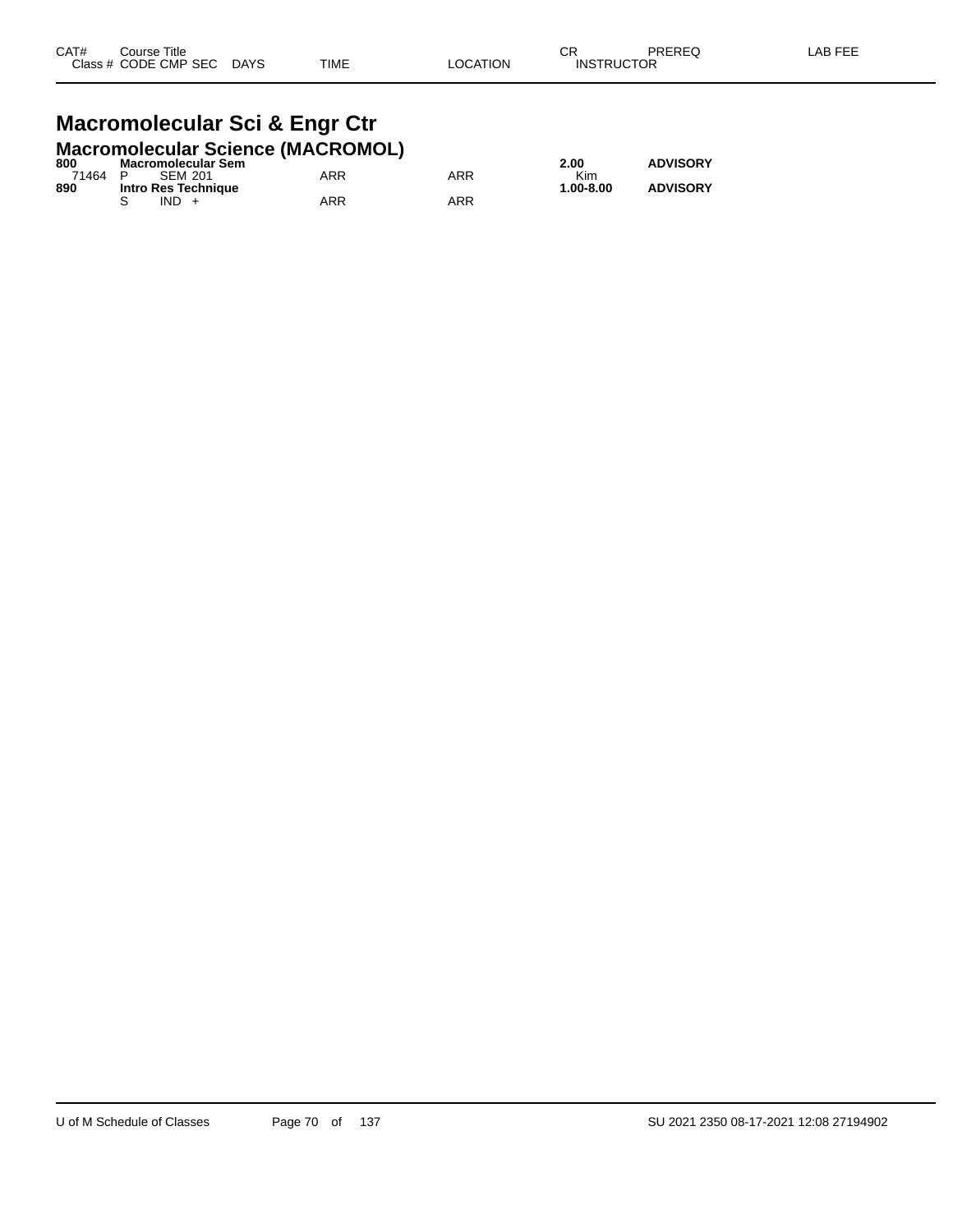| CAT# | ourse Titleٽ         |             |      |          | ⌒冖<br>◡⊓          | PREREQ | , EEF<br>AR. |
|------|----------------------|-------------|------|----------|-------------------|--------|--------------|
|      | Class # CODE CMP SEC | <b>DAYS</b> | TIME | LOCATION | <b>INSTRUCTOR</b> |        |              |

# **Mathematics Department**

| <b>Mathematics (MATH)</b>            |                                 |                |     |                                                    |                                                                                    |               |               |                           |
|--------------------------------------|---------------------------------|----------------|-----|----------------------------------------------------|------------------------------------------------------------------------------------|---------------|---------------|---------------------------|
| 103<br>BRIDGE PROGRAM STUDENTS ONLY. | <b>Intro Functions</b>          |                |     |                                                    |                                                                                    |               | 3.00          | <b>ADVISORY</b>           |
|                                      |                                 |                |     |                                                    |                                                                                    |               |               |                           |
| 70312                                | <b>PDR</b>                      | LEC 201        |     | WF<br>WF                                           | 11-1PM                                                                             | <b>REMOTE</b> | Ngunkeng      |                           |
| 70313                                | <b>PDR</b><br><b>PDR</b>        | LEC 202        |     | WF                                                 | 11-1PM                                                                             | <b>REMOTE</b> | Landis        |                           |
| 70314                                |                                 | LEC 203        |     |                                                    | 11-1PM                                                                             | <b>REMOTE</b> | Keogh         |                           |
| 70315                                | <b>PDR</b>                      | <b>LEC 204</b> |     | WF                                                 | 11-1PM                                                                             | <b>REMOTE</b> | McGee         |                           |
| 70316                                | <b>PDR</b>                      | <b>LEC 205</b> |     | WF                                                 | 11-1PM                                                                             | <b>REMOTE</b> | Spice         |                           |
| 70317                                | <b>PDR</b>                      | <b>LEC 206</b> |     | WF                                                 | 11-1PM                                                                             | <b>REMOTE</b> | Johnson       |                           |
| 70318                                | <b>PDR</b>                      | <b>LEC 207</b> |     | WF                                                 | 11-1PM                                                                             | <b>REMOTE</b> | Khumbah       |                           |
| 71800                                | <b>PDR</b>                      | <b>LEC 208</b> |     | WF                                                 | 2-4PM                                                                              | <b>REMOTE</b> | Halpern       |                           |
| 71801                                | <b>PDR</b>                      | <b>LEC 209</b> |     | WF                                                 | 11-1PM                                                                             | <b>REMOTE</b> | Collins       |                           |
| 72005                                | <b>PDR</b>                      | LEC 210        |     | WF                                                 | 11-1PM                                                                             | <b>REMOTE</b> | Hembree       |                           |
| 72006                                | <b>PDR</b>                      | LEC 211        |     | WF                                                 | 2-4PM                                                                              | <b>REMOTE</b> | Herrera       |                           |
| 72613                                | <b>PDR</b>                      | <b>LEC 212</b> |     | WF                                                 | 2-4PM                                                                              | <b>REMOTE</b> | Lee           |                           |
| BRIDGE PROGRAM STUDENTS ONLY.        |                                 |                |     |                                                    |                                                                                    |               |               |                           |
| 72813                                | PDR LEC 213                     |                |     | WF                                                 | 2-4PM                                                                              | <b>REMOTE</b> | Lee           |                           |
| BRIDGE PROGRAM STUDENTS ONLY.        |                                 |                |     |                                                    |                                                                                    |               |               |                           |
| 72833 PDR LEC 214                    |                                 |                |     | WF                                                 | 11-1PM                                                                             | <b>REMOTE</b> | Lande         |                           |
| BRIDGE PROGRAM STUDENTS ONLY.        |                                 |                |     |                                                    |                                                                                    |               |               |                           |
| 105                                  | Data, Fncns, Graphs             |                |     |                                                    |                                                                                    |               | 4.00          |                           |
| 70319                                |                                 |                |     |                                                    |                                                                                    |               |               |                           |
|                                      | P W LEC 201                     |                |     | <b>TWTHF</b>                                       | 10-12PM                                                                            | <b>REMOTE</b> | Lahn          |                           |
| 106                                  | <b>Intro Calculus</b>           |                |     |                                                    |                                                                                    |               | 3.00          |                           |
| 73219                                | <b>PD</b>                       | LEC 201        |     | <b>MTWTH</b>                                       | 1015-1145AM                                                                        | <b>REMOTE</b> |               |                           |
| 73220                                | <b>PD</b>                       | <b>LEC 202</b> |     | <b>MTWTH</b>                                       | 1015-1145AM                                                                        | <b>REMOTE</b> |               |                           |
| 115                                  | <b>Calculus I</b>               |                |     |                                                    |                                                                                    |               | 4.00          | <b>ADVISORY</b>           |
| 70320                                | P W LEC 201                     |                |     | <b>TWTHF</b>                                       | 8-10AM                                                                             | <b>REMOTE</b> | Zykoski       |                           |
| 72506                                | P W LEC 202                     |                |     | <b>TWTHF</b>                                       | 1-3PM                                                                              | <b>REMOTE</b> | Lewis         |                           |
| 116                                  | <b>Calculus II</b>              |                |     |                                                    |                                                                                    |               | 4.00          | <b>ADVISORY</b>           |
| 70321                                | P W LEC 201                     |                |     | <b>TWTHF</b>                                       | 1-3PM                                                                              | <b>REMOTE</b> | Haley         |                           |
|                                      |                                 |                |     | Evening Exam for Math 116: Friday, July 24, 6-8pm. |                                                                                    |               |               |                           |
| 70322 P W LEC 202                    |                                 |                |     | <b>TWTHF</b>                                       | 1-3PM                                                                              | <b>REMOTE</b> | Han           |                           |
|                                      |                                 |                |     | Evening Exam for Math 116: Friday, July 24, 6-8pm. |                                                                                    |               |               |                           |
| 215                                  | <b>Multiv &amp; Vector Calc</b> |                |     |                                                    |                                                                                    |               | 4.00          | <b>ADVISORY</b>           |
| 70323                                | A                               | <b>LEC 201</b> |     | <b>TWF</b>                                         | 10-12PM                                                                            | <b>REMOTE</b> | Hong          |                           |
| 70324                                | P W LAB 202                     |                |     | TH                                                 | 10-12PM                                                                            | <b>REMOTE</b> | Zhang         |                           |
| 73678                                | P W LAB 203                     |                |     | TН                                                 | 12-2PM                                                                             | <b>REMOTE</b> | Zhang         |                           |
| 216                                  | Intro Diff Equat                |                |     |                                                    |                                                                                    |               | 4.00          | <b>ADVISORY, ENFORCED</b> |
| 70325                                | AR                              | LEC 201        |     | <b>TWF</b>                                         | 12-2PM                                                                             | <b>REMOTE</b> |               |                           |
|                                      |                                 |                |     | TН                                                 |                                                                                    |               | Bergman       |                           |
| 70326                                | <b>P RW LAB 202</b>             |                |     |                                                    | 12-2PM                                                                             | <b>REMOTE</b> | Shivaprasad   |                           |
| 73679                                | PRW LAB 203                     |                |     | TН                                                 | 2-4PM                                                                              | <b>REMOTE</b> | Shivaprasad   |                           |
| 399                                  | <b>Independent Reading</b>      |                |     |                                                    |                                                                                    |               | 1.00-6.00     |                           |
|                                      | <sup>1</sup>                    | $IND +$        |     |                                                    | ARR                                                                                | ARR           |               |                           |
| 417                                  | Matrix Algebra I                |                |     |                                                    |                                                                                    |               | 3.00          | <b>ADVISORY</b>           |
| 71934                                | P W LEC 201                     |                |     | <b>TWF</b>                                         | 9-11AM                                                                             | <b>REMOTE</b> | Music         |                           |
| 425                                  | Intro Probabil                  |                |     |                                                    |                                                                                    |               | 3.00          | <b>ADVISORY</b>           |
| 70328                                | P W LEC 201                     |                |     | TWF                                                | 1-3PM                                                                              | <b>REMOTE</b> | Fink          |                           |
| 429                                  | Internship                      |                |     |                                                    |                                                                                    |               | 1.00          | <b>ADVISORY</b>           |
|                                      |                                 | $IND +$        |     |                                                    | ARR                                                                                | ARR           |               |                           |
| 471                                  | Intr Num Meth                   |                |     |                                                    |                                                                                    |               | 3.00          | <b>ADVISORY</b>           |
| 71470                                | P W LEC 201                     |                |     | TWTH                                               | 10-12PM                                                                            | <b>REMOTE</b> | Qin           |                           |
| 73680                                | P W LEC 202                     |                |     | <b>TWTH</b>                                        | 12-2PM                                                                             | <b>REMOTE</b> | Wen           |                           |
| 485                                  | Math Elem Sch Teach             |                |     |                                                    |                                                                                    |               | 3.00          | <b>ADVISORY</b>           |
| 72801                                | <b>PR</b>                       | LEC 201        |     | <b>MTWTHF</b>                                      | 8-11AM                                                                             | ARR           | <b>Boerst</b> |                           |
|                                      |                                 |                |     |                                                    | For ELMAC 17 students only. See ELMAC 17 schedule for details about meeting times. |               |               |                           |
| 499                                  | <b>Independent Reading</b>      |                |     |                                                    |                                                                                    |               | 1.00-4.00     | <b>ADVISORY</b>           |
|                                      |                                 |                |     |                                                    | ARR                                                                                | <b>ARR</b>    |               |                           |
|                                      |                                 | $IND +$        |     |                                                    |                                                                                    |               |               |                           |
| 700                                  | Dir Read-Research               |                |     |                                                    |                                                                                    |               | 1.00-3.00     | <b>ADVISORY</b>           |
|                                      |                                 | $IND +$        |     |                                                    | ARR                                                                                | ARR           |               |                           |
| 990                                  | <b>Diss-Precand</b>             |                |     |                                                    |                                                                                    |               | 1.00-8.00     | <b>ADVISORY</b>           |
|                                      |                                 | <b>IND</b>     | $+$ |                                                    | ARR                                                                                | ARR           |               |                           |
| 995                                  | <b>Diss-Cand</b>                |                |     |                                                    |                                                                                    |               | 4.00          | <b>ENFORCED</b>           |
|                                      | R                               | $IND +$        |     |                                                    | ARR                                                                                | <b>ARR</b>    |               |                           |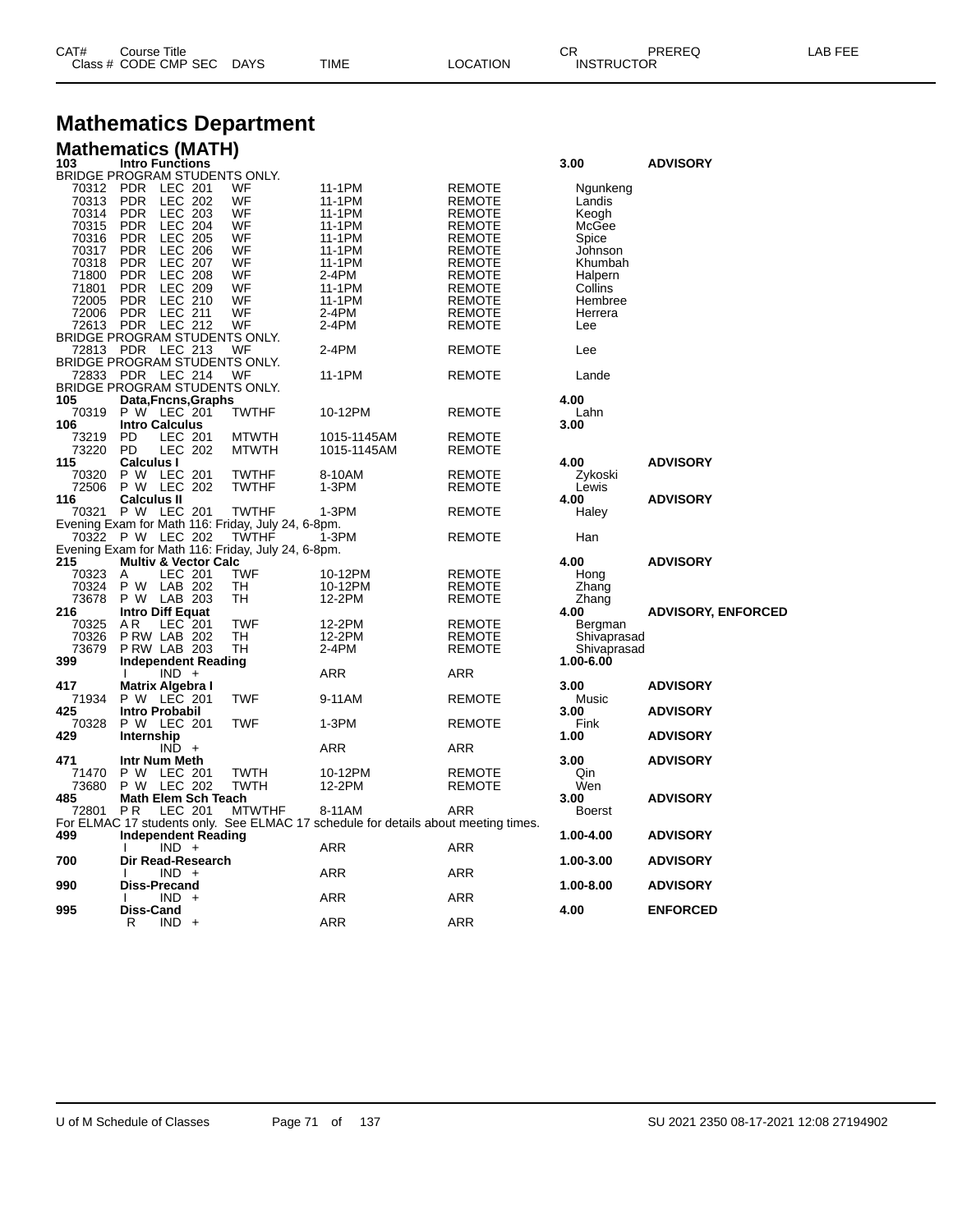## **Middle East Studies Department**

|       | Arabic Language (ARABIC)<br>103 IntensElemArabicI&II            |               |                                                                                                                                                                                                          |               | 10.00            | <b>ADVISORY</b>           |  |
|-------|-----------------------------------------------------------------|---------------|----------------------------------------------------------------------------------------------------------------------------------------------------------------------------------------------------------|---------------|------------------|---------------------------|--|
| 73501 | <b>PIW REC 201</b>                                              | <b>MTWTHF</b> | 9-1PM                                                                                                                                                                                                    | <b>REMOTE</b> | Hannouchi        |                           |  |
|       | There is a specific application and admissions process.         |               |                                                                                                                                                                                                          |               |                  |                           |  |
|       |                                                                 |               | UM Students (For Credit): please email mes-summerlanguageinstitute@umich.edu with a statement containing full name,                                                                                      |               |                  |                           |  |
|       |                                                                 |               | unigname, UM-ID number, language background, and a brief explanation of what course you wish to take and why.                                                                                            |               |                  |                           |  |
|       |                                                                 |               | Non-UM Students (For Credit and Program Fee) or UM Students (Program Fee): please email<br>mes-summerlanguageinstitute@umich.edu with the completed application found on the SLI website                 |               |                  |                           |  |
|       | (www.lsa.umich.edu/sli). NOTE: Course begins on June 1.         |               |                                                                                                                                                                                                          |               |                  |                           |  |
| 203   | IntensIMArabicI&II                                              |               |                                                                                                                                                                                                          |               | 10.00            | <b>ADVISORY, ENFORCED</b> |  |
|       | <b>MTWTHF</b><br>9-1PM<br><b>REMOTE</b><br>73058 PIRW REC 201   |               |                                                                                                                                                                                                          |               | Beebani, Mohamed |                           |  |
|       | There is a specific application and admissions process.         |               |                                                                                                                                                                                                          |               |                  |                           |  |
|       |                                                                 |               | UM Students (For Credit): please email mes-summerlanguageinstitute@umich.edu with a statement containing full name,                                                                                      |               |                  |                           |  |
|       |                                                                 |               | unigname, UM-ID number, language background, and a brief explanation of what course you wish to take and why.<br>Non-UM Students (For Credit and Program Fee) or UM Students (Program Fee): please email |               |                  |                           |  |
|       |                                                                 |               | mes-summerlanguageinstitute@umich.edu with the completed application found on the SLI website                                                                                                            |               |                  |                           |  |
|       | (www.lsa.umich.edu/sli). NOTE: Course begins on June 1.         |               |                                                                                                                                                                                                          |               |                  |                           |  |
|       |                                                                 |               |                                                                                                                                                                                                          |               |                  |                           |  |
| 291   | <b>Middle East Studies (MIDEAST)</b><br><b>HU Topics in MES</b> |               |                                                                                                                                                                                                          |               | 3.00             |                           |  |
| 73168 | P W SEM 201                                                     | <b>MW</b>     | $1-4PM$                                                                                                                                                                                                  | <b>REMOTE</b> | Gasimov          |                           |  |
|       | Islamic Thought in Modern Age                                   |               |                                                                                                                                                                                                          |               |                  |                           |  |
|       |                                                                 |               | Course instruction is remote and synchronous. Although students are expected to be available remotely during                                                                                             |               |                  |                           |  |
|       |                                                                 |               | scheduled class times, there is flexibility (students who cannot attend classes in real-time can be accommodated).                                                                                       |               |                  |                           |  |
|       | Please contact the instructor.                                  |               |                                                                                                                                                                                                          |               |                  |                           |  |
| 498   | <b>Senior Honors Thesis</b><br>$IND +$                          |               | <b>ARR</b>                                                                                                                                                                                               | ARR           | 1.00-4.00        |                           |  |
| 699   | Dir Grad Readings                                               |               |                                                                                                                                                                                                          |               | 1.00-3.00        | <b>ADVISORY</b>           |  |
|       | $IND +$                                                         |               | ARR                                                                                                                                                                                                      | <b>ARR</b>    |                  |                           |  |
| 990   | <b>Diss Pre-Cand</b>                                            |               |                                                                                                                                                                                                          |               | 1.00-8.00        | <b>ADVISORY</b>           |  |
|       | $IND +$                                                         |               | <b>ARR</b>                                                                                                                                                                                               | <b>ARR</b>    |                  |                           |  |
| 995   | <b>Dissertation Res</b>                                         |               |                                                                                                                                                                                                          |               | 4.00             | <b>ENFORCED</b>           |  |

IR IND + ARR ARR ARR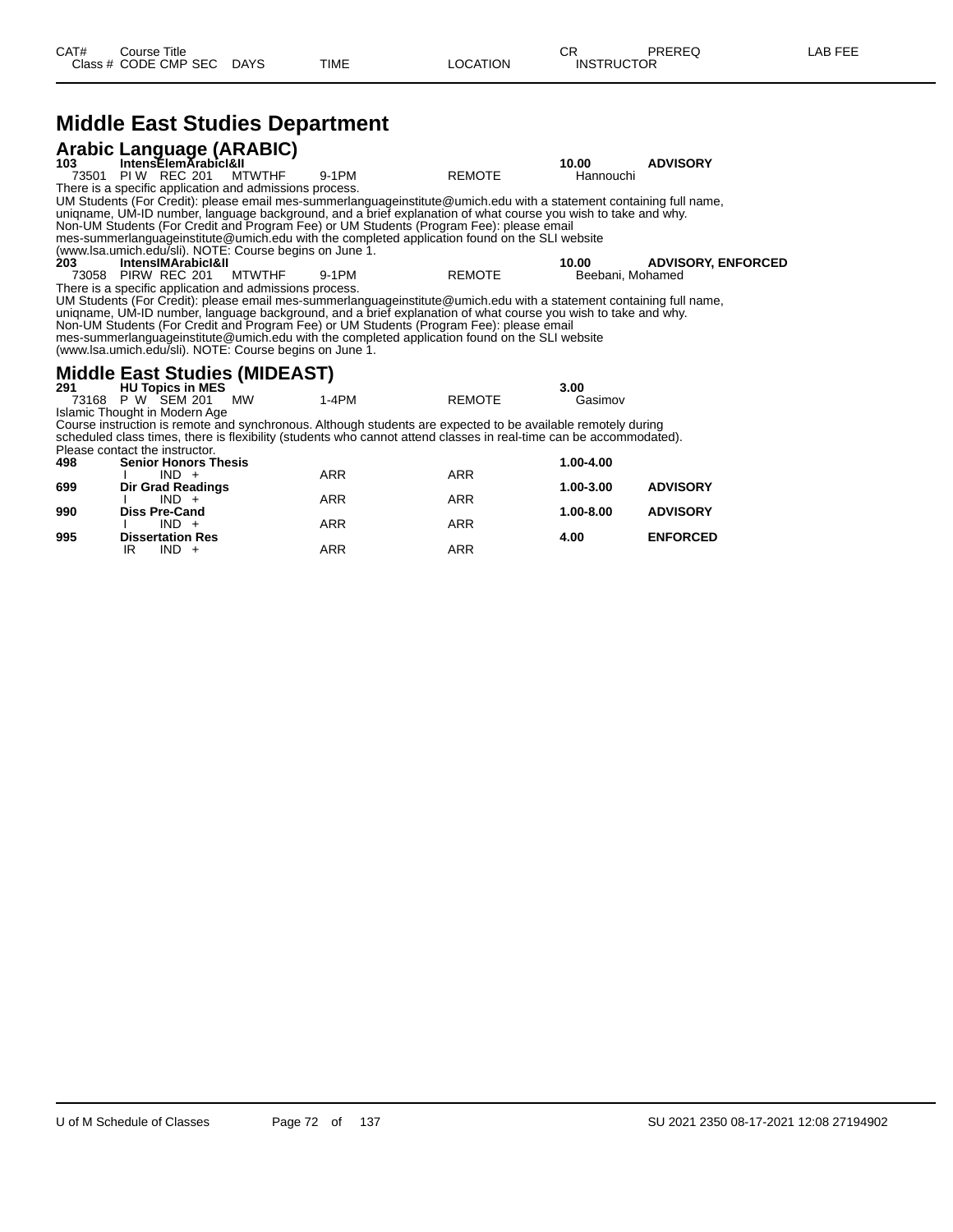| CAT# | Course Title         |             |      | $\cap$<br>◡ |                   | PREREC | _AB FEE |
|------|----------------------|-------------|------|-------------|-------------------|--------|---------|
|      | Class # CODE CMP SEC | <b>DAYS</b> | TIME | ∟OCATION    | <b>INSTRUCTOR</b> |        |         |

#### **Molecular, Cellular, and Developmental Biology Molecular, Cellular and Developmental Biology (MCDB)**

|                                       |                           |               | 1.00-3.00                 | <b>ADVISORY</b>           |
|---------------------------------------|---------------------------|---------------|---------------------------|---------------------------|
| IND +                                 | <b>ARR</b>                | <b>ARR</b>    |                           |                           |
| <b>Intro Biochemistry</b>             |                           |               | 4.00                      | <b>ADVISORY, ENFORCED</b> |
| LEC 201<br>AIR<br><b>MTW</b>          | $2-4PM$                   | <b>REMOTE</b> | Ariosa                    |                           |
| <b>DIS</b><br><b>PIRW</b><br>202<br>M | 4-530PM                   | <b>REMOTE</b> | Shaver                    |                           |
| <b>DIS</b><br><b>PIRW</b><br>203      | 4-530PM                   | REMOTE        | Shaver                    |                           |
| <b>PIRW</b><br><b>DIS</b><br>W<br>204 | 4-530PM                   | <b>REMOTE</b> | Joshi                     |                           |
| <b>DIS</b><br><b>PIRW</b><br>М<br>205 | 4-530PM                   | <b>REMOTE</b> | Joshi                     |                           |
| <b>DIS</b><br><b>PIRW</b><br>206      | 4-530PM                   | <b>REMOTE</b> | Joshi                     |                           |
| <b>DIS</b><br>W<br><b>PIRW</b><br>207 | 4-530PM                   | <b>REMOTE</b> | Shaver                    |                           |
| Neurobio, Research                    |                           |               | 2.00-3.00                 | <b>ENFORCED</b>           |
| $IND +$<br>IR                         | <b>ARR</b>                | <b>ARR</b>    |                           |                           |
| <b>Advanced Research</b>              |                           |               | 1.00-3.00                 | <b>ADVISORY, ENFORCED</b> |
| $IND +$<br>IR                         | <b>ARR</b>                | <b>ARR</b>    |                           |                           |
| <b>Advanced Studies</b>               |                           |               | 1.00-8.00                 | <b>ADVISORY</b>           |
| $IND +$                               | <b>ARR</b>                | <b>ARR</b>    |                           |                           |
| <b>Supervised Teaching</b>            |                           |               | 1.00-2.00                 | <b>ADVISORY</b>           |
| $IND +$                               | <b>ARR</b>                | <b>ARR</b>    |                           |                           |
| Diss-Precand                          |                           |               | 1.00-8.00                 | <b>ADVISORY</b>           |
| $IND +$                               |                           |               |                           |                           |
| Diss-Cand                             |                           |               | 4.00                      | <b>ENFORCED</b>           |
| IND.<br>IR<br>$+$                     | <b>ARR</b>                | <b>ARR</b>    |                           |                           |
|                                       | <b>Undergrad Research</b> | <b>ARR</b>    | <b>-- 1</b><br><b>ARR</b> | ,                         |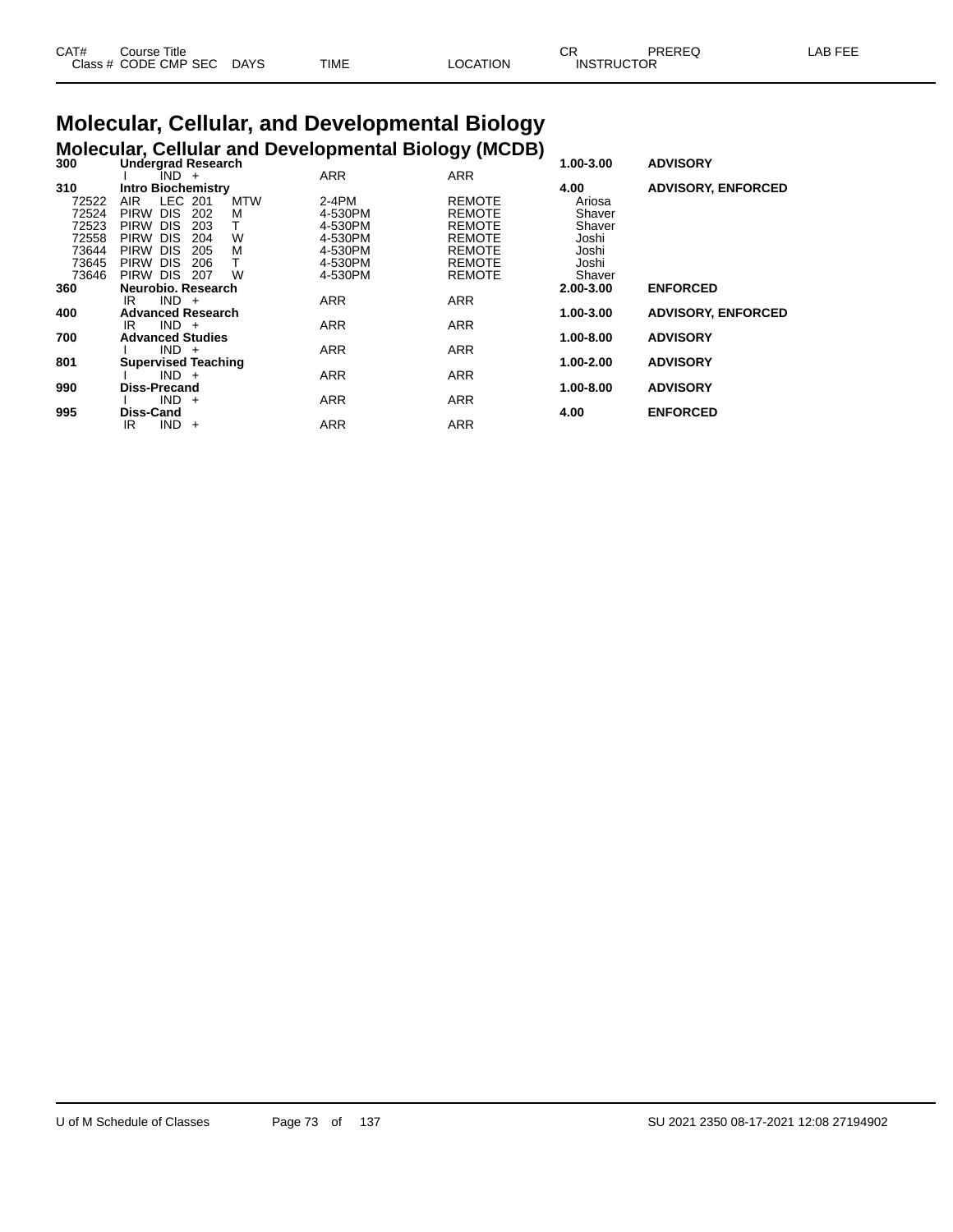| CAT# | Course Title              |      |          | ΩD                | PREREQ | -AB FEE |
|------|---------------------------|------|----------|-------------------|--------|---------|
|      | Class # CODE CMP SEC DAYS | TIME | LOCATION | <b>INSTRUCTOR</b> |        |         |

## **Organizational Studies**

# **Organizational Studies (ORGSTUDY) 499 Independent Study 1.00-4.00**

| 499 | <b>INVERSIBLE STRAP</b><br>IND. | ARR | ARR |  |
|-----|---------------------------------|-----|-----|--|
|     |                                 |     |     |  |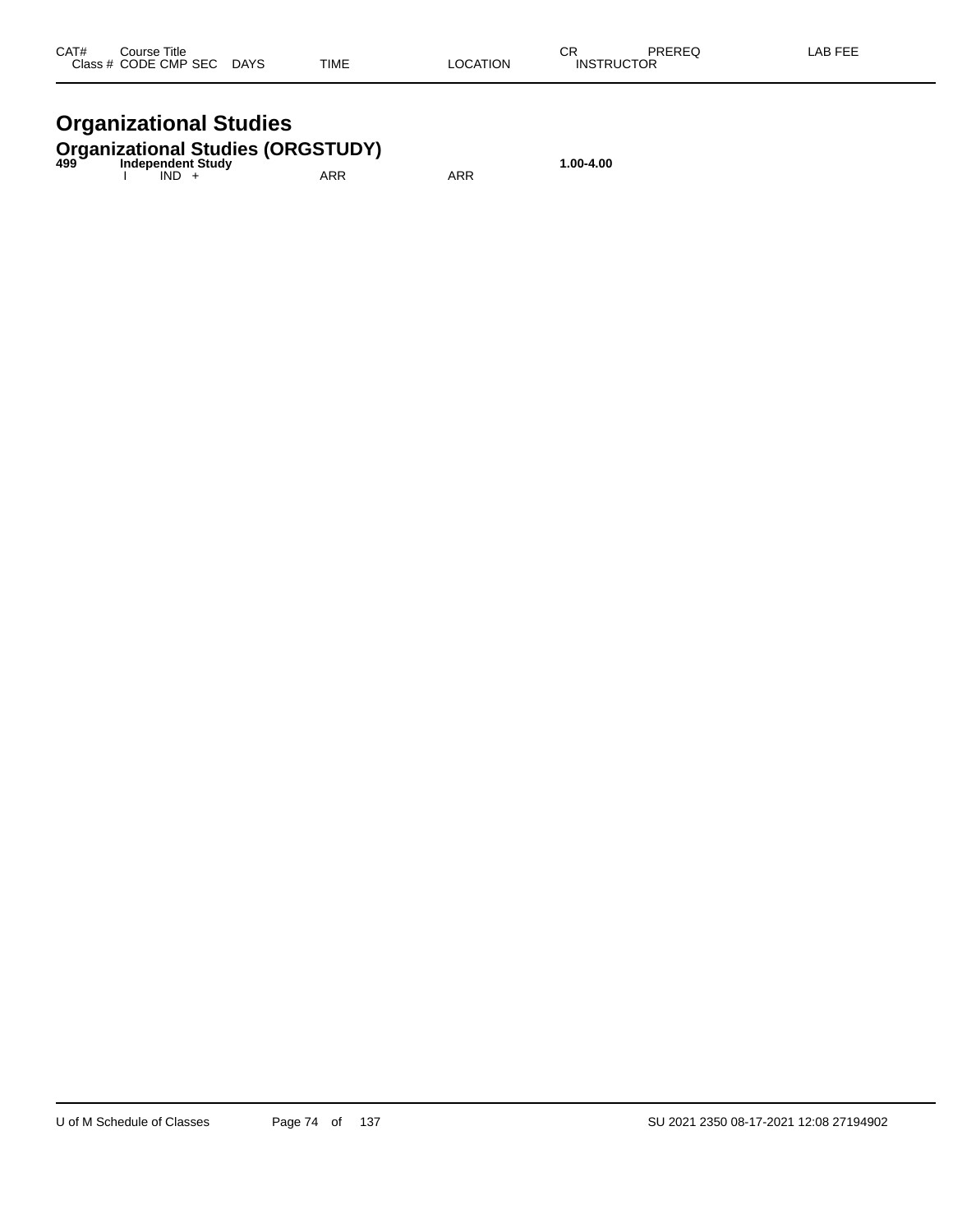| CAT#         | Course Title<br>Class # CODE CMP SEC | DAYS       | <b>TIME</b> | <b>LOCATION</b> | CR.<br><b>INSTRUCTOR</b> | <b>PREREQ</b>   | LAB FEE |
|--------------|--------------------------------------|------------|-------------|-----------------|--------------------------|-----------------|---------|
|              | <b>Philosophy Department</b>         |            |             |                 |                          |                 |         |
|              | <b>Philosophy (PHIL)</b>             |            |             |                 |                          |                 |         |
| 101<br>73671 | Intro to Phil<br>P W LEC 201         | MW         | 4-6PM       | <b>REMOTE</b>   | 2.00<br>Wong             |                 |         |
| 154          | <b>SciFi &amp; Phil</b>              |            |             |                 | 2.00                     |                 |         |
| 73672        | P W LEC 201                          | TTH        | 4-6PM       | <b>REMOTE</b>   | Peruzzi                  |                 |         |
| 345          | Language & Mind                      |            |             |                 | 3.00                     | <b>ENFORCED</b> |         |
| 73673        | PRW LEC 201                          | <b>TTH</b> | $3-6$ PM    | <b>REMOTE</b>   | Harrison                 |                 |         |
| 356          | <b>Issues in Bioethics</b>           |            |             |                 | 3.00                     | <b>ADVISORY</b> |         |
| 73432        | P W LEC 201                          | <b>MW</b>  | $1-4PM$     | <b>REMOTE</b>   | Shin                     |                 |         |
| 399          | <b>Independent Studies</b>           |            |             |                 | 1.00-4.00                | <b>ADVISORY</b> |         |
|              | $IND +$                              |            | <b>ARR</b>  | <b>ARR</b>      |                          |                 |         |
| 499          | <b>Senior Honors</b>                 |            |             |                 | 2.00                     | <b>ADVISORY</b> |         |
| 596          | $IND +$<br>IR                        |            | <b>ARR</b>  | <b>ARR</b>      |                          |                 |         |
|              | <b>Reading Course</b>                |            |             |                 | 2.00-3.00                | <b>ADVISORY</b> |         |

I IND + ARR ARR ARR

IR IND + ARR ARR ARR

I IND + ARR ARR ARR

IR IND + ARR ARR ARR

IR IND + ARR ARR ARR

**599 Doss Reading 2.00-3.00 ADVISORY**

**600 Advanced Studies 2.00-3.00 ADVISORY**

**990 Diss-Precand 1.00-8.00 ADVISORY**

**995 Diss-Cand 4.00 ENFORCED**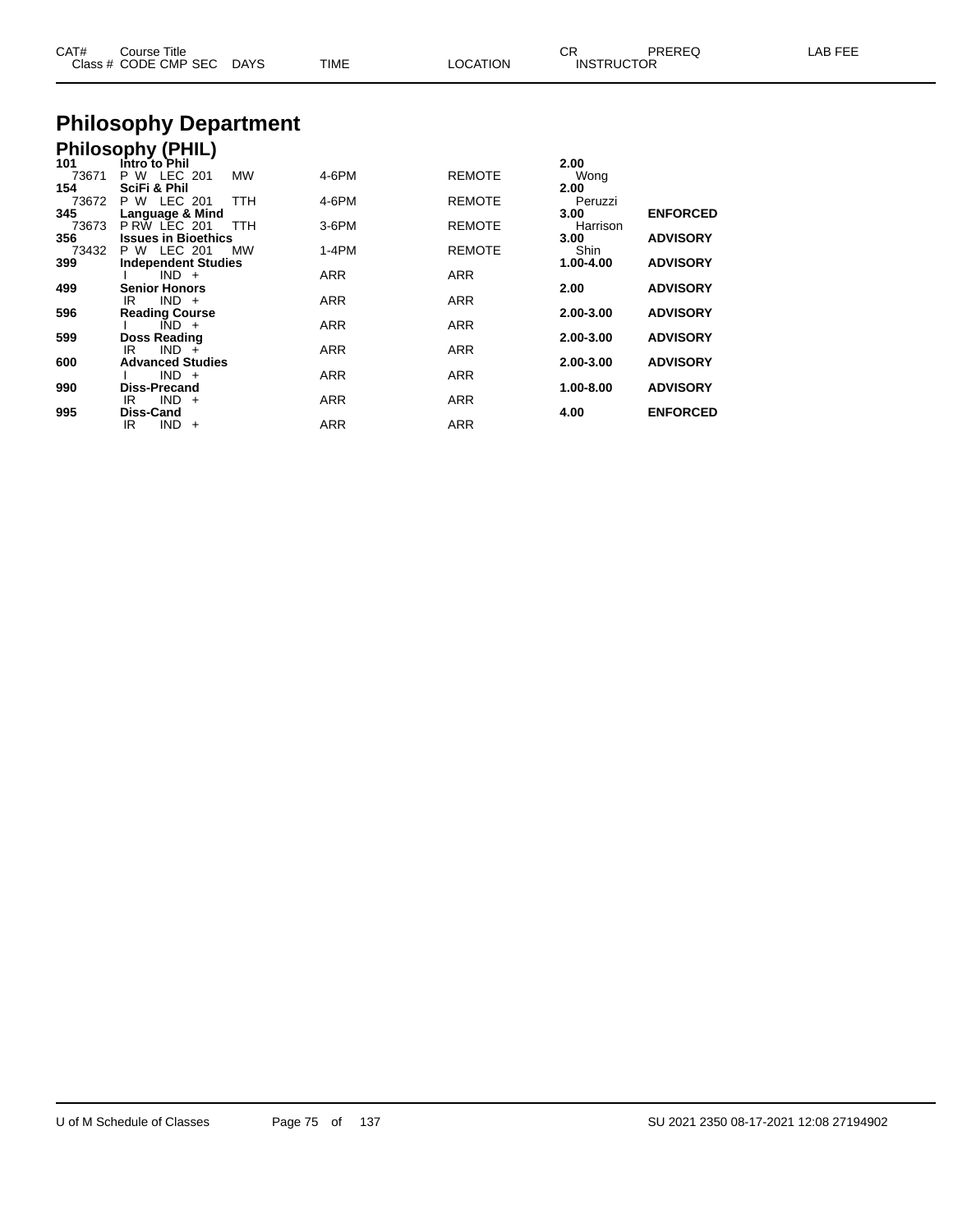| CAT# | Course Title<br>Class # CODE CMP SEC<br>DAYS | <b>TIME</b> | <b>LOCATION</b> | CR<br><b>INSTRUCTOR</b> | <b>PREREQ</b>   | LAB FEE |
|------|----------------------------------------------|-------------|-----------------|-------------------------|-----------------|---------|
|      | <b>Physics Department</b>                    |             |                 |                         |                 |         |
|      | Physics (PHYSICS)<br>415 Undergrad Researd   |             |                 |                         |                 |         |
|      | Undergrad Research                           |             |                 | 1.00-6.00               |                 |         |
| 496  | IND +<br><b>Senior Thesis I</b>              | <b>ARR</b>  | <b>ARR</b>      | 2.00-3.00               | <b>ADVISORY</b> |         |
|      | $IND +$                                      | ARR         | ARR             |                         |                 |         |
| 497  | <b>Senior Thesis II</b><br>$IND +$           | ARR         | ARR             | 2.00-3.00               | <b>ADVISORY</b> |         |
| 498  | Intr Res-Honors Stu                          |             |                 | 2.00-3.00               | <b>ADVISORY</b> |         |
| 499  | $IND +$<br>Intr Res-Honors Stu               | <b>ARR</b>  | <b>ARR</b>      | 2.00-3.00               | <b>ADVISORY</b> |         |
|      | $IND +$                                      | <b>ARR</b>  | <b>ARR</b>      |                         |                 |         |
| 515  | <b>Supervised Research</b><br>$IND +$        | ARR         | ARR             | 4.00-6.00               | <b>ADVISORY</b> |         |
| 715  | <b>Special Prob-Grad</b>                     |             |                 | 1.00-6.00               | <b>ADVISORY</b> |         |
| 990  | $IND +$<br><b>Diss-Precand</b>               | ARR         | ARR             | 1.00-8.00               | <b>ADVISORY</b> |         |
|      | $IND +$                                      | ARR         | ARR             |                         |                 |         |
| 995  | <b>Diss-Cand</b>                             |             |                 | 4.00                    | <b>ENFORCED</b> |         |
|      | $IND +$<br>DR                                | ARR         | <b>ARR</b>      |                         |                 |         |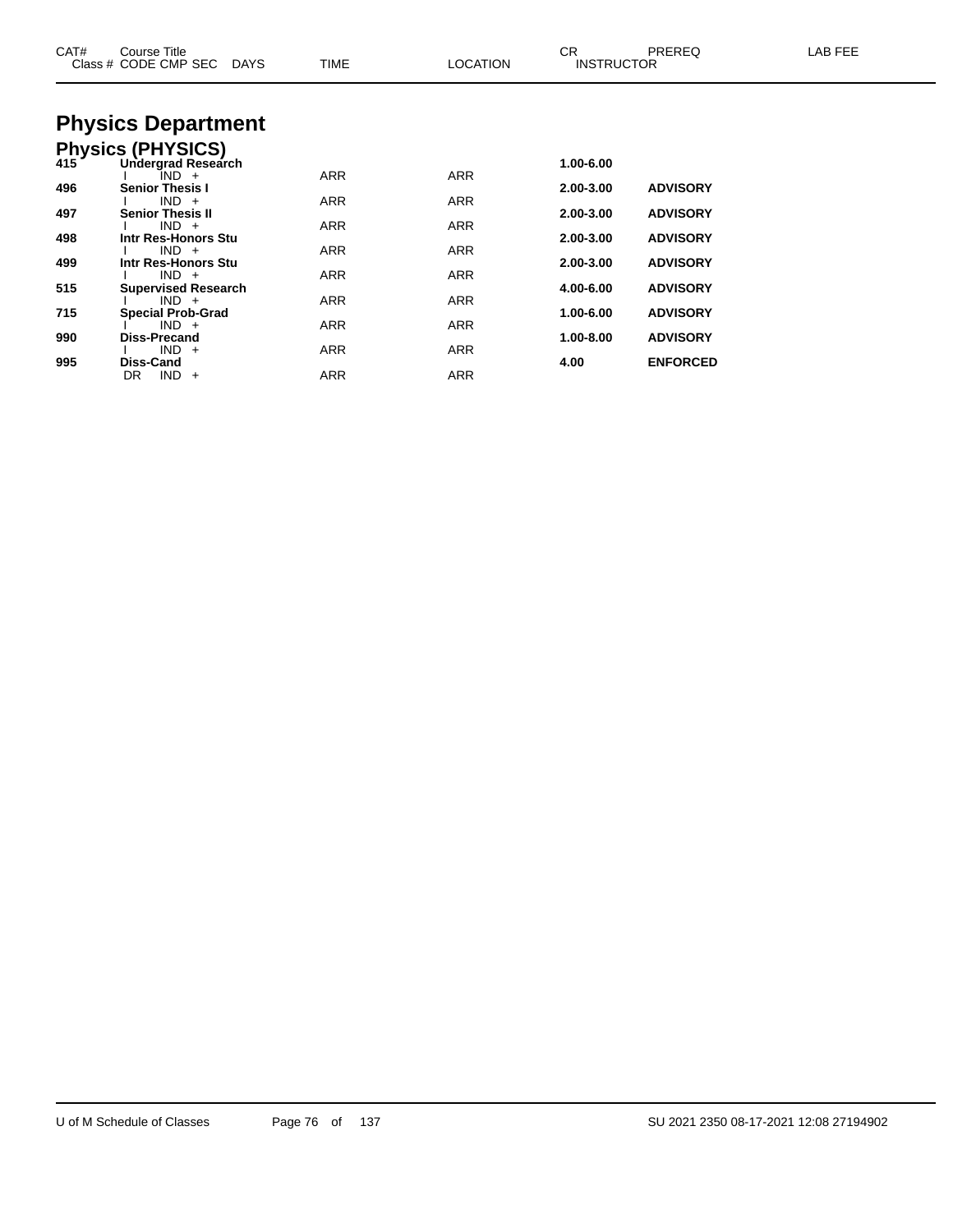| CAT#    | Course Title |             |             |          | ∼⊏<br><b>UN</b>   | PREREQ | AB FFF |
|---------|--------------|-------------|-------------|----------|-------------------|--------|--------|
| Class # | CODE CMP SEC | <b>DAYS</b> | <b>TIME</b> | LOCATION | <b>INSTRUCTOR</b> |        |        |
|         |              |             |             |          |                   |        |        |

# **Program in the Environment**

| 499 |         | <b>Environment (ENVIRON)</b><br><b>Senior Honors Thesis</b> |     |     | $1.00 - 6.00$ | <b>ADVISORY</b> |
|-----|---------|-------------------------------------------------------------|-----|-----|---------------|-----------------|
|     | $IND +$ |                                                             | ARR | ARR |               |                 |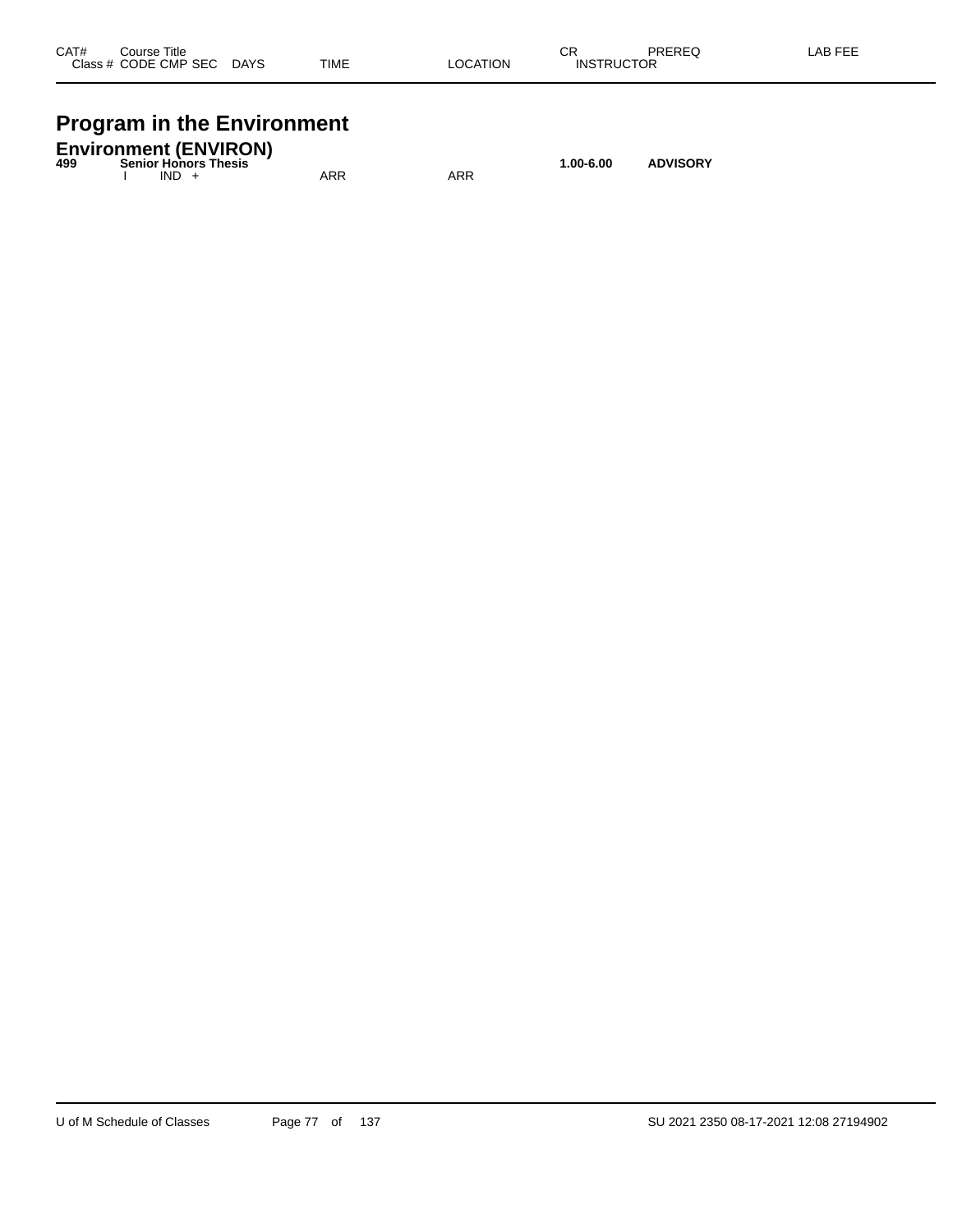| CAT# | Title<br>Course⊺     |             |      |          | ◠г<br>- UN        | PREREQ | _AB FEF |
|------|----------------------|-------------|------|----------|-------------------|--------|---------|
|      | Class # CODE CMP SEC | <b>DAYS</b> | TIME | LOCATION | <b>INSTRUCTOR</b> |        |         |

# **Political Science Department**

|                      | <b>Political Science (POLSCI)</b>                              |               |               |                      |                       |                                                                                                                                 |
|----------------------|----------------------------------------------------------------|---------------|---------------|----------------------|-----------------------|---------------------------------------------------------------------------------------------------------------------------------|
| 140<br>73348<br>299  | Intr Compar Politic<br>P W LEC 201<br><b>POLSCI Internship</b> | <b>MTWTH</b>  | 11-1PM        | <b>REMOTE</b>        | 4.00<br>1.00          | <b>ADVISORY</b><br>Kolberg-Shah, Wai<br><b>ADVISORY</b>                                                                         |
|                      | $IND +$<br>D                                                   |               | ARR           | ARR                  |                       |                                                                                                                                 |
| 383                  | Pol Sci Rsrch Opp<br>$IND +$                                   |               | ARR           | ARR                  | 1.00-3.00             |                                                                                                                                 |
| 384                  | <b>Directed Studies</b><br>$IND +$                             |               | ARR           | ARR                  | 1.00-3.00             |                                                                                                                                 |
| 389<br>73296         | <b>Topics</b><br>P W REC 201<br>African American Pol Thought   | MTTH          | 2-4PM         | <b>REMOTE</b>        | 3.00<br>Peterson      | <b>ADVISORY</b>                                                                                                                 |
| 73563                | P W REC 202<br><b>Historical Political Economy</b>             | MWTH          | 12-2PM        | <b>REMOTE</b>        | Zaw                   |                                                                                                                                 |
| 399<br>73778         | <b>Adv Internship</b><br><b>SEM 028</b><br>-PI                 |               | ARR           | ARR                  | 3.00<br>Horner        | <b>ADVISORY</b>                                                                                                                 |
| 594<br>70347 PI      | Int Stat&Data Anl I<br>LEC 211                                 | <b>MTWTHF</b> | $3-5$ PM      | <b>REMOTE</b>        | 2.00<br>Traugott      | <b>ADVISORY</b><br>ICPSR COURSE. FOR PERMISSION TO ENROLL CONTACT SAUNDRA K. SCHNEIDER, 763-7400.  COURSE MEETS 6/25-7/19.      |
| 595                  | Int Stat&Dat AnI II                                            |               |               |                      | 2.00                  | <b>ADVISORY</b><br>ICPSR COURSE. FOR PERMISSION TO ENROLL CONTACT SAUNDRA K. SCHNEIDER, 763-7400. COURSE MEETS 7/22-8/16.       |
| 70348 PI<br>596      | LEC 222<br><b>Intr Regress Analys</b>                          | <b>MTWTHF</b> | $3-5PM$       | <b>REMOTE</b>        | Traugott<br>3.00      | <b>ADVISORY</b><br>ICPSR COURSE. FOR PERMISSION TO ENROLL CONTACT SAUNDRA K. SCHNEIDER, 763-7400. COURSE MEETS 6/25-7/19.       |
| 70349<br>637         | -PI<br><b>SEM 211</b><br><b>Field Training</b>                 | <b>MTWTHF</b> | 1-3PM         | <b>REMOTE</b>        | Traugott<br>2.00-4.00 | <b>ADVISORY</b>                                                                                                                 |
| 692                  | $IND +$<br><b>Directed Reading</b>                             |               | ARR           | ARR                  | 1.00-6.00             | <b>ADVISORY</b>                                                                                                                 |
| 695                  | $IND +$                                                        |               | ARR           | ARR                  |                       | <b>ADVISORY</b>                                                                                                                 |
| 70352 PI             | <b>Regression Analysis</b><br><b>SEM 211</b>                   | <b>MTWTHF</b> | 3-5PM         | <b>REMOTE</b>        | 3.00<br>Traugott      | ICPSR COURSE. FOR PERMISSION TO ENROLL CONTACT SAUNDRA K. SCHNEIDER, 763-7400.  SECTION 211 MEETS 6/25-7/19.                    |
| 70353 PI<br>811      | <b>SEM 222</b><br><b>Multivar Stat Meth</b>                    | <b>MTWTHF</b> | 3-5PM         | <b>REMOTE</b>        | Traugott<br>3.00      | ICPSR COURSE. FOR PERMISSION TO ENROLL CONTACT SAUNDRA K. SCHNEIDER, 763-7400. SECTION 222 MEETS 7/22-8/16.<br><b>ADVISORY</b>  |
| 70354 PI             | <b>SEM 211</b>                                                 | <b>MTWTHF</b> | 3-5PM         | REMOTE               | Traugott              | ICPSR COURSE. FOR PERMISSION TO ENROLL CONTACT SAUNDRA K. SCHNEIDER, 763-7400. COURSE MEETS 6/25-7/19.                          |
| 812<br>73029 PI      | <b>Scal&amp;Dimensnl Analy</b><br><b>SEM 211</b>               |               | ARR           | ARR                  | 3.00                  | <b>ADVISORY</b><br>ICPSR COURSE. FOR PERMISSION TO ENROLL CONTACT SAUNDRA K. SCHNEIDER, 763-7400. COURSE MEETS 6/25-7/19.       |
| 813                  | <b>Struct Equat Model</b>                                      |               |               |                      | 3.00                  | <b>ADVISORY</b><br>ICPSR COURSE. FOR PERMISSION TO ENROLL CONTACT SAUNDRA K. SCHNEIDER, 763-7400. COURSE MEETS 7/22-8/16.       |
| 70355 PI             | <b>SEM 222</b><br>Simultaneous Equation Models                 | <b>MTWTHF</b> | 10-12PM       | <b>REMOTE</b>        | Traugott              |                                                                                                                                 |
| 814                  | <b>Time Series Analys</b>                                      |               |               |                      | 3.00                  | <b>ADVISORY</b>                                                                                                                 |
| 70356 PI<br>815      | <b>SEM 211</b><br><b>Categorical Analys</b>                    | <b>MTWTHF</b> | 1-3PM         | <b>REMOTE</b>        | Traugott<br>3.00      | ICPSR COURSE. FOR PERMISSION TO ENROLL CONTACT SAUNDRA K. SCHNEIDER, 763-7400.  COURSE MEETS 6/25-7/19.<br><b>ADVISORY</b>      |
| 70357 PI             | SEM 222                                                        | <b>MTWTHF</b> | $1-3PM$       | <b>REMOTE</b>        | Traugott              | ICPSR COURSE.  FOR PERMISSION TO ENROLL CONTACT SAUNDRA K. SCHNEIDER, 763-7400.  COURSE MEETS 7/22-8/16.                        |
| 816<br>70358 PI      | <b>Gen Struc Equat Mod</b><br><b>SEM 222</b>                   | <b>MTWTHF</b> | 3-5PM         | <b>REMOTE</b>        | 3.00<br>Traugott      | <b>ADVISORY</b><br>ICPSR COURSE.  FOR PERMISSION TO ENROLL CONTACT SAUNDRA K. SCHNEIDER, 763-7400.  COURSE MEETS 7/22-8/16.     |
| 818                  | <b>Math Model:Game Thr</b>                                     |               |               |                      | 3.00                  | <b>ADVISORY</b><br>ICPSR COURSE. FOR PERMISSION TO ENROLL CONTACT SAUNDRA K. SCHNEIDER, 763-7400. COURSE MEETS 6/25-7/19.       |
| 70359 PI<br>819      | SEM 211<br><b>Math Mod:Rationl Ch</b>                          |               | ARR           | ARR                  | 3.00                  | <b>ADVISORY</b>                                                                                                                 |
| 70360 PI             | <b>SEM 211</b>                                                 | <b>MTWTHF</b> | 9-11AM        | <b>REMOTE</b>        | Traugott              | ICPSR COURSE. FOR PERMISSION TO ENROLL CONTACT SAUNDRA K. SCHNEIDER, 763-7400. COURSE MEETS 6/25-7/19.                          |
| 820<br>70361 PI      | <b>Max Likelihood Est</b><br><b>SEM 211</b>                    | <b>MTWTHF</b> | 1-3PM         | <b>REMOTE</b>        | 3.00<br>Traugott      | <b>ADVISORY</b><br>ICPSR COURSE. FOR PERMISSION TO ENROLL CONTACT SAUNDRA K. SCHNEIDER, 763-7400. COURSE MEETS 6/25-7/19.       |
| 826                  | <b>Computing Soc Sci</b>                                       |               |               |                      | 2.00                  | <b>ADVISORY</b><br>ICPSR COURSE. FOR PERMISSION TO ENROLL CONTACT SAUNDRA K. SCHNEIDER, 763-7400. THIS SECTION MEETS 6/25-7/19. |
| 70362 PI<br>72539 PI | LEC 211<br><b>LEC 212</b>                                      | <b>MTWTHF</b> | 12-1PM<br>ARR | <b>REMOTE</b><br>ARR | Traugott              |                                                                                                                                 |
| 73461 PI             | LEC 213                                                        | <b>MTWTHF</b> | 530-730PM     | <b>REMOTE</b>        | Traugott              | ICPSR COURSE. FOR PERMISSION TO ENROLL CONTACT SAUNDRA K. SCHNEIDER, 763-7400. THIS SECTION MEETS 6/25-7/19.                    |
| 70363 PI             | LEC 222                                                        | <b>MTWTHF</b> | 830-10AM      | <b>REMOTE</b>        | Traugott              | ICPSR COURSE. FOR PERMISSION TO ENROLL CONTACT SAUNDRA K. SCHNEIDER, 763-7400. COURSE MEETS 6/25-7/19.                          |
| 73277 PI             | LEC 223                                                        | <b>MTWTHF</b> | 5-7PM         | REMOTE               | Schneider             | ICPSR COURSE. FOR PERMISSION TO ENROLL CONTACT SAUNDRA K. SCHNEIDER, 763-7400. THIS SECTION MEETS 7/22-8/16.                    |
| 73462 PI             | LEC 224                                                        | <b>MTWTHF</b> | 530-730PM     | <b>REMOTE</b>        | Traugott              | ICPSR COURSE. FOR PERMISSION TO ENROLL CONTACT SAUNDRA K. SCHNEIDER, 763-7400. THIS SECTION MEETS 7/22-8/16.                    |
| 827                  | <b>Res Des Soc Sci</b>                                         |               |               |                      | 2.00                  | ICPSR COURSE. FOR PERMISSION TO ENROLL CONTACT SAUNDRA K. SCHNEIDER, 763-7400. THIS SECTION MEETS 7/22-8/16.<br><b>ADVISORY</b> |

U of M Schedule of Classes Page 78 of 137 SU 2021 2350 08-17-2021 12:08 27194902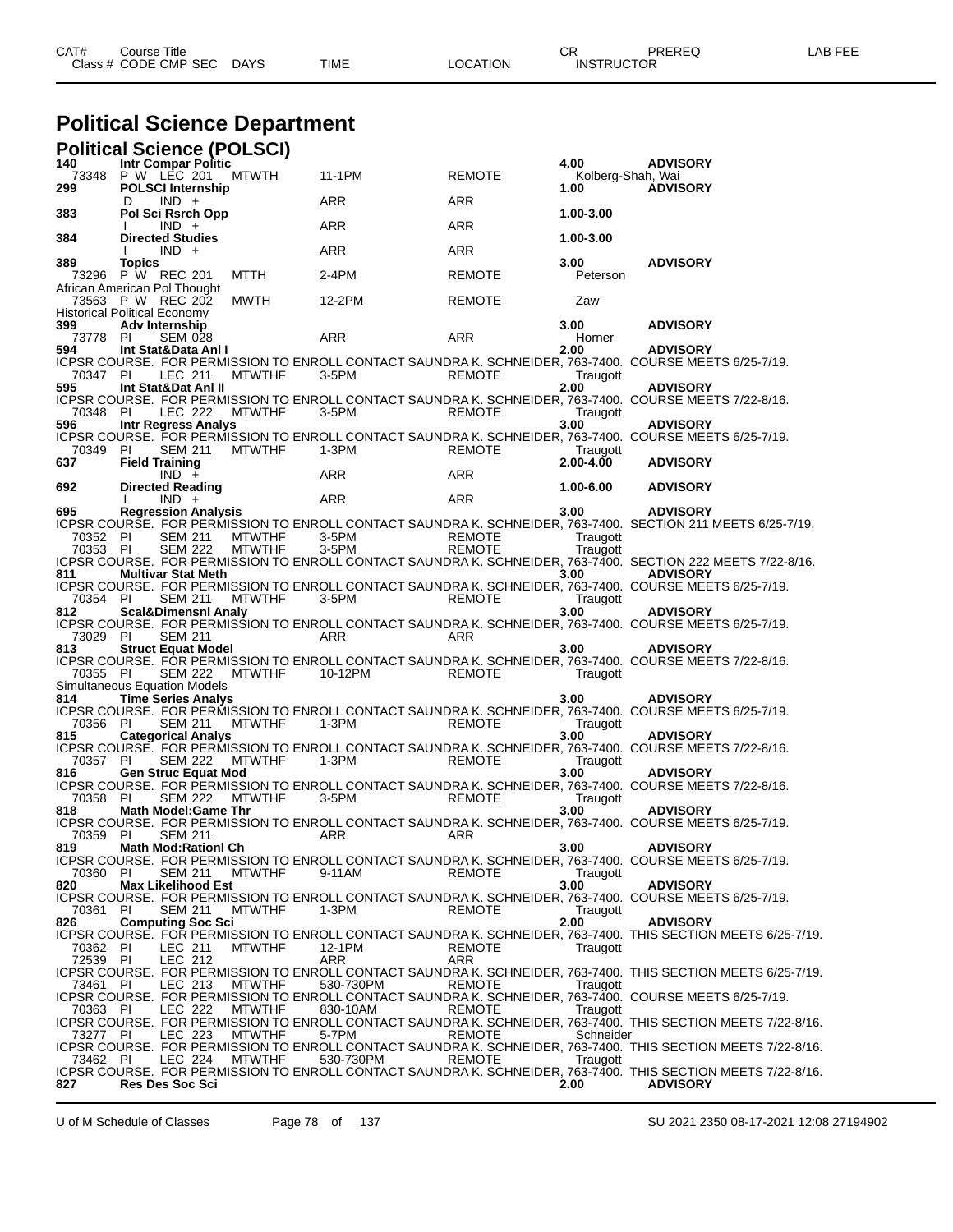ICPSR COURSE. FOR PERMISSION TO ENROLL CONTACT SAUNDRA K. SCHNEIDER, 763-7400. THIS SECTION MEETS 6/25-7/19.<br>70364 PI SEM 201 MTWTHF 530-730PM REMOTE Traugott 70364 PI SEM 201 MTWTHF 530-730PM REMOTE Traugott 70365 PI SEM 211 MTWTHF 9-11AM REMOTE Traugott ICPSR COURSE. FOR PERMISSION TO ENROLL CONTACT SAUNDRA K. SCHNEIDER, 763-7400. THIS SECTION MEETS 6/25-7/19. 73278 P SEM 212 MTWTHF 11-1PM REMOTE Traugott ICPSR COURSE. FOR PERMISSION TO ENROLL CONTACT SAUNDRA K. SCHNEIDER, 763-7400. THIS SECTION MEETS 6/25-7/19. 70366 PI SEM 213 MTWTHF 1-3PM REMOTE Traugott ICPSR COURSE. FOR PERMISSION TO ENROLL CONTACT SAUNDRA K. SCHNEIDER, 763-7400. THIS SECTION MEETS 6/25-7/19. 73178 P SEM 214 MTWTHF 3-5PM REMOTE Traugott ICPSR COURSE. FOR PERMISSION TO ENROLL CONTACT SAUNDRA K. SCHNEIDER, 763-7400. THIS SECTION MEETS 6/25-7/19. 73279 PI SEM 221 MTWTHF 530-730PM REMOTE Traugott ICPSR COURSE. FOR PERMISSION TO ENROLL CONTACT SAUNDRA K. SCHNEIDER, 763-7400. THIS SECTION MEETS 7/22-8/16. 70367 PI SEM 222 MTWTHF 10-12PM REMOTE Traugott ICPSR COURSE. FOR PERMISSION TO ENROLL CONTACT SAUNDRA K. SCHNEIDER, 763-7400. THIS SECTION MEETS 7/22-8/16. 70368 PI SEM 223 MTWTHF 1-3PM REMOTE Traugott ICPSR COURSE. FOR PERMISSION TO ENROLL CONTACT SAUNDRA K. SCHNEIDER, 763-7400. THIS SECTION MEETS 7/22-8/16. 73179 P SEM 224 MTWTHF 3-5PM REMOTE Traugott ICPSR COURSE. FOR PERMISSION TO ENROLL CONTACT SAUNDRA K. SCHNEIDER, 763-7400. THIS SECTION MEETS 7/22-8/16. **829 Math Soc Sci 2.00 ADVISORY** ICPSR COURSE. FOR PERMISSION TO ENROLL CONTACT SAUNDRA K. SCHNEIDER, 763-7400. THIS SECTION MEETS 6/25-7/19. 70369 PI SEM 211 MTWTHF 11-1230PM REMOTE Traugott 70370 PI SEM 212 MTWTHF 11-12PM REMOTE Traugott ICPSR COURSE. FOR PERMISSION TO ENROLL CONTACT SAUNDRA K. SCHNEIDER, 763-7400. THIS SECTION MEETS 6/25-7/19. 72851 PI SEM 213 MTWTHF 11-12PM REMOTE Traugott ICPSR COURSE. FOR PERMISSION TO ENROLL CONTACT SAUNDRA K. SCHNEIDER, 763-7400. THIS SECTION MEETS 6/25-7/19. 70371 PI SEM 222 MTWTHF 12-1PM REMOTE Traugott ICPSR COURSE. FOR PERMISSION TO ENROLL CONTACT SAUNDRA K. SCHNEIDER, 763-7400. THIS SECTION MEETS 7/22-8/16. **830 Adv Topic Soc Res 2.00 ADVISORY** ICPSR COURSE. FOR PERMISSION TO ENROLL CONTACT SAUNDRA K. SCHNEIDER, 763-7400. THIS SECTION MEETS 6/25-7/19. 70372 PI SEM 201 MTWTHF 5-9PM REMOTE Traugott 70373 PI SEM 202 MTWTHF 5-9PM REMOTE Traugott ICPSR COURSE. FOR PERMISSION TO ENROLL CONTACT SAUNDRA K. SCHNEIDER, 763-7400. THIS SECTION MEETS 6/25-7/19. 70374 PI SEM 213 MTWTHF 5-9PM REMOTE Traugott ICPSR COURSE. FOR PERMISSION TO ENROLL CONTACT SAUNDRA K. SCHNEIDER, 763-7400. THIS SECTION MEETS 6/25-7/19. 72540 PI SEM 223 MTWTHF 5-9PM REMOTE Traugott ICPSR COURSE. FOR PERMISSION TO ENROLL CONTACT SAUNDRA K. SCHNEIDER, 763-7400. THIS SECTION MEETS 7/22-8/16. 73180 PI SEM 224 MTWTHF 5-9PM REMOTE Traugott ICPSR COURSE. FOR PERMISSION TO ENROLL CONTACT SAUNDRA K. SCHNEIDER, 763-7400. THIS SECTION MEETS 7/22-8/16. 72541 PI SEM 225 MTWTHF 5-9PM REMOTE Traugott ICPSR COURSE. FOR PERMISSION TO ENROLL CONTACT SAUNDRA K. SCHNEIDER, 763-7400. THIS SECTION MEETS 7/22-8/16. **832 Math Stat Soc Sci 3.00 ADVISORY** ICPSR COURSE. FOR PERMISSION TO ENROLL CONTACT SAUNDRA K. SCHNEIDER, 763-7400. THIS SECTION MEETS 6/25-7/19. 70375 PI SEM 211 MTWTHF 9-11AM REMOTE Traugott Bayesian Modeling for Social S<br>
72542 PI SEM 212 MTWTHF 72542 PI SEM 212 MTWTHF 3-5PM REMOTE Traugott Regression Analysis III: Advan ICPSR COURSE. FOR PERMISSION TO ENROLL CONTACT SAUNDRA K. SCHNEIDER, 763-7400. THIS SECTION MEETS 6/25-7/19.<br>72787 PI SEM 213 MTWTHF 3-5PM REMOTE Traugott Traugott 72787 PI SEM 213 MTWTHF 3-5PM REMOTE Traugott Network Analysis I: Intro ICPSR COURSE. FOR PERMISSION TO ENROLL CONTACT SAUNDRA K. SCHNEIDER, 763-7400. THIS SECTION MEETS 6/25-7/19.<br>73181 PI SEM 214 MTWTHF 1-3PM REMOTE Traugott 73181 PI SEM 214 MTWTHF 1-3PM REMOTE Traugott Multilevel Models I: Intro App ICPSR COURSE. FOR PERMISSION TO ENROLL CONTACT SAUNDRA K. SCHNEIDER, 763-7400. THIS SECTION MEETS 6/25-7/19. 73280 PI SEM 215 MTWTHF 9-11AM REMOTE 7 Traugott Race, Ethnicity,&Quant Method ICPSR COURSE. FOR PERMISSION TO ENROLL CONTACT SAUNDRA K. SCHNEIDER, 763-7400. THIS SECTION MEETS 6/25-7/19.<br>73358 PI SEM 216 MTWTHF 10-12PM REMOTE Traugott 73358 PI SEM 216 MTWTHF 10-12PM REMOTE Traugott Social Choice Theory ICPSR COURSE. FOR PERMISSION TO ENROLL CONTACT SAUNDRA K. SCHNEIDER, 763-7400. THIS SECTION MEETS 7/22-8/16. 73281 PI SEM 222 MTWTHF 1-3PM REMOTE Traugott Longitudinal Analysis ICPSR COURSE. FOR PERMISSION TO ENROLL CONTACT SAUNDRA K. SCHNEIDER, 763-7400. THIS SECTION MEETS 7/22-8/16.<br>72543 PI SEM 223 MTWTHF 1-3PM REMOTE Traugott 72543 PI SEM 223 MTWTHF 1-3PM REMOTE Traugott Bayesian Modeling for Social S ICPSR COURSE. FOR PERMISSION TO ENROLL CONTACT SAUNDRA K. SCHNEIDER, 763-7400. THIS SECTION MEETS 7/22-8/16.<br>73292 PI SEM 224 MTWTHF 1-3PM REMOTE Traugott Traugott 73292 PI Multilevel Models II: Advanced ICPSR COURSE. FOR PERMISSION TO ENROLL CONTACT SAUNDRA K. SCHNEIDER, 763-7400. THIS SECTION MEETS 7/22-8/16.<br>72852 PI SEM 225 MTWTHF 10-12PM REMOTE Traugott 72852 PI Network Analysis II: Advanced ICPSR COURSE. FOR PERMISSION TO ENROLL CONTACT SAUNDRA K. SCHNEIDER, 763-7400. THIS SECTION MEETS 7/22-8/16.<br>72853 PI SEM 226 MTWTHF 3-5PM REMOTE Traugott 72853 PI SEM 226 MTWTHF 3-5PM REMOTE Traugott Time Series Analy II: Adv Top ICPSR COURSE. FOR PERMISSION TO ENROLL CONTACT SAUNDRA K. SCHNEIDER, 763-7400. THIS SECTION MEETS 7/22-8/16.<br>73084 PI SEM 227 MTWTHF 1-3PM REMOTE Traugott Traugott 73084 PI SEM 227 MTWTHF 1-3PM REMOTE Traugott Empirical Modeling of SS ICPSR COURSE. FOR PERMISSION TO ENROLL CONTACT SAUNDRA K. SCHNEIDER, 763-7400. THIS SECTION MEETS 7/22-8/16.<br>73282 PI SEM 228 MTWTHF 3-5PM REMOTE Traugott 73282 PI SEM 228 MTWTHF 3-5PM REMOTE Traugott Causal Inference for the SS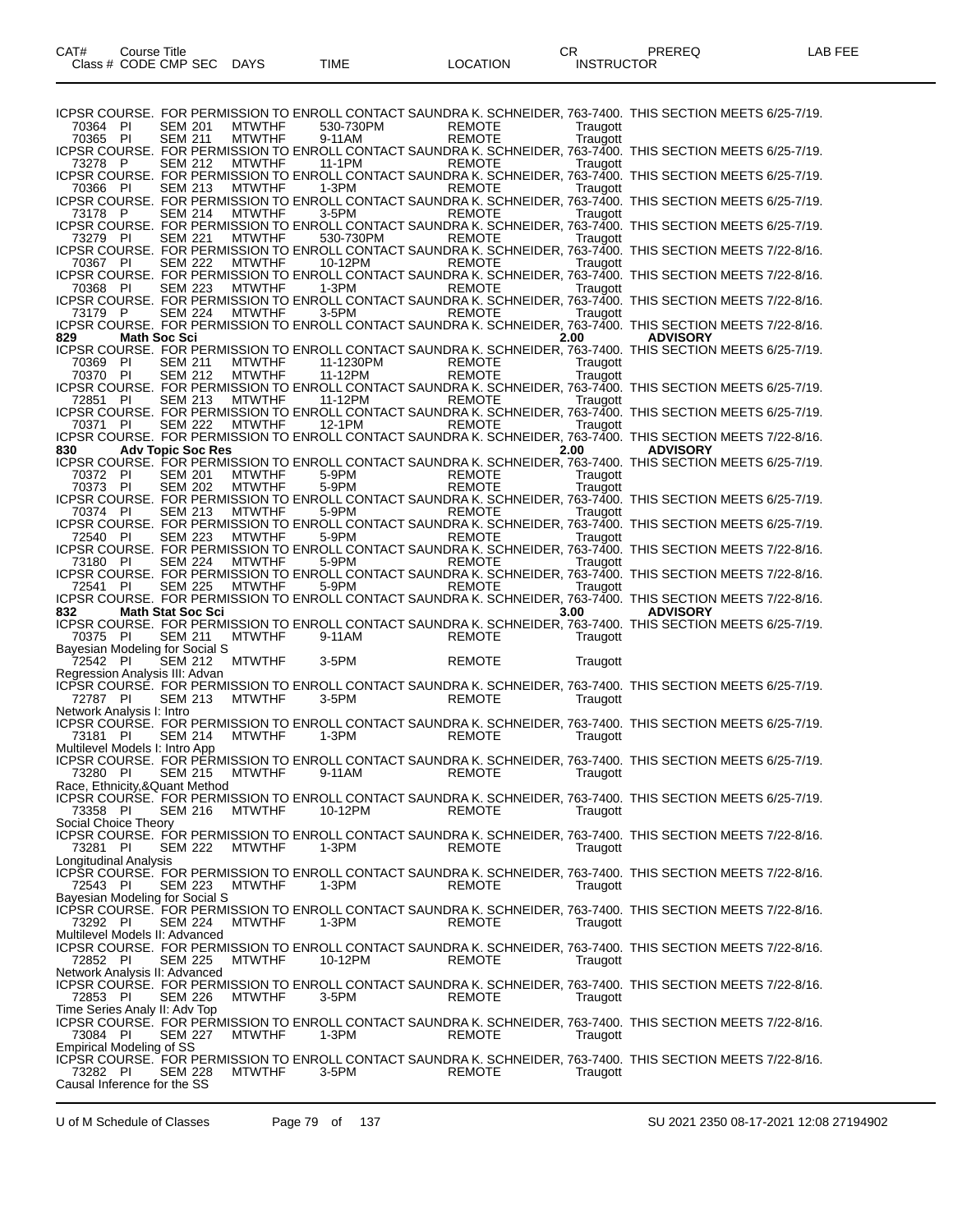| 73463 PI                      |                            | SEM 229        |                      | MTWTHF         | 10-12PM    | <b>REMOTE</b> | Traugott      | ICPSR COURSE. FOR PERMISSION TO ENROLL CONTACT SAUNDRA K. SCHNEIDER, 763-7400. THIS SECTION MEETS 7/22-8/16. |  |
|-------------------------------|----------------------------|----------------|----------------------|----------------|------------|---------------|---------------|--------------------------------------------------------------------------------------------------------------|--|
| Race, Ethnicity,&Quant Method |                            |                |                      |                |            |               |               |                                                                                                              |  |
|                               |                            |                |                      |                |            |               |               | ICPSR COURSE. FOR PERMISSION TO ENROLL CONTACT SAUNDRA K. SCHNEIDER, 763-7400. THIS SECTION MEETS 7/22-8/16. |  |
| 73464 PI                      |                            |                |                      | SEM 230 MTWTHF | 3-5PM      | <b>REMOTE</b> | Traugott      |                                                                                                              |  |
| Machine Learning              |                            |                |                      |                |            |               |               |                                                                                                              |  |
|                               |                            |                |                      |                |            |               |               | ICPSR COURSE. FOR PERMISSION TO ENROLL CONTACT SAUNDRA K. SCHNEIDER, 763-7400. THIS SECTION MEETS 6/25-7/19. |  |
| 838                           | <b>Math Modl:Game Thry</b> |                |                      |                |            |               | 3.00          | <b>ADVISORY</b>                                                                                              |  |
|                               |                            |                |                      |                |            |               |               | ICPSR COURSE.  FOR PERMISSION TO ENROLL CONTACT SAUNDRA K. SCHNEIDER, 763-7400.  COURSE MEETS 7/22-8/16.     |  |
| 70376                         | - PI                       | <b>SEM 222</b> |                      | <b>MTWTHF</b>  | 10-12PM    | <b>REMOTE</b> | Traugott      |                                                                                                              |  |
| 841                           | <b>Max Likelihd Estim</b>  |                |                      |                |            |               | 3.00          | <b>ADVISORY</b>                                                                                              |  |
|                               |                            |                |                      |                |            |               |               | ICPSR COURSE. FOR PERMISSION TO ENROLL CONTACT SAUNDRA K. SCHNEIDER, 763-7400. COURSE MEETS 7/22-8/16.       |  |
| 70377                         | - PI                       | SEM 222        |                      | <b>MTWTHF</b>  | $1-3PM$    | <b>REMOTE</b> | Traugott      |                                                                                                              |  |
| 892                           | <b>Directed Research</b>   |                |                      |                |            |               | $1.00 - 6.00$ | <b>ADVISORY</b>                                                                                              |  |
|                               |                            | $IND +$        |                      |                | ARR        | <b>ARR</b>    |               |                                                                                                              |  |
| 990                           | <b>Diss-Precand</b>        |                |                      |                |            |               | $1.00 - 8.00$ | <b>ADVISORY</b>                                                                                              |  |
|                               |                            | $IND +$        |                      |                | <b>ARR</b> | <b>ARR</b>    |               |                                                                                                              |  |
| 995                           | <b>Diss-Cand</b>           |                |                      |                |            |               | 4.00          | <b>ENFORCED</b>                                                                                              |  |
|                               | IR                         | <b>IND</b>     | $\ddot{\phantom{1}}$ |                | <b>ARR</b> | <b>ARR</b>    |               |                                                                                                              |  |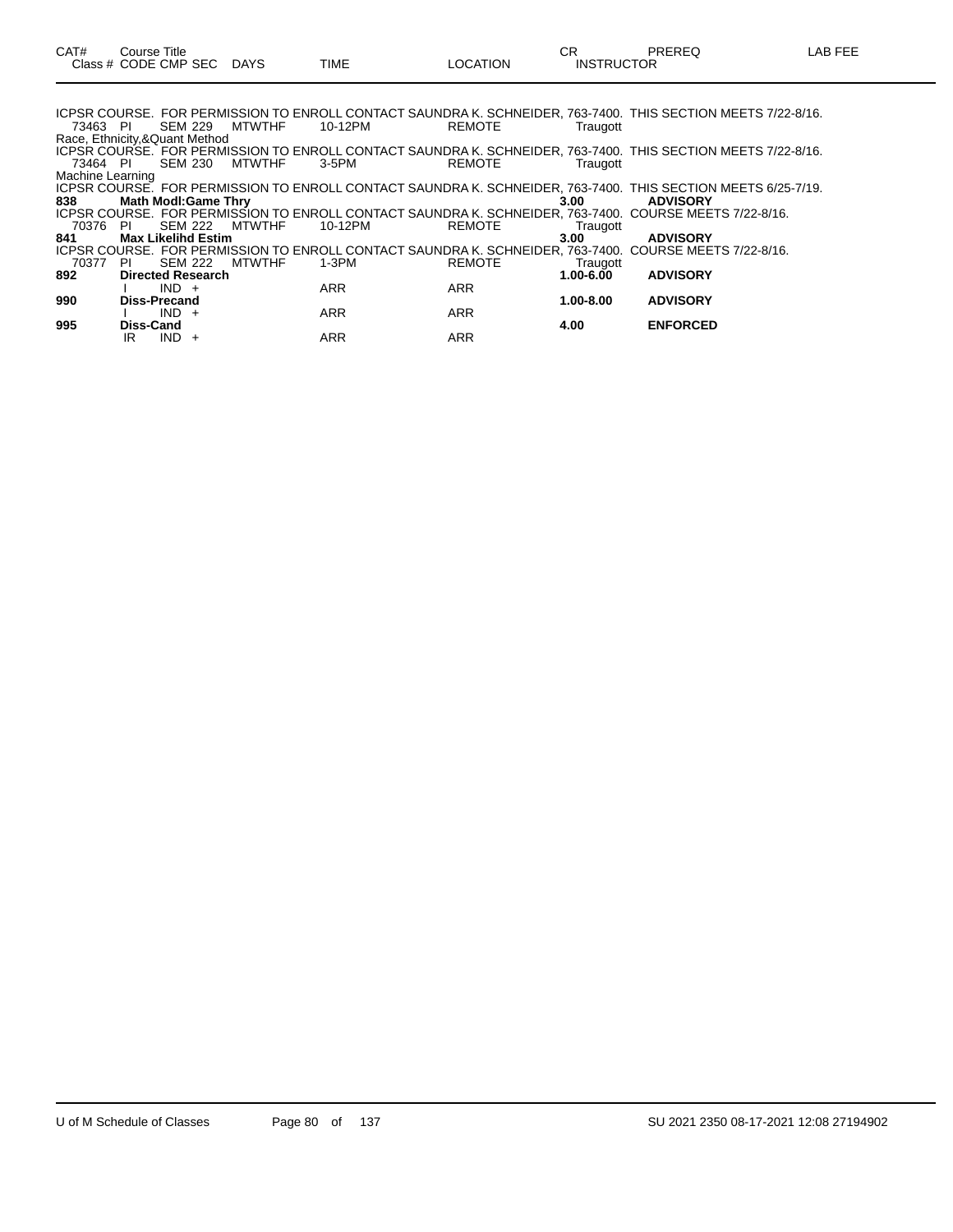| CAT#         | Course Title<br>Class # CODE CMP SEC                                                               | <b>DAYS</b> | <b>TIME</b> | <b>LOCATION</b> | CR.<br><b>INSTRUCTOR</b> | PREREQ          | <b>LAB FEE</b> |
|--------------|----------------------------------------------------------------------------------------------------|-------------|-------------|-----------------|--------------------------|-----------------|----------------|
|              | <b>Psychology Department</b>                                                                       |             |             |                 |                          |                 |                |
|              | <b>Psychology (PSYCH)</b>                                                                          |             |             |                 |                          |                 |                |
| 112<br>72836 | Psy as Natl Science<br>PIW LEC 201                                                                 |             | <b>ARR</b>  | <b>REMOTE</b>   | 4.00<br>Malley           |                 |                |
| 200          | Psych 112-201 will be taught remotely in an asynchronous format (Summer 2021).<br>Ind Psych Issues |             |             |                 | 1.00-4.00                | <b>ADVISORY</b> |                |
| 242          | $IND +$<br>Lang and Human Mind                                                                     |             | <b>ARR</b>  | <b>ARR</b>      | 3.00                     | <b>ENFORCED</b> |                |
| 73696<br>322 | <b>P RW LEC 201</b><br><b>Fld Prac Res Nat Sci</b>                                                 | <b>TWTH</b> | 10-12PM     | <b>REMOTE</b>   | Chiang<br>1.00-4.00      | <b>ADVISORY</b> |                |
| 326          | $IND +$<br>Dir Res Psych/NS                                                                        |             | <b>ARR</b>  | <b>ARR</b>      | 1.00-4.00                | <b>ADVISORY</b> |                |
| 404          | $IND +$<br><b>Field Practicum</b>                                                                  |             | <b>ARR</b>  | <b>ARR</b>      | 1.00-4.00                | <b>ADVISORY</b> |                |
| 405          | $IND +$<br><b>Pract Univ Setting</b>                                                               |             | <b>ARR</b>  | ARR             | 1.00-4.00                | <b>ADVISORY</b> |                |
| 420          | $IND +$<br><b>Adv Reading NS</b>                                                                   |             | <b>ARR</b>  | <b>ARR</b>      | 1.00-4.00                | <b>ADVISORY</b> |                |
| 421          | $IND +$<br><b>Adv Reading Soc Sci</b>                                                              |             | <b>ARR</b>  | <b>ARR</b>      | 1.00-4.00                | <b>ADVISORY</b> |                |
| 422          | $IND +$<br><b>Adv Research NS</b>                                                                  |             | <b>ARR</b>  | <b>ARR</b>      | 1.00-4.00                | <b>ADVISORY</b> |                |
| 423          | $IND +$<br><b>Adv Res Soc Sci</b>                                                                  |             | <b>ARR</b>  | <b>ARR</b>      | 3.00-4.00                | <b>ADVISORY</b> |                |
| 477          | $IND +$<br><b>Curr Topc Clin Psych</b>                                                             |             | <b>ARR</b>  | <b>ARR</b>      | 3.00                     | <b>ENFORCED</b> |                |
| 73568        | PIRW SEM 201                                                                                       | MW          | 12-3PM      | <b>REMOTE</b>   | Nagata                   |                 |                |

**619 Supervised Research 1.00-4.00 ADVISORY**

**706 Tutorial Reading 1.00-4.00 ADVISORY**

**719 Supervised Research 1.00-5.00 ADVISORY**

**819 Supervised Research 1.00-4.00 ADVISORY**

**879 Internship Clin Psy 2.00 ADVISORY**

Mental Hlth:Nat&Internat Persp

Course will be taught remotely in a synchronous format (Summer 2021).

I IND + ARR ARR ARR

I IND + ARR ARR ARR

I IND + ARR ARR ARR

I IND + ARR ARR ARR

I IND + ARR ARR ARR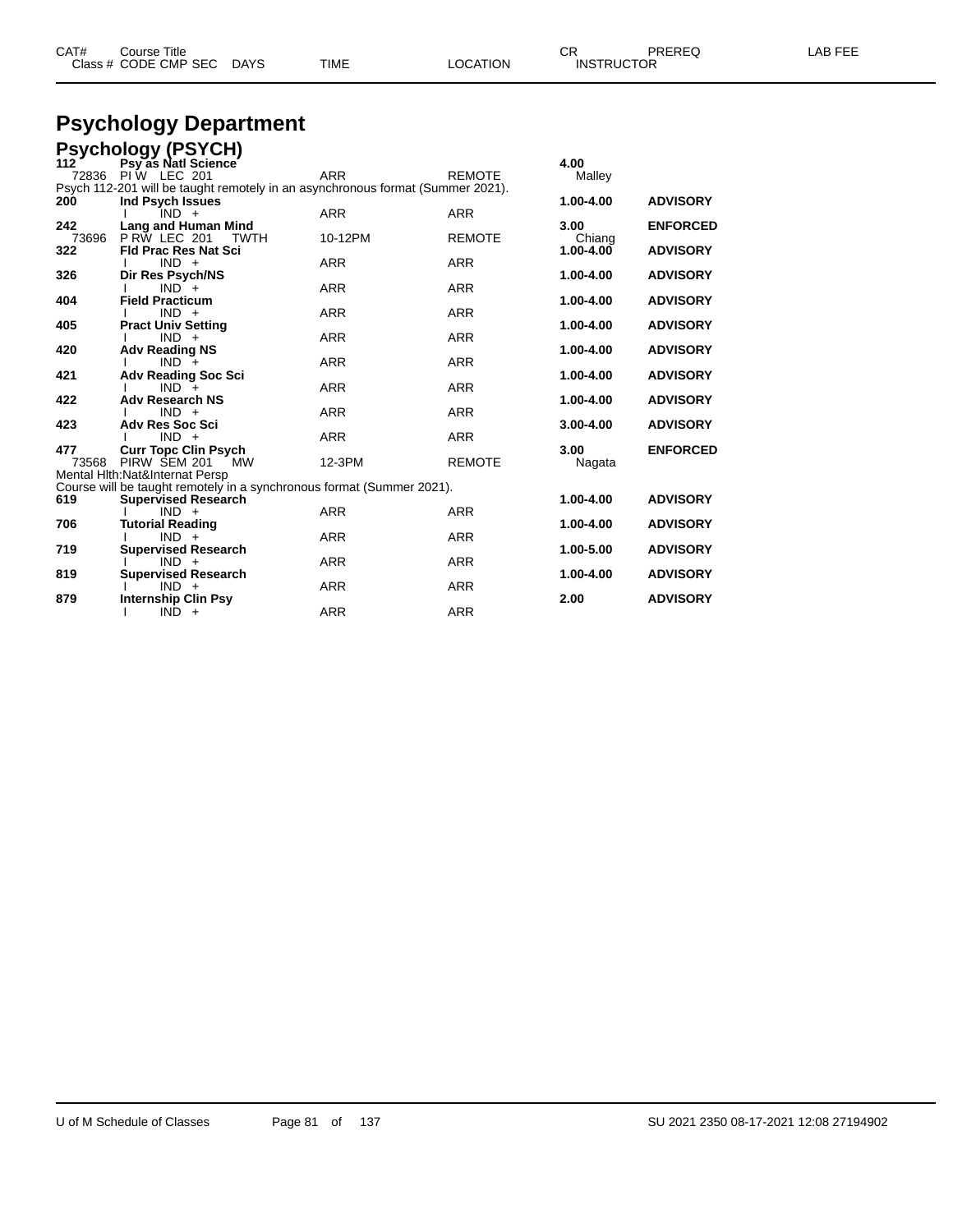| CAT# | Course Title<br>Class # CODE CMP SEC DAYS    | TIME       | LOCATION   | СR<br><b>INSTRUCTOR</b> | PREREQ          | LAB FEE |
|------|----------------------------------------------|------------|------------|-------------------------|-----------------|---------|
|      | <b>Studies In Religion</b>                   |            |            |                         |                 |         |
|      | Religion (RELIGION)<br>387 Independent Study |            |            | 1.00-3.00               | <b>ADVISORY</b> |         |
| 487  | $IND +$<br><b>Independent Study</b>          | <b>ARR</b> | <b>ARR</b> | 1.00-3.00               | <b>ADVISORY</b> |         |
|      | $IND +$                                      | ARR        | ARR        |                         |                 |         |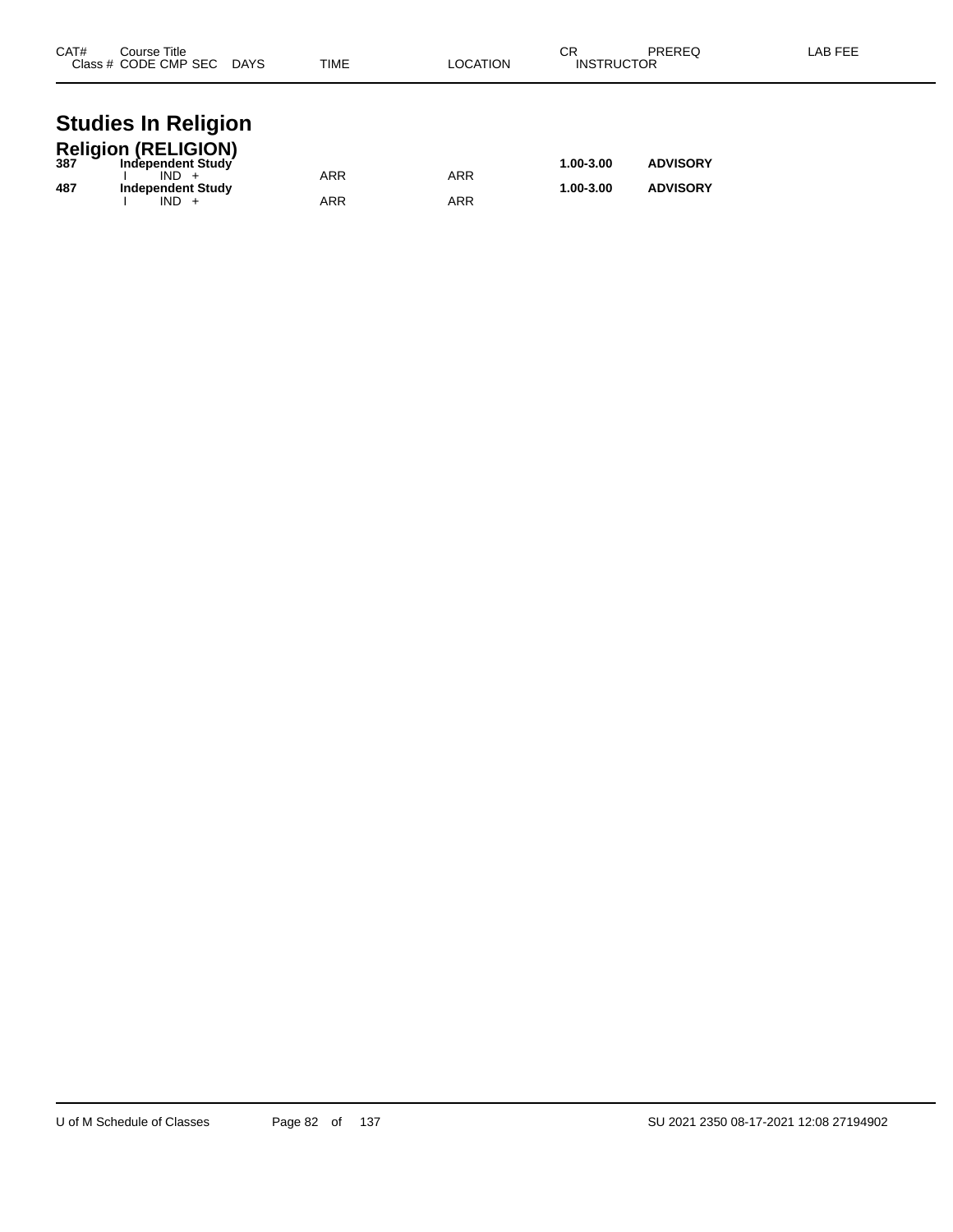**Romance Languages Department**

| <b>French (FRENCH)</b>        |                                               |         |                                                    |                                                                                                                                                                                                                                         |               |                        |                                             |
|-------------------------------|-----------------------------------------------|---------|----------------------------------------------------|-----------------------------------------------------------------------------------------------------------------------------------------------------------------------------------------------------------------------------------------|---------------|------------------------|---------------------------------------------|
| 230<br>70256                  | Intensive 2nd Year<br>PDRW REC 201            |         | <b>MTTHF</b>                                       | 9-11AM                                                                                                                                                                                                                                  | <b>REMOTE</b> | 8.00                   | <b>ENFORCED</b><br>Moutinou, Hernandez-Vogt |
| 230                           | <b>Intensive 2nd Year</b><br>P RW REC 201     |         | <b>MTTHF</b>                                       | 1130-130PM                                                                                                                                                                                                                              | <b>REMOTE</b> | 8.00                   | <b>ENFORCED</b>                             |
|                               |                                               |         |                                                    | Course instruction is remote and synchronous. Enrolled students are expected to be available remotely during all                                                                                                                        |               |                        |                                             |
| scheduled class times.<br>232 | <b>Second Year</b>                            |         |                                                    |                                                                                                                                                                                                                                         |               | 4.00                   | <b>ENFORCED</b>                             |
|                               | 70257 PDRW REC 201                            |         | <b>MTTHF</b>                                       | 9-11AM                                                                                                                                                                                                                                  | <b>REMOTE</b> | Patenkovic             |                                             |
|                               |                                               |         |                                                    | Course instruction is remote and synchronous. Enrolled students are expected to be available remotely during all                                                                                                                        |               |                        |                                             |
| scheduled class times.<br>270 | <b>Fr Lit&amp;Culture</b>                     |         |                                                    |                                                                                                                                                                                                                                         |               | 3.00                   | <b>ENFORCED</b>                             |
|                               | 73634 PIRW REC 201                            |         | TTH                                                | 1-4PM                                                                                                                                                                                                                                   | <b>REMOTE</b> | Grant                  |                                             |
| La ville et le quartier       |                                               |         |                                                    | Course instruction is remote and synchronous. Enrolled students are expected to be available remotely during all                                                                                                                        |               |                        |                                             |
| scheduled class times.        |                                               |         |                                                    |                                                                                                                                                                                                                                         |               |                        |                                             |
| 399                           | <b>Independent Study</b>                      |         |                                                    | <b>ARR</b>                                                                                                                                                                                                                              |               | 1.00-3.00              | <b>ENFORCED</b>                             |
|                               | IR                                            | $IND +$ |                                                    |                                                                                                                                                                                                                                         | <b>ARR</b>    |                        |                                             |
| Italian (ITALIAN)             |                                               |         |                                                    |                                                                                                                                                                                                                                         |               |                        |                                             |
| 995                           | <b>Diss-Cand</b><br>R                         | $IND +$ |                                                    | ARR                                                                                                                                                                                                                                     | ARR           | 4.00                   | <b>ENFORCED</b>                             |
|                               |                                               |         |                                                    |                                                                                                                                                                                                                                         |               |                        |                                             |
| 298                           | <b>Intro Spanish Ling</b>                     |         | <b>Romance Linguistics (ROMLING)</b>               |                                                                                                                                                                                                                                         |               | 3.00                   | <b>ENFORCED</b>                             |
|                               | 73625 PIRW LEC 201                            |         | <b>MW</b>                                          | 10-1PM                                                                                                                                                                                                                                  | <b>REMOTE</b> | Garcia-Amaya           |                                             |
|                               |                                               |         |                                                    | Course instruction is remote and synchronous. Enrolled students are expected to be available remotely during all                                                                                                                        |               |                        |                                             |
| scheduled class times.<br>416 | <b>Span Sociolinguistic</b>                   |         |                                                    |                                                                                                                                                                                                                                         |               | 3.00                   | <b>ADVISORY, ENFORCED</b>                   |
|                               | 73352 PIRW REC 201                            |         | МW                                                 | $1-4PM$                                                                                                                                                                                                                                 | <b>REMOTE</b> | Henriksen              |                                             |
|                               |                                               |         |                                                    | Course instruction is remote and synchronous. Enrolled students are expected to be available remotely during all                                                                                                                        |               |                        |                                             |
| scheduled class times.        |                                               |         |                                                    |                                                                                                                                                                                                                                         |               |                        |                                             |
| <b>Spanish (SPANISH)</b>      |                                               |         |                                                    |                                                                                                                                                                                                                                         |               |                        |                                             |
| 230<br>70401                  | Intensive 2nd Year<br>PIRW REC 201            |         | <b>MTTHF</b>                                       | 9-11AM                                                                                                                                                                                                                                  | <b>REMOTE</b> | 8.00<br>O'Connor, Nagl | <b>ENFORCED</b>                             |
| 230                           | <b>Intensive 2nd Year</b>                     |         |                                                    |                                                                                                                                                                                                                                         |               | 8.00                   | <b>ENFORCED</b>                             |
|                               | P RW REC 201                                  |         | <b>MTTHF</b>                                       | 1130-130PM<br>Course instruction is remote and synchronous. Enrolled students are expected to be available remotely during all                                                                                                          | <b>REMOTE</b> |                        |                                             |
|                               |                                               |         |                                                    | scheduled class times. The textbook can be purchased through the online bookstore or directly from the publisher at                                                                                                                     |               |                        |                                             |
|                               |                                               |         | http://vistahigherlearning.com/store/umichigan.htm |                                                                                                                                                                                                                                         |               |                        |                                             |
| 230<br>73621                  | <b>Intensive 2nd Year</b><br>PIRW REC 202     |         | <b>MTTHF</b>                                       | 9-11AM                                                                                                                                                                                                                                  | <b>REMOTE</b> | 8.00                   | <b>ENFORCED</b><br>Fernandez-Garcia, Montes |
| 230                           | <b>Intensive 2nd Year</b>                     |         |                                                    |                                                                                                                                                                                                                                         |               | 8.00                   | <b>ENFORCED</b>                             |
|                               | <b>P RW REC 202</b>                           |         | <b>MTTHF</b>                                       | 1130-130PM                                                                                                                                                                                                                              | <b>REMOTE</b> |                        |                                             |
|                               |                                               |         |                                                    | Course instruction is remote and synchronous. Enrolled students are expected to be available remotely during all<br>scheduled class times. The textbook can be purchased through the online bookstore or directly from the publisher at |               |                        |                                             |
|                               |                                               |         | http://vistahigherlearning.com/store/umichigan.htm |                                                                                                                                                                                                                                         |               |                        |                                             |
| 231                           | <b>Second Year Span</b><br>70402 PIRW REC 201 |         | <b>MTTHF</b>                                       | 9-11AM                                                                                                                                                                                                                                  | <b>REMOTE</b> | 4.00<br>Aguayo Borguez | <b>ENFORCED</b>                             |
|                               |                                               |         |                                                    | Course instruction is remote and synchronous. Enrolled students are expected to be available remotely during all                                                                                                                        |               |                        |                                             |
|                               |                                               |         |                                                    | scheduled class times. Students can choose between looseleaf or digital edition. Textbook can be purchased through<br>the bookstore or at http://vistahigherlearning.com/store/umichigan.htm                                            |               |                        |                                             |
| 232                           | <b>Second Year Span</b>                       |         |                                                    |                                                                                                                                                                                                                                         |               | 4.00                   | <b>ADVISORY, ENFORCED</b>                   |
|                               | 70403 PIRW REC 201                            |         | MTTHF                                              | 9-11AM                                                                                                                                                                                                                                  | <b>REMOTE</b> | Anaya-Ortega           |                                             |
|                               |                                               |         |                                                    | Course instruction is remote and synchronous. Enrolled students are expected to be available remotely during all<br>scheduled class times. Students can purchase etext access through the online bookstore OR directly from the         |               |                        |                                             |
|                               |                                               |         |                                                    | publisher by registering at https://www.pearsonmylabandmastering.com/northamerica/ and purchasing MyLab w/eText.                                                                                                                        |               |                        |                                             |
|                               | 73137 PIRW REC 202                            |         | <b>MTTHF</b>                                       | 11-1PM<br>Course instruction is remote and synchronous. Enrolled students are expected to be available remotely during all                                                                                                              | REMOTE        | Sanchez Gumiel         |                                             |
|                               |                                               |         |                                                    | scheduled class times. Students can purchase etext access through the online bookstore OR directly from the                                                                                                                             |               |                        |                                             |
|                               |                                               |         | MTTHF                                              | publisher by registering at https://www.pearsonmylabandmastering.com/northamerica/ and purchasing MyLab w/eText.<br>1-3PM                                                                                                               |               | Oliva-Fiori            |                                             |
| 73577 PIRW REC 203            |                                               |         |                                                    | Course instruction is remote and synchronous. Enrolled students are expected to be available remotely during all                                                                                                                        | REMOTE        |                        |                                             |
|                               |                                               |         |                                                    | scheduled class times. Students can purchase etext access through the online bookstore OR directly from the                                                                                                                             |               |                        |                                             |
|                               | 73752 PIRW REC 204                            |         | <b>MTTHF</b>                                       | publisher by registering at https://www.pearsonmylabandmastering.com/northamerica/ and purchasing MyLab w/eText.<br>9-11AM                                                                                                              | <b>REMOTE</b> | Liburdi                |                                             |
|                               |                                               |         |                                                    | Course instruction is remote and synchronous. Enrolled students are expected to be available remotely during all                                                                                                                        |               |                        |                                             |
|                               |                                               |         |                                                    | scheduled class times. Students can purchase etext access through the online bookstore OR directly from the                                                                                                                             |               |                        |                                             |
|                               | 73762 PIRW REC 205                            |         | <b>MTTHF</b>                                       | publisher by registering at https://www.pearsonmylabandmastering.com/northamerica/ and purchasing MyLab w/eText.<br>9-11AM                                                                                                              | REMOTE        | Galvan-Santibanez      |                                             |
|                               |                                               |         |                                                    | Course instruction is remote and synchronous. Enrolled students are expected to be available remotely during all                                                                                                                        |               |                        |                                             |
|                               |                                               |         |                                                    | scheduled class times. Students can purchase etext access through the online bookstore OR directly from the<br>publisher by registering at https://www.pearsonmylabandmastering.com/northamerica/ and purchasing MyLab w/eText.         |               |                        |                                             |
|                               | 73804 PIRW REC 206                            |         | MTTHF                                              | 11-1PM                                                                                                                                                                                                                                  | <b>REMOTE</b> | Campos Gonzalez        |                                             |
|                               |                                               |         |                                                    | Course instruction is remote and synchronous. Enrolled students are expected to be available remotely during all                                                                                                                        |               |                        |                                             |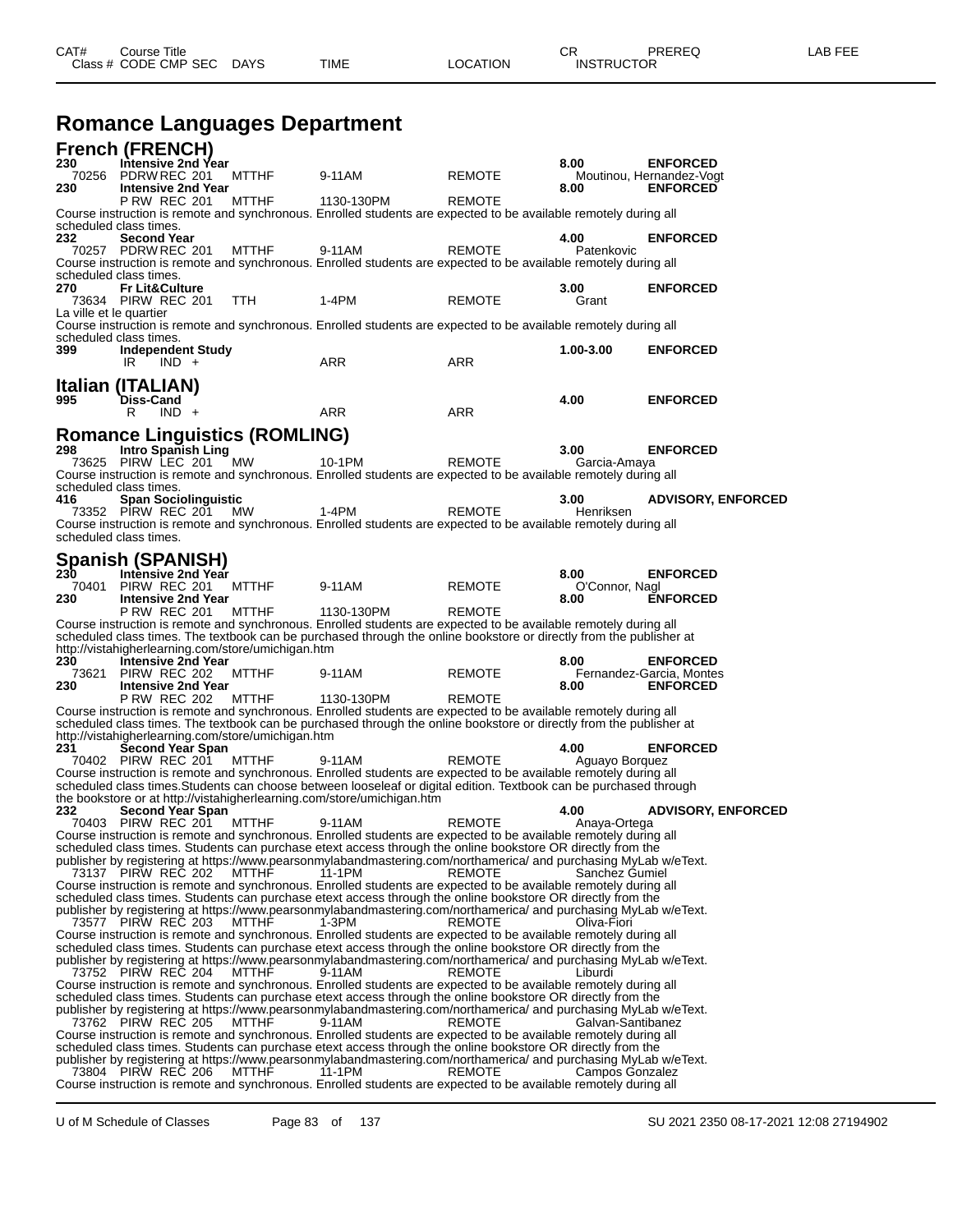| CAT#  | <b>Course Title</b><br>Class # CODE CMP SEC DAYS |            | <b>TIME</b>                                                                                                                                                                                                                     | LOCATION      | CR.<br><b>INSTRUCTOR</b> | <b>PREREQ</b>             | LAB FEE |
|-------|--------------------------------------------------|------------|---------------------------------------------------------------------------------------------------------------------------------------------------------------------------------------------------------------------------------|---------------|--------------------------|---------------------------|---------|
|       |                                                  |            | scheduled class times. Students can purchase etext access through the online bookstore OR directly from the<br>publisher by registering at https://www.pearsonmylabandmastering.com/northamerica/ and purchasing MyLab w/eText. |               |                          |                           |         |
| 298   | Intro Spanish Ling                               |            |                                                                                                                                                                                                                                 |               | 3.00                     | <b>ENFORCED</b>           |         |
|       | 73624 PIRW LEC 201 MW                            |            | 10-1PM                                                                                                                                                                                                                          | <b>REMOTE</b> | Garcia-Amaya             |                           |         |
|       |                                                  |            | Course instruction is remote and synchronous. Enrolled students are expected to be available remotely during all                                                                                                                |               |                          |                           |         |
|       | scheduled class times.                           |            |                                                                                                                                                                                                                                 |               |                          |                           |         |
| 350   | <b>Independent Study</b>                         |            |                                                                                                                                                                                                                                 |               | 1.00-3.00                | <b>ADVISORY</b>           |         |
|       | $IND +$                                          |            | <b>ARR</b>                                                                                                                                                                                                                      | <b>ARR</b>    |                          |                           |         |
| 373   | <b>Topics Hisp Studies</b>                       |            |                                                                                                                                                                                                                                 |               | 3.00                     | <b>ENFORCED</b>           |         |
| 73687 | PIRW REC 201                                     | <b>TTH</b> | $1-4PM$                                                                                                                                                                                                                         | <b>REMOTE</b> | Campbell                 |                           |         |
|       | Looking Awry at Spanish Movida                   |            |                                                                                                                                                                                                                                 |               |                          |                           |         |
|       |                                                  |            | Course instruction is remote and synchronous. Enrolled students are expected to be available remotely during all                                                                                                                |               |                          |                           |         |
|       | scheduled class times.                           |            |                                                                                                                                                                                                                                 |               |                          |                           |         |
| 416   | <b>Span Sociolinguistic</b>                      |            |                                                                                                                                                                                                                                 |               | 3.00                     | <b>ADVISORY, ENFORCED</b> |         |
|       | 73351 PIRW REC 201 MW                            |            | $1-4PM$                                                                                                                                                                                                                         | <b>REMOTE</b> | Henriksen                |                           |         |
|       |                                                  |            | Course instruction is remote and synchronous. Enrolled students are expected to be available remotely during all                                                                                                                |               |                          |                           |         |
|       | scheduled class times.                           |            |                                                                                                                                                                                                                                 |               |                          |                           |         |
| 420   | <b>Lat Amer Film</b>                             |            |                                                                                                                                                                                                                                 |               | 3.00                     | <b>ENFORCED</b>           | 35.00   |
| 73620 | PIRW REC 201                                     | MW         | 10-1PM                                                                                                                                                                                                                          | <b>REMOTE</b> | Herrero-Olaizola         |                           |         |
|       | Cine - confl/violence Colombia                   |            |                                                                                                                                                                                                                                 |               |                          |                           |         |
|       |                                                  |            | Course instruction is remote and synchronous. Enrolled students are expected to be available remotely during all                                                                                                                |               |                          |                           |         |
|       | scheduled class times.                           |            |                                                                                                                                                                                                                                 |               |                          |                           |         |
| 435   | <b>Independent Study</b>                         |            |                                                                                                                                                                                                                                 |               | 1.00-3.00                | <b>ENFORCED</b>           |         |
|       | $IND +$<br>R                                     |            | ARR                                                                                                                                                                                                                             | <b>ARR</b>    |                          |                           |         |
| 635   | <b>Independent Study</b>                         |            |                                                                                                                                                                                                                                 |               | 1.00-3.00                | <b>ADVISORY</b>           |         |
|       | $IND +$                                          |            | <b>ARR</b>                                                                                                                                                                                                                      | <b>ARR</b>    |                          |                           |         |
| 895   | <b>Independent Study</b>                         |            |                                                                                                                                                                                                                                 |               | 1.00-3.00                | <b>ADVISORY</b>           |         |
|       | $IND +$                                          |            | ARR                                                                                                                                                                                                                             | ARR           |                          |                           |         |
| 995   | <b>Diss-Cand</b>                                 |            |                                                                                                                                                                                                                                 |               | 4.00                     | <b>ENFORCED</b>           |         |
|       | $IND +$<br>IR                                    |            | <b>ARR</b>                                                                                                                                                                                                                      | <b>ARR</b>    |                          |                           |         |
|       |                                                  |            |                                                                                                                                                                                                                                 |               |                          |                           |         |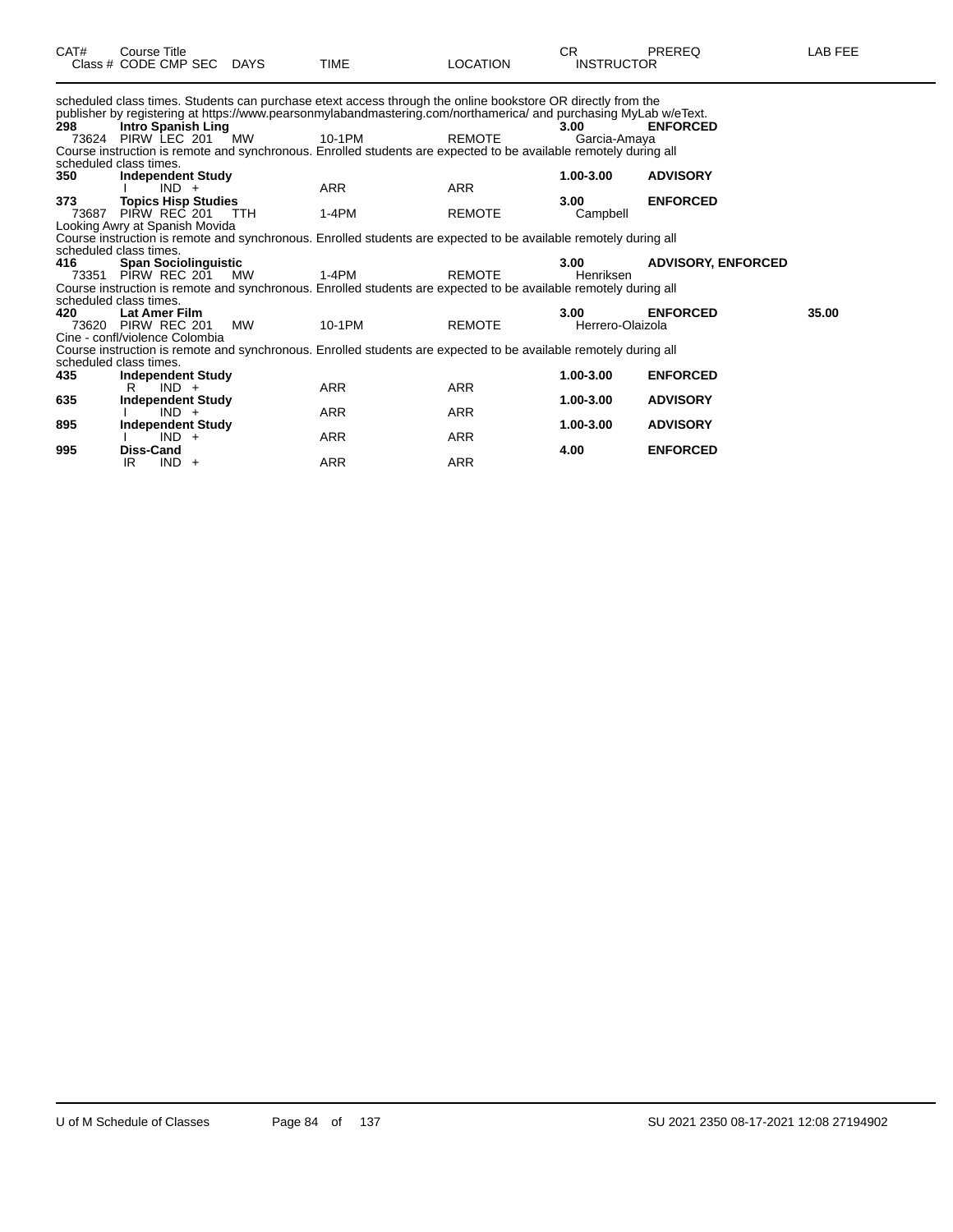### **Slavic Languages & Lit Dept**

| 450          | Polish (POLISH)<br>Directed Reading<br>$IND +$                  |               | <b>ARR</b>                                                                                                       | <b>ARR</b>    | 1.00-4.00                | <b>ADVISORY</b> |
|--------------|-----------------------------------------------------------------|---------------|------------------------------------------------------------------------------------------------------------------|---------------|--------------------------|-----------------|
|              | <b>Russian (RUSSIAN)</b>                                        |               |                                                                                                                  |               |                          |                 |
| 223<br>72507 | Inten 2nd Yr Russ<br><b>P RW REC 201</b>                        | <b>MTWTHF</b> | 10-12PM                                                                                                          | <b>REMOTE</b> | 8.00<br>Fort, Bondarenko | <b>ENFORCED</b> |
| 223          | Inten 2nd Yr Russ<br><b>P RW REC 201</b>                        | <b>MTWTHF</b> | $1-3PM$                                                                                                          | <b>REMOTE</b> | 8.00                     | <b>ENFORCED</b> |
|              | scheduled class times.                                          |               | Course instruction is remote and synchronous. Enrolled students are expected to be available remotely during all |               |                          |                 |
| 430          | <b>Supervised Reading</b><br>$IND +$                            |               | <b>ARR</b>                                                                                                       | <b>ARR</b>    | 1.00-4.00                | <b>ADVISORY</b> |
| 492          | <b>Senior Honors</b><br>IR<br>$IND +$                           |               | <b>ARR</b>                                                                                                       | <b>ARR</b>    | 3.00                     | <b>ADVISORY</b> |
| 525          | <b>Inten Second Yr Russ</b>                                     |               |                                                                                                                  |               | 8.00                     | <b>ENFORCED</b> |
| 73001<br>525 | <b>REC 201</b><br>P <sub>R</sub><br><b>Inten Second Yr Russ</b> | <b>MTWTHF</b> | 10-12PM                                                                                                          | <b>REMOTE</b> | Fort, Bondarenko<br>8.00 | <b>ENFORCED</b> |
| 652          | <b>REC 201</b><br>PR.<br><b>Superv Read Lit</b>                 | <b>MTWTHF</b> | $1-3PM$                                                                                                          | <b>REMOTE</b> | 1.00-4.00                | <b>ADVISORY</b> |
| 990          | IR<br>$IND +$<br>Diss-Precand                                   |               | <b>ARR</b>                                                                                                       | <b>ARR</b>    | 1.00-8.00                | <b>ADVISORY</b> |
| 995          | $IND +$<br>IR<br><b>Diss-Cand</b>                               |               | <b>ARR</b>                                                                                                       | <b>ARR</b>    | 4.00                     | <b>ENFORCED</b> |
|              | $IND +$<br>IR                                                   |               | <b>ARR</b>                                                                                                       | <b>ARR</b>    |                          |                 |
|              | Ukrainian (UKR)                                                 |               |                                                                                                                  |               |                          |                 |
| 450          | Internship-Ukraine<br>IND.<br>$+$                               |               | <b>ARR</b>                                                                                                       | <b>ARR</b>    | 1.00                     | <b>ADVISORY</b> |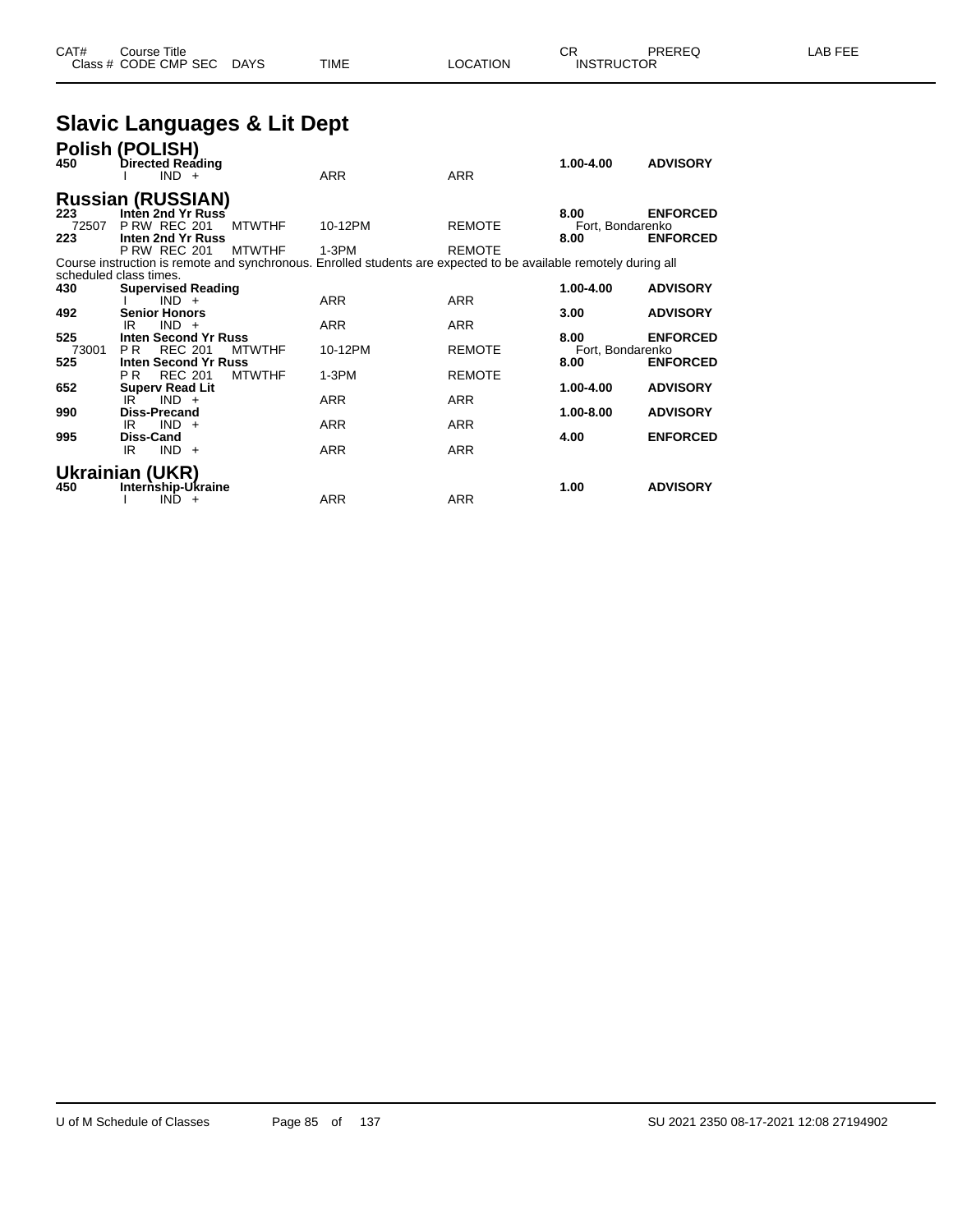| CAT#               | Course Title<br>Class # CODE CMP SEC                                                   | DAYS        | <b>TIME</b> | LOCATION      | CR.<br><b>INSTRUCTOR</b> | PREREQ                    | LAB FEE |
|--------------------|----------------------------------------------------------------------------------------|-------------|-------------|---------------|--------------------------|---------------------------|---------|
|                    | <b>Sociology Department</b>                                                            |             |             |               |                          |                           |         |
| 100<br>72582       | Sociology (SOC)<br>Intro to Sociology<br>PDRW LEC 201                                  | MWF         | 9-11AM      | <b>REMOTE</b> | 3.00<br>McGinn           | <b>ADVISORY, ENFORCED</b> |         |
| 210                | Synchronous with asynchronous options<br><b>SocSci Statistics</b><br>71999 P W LEC 201 | <b>MWF</b>  | 9-11AM      | <b>REMOTE</b> | 3.00<br>Ybarra           |                           |         |
| Synchronous<br>345 | <b>Soc of Sexualities</b><br>73215 P W LEC 201                                         | <b>TWTH</b> | 11-1PM      | <b>REMOTE</b> | 3.00<br>Jones            | <b>ADVISORY</b>           |         |
| 368<br>73381       | Synchronous with asynchronous options<br>Criminology<br>P W LEC 201                    | MWF         | $1-3PM$     | <b>REMOTE</b> | 3.00<br>Hawks Jr         | <b>ADVISORY</b>           |         |
| Synchronous<br>396 | UG Internship<br>$IND +$<br>D                                                          |             | <b>ARR</b>  | ARR           | 1.00                     | <b>ADVISORY</b>           |         |
| 495<br>73630       | <b>Topics in Sociology</b><br>P W LEC 201<br>Sociology of the Digital Age              | TTH         | 1-4PM       | <b>REMOTE</b> | 3.00<br>Sullivan         | <b>ADVISORY</b>           |         |

Synchronous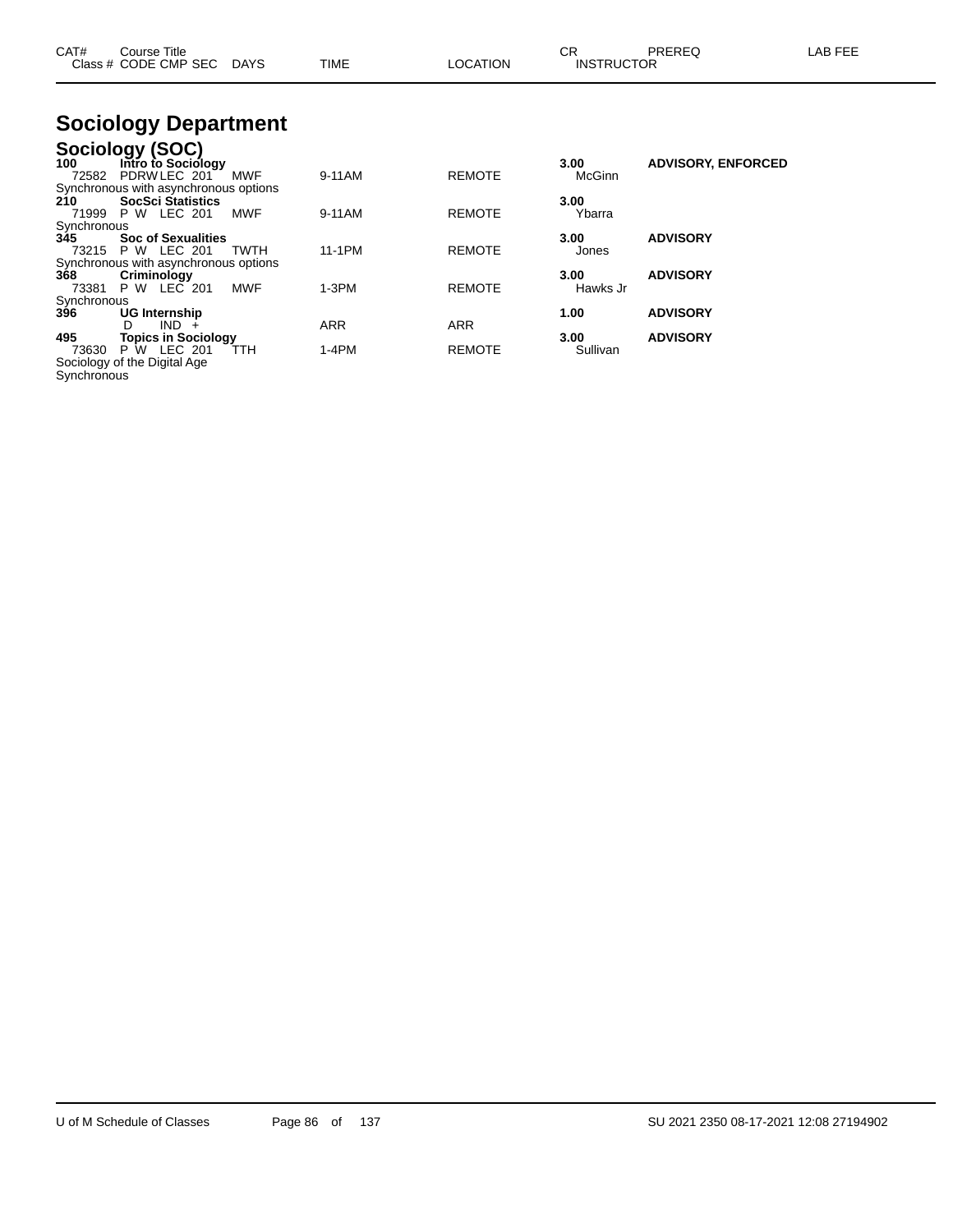# **Statistics Department**

| <b>Statistics (STATS)</b><br>250 Intr Stat&Data Anivs                                                                                                                                                                                                                                                                                                                                                                                                                                                                                              |              |          |        | 4.00                                                                                                                                                                                                                                     |
|----------------------------------------------------------------------------------------------------------------------------------------------------------------------------------------------------------------------------------------------------------------------------------------------------------------------------------------------------------------------------------------------------------------------------------------------------------------------------------------------------------------------------------------------------|--------------|----------|--------|------------------------------------------------------------------------------------------------------------------------------------------------------------------------------------------------------------------------------------------|
| 71465 A                                                                                                                                                                                                                                                                                                                                                                                                                                                                                                                                            | LEC 201 MWTH | 9-11 AM  | REMOTE | Miller                                                                                                                                                                                                                                   |
| Lectures will be livestreamed via Zoom webinar and will be recorded and made available asynchronously. Lecture<br>attendance is highly encouraged, but not required. There will be a combination of quizzes and exams administered<br>on course work. Students' grades will also include lab work (see the specific lab section for details).                                                                                                                                                                                                      |              |          |        | asynchronously through Gradescope. Testing will take place within a designated time frame, and students may choose<br>when within that time frame to complete the assessment. Weekly homework assignments will be assigned and turned in |
| For enrollment questions regarding this course please email statsugradprogram@umich.edu<br>71466 P W LAB 202 MW<br>This synchronous lab gives you the opportunity to work with your lab instructor in real time. Your lab instructor<br>will preview the weekly lab, and then students will be randomly assigned a group of 3 to work on the weekly lab<br>activity. Weekly lab writeups will be posted and submitted via Canvas. See Lecture Section 400 for information<br>about assessments Technology/Platform: Zoom, Gradescope, course work. |              | 1130-1PM | REMOTE | Rodriguez                                                                                                                                                                                                                                |
| For enrollment questions regarding this course please email statsugradprogram@umich.edu<br>71467 P W LAB 203<br>Since this is an asynchronous lab, no formal time is scheduled with your lab instructor during the week, but you<br>will be able to interact with them during office hours, and via Canvas and email. Each week you will be given<br>access to a recording for asynchronous lab sections so that you can complete your weekly lab. Weekly lab writeups                                                                             |              | ARR      | REMOTE | Sarker                                                                                                                                                                                                                                   |

will be posted and submitted via Canvas. See Lecture Section 400 for information about assessments. Technology/Platform: Zoom, Gradescope, course.work.

For enrollment questions reqarding this course please email statsugradprogram@umich.edu<br>71468 P W LAB 204 ARR 204 71468 P W LAB 204 C ARR C REMOTE Shen Since this is an asynchronous lab, no formal time is scheduled with your lab instructor during the week, but you will be able to interact with them during office hours, and via Canvas and email. Each week you will be given access to a recording for asynchronous lab sections so that you can complete your weekly lab. Weekly lab writeups will be posted and submitted via Canvas. See Lecture Section 400 for information about assessments. Technology/Platform: Zoom, Gradescope, course.work.

For enrollment questions reqarding this course please email statsugradprogram@umich.edu

73631 P LAB 205 MW 1-230PM REMOTE This synchronous lab gives you the opportunity to work with your lab instructor in real time. Your lab instructor will preview the weekly lab, and then students will be randomly assigned a group of 3 to work on the weekly lab activity. Weekly lab writeups will be posted and submitted via Canvas. See Lecture Section 400 for information about assessments Technology/Platform: Zoom, Gradescope, course.work.

For enrollment questions reqarding this course please email statsugradprogram@umich.edu

| 412 | Intro Prob Stat         |         |                                                                                                                  | 3.00 | <b>ENFORCED</b> |
|-----|-------------------------|---------|------------------------------------------------------------------------------------------------------------------|------|-----------------|
|     | 73608 P RW LEC 201 MWTH | 10-12PM | <b>REMOTE</b>                                                                                                    | Fink |                 |
|     |                         |         | t consecuent has Become and also च consecuently ∧ous consecuent has accepted and so the constant of consecuent o |      |                 |

Lectures will be livestreamed via Zoom (from within Canvas) and will be recorded and made available asynchronously. Lecture attendance is highly encouraged, but not required.

Weekly homework assignments will be posted on Canvas and turned in via Gradescope. Exams will be asynchronous and will be administered via Gradescope and will take place within a designated time frame (e.g., 12 hours) within which students may choose when to complete their assessment.

Questions: statsugradprogram@umich.edu

| 1.00-4.00<br>Ind Study in Stat<br>489<br><b>ARR</b><br><b>ARR</b><br>IND<br>499<br><b>Honors Seminar</b><br>2.00-3.00<br><b>ARR</b><br><b>ARR</b><br>$IND +$ | <b>ADVISORY</b> |
|--------------------------------------------------------------------------------------------------------------------------------------------------------------|-----------------|
|                                                                                                                                                              |                 |
|                                                                                                                                                              | <b>ADVISORY</b> |
| 750<br><b>Directed Reading</b><br>1.00-6.00                                                                                                                  | <b>ADVISORY</b> |
| <b>ARR</b><br><b>ARR</b><br>$IND +$<br>IR<br>990<br><b>Diss-Precand</b><br>1.00-8.00                                                                         | <b>ADVISORY</b> |
| <b>ARR</b><br><b>ARR</b><br>$IND +$<br>ΙR<br>995<br>4.00<br>Diss-Cand                                                                                        | <b>ENFORCED</b> |
| ARR<br><b>ARR</b><br>$IND +$<br>ΙR                                                                                                                           |                 |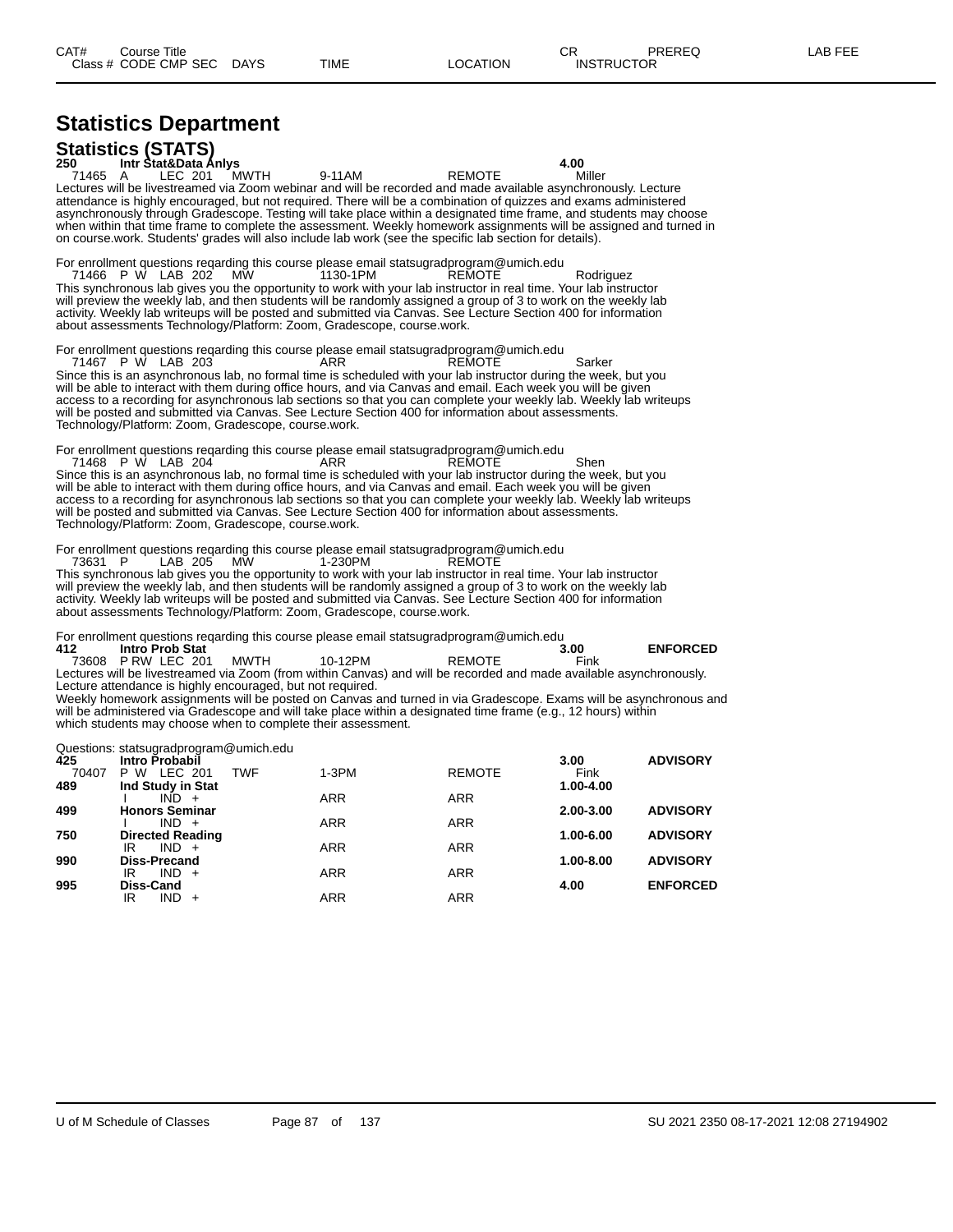| CAT# | Course Title              |             |          | ⌒冖<br>◡Ⴡ          | PREREQ | LAB FEE |
|------|---------------------------|-------------|----------|-------------------|--------|---------|
|      | Class # CODE CMP SEC DAYS | <b>TIME</b> | LOCATION | <b>INSTRUCTOR</b> |        |         |

#### **Office of International Programs**

|         |                         | <b>Study Abroad (STDABRD)</b> |     |     |            |
|---------|-------------------------|-------------------------------|-----|-----|------------|
| 376     | Uni Yonsei (Sum) KR     |                               |     |     | 1.00-10.00 |
| 73756 P | <b>IFC 201</b>          |                               | ARR | ARR |            |
| 406     | <b>DIS Summer DK/SE</b> |                               |     |     | 1.00-10.00 |
| 73757 P | IFC 201                 |                               | ARR | ARR |            |
|         |                         |                               |     |     |            |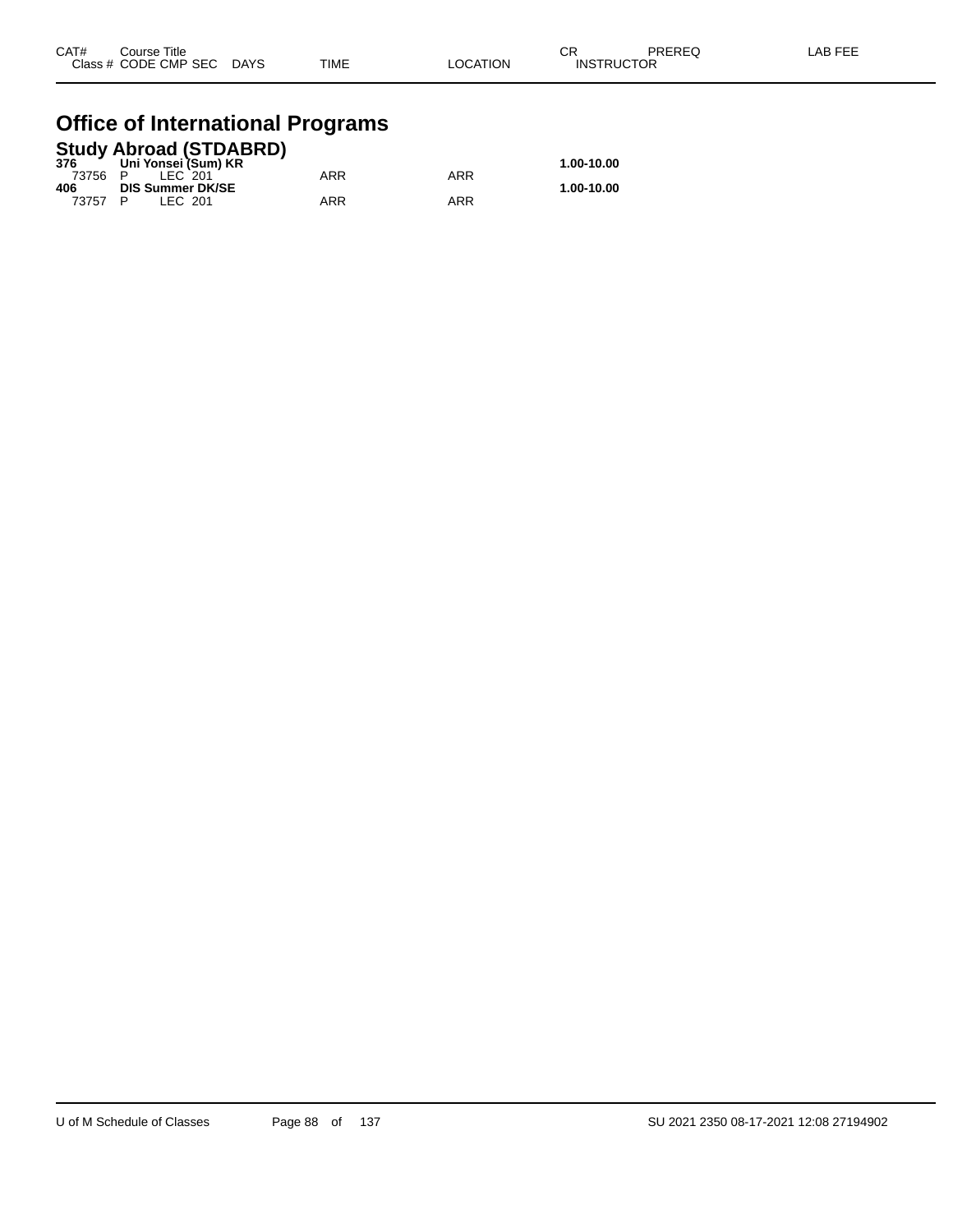| CAT# | Course Title              |             |                 |                   | PREREQ | LAB FEE |
|------|---------------------------|-------------|-----------------|-------------------|--------|---------|
|      | Class # CODE CMP SEC DAYS | <b>TIME</b> | <b>LOCATION</b> | <b>INSTRUCTOR</b> |        |         |
|      |                           |             |                 |                   |        |         |

# **Women's Studies Department**

|              | <b>Women's and Gender Studies (WGS)</b>                    |            |               |                   |                 |
|--------------|------------------------------------------------------------|------------|---------------|-------------------|-----------------|
| 305<br>73401 | <b>Interdisc LGBTQ Hith</b><br>LEC 201<br>P W<br><b>MW</b> | 4-7PM      | <b>REMOTE</b> | 3.00<br>Eickmeyer |                 |
| 348<br>73216 | <b>Soc of Sexualities</b><br>LEC 201<br>TWTH<br>P W        | 11-1PM     | <b>REMOTE</b> | 3.00<br>Jones     | <b>ADVISORY</b> |
| 384          | <b>Independent Research</b>                                |            |               | 1.00-3.00         | <b>ADVISORY</b> |
| 385          | $IND +$<br>D<br><b>Directed Reading</b>                    | <b>ARR</b> | <b>ARR</b>    | 1.00-3.00         | <b>ADVISORY</b> |
|              | $IND +$                                                    | <b>ARR</b> | <b>ARR</b>    |                   |                 |
| 580          | <b>Independent Study</b><br>$IND +$                        | <b>ARR</b> | <b>ARR</b>    | 1.00-3.00         | <b>ADVISORY</b> |
| 690          | <b>Directed Readings</b>                                   |            |               | 1.00-3.00         | <b>ADVISORY</b> |
| 890          | $IND +$<br><b>Advanced Research</b>                        | <b>ARR</b> | <b>ARR</b>    | 1.00-3.00         | <b>ADVISORY</b> |
| 891          | $IND +$<br>Jt Ph.D Adv Res                                 | <b>ARR</b> | <b>ARR</b>    | 3.00              | <b>ADVISORY</b> |
|              | $IND +$                                                    | <b>ARR</b> | <b>ARR</b>    |                   |                 |
| 892          | <b>Advanced Research</b><br>$IND +$                        | <b>ARR</b> | <b>ARR</b>    | 3.00              | <b>ADVISORY</b> |
| 990          | <b>Diss Pre-Cand</b>                                       |            |               | $1.00 - 8.00$     | <b>ADVISORY</b> |
| 995          | $IND +$<br><b>Diss Cand</b>                                | <b>ARR</b> | <b>ARR</b>    | 4.00              | <b>ENFORCED</b> |
|              | <b>IND</b><br>IR<br>$+$                                    | <b>ARR</b> | <b>ARR</b>    |                   |                 |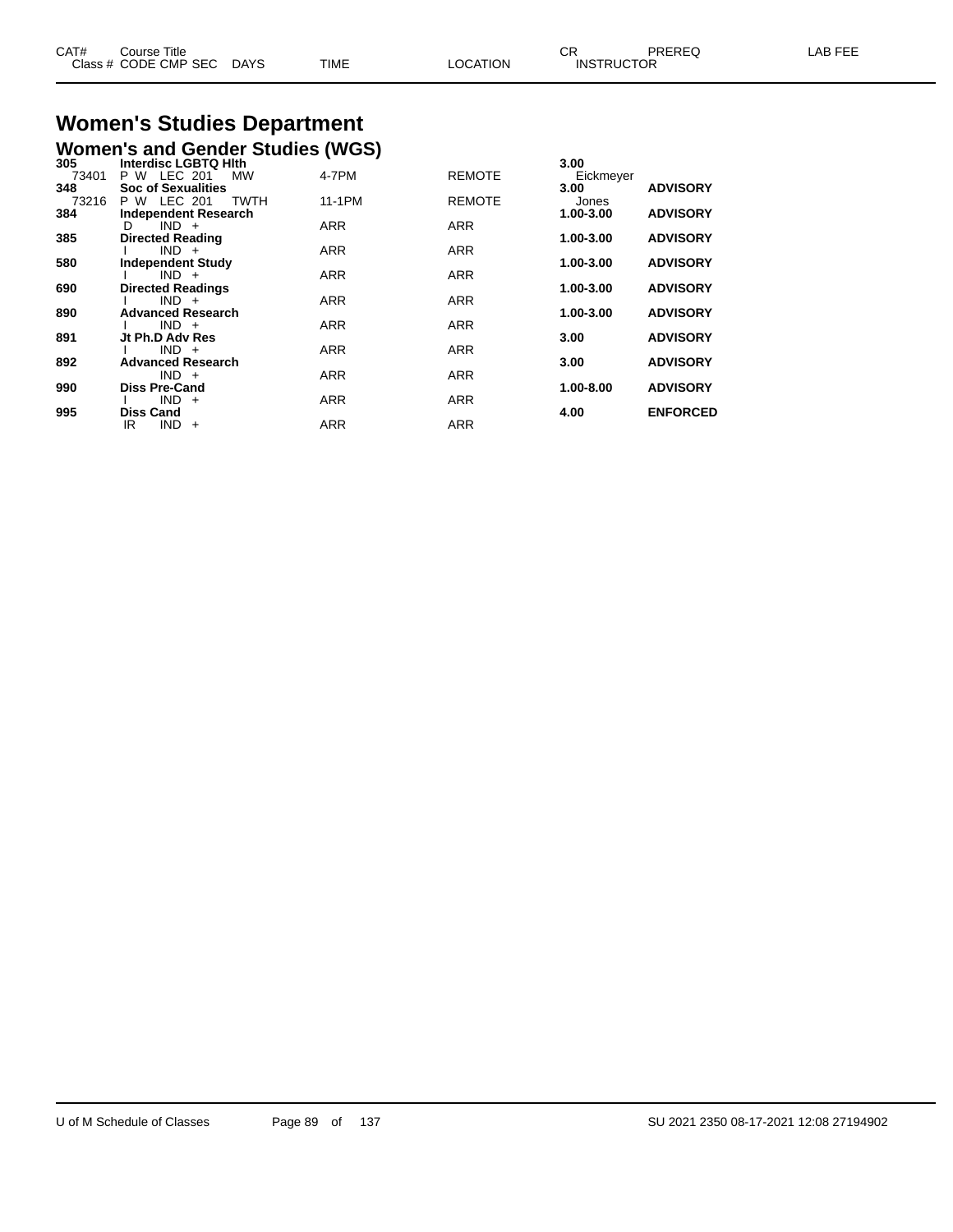#### **Medicine Division of Anatomical Science Anatomy (ANATOMY)**

| 990 | AIRWIII) (ANAIVIII)<br>Diss-Precand |            |     | $1.00 - 8.00$ | <b>ADVISORY</b> |
|-----|-------------------------------------|------------|-----|---------------|-----------------|
| 995 | $IND +$<br>Diss-Cand                | ARR        | ARR | 4.00          | <b>ENFORCED</b> |
|     | $IND +$<br>IR                       | <b>ARR</b> | ARR |               |                 |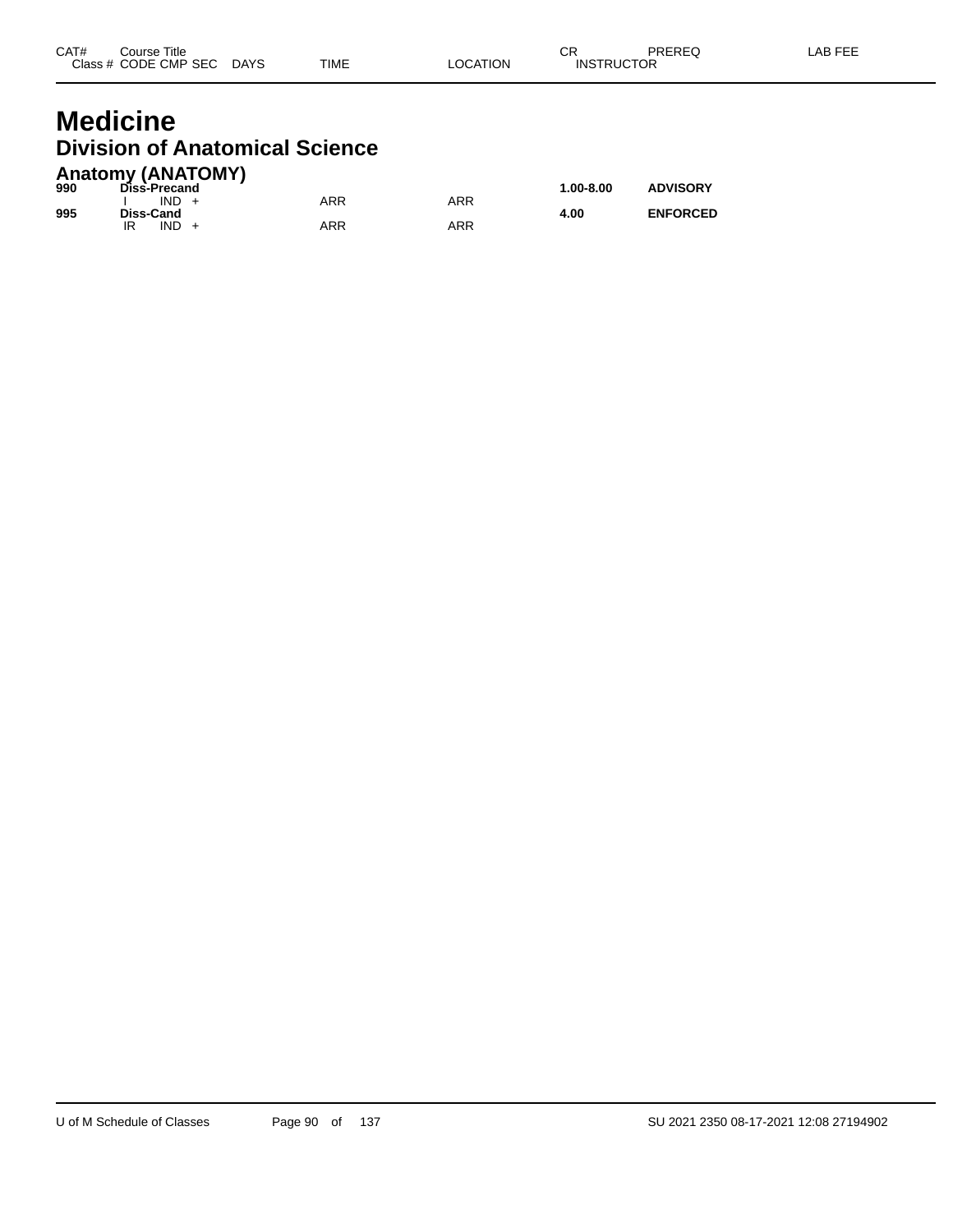| CAT#<br>Class # | Course Title<br>CODE CMP SEC | <b>DAYS</b> | <b>TIME</b> | <b>LOCATION</b> | СR<br><b>INSTRUCTOR</b> | PREREQ | _AB FEF |
|-----------------|------------------------------|-------------|-------------|-----------------|-------------------------|--------|---------|
|                 |                              |             |             |                 |                         |        |         |

# **Anesthesiology Department**

| 499 | <b>Anesthesia (ANESTH)</b><br>Ua Resèarch |     |     | 1.00-16.00 | <b>ADVISORY</b> |
|-----|-------------------------------------------|-----|-----|------------|-----------------|
|     | $IND +$                                   | ARR | ARR |            |                 |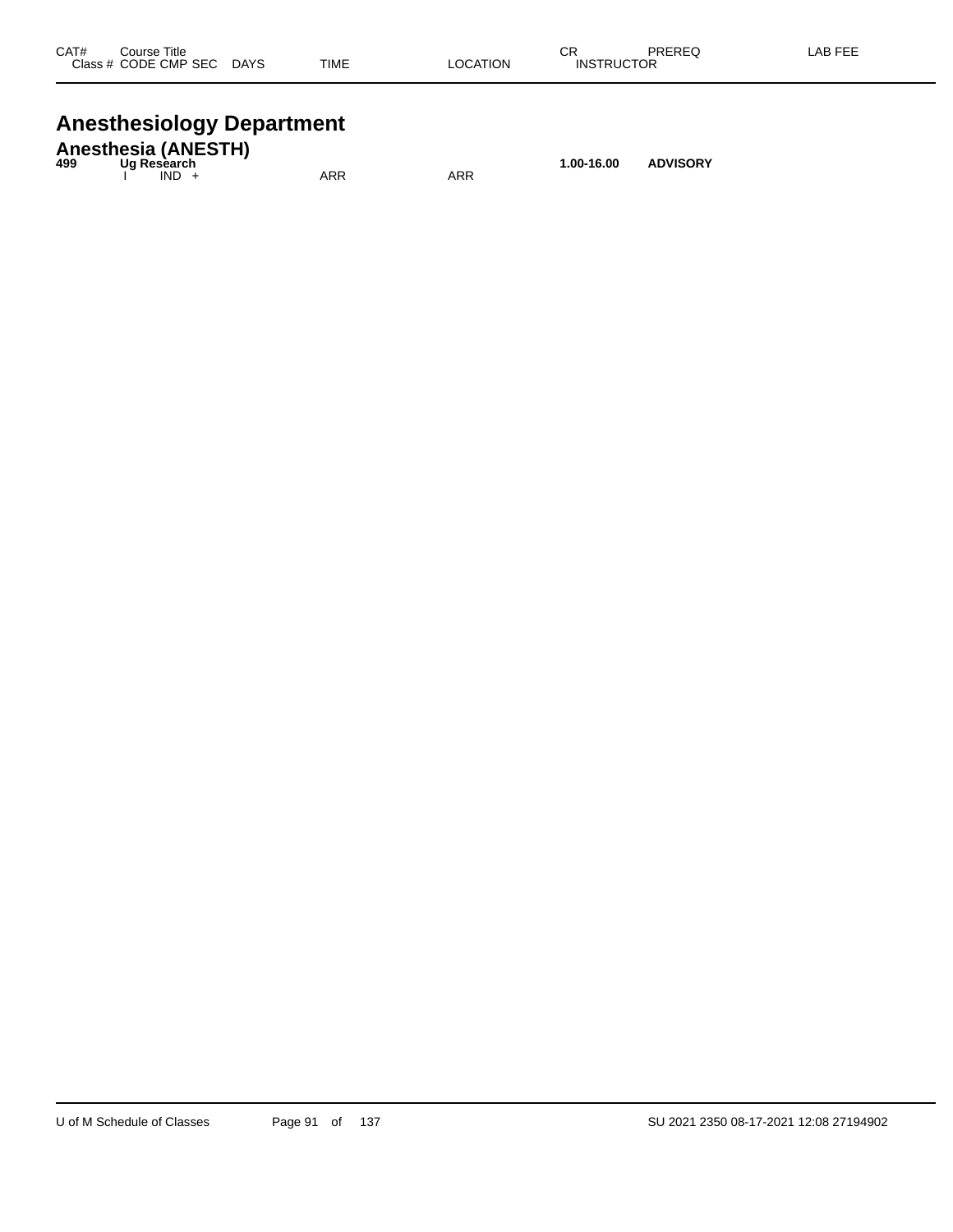| CAT# | Course Title<br>Class # CODE CMP SEC | <b>DAYS</b> | TIME | LOCATION | СR<br><b>INSTRUCTOR</b> | PREREQ | LAB FEE |
|------|--------------------------------------|-------------|------|----------|-------------------------|--------|---------|
|      |                                      |             |      |          |                         |        |         |

#### **Bioinformatics Bioinformatics (BIOINF)**

| 599 | <b>Directed Research</b> |     |     | 1.00-8.00 |                 |
|-----|--------------------------|-----|-----|-----------|-----------------|
|     | $IND +$                  | ARR | ARR |           |                 |
| 990 | Diss Research / Prec     |     |     | 1.00-8.00 | <b>ADVISORY</b> |
|     | IND                      | ARR | ARR |           |                 |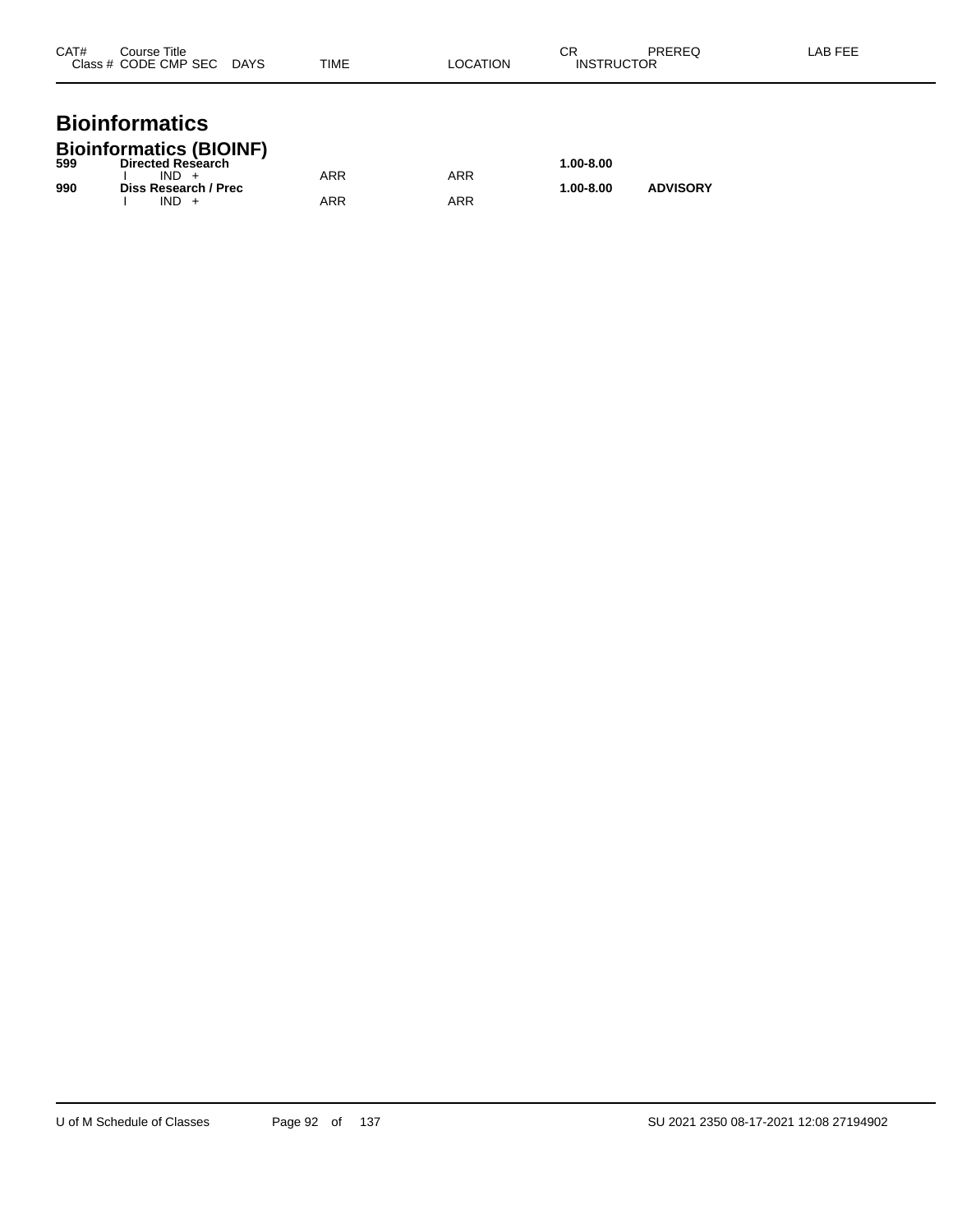| CAT#<br>Course Title<br>Class # CODE CMP SEC DAYS | TIME | LOCATION | СR<br>PRERFO<br><b>INSTRUCTOR</b> | I AB FFF |
|---------------------------------------------------|------|----------|-----------------------------------|----------|
| <b>Biological Chemistry Departmen</b>             |      |          |                                   |          |

**Biological Chemistry (BIOLCHEM)**

| 298 | UG Research Biochem         |            |            | 1.00-4.00     | <b>ADVISORY</b> |
|-----|-----------------------------|------------|------------|---------------|-----------------|
|     | $IND +$                     | <b>ARR</b> | <b>ARR</b> |               |                 |
| 398 | <b>UG Research BIOLCHEM</b> |            |            | 1.00-4.00     | <b>ADVISORY</b> |
|     | $IND +$                     | <b>ARR</b> | <b>ARR</b> |               |                 |
| 499 | <b>Biochem Res for Ug</b>   |            |            | 1.00-6.00     | <b>ADVISORY</b> |
|     | $IND +$<br>IR               | <b>ARR</b> | <b>ARR</b> |               |                 |
|     | * FOR UNDERGRADUATES.       |            |            |               |                 |
| 600 | <b>Intro Bio Research</b>   |            |            | $1.00 - 8.00$ | <b>ADVISORY</b> |
|     | $IND +$<br>IR               | <b>ARR</b> | <b>ARR</b> |               |                 |
| 800 | <b>Biochem Res-Med Stu</b>  |            |            | 1.00-6.00     | <b>ADVISORY</b> |
|     | $IND +$                     | <b>ARR</b> | <b>ARR</b> |               |                 |
| 990 | <b>Diss-Precand</b>         |            |            | 1.00-8.00     | <b>ADVISORY</b> |
|     | $IND +$                     | <b>ARR</b> | <b>ARR</b> |               |                 |
| 995 | Diss-Cand                   |            |            | 4.00          | <b>ENFORCED</b> |
|     | IR<br>$IND +$               | <b>ARR</b> | <b>ARR</b> |               |                 |
|     |                             |            |            |               |                 |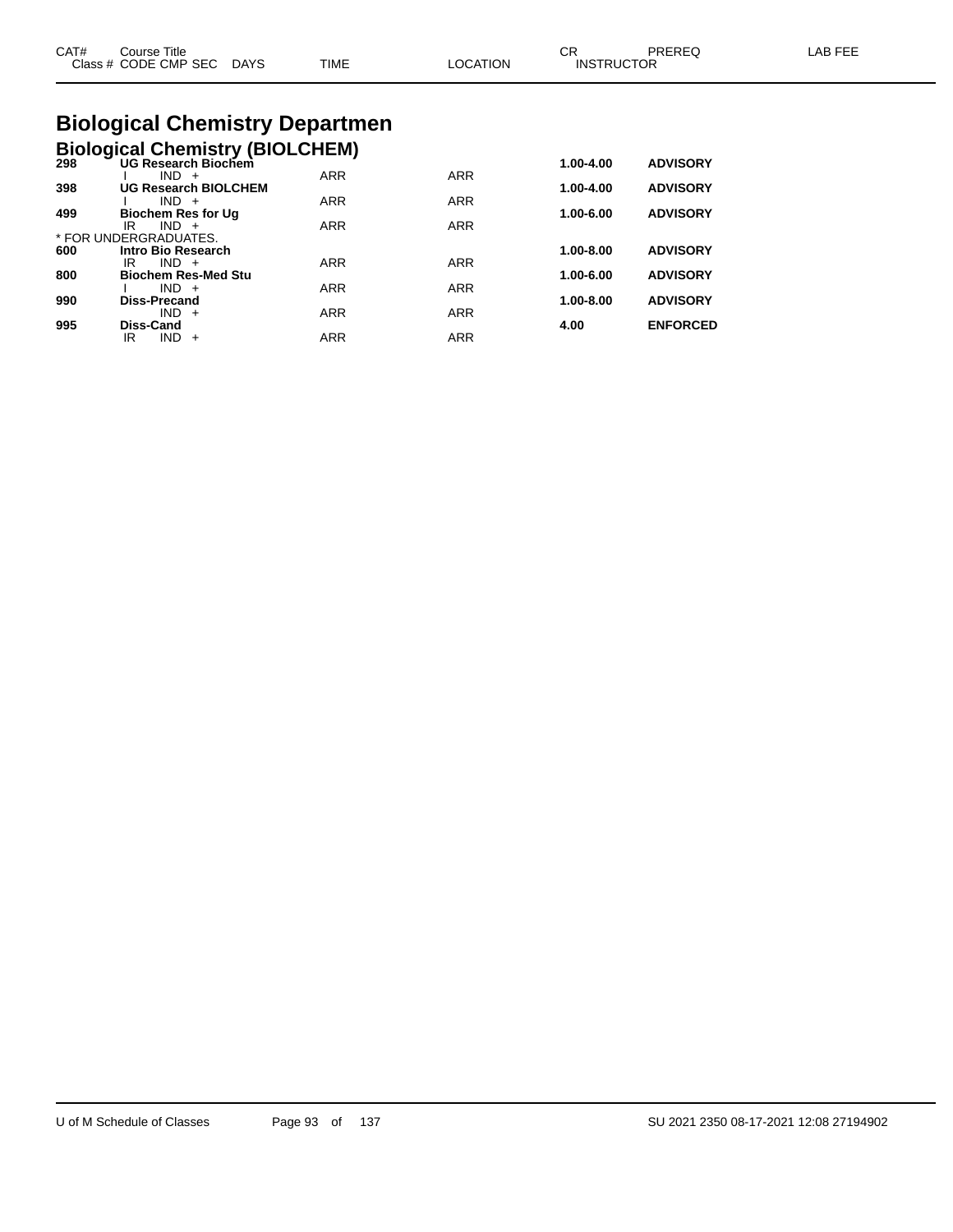| CAT# | Title<br>Course      |             |      |         | ~~<br>◡⊓          | PREREQ | AR FF'<br><b>AL</b> |
|------|----------------------|-------------|------|---------|-------------------|--------|---------------------|
|      | Class # CODE CMP SEC | <b>DAYS</b> | TIME | OCATION | <b>INSTRUCTOR</b> |        |                     |

#### **Cell and Developmental Biology Cell and Developmental Biology (CDB)**

| 598 | <b>Directed Readings</b> |            |            |               | <b>ADVISORY</b> |
|-----|--------------------------|------------|------------|---------------|-----------------|
|     | $IND +$                  | <b>ARR</b> | <b>ARR</b> |               |                 |
| 599 | <b>Directed Research</b> |            |            | $1.00 - 8.00$ | <b>ADVISORY</b> |
|     | $IND +$                  | <b>ARR</b> | <b>ARR</b> |               |                 |
| 990 | <b>Diss Pre-Cand</b>     |            |            | $1.00 - 8.00$ | <b>ADVISORY</b> |
|     | $IND +$                  | <b>ARR</b> | ARR        |               |                 |
| 995 | Diss-Cand                |            |            | 4.00          | <b>ENFORCED</b> |
|     | $IND +$<br>R             | <b>ARR</b> | ARR        |               |                 |
|     |                          |            |            |               |                 |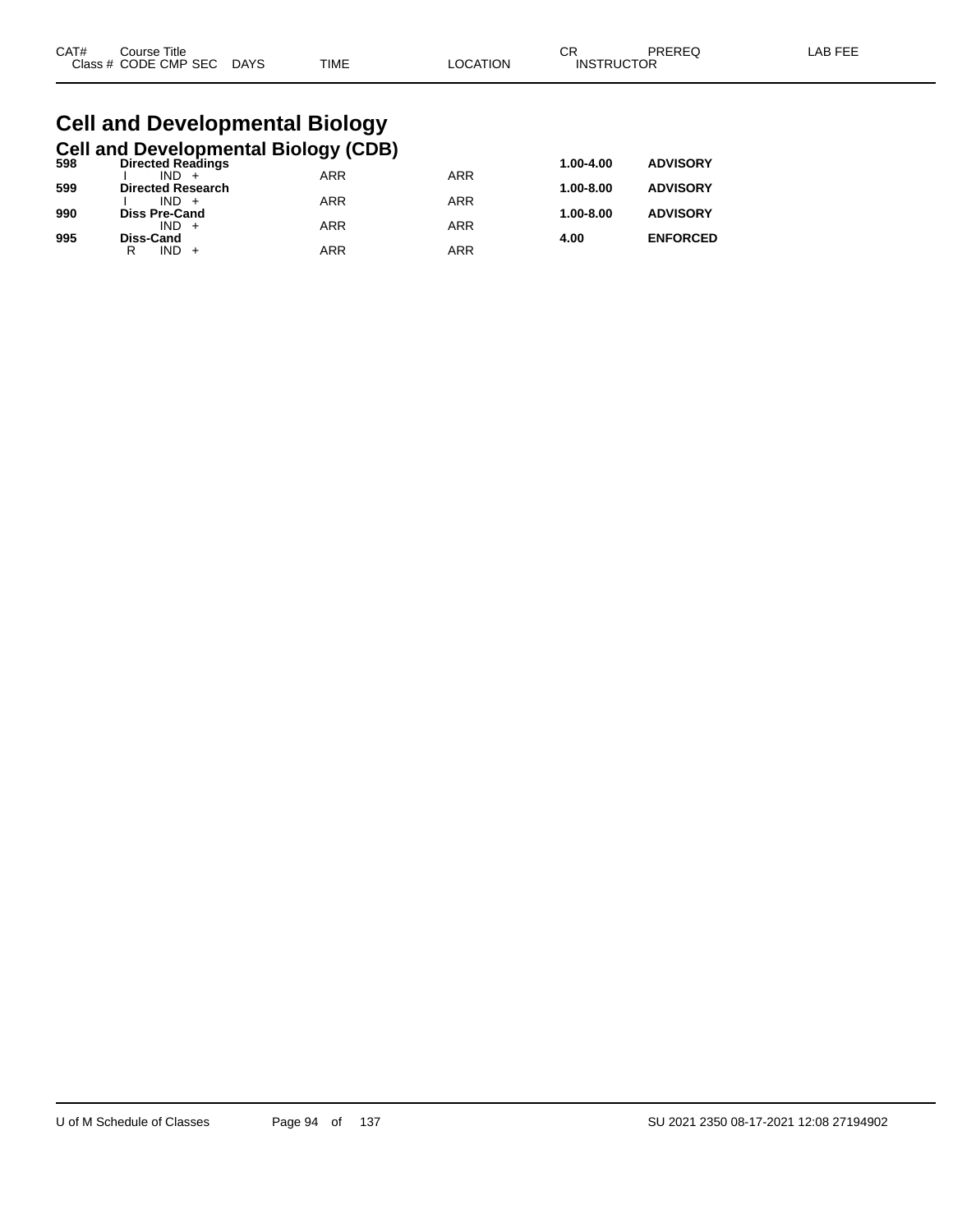| CAT# | Title<br>Course      |                       |             |          | СR                | PREREQ | LAB FEF |
|------|----------------------|-----------------------|-------------|----------|-------------------|--------|---------|
|      | Class # CODE CMP SEC | <b>DAYS</b><br>$\sim$ | <b>TIME</b> | _OCATION | <b>INSTRUCTOR</b> |        |         |

#### **Cellular and Molecular Biology Cellular And Molecular Biology (CMBIOL)**

| 599 | <b>Non-Diss Research</b> | . . |            | $1.00 - 8.00$ | <b>ADVISORY</b> |
|-----|--------------------------|-----|------------|---------------|-----------------|
|     | $IND +$                  | ARR | ARR        |               |                 |
| 990 | Diss-Precand             |     |            | $1.00 - 8.00$ | <b>ADVISORY</b> |
|     | $IND +$                  | ARR | <b>ARR</b> |               |                 |
| 995 | Diss-Cand                |     |            | 4.00          | <b>ENFORCED</b> |
|     | IND.<br>IR               | ARR | ARR        |               |                 |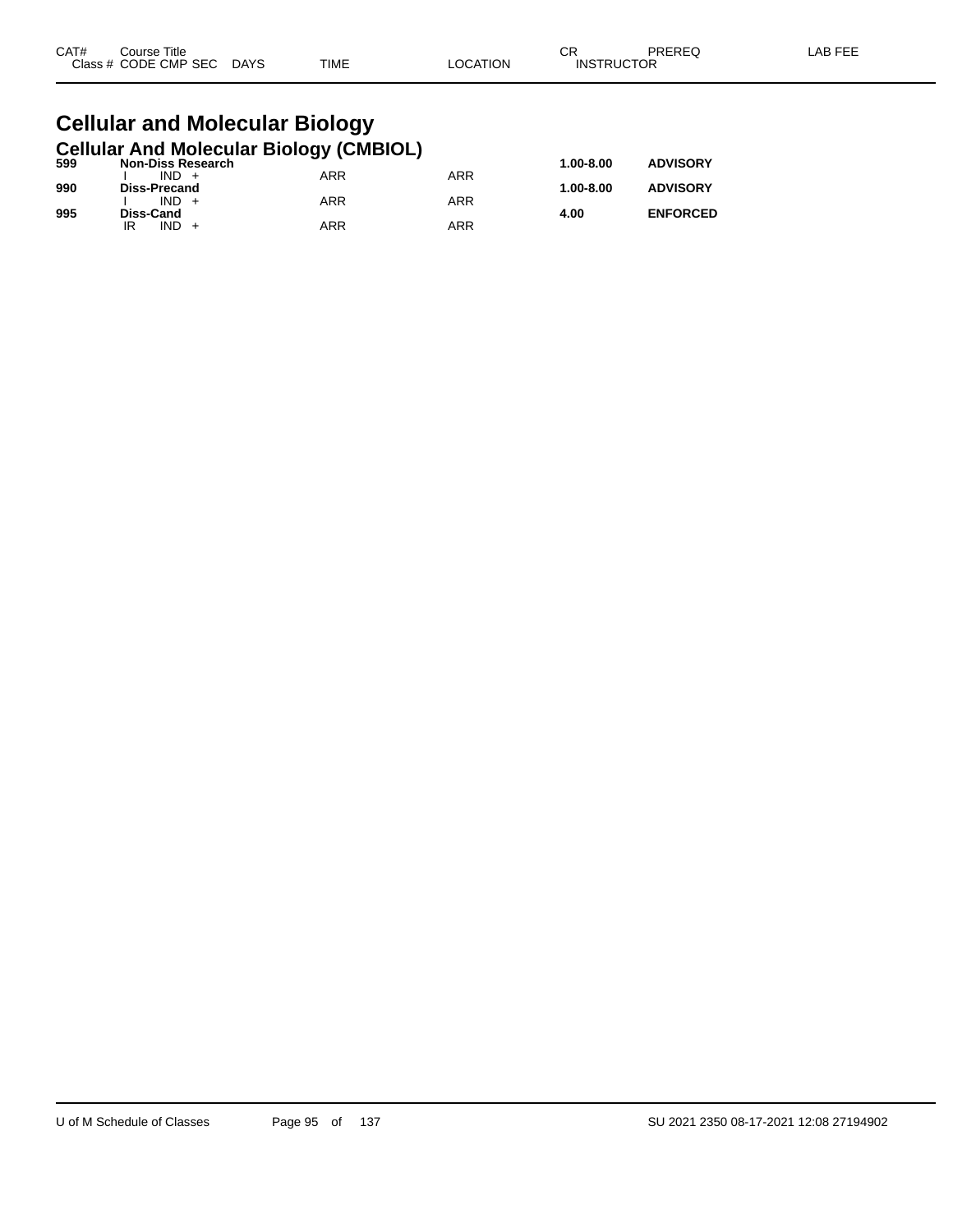| CAT# | Course Title<br>Class # CODE CMP SEC | <b>DAYS</b> | <b>TIME</b> | LOCATION | СR<br><b>INSTRUCTOR</b> | PREREQ | LAB FEE |
|------|--------------------------------------|-------------|-------------|----------|-------------------------|--------|---------|
|      |                                      |             |             |          |                         |        |         |

#### **Dermatology Department**

|     | <b>Dermatology (DERM)</b> |            |            |               |                 |
|-----|---------------------------|------------|------------|---------------|-----------------|
| 499 | U G Derm Research         |            |            | 1.00-16.00    |                 |
|     | $IND +$                   | <b>ARR</b> | ARR        |               |                 |
| 544 | <b>Biochemical Res</b>    |            |            | 1.00-16.00    |                 |
|     | $IND +$                   | <b>ARR</b> | ARR        |               |                 |
| 599 | <b>Clinical Research</b>  |            |            | $2.00 - 8.00$ | <b>ADVISORY</b> |
|     | $IND +$                   | <b>ARR</b> | <b>ARR</b> |               |                 |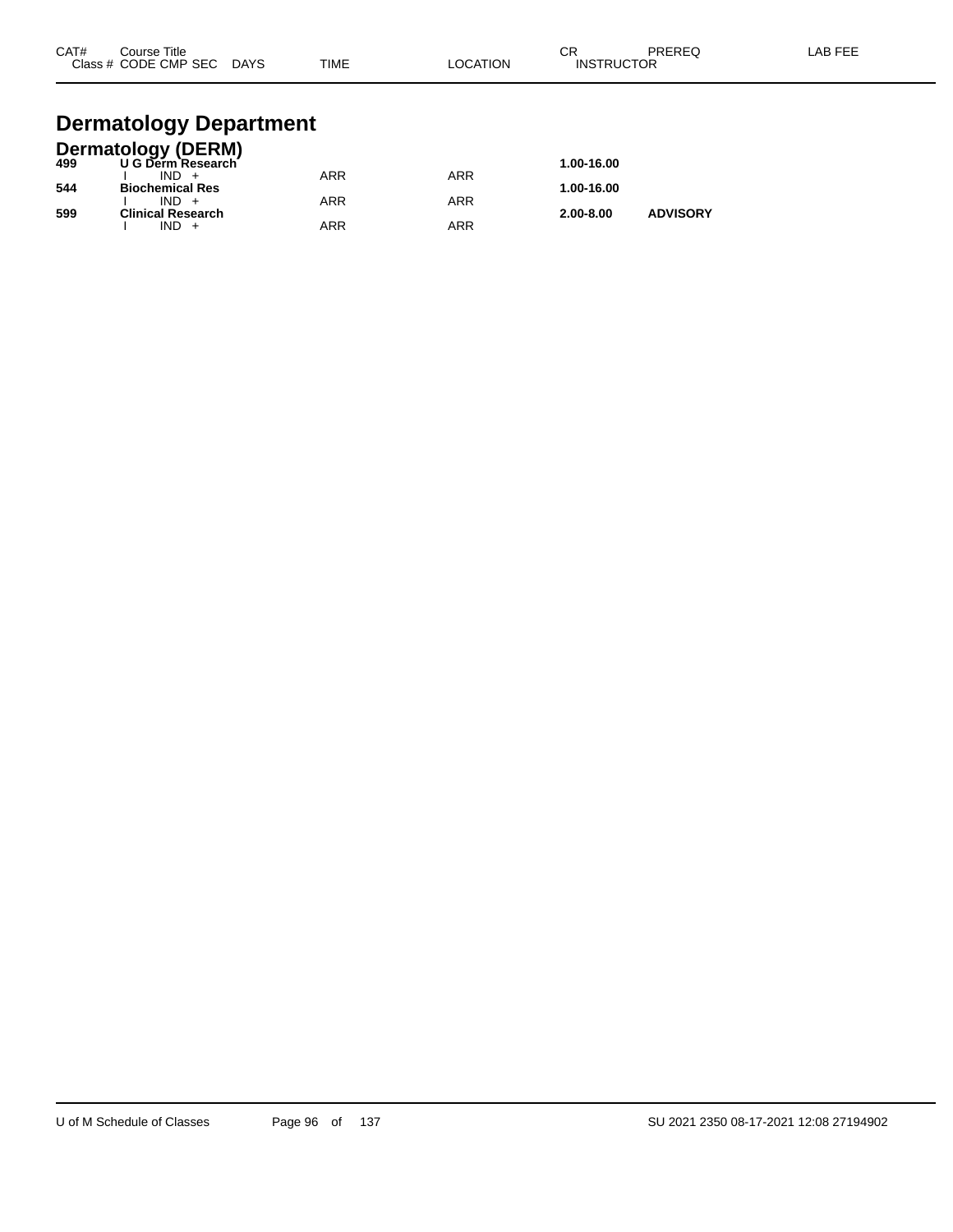| CAT#<br>$C$ lace $\overline{A}$ | Title<br>∵ourse<br><b>CODE CMP SEC</b><br>__ | DAYS<br>_______ | <b>TIME</b> | ٦ι<br>ורו<br>____ | $\sim$<br>◡┍<br>⊣NS <sup>⊤</sup><br>∙ ⊏،<br>$  -$ | TOR |  |
|---------------------------------|----------------------------------------------|-----------------|-------------|-------------------|---------------------------------------------------|-----|--|
|                                 |                                              |                 |             |                   |                                                   |     |  |

# **Human Genetics Department**

|     | <b>Human Genetics (HUMGEN)</b> |            |            |            |                 |
|-----|--------------------------------|------------|------------|------------|-----------------|
| 500 | Ug Res-Human Gen               |            |            | 1.00-6.00  | <b>ADVISORY</b> |
|     | $IND +$                        | <b>ARR</b> | <b>ARR</b> |            |                 |
| 800 | <b>Research-Non Phd</b>        |            |            | 1.00-16.00 | <b>ADVISORY</b> |
| 990 | $IND +$<br><b>Diss-Precand</b> | <b>ARR</b> | <b>ARR</b> | 1.00-8.00  | <b>ADVISORY</b> |
|     | $IND +$                        | <b>ARR</b> | <b>ARR</b> |            |                 |
| 995 | <b>Diss-Cand</b>               |            |            | 4.00       | <b>ENFORCED</b> |
|     | IND.<br>R                      | <b>ARR</b> | <b>ARR</b> |            |                 |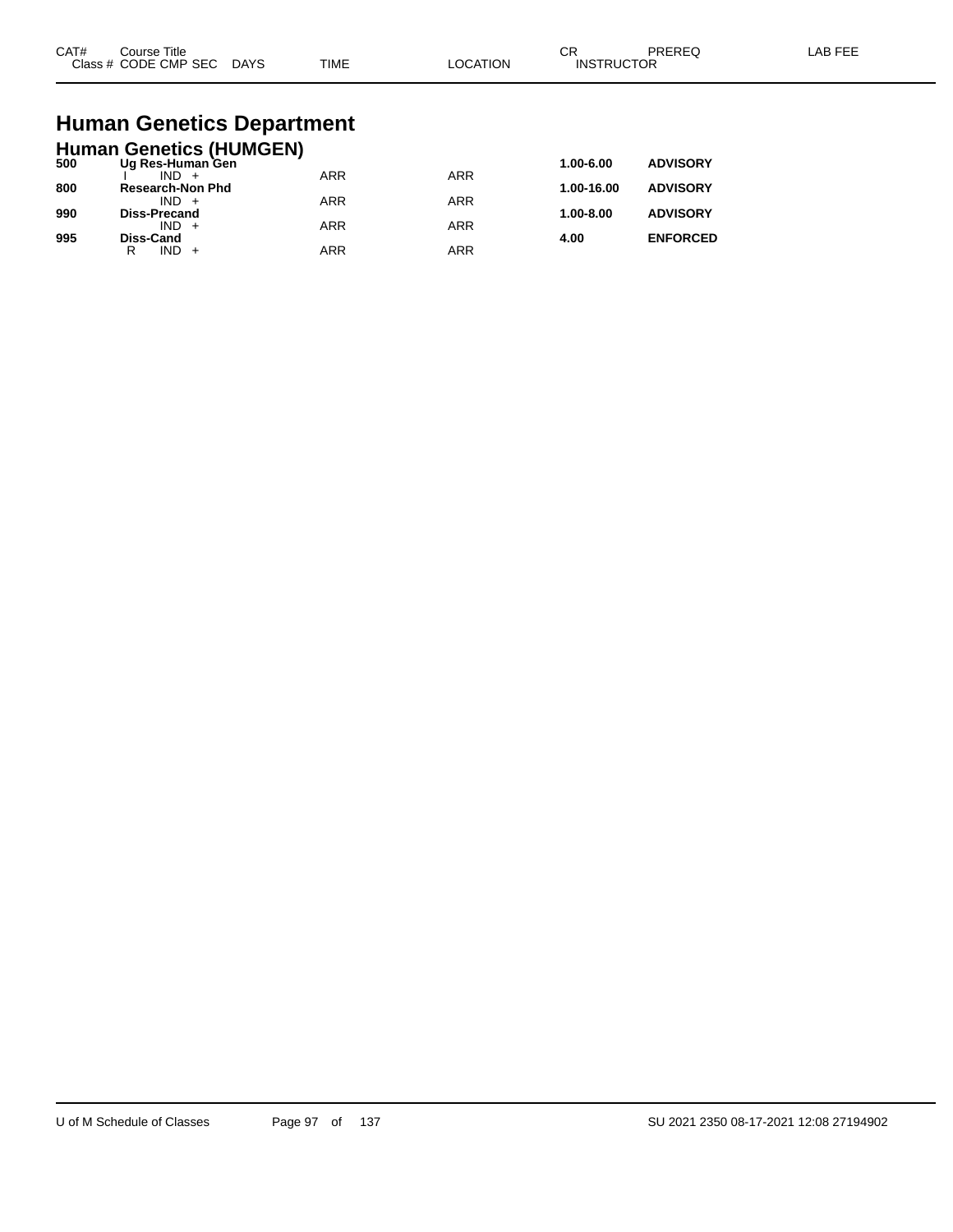| CAT# | Course Title<br>Class # CODE CMP SEC | <b>DAYS</b> | <b>TIME</b> | _OCATION | ∩n<br>- UN<br><b>INSTRUCTOR</b> | PREREQ | _AB FEF |
|------|--------------------------------------|-------------|-------------|----------|---------------------------------|--------|---------|
|      |                                      |             |             |          |                                 |        |         |

# **Internal Medicine Department**

|     | <b>Internal Medicine (INTMED)</b> |     |     |               |                 |
|-----|-----------------------------------|-----|-----|---------------|-----------------|
| 300 | <b>UG Micrbiol Research</b>       |     |     | $2.00 - 4.00$ | <b>ENFORCED</b> |
|     | $IND +$                           | ARR | ARR |               |                 |
| 499 | Ug Int Med Res                    |     |     | 1.00-16.00    |                 |
|     | $IND +$                           | ARR | ARR |               |                 |
| 599 | <b>Clinical Research</b>          |     |     | $2.00 - 8.00$ | <b>ADVISORY</b> |
|     | $IND +$                           | ARR | ARR |               |                 |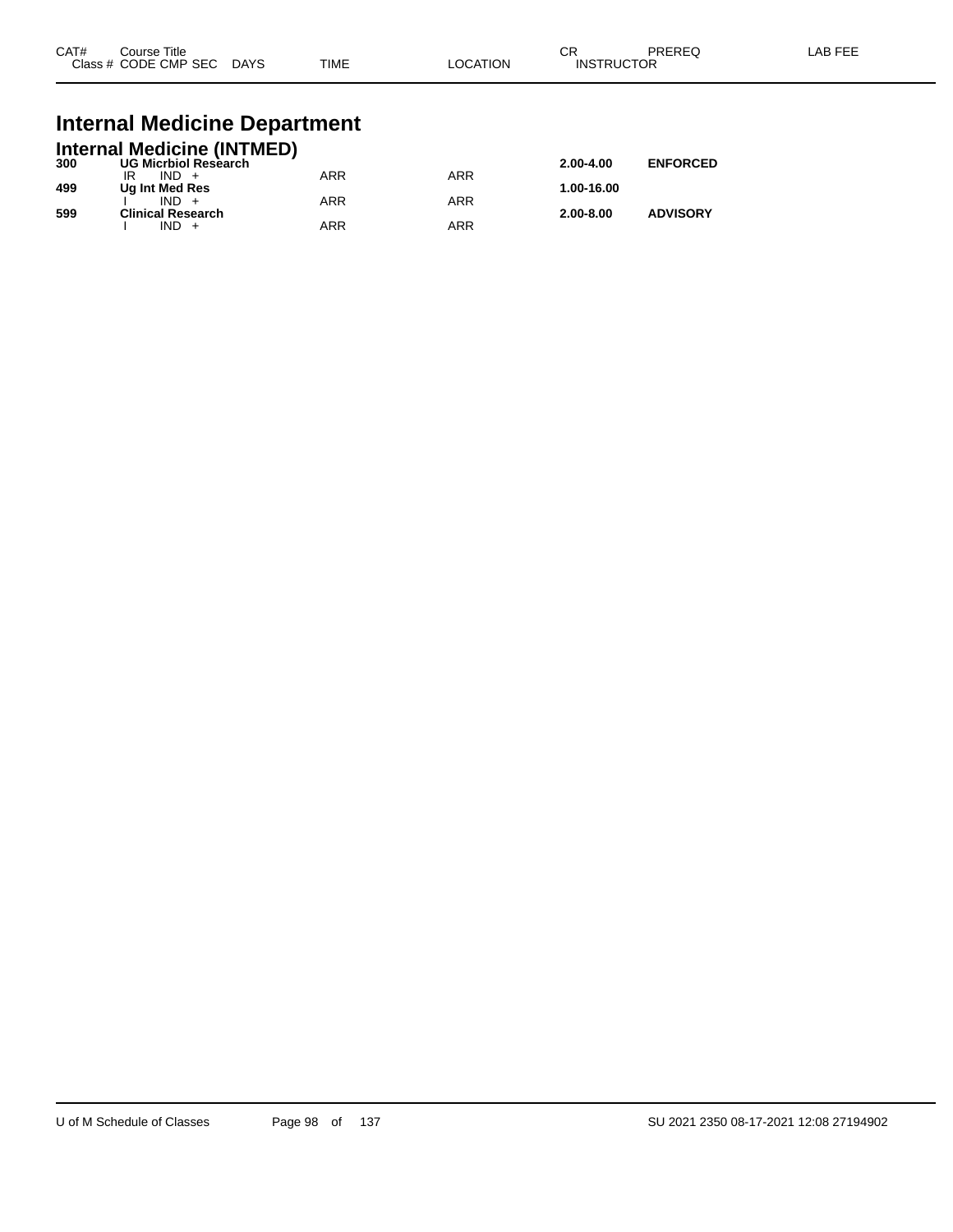| CAT#                    | Course Title<br>Class # CODE CMP SEC DAYS                                                                                              |   | TIME                     | <b>LOCATION</b>          | <b>CR</b><br><b>INSTRUCTOR</b> | PREREQ                             | <b>LAB FEE</b> |
|-------------------------|----------------------------------------------------------------------------------------------------------------------------------------|---|--------------------------|--------------------------|--------------------------------|------------------------------------|----------------|
| 599<br>995              | <b>Medical School Administration</b><br>Immunology (IMMUNO)<br><b>Grad Ind Research</b><br>$IND +$<br><b>Diss-Cand</b><br>$IND +$<br>R |   | <b>ARR</b><br><b>ARR</b> | <b>ARR</b><br><b>ARR</b> | $1.00 - 8.00$<br>4.00          | <b>ADVISORY</b><br><b>ENFORCED</b> |                |
| 807<br>70421<br>70422 P | <b>Medical School Administration (MEDADM)</b><br><b>Adv Head&amp;Neck</b><br>LEC 201<br>-S<br>LAB 202                                  | W | 2-5PM<br><b>ARR</b>      | <b>ARR</b><br><b>ARR</b> | 2.00                           |                                    |                |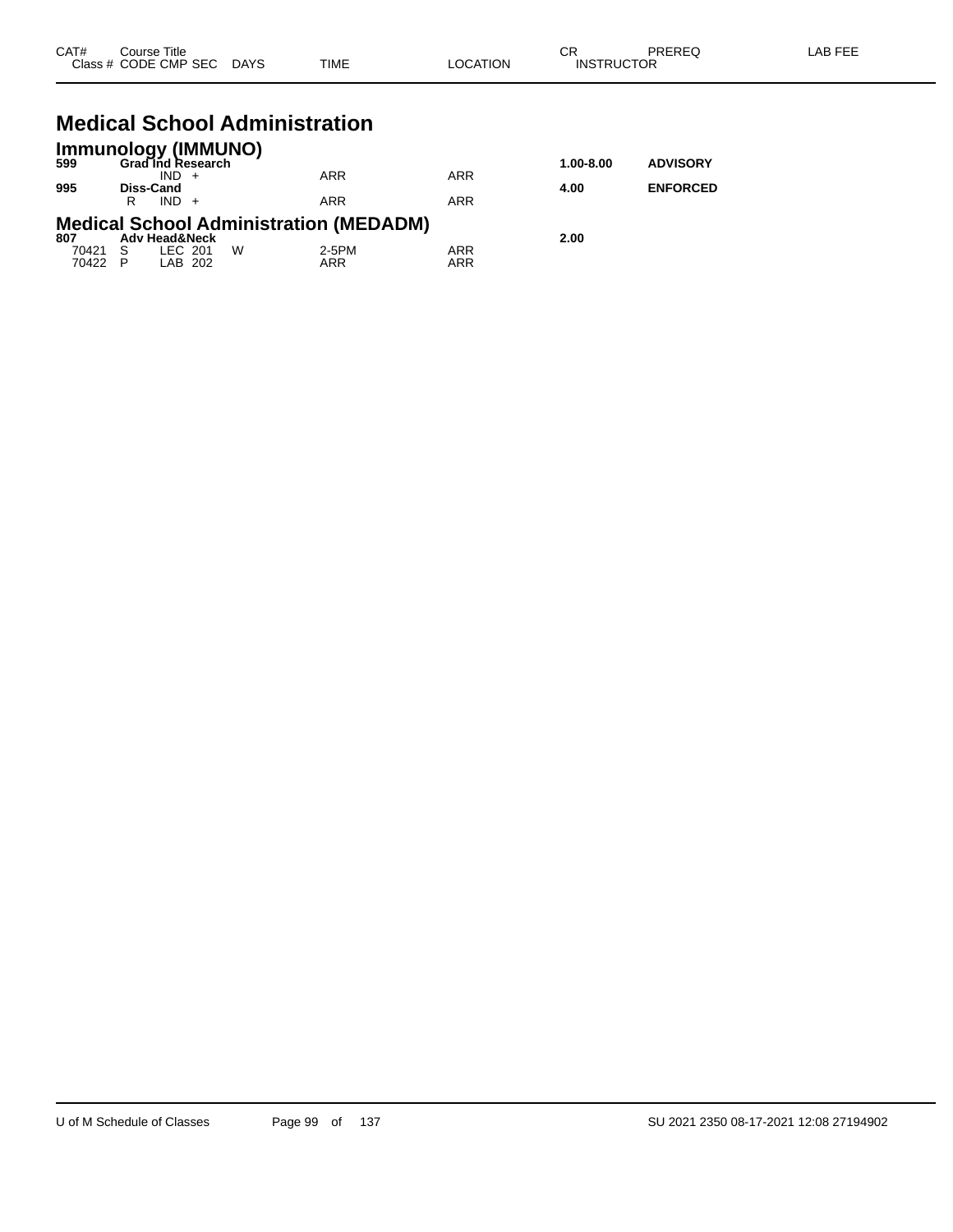| CAT# | ourse Titleٽ<br>Class # CODE CMP SEC DAYS | TIME | LOCATION | ∩⊓<br>◡┍<br><b>INSTRUCTOR</b> | PREREC | LAB FEE |
|------|-------------------------------------------|------|----------|-------------------------------|--------|---------|
|      |                                           |      |          |                               |        |         |

## **Microbiology And Immunology**

## **Microbiology (MICRBIOL) 299 Intro to Research 2.00-3.00**

| -33 | IIIUUUIVIV0560UIII       |     |     | 2.00-J.00     |                           |
|-----|--------------------------|-----|-----|---------------|---------------------------|
|     | $IND +$                  | ARR | ARR |               |                           |
| 399 | Ug Research              |     |     | 1.00-8.00     | <b>ADVISORY, ENFORCED</b> |
|     | IR<br>$IND +$            | ARR | ARR |               |                           |
| 599 | <b>Grad Independ Res</b> |     |     | $1.00 - 8.00$ | <b>ADVISORY</b>           |
|     | $IND +$                  | ARR | ARR |               |                           |
| 990 | <b>Diss-Precand</b>      |     |     | $1.00 - 8.00$ | <b>ADVISORY</b>           |
|     | $IND +$                  | ARR | ARR |               |                           |
| 995 | Diss-Cand                |     |     | 4.00          | <b>ENFORCED</b>           |
|     | $IND +$<br>IR            | ARR | ARR |               |                           |
|     |                          |     |     |               |                           |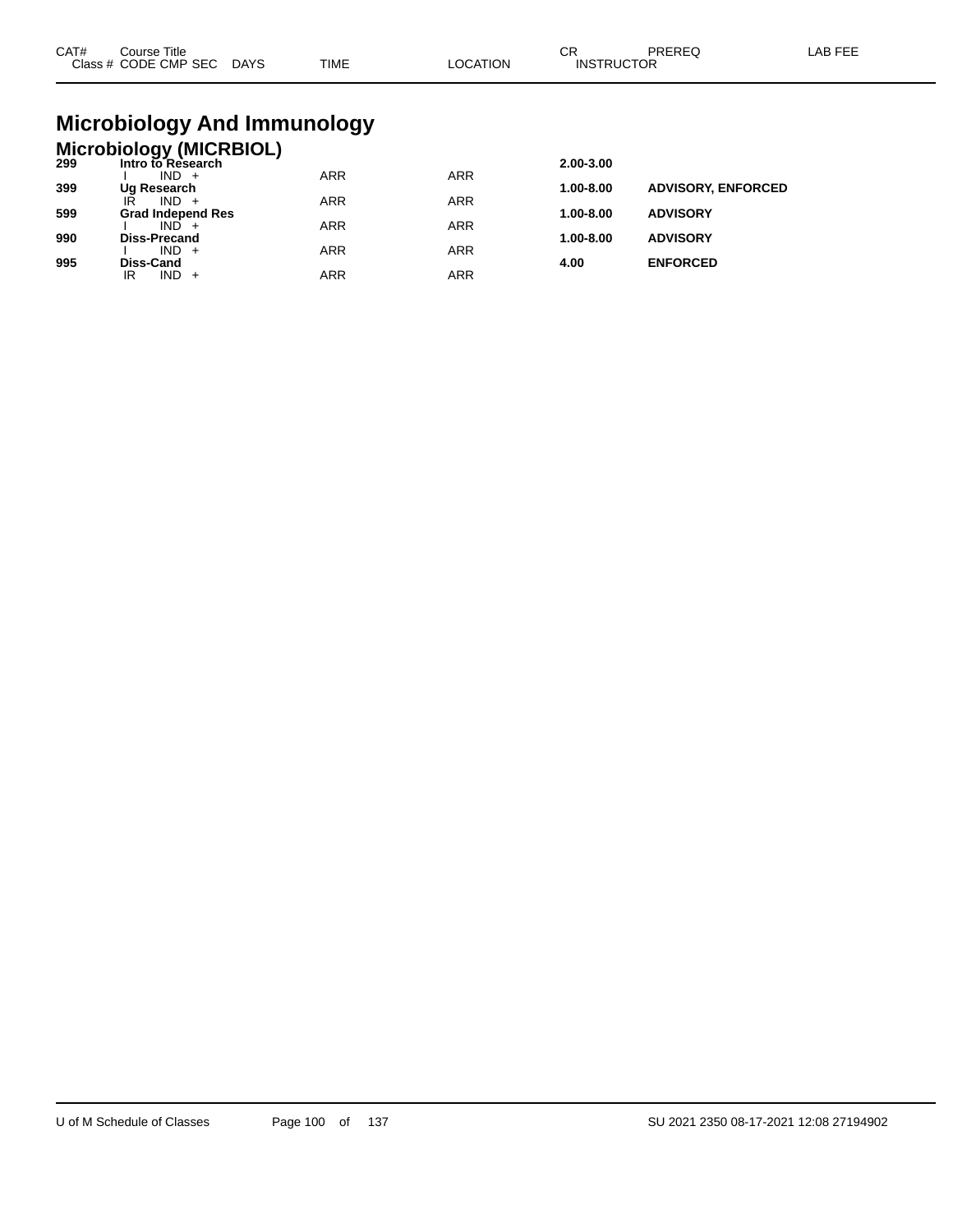| CAT#  | Course Title |             |             | ~-<br>v۱۱           | <b>DDEDEC</b> | . |
|-------|--------------|-------------|-------------|---------------------|---------------|---|
| Class | CODE CMP SEC | <b>DAYS</b> | <b>TIME</b> | <b>UCTOR</b><br>INS | ____          |   |
|       |              |             |             |                     |               |   |

#### **Neurology Department**

|     | <b>Neurology (NEUROL)</b> |     |     |               |                 |  |  |  |  |
|-----|---------------------------|-----|-----|---------------|-----------------|--|--|--|--|
| 499 | Ug Neurol Res             |     |     | 1.00-16.00    |                 |  |  |  |  |
|     | $IND +$                   | ARR | ARR |               |                 |  |  |  |  |
| 599 | Clinical Research         |     |     | $2.00 - 8.00$ | <b>ADVISORY</b> |  |  |  |  |
|     | $IND +$                   | ARR | ARR |               |                 |  |  |  |  |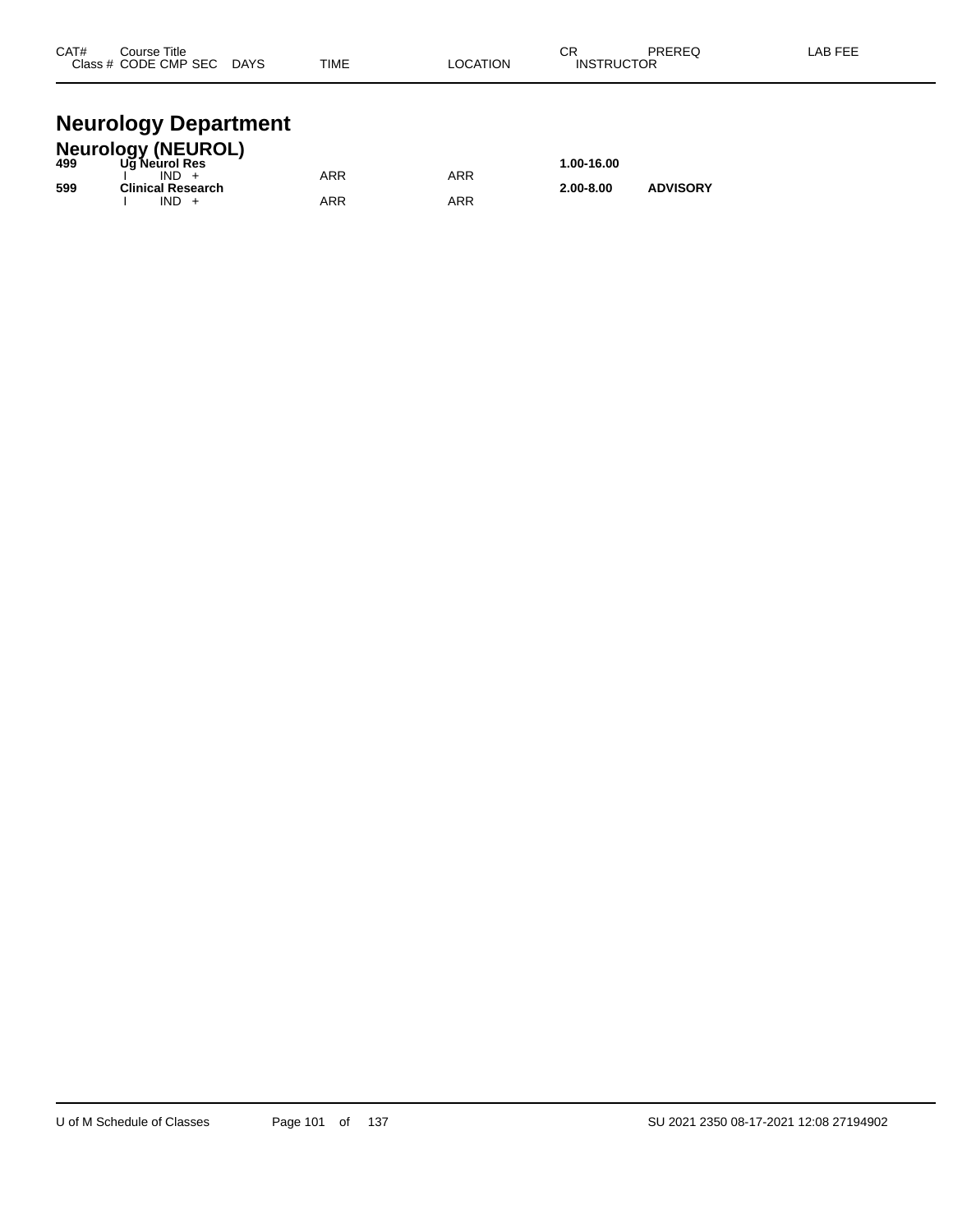| CAT# | Course Title         |             |             |          | ⌒г<br>◡           | PREREC | LAB FEF |
|------|----------------------|-------------|-------------|----------|-------------------|--------|---------|
|      | Class # CODE CMP SEC | <b>DAYS</b> | <b>TIME</b> | LOCATION | <b>INSTRUCTOR</b> |        |         |

#### **Center For Neuroscience Neuroscience (NEUROSCI)**

|     | Neuroscience (NEUROSCI) |            |            |               |                 |
|-----|-------------------------|------------|------------|---------------|-----------------|
| 800 | Neurosci Rès Method     |            |            | 1.00-9.00     | <b>ADVISORY</b> |
|     | $IND +$                 | <b>ARR</b> | <b>ARR</b> |               |                 |
| 801 | Neurosci Res Method     |            |            | 1.00-9.00     | <b>ADVISORY</b> |
|     | $IND +$                 | ARR        | ARR        |               |                 |
| 990 | <b>Diss-Precand</b>     |            |            | $1.00 - 8.00$ | <b>ADVISORY</b> |
|     | $IND +$                 | <b>ARR</b> | ARR        |               |                 |
| 995 | <b>Diss-Cand</b>        |            |            | 4.00          | <b>ENFORCED</b> |
|     | IND.<br>R               | ARR        | ARR        |               |                 |
|     |                         |            |            |               |                 |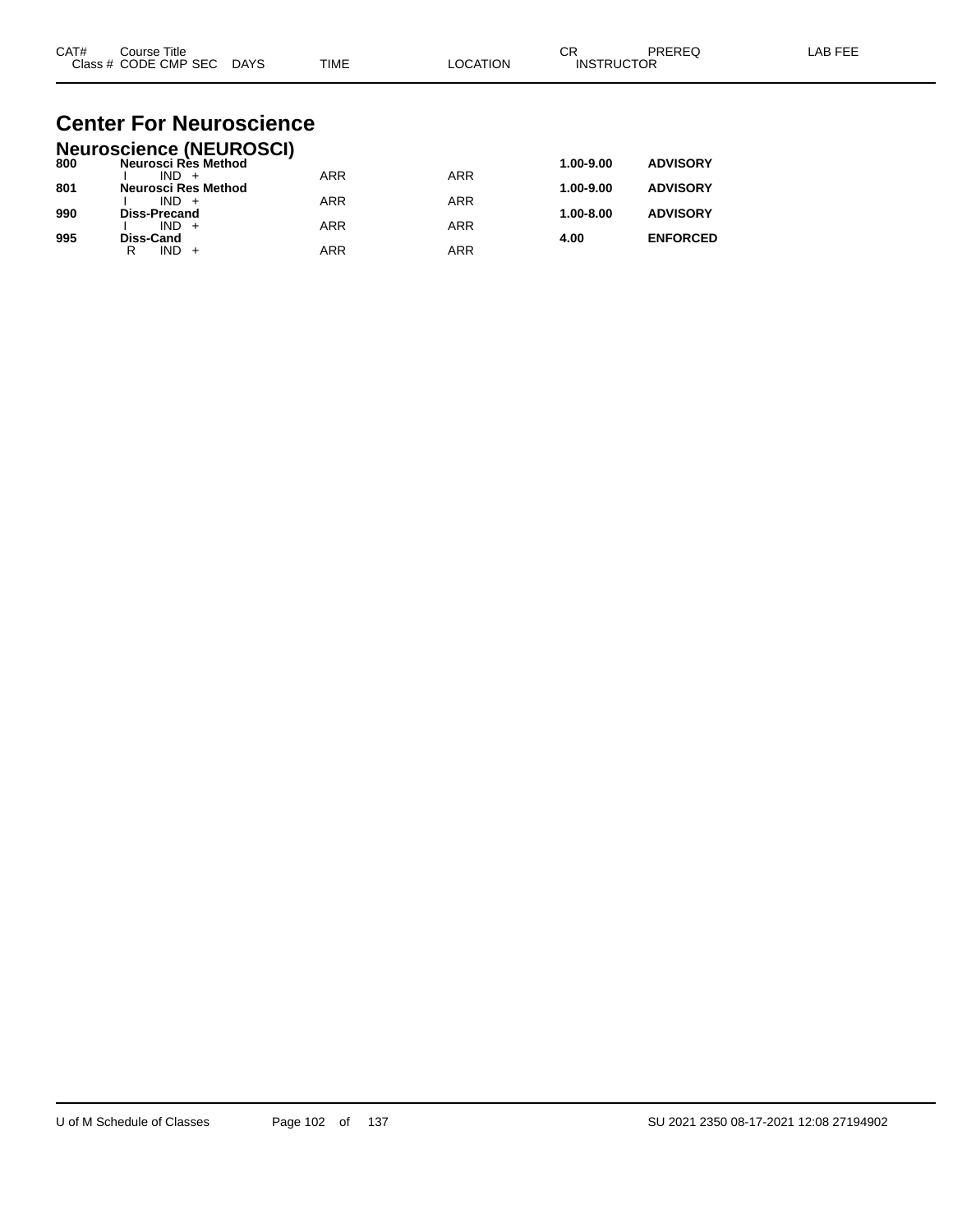#### **Obstetrics And Gynecology Dept**<br>Obstetrics and Gynecology (OBSTGYN **Obstetrics and Gynecology (OBSTGYN)**

| 499 | <b>ODSIGITIES AND OVERCOIOGY (ODSTOTIV)</b><br>U G Ob-Gyn Research |     |     | 1.00-16.00    |                 |
|-----|--------------------------------------------------------------------|-----|-----|---------------|-----------------|
|     | IND.                                                               | ARR | ARR |               |                 |
| 599 | <b>Clinical Research</b><br>$IND +$                                | ARR | ARR | $2.00 - 8.00$ | <b>ADVISORY</b> |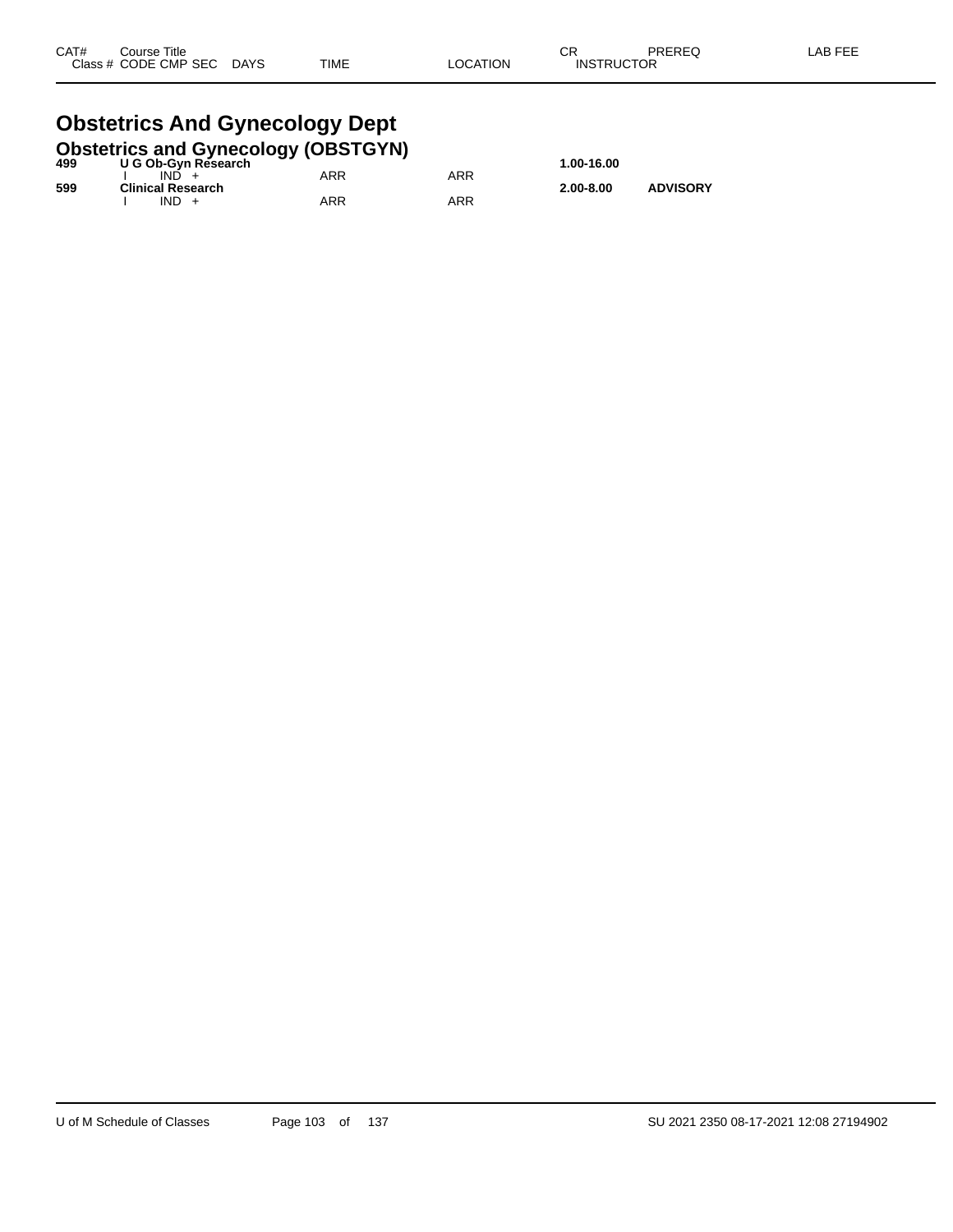| CAT# | Course Title.        |             |             |          | <b>^^</b><br>◡Ⴡ   | PREREC | _AB FEF |
|------|----------------------|-------------|-------------|----------|-------------------|--------|---------|
|      | Class # CODE CMP SEC | <b>DAYS</b> | <b>TIME</b> | LOCATION | <b>INSTRUCTOR</b> |        |         |

# **Ophthalmology Department**

|     | <b>Ophthalmology (OPHTH)</b><br>499 U G Ophthy Research |            |            |               |                 |
|-----|---------------------------------------------------------|------------|------------|---------------|-----------------|
|     |                                                         |            |            | 1.00-16.00    |                 |
|     |                                                         | <b>ARR</b> | <b>ARR</b> |               |                 |
| 599 | <b>Clinical Research</b>                                |            |            | $2.00 - 8.00$ | <b>ADVISORY</b> |
| 801 | $IND +$<br><b>Instruments</b>                           | <b>ARR</b> | <b>ARR</b> | 1.00-4.00     | <b>ADVISORY</b> |
|     | $IND +$                                                 | ARR        | <b>ARR</b> |               |                 |
| 802 | <b>Medical</b>                                          |            |            | 1.00-4.00     | <b>ADVISORY</b> |
|     | $IND +$                                                 | <b>ARR</b> | <b>ARR</b> |               |                 |
| 807 | <b>Ocular Pharmacology</b>                              |            |            | 1.00          | <b>ADVISORY</b> |
|     |                                                         | ARR        | ARR        |               |                 |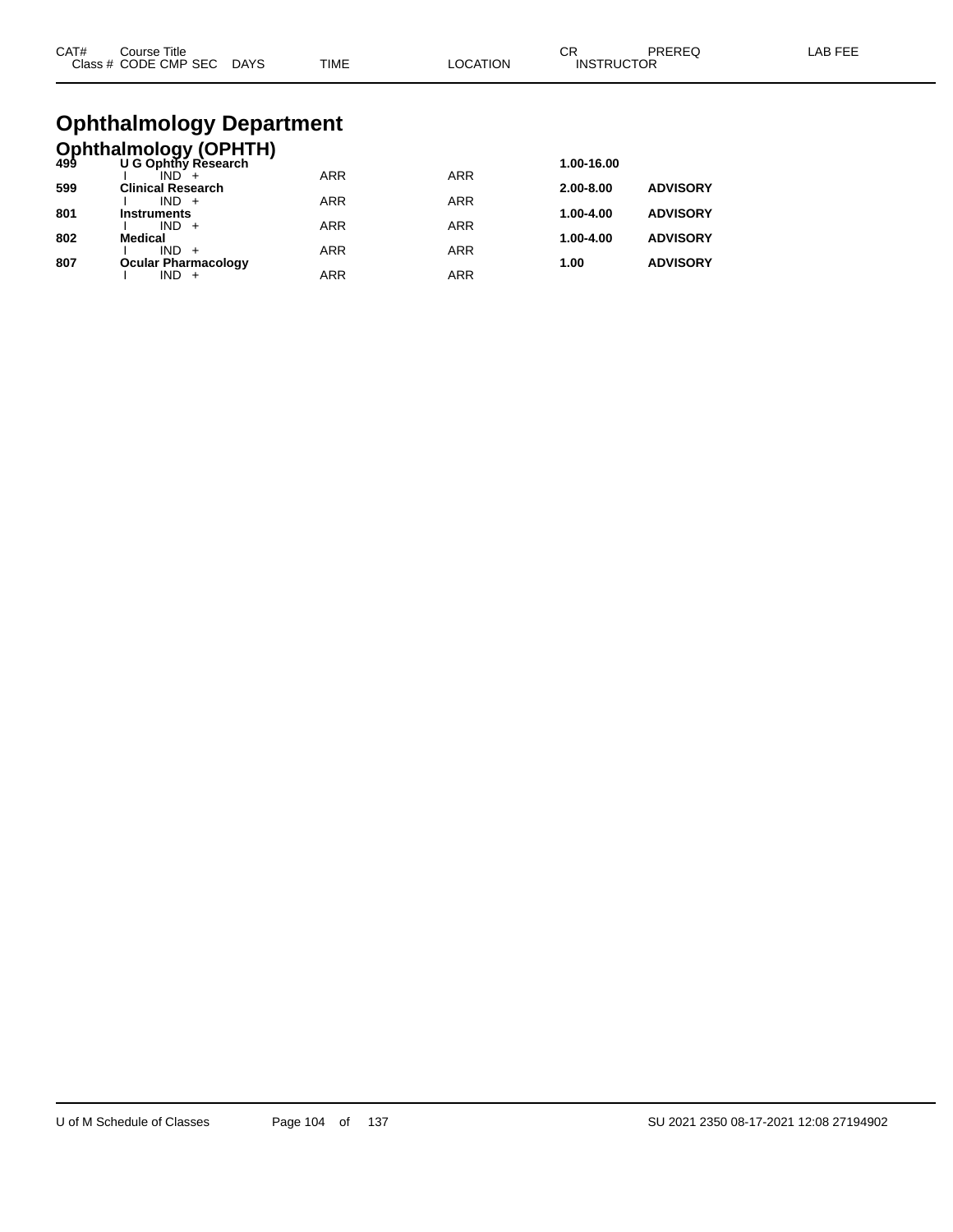| CAT# | Course Title              |             |          | ⌒冖                | PREREQ | LAB FEE |
|------|---------------------------|-------------|----------|-------------------|--------|---------|
|      | Class # CODE CMP SEC DAYS | <b>TIME</b> | LOCATION | <b>INSTRUCTOR</b> |        |         |
|      |                           |             |          |                   |        |         |

#### **Otorhinolaryngology Department**

|     | <b>Otorhinolaryngology (OTO)</b><br>499 U G Oto Research |            |     |               |                 |
|-----|----------------------------------------------------------|------------|-----|---------------|-----------------|
|     |                                                          |            |     | 1.00-16.00    |                 |
|     | $IND +$                                                  | <b>ARR</b> | ARR |               |                 |
| 599 | <b>Clinical Research</b>                                 |            |     | $2.00 - 8.00$ | <b>ADVISORY</b> |
|     | $IND +$                                                  | ARR        | ARR |               |                 |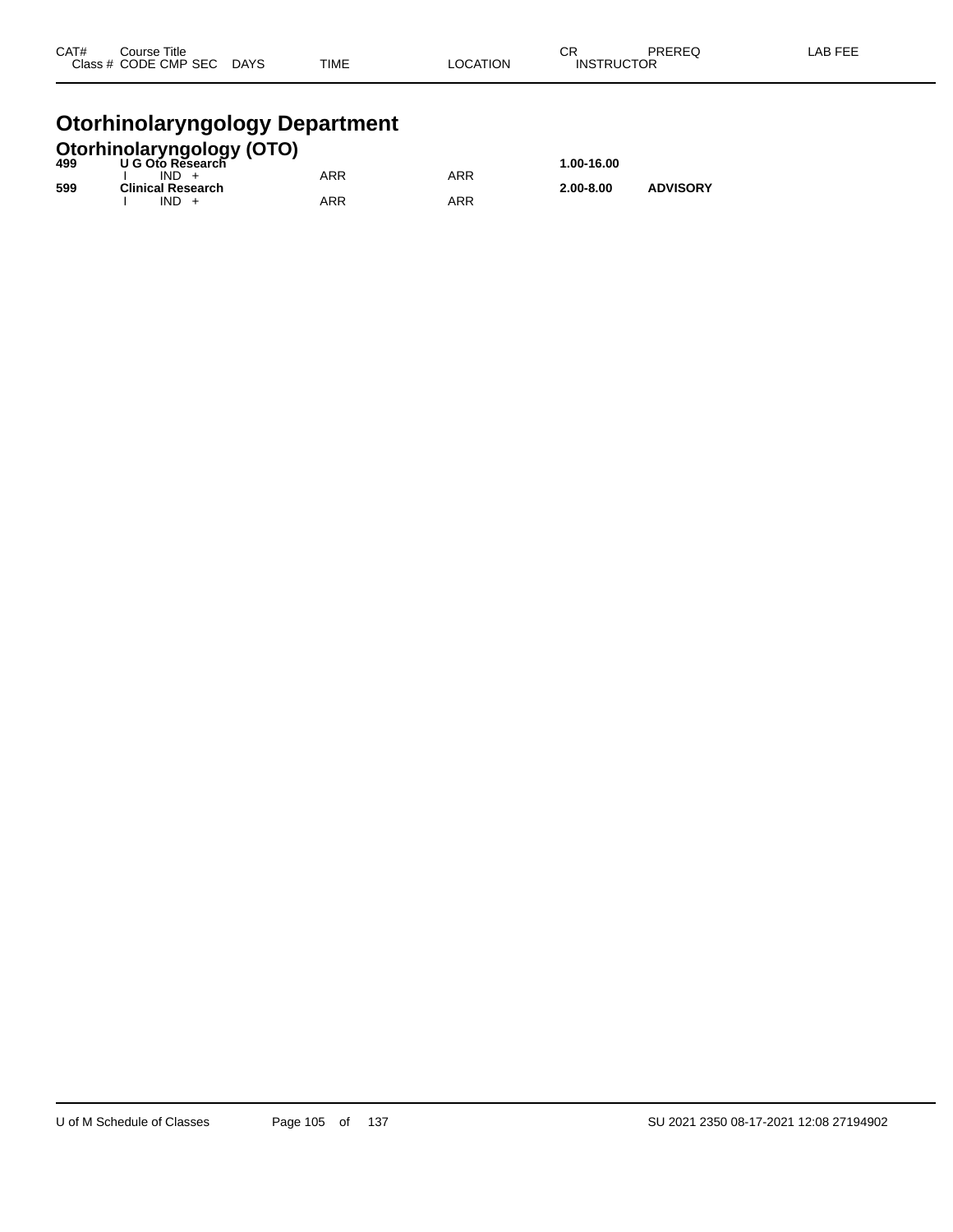| CAT# | Course Title<br>Class # CODE CMP SEC DAYS    | <b>TIME</b> | <b>LOCATION</b> | CR.<br><b>INSTRUCTOR</b> | PREREQ          | LAB FEE |
|------|----------------------------------------------|-------------|-----------------|--------------------------|-----------------|---------|
|      | <b>Pathology Department</b>                  |             |                 |                          |                 |         |
| 499  | <b>Pathology (PATH)</b><br>Clinical Research |             |                 | 2.00-6.00                |                 |         |
| 520  | $IND +$<br><b>Reprod Endocrinol</b>          | <b>ARR</b>  | <b>ARR</b>      | 1.00-4.00                | <b>ADVISORY</b> |         |
|      | $IND +$                                      | <b>ARR</b>  | <b>ARR</b>      |                          |                 |         |
| 599  | <b>Non-Diss Research</b><br>$IND +$          | <b>ARR</b>  | <b>ARR</b>      | 1.00-8.00                |                 |         |
| 699  | Ind Ug Research                              |             |                 | 1.00-9.00                | <b>ADVISORY</b> |         |
|      | $IND +$                                      | ARR         | ARR             |                          |                 |         |
| 920  | <b>Research in Path</b><br>$IND +$           | <b>ARR</b>  | <b>ARR</b>      | 1.00-6.00                | <b>ADVISORY</b> |         |
| 990  | <b>Pre-Cand Diss Res</b>                     |             |                 | 1.00-8.00                | <b>ADVISORY</b> |         |
| 995  | $IND +$                                      | <b>ARR</b>  | <b>ARR</b>      |                          | <b>ENFORCED</b> |         |
|      | <b>Cand Diss Research</b><br>IR<br>$IND +$   | <b>ARR</b>  | <b>ARR</b>      | 4.00                     |                 |         |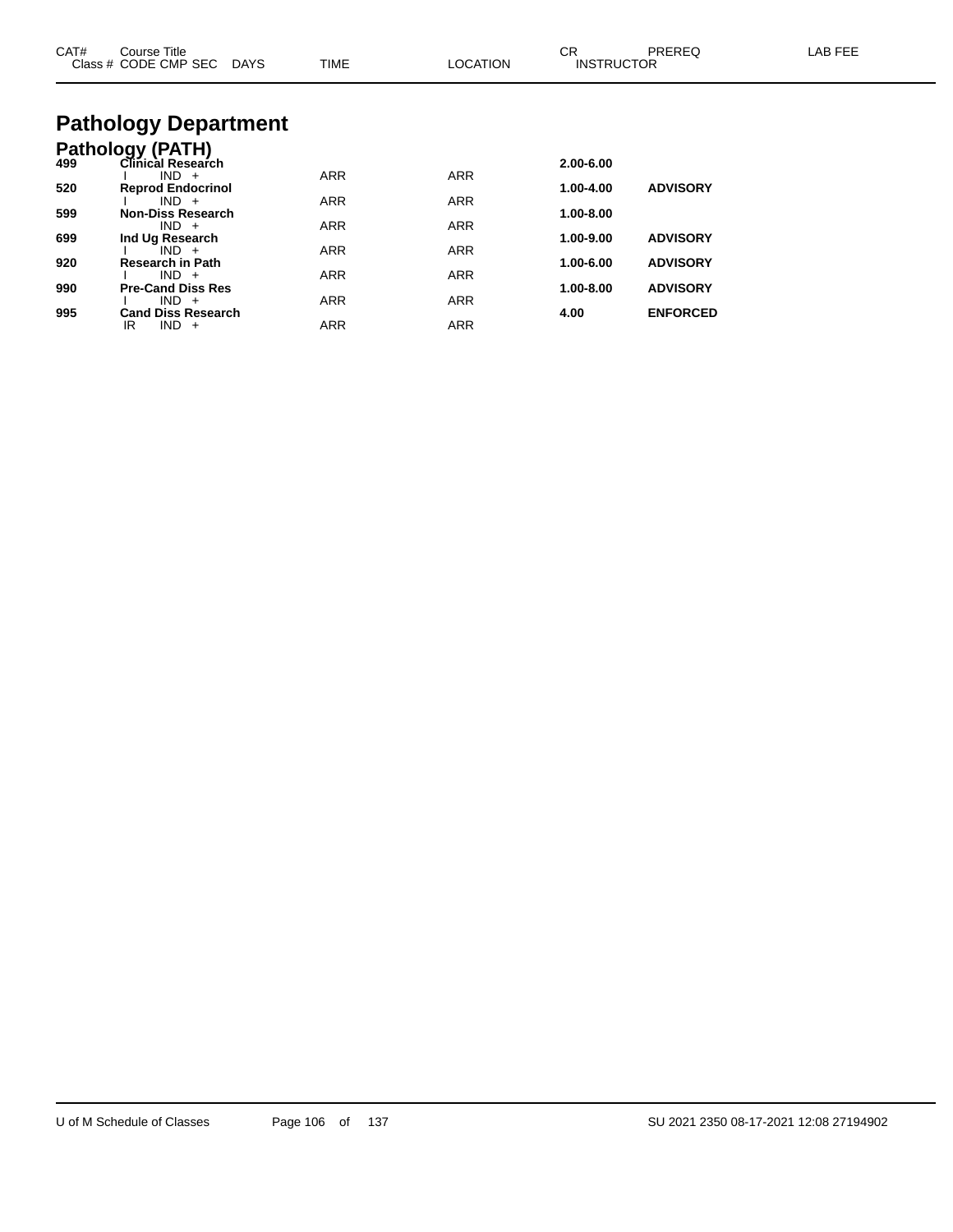| CAT# | Course Title              |             |          | CR                | PREREQ | -AB FEE |
|------|---------------------------|-------------|----------|-------------------|--------|---------|
|      | Class # CODE CMP SEC DAYS | <b>TIME</b> | LOCATION | <b>INSTRUCTOR</b> |        |         |

#### **Pediatrics & Comm Diseases Dep**

|     | <b>Pediatrics (PEDIAT)</b> |     |     |               |                 |
|-----|----------------------------|-----|-----|---------------|-----------------|
| 499 | U G Peds Research          |     |     | 1.00-16.00    |                 |
|     | $IND +$                    | ARR | ARR |               |                 |
| 599 | <b>Clinical Research</b>   |     |     | $2.00 - 8.00$ | <b>ADVISORY</b> |
|     | $IND +$                    | ARR | ARR |               |                 |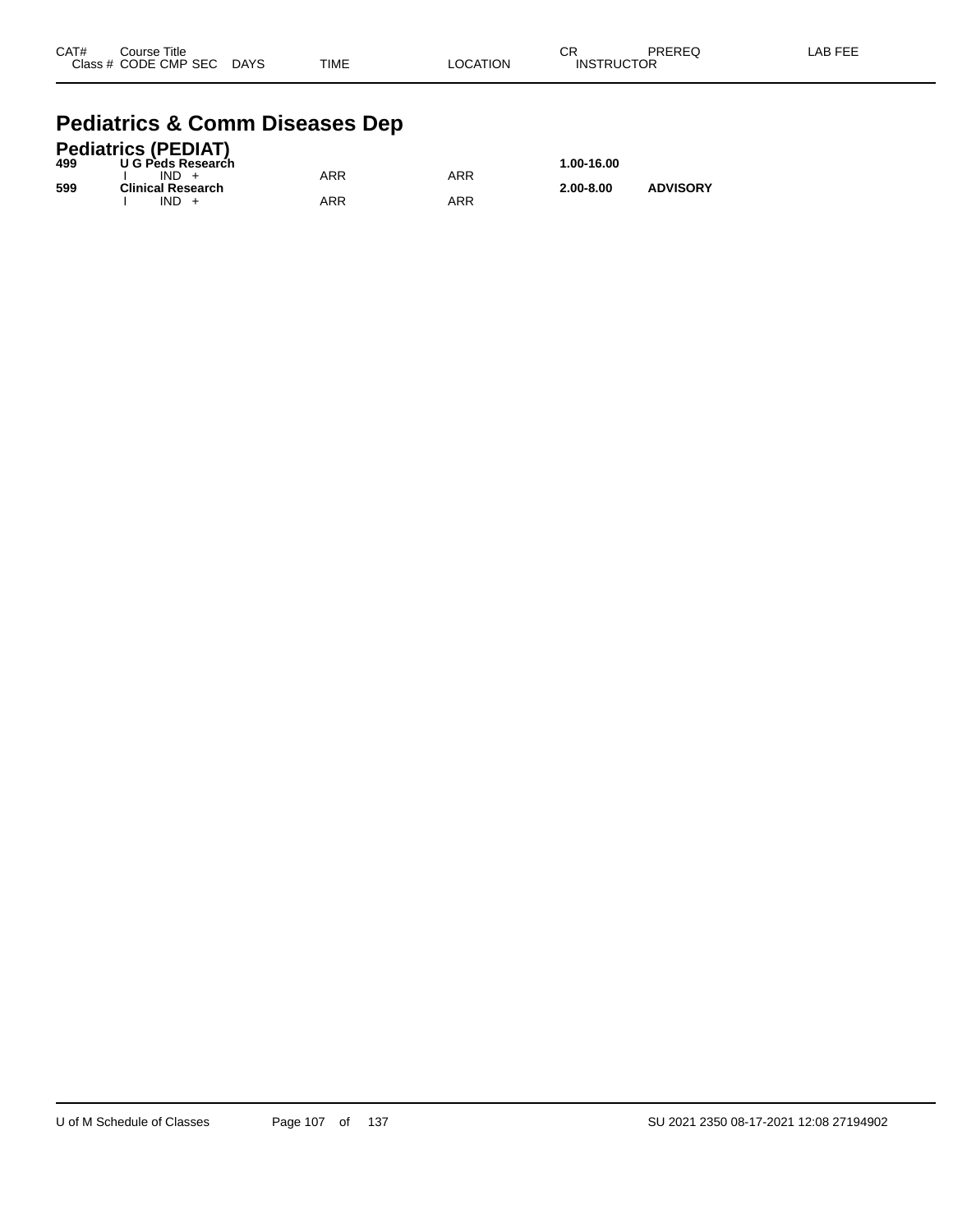| CAT#<br>Class # | Course Title<br>CODE CMP SEC | <b>DAYS</b> | <b>TIME</b> | OCATION | ◠⊏<br>◡⊓<br>'CTOR<br>⊣N <sup>c−</sup><br>п к | <b>DDEDEC</b><br>ntnty | <b>AB FEF</b> |
|-----------------|------------------------------|-------------|-------------|---------|----------------------------------------------|------------------------|---------------|
|                 |                              |             |             |         |                                              |                        |               |

# **Pharmacology Department**

|     | <b>Pharmacology (PHRMACOL)</b> |            |     |               |                 |
|-----|--------------------------------|------------|-----|---------------|-----------------|
| 600 | Independent Study              |            |     | 1.00-8.00     | <b>ADVISORY</b> |
|     | $IND +$                        | ARR        | ARR |               |                 |
| 990 | <b>Diss-Precand</b>            |            |     | $1.00 - 8.00$ | <b>ADVISORY</b> |
|     | $IND +$                        | <b>ARR</b> | ARR |               |                 |
| 995 | Diss-Cand                      |            |     | 4.00          | <b>ENFORCED</b> |
|     | $IND +$<br>DR                  | ARR        | ARR |               |                 |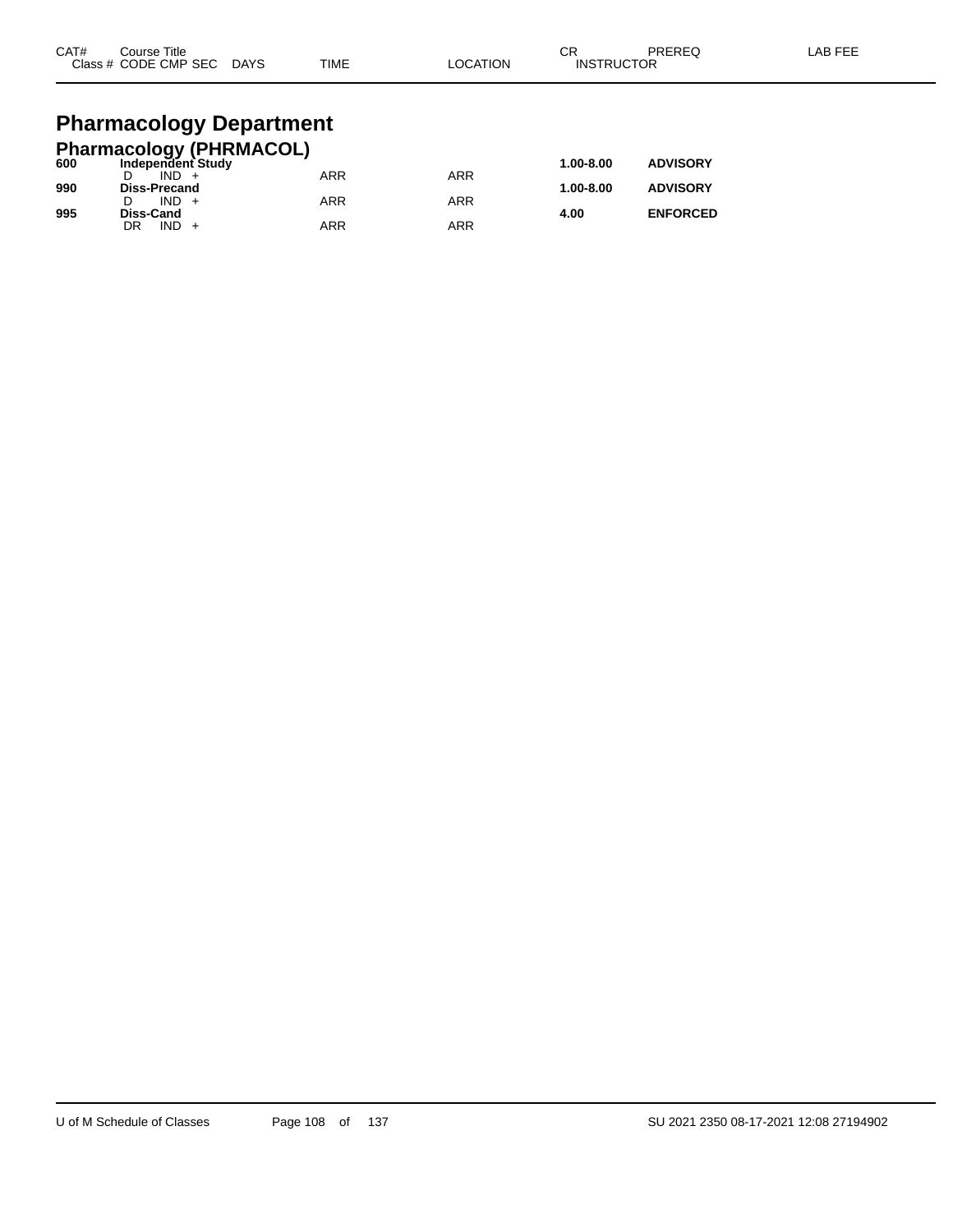| CAT# | Title<br>Course:     |             |             |          | ៱.<br>◡           | PREREQ | _AB FEE |
|------|----------------------|-------------|-------------|----------|-------------------|--------|---------|
|      | Class # CODE CMP SEC | <b>DAYS</b> | <b>TIME</b> | _OCATION | <b>INSTRUCTOR</b> |        |         |

#### **Physical Medicine & Rehab Dept Physical Medicine & Rehabilitation (PMR)**

|     | 499 Undergrad Research<br><b>Undergrad Research</b> |     |     | 1.00-6.00 |                 |
|-----|-----------------------------------------------------|-----|-----|-----------|-----------------|
|     | IND +                                               | ARR | ARR |           |                 |
| 539 | <b>Eng&amp;Tec CIn Interns</b>                      |     |     | 8.00      | <b>ADVISORY</b> |
|     | $IND +$                                             | ARR | ARR |           |                 |
| 599 | <b>Clinical Research</b>                            |     |     | 1.00-8.00 |                 |
|     | IND.                                                | ARR | ARR |           |                 |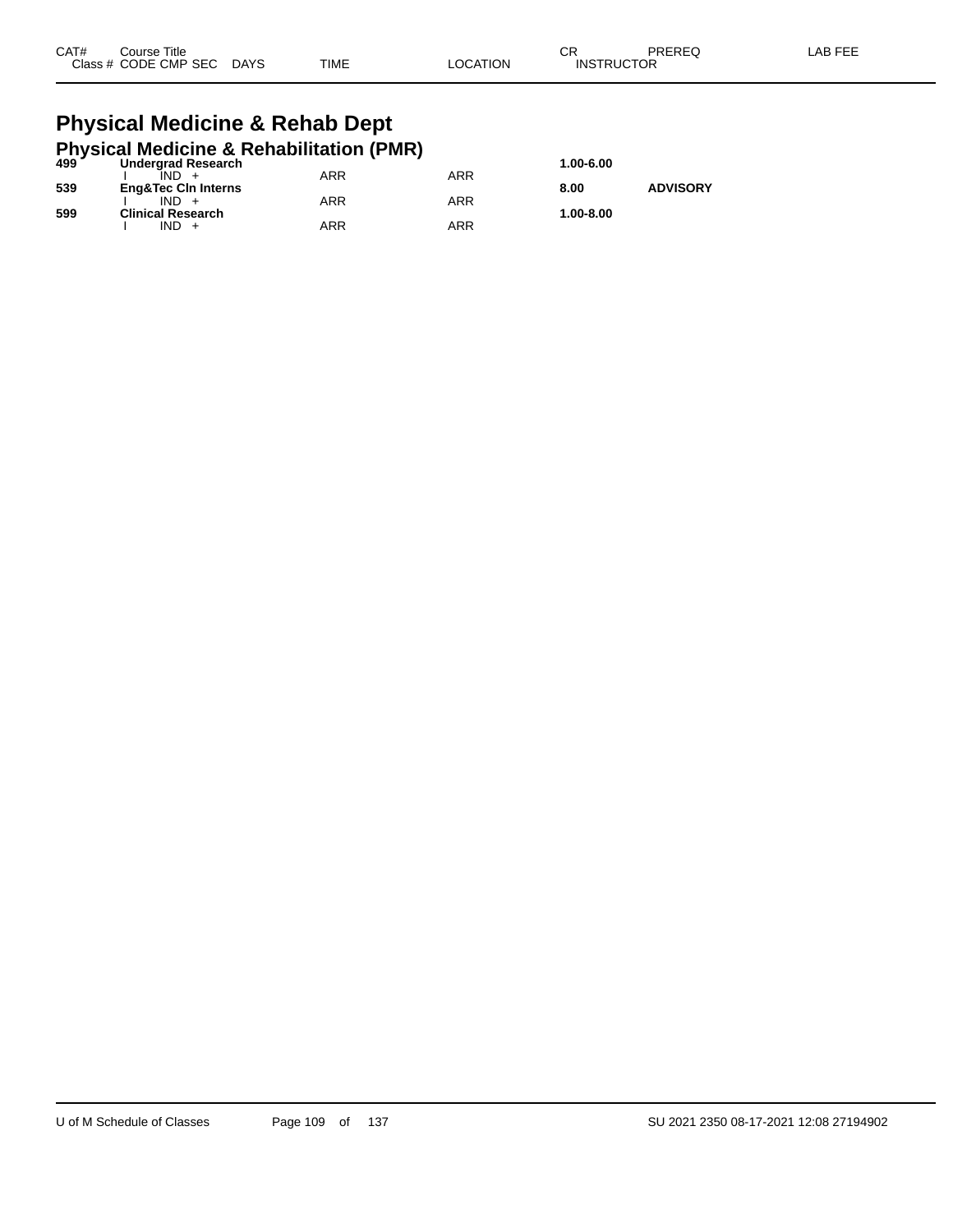| CAT# | Course Title<br>Class # CODE CMP SEC DAYS  | TIME       | <b>LOCATION</b> | CR.<br><b>INSTRUCTOR</b> | PREREQ          | LAB FEE |
|------|--------------------------------------------|------------|-----------------|--------------------------|-----------------|---------|
|      | <b>Physiology Department</b>               |            |                 |                          |                 |         |
|      | <b>Physiology (PHYSIOL)</b>                |            |                 |                          |                 |         |
| 306  | <b>Problems</b>                            |            |                 | 1.00-4.00                | <b>ADVISORY</b> |         |
| 405  | $IND +$<br><b>Research Problems</b>        | <b>ARR</b> | <b>ARR</b>      | 1.00-4.00                |                 |         |
|      | $IND +$                                    | ARR        | ARR             |                          |                 |         |
| 602  | <b>Meth Res Physiology</b><br>$IND +$      | ARR        | ARR             | 2.00-6.00                | <b>ADVISORY</b> |         |
| 603  | <b>Meth Res Physiology</b>                 |            |                 | 2.00-6.00                | <b>ADVISORY</b> |         |
| 699  | $IND +$                                    | ARR        | ARR             | 1.00-4.00                |                 |         |
|      | <b>Direct Reading-Phys</b><br>$IND +$      | ARR        | ARR             |                          |                 |         |
| 700  | <b>Physiol MS Capstone</b>                 |            |                 | 3.00                     |                 |         |
| 702  | $IND +$<br><b>Physio MS Res Proj</b>       | ARR        | ARR             | $3.00 - 8.00$            |                 |         |
|      | $IND +$                                    | <b>ARR</b> | <b>ARR</b>      |                          |                 |         |
| 703  | <b>Physio MS Res Caps</b><br>$IND +$<br>IR | <b>ARR</b> | ARR             | 3.00                     | <b>ENFORCED</b> |         |
| 990  | <b>Diss-Precand</b>                        |            |                 | 1.00-8.00                | <b>ADVISORY</b> |         |
| 995  | $IND +$<br><b>Diss-Cand</b>                | <b>ARR</b> | <b>ARR</b>      | 4.00                     | <b>ENFORCED</b> |         |
|      | $IND +$<br>IR.                             | ARR        | ARR             |                          |                 |         |
|      |                                            |            |                 |                          |                 |         |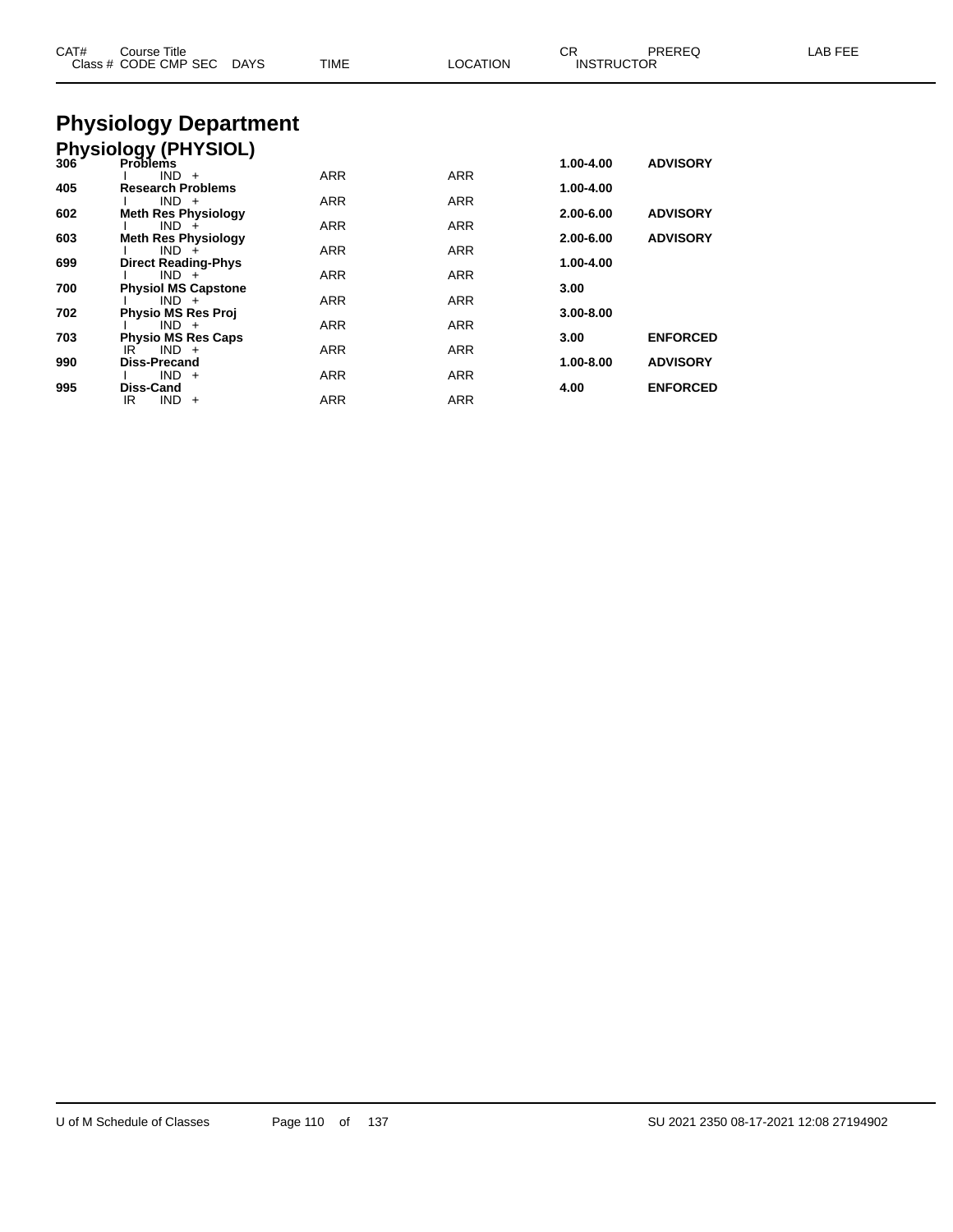| CAT# | Course Title         |             |             |          | СR                | PREREQ | LAB FEE |
|------|----------------------|-------------|-------------|----------|-------------------|--------|---------|
|      | Class # CODE CMP SEC | <b>DAYS</b> | <b>TIME</b> | _OCATION | <b>INSTRUCTOR</b> |        |         |

#### **PreMedical PostBaccalaureate Program Post-Baccalaureate Premedical Program (MEDPREP)**

| 401      | <b>Fnds Physicians - 1</b>    |            |     | .00     | <b>ADVISORY</b> | *** ** |
|----------|-------------------------------|------------|-----|---------|-----------------|--------|
| 73285 PR | DIS 201                       | W<br>5-7PM | ARR | Wishart |                 |        |
|          | Fdns Aspiring Physicians - II |            |     |         |                 |        |
| 402      | <b>Fnds Physicians - II</b>   |            |     | 1.00    | <b>ADVISORY</b> |        |
| 73153 PR | DIS 201                       | 5-7PM<br>W | ARR | Wishart |                 |        |
|          | Fnds for Aspiring Physicians  |            |     |         |                 |        |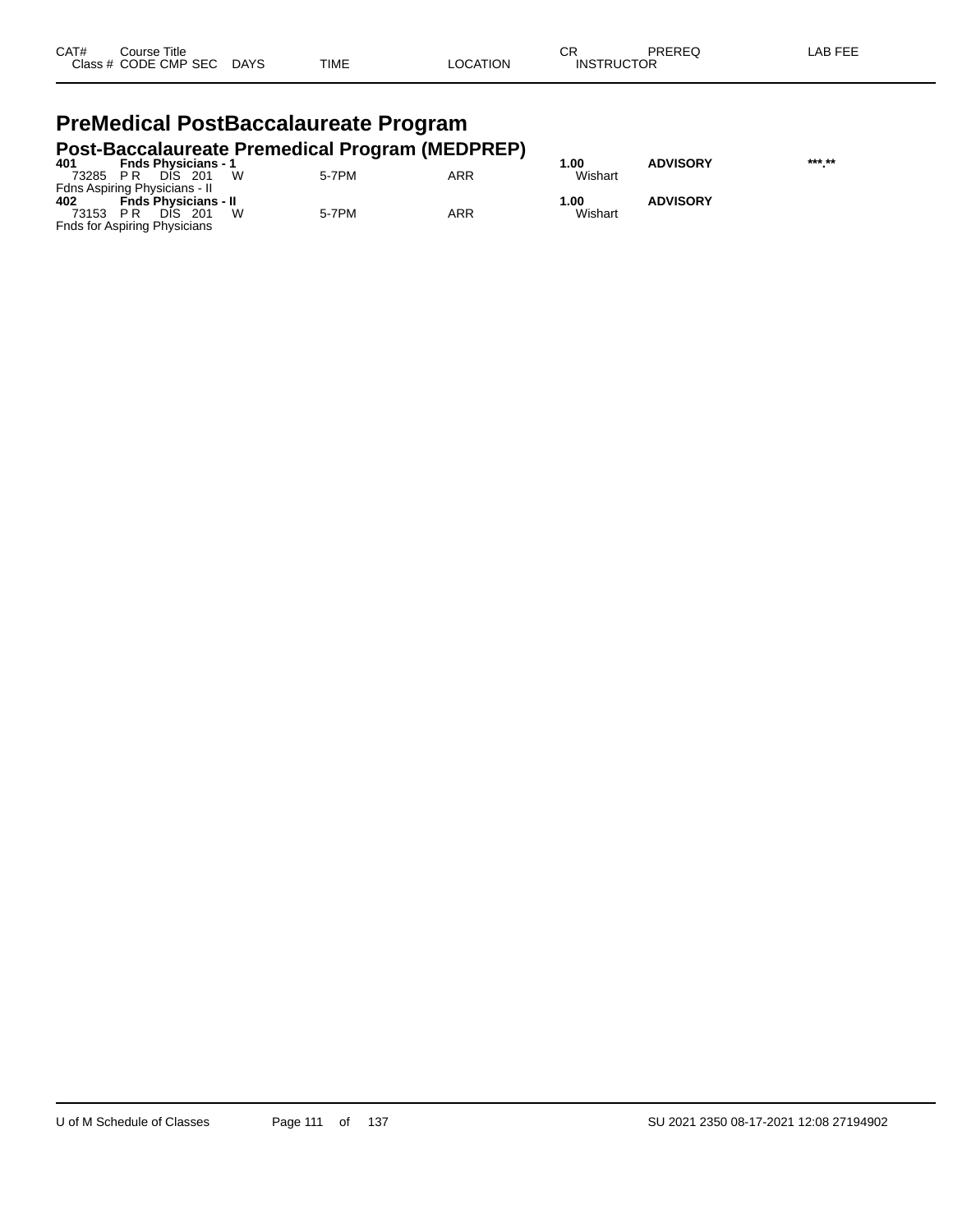| CAT# | Course Title         |             |             |                 | ⌒г<br>- UN        | PREREQ | -AB FEE |
|------|----------------------|-------------|-------------|-----------------|-------------------|--------|---------|
|      | Class # CODE CMP SEC | <b>DAYS</b> | <b>TIME</b> | <b>LOCATION</b> | <b>INSTRUCTOR</b> |        |         |
|      |                      |             |             |                 |                   |        |         |

#### **Psychiatry Department**

|     | Psychiatry (PSYCHIAT)<br>499          ∪G Psychiat Res |     |     |               |                 |  |
|-----|-------------------------------------------------------|-----|-----|---------------|-----------------|--|
|     | <b>U G Psychiat Res</b>                               |     |     | 1.00-16.00    |                 |  |
|     | $IND +$                                               | ARR | ARR |               |                 |  |
| 599 | <b>Clinical Research</b>                              |     |     | $2.00 - 8.00$ | <b>ADVISORY</b> |  |
|     | $IND +$                                               | ARR | ARR |               |                 |  |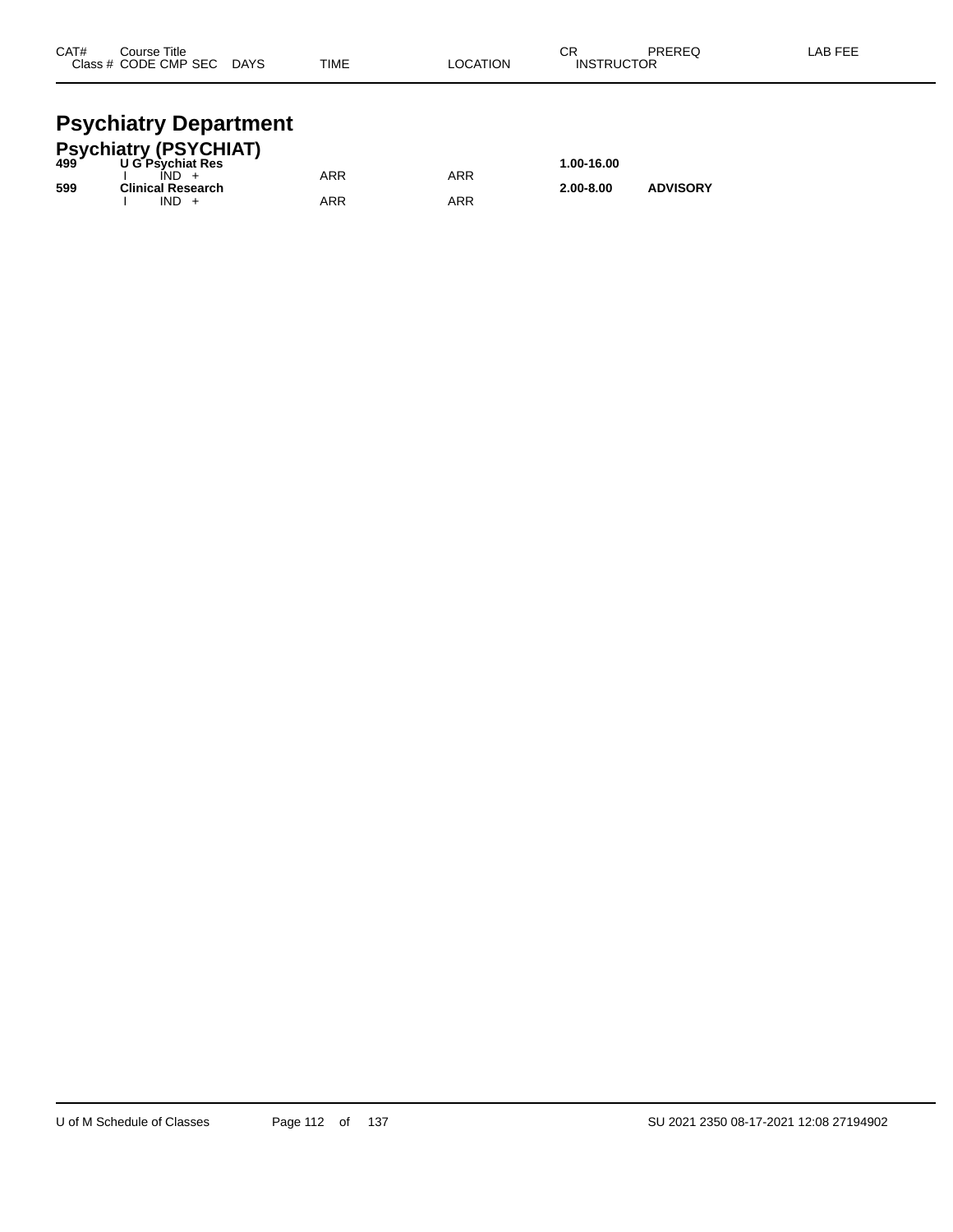| CAT# | Course Title<br>Class # CODE CMP SEC | <b>DAYS</b> | <b>TIME</b> | <b>LOCATION</b> | ◠◻<br>۱۷۱۰ -<br><b>INSTRUCTOR</b> | PREREQ | <b>AB FEF</b> |
|------|--------------------------------------|-------------|-------------|-----------------|-----------------------------------|--------|---------------|
|      |                                      |             |             |                 |                                   |        |               |

#### **Surgery Department**

|     | <b>Surgery (SURGERY)</b> |     |     |               |                 |  |
|-----|--------------------------|-----|-----|---------------|-----------------|--|
| 499 | Ug Surgery Research      |     |     | 1.00-16.00    |                 |  |
|     |                          | ARR | ARR |               |                 |  |
| 599 | <b>Clinical Research</b> |     |     | $2.00 - 8.00$ | <b>ADVISORY</b> |  |
|     | $IND +$                  | ARR | ARR |               |                 |  |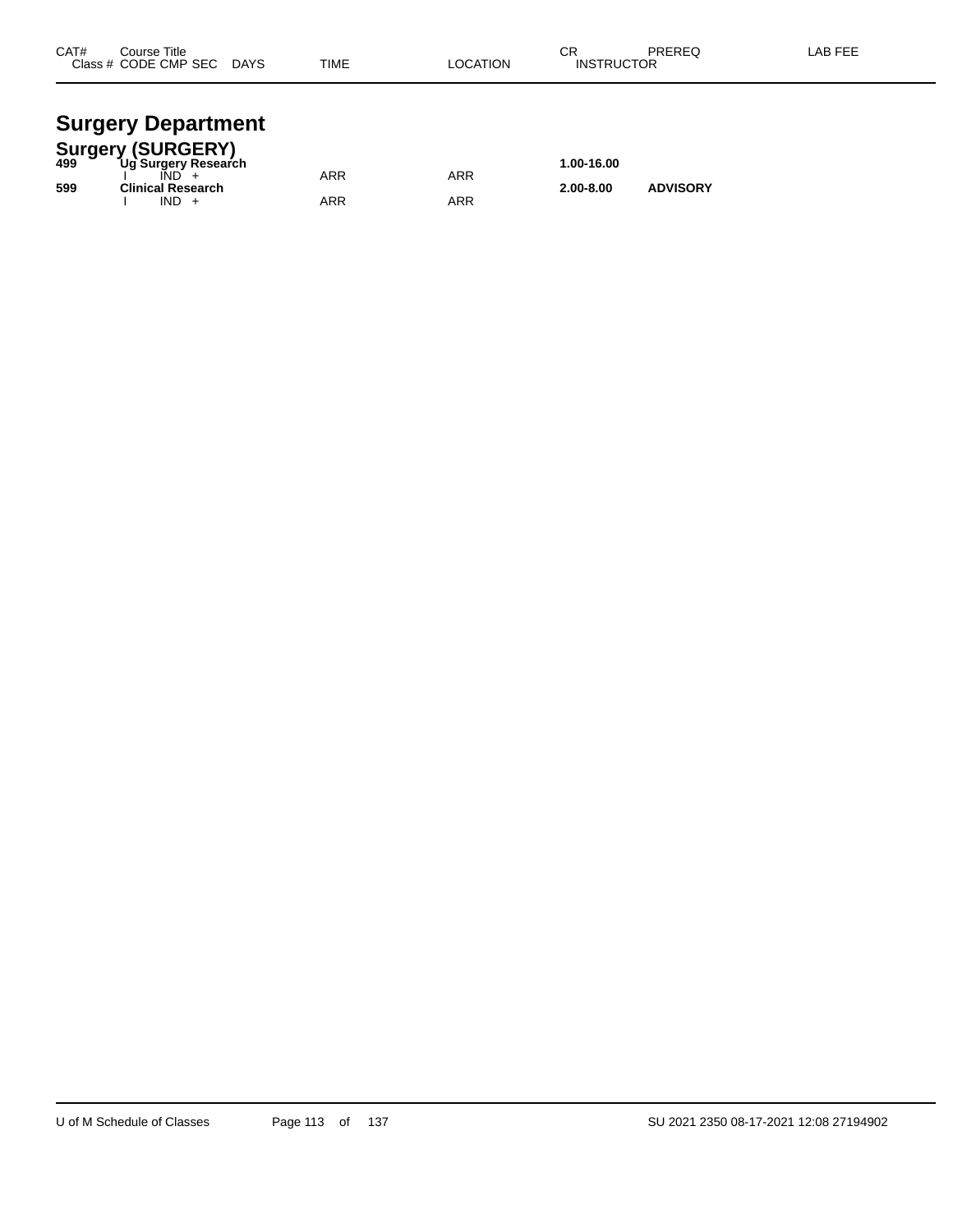#### **Music, Theatre & Dance Department Of Dance**

#### **Dance (DANCE)**

| 406      | PTSI/UM Tech            |     |     | <b>ADVISORY</b><br>1.00-2.00 |
|----------|-------------------------|-----|-----|------------------------------|
| 72793 PI | LAB 201                 | ARR | ARR | Matiias-Mecca. Cole          |
| 424      | <b>Tavlor Repertory</b> |     |     | 1.00                         |
| 72794    | PI<br>LAB 201           | ARR | ARR | Cole, Matijas-Mecca          |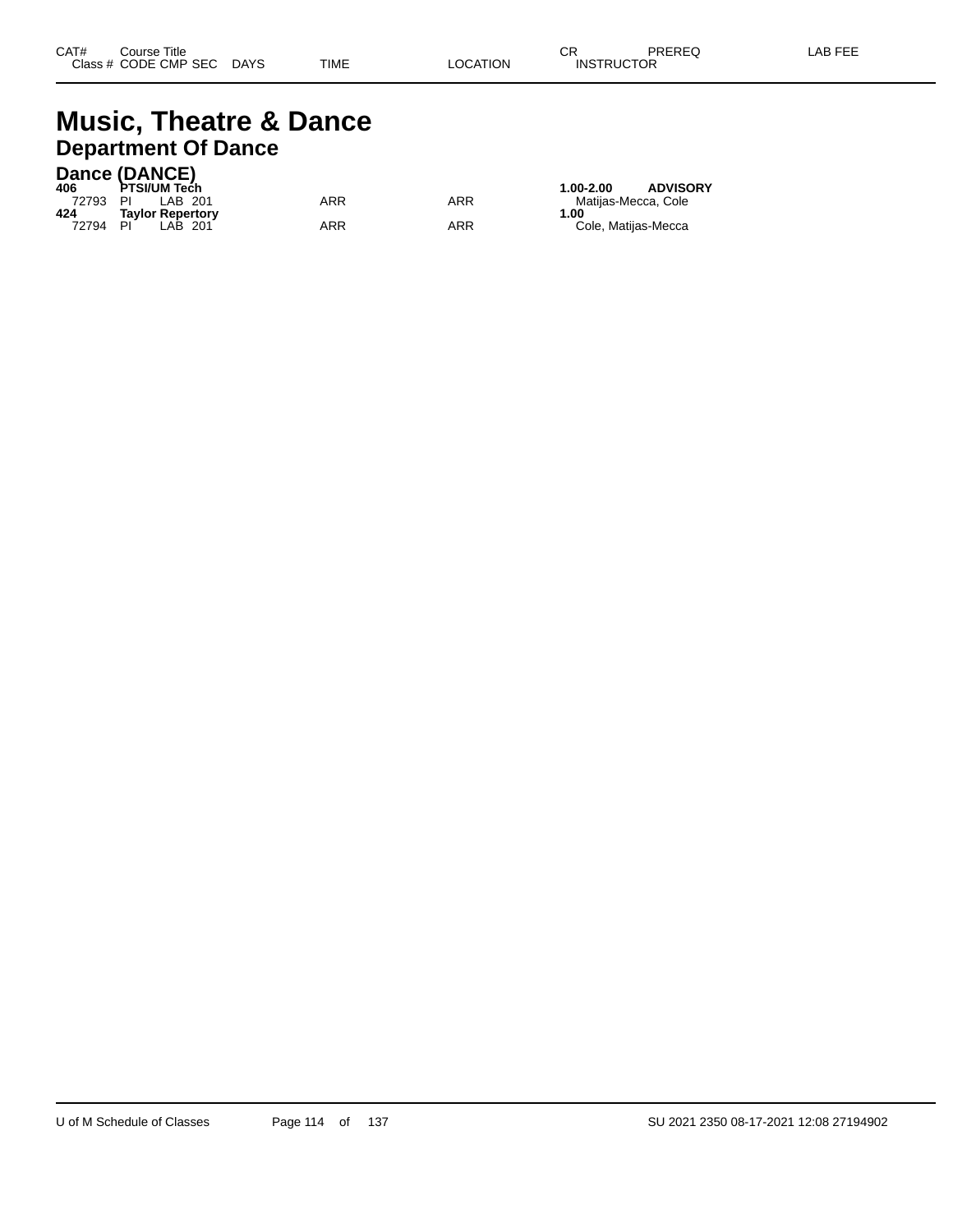|              | Class # CODE CMP SEC                                                                                    | DAYS               | TIME       | LOCATION                                                                                                            | <b>INSTRUCTOR</b> |                             |  |
|--------------|---------------------------------------------------------------------------------------------------------|--------------------|------------|---------------------------------------------------------------------------------------------------------------------|-------------------|-----------------------------|--|
|              | <b>School of Music, Theatre and Dance</b>                                                               |                    |            |                                                                                                                     |                   |                             |  |
|              |                                                                                                         |                    |            |                                                                                                                     |                   |                             |  |
| 491          | <b>Arts Administration (ARTSADMN)</b><br>Internship                                                     |                    |            |                                                                                                                     | 1.00-2.00         |                             |  |
| 591          | $IND +$<br>Internship                                                                                   |                    | ARR        | ARR                                                                                                                 | 1.00-6.00         |                             |  |
|              | $IND +$                                                                                                 |                    | ARR        | <b>ARR</b>                                                                                                          |                   |                             |  |
|              | <b>Composition (COMP)</b>                                                                               |                    |            |                                                                                                                     |                   |                             |  |
| 900          | <b>Preliminary Exam</b><br>$IND +$                                                                      |                    | ARR        | <b>ARR</b>                                                                                                          | 1.00              |                             |  |
| 990          | <b>Diss-Precand</b><br>$IND +$                                                                          |                    | <b>ARR</b> | ARR                                                                                                                 | 1.00-8.00         | <b>ADVISORY</b>             |  |
| 995          | Diss-Cand<br>$IND +$                                                                                    |                    | ARR        | ARR                                                                                                                 | 4.00              | <b>ENFORCED</b>             |  |
|              | IR                                                                                                      |                    |            |                                                                                                                     |                   |                             |  |
| 507          | <b>Conducting (CONDUCT)</b><br>Special Projects                                                         |                    |            |                                                                                                                     | 2.00              | <b>ADVISORY</b>             |  |
| 71834<br>507 | P<br>LAB 035<br><b>Special Projects</b>                                                                 | SASU               | 1-6PM      | <b>REMOTE</b>                                                                                                       | 2.00              | <b>ADVISORY</b>             |  |
|              | LAB 035                                                                                                 | F.<br><b>MTWTH</b> | 9-1PM      | REMOTE<br><b>REMOTE</b>                                                                                             |                   |                             |  |
| 900          | LAB 035<br><b>Preliminary Exam</b>                                                                      |                    | 9-6PM      |                                                                                                                     | 1.00              | Haithcock, Pasquale, Snyder |  |
| 990          | $IND +$<br><b>Diss-Precand</b>                                                                          |                    | ARR        | ARR                                                                                                                 | 1.00-8.00         | <b>ADVISORY</b>             |  |
| 995          | IND +<br>Diss-Cand                                                                                      |                    | ARR        | <b>ARR</b>                                                                                                          | 4.00              | <b>ENFORCED</b>             |  |
|              | IR<br>$IND +$                                                                                           |                    | <b>ARR</b> | <b>ARR</b>                                                                                                          |                   |                             |  |
|              | Jazz & Improvisational Studies (JAZZ)                                                                   |                    |            |                                                                                                                     |                   |                             |  |
| 465          | Ind Study<br>$IND +$                                                                                    |                    | ARR        | ARR                                                                                                                 | 1.00-3.00         |                             |  |
|              | <b>Music Education (MUSED)</b>                                                                          |                    |            |                                                                                                                     |                   |                             |  |
| 407          | <b>Spec Courses</b>                                                                                     |                    |            |                                                                                                                     | 1.00              |                             |  |
|              | 71835 PR LEC 201<br><b>Music Theory Review</b>                                                          | <b>MTWTH</b>       | 8-850AM    | <b>1340 MOORE</b>                                                                                                   | Knoedler          |                             |  |
|              | enrolled in the Summer Music Education Masters program only.                                            |                    |            | This course is designed to help students review and renew their knowledge in the area of music theory. For students |                   |                             |  |
| 500          | <b>Educ Res in the Arts</b><br>71782 PR<br><b>SEM 201</b>                                               | <b>TTH</b>         | 9-1PM      | 2044 MOORE                                                                                                          | 3.00<br>Conway    |                             |  |
|              | For students enrolled in the Summer Music Education Masters program only.                               |                    |            |                                                                                                                     |                   |                             |  |
| 501          | Psych Mus Tch & Lrng<br><b>SEM 201</b><br>71832 PR                                                      | MW                 | 9-1PM      | 2058 MOORE                                                                                                          | 3.00<br>Conway    |                             |  |
| 502          | For students enrolled in the Summer Music Education Masters program only.<br><b>Mus Soc &amp; Educ</b>  |                    |            |                                                                                                                     | 3.00              |                             |  |
|              | 71957 PR<br><b>SEM 201</b><br>For students enrolled in the Summer Music Education Masters program only. | <b>TTH</b>         | 9-1PM      | REMOTE                                                                                                              | Rodriguez         |                             |  |
| 503          | Tchg & Lrng in Arts                                                                                     |                    |            |                                                                                                                     | 3.00              |                             |  |
|              | 71833 PR<br>LAB 201<br>For students enrolled in the Summer Music Education Masters program only.        | <b>TTH</b>         | 9-1PM      | 2058 MOORE                                                                                                          | Fitzpatrick       |                             |  |
| 504<br>72587 | <b>Special Course</b><br>PR.<br>LEC 201                                                                 | <b>THFSA</b>       | 12-5PM     | <b>REMOTE</b>                                                                                                       | 2.00              |                             |  |
| 504          | <b>Special Course</b><br>LEC 201<br>P R                                                                 | W                  | 1130-5PM   | <b>REMOTE</b>                                                                                                       | 2.00<br>Hopkins   |                             |  |
|              | Michigan String Workshop                                                                                |                    |            |                                                                                                                     |                   |                             |  |
| 505          | For students enrolled in the Summer Music Education Masters program only.<br><b>Special Topics</b>      |                    |            |                                                                                                                     | 2.00              |                             |  |
| 73711<br>505 | P<br>LEC 201<br><b>Special Topics</b>                                                                   |                    | ARR        | <b>REMOTE</b>                                                                                                       | 2.00              |                             |  |
|              | LEC 201<br>Irish Traditional Music                                                                      |                    | ARR        | <b>REMOTE</b>                                                                                                       | McCarthy          |                             |  |
| 505          | <b>Special Topics</b>                                                                                   |                    |            |                                                                                                                     | 2.00              |                             |  |
| 505          | LEC 202<br>73103 PR<br><b>Special Topics</b>                                                            | F                  | 1030-1PM   | <b>REMOTE</b>                                                                                                       | 2.00              |                             |  |
|              | PR.<br>LEC 202<br>Teaching Mus Comp K-12                                                                | <b>MTWTH</b>       | 430-730PM  | <b>REMOTE</b>                                                                                                       | Fitzpatrick       |                             |  |
|              | For students enrolled in the Summer Music Education Masters program only.                               |                    |            |                                                                                                                     |                   |                             |  |

CAT# Course Title Case CR PREREQ LAB FEE

The ultimate goal of ensemble performance, at any age, is to achieve maximum artistry. The most informed artistic performances require a delicate balance of musicianship and technical precision from both the conductor and performers. Often, this intersection of art and pedagogy is assumed as an innate skill, when in reality it is not. Likewise, it is assumed that age, ability level or genre make this intersection unachievable because of relaxed standards. Quite simply, all ensembles (beginning through collegiate wind ensembles, concert bands, marching bands, jazz bands, chamber winds, etc.) can achieve the highest level of artistry. This workshop will present a detailed curricular approach, applicable at all ages, ability levels, and genres, to achieve maximum artistry through technical instruction. We will use The Directed Listening Model?, an artistic framework that: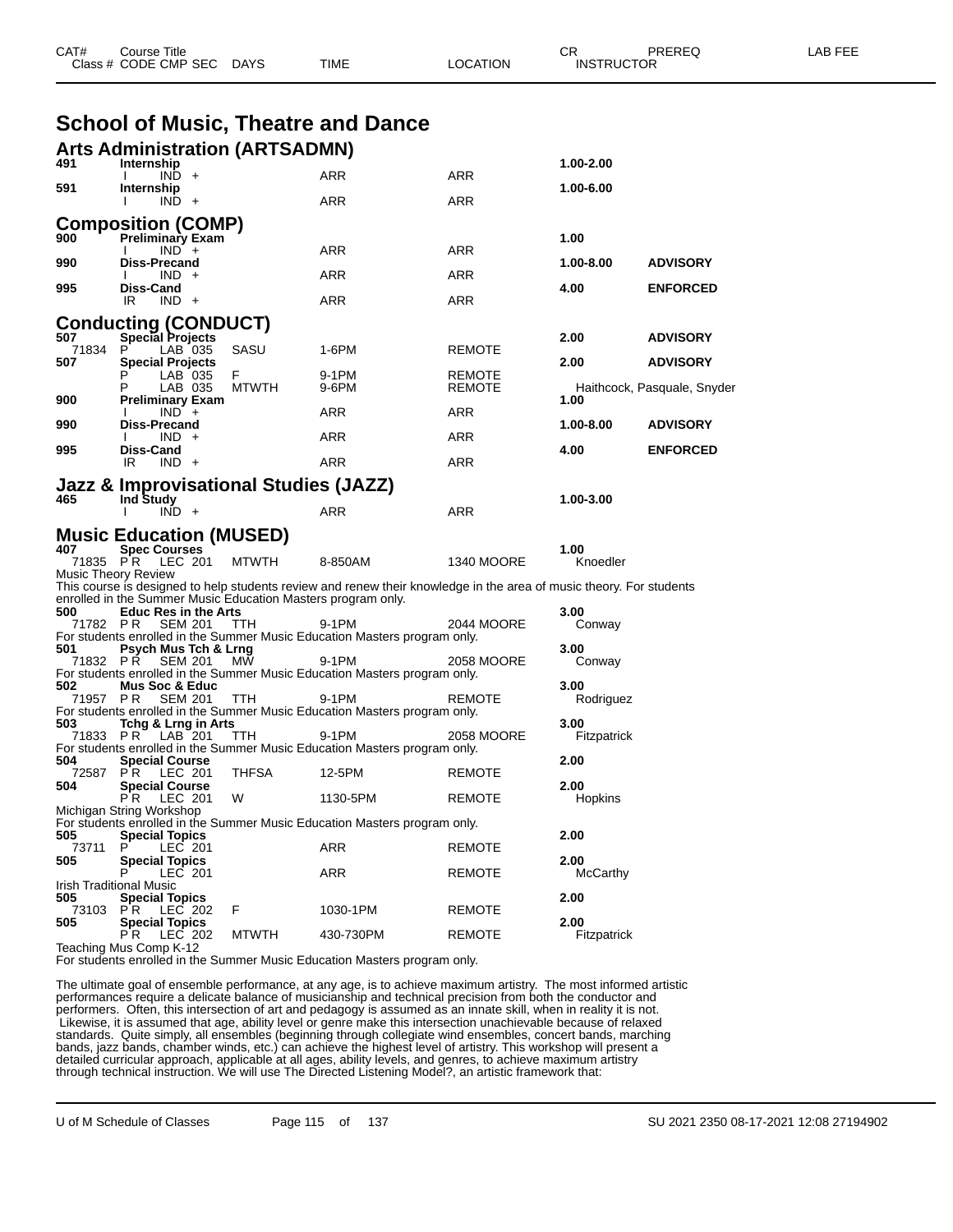1. Defines the subject matter of ensemble pedagogy using a codified vocabulary

2. Provides a specific process in which to deconstruct and aurally analyze live ensemble sound

3. Enables conductors to evaluate and address instrumental pedagogy in rehearsal settings

|  |  |  |  |  |  |  | 4. Enables maximum artistry within rehearsal and performance |
|--|--|--|--|--|--|--|--------------------------------------------------------------|
|--|--|--|--|--|--|--|--------------------------------------------------------------|

| 505      | <b>Special Topics</b> |              |          |            | 2.00        |
|----------|-----------------------|--------------|----------|------------|-------------|
| 73104 PR | LEC 203               |              | 1030-4PM | 2058 MOORE |             |
| 505      | <b>Special Topics</b> |              |          |            | 2.00        |
|          | LEC 203<br>РR         | <b>MTWTH</b> | 2-730PM  | 2058 MOORE | Fitzpatrick |

Teach Mus Exceptionality For students enrolled in the Summer Music Education Masters program only.

This workshop is geared toward music educators who are presented the challenge of producing a full-scale musical. Preparing and conducting a musical presents particular challenges to both the music educator and the student. Explore the specifics of preparing a pit orchestra such as: reducing orchestrations, negotiating reed doublings, the use of professional ringers, handwritten scores, making cuts and changes, and dealing with the musical challenges. In addition, there will be an overview of appropriate vocal health strategies useful for both teacher and student.

| 505 | <b>Special Topics</b>     |              |          |            | 2.00        |
|-----|---------------------------|--------------|----------|------------|-------------|
|     | 73347 PR LEC 204          |              | 1030-4PM | 2058 MOORE |             |
| 505 | <b>Special Topics</b>     |              |          |            | 2.00        |
|     | PR IFC 204                | <b>MTWTH</b> | 2-730PM  | 2058 MOORE | Fitzpatrick |
|     | MusEd for Civic Engagemnt |              |          |            |             |

For students enrolled in the Summer Music Education Masters program only.

In this workshop, we will explore how mindfulness can benefit you in personal, interpersonal, artistic, and educational settings. We will learn about mindfulness through readings, discussions, and through engaging in selected group and individual practices. This workshop is geared toward educators in K-12, private studio, and collegiate settings. Participants will gain a practical understanding of the scientific and philosophical foundations of mindfulness and develop strategies for applying these strategies in classroom and studio settings. This workshop is taught by guest faculty Dr. Frank Diaz of Indiana University

| 516 | <b>Mus Ed Final Pres</b> |            |            | 1.00-3.00 |                 |
|-----|--------------------------|------------|------------|-----------|-----------------|
|     | $IND +$                  | <b>ARR</b> | <b>ARR</b> |           |                 |
| 900 | <b>Preliminary Exam</b>  |            |            | 1.00      |                 |
|     | $IND +$                  | <b>ARR</b> | <b>ARR</b> |           |                 |
| 990 | <b>Diss-Precand</b>      |            |            | 1.00-8.00 | <b>ADVISORY</b> |
|     | $IND +$                  | <b>ARR</b> | ARR        |           |                 |
| 995 | <b>Diss-Cand</b>         |            |            | 4.00      | <b>ENFORCED</b> |
|     | $IND +$<br>IR            | <b>ARR</b> | <b>ARR</b> |           |                 |
|     | Musicology (MUSICOL)     |            |            |           |                 |

|       | musicology (moolooc)      |           |            |               |                  |                 |
|-------|---------------------------|-----------|------------|---------------|------------------|-----------------|
| 345   | <b>History of Music</b>   |           |            |               | 3.00             | <b>ADVISORY</b> |
| 73827 | LEC 201<br>P              | <b>MW</b> | 4-530PM    | <b>REMOTE</b> | Lwanga           |                 |
|       | <b>World Soundscapes</b>  |           |            |               |                  |                 |
| 550   | Music in U S              |           |            |               | 2.00-3.00        | <b>ADVISORY</b> |
| 73710 | LEC 201<br>PR.            | TTH       | 9-1PM      | 2038 MOORE    | Claque -- he him |                 |
|       | The Sounds of Citizenship |           |            |               |                  |                 |
| 881   | <b>Special Readings</b>   |           |            |               | 2.00-6.00        | <b>ADVISORY</b> |
|       | $IND +$<br>ΙR             |           | <b>ARR</b> | <b>ARR</b>    |                  |                 |
| 990   | <b>Diss-Precand</b>       |           |            |               | $1.00 - 8.00$    | <b>ADVISORY</b> |
|       | $IND +$                   |           | <b>ARR</b> | <b>ARR</b>    |                  |                 |
| 995   | Diss-Cand                 |           |            |               | 4.00             | <b>ENFORCED</b> |
|       | IND.<br>IR<br>$+$         |           | ARR        | ARR           |                  |                 |
|       |                           |           |            |               |                  |                 |

### **Music Performance (MUSPERF) 591 Directed Perform 2.00-4.00 ADVISORY**

I IND + ARR ARR ARR

STUDENTS ELECTING COURSES NUMBERED 591 OR 891 MUST FILL OUT APPLICATION FOR INSTRUCTION IN MUSIC PERFORMANCE AT 2277 SCHOOL OF MUSIC DURING REGISTRATION.<br>891 Directed Perform **891 Directed Perform 2.00-6.00 ADVISORY** I IND + ARR ARR ARR **900 Preliminary Exam 1.00**

#### **Performing Arts & Technology (PAT)**

I IND + ARR ARR ARR

| 481   | <b>Independent Stds</b>     |       |            | 1.00-4.00     | <b>ADVISORY</b> |
|-------|-----------------------------|-------|------------|---------------|-----------------|
|       | $IND +$                     | ARR   | ARR        |               |                 |
|       | <b>Theory (THEORY)</b>      |       |            |               |                 |
| 407   | Directed Indiv Stdy         |       |            | $2.00 - 4.00$ | <b>ADVISORY</b> |
|       | $IND +$                     | ARR   | ARR        |               |                 |
| 560   | <b>Special Studies</b>      |       |            | 3.00          | <b>ENFORCED</b> |
| 73170 | <b>MW</b><br>LEC 201<br>P R | 9-1PM | 2038 MOORE | Fournier      |                 |
| .     | .                           |       |            |               |                 |

Identity/Intersect in Pop Mus

While most scholars agree that music reflects the particular time and place from which it originates, some would go so far as to argue that, in some circumstances, music can also act as the driving force behind shifts in social mores and attitudes. Scholars of popular music point to the role played by music in such events as the civil rights and anti-war movements as examples of its power to enact social change. In this course, we will examine how popular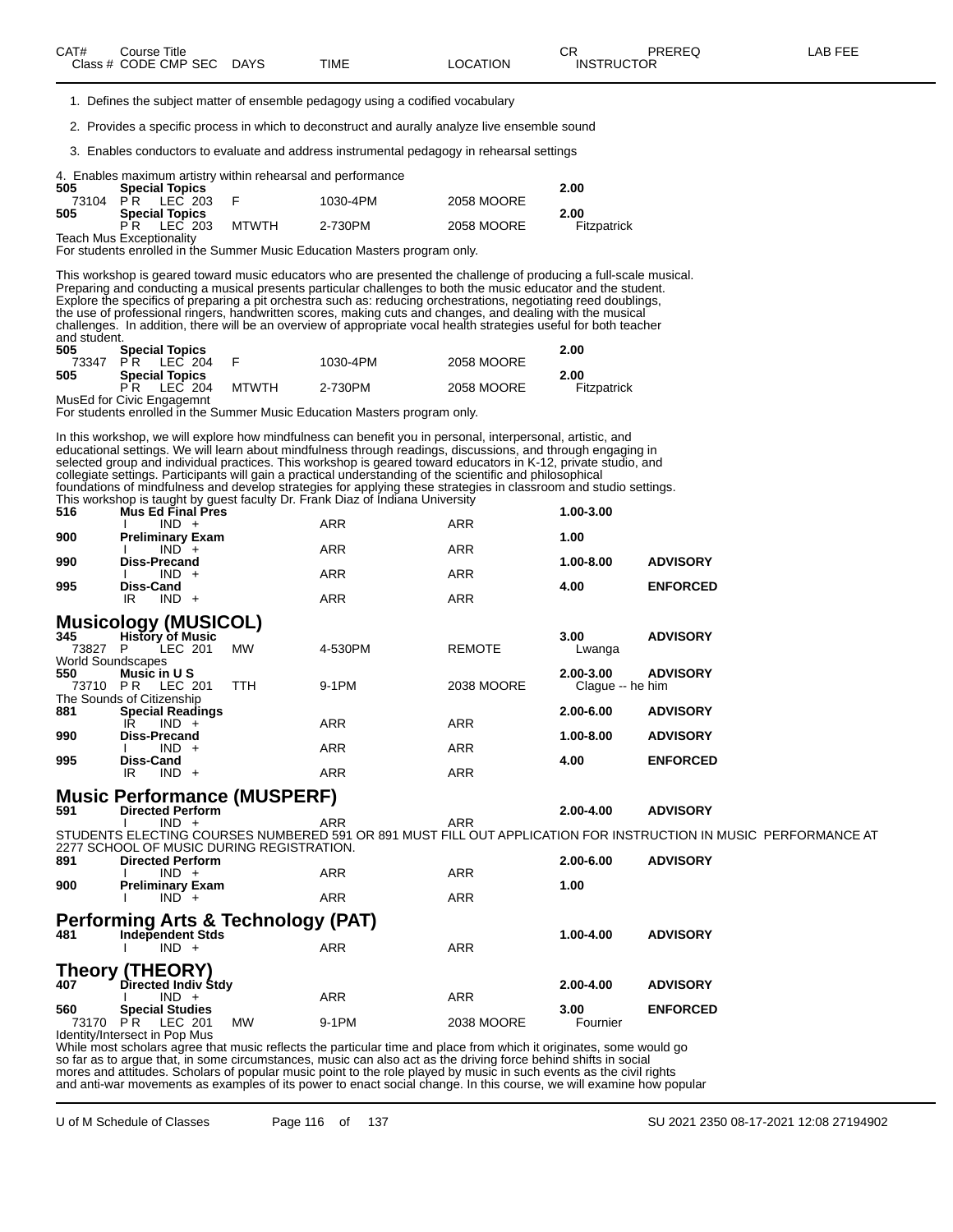| CAT# | Title<br>Course      |             |      |                 | ⌒冖<br>◡           | <b>PREREQ</b> | AR FFF |
|------|----------------------|-------------|------|-----------------|-------------------|---------------|--------|
|      | Class # CODE CMP SEC | <b>DAYS</b> | TIME | <b>LOCATION</b> | <b>INSTRUCTOR</b> |               |        |

music has challenged (and sometimes reinforced) existing attitudes about personal identity over the past five decades through its myriad representations of gender, sexuality, race, culture, aging, disability, and so on. Our discussions will be intersectional in nature and will examine, for example, how gendered identities (and gendered oppression) are experienced differently according to race or how racial identities (and racial oppression) is altered or amplified when sexual identity is added to the mix. Readings chosen from the popular music literature will help to construct each identity and to frame its intersections with other identities from a scholarly point of view. We will extrapolate our findings to music education and will discuss the impact of popular representations (or non-representations) of various identities on students as they begin to forge their own identities. Students will also be asked to select an artist, song, or genre for close study as this contributes to our understanding of intersectionality. At the heart of the class is the question of how music can effect social change - a topic that will be of interest to music educators who hope to connect music to the student's broader cultural experience. For students enrolled in the Summer Music Education Masters program only.

| 570 | <b>Directed Indiv Study</b> |            |            | 1.00-4.00     | <b>ADVISORY</b> |
|-----|-----------------------------|------------|------------|---------------|-----------------|
|     | $IND +$                     | <b>ARR</b> | ARR        |               |                 |
| 990 | <b>Diss-Precand</b>         |            |            | $1.00 - 8.00$ | <b>ADVISORY</b> |
|     | $IND +$                     | <b>ARR</b> | ARR        |               |                 |
| 995 | Diss-Cand                   |            |            | 4.00          | <b>ENFORCED</b> |
|     | $IND +$                     | ARR        | <b>ARR</b> |               |                 |
|     |                             |            |            |               |                 |

#### **Voice (VOICE)**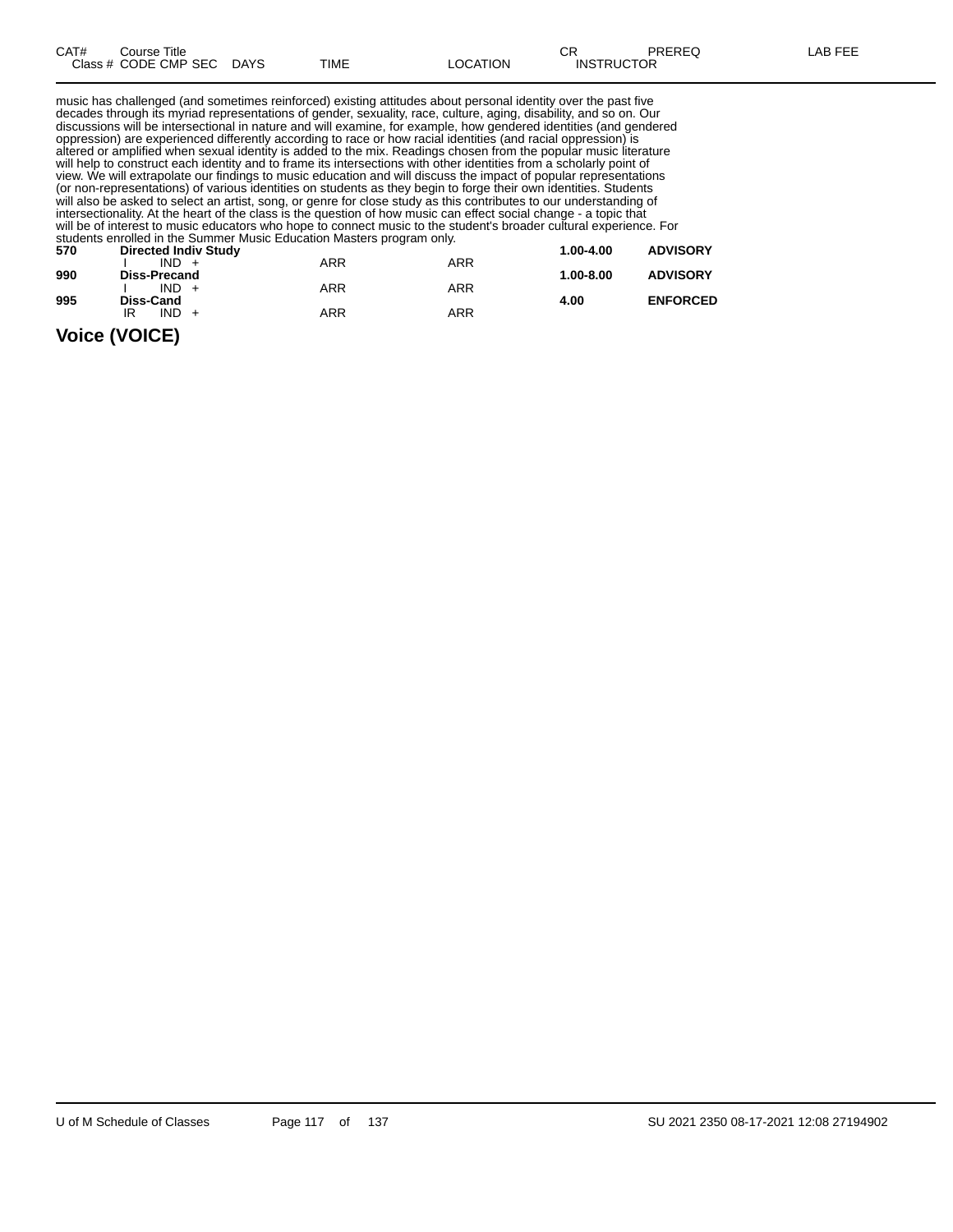| CAT# | Course Title         |             |             |                | ⌒冖<br>◡           | <b>PREREQ</b> | AB FEI |
|------|----------------------|-------------|-------------|----------------|-------------------|---------------|--------|
|      | Class # CODE CMP SEC | <b>DAYS</b> | <b>TIME</b> | <b>OCATION</b> | <b>INSTRUCTOR</b> |               |        |

#### **Theatre And Drama Theatre & Drama (THTREMUS)**

| 388   | Studio II         |     |            | 2.00      | <b>ADVISORY</b> |
|-------|-------------------|-----|------------|-----------|-----------------|
| 73039 | ΡI<br>LAB 201     | ARR | <b>ARR</b> | Tulip     |                 |
| 401   | Independent Study |     |            | 1.00-3.00 | <b>ADVISORY</b> |
|       | IND               | ARR | ARR        |           |                 |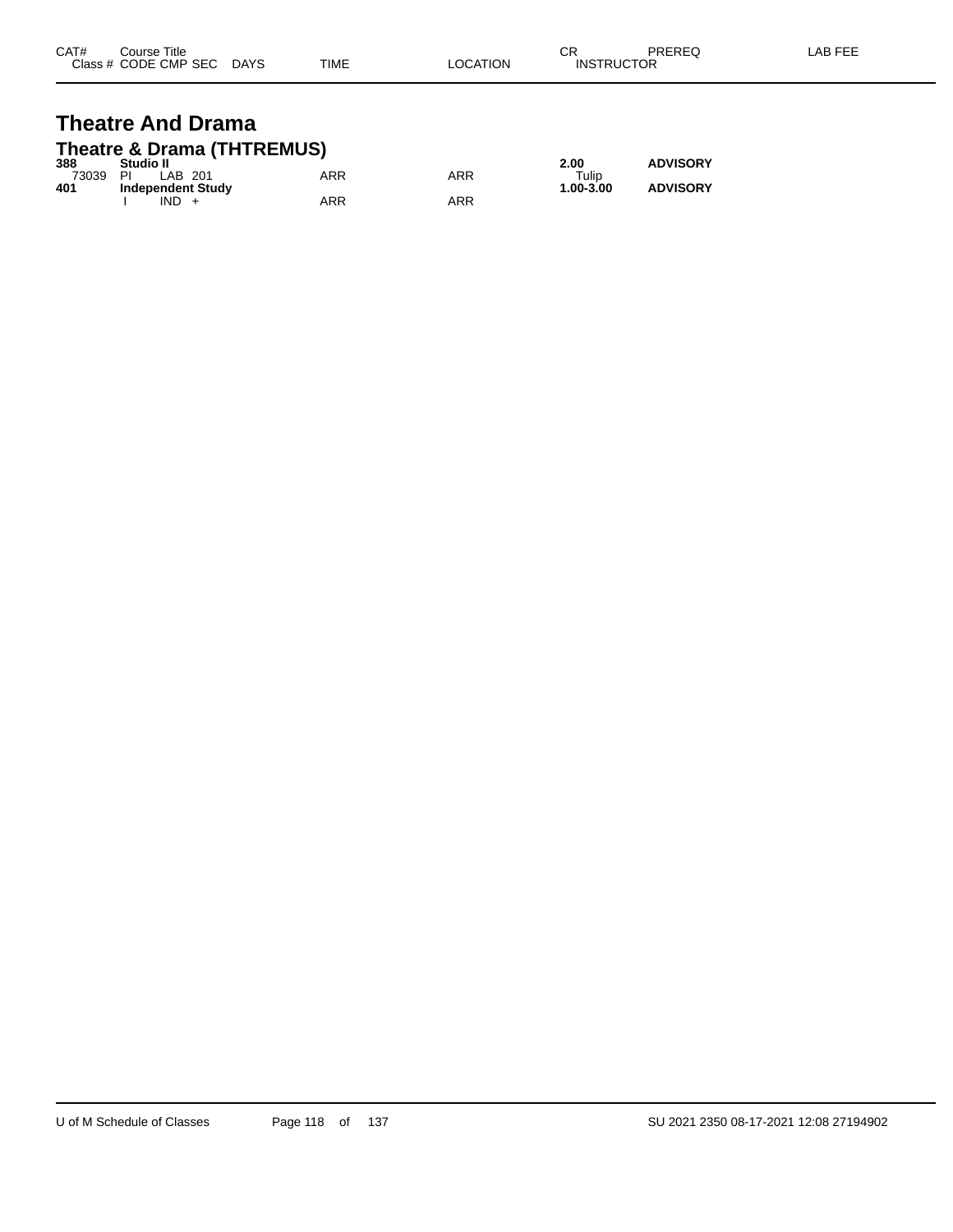#### **Natural Resources&Environment School for Environment and Sustainability**

## **Environment and Sustainability (EAS) 598 N R Internship-Gr 1.00-3.00 ADVISORY**

| 598 | N R Internsnip-Gr             |            |            | 1.00-3.00     | <b>ADVISORY</b> |
|-----|-------------------------------|------------|------------|---------------|-----------------|
| 600 | $IND +$<br>Dir Res&Sp Prob-Gr | <b>ARR</b> | <b>ARR</b> | $1.00 - 8.00$ | <b>ADVISORY</b> |
|     | $IND +$                       | <b>ARR</b> | <b>ARR</b> |               |                 |
| 990 | Diss-Precand<br>$IND +$       | <b>ARR</b> | <b>ARR</b> | $1.00 - 8.00$ | <b>ADVISORY</b> |
| 995 | Diss-Cand                     |            |            | 4.00          | <b>ENFORCED</b> |
|     | $IND +$<br>IR                 | <b>ARR</b> | ARR        |               |                 |
|     |                               |            |            |               |                 |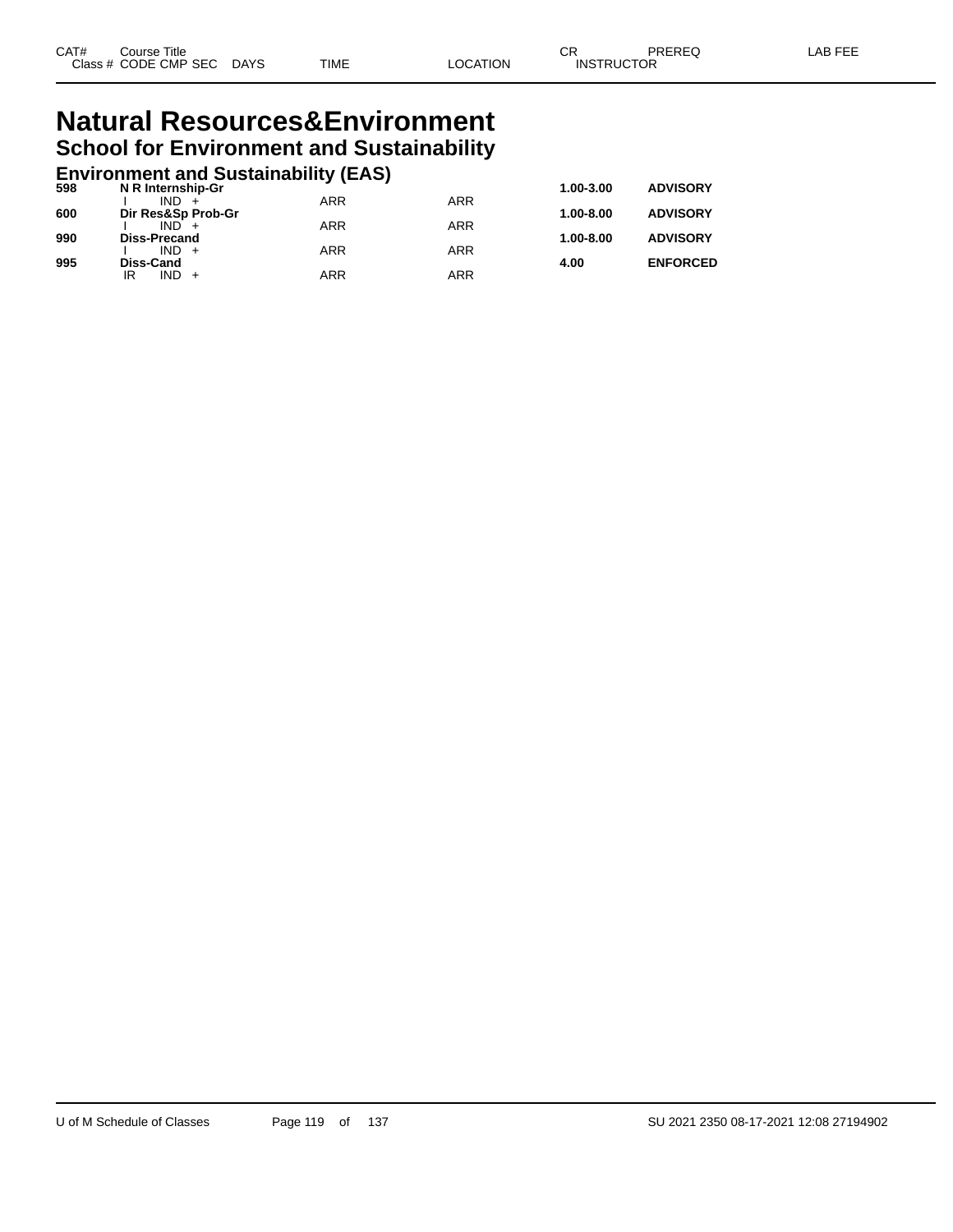#### **Nursing School Of Nursing**

|                     | <b>OUIUUI UI IYUI SIIIY</b>                                            |         |            |                                                                                                                                                                                                                                                      |                          |                            |                                    |
|---------------------|------------------------------------------------------------------------|---------|------------|------------------------------------------------------------------------------------------------------------------------------------------------------------------------------------------------------------------------------------------------------|--------------------------|----------------------------|------------------------------------|
| 540<br>73437 P      | <b>Health Sciences (HS)</b><br><b>Trauma Basics</b><br><b>SEM 201</b>  |         |            | <b>ARR</b><br>Nursing students enroll in the Spring/Summer term, not the Summer half term.                                                                                                                                                           | <b>REMOTE</b>            | 1.00<br><b>Stein</b>       |                                    |
| 194<br>73422 P      | <b>Nursing (NURS)</b><br><b>Context of Care I</b><br>LEC 001           |         | <b>MTW</b> | 9-12PM<br>NURS 194 will meet remotely on July 19, July 20, July 21, July 26, July 27, July 28, August 2, August 3, and August<br>4. Students will have a field experience for one hour on Thursday and Friday July 22, 23, 29, and 30. Times for the | <b>ARR</b>               | 3.00<br>Charania, Doman    |                                    |
| 196<br>73423 P      | field experience are TBD.<br>Comm, Grps, & Teams                       | LEC 001 | <b>MWF</b> | 9-3PM<br>NURS 196 lecture will meet remotely on July 7, 9, 12, 14, and 16.                                                                                                                                                                           | <b>ARR</b>               | 2.00<br>Strobbe            |                                    |
| 218<br>73831<br>499 | <b>Applied Statistics</b><br>LEC 001<br>P.<br><b>Independent Study</b> |         | <b>MTW</b> | 1-5PM<br>NURS 218 will meet on July 19, 20, 21, 26, 27, 28 and August 2, 3, and 4.                                                                                                                                                                   | <b>ARR</b>               | 3.00<br>Kahle<br>1.00-5.00 | <b>ADVISORY</b>                    |
| 697                 | $IND +$<br><b>Independent Studies</b><br>$IND +$                       |         |            | <b>ARR</b><br><b>ARR</b>                                                                                                                                                                                                                             | <b>ARR</b><br><b>ARR</b> | 1.00-4.00                  |                                    |
| 797<br>990          | <b>Independent Study</b><br>$IND +$<br><b>Diss-Precand</b>             |         |            | <b>ARR</b>                                                                                                                                                                                                                                           | <b>ARR</b>               | 1.00-3.00<br>1.00-8.00     | <b>ADVISORY</b><br><b>ADVISORY</b> |
| 995                 | $IND +$<br><b>Diss-Cand</b><br>$IND +$<br>R                            |         |            | <b>ARR</b><br>ARR                                                                                                                                                                                                                                    | <b>ARR</b><br>ARR        | 4.00                       | <b>ENFORCED</b>                    |
|                     |                                                                        |         |            |                                                                                                                                                                                                                                                      |                          |                            |                                    |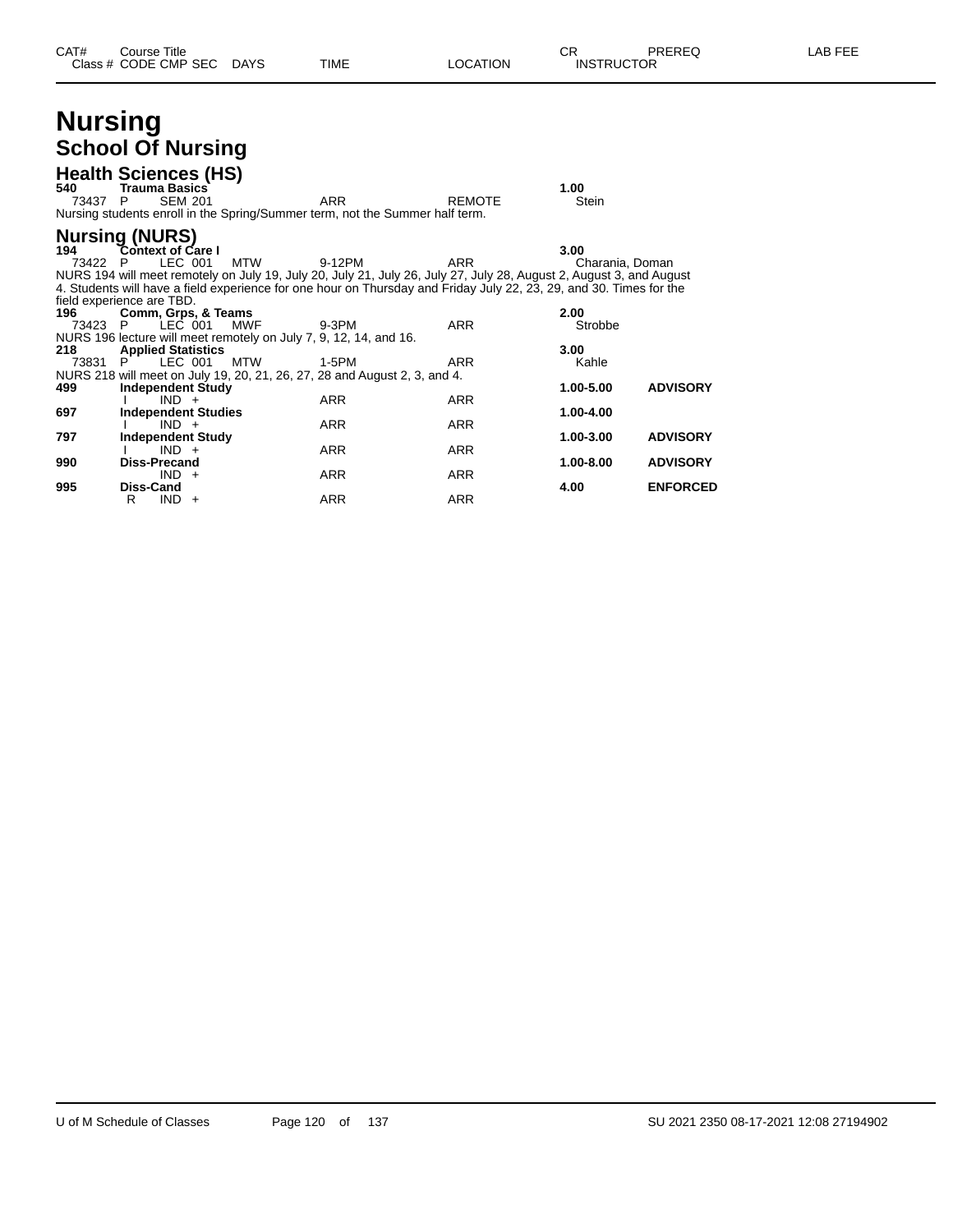| Class # CODE CMP SEC | CAT#         |
|----------------------|--------------|
| <b>DAYS</b>          | PREREQ       |
| <b>LOCATION</b>      | CR           |
| <b>INSTRUCTOR</b>    | Course Title |
| <b>TIME</b>          | _AB          |

#### **Pharmacy College Of Pharmacy**

|                 |                                                        |                                                                       | <b>Clinical Pharmacy Translational Science (CPTS)</b> |               |                |                 |
|-----------------|--------------------------------------------------------|-----------------------------------------------------------------------|-------------------------------------------------------|---------------|----------------|-----------------|
| 570             | Research                                               |                                                                       |                                                       |               | 1.00-8.00      |                 |
| 990             | $IND +$<br>D<br><b>Diss-Precand</b>                    |                                                                       | <b>ARR</b>                                            | ARR           | 1.00-8.00      | <b>ADVISORY</b> |
|                 | $IND +$                                                |                                                                       | <b>ARR</b>                                            | <b>ARR</b>    |                |                 |
| 995             | <b>Diss-Cand</b><br>R<br>$IND +$                       |                                                                       | <b>ARR</b>                                            | <b>ARR</b>    | 4.00           | <b>ENFORCED</b> |
|                 |                                                        |                                                                       |                                                       |               |                |                 |
|                 |                                                        | <b>Medicinal Chemistry (MEDCHEM)</b><br>470 UG Research Med Chem      |                                                       |               | 1.00-6.00      |                 |
|                 | D<br>$IND +$                                           |                                                                       | ARR                                                   | <b>ARR</b>    |                |                 |
| 570             | Research<br>$IND +$                                    |                                                                       | <b>ARR</b>                                            | <b>ARR</b>    | 1.00-8.00      | <b>ADVISORY</b> |
| 573             | <b>Investig Med Chem</b>                               |                                                                       |                                                       |               | 1.00-6.00      | <b>ADVISORY</b> |
|                 | $\overline{IND}$ +<br><b>Diss-Precand</b>              |                                                                       | <b>ARR</b>                                            | <b>ARR</b>    |                |                 |
| 990             | $IND +$                                                |                                                                       | <b>ARR</b>                                            | <b>ARR</b>    | 1.00-8.00      | <b>ADVISORY</b> |
| 995             | <b>Diss-Cand</b>                                       |                                                                       |                                                       |               | 4.00           | <b>ENFORCED</b> |
|                 | R<br>$IND +$                                           |                                                                       | <b>ARR</b>                                            | <b>ARR</b>    |                |                 |
|                 | <b>Pharmacy (PHARMACY)</b><br>470 UG Research Pharmacy |                                                                       |                                                       |               |                |                 |
|                 | $IND +$<br>D                                           |                                                                       | <b>ARR</b>                                            | <b>ARR</b>    | 1.00-6.00      |                 |
| 570             | Research                                               |                                                                       |                                                       |               | 1.00-8.00      | <b>ADVISORY</b> |
| 730             | $IND +$<br><b>Pharm D Sem</b>                          |                                                                       | <b>ARR</b>                                            | <b>ARR</b>    | 1.00           | <b>ADVISORY</b> |
| 73809 PD        | <b>SEM 201</b>                                         | F                                                                     | 2-5PM                                                 | <b>REMOTE</b> | Park           |                 |
| 788             | Adv Pharm Prac Exp 2                                   |                                                                       |                                                       |               | 4.00           | <b>ADVISORY</b> |
| 73810 PD<br>789 | LAB 201<br>Adv Pharm Prac Exp 3                        |                                                                       | <b>ARR</b>                                            | <b>ARR</b>    | Walker<br>4.00 | <b>ADVISORY</b> |
| 73811           | <b>PD</b><br>LAB 201                                   |                                                                       | <b>ARR</b>                                            | <b>ARR</b>    | Walker         |                 |
|                 |                                                        |                                                                       |                                                       |               |                |                 |
|                 |                                                        |                                                                       |                                                       |               |                |                 |
|                 |                                                        | Pharmaceutical Chemistry (PHARMCHM)<br>571 Investig Pharm Anal        |                                                       |               | 1.00-6.00      | <b>ADVISORY</b> |
|                 | $IND +$                                                |                                                                       | <b>ARR</b>                                            | <b>ARR</b>    |                |                 |
| 990             | <b>Diss-Precand</b><br>$IND +$                         |                                                                       | <b>ARR</b>                                            | <b>ARR</b>    | 1.00-8.00      | <b>ADVISORY</b> |
| 995             | <b>Diss-Cand</b>                                       |                                                                       |                                                       |               | 4.00           | <b>ENFORCED</b> |
|                 | $IND +$<br>R                                           |                                                                       | <b>ARR</b>                                            | <b>ARR</b>    |                |                 |
|                 |                                                        |                                                                       |                                                       |               |                |                 |
|                 | D                                                      | <b>Pharmaceutical Sciences (PHARMSCI)</b><br>470 UG Research PharmSci |                                                       |               | 1.00-6.00      |                 |
| 568             | $IND +$<br><b>Investigations</b>                       |                                                                       | <b>ARR</b>                                            | <b>ARR</b>    | 1.00-6.00      | <b>ADVISORY</b> |
|                 | $IND +$                                                |                                                                       | <b>ARR</b>                                            | <b>ARR</b>    |                |                 |
| 570             | Research<br>$IND +$                                    |                                                                       | <b>ARR</b>                                            | ARR           | 1.00-8.00      | <b>ADVISORY</b> |
| 990             | <b>Diss-Precand</b>                                    |                                                                       |                                                       |               | 1.00-8.00      | <b>ADVISORY</b> |
| 995             | $IND +$<br><b>Diss-Cand</b>                            |                                                                       | <b>ARR</b>                                            | <b>ARR</b>    | 4.00           | <b>ENFORCED</b> |
|                 | R<br>$IND +$                                           |                                                                       | <b>ARR</b>                                            | <b>ARR</b>    |                |                 |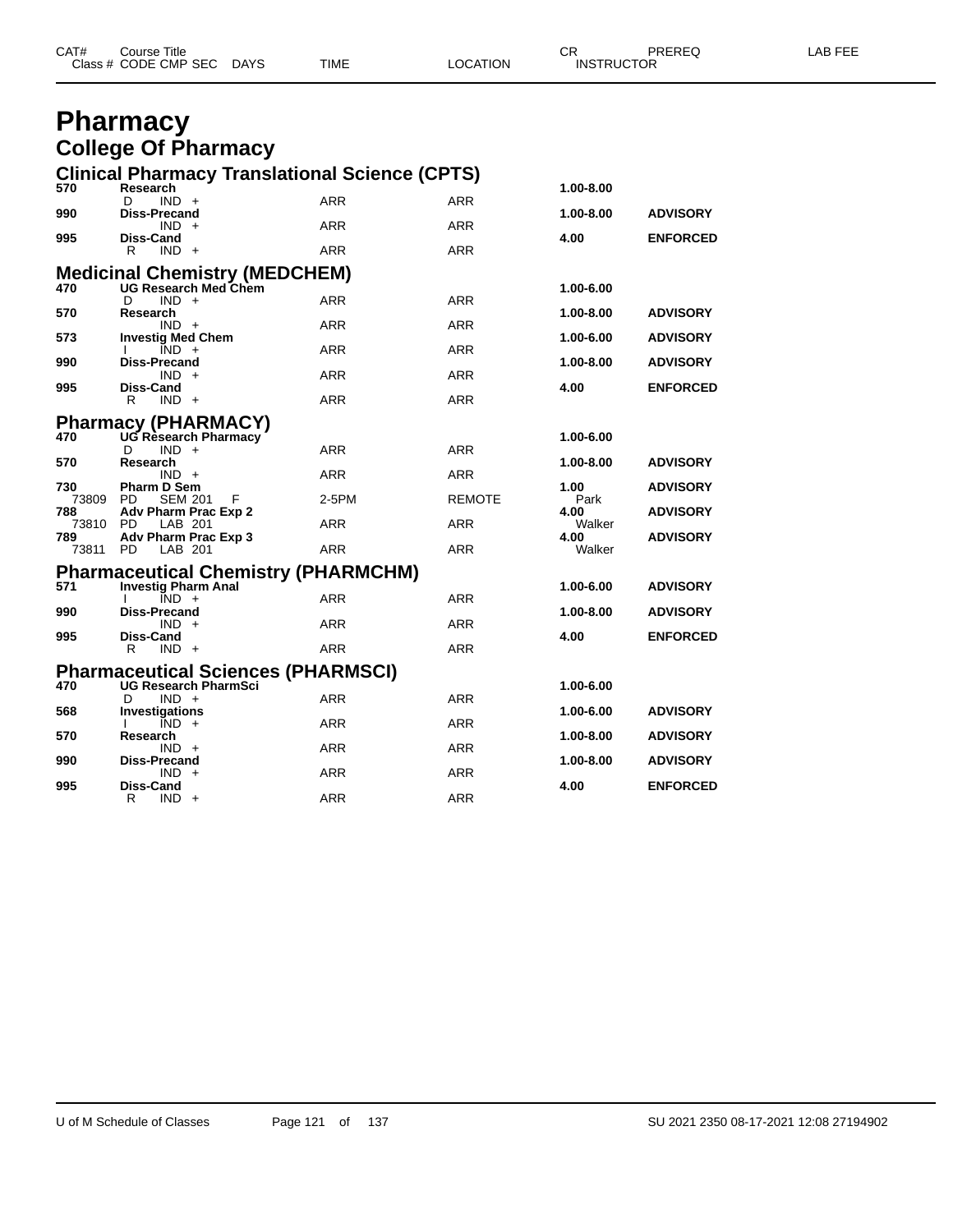# **Public Health Biostatistics Department**

|       | <b>Biostatistics (BIOSTAT)</b> |            |            |                    |                 |
|-------|--------------------------------|------------|------------|--------------------|-----------------|
| 499   | <b>Big Data Summer Inst</b>    |            |            | 1.00               |                 |
| 73458 | LEC 201<br>ΡI<br>MTTH          | $2-4PM$    | <b>ARR</b> | Zawistowski, Smith |                 |
| 578   | <b>Practical Training</b>      |            |            | 1.00-4.00          |                 |
|       | $IND +$                        | <b>ARR</b> | <b>ARR</b> |                    |                 |
| 820   | <b>Readings in Biostat</b>     |            |            | 1.00-4.00          | <b>ADVISORY</b> |
|       | ΙR<br>$IND +$                  | <b>ARR</b> | <b>ARR</b> |                    |                 |
| 850   | <b>Research in Biostat</b>     |            |            | $2.00 - 4.00$      | <b>ADVISORY</b> |
|       | $IND +$<br>IR                  | <b>ARR</b> | <b>ARR</b> |                    |                 |
| 990   | <b>Diss-Precand</b>            |            |            | 1.00-8.00          | <b>ADVISORY</b> |
|       | $IND +$<br>IR                  | <b>ARR</b> | <b>ARR</b> |                    |                 |
| 995   | Diss-Cand                      |            |            | 4.00               | <b>ENFORCED</b> |
|       | $IND +$<br>IR                  | ARR        | <b>ARR</b> |                    |                 |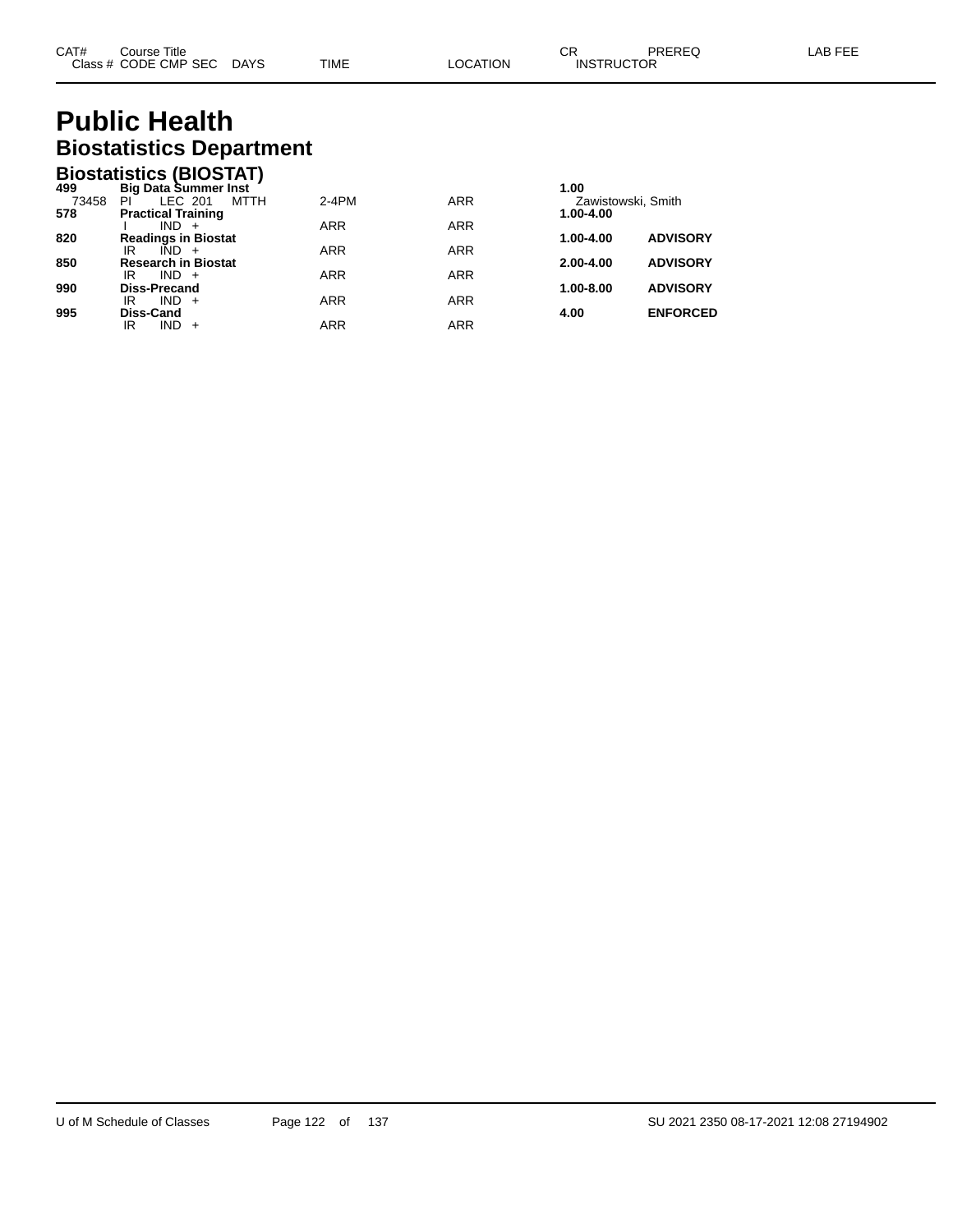| CAT#<br>$\bigcap$ acc $\bigcup$<br>טוט | Title<br>Course<br><b>CODE CMP SEC</b> | <b>DAYS</b> | <b>TIME</b> | <b>TION</b><br>C. | ⌒冖<br>◡<br>ICTOR<br><b>INSTRL</b> | ODEDE <sup>r</sup> | AP |
|----------------------------------------|----------------------------------------|-------------|-------------|-------------------|-----------------------------------|--------------------|----|
|                                        |                                        |             |             |                   |                                   |                    |    |

# **Environmental Health Sciences**

|     | <b>Environmental Health Sciences (EHS)</b> |            |            |               |                 |
|-----|--------------------------------------------|------------|------------|---------------|-----------------|
| 697 | Readings                                   |            |            | 1.00-3.00     | <b>ADVISORY</b> |
|     | IÑD<br>IR<br>$+$                           | <b>ARR</b> | <b>ARR</b> |               |                 |
| 698 | Research<br><b>IND</b><br>IR<br>$+$        | <b>ARR</b> | <b>ARR</b> | 1.00-6.00     | <b>ADVISORY</b> |
| 699 | <b>Masters Thesis</b>                      |            |            | 1.00          | <b>ADVISORY</b> |
|     | $IND +$<br>IR                              | <b>ARR</b> | <b>ARR</b> |               |                 |
| 899 | <b>Adv Research</b>                        |            |            | 1.00-6.00     | <b>ADVISORY</b> |
|     | $IND +$<br>IR                              | <b>ARR</b> | <b>ARR</b> |               |                 |
| 990 | <b>Diss-Precand</b><br>IND.<br>IR<br>$+$   | <b>ARR</b> | <b>ARR</b> | $1.00 - 8.00$ | <b>ADVISORY</b> |
| 995 | <b>Diss-Cand</b>                           |            |            | 4.00          | <b>ENFORCED</b> |
|     | IND<br>R                                   | ARR        | <b>ARR</b> |               |                 |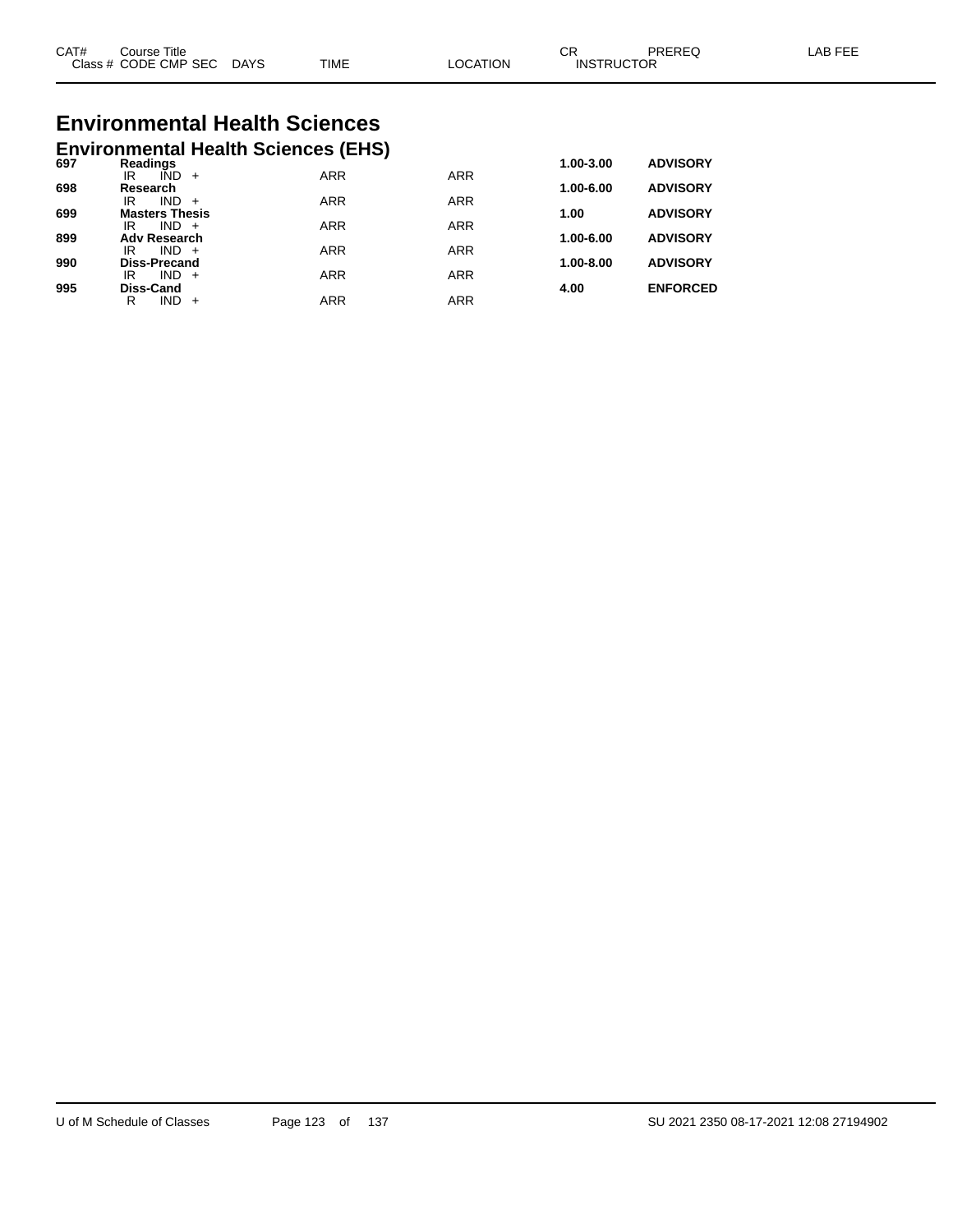| CAT#                         | Course Title<br>Class # CODE CMP SEC DAYS                              | TIME       | <b>LOCATION</b> | CR<br>PREREQ<br><b>INSTRUCTOR</b>                 | LAB FEE |
|------------------------------|------------------------------------------------------------------------|------------|-----------------|---------------------------------------------------|---------|
|                              | Epidemiology Department                                                |            |                 |                                                   |         |
|                              | Epidemiology (EPID)<br>299 Independent Resear                          |            |                 |                                                   |         |
|                              | Independent Research<br>$IND +$                                        | ARR        | ARR             | 1.00-3.00                                         |         |
| 562                          | <b>Adv Bacteriol Lab</b><br>$IND +$<br>IR                              | ARR        | ARR             | <b>ADVISORY</b><br>2.00-6.00                      |         |
| 604                          | <b>Applications of EPID</b>                                            |            | <b>ARR</b>      | 1.00-3.00<br><b>ADVISORY</b>                      |         |
| 624                          | IR<br>$IND +$<br><b>Readings in Epid</b>                               | ARR        |                 | <b>ADVISORY</b><br>1.00-3.00                      |         |
| 701                          | IR.<br>$IND +$<br><b>Fundamentals of Bios</b>                          | ARR        | ARR             | 3.00                                              |         |
| 71350<br>702                 | LEC 201<br><b>PI</b><br>MTWTHF<br><b>Bayesian Perspective</b>          | 830-12PM   | REMOTE          | Jiang<br><b>ADVISORY</b><br>1.00                  |         |
| 73158<br>703                 | PD.<br>LEC 201<br><b>Infectious Disease M</b>                          | ARR        | ARR             | 1.00<br><b>ADVISORY</b>                           |         |
| 71351<br>704                 | PIR.<br>LEC 201<br>MTWTHF<br><b>Cancer Epidemiology</b>                | 830-12PM   | REMOTE          | Brouwer<br><b>ADVISORY</b><br>1.00                |         |
| 72619<br>705                 | LEC 201<br>PI<br><b>Epid&amp;Health Policy</b>                         | ARR        | ARR             | 1.00<br><b>ADVISORY</b>                           |         |
| 71812<br>706                 | PI<br>LEC 201<br><b>Measurement in Clin</b>                            | ARR        | ARR             | 1.00<br><b>ADVISORY</b>                           |         |
| 73192<br>707                 | PD.<br>LEC 201<br><b>Nutritional Epid</b>                              | ARR        | ARR             | Gagnier                                           |         |
| 71811                        | <b>PIR</b><br>LEC 201                                                  | ARR        | ARR             | <b>ADVISORY, ENFORCED</b><br>1.00                 |         |
| 708<br>73191                 | <b>Big Data</b><br>PI<br>LEC 201<br><b>MTWTHF</b>                      | 130-5PM    | REMOTE          | 1.00<br><b>ADVISORY</b><br>Hubbard                |         |
| 709<br>71352 PIR             | <b>Fundamntals of Epid</b><br>LEC 201<br><b>MTWTHF</b>                 | 130-5PM    | REMOTE          | 3.00<br><b>ADVISORY</b><br>Mondul                 |         |
| 71875 PI<br>On-line section. | LEC 202                                                                | ARR        | ARR             |                                                   |         |
| 710<br>72497                 | Intermediate Epid<br>LEC 201<br><b>PI</b>                              | ARR        | ARR             | 1.00-2.00<br><b>ADVISORY</b>                      |         |
| 72605<br>711                 | <b>LEC 202</b><br>PI<br>Epid of Inj&Violence                           | ARR        | ARR             | 1.00<br><b>ADVISORY</b>                           |         |
| 72819<br>712                 | PI<br>LEC 201<br><b>Oral Epidemiology</b>                              | <b>ARR</b> | ARR             | 1.00                                              |         |
| 73465<br>716                 | PI<br>LEC 201                                                          | <b>ARR</b> | ARR             |                                                   |         |
| 71353                        | <b>Clin Epid Evid-based</b><br><b>PIR</b><br>LEC 201<br><b>MTWTHF</b>  | 830-12PM   | REMOTE          | 1.00<br><b>ADVISORY</b><br>Levine                 |         |
| 717<br>71354                 | <b>CIn Trial Des&amp;Con</b><br><b>PIR</b><br>LEC 201<br><b>MTWTHF</b> | 830-12PM   | REMOTE          | <b>ADVISORY</b><br>1.00<br>Farish                 |         |
| 718<br>71355                 | <b>Analysis Clin Trials</b><br>PIR<br>LEC 201<br><b>MTWTHF</b>         | 830-12PM   | REMOTE          | <b>ADVISORY</b><br>1.00<br>Farish                 |         |
| 719<br>71617                 | <b>Genetics in Epid</b><br>LEC 201<br>PIR.                             | ARR        | ARR             | <b>ADVISORY, ENFORCED</b><br>1.00<br>Ruiz-Narvaez |         |
| 720<br>73466                 | <b>Applied Mediation An</b><br><b>MTWTHF</b><br>ΡI<br>LEC 201          | 830-12PM   | <b>REMOTE</b>   | 1.00<br>Valeri                                    |         |
| 721<br>73467                 | <b>Sensitivity Analysis</b><br>PI.<br>LEC 201<br><b>MTWTHF</b>         | 130-5PM    | REMOTE          | <b>ADVISORY</b><br>1.00<br>Arah                   |         |
| 722<br>71725                 | <b>Medical Product EPID</b><br>LEC 201<br>PI.                          | ARR        | ARR             | 1.00<br><b>ADVISORY</b>                           |         |
| 724                          | Leadership                                                             | 130-5PM    |                 | 1.00<br>Power                                     |         |
| 73468<br>727                 | PI.<br>SEM 201<br>MTWTHF<br><b>Reproductive Persp</b>                  |            | REMOTE          | <b>ADVISORY</b><br>1.00                           |         |
| 71849<br>729                 | PL<br>LEC 201<br><b>Effective Oral Comm</b>                            | ARR        | ARR             | 3.00                                              |         |
| 71356<br>730                 | PIR LEC 201<br><b>Tobacco Use</b>                                      | ARR        | ARR             | <b>Brachman</b><br>2.00<br><b>ADVISORY</b>        |         |
| 73768<br>742                 | PI<br>LEC 001<br><b>MTWTHF</b><br><b>Linear Regression</b>             | 830-5PM    | REMOTE          | Meza, Jeon<br>1.00<br><b>ADVISORY</b>             |         |
| 71357<br>743                 | PIR LEC 201<br>MTWTHF<br><b>Appl Linear Regress</b>                    | 130-5PM    | REMOTE          | Sen<br>1.00<br><b>ADVISORY</b>                    |         |
| 71358<br>747                 | PIR LEC 201<br><b>Success Scient Writ</b>                              | ARR        | ARR             | <b>ADVISORY</b><br>1.00                           |         |
| 71460<br>753                 | LEC 201<br><b>MTWTHF</b><br>PI.<br><b>Ethics, Epidemiology</b>         | 830-12PM   | REMOTE          | Iskander, Siegel<br><b>ADVISORY</b><br>1.00       |         |
| 71850                        | PL<br>LEC 201                                                          | ARR        | ARR             |                                                   |         |
| 757<br>72617                 | <b>Introduction to Syst</b><br>PI.<br>LEC 201<br><b>MTWTHF</b>         | 130-5PM    | REMOTE          | 1.00<br><b>ADVISORY</b><br>Gagnier                |         |
| 759<br>71359                 | Intro to SAS<br>PI.<br>LEC 201                                         | ARR        | ARR             | 1.00<br><b>ADVISORY</b>                           |         |
| 761<br>72620                 | <b>Social Determinants</b><br>PL<br>LEC 201<br>MTWTHF                  | 130-5PM    | <b>REMOTE</b>   | 1.00<br><b>ADVISORY</b><br>Mendes de Leon         |         |
| 762<br>73469                 | <b>Complex Survey Data</b><br>PI.<br>LEC 201                           | ARR        | ARR             | <b>ADVISORY</b><br>1.00                           |         |
| 766<br>71360 PI              | <b>Analysis of Longitud</b><br>LEC 201<br><b>MTWTHF</b>                | 830-12PM   | REMOTE          | 1.00<br>Zhang                                     |         |

U of M Schedule of Classes Page 124 of 137 SU 2021 2350 08-17-2021 12:08 27194902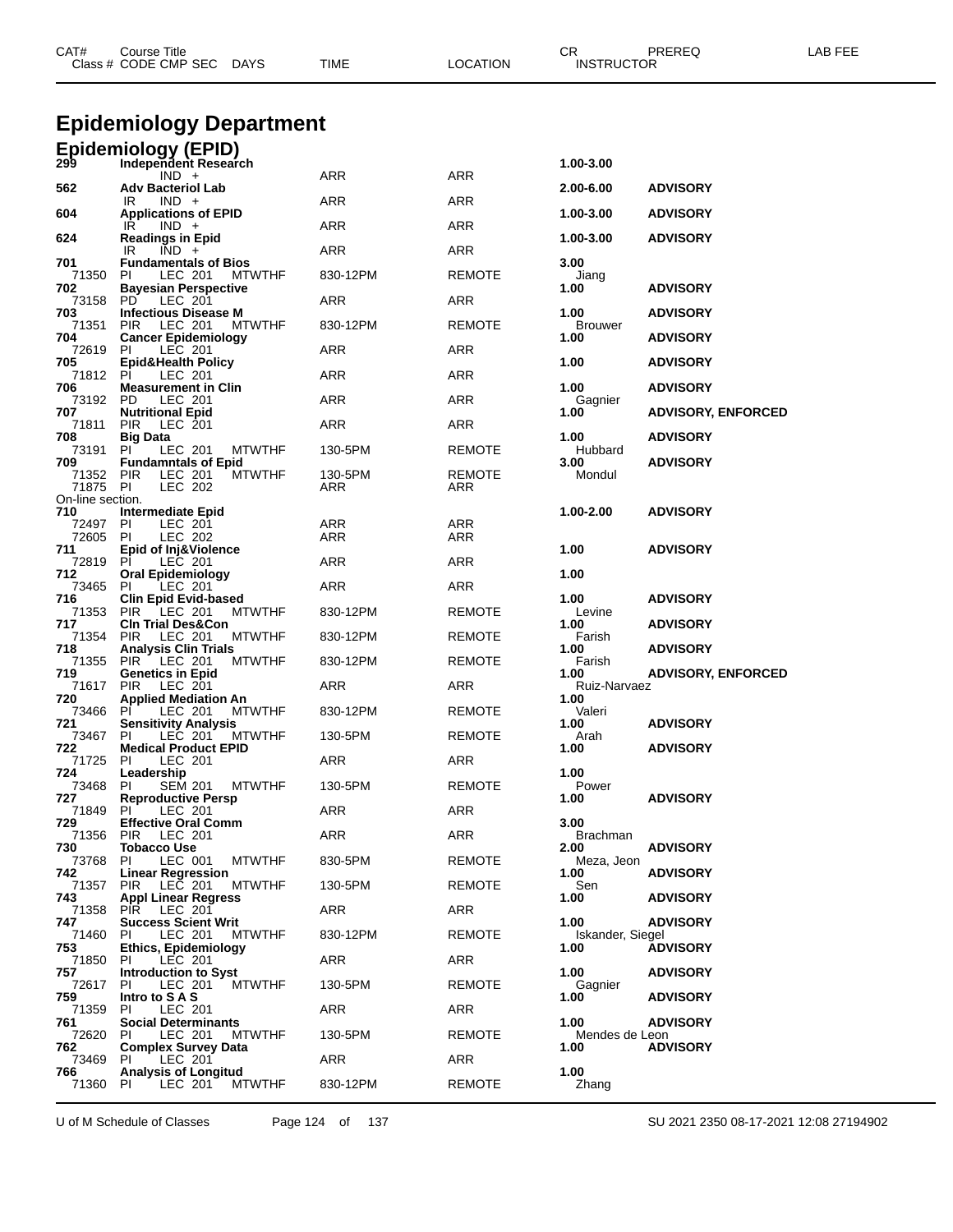| CAT#           | Course Title<br>Class # CODE CMP SEC DAYS                             | TIME       | <b>LOCATION</b> | CR.<br><b>INSTRUCTOR</b>   | PREREQ          | LAB FEE |
|----------------|-----------------------------------------------------------------------|------------|-----------------|----------------------------|-----------------|---------|
| 768            | Global Health Issues                                                  |            |                 | 1.00                       |                 |         |
| 71459<br>770   | LEC 201<br>PI.<br><b>Env Deter Infct Dis</b>                          | ARR        | <b>ARR</b>      | Teruel<br>1.00             |                 |         |
| 71628          | <b>LEC 201</b><br>PI                                                  | ARR        | <b>ARR</b>      | Wilson                     |                 |         |
| 777            | Geographic Informat                                                   |            |                 | 1.00                       |                 |         |
| 71817          | LEC 201<br>PI.<br><b>MTWTHF</b>                                       | 130-5PM    | <b>REMOTE</b>   | <b>Brines</b>              |                 |         |
| 778            | <b>Spatial Statistics</b>                                             |            |                 | 1.00                       | <b>ADVISORY</b> |         |
| 73149<br>780   | LEC 201<br>PI<br><b>MTWTHF</b><br><b>Causal Inference</b>             | 130-5PM    | <b>REMOTE</b>   | Berrocal<br>1.00           | <b>ADVISORY</b> |         |
| 73367          | P<br>LEC 201<br><b>MTWTHF</b>                                         | 830-12PM   | <b>REMOTE</b>   | Kaufman                    |                 |         |
| 783            | <b>Methods in Community</b>                                           |            |                 | 1.00                       |                 |         |
| 71878          | LEC 201<br>PI                                                         | ARR        | <b>ARR</b>      |                            |                 |         |
| 784            | <b>Survival Analysis Ap</b>                                           |            |                 | 1.00                       | <b>ADVISORY</b> |         |
| 71879          | LEC 201<br>PI.<br>MTWTHF                                              | 130-5PM    | <b>REMOTE</b>   | Andrews                    |                 |         |
| 785<br>71880   | <b>Public Health Survei</b><br>LEC 201<br><b>PI</b>                   | ARR        | ARR             | 1.00                       |                 |         |
| 786            | <b>Bias&amp;its Ctrl Ep Res</b>                                       |            |                 | 1.00                       | <b>ADVISORY</b> |         |
| 71881          | LEC 201<br>PI                                                         | ARR        | <b>ARR</b>      |                            |                 |         |
| 787            | <b>Multilevel Analysis</b>                                            |            |                 | 1.00                       | <b>ADVISORY</b> |         |
| 72618 PI       | LEC 201                                                               | ARR        | <b>ARR</b>      |                            |                 |         |
| 788            | <b>Evolutionary Epid</b>                                              |            |                 | 1.00                       |                 |         |
| 72570<br>790   | PI.<br>LEC 201<br><b>Effective Oral Comm</b>                          | ARR        | ARR             | 1.00                       |                 |         |
| 72818 PD       | <b>LEC 201</b>                                                        | ARR        | <b>ARR</b>      |                            |                 |         |
| 791            | <b>Intermediate SAS</b>                                               |            |                 | 1.00                       | <b>ADVISORY</b> |         |
| 72954          | LEC 201<br>PD.                                                        | ARR        | <b>ARR</b>      | Welch                      |                 |         |
| 792            | <b>Adv Meta-analysis</b>                                              |            |                 | 1.00                       | <b>ADVISORY</b> |         |
| 73048          | LAB 201<br>PD.                                                        | ARR        | ARR             |                            |                 |         |
| 793<br>73049   | <b>Complex Systems Modl</b><br>PD LEC 201 MTW<br>PD.<br><b>MTWTHF</b> | 830-5PM    | <b>REMOTE</b>   | 2.00<br>Eisenberg, Hayashi |                 |         |
| 794            | <b>Epidemiologic Method</b>                                           |            |                 | 1.00                       |                 |         |
| 73050          | PD.<br>LEC 201                                                        | ARR        | <b>ARR</b>      |                            |                 |         |
| 795            | e-Surveillance                                                        |            |                 | 1.00                       | <b>ADVISORY</b> |         |
| 73093          | LEC 201<br>PD.                                                        | ARR        | <b>ARR</b>      |                            |                 |         |
| 796            | <b>Epid Microbiome</b>                                                |            |                 | 1.00                       |                 |         |
| 73091<br>73092 | <b>PD</b><br>LEC 201<br><b>LEC 202</b><br>PD.                         | ARR<br>ARR | ARR<br>ARR      |                            |                 |         |
| 797            | <b>Epigenetics</b>                                                    |            |                 | 1.00                       | <b>ADVISORY</b> |         |
| 73094          | PD.<br>LEC 201                                                        | ARR        | <b>ARR</b>      |                            |                 |         |
| 798            | Data Analysis with R                                                  |            |                 | 1.00                       |                 |         |
| 73095          | LEC 201<br>PD.                                                        | ARR        | <b>ARR</b>      |                            |                 |         |
| 799            | <b>Qualitative Methods</b>                                            |            |                 | 1.00                       |                 |         |
| 73148<br>890   | ΡI<br>LEC 201<br>Doct Sem in Epid                                     | ARR        | <b>ARR</b>      | 1.00-2.00                  | <b>ADVISORY</b> |         |
|                | IR<br>$IND +$                                                         | ARR        | ARR             |                            |                 |         |
| 891            | <b>Adv Readings Epid</b>                                              |            |                 | 2.00                       | <b>ADVISORY</b> |         |
|                | IR.<br>$IND +$                                                        | ARR        | <b>ARR</b>      |                            |                 |         |
| 970            | <b>Research Epid</b>                                                  |            |                 | 1.00-8.00                  | <b>ADVISORY</b> |         |
|                | $IND +$<br>IR                                                         | ARR        | <b>ARR</b>      |                            |                 |         |
| 974            | <b>Res Epid Science</b><br>IR<br>$IND +$                              | ARR        | ARR             | 2.00-6.00                  | <b>ADVISORY</b> |         |
| 990            | <b>Diss-Precand</b>                                                   |            |                 | 1.00-8.00                  | <b>ADVISORY</b> |         |
|                | IR<br>IND -                                                           | ARR        | ARR             |                            |                 |         |
| 995            | Diss-Cand                                                             |            |                 | 4.00                       | <b>ENFORCED</b> |         |
|                | IR<br>$IND +$                                                         | <b>ARR</b> | <b>ARR</b>      |                            |                 |         |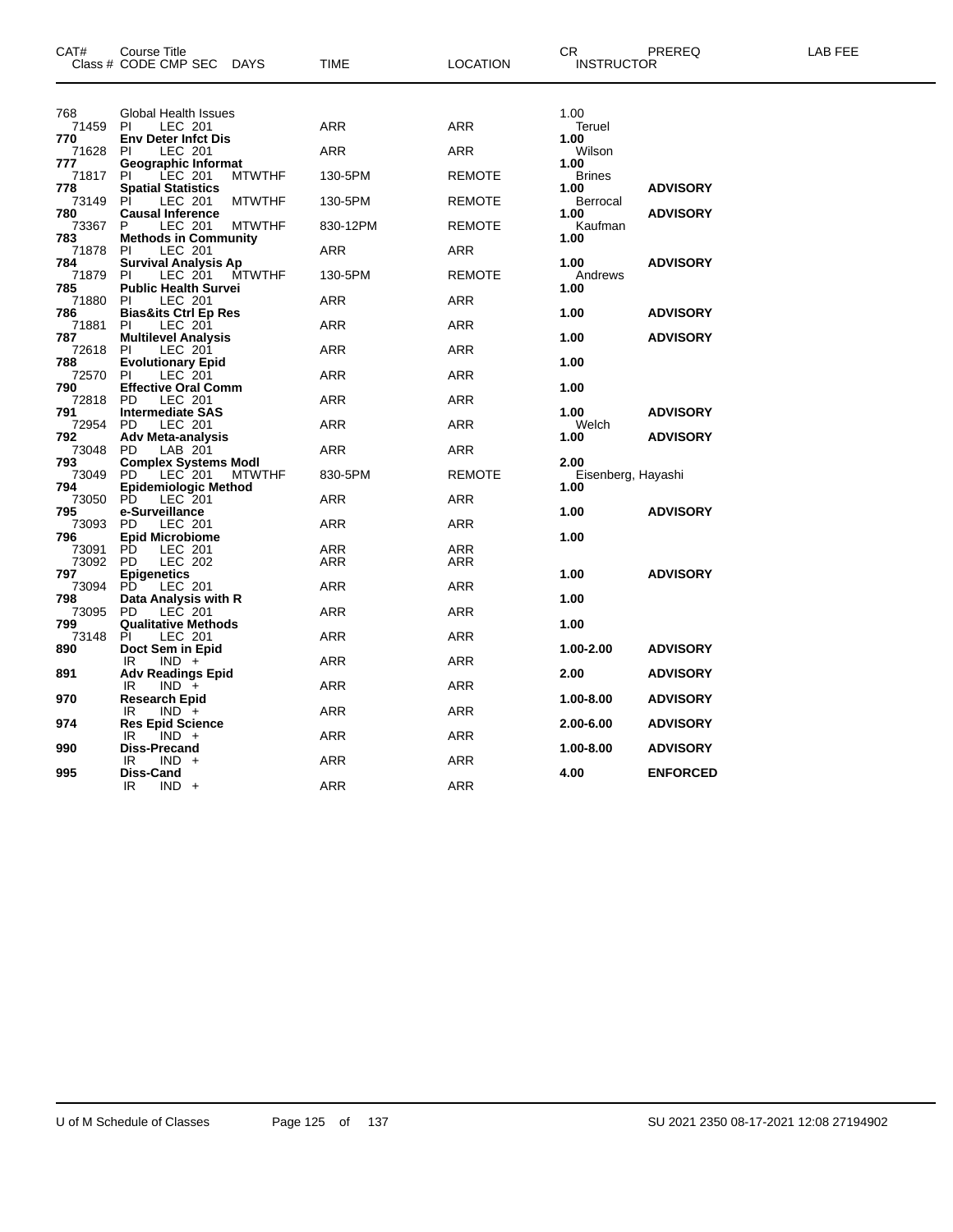| CAT# | Course Title              |      |          | ⌒冖                | PREREQ | LAB FEE |
|------|---------------------------|------|----------|-------------------|--------|---------|
|      | Class # CODE CMP SEC DAYS | TIME | LOCATION | <b>INSTRUCTOR</b> |        |         |
|      |                           |      |          |                   |        |         |

#### **Health Management And Policy Health Management And Policy (HMP)**

| 690 | <b>Readings</b>  | . . |     | 1.00-4.00 | <b>ADVISORY</b> |
|-----|------------------|-----|-----|-----------|-----------------|
|     | IÑD<br>IR        | ARR | ARR |           |                 |
| 815 | Readings         |     |     | 1.00-4.00 | <b>ADVISORY</b> |
|     | IÑD              | ARR | ARR |           |                 |
| 995 | <b>Diss-Cand</b> |     |     | 4.00      | <b>ENFORCED</b> |
|     | <b>IND</b><br>IR | ARR | ARR |           |                 |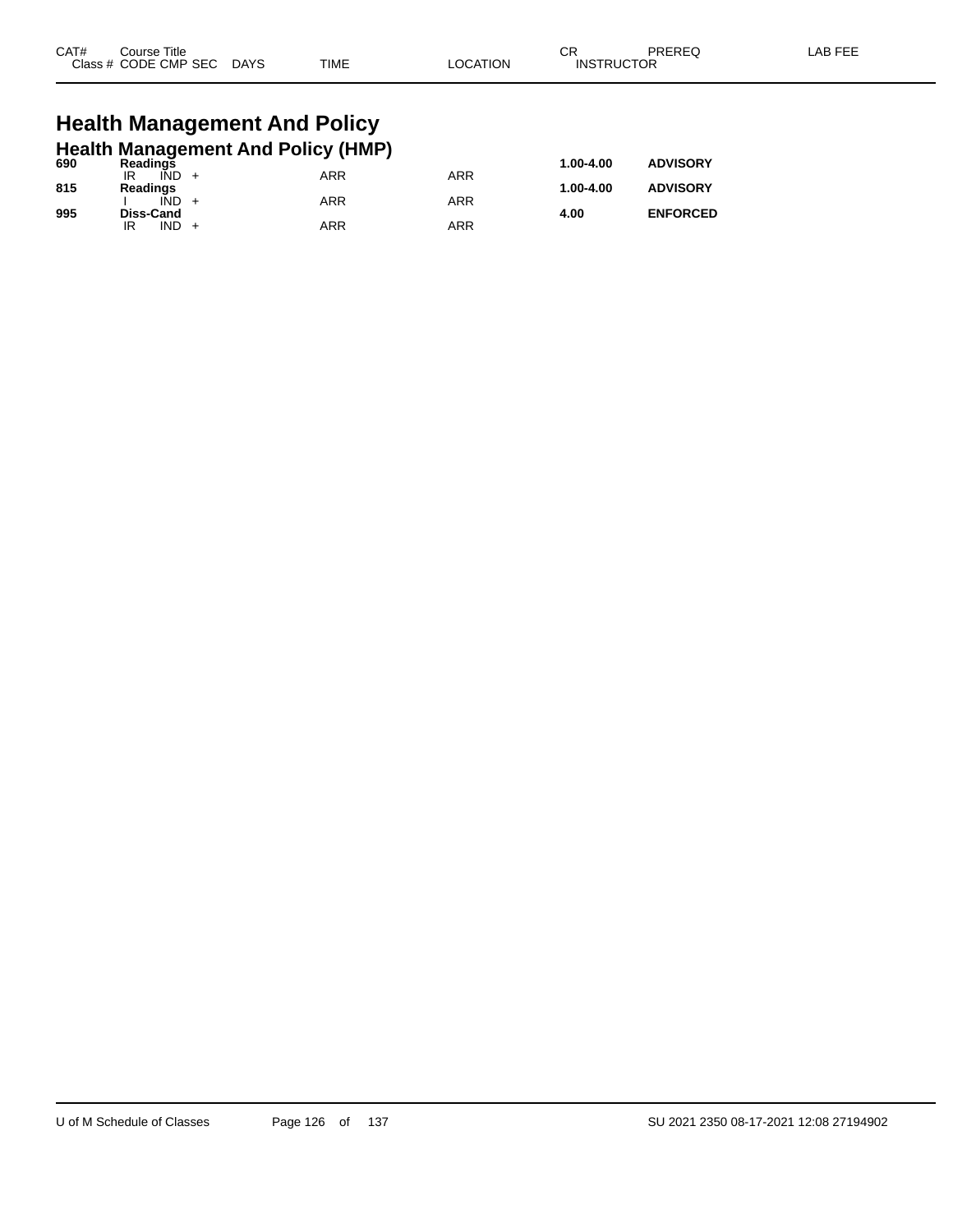| CAT# | Title<br>Course      |             |             |                | $\cap$<br>◡       | PREREQ | AR EEI |
|------|----------------------|-------------|-------------|----------------|-------------------|--------|--------|
|      | Class # CODE CMP SEC | <b>DAYS</b> | <b>TIME</b> | <b>OCATION</b> | <b>INSTRUCTOR</b> |        |        |

# **Health Behavior & Health Education Department**

|     |                           |         | <b>Health Behavior And Health Education (HBEHED)</b> |            |            |               |                 |
|-----|---------------------------|---------|------------------------------------------------------|------------|------------|---------------|-----------------|
| 625 | IR                        | $IND +$ | <b>Research Hith Behav</b>                           | <b>ARR</b> | <b>ARR</b> | $1.00 - 4.00$ | <b>ADVISORY</b> |
| 644 |                           |         | <b>Readings H Beh-Educ</b>                           |            |            | $1.00 - 6.00$ | <b>ADVISORY</b> |
| 900 | IR<br>Research            | $IND +$ |                                                      | <b>ARR</b> | <b>ARR</b> | $2.00 - 6.00$ | <b>ADVISORY</b> |
|     | IR                        | $IND +$ |                                                      | <b>ARR</b> | <b>ARR</b> |               |                 |
| 990 | <b>Diss-Precand</b><br>IR | $IND +$ |                                                      | <b>ARR</b> | <b>ARR</b> | $1.00 - 8.00$ | <b>ADVISORY</b> |
| 995 | <b>Diss-Cand</b>          |         |                                                      |            |            | 4.00          | <b>ENFORCED</b> |
|     | ΙR                        | $IND +$ |                                                      | <b>ARR</b> | <b>ARR</b> |               |                 |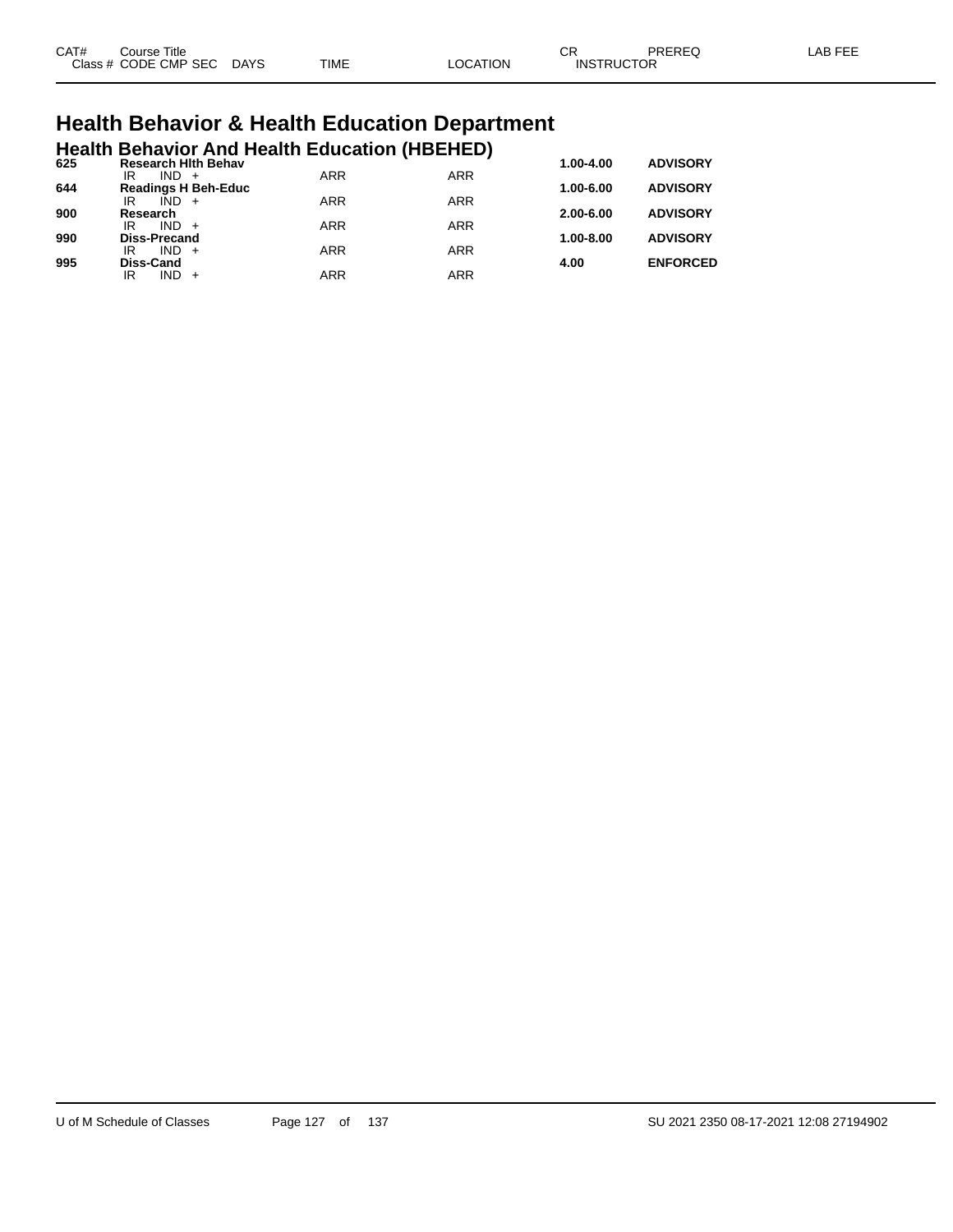| CAT# | Course Title              |      |          | СR                | PREREQ | LAB FEE |
|------|---------------------------|------|----------|-------------------|--------|---------|
|      | Class # CODE CMP SEC DAYS | TIME | LOCATION | <b>INSTRUCTOR</b> |        |         |

#### **School Of Public Health Public Health (PUBHLTH)**

|     | Public Health (PUBHLTH)     |     |     |           |
|-----|-----------------------------|-----|-----|-----------|
| 478 | <b>PracticalProjects PH</b> |     |     | 1.00-3.00 |
|     | IND.                        | ARR | ARR |           |
| 479 | Indepen Research PH         |     |     | 1.00-3.00 |
|     |                             | ARR | ARR |           |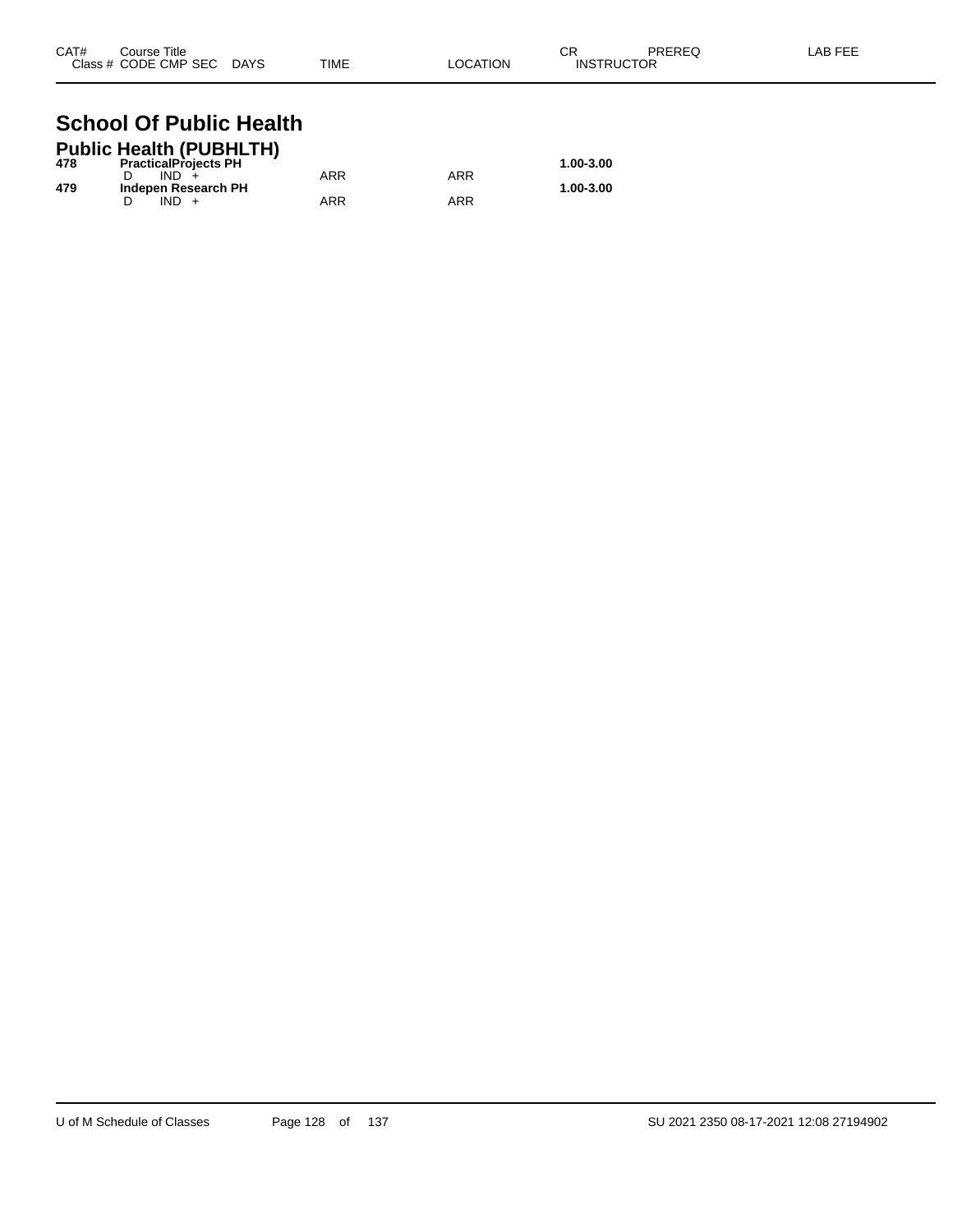# **Public Policy School Of Public Policy**

|     | <b>Public Policy (PUBPOL)</b>    |            |            |               |                 |
|-----|----------------------------------|------------|------------|---------------|-----------------|
| 490 | <b>Independent Study</b>         |            |            | 1.00-4.00     |                 |
|     | $IND +$                          | <b>ARR</b> | <b>ARR</b> |               |                 |
| 600 | <b>Directed Reading</b>          |            |            | 1.00-6.00     | <b>ADVISORY</b> |
| 637 | $IND +$<br><b>Field Training</b> | <b>ARR</b> | <b>ARR</b> | $2.00 - 4.00$ | <b>ADVISORY</b> |
|     | $IND +$                          | <b>ARR</b> | <b>ARR</b> |               |                 |
| 700 | <b>Directed Research</b>         |            |            | 1.00-6.00     | <b>ADVISORY</b> |
|     | $IND +$                          | <b>ARR</b> | <b>ARR</b> |               |                 |
| 990 | Diss-Precand                     |            |            | 1.00-8.00     | <b>ADVISORY</b> |
|     | $IND +$                          | <b>ARR</b> | <b>ARR</b> |               |                 |
| 995 | Diss-Cand                        |            |            | 4.00          | <b>ENFORCED</b> |
|     | <b>IND</b><br>ΙR<br>$+$          | <b>ARR</b> | <b>ARR</b> |               |                 |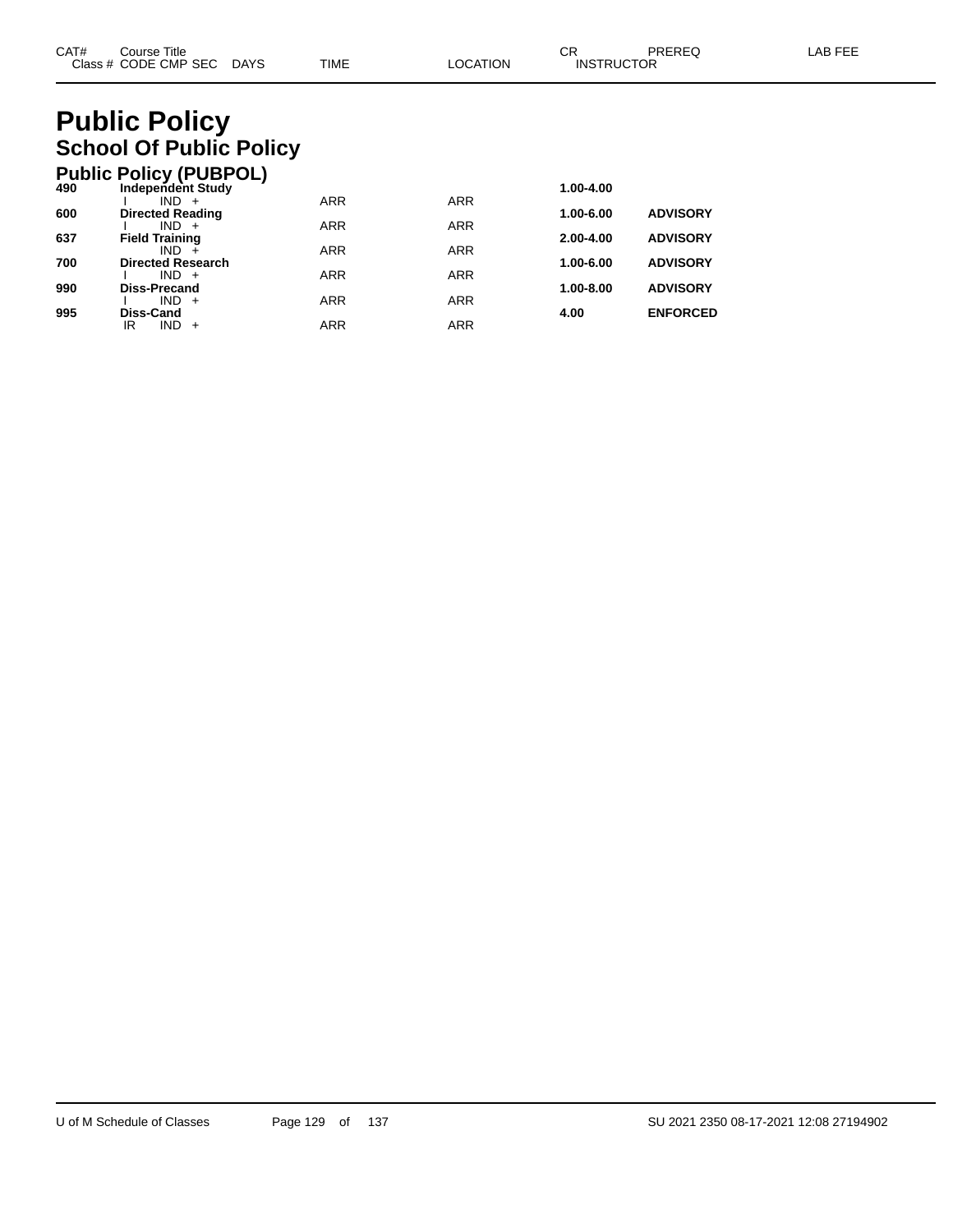#### **Rackham Graduate School**

## **Chemical Biology (CHEMBIO) 599 Research Rotation 1.00-6.00**

| -999              |           | Research Rotation |     |     | 1.UU-0.U |
|-------------------|-----------|-------------------|-----|-----|----------|
| 71874 PDR LAB 201 |           |                   | ARR | ARR | Mapp     |
| 995               | Diss-Cand |                   |     |     | 4.00     |
|                   | $IND +$   |                   | ARR | ARR |          |

**995 Diss-Cand 4.00 ENFORCED**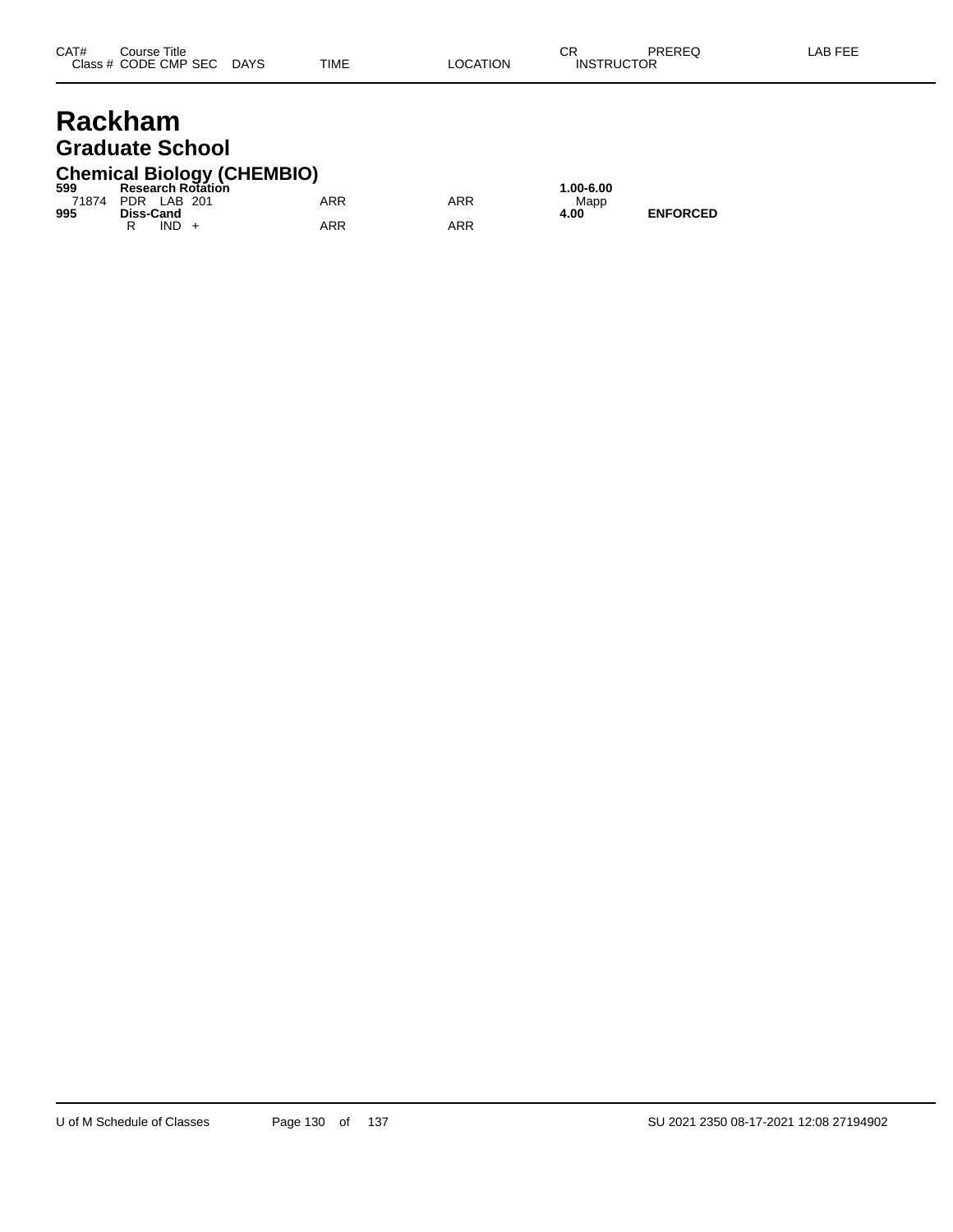#### **Ross School of Business School of Business Administration**

|                   | <b>Accounting (ACC)</b>                                                                                   |            |     |                    |                 |
|-------------------|-----------------------------------------------------------------------------------------------------------|------------|-----|--------------------|-----------------|
| 399               | Indep Study Project                                                                                       |            |     | 1.00-3.00          | <b>ADVISORY</b> |
| 557               | $IND +$<br><b>Eval Fin Performance</b>                                                                    | ARR        | ARR | 2.25               |                 |
| 73063 PR          | <b>REC 201</b><br><b>MW</b><br>This class is reserved exclusively for Master of Management students.      | 1-320PM    | ARR | Ball               |                 |
| 73509 PR          | <b>REC 202</b><br>MW                                                                                      | 330-550PM  | ARR | Ball               |                 |
| 73796 PR          | <b>REC 203</b><br><b>MW</b>                                                                               | 930-1150AM | ARR | Ball               |                 |
| 750               | <b>Indep Study Project</b><br>$IND +$                                                                     | ARR        | ARR | 1.00-3.00          | <b>ADVISORY</b> |
| 900               | Special Research                                                                                          |            |     | 1.00-6.00          |                 |
|                   | $IND +$                                                                                                   | ARR        | ARR |                    |                 |
| 990               | <b>Diss-Precand</b>                                                                                       |            |     | 1.00-8.00          | <b>ADVISORY</b> |
| 995               | $IND +$<br>л.<br>Diss-Cand                                                                                | ARR        | ARR | 4.00               | <b>ENFORCED</b> |
|                   | IR<br>$IND +$                                                                                             | ARR        | ARR |                    |                 |
|                   |                                                                                                           |            |     |                    |                 |
| 225               | <b>Business Administration (BA)</b><br>ABIS                                                               |            |     | 1.00               |                 |
| 73353 PI          | <b>REC 201</b>                                                                                            | ARR        | ARR | Shark              |                 |
| 325               | ABIS                                                                                                      |            |     | 1.00               |                 |
| 73354<br>399      | <b>REC 201</b><br>PI.<br>Indep Study Project                                                              | ARR        | ARR | Shark<br>1.00-3.00 |                 |
|                   | $IND +$<br>Ι.                                                                                             | ARR        | ARR |                    |                 |
| 525               | ABIS                                                                                                      |            |     | 1.00               |                 |
| 73301<br>750      | <b>REC 201</b><br>-PI                                                                                     | ARR        | ARR | Shark<br>1.00-3.00 | <b>ADVISORY</b> |
|                   | Indep Study Project<br>$IND +$                                                                            | ARR        | ARR |                    |                 |
|                   |                                                                                                           |            |     |                    |                 |
| 399.              | <b>Business Communication (BCOM)</b><br><b>Independent Study</b>                                          |            |     | 1.00-3.00          |                 |
|                   | $IND +$<br>I.                                                                                             | ARR        | ARR |                    |                 |
| 557               | <b>Bus Com for Managers</b>                                                                               |            |     | 1.50               |                 |
| 73283             | - P<br>REC 201<br>TTH.<br>Seats in this class are reserved exclusively for Master of Management students. | 1230-2PM   | ARR | Schantz            |                 |
| 73109 PR          | REC 202<br>MW                                                                                             | 1230-2PM   | ARR | Hinesly            |                 |
|                   | Seats in this class are reserved exclusively for Master of Management students.                           |            |     |                    |                 |
| 73511<br>73110 PR | P.<br><b>REC 203</b><br>TTH                                                                               | 2-330PM    | ARR | Schantz            |                 |
|                   | <b>REC 204</b><br>MW<br>Seats in this class are reserved exclusively for Master of Management students.   | 2-330PM    | ARR | Hinesly            |                 |
| 73737             | - P<br><b>REC 205</b><br><b>TTH</b>                                                                       | 8-930AM    | ARR | Schantz            |                 |
| 73794             | - P<br><b>REC 206</b><br>TTH.                                                                             | 1030-12PM  | ARR |                    |                 |
| 73795<br>750      | P<br>REC 207<br>TTH<br><b>Independent Study</b>                                                           | 1230-2PM   | ARR | 1.00-3.00          |                 |
|                   | T<br>$IND +$                                                                                              | ARR        | ARR |                    |                 |
|                   | <b>Business Economics And Public Policy (BE)</b>                                                          |            |     |                    |                 |
| 399               | <b>Indep Study Project</b>                                                                                |            |     | 1.00-3.00          | <b>ADVISORY</b> |
|                   | $IND +$                                                                                                   | ARR        | ARR |                    |                 |
| 501               | <b>Appl Microeconomics</b>                                                                                |            |     | 3.00               | <b>ENFORCED</b> |
| 73379 PR<br>750   | <b>REC 451</b><br><b>Indep Study Project</b>                                                              | ARR        | ARR | 1.00-3.00          | <b>ADVISORY</b> |
|                   | $IND +$                                                                                                   | ARR        | ARR |                    |                 |
| 900               | <b>Special Research</b>                                                                                   | ARR        | ARR | 1.00-6.00          | <b>ADVISORY</b> |
| 990               | $IND +$<br>Diss-Precand                                                                                   |            |     | 1.00-8.00          | <b>ADVISORY</b> |
|                   | $IND +$<br>I.                                                                                             | ARR        | ARR |                    |                 |
| 995               | Diss-Cand<br>IR<br>$IND +$                                                                                | ARR        | ARR | 4.00               | <b>ENFORCED</b> |
|                   |                                                                                                           |            |     |                    |                 |
|                   | <b>Business Law (BL)</b>                                                                                  |            |     |                    |                 |
| 399               | Independent Study<br>$IND +$                                                                              | ARR        | ARR | 1.00-3.00          |                 |
| 688               | <b>Washington Campus</b>                                                                                  |            |     | 3.00               |                 |
| 73444             | SEM 451<br>P                                                                                              | ARR        | ARR | Kress              |                 |
| 73475 P<br>750    | <b>SEM 452</b><br>Independent Study                                                                       | ARR        | ARR | Kress<br>1.00-3.00 |                 |
|                   | $IND +$                                                                                                   | ARR        | ARR |                    |                 |
|                   | <b>Executive Master of Business Administration (EMBA)</b>                                                 |            |     |                    |                 |
| 612               | <b>Leading Respon Corp</b>                                                                                |            |     | 1.50               | <b>ADVISORY</b> |
| 73720 P           | <b>REC 001</b>                                                                                            | ARR        | ARR | Davis              |                 |
|                   | <b>Entrepreneurial Studies (ES)</b>                                                                       |            |     |                    |                 |
|                   |                                                                                                           |            |     |                    |                 |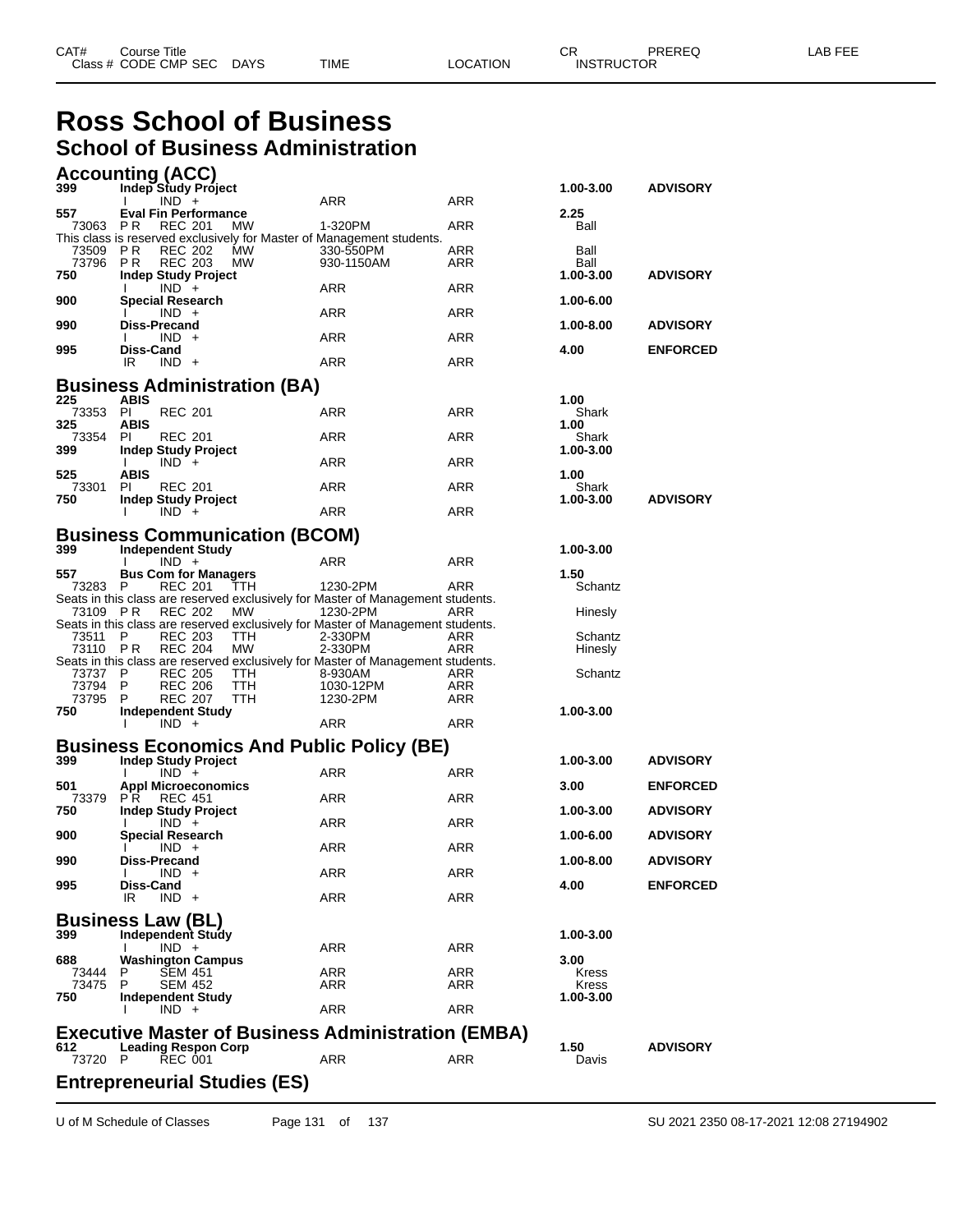| CAT#                                                                               | Course Title<br>Class # CODE CMP SEC DAYS                                                                                                       |                   | TIME                                                                                                           | <b>LOCATION</b>                                          | CR<br><b>INSTRUCTOR</b>                    | PREREQ                                                    | LAB FEE |
|------------------------------------------------------------------------------------|-------------------------------------------------------------------------------------------------------------------------------------------------|-------------------|----------------------------------------------------------------------------------------------------------------|----------------------------------------------------------|--------------------------------------------|-----------------------------------------------------------|---------|
| 399<br>750                                                                         | Indep Study Project<br>$IND +$<br><b>Indep Study Project</b><br>$IND +$                                                                         |                   | ARR<br>ARR                                                                                                     | <b>ARR</b><br>ARR                                        | 1.00-3.00<br>1.00-3.00                     | <b>ADVISORY</b><br><b>ADVISORY</b>                        |         |
| <b>Finance (FIN)</b><br>399<br>557                                                 | Indep Study Project<br>$IND +$<br><b>Financial Management</b>                                                                                   |                   | ARR                                                                                                            | ARR                                                      | 1.00-3.00<br>2.25                          | <b>ADVISORY</b>                                           |         |
| 73510<br>73064 PR<br>73793                                                         | P R<br><b>REC 201</b><br><b>REC 202</b><br><b>REC 203</b><br>P R                                                                                | MW<br>TTH<br>TTH  | 930-1150AM<br>930-1150AM<br>This class is reserved exclusively for Master of Management students.<br>330-550PM | ARR<br>ARR<br>ARR                                        | Carmel<br>Carmel<br>Carmel                 |                                                           |         |
| 615<br>71933<br>750                                                                | Valuation<br><b>REC 451</b><br>PR.<br><b>Indep Study Project</b>                                                                                |                   | ARR                                                                                                            | <b>ARR</b>                                               | 2.25<br>1.00-3.00                          | <b>ADVISORY, ENFORCED</b><br><b>ADVISORY</b>              | 25.00   |
| 900<br>990                                                                         | $IND +$<br><b>Special Research</b><br>$IND +$<br><b>Diss-Precand</b>                                                                            |                   | ARR<br>ARR                                                                                                     | <b>ARR</b><br><b>ARR</b>                                 | 1.00-6.00<br>1.00-8.00                     | <b>ADVISORY</b><br><b>ADVISORY</b>                        |         |
| 995                                                                                | $IND +$<br>Diss-Cand<br>IR<br>$IND +$                                                                                                           |                   | ARR<br><b>ARR</b>                                                                                              | <b>ARR</b><br><b>ARR</b>                                 | 4.00                                       | <b>ENFORCED</b>                                           |         |
| 399<br>557<br>73065<br>557                                                         | <b>Marketing (MKT)</b><br>Indep Study Project<br>$IND +$<br><b>Marketing Management</b><br>P R<br><b>REC 201</b><br><b>Marketing Management</b> | <b>TTH</b>        | <b>ARR</b><br>330-550PM                                                                                        | <b>ARR</b><br><b>R0220 BUS</b>                           | 1.00-3.00<br>2.25<br><b>Branch</b><br>2.25 | <b>ADVISORY</b>                                           |         |
| <b>July 19-22</b><br>557                                                           | ΡR<br><b>REC 201</b><br>P R<br><b>REC 201</b><br><b>Marketing Management</b>                                                                    | ттн<br>TTH        | 330-550PM<br>330-550PM                                                                                         | R0210 BUS<br><b>R0220 BUS</b>                            | 2.25                                       |                                                           |         |
| 73508<br>557<br>557                                                                | P R<br><b>REC 202</b><br><b>Marketing Management</b><br>РR<br><b>REC 202</b><br><b>REC 202</b><br>ΡR<br><b>Marketing Management</b>             | TTH<br>ттн<br>TTH | 1-320PM<br>1-320PM<br>1-320PM                                                                                  | <b>R0220 BUS</b><br><b>R0220 BUS</b><br><b>R0210 BUS</b> | <b>Branch</b><br>2.25<br>2.25              |                                                           |         |
| 73797<br>557                                                                       | P R<br><b>REC 203</b><br><b>Marketing Management</b><br>PR.<br>REC 203<br><b>REC 203</b><br>РR                                                  | МW<br>MW<br>МW    | 1-320PM<br>1-320PM<br>1-320PM                                                                                  | <b>R0220 BUS</b><br><b>R0210 BUS</b><br><b>R0220 BUS</b> | <b>Branch</b><br>2.25                      |                                                           |         |
| 750<br>900                                                                         | <b>Indep Study Project</b><br>$IND +$<br><b>Special Research</b><br>$IND +$                                                                     |                   | ARR<br>ARR                                                                                                     | <b>ARR</b><br>ARR                                        | 1.00-3.00<br>1.00-6.00                     | <b>ADVISORY</b><br><b>ADVISORY</b>                        |         |
| 990<br>995                                                                         | Diss-Precand<br>$IND +$<br>Diss-Cand<br>R<br>- IND +                                                                                            |                   | ARR<br><b>ARR</b>                                                                                              | <b>ARR</b><br><b>ARR</b>                                 | 1.00-8.00<br>4.00                          | <b>ADVISORY</b><br><b>ENFORCED</b>                        |         |
| 399                                                                                | <b>Management and Organizations (MO)</b><br>Indep Study Project<br>$IND +$                                                                      |                   | ARR                                                                                                            | ARR                                                      | 1.00-3.00                                  | <b>ADVISORY</b>                                           |         |
| 711<br>- July 15<br>- July 29<br>- Aug 5<br>- Aug 12                               | <b>High Stakes LDRSHP</b><br>73545 P RW REC 451 W<br>Required Class Sessions in Summer 2020 are:                                                |                   | 8-930PM                                                                                                        | <b>ARR</b>                                               | 2.25<br>Barger                             |                                                           | 37.00   |
| - July 1<br>- July 8<br>- July 22<br>- July 15<br>- July 29<br>- Aug 5<br>- Aug 12 | <b>Optional Class Dates:</b><br>73543 P RW REC 801<br>Required Class Sessions in Summer 2020 are:                                               | <b>W</b>          | 8-930PM                                                                                                        | ARR                                                      | Barger                                     |                                                           |         |
| - July 1<br>- July 8<br>- July 22                                                  | <b>Optional Class Dates:</b>                                                                                                                    |                   |                                                                                                                |                                                          |                                            |                                                           |         |
| 712                                                                                | <b>Bargain&amp;Infl Skills</b><br>U of M Schedule of Classes                                                                                    | Page 132 of       | 137                                                                                                            |                                                          | 2.25                                       | <b>ENFORCED</b><br>SU 2021 2350 08-17-2021 12:08 27194902 | 54.00   |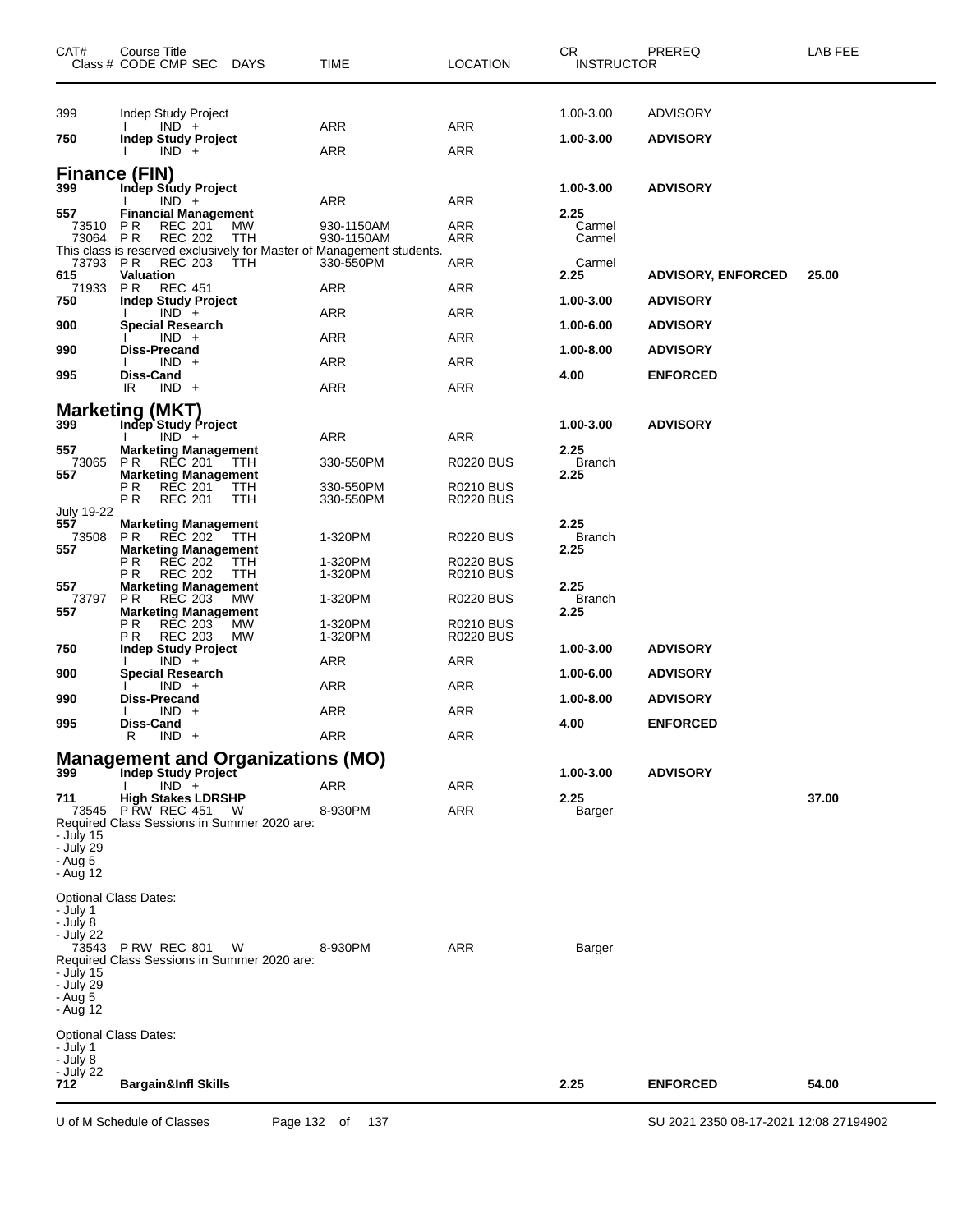| CAT#         | Course Title<br>Class # CODE CMP SEC                  | DAYS     | TIME                                                               | <b>LOCATION</b> | CR<br><b>INSTRUCTOR</b>   | <b>PREREQ</b>   | LAB FEE |
|--------------|-------------------------------------------------------|----------|--------------------------------------------------------------------|-----------------|---------------------------|-----------------|---------|
| 73735        | <b>P RW REC 451</b>                                   | TН       | 6-730PM                                                            | <b>ARR</b>      | Ashford, McKinnon         |                 |         |
| 712          | <b>Bargain&amp;Infl Skills</b>                        |          |                                                                    |                 | 2.25                      | <b>ENFORCED</b> | 54.00   |
|              | <b>P RW REC 451</b>                                   | TH       | 6-730PM                                                            | ARR             |                           |                 |         |
|              | <b>P RW REC 451</b><br><b>P RW REC 451</b>            | TН<br>TН | 6-730PM<br>6-730PM                                                 | ARR<br>ARR      |                           |                 |         |
|              |                                                       |          | Section 451 is reserved for Evening MBA and meets with section 801 |                 |                           |                 |         |
| 712          | <b>Bargain&amp;Infl Skills</b>                        |          |                                                                    |                 | 2.25                      | <b>ENFORCED</b> | 54.00   |
| 712          | 73712 PRW REC 801<br><b>Bargain&amp;Infl Skills</b>   | TH       | 6-730PM                                                            | <b>ARR</b>      | 2.25                      | <b>ENFORCED</b> | 54.00   |
|              | P RW REC 801                                          | TН       | 6-730PM                                                            | ARR             |                           |                 |         |
|              | <b>P RW REC 801</b>                                   | TН       | 6-730PM                                                            | ARR             |                           |                 |         |
| 712          | <b>P RW REC 801</b><br><b>Bargain&amp;Infl Skills</b> | TН       | 6-730PM                                                            | ARR             | Ashford, McKinnon<br>2.25 |                 | 54.00   |
| 73713        | <b>PRW REC 802</b>                                    | TН       | 8-930PM                                                            | ARR             |                           | <b>ENFORCED</b> |         |
| 712          | <b>Bargain&amp;Infl Skills</b>                        |          |                                                                    |                 | 2.25                      | <b>ENFORCED</b> | 54.00   |
|              | <b>P RW REC 802</b>                                   | TН       | 8-930PM                                                            | ARR             |                           |                 |         |
|              | <b>P RW REC 802</b><br><b>P RW REC 802</b>            | TН<br>TН | 8-930PM<br>8-930PM                                                 | ARR<br>ARR      | Ashford, McKinnon         |                 |         |
| 730          | A DEI Toolkit                                         |          |                                                                    |                 | 1.00                      |                 |         |
| 73736        | <b>P RW REC 451</b>                                   |          | ARR                                                                | ARR             | Greer                     |                 |         |
| 73707        | <b>P RW REC 801</b><br><b>P RW REC 801</b>            | М<br>м   | 8-930PM<br>8-930PM                                                 | ARR<br>ARR      | Greer                     |                 |         |
| 750          | <b>Indep Study Project</b>                            |          |                                                                    |                 | 1.00-3.00                 | <b>ADVISORY</b> |         |
|              | $IND +$                                               |          | ARR                                                                | ARR             |                           |                 |         |
| 900          | Special Research<br>$IND +$                           |          | ARR                                                                | ARR             | 1.00-6.00                 | <b>ADVISORY</b> |         |
| 990          | <b>Diss-Precand</b>                                   |          |                                                                    |                 | 1.00-8.00                 | <b>ADVISORY</b> |         |
|              | $IND +$                                               |          | <b>ARR</b>                                                         | ARR             |                           |                 |         |
| 995          | Diss-Cand                                             |          |                                                                    |                 | 4.00                      | <b>ENFORCED</b> |         |
|              | IR<br>$IND +$                                         |          | ARR                                                                | <b>ARR</b>      |                           |                 |         |
|              | Strategy (STRATEGY)<br>399 Indep Study Project        |          |                                                                    |                 |                           |                 |         |
|              |                                                       |          |                                                                    |                 | 1.00-3.00                 | <b>ADVISORY</b> |         |
| 534          | $IND +$<br><b>Compet Glob Bus Env</b>                 |          | <b>ARR</b>                                                         | <b>ARR</b>      | 2.25                      | <b>ENFORCED</b> | 25.00   |
| 73669        | <b>P RW REC 451</b>                                   | TH.      | 6-730PM                                                            | ARR             | Zhou                      |                 |         |
| 534          | <b>Compet Glob Bus Env</b>                            |          |                                                                    |                 | 2.25                      | <b>ENFORCED</b> | 25.00   |
|              | <b>P RW REC 451</b>                                   | м        | 6-730PM<br>6-730PM                                                 | ARR<br>ARR      |                           |                 |         |
|              | <b>P RW REC 451</b><br>P RW REC 451                   | м<br>М   | 6-730PM                                                            | ARR             |                           |                 |         |
| 534          | <b>Compet Glob Bus Env</b>                            |          |                                                                    |                 | 2.25                      | <b>ENFORCED</b> | 25.00   |
| 73667        | <b>P RW REC 801</b>                                   | TH       | 6-730PM                                                            | ARR             | Zhou                      |                 |         |
| 534          | <b>Compet Glob Bus Env</b><br><b>P RW REC 801</b>     | м        | 6-730PM                                                            | ARR             | 2.25                      | <b>ENFORCED</b> | 25.00   |
|              | <b>P RW REC 801</b>                                   | м        | 6-730PM                                                            | ARR             |                           |                 |         |
|              | P RW REC 801                                          | М        | 6-730PM                                                            | ARR             |                           |                 |         |
| 534<br>73668 | <b>Compet Glob Bus Env</b><br><b>P RW REC 802</b>     | TH       | 8-930PM                                                            | ARR             | 2.25<br>Zhou              | <b>ENFORCED</b> | 25.00   |
| 534          | <b>Compet Glob Bus Env</b>                            |          |                                                                    |                 | 2.25                      | <b>ENFORCED</b> | 25.00   |
|              | P RW REC 802                                          | М        | 8-930PM                                                            | ARR             |                           |                 |         |
|              | <b>P RW REC 802</b>                                   | м        | 8-930PM                                                            | ARR             |                           |                 |         |
| 750          | PRW REC 802 M<br><b>Indep Study Project</b>           |          | 8-930PM                                                            | ARR             | 1.00-3.00                 |                 |         |
|              | $IND +$                                               |          | ARR                                                                | <b>ARR</b>      |                           |                 |         |
| 900          | <b>Doctoral Research</b><br>$IND +$                   |          | <b>ARR</b>                                                         | <b>ARR</b>      | 1.00-6.00                 |                 |         |
| 990          | <b>Diss-Precand</b>                                   |          |                                                                    |                 | 1.00-8.00                 |                 |         |
|              | $IND +$                                               |          | <b>ARR</b>                                                         | <b>ARR</b>      |                           |                 |         |
| 995          | Diss-Cand                                             |          |                                                                    |                 | 4.00                      | <b>ENFORCED</b> |         |
|              | $IND +$<br>IR.                                        |          | <b>ARR</b>                                                         | <b>ARR</b>      |                           |                 |         |
|              | <b>Technology and Operations (TO)</b>                 |          |                                                                    |                 |                           |                 |         |
| 534          | Intro to Operations                                   |          |                                                                    |                 | 2.25                      | <b>ENFORCED</b> | 61.00   |
| 73548<br>534 | <b>P RW REC 451</b><br><b>Intro to Operations</b>     | т        | 6-730PM                                                            | <b>ARR</b>      | Hopp<br>2.25              | <b>ENFORCED</b> | 61.00   |
|              | P RW REC 451                                          | Т        | 6-730PM                                                            | ARR             |                           |                 |         |
|              | <b>P RW REC 451</b>                                   | Т        | 6-730PM                                                            | ARR             |                           |                 |         |
|              | <b>P RW REC 451</b>                                   | т        | 6-730PM                                                            | ARR             |                           |                 |         |
|              | <b>P RW REC 451</b><br><b>P RW REC 451</b>            | Τ<br>Т   | 6-730PM<br>6-730PM                                                 | ARR<br>ARR      |                           |                 |         |
| 534          | <b>Intro to Operations</b>                            |          |                                                                    |                 | 2.25                      | <b>ENFORCED</b> | 61.00   |
| 73750        | <b>P RW REC 453</b>                                   | W        | 6-730PM                                                            | ARR             | Hopp, Leider              |                 |         |
| 73546        | <b>P RW REC 801</b><br><b>P RW REC 801</b>            | Т<br>Τ   | 6-730PM<br>6-730PM                                                 | ARR<br>ARR      | Hopp                      |                 |         |
|              | <b>P RW REC 801</b>                                   | Τ        | 6-730PM                                                            | ARR             |                           |                 |         |
|              | P RW REC 801                                          | Т        | 6-730PM                                                            | ARR             |                           |                 |         |
|              | <b>P RW REC 801</b>                                   | Т<br>Τ   | 6-730PM                                                            | ARR             |                           |                 |         |
|              | <b>P RW REC 801</b><br>73547 PRW REC 802              | т        | 6-730PM<br>8-930PM                                                 | ARR<br>ARR      |                           |                 |         |
|              |                                                       |          |                                                                    |                 |                           |                 |         |

U of M Schedule of Classes Page 133 of 137 SU 2021 2350 08-17-2021 12:08 27194902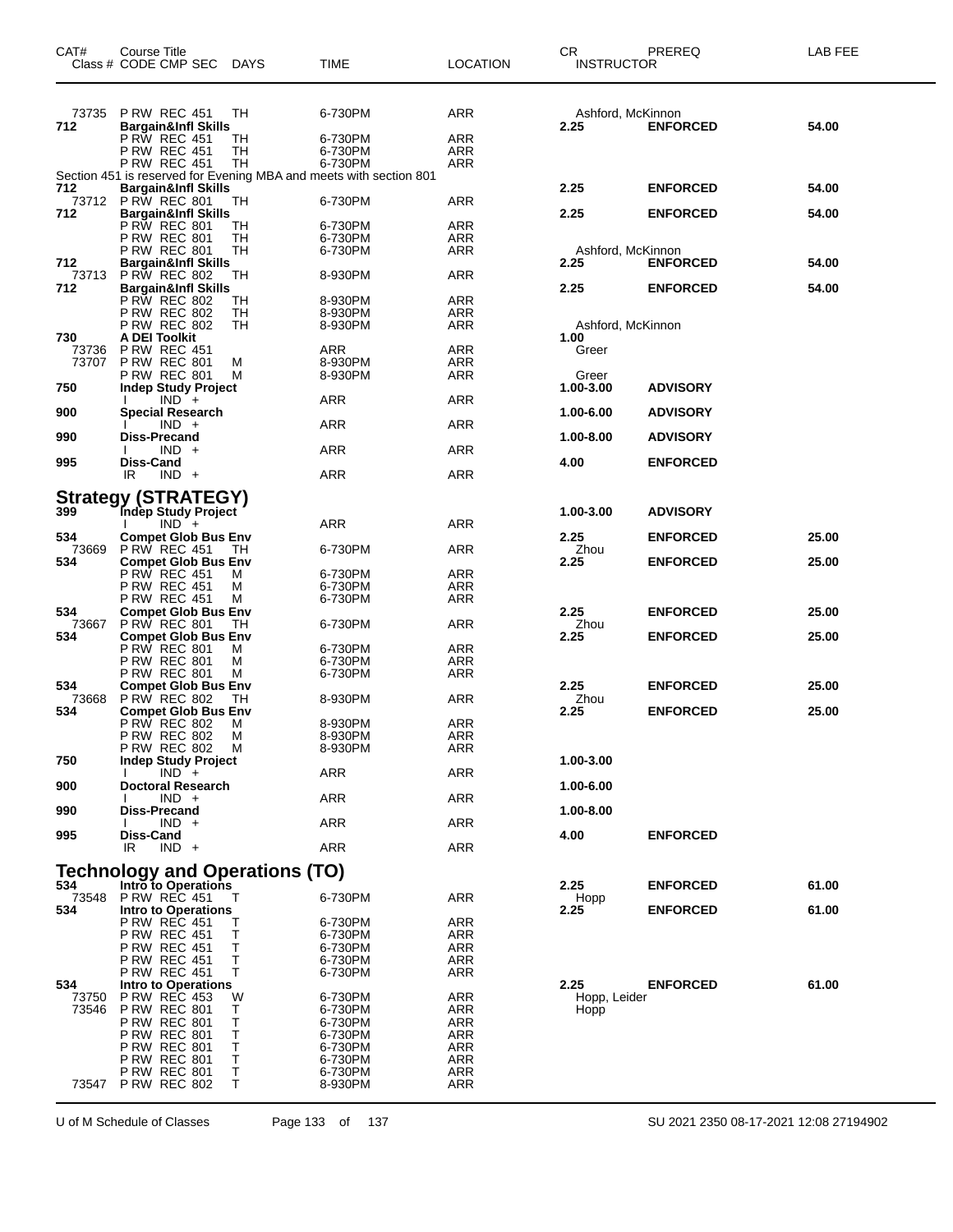| CAT#         | Course Title<br>Class # CODE CMP SEC                                                                                                                                          | DAYS | <b>TIME</b>                                                                  | <b>LOCATION</b>                                                                                | CR<br><b>INSTRUCTOR</b>           | <b>PREREQ</b> | LAB FEE |
|--------------|-------------------------------------------------------------------------------------------------------------------------------------------------------------------------------|------|------------------------------------------------------------------------------|------------------------------------------------------------------------------------------------|-----------------------------------|---------------|---------|
| 73746<br>750 | <b>P RW REC 802</b><br><b>P RW REC 802</b><br><b>P RW REC 802</b><br><b>P RW REC 802</b><br><b>P RW REC 802</b><br><b>P RW REC 803</b><br><b>Independent Study</b><br>$IND +$ | W    | 8-930PM<br>8-930PM<br>8-930PM<br>8-930PM<br>8-930PM<br>6-730PM<br><b>ARR</b> | <b>ARR</b><br><b>ARR</b><br><b>ARR</b><br><b>ARR</b><br><b>ARR</b><br><b>ARR</b><br><b>ARR</b> | Hopp<br>Leider, Hopp<br>1.00-3.00 |               |         |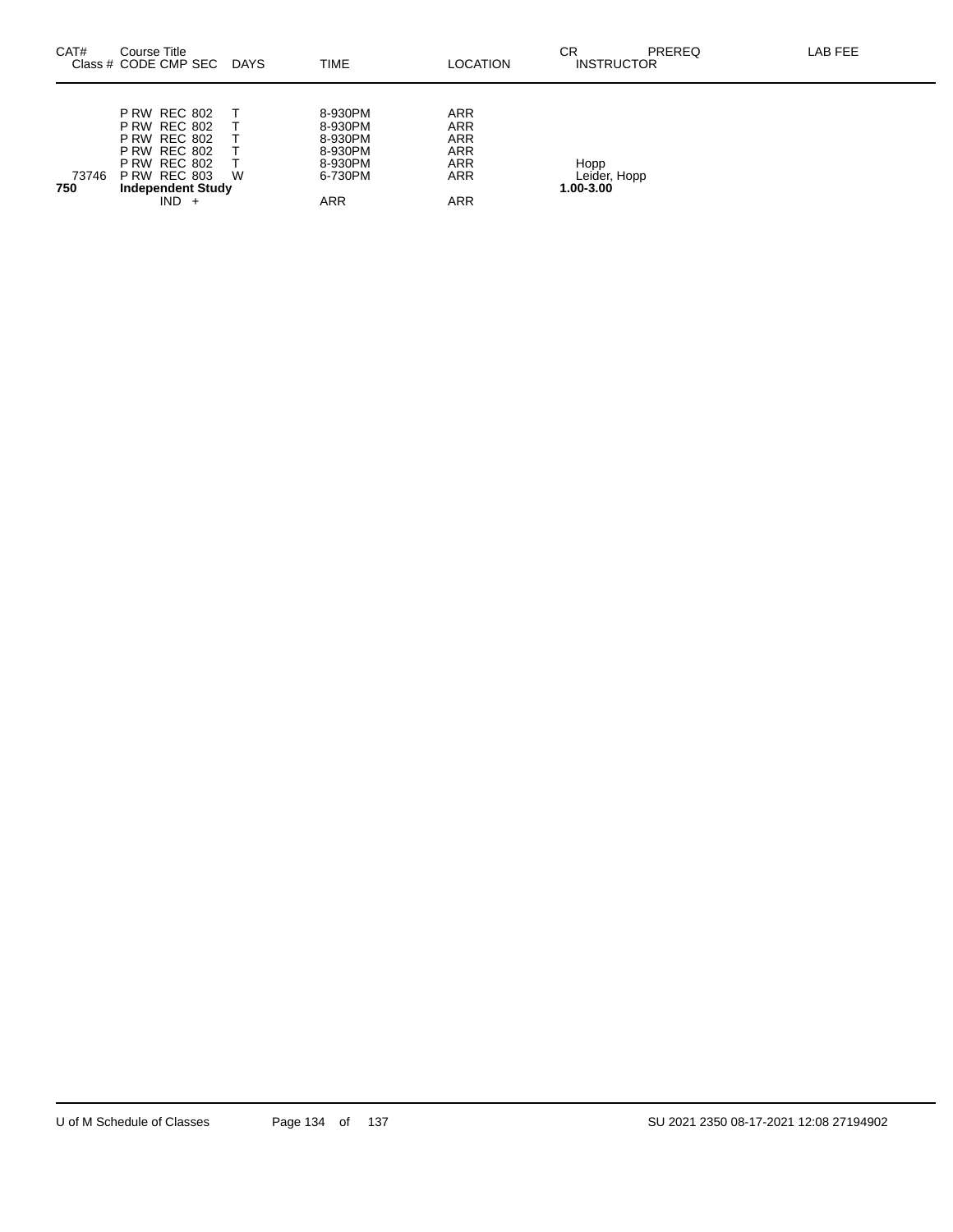|       | Class # CODE CMP SEC<br><b>DAYS</b>                                                   | TIME       | LOCATION      | <b>INSTRUCTOR</b> |                 |  |
|-------|---------------------------------------------------------------------------------------|------------|---------------|-------------------|-----------------|--|
|       |                                                                                       |            |               |                   |                 |  |
|       | <b>Social Work</b>                                                                    |            |               |                   |                 |  |
|       | <b>School Of Social Work</b>                                                          |            |               |                   |                 |  |
| 517   | <b>Social Work (SW)</b><br>Ind Studies Aging                                          |            |               | 1.00-3.00         | <b>ADVISORY</b> |  |
|       | $IND +$                                                                               | ARR        | ARR           |                   |                 |  |
| 518   | <b>Ind Studies Aging</b><br>$IND +$                                                   | ARR        | <b>ARR</b>    | 1.00-3.00         | <b>ADVISORY</b> |  |
| 519   | Ind Stds Hum Behav<br>$IND +$                                                         | ARR        | <b>ARR</b>    | 1.00-3.00         | <b>ADVISORY</b> |  |
| 520   | Ind Stds Hum Behav<br>$IND +$                                                         | ARR        | <b>ARR</b>    | 1.00-3.00         | <b>ADVISORY</b> |  |
| 523   | Ind Stds Inperprac<br>$IND +$                                                         | ARR        | ARR           | 1.00-3.00         | <b>ADVISORY</b> |  |
| 524   | Ind Stds Inperprac<br>$IND +$                                                         | ARR        | <b>ARR</b>    | 1.00-3.00         | <b>ADVISORY</b> |  |
| 525   | Ind Stds Chid&Yth<br>$IND +$                                                          | ARR        | <b>ARR</b>    | 1.00-3.00         | <b>ADVISORY</b> |  |
| 526   | Ind Stds Chid&Yth<br>$IND +$                                                          | ARR        | ARR           | 1.00-3.00         | <b>ADVISORY</b> |  |
| 532   | Ind Stds Health<br>$IND +$                                                            | ARR        | <b>ARR</b>    | 1.00-3.00         | <b>ADVISORY</b> |  |
| 533   | Ind Stds Health                                                                       |            |               | 1.00-3.00         | <b>ADVISORY</b> |  |
| 540   | $IND +$<br><b>Trauma Basics</b>                                                       | <b>ARR</b> | <b>ARR</b>    | 1.00              |                 |  |
| 73435 | P<br><b>SEM 201</b><br>Social Work students need to enroll in the Spring/Summer term. | <b>ARR</b> | <b>REMOTE</b> | Stein             |                 |  |
| 546   | Ind Stds SWPS<br>$IND +$                                                              | ARR        | ARR           | 1.00-3.00         | <b>ADVISORY</b> |  |
| 547   | Ind Stds SWPS<br>$IND +$                                                              | ARR        | <b>ARR</b>    | 1.00-3.00         | <b>ADVISORY</b> |  |
| 553   | Ind Stds Comm Org<br>$IND +$                                                          | ARR        | <b>ARR</b>    | 1.00-3.00         | <b>ADVISORY</b> |  |
| 554   | Ind Stds Comm Org<br>$IND +$                                                          | <b>ARR</b> | ARR           | 1.00-3.00         | <b>ADVISORY</b> |  |
| 555   | Ind Stds Comm & SS<br>$IND +$                                                         | ARR        | <b>ARR</b>    | 1.00-3.00         | <b>ADVISORY</b> |  |
| 556   | Ind Stds Comm & SS<br>$IND +$                                                         | ARR        | <b>ARR</b>    | 1.00-3.00         | <b>ADVISORY</b> |  |
| 566   | Ind Stds Mgt Hum S                                                                    |            |               | 1.00-3.00         | <b>ADVISORY</b> |  |
| 567   | $IND +$<br>Ind Stds Mgt Hum S                                                         | ARR        | ARR           | 1.00-3.00         | <b>ADVISORY</b> |  |
| 576   | $IND +$<br>Ind Stds Pol&Eval                                                          | ARR        | <b>ARR</b>    | 1.00-3.00         | <b>ADVISORY</b> |  |
| 577   | $IND +$<br>Ind Stds Pol&Eval                                                          | <b>ARR</b> | <b>ARR</b>    | 1.00-3.00         | <b>ADVISORY</b> |  |
| 581   | $IND +$<br>Ind Stds Mntl Hith                                                         | ARR        | ARR           | 1.00-3.00         | <b>ADVISORY</b> |  |
| 582   | $IND +$<br>Ind Stds Mntl Hith                                                         | ARR        | ARR           | 1.00-3.00         | <b>ADVISORY</b> |  |
| 583   | IND +<br>Ind Std Research                                                             | ARR        | ARR           | 1.00-3.00         | <b>ADVISORY</b> |  |
| 584   | $IND +$<br>Ind Stds Research                                                          | ARR        | ARR           | 1.00-3.00         | <b>ADVISORY</b> |  |
| 586   | $IND +$<br><b>Ind Studies Eval</b>                                                    | ARR        | ARR           | 1.00-3.00         | <b>ADVISORY</b> |  |
| 587   | $IND +$<br><b>Ind Studies Eval</b>                                                    | ARR        | ARR           | 1.00-3.00         |                 |  |
|       | $IND +$                                                                               | ARR        | ARR           |                   | <b>ADVISORY</b> |  |
| 598   | Ind Stds Soc Work<br>$IND +$                                                          | ARR        | ARR           | 1.00-3.00         | <b>ADVISORY</b> |  |
| 599   | Ind Stds Soc Work<br>$IND +$                                                          | ARR        | ARR           | 1.00-3.00         | <b>ADVISORY</b> |  |
| 801   | <b>Research Internship</b><br>$IND +$                                                 | ARR        | ARR           | 1.00-8.00         | <b>ADVISORY</b> |  |
| 802   | <b>Research Internship</b><br>$IND +$                                                 | ARR        | ARR           | 1.00-8.00         | <b>ADVISORY</b> |  |
| 803   | <b>Research Internship</b><br>$IND +$                                                 | ARR        | ARR           | 1.00-8.00         | <b>ADVISORY</b> |  |
| 900   | <b>Prep Candidacy Eval</b><br>$IND +$                                                 | ARR        | ARR           | 1.00-8.00         | <b>ADVISORY</b> |  |
| 971   | <b>Directed Reading</b>                                                               |            |               | 1.00-4.00         | <b>ADVISORY</b> |  |
| 972   | $IND +$<br><b>Directed Reading</b>                                                    | ARR        | ARR           | 1.00-4.00         | <b>ADVISORY</b> |  |
| 973   | $IND +$<br><b>Directed Reading</b>                                                    | ARR        | ARR           | 1.00-4.00         | <b>ADVISORY</b> |  |
|       | $IND +$                                                                               | ARR        | ARR           |                   |                 |  |

U of M Schedule of Classes Page 135 of 137 SU 2021 2350 08-17-2021 12:08 27194902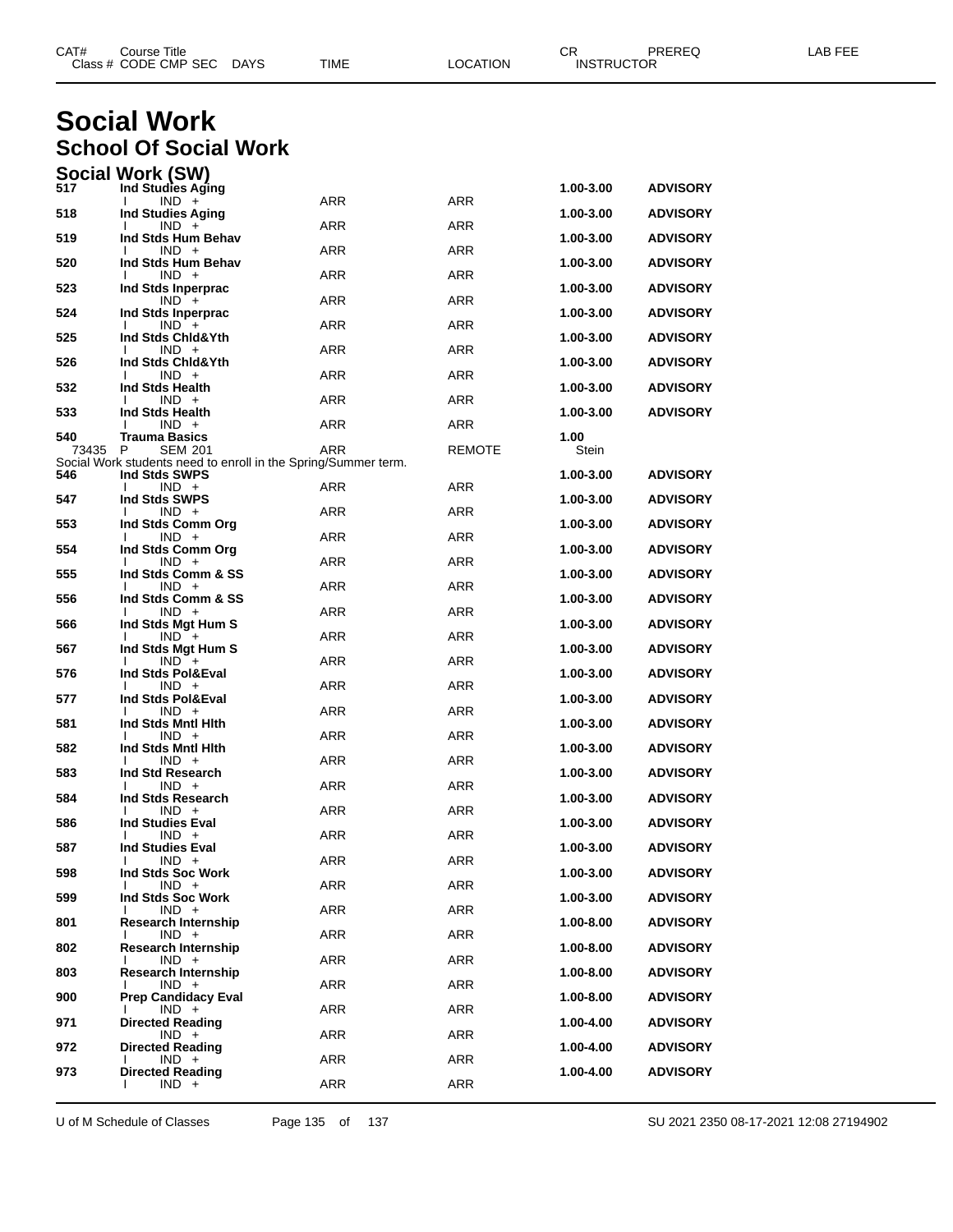| CAT# | Course Title<br>Class # CODE CMP SEC DAYS | <b>TIME</b> | <b>LOCATION</b> | <b>CR</b><br><b>INSTRUCTOR</b> | <b>PREREQ</b>   | <b>LAB FEE</b> |
|------|-------------------------------------------|-------------|-----------------|--------------------------------|-----------------|----------------|
|      |                                           |             |                 |                                |                 |                |
| 974  | Directed Reading                          |             |                 | 1.00-4.00                      | <b>ADVISORY</b> |                |
|      | $IND +$                                   | <b>ARR</b>  | <b>ARR</b>      |                                |                 |                |
| 975  | <b>Directed Research</b><br>$IND +$       | <b>ARR</b>  | <b>ARR</b>      | $1.00 - 4.00$                  | <b>ADVISORY</b> |                |
| 976  | <b>Directed Research</b>                  |             |                 | 1.00-4.00                      | <b>ADVISORY</b> |                |
|      | $IND +$                                   | <b>ARR</b>  | <b>ARR</b>      |                                |                 |                |
| 977  | <b>Directed Research</b>                  |             |                 | 1.00-4.00                      | <b>ADVISORY</b> |                |
| 978  | $IND +$<br><b>Directed Research</b>       | <b>ARR</b>  | <b>ARR</b>      | 1.00-4.00                      | <b>ADVISORY</b> |                |
|      | $IND +$                                   | <b>ARR</b>  | <b>ARR</b>      |                                |                 |                |
| 990  | <b>Diss-Precand</b>                       |             |                 | 1.00-8.00                      | <b>ADVISORY</b> |                |
|      | $IND +$                                   | <b>ARR</b>  | <b>ARR</b>      |                                |                 |                |
| 995  | <b>Diss-Cand</b><br>$IND +$<br>IR.        | <b>ARR</b>  | <b>ARR</b>      | 4.00                           | <b>ENFORCED</b> |                |
|      |                                           |             |                 |                                |                 |                |